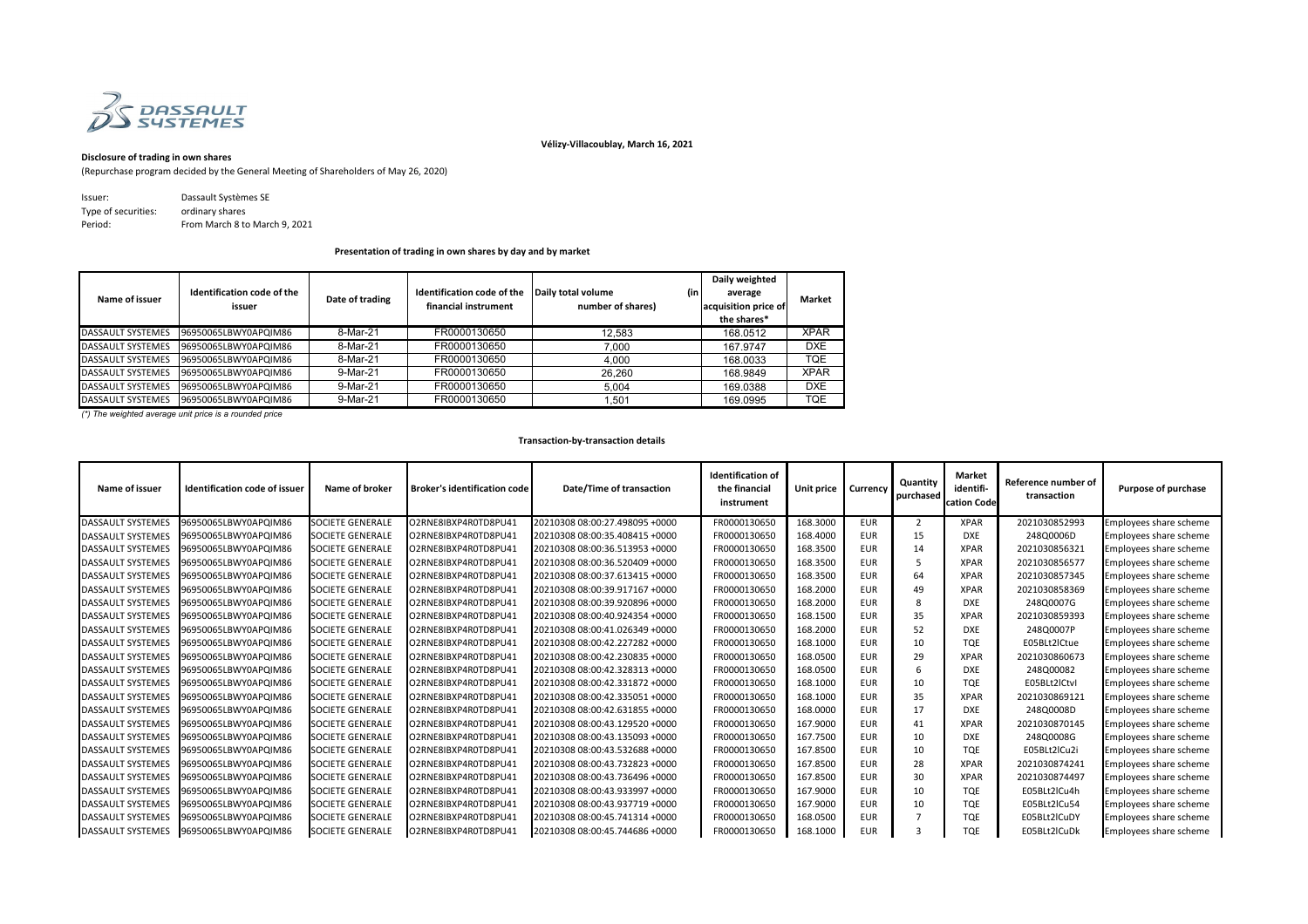| Name of issuer           | <b>Identification code of issuer</b>         | Name of broker          | <b>Broker's identification code</b> | <b>Date/Time of transaction</b> | <b>Identification of</b><br>the financial<br>instrument | Unit price | <b>Currency</b> | Quantity<br>purchased | <b>Market</b><br>identifi-<br>cation Code | Reference number of<br>transaction | <b>Purpose of purchase</b>    |
|--------------------------|----------------------------------------------|-------------------------|-------------------------------------|---------------------------------|---------------------------------------------------------|------------|-----------------|-----------------------|-------------------------------------------|------------------------------------|-------------------------------|
| <b>DASSAULT SYSTEMES</b> | 96950065LBWY0APQIM86                         | <b>SOCIETE GENERALE</b> | O2RNE8IBXP4R0TD8PU41                | 20210308 08:00:45.748009 +0000  | FR0000130650                                            | 168.1000   | <b>EUR</b>      | 10                    | <b>TQE</b>                                | E05BLt2ICuEB                       | Employees share scheme        |
| <b>DASSAULT SYSTEMES</b> | 96950065LBWY0APQIM86                         | <b>SOCIETE GENERALE</b> | O2RNE8IBXP4R0TD8PU41                | 20210308 08:00:45.841289 +0000  | FR0000130650                                            | 168.0500   | <b>EUR</b>      | 35                    | <b>XPAR</b>                               | 2021030876801                      | <b>Employees share scheme</b> |
| <b>DASSAULT SYSTEMES</b> | 96950065LBWY0APQIM86                         | <b>SOCIETE GENERALE</b> | O2RNE8IBXP4R0TD8PU41                | 20210308 08:00:45.845037 +0000  | FR0000130650                                            | 168.1000   | <b>EUR</b>      | 10                    | <b>TQE</b>                                | E05BLt2ICuEI                       | Employees share scheme        |
| <b>DASSAULT SYSTEMES</b> | 96950065LBWY0APQIM86                         | <b>SOCIETE GENERALE</b> | O2RNE8IBXP4R0TD8PU41                | 20210308 08:00:47.745570 +0000  | FR0000130650                                            | 168.1000   | <b>EUR</b>      | 28                    | <b>TQE</b>                                | E05BLt2lCuNN                       | <b>Employees share scheme</b> |
| <b>DASSAULT SYSTEMES</b> | 96950065LBWY0APQIM86                         | <b>SOCIETE GENERALE</b> | O2RNE8IBXP4R0TD8PU41                | 20210308 08:00:48.549012 +0000  | FR0000130650                                            | 167.9000   | <b>EUR</b>      | 15                    | <b>XPAR</b>                               | 2021030877569                      | Employees share scheme        |
| <b>DASSAULT SYSTEMES</b> | 96950065LBWY0APQIM86                         | <b>SOCIETE GENERALE</b> | O2RNE8IBXP4R0TD8PU41                | 20210308 08:00:53.061248 +0000  | FR0000130650                                            | 168.0000   | <b>EUR</b>      | 35                    | <b>DXE</b>                                | 248Q0009P                          | Employees share scheme        |
| <b>DASSAULT SYSTEMES</b> | 96950065LBWY0APQIM86                         | <b>SOCIETE GENERALE</b> | O2RNE8IBXP4R0TD8PU41                | 20210308 08:00:57.672148 +0000  | FR0000130650                                            | 167.8000   | <b>EUR</b>      | 10                    | <b>XPAR</b>                               | 2021030878337                      | Employees share scheme        |
| <b>DASSAULT SYSTEMES</b> | 96950065LBWY0APQIM86                         | <b>SOCIETE GENERALE</b> | O2RNE8IBXP4R0TD8PU41                | 20210308 08:00:57.679937 +0000  | FR0000130650                                            | 167.7000   | <b>EUR</b>      | 19                    | <b>DXE</b>                                | 248Q000AB                          | Employees share scheme        |
| <b>DASSAULT SYSTEMES</b> | 96950065LBWY0APQIM86                         | <b>SOCIETE GENERALE</b> | O2RNE8IBXP4R0TD8PU41                | 20210308 08:00:57.970925 +0000  | FR0000130650                                            | 167.7000   | <b>EUR</b>      | 24                    | <b>XPAR</b>                               | 2021030879105                      | <b>Employees share scheme</b> |
| <b>DASSAULT SYSTEMES</b> | 96950065LBWY0APQIM86                         | <b>SOCIETE GENERALE</b> | O2RNE8IBXP4R0TD8PU41                | 20210308 08:00:57.976007 +0000  | FR0000130650                                            | 167.6000   | <b>EUR</b>      | 3                     | <b>DXE</b>                                | 248Q000AE                          | Employees share scheme        |
| <b>DASSAULT SYSTEMES</b> | 96950065LBWY0APQIM86                         | <b>SOCIETE GENERALE</b> | O2RNE8IBXP4R0TD8PU41                | 20210308 08:00:57.980694 +0000  | FR0000130650                                            | 167.6000   | <b>EUR</b>      | 9                     | <b>DXE</b>                                | 248Q000AF                          | Employees share scheme        |
| <b>DASSAULT SYSTEMES</b> | 96950065LBWY0APQIM86                         | <b>SOCIETE GENERALE</b> | O2RNE8IBXP4R0TD8PU41                | 20210308 08:01:02.476020 +0000  | FR0000130650                                            | 167.8500   | <b>EUR</b>      | q                     | <b>TQE</b>                                | E05BLt2ICvP2                       | Employees share scheme        |
| <b>DASSAULT SYSTEMES</b> | 96950065LBWY0APQIM86                         | <b>SOCIETE GENERALE</b> | O2RNE8IBXP4R0TD8PU41                | 20210308 08:01:02.577729 +0000  | FR0000130650                                            | 168.2000   | <b>EUR</b>      | -9                    | <b>TQE</b>                                | E05BLt2ICvPQ                       | Employees share scheme        |
| <b>DASSAULT SYSTEMES</b> | 96950065LBWY0APQIM86                         | <b>SOCIETE GENERALE</b> | O2RNE8IBXP4R0TD8PU41                | 20210308 08:01:02.582314 +0000  | FR0000130650                                            | 168.2000   | <b>EUR</b>      | 9                     | <b>TQE</b>                                | E05BLt2ICvPs                       | Employees share scheme        |
| <b>DASSAULT SYSTEMES</b> |                                              | <b>SOCIETE GENERALE</b> |                                     | 20210308 08:01:02.677513 +0000  | FR0000130650                                            | 167.9500   | <b>EUR</b>      | 10                    | <b>XPAR</b>                               |                                    |                               |
|                          | 96950065LBWY0APQIM86<br>96950065LBWY0APQIM86 |                         | O2RNE8IBXP4R0TD8PU41                |                                 |                                                         | 167.8000   | <b>EUR</b>      | 13                    | <b>XPAR</b>                               | 2021030880897<br>2021030881921     | Employees share scheme        |
| <b>DASSAULT SYSTEMES</b> |                                              | <b>SOCIETE GENERALE</b> | O2RNE8IBXP4R0TD8PU41                | 20210308 08:01:02.681564 +0000  | FR0000130650                                            |            |                 | q                     |                                           |                                    | Employees share scheme        |
| <b>DASSAULT SYSTEMES</b> | 96950065LBWY0APQIM86                         | <b>SOCIETE GENERALE</b> | O2RNE8IBXP4R0TD8PU41                | 20210308 08:01:03.478957 +0000  | FR0000130650                                            | 167.9000   | <b>EUR</b>      |                       | <b>TQE</b>                                | E05BLt2ICvYj                       | Employees share scheme        |
| <b>DASSAULT SYSTEMES</b> | 96950065LBWY0APQIM86                         | <b>SOCIETE GENERALE</b> | O2RNE8IBXP4R0TD8PU41                | 20210308 08:01:04.482497 +0000  | FR0000130650                                            | 168.0000   | <b>EUR</b>      | Δ                     | <b>TQE</b>                                | E05BLt2lCvdu                       | Employees share scheme        |
| <b>DASSAULT SYSTEMES</b> | 96950065LBWY0APQIM86                         | <b>SOCIETE GENERALE</b> | O2RNE8IBXP4R0TD8PU41                | 20210308 08:01:05.785416 +0000  | FR0000130650                                            | 167.9000   | <b>EUR</b>      | 35                    | <b>XPAR</b>                               | 2021030884481                      | <b>Employees share scheme</b> |
| <b>DASSAULT SYSTEMES</b> | 96950065LBWY0APQIM86                         | <b>SOCIETE GENERALE</b> | O2RNE8IBXP4R0TD8PU41                | 20210308 08:01:08.692338 +0000  | FR0000130650                                            | 167.9500   | <b>EUR</b>      | 10                    | <b>XPAR</b>                               | 2021030885761                      | Employees share scheme        |
| <b>DASSAULT SYSTEMES</b> | 96950065LBWY0APQIM86                         | <b>SOCIETE GENERALE</b> | O2RNE8IBXP4R0TD8PU41                | 20210308 08:01:09.594613 +0000  | FR0000130650                                            | 167.9500   | <b>EUR</b>      | 10                    | <b>XPAR</b>                               | 2021030886017                      | Employees share scheme        |
| <b>DASSAULT SYSTEMES</b> | 96950065LBWY0APQIM86                         | <b>SOCIETE GENERALE</b> | O2RNE8IBXP4R0TD8PU41                | 20210308 08:01:10.095960 +0000  | FR0000130650                                            | 167.9500   | <b>EUR</b>      | 10                    | <b>XPAR</b>                               | 2021030886785                      | Employees share scheme        |
| <b>DASSAULT SYSTEMES</b> | 96950065LBWY0APQIM86                         | <b>SOCIETE GENERALE</b> | O2RNE8IBXP4R0TD8PU41                | 20210308 08:01:10.896734 +0000  | FR0000130650                                            | 167.9500   | <b>EUR</b>      | 3                     | <b>XPAR</b>                               | 2021030887041                      | Employees share scheme        |
| <b>DASSAULT SYSTEMES</b> | 96950065LBWY0APQIM86                         | <b>SOCIETE GENERALE</b> | O2RNE8IBXP4R0TD8PU41                | 20210308 08:01:15.307643 +0000  | FR0000130650                                            | 167.9500   | <b>EUR</b>      | 30                    | <b>XPAR</b>                               | 2021030887297                      | Employees share scheme        |
| <b>DASSAULT SYSTEMES</b> | 96950065LBWY0APQIM86                         | <b>SOCIETE GENERALE</b> | O2RNE8IBXP4R0TD8PU41                | 20210308 08:01:28.635482 +0000  | FR0000130650                                            | 168.0500   | <b>EUR</b>      | 35                    | <b>XPAR</b>                               | 2021030892673                      | Employees share scheme        |
| <b>DASSAULT SYSTEMES</b> | 96950065LBWY0APQIM86                         | <b>SOCIETE GENERALE</b> | O2RNE8IBXP4R0TD8PU41                | 20210308 08:01:33.745618 +0000  | FR0000130650                                            | 168.1000   | <b>EUR</b>      | 35                    | <b>XPAR</b>                               | 2021030893953                      | Employees share scheme        |
| <b>DASSAULT SYSTEMES</b> | 96950065LBWY0APQIM86                         | <b>SOCIETE GENERALE</b> | O2RNE8IBXP4R0TD8PU41                | 20210308 08:01:33.749586 +0000  | FR0000130650                                            | 168.1000   | <b>EUR</b>      | 15                    | <b>DXE</b>                                | 248Q000EO                          | Employees share scheme        |
| <b>DASSAULT SYSTEMES</b> | 96950065LBWY0APQIM86                         | <b>SOCIETE GENERALE</b> | O2RNE8IBXP4R0TD8PU41                | 20210308 08:01:34.246844 +0000  | FR0000130650                                            | 168.1000   | <b>EUR</b>      | 13                    | <b>DXE</b>                                | 248Q000ES                          | <b>Employees share scheme</b> |
| <b>DASSAULT SYSTEMES</b> | 96950065LBWY0APQIM86                         | <b>SOCIETE GENERALE</b> | O2RNE8IBXP4R0TD8PU41                | 20210308 08:02:09.839161 +0000  | FR0000130650                                            | 168.2000   | <b>EUR</b>      | 35                    | <b>XPAR</b>                               | 2021030895233                      | Employees share scheme        |
| <b>DASSAULT SYSTEMES</b> | 96950065LBWY0APQIM86                         | <b>SOCIETE GENERALE</b> | O2RNE8IBXP4R0TD8PU41                | 20210308 08:02:11.843638 +0000  | FR0000130650                                            | 168.3000   | <b>EUR</b>      | 16                    | <b>TQE</b>                                | E05BLt2ID1Cs                       | Employees share scheme        |
| <b>DASSAULT SYSTEMES</b> | 96950065LBWY0APQIM86                         | <b>SOCIETE GENERALE</b> | O2RNE8IBXP4R0TD8PU41                | 20210308 08:02:11.846804 +0000  | FR0000130650                                            | 168.3000   | <b>EUR</b>      | 20                    | <b>XPAR</b>                               | 2021030897025                      | Employees share scheme        |
| <b>DASSAULT SYSTEMES</b> | 96950065LBWY0APQIM86                         | <b>SOCIETE GENERALE</b> | O2RNE8IBXP4R0TD8PU41                | 20210308 08:02:11.850307 +0000  | FR0000130650                                            | 168.3000   | <b>EUR</b>      | 10                    | <b>DXE</b>                                | 248Q000K4                          | Employees share scheme        |
| <b>DASSAULT SYSTEMES</b> | 96950065LBWY0APQIM86                         | <b>SOCIETE GENERALE</b> | O2RNE8IBXP4R0TD8PU41                | 20210308 08:02:11.853773 +0000  | FR0000130650                                            | 168.3000   | <b>EUR</b>      | 9                     | <b>TQE</b>                                | E05BLt2ID1DS                       | Employees share scheme        |
| <b>DASSAULT SYSTEMES</b> | 96950065LBWY0APQIM86                         | <b>SOCIETE GENERALE</b> | O2RNE8IBXP4R0TD8PU41                | 20210308 08:02:11.857253 +0000  | FR0000130650                                            | 168.3000   | <b>EUR</b>      | -5                    | <b>TQE</b>                                | E05BLt2ID1DW                       | Employees share scheme        |
| <b>DASSAULT SYSTEMES</b> | 96950065LBWY0APQIM86                         | <b>SOCIETE GENERALE</b> | O2RNE8IBXP4R0TD8PU41                | 20210308 08:02:16.554443 +0000  | FR0000130650                                            | 168.1500   | <b>EUR</b>      | 18                    | <b>XPAR</b>                               | 2021030898817                      | Employees share scheme        |
| <b>DASSAULT SYSTEMES</b> | 96950065LBWY0APQIM86                         | <b>SOCIETE GENERALE</b> | O2RNE8IBXP4R0TD8PU41                | 20210308 08:02:22.566380 +0000  | FR0000130650                                            | 168.2000   | <b>EUR</b>      | 93                    | <b>XPAR</b>                               | 2021030899585                      | Employees share scheme        |
| <b>DASSAULT SYSTEMES</b> | 96950065LBWY0APQIM86                         | <b>SOCIETE GENERALE</b> | O2RNE8IBXP4R0TD8PU41                | 20210308 08:02:22.665908 +0000  | FR0000130650                                            | 168.2000   | <b>EUR</b>      | 35                    | <b>XPAR</b>                               | 2021030899841                      | Employees share scheme        |
| <b>DASSAULT SYSTEMES</b> | 96950065LBWY0APQIM86                         | <b>SOCIETE GENERALE</b> | O2RNE8IBXP4R0TD8PU41                | 20210308 08:02:28.681962 +0000  | FR0000130650                                            | 168.2000   | <b>EUR</b>      | 35                    | <b>XPAR</b>                               | 20210308100097                     | Employees share scheme        |
| <b>DASSAULT SYSTEMES</b> | 96950065LBWY0APQIM86                         | <b>SOCIETE GENERALE</b> | O2RNE8IBXP4R0TD8PU41                | 20210308 08:02:29.385527 +0000  | FR0000130650                                            | 168.1000   | <b>EUR</b>      | 32                    | <b>XPAR</b>                               | 20210308100609                     | Employees share scheme        |
| <b>DASSAULT SYSTEMES</b> | 96950065LBWY0APQIM86                         | <b>SOCIETE GENERALE</b> | O2RNE8IBXP4R0TD8PU41                | 20210308 08:02:29.389542 +0000  | FR0000130650                                            | 168.1000   | <b>EUR</b>      | $\overline{2}$        | <b>XPAR</b>                               | 20210308100865                     | Employees share scheme        |
| <b>DASSAULT SYSTEMES</b> | 96950065LBWY0APQIM86                         | <b>SOCIETE GENERALE</b> | O2RNE8IBXP4R0TD8PU41                | 20210308 08:02:29.485476 +0000  | FR0000130650                                            | 168.1500   | <b>EUR</b>      | 19                    | <b>DXE</b>                                | 248Q000M2                          | Employees share scheme        |
| <b>DASSAULT SYSTEMES</b> | 96950065LBWY0APQIM86                         | <b>SOCIETE GENERALE</b> | O2RNE8IBXP4R0TD8PU41                | 20210308 08:02:30.193089 +0000  | FR0000130650                                            | 168.1500   | <b>EUR</b>      | 8                     | <b>DXE</b>                                | 248Q000M6                          | Employees share scheme        |
| <b>DASSAULT SYSTEMES</b> | 96950065LBWY0APQIM86                         | <b>SOCIETE GENERALE</b> | O2RNE8IBXP4R0TD8PU41                | 20210308 08:02:30.689443 +0000  | FR0000130650                                            | 168.1000   | <b>EUR</b>      |                       | <b>XPAR</b>                               | 20210308101121                     | Employees share scheme        |
| <b>DASSAULT SYSTEMES</b> | 96950065LBWY0APQIM86                         | <b>SOCIETE GENERALE</b> | O2RNE8IBXP4R0TD8PU41                | 20210308 08:02:31.493362 +0000  | FR0000130650                                            | 168.1500   | <b>EUR</b>      | 79                    | DXE                                       | 248Q000MK                          | Employees share scheme        |
| <b>DASSAULT SYSTEMES</b> | 96950065LBWY0APQIM86                         | <b>SOCIETE GENERALE</b> | O2RNE8IBXP4R0TD8PU41                | 20210308 08:02:51.333253 +0000  | FR0000130650                                            | 168.0500   | <b>EUR</b>      | 52                    | <b>XPAR</b>                               | 20210308102401                     | Employees share scheme        |
|                          |                                              |                         |                                     |                                 |                                                         | 168.2500   |                 | 92                    | <b>XPAR</b>                               |                                    |                               |
| <b>DASSAULT SYSTEMES</b> | 96950065LBWY0APQIM86                         | <b>SOCIETE GENERALE</b> | O2RNE8IBXP4R0TD8PU41                | 20210308 08:03:00.746236 +0000  | FR0000130650<br>FR0000130650                            | 168.2500   | <b>EUR</b>      |                       | <b>XPAR</b>                               | 20210308103169<br>20210308103425   | Employees share scheme        |
| <b>DASSAULT SYSTEMES</b> | 96950065LBWY0APQIM86                         | <b>SOCIETE GENERALE</b> | O2RNE8IBXP4R0TD8PU41                | 20210308 08:03:00.749581 +0000  |                                                         |            | <b>EUR</b>      | 31                    |                                           |                                    | Employees share scheme        |
| <b>DASSAULT SYSTEMES</b> | 96950065LBWY0APQIM86                         | <b>SOCIETE GENERALE</b> | O2RNE8IBXP4R0TD8PU41                | 20210308 08:03:00.753026 +0000  | FR0000130650                                            | 168.2500   | <b>EUR</b>      | 10                    | <b>XPAR</b>                               | 20210308103681                     | Employees share scheme        |
| <b>DASSAULT SYSTEMES</b> | 96950065LBWY0APQIM86                         | <b>SOCIETE GENERALE</b> | O2RNE8IBXP4R0TD8PU41                | 20210308 08:03:00.756388 +0000  | FR0000130650                                            | 168.2500   | <b>EUR</b>      | 3                     | <b>XPAR</b>                               | 20210308103937                     | Employees share scheme        |
| <b>DASSAULT SYSTEMES</b> | 96950065LBWY0APQIM86                         | <b>SOCIETE GENERALE</b> | O2RNE8IBXP4R0TD8PU41                | 20210308 08:03:01.649906 +0000  | FR0000130650                                            | 168.2500   | <b>EUR</b>      | 64                    | <b>XPAR</b>                               | 20210308108289                     | Employees share scheme        |
| <b>DASSAULT SYSTEMES</b> | 96950065LBWY0APQIM86                         | <b>SOCIETE GENERALE</b> | O2RNE8IBXP4R0TD8PU41                | 20210308 08:03:03.753404 +0000  | FR0000130650                                            | 168.2500   | <b>EUR</b>      | 35                    | <b>XPAR</b>                               | 20210308108545                     | Employees share scheme        |
| <b>DASSAULT SYSTEMES</b> | 96950065LBWY0APQIM86                         | <b>SOCIETE GENERALE</b> | O2RNE8IBXP4R0TD8PU41                | 20210308 08:03:10.870802 +0000  | FR0000130650                                            | 168.2500   | <b>EUR</b>      | 15                    | <b>DXE</b>                                | 248Q000R7                          | <b>Employees share scheme</b> |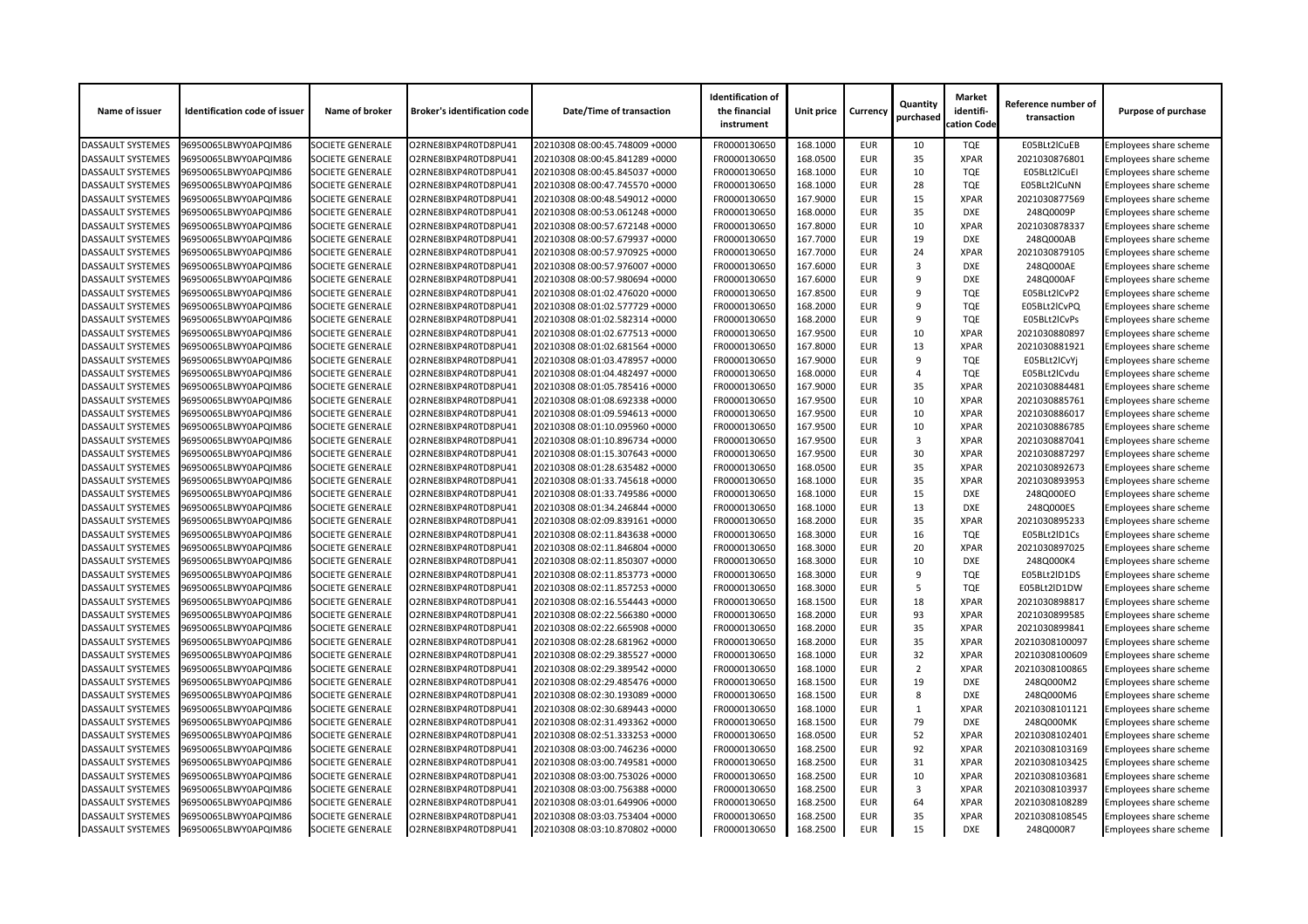| Name of issuer           | <b>Identification code of issuer</b> | Name of broker          | <b>Broker's identification code</b> | <b>Date/Time of transaction</b> | <b>Identification of</b><br>the financial<br>instrument | Unit price | <b>Currency</b> | Quantity<br>purchased | <b>Market</b><br>identifi-<br>cation Code | Reference number of<br>transaction | <b>Purpose of purchase</b>    |
|--------------------------|--------------------------------------|-------------------------|-------------------------------------|---------------------------------|---------------------------------------------------------|------------|-----------------|-----------------------|-------------------------------------------|------------------------------------|-------------------------------|
| <b>DASSAULT SYSTEMES</b> | 96950065LBWY0APQIM86                 | <b>SOCIETE GENERALE</b> | O2RNE8IBXP4R0TD8PU41                | 20210308 08:03:10.874017 +0000  | FR0000130650                                            | 168.2500   | <b>EUR</b>      | 35                    | <b>XPAR</b>                               | 20210308108801                     | Employees share scheme        |
| <b>DASSAULT SYSTEMES</b> | 96950065LBWY0APQIM86                 | <b>SOCIETE GENERALE</b> | O2RNE8IBXP4R0TD8PU41                | 20210308 08:03:22.892000 +0000  | FR0000130650                                            | 168.0500   | <b>EUR</b>      | 20                    | <b>XPAR</b>                               | 20210308109825                     | Employees share scheme        |
| <b>DASSAULT SYSTEMES</b> | 96950065LBWY0APQIM86                 | <b>SOCIETE GENERALE</b> | O2RNE8IBXP4R0TD8PU41                | 20210308 08:04:00.862073 +0000  | FR0000130650                                            | 168.3500   | <b>EUR</b>      | 17                    | <b>XPAR</b>                               | 20210308115457                     | Employees share scheme        |
| <b>DASSAULT SYSTEMES</b> | 96950065LBWY0APQIM86                 | <b>SOCIETE GENERALE</b> | O2RNE8IBXP4R0TD8PU41                | 20210308 08:04:00.866505 +0000  | FR0000130650                                            | 168.3500   | <b>EUR</b>      | 10                    | <b>DXE</b>                                | 248Q000XC                          | <b>Employees share scheme</b> |
| <b>DASSAULT SYSTEMES</b> | 96950065LBWY0APQIM86                 | <b>SOCIETE GENERALE</b> | O2RNE8IBXP4R0TD8PU41                | 20210308 08:04:07.577841 +0000  | FR0000130650                                            | 168.5000   | <b>EUR</b>      | 35                    | <b>XPAR</b>                               | 20210308118529                     | Employees share scheme        |
| <b>DASSAULT SYSTEMES</b> | 96950065LBWY0APQIM86                 | <b>SOCIETE GENERALE</b> | O2RNE8IBXP4R0TD8PU41                | 20210308 08:04:07.581268 +0000  | FR0000130650                                            | 168.5000   | <b>EUR</b>      |                       | <b>XPAR</b>                               | 20210308118785                     | Employees share scheme        |
| <b>DASSAULT SYSTEMES</b> | 96950065LBWY0APQIM86                 | <b>SOCIETE GENERALE</b> | O2RNE8IBXP4R0TD8PU41                | 20210308 08:04:08.079980 +0000  | FR0000130650                                            | 168.5000   | <b>EUR</b>      | 32                    | <b>XPAR</b>                               | 20210308119041                     | Employees share scheme        |
| <b>DASSAULT SYSTEMES</b> | 96950065LBWY0APQIM86                 | <b>SOCIETE GENERALE</b> | O2RNE8IBXP4R0TD8PU41                | 20210308 08:04:08.783178 +0000  | FR0000130650                                            | 168.5000   | <b>EUR</b>      | 34                    | <b>XPAR</b>                               | 20210308119297                     | Employees share scheme        |
| <b>DASSAULT SYSTEMES</b> | 96950065LBWY0APQIM86                 | <b>SOCIETE GENERALE</b> | O2RNE8IBXP4R0TD8PU41                | 20210308 08:04:08.786527 +0000  | FR0000130650                                            | 168.5000   | <b>EUR</b>      | 35                    | <b>XPAR</b>                               | 20210308119553                     | Employees share scheme        |
| <b>DASSAULT SYSTEMES</b> | 96950065LBWY0APQIM86                 | <b>SOCIETE GENERALE</b> | O2RNE8IBXP4R0TD8PU41                | 20210308 08:04:08.790039 +0000  | FR0000130650                                            | 168.5000   | <b>EUR</b>      | 32                    | <b>XPAR</b>                               | 20210308119809                     | Employees share scheme        |
| <b>DASSAULT SYSTEMES</b> | 96950065LBWY0APQIM86                 | <b>SOCIETE GENERALE</b> | O2RNE8IBXP4R0TD8PU41                | 20210308 08:04:08.793514 +0000  | FR0000130650                                            | 168.5000   | <b>EUR</b>      | 27                    | <b>XPAR</b>                               | 20210308120065                     | Employees share scheme        |
| <b>DASSAULT SYSTEMES</b> | 96950065LBWY0APQIM86                 | <b>SOCIETE GENERALE</b> | O2RNE8IBXP4R0TD8PU41                | 20210308 08:04:12.090137 +0000  | FR0000130650                                            | 168.5500   | <b>EUR</b>      | 11                    | <b>XPAR</b>                               | 20210308123649                     | Employees share scheme        |
| <b>DASSAULT SYSTEMES</b> | 96950065LBWY0APQIM86                 | <b>SOCIETE GENERALE</b> | O2RNE8IBXP4R0TD8PU41                | 20210308 08:04:19.006362 +0000  | FR0000130650                                            | 168.6000   | <b>EUR</b>      | 18                    | <b>XPAR</b>                               | 20210308128257                     | Employees share scheme        |
| <b>DASSAULT SYSTEMES</b> | 96950065LBWY0APQIM86                 | <b>SOCIETE GENERALE</b> | O2RNE8IBXP4R0TD8PU41                | 20210308 08:04:19.010235 +0000  | FR0000130650                                            | 168.5000   | <b>EUR</b>      | 3                     | <b>DXE</b>                                | 248Q0011V                          | Employees share scheme        |
| <b>DASSAULT SYSTEMES</b> | 96950065LBWY0APQIM86                 | <b>SOCIETE GENERALE</b> | O2RNE8IBXP4R0TD8PU41                | 20210308 08:04:25.817702 +0000  | FR0000130650                                            | 168.4000   | <b>EUR</b>      | 40                    | <b>XPAR</b>                               | 20210308129537                     | Employees share scheme        |
| <b>DASSAULT SYSTEMES</b> | 96950065LBWY0APQIM86                 | <b>SOCIETE GENERALE</b> | O2RNE8IBXP4R0TD8PU41                | 20210308 08:04:27.234416 +0000  | FR0000130650                                            | 168.5000   | <b>EUR</b>      | 10                    | <b>DXE</b>                                | 248Q0012P                          | Employees share scheme        |
| <b>DASSAULT SYSTEMES</b> | 96950065LBWY0APQIM86                 | <b>SOCIETE GENERALE</b> | O2RNE8IBXP4R0TD8PU41                |                                 | FR0000130650                                            | 168.4500   | <b>EUR</b>      | 12                    | <b>DXE</b>                                | 248Q00133                          |                               |
|                          |                                      |                         |                                     | 20210308 08:04:32.431551 +0000  |                                                         |            |                 | 3                     |                                           |                                    | Employees share scheme        |
| <b>DASSAULT SYSTEMES</b> | 96950065LBWY0APQIM86                 | <b>SOCIETE GENERALE</b> | O2RNE8IBXP4R0TD8PU41                | 20210308 08:04:48.757857 +0000  | FR0000130650                                            | 168.3500   | <b>EUR</b>      |                       | <b>TQE</b>                                | E05BLt2IDAgq                       | Employees share scheme        |
| <b>DASSAULT SYSTEMES</b> | 96950065LBWY0APQIM86                 | <b>SOCIETE GENERALE</b> | O2RNE8IBXP4R0TD8PU41                | 20210308 08:04:48.761946 +0000  | FR0000130650                                            | 168.3500   | <b>EUR</b>      | Δ                     | <b>TQE</b>                                | E05BLt2IDAgt                       | <b>Employees share scheme</b> |
| <b>DASSAULT SYSTEMES</b> | 96950065LBWY0APQIM86                 | <b>SOCIETE GENERALE</b> | O2RNE8IBXP4R0TD8PU41                | 20210308 08:04:48.765772 +0000  | FR0000130650                                            | 168.3500   | <b>EUR</b>      | 6                     | <b>TQE</b>                                | E05BLt2IDAgw                       | Employees share scheme        |
| <b>DASSAULT SYSTEMES</b> | 96950065LBWY0APQIM86                 | <b>SOCIETE GENERALE</b> | O2RNE8IBXP4R0TD8PU41                | 20210308 08:04:48.769452 +0000  | FR0000130650                                            | 168.3500   | <b>EUR</b>      |                       | <b>DXE</b>                                | 248Q00153                          | Employees share scheme        |
| <b>DASSAULT SYSTEMES</b> | 96950065LBWY0APQIM86                 | <b>SOCIETE GENERALE</b> | O2RNE8IBXP4R0TD8PU41                | 20210308 08:04:48.773002 +0000  | FR0000130650                                            | 168.3500   | <b>EUR</b>      | 22                    | <b>DXE</b>                                | 248Q00154                          | Employees share scheme        |
| <b>DASSAULT SYSTEMES</b> | 96950065LBWY0APQIM86                 | <b>SOCIETE GENERALE</b> | O2RNE8IBXP4R0TD8PU41                | 20210308 08:04:54.670328 +0000  | FR0000130650                                            | 168.4500   | <b>EUR</b>      | 35                    | <b>XPAR</b>                               | 20210308131073                     | Employees share scheme        |
| <b>DASSAULT SYSTEMES</b> | 96950065LBWY0APQIM86                 | <b>SOCIETE GENERALE</b> | O2RNE8IBXP4R0TD8PU41                | 20210308 08:04:56.271029 +0000  | FR0000130650                                            | 168.5500   | <b>EUR</b>      | 10                    | <b>XPAR</b>                               | 20210308136449                     | Employees share scheme        |
| <b>DASSAULT SYSTEMES</b> | 96950065LBWY0APQIM86                 | <b>SOCIETE GENERALE</b> | O2RNE8IBXP4R0TD8PU41                | 20210308 08:05:04.588984 +0000  | FR0000130650                                            | 168.5500   | <b>EUR</b>      | 22                    | <b>XPAR</b>                               | 20210308137473                     | Employees share scheme        |
| <b>DASSAULT SYSTEMES</b> | 96950065LBWY0APQIM86                 | <b>SOCIETE GENERALE</b> | O2RNE8IBXP4R0TD8PU41                | 20210308 08:05:07.598079 +0000  | FR0000130650                                            | 168.5000   | <b>EUR</b>      | 42                    | <b>XPAR</b>                               | 20210308138753                     | Employees share scheme        |
| <b>DASSAULT SYSTEMES</b> | 96950065LBWY0APQIM86                 | <b>SOCIETE GENERALE</b> | O2RNE8IBXP4R0TD8PU41                | 20210308 08:05:11.303799 +0000  | FR0000130650                                            | 168.4500   | <b>EUR</b>      | 39                    | <b>XPAR</b>                               | 20210308140033                     | Employees share scheme        |
| <b>DASSAULT SYSTEMES</b> | 96950065LBWY0APQIM86                 | <b>SOCIETE GENERALE</b> | O2RNE8IBXP4R0TD8PU41                | 20210308 08:05:11.307247 +0000  | FR0000130650                                            | 168.4500   | <b>EUR</b>      | 33                    | <b>XPAR</b>                               | 20210308140289                     | <b>Employees share scheme</b> |
| <b>DASSAULT SYSTEMES</b> | 96950065LBWY0APQIM86                 | <b>SOCIETE GENERALE</b> | O2RNE8IBXP4R0TD8PU41                | 20210308 08:05:12.909733 +0000  | FR0000130650                                            | 168.6000   | <b>EUR</b>      | 40                    | <b>DXE</b>                                | 248Q001AK                          | Employees share scheme        |
| <b>DASSAULT SYSTEMES</b> | 96950065LBWY0APQIM86                 | <b>SOCIETE GENERALE</b> | O2RNE8IBXP4R0TD8PU41                | 20210308 08:05:16.615005 +0000  | FR0000130650                                            | 168.6500   | <b>EUR</b>      | 10                    | <b>XPAR</b>                               | 20210308143873                     | Employees share scheme        |
| <b>DASSAULT SYSTEMES</b> | 96950065LBWY0APQIM86                 | <b>SOCIETE GENERALE</b> | O2RNE8IBXP4R0TD8PU41                | 20210308 08:05:16.915173 +0000  | FR0000130650                                            | 168.6500   | <b>EUR</b>      | 9                     | <b>XPAR</b>                               | 20210308144129                     | Employees share scheme        |
| <b>DASSAULT SYSTEMES</b> | 96950065LBWY0APQIM86                 | <b>SOCIETE GENERALE</b> | O2RNE8IBXP4R0TD8PU41                | 20210308 08:05:16.918166 +0000  | FR0000130650                                            | 168.6500   | <b>EUR</b>      | 87                    | <b>XPAR</b>                               | 20210308144385                     | <b>Employees share scheme</b> |
| <b>DASSAULT SYSTEMES</b> | 96950065LBWY0APQIM86                 | <b>SOCIETE GENERALE</b> | O2RNE8IBXP4R0TD8PU41                | 20210308 08:05:32.645420 +0000  | FR0000130650                                            | 168.7500   | <b>EUR</b>      | 50                    | <b>XPAR</b>                               | 20210308146433                     | Employees share scheme        |
| <b>DASSAULT SYSTEMES</b> | 96950065LBWY0APQIM86                 | <b>SOCIETE GENERALE</b> | O2RNE8IBXP4R0TD8PU41                | 20210308 08:05:32.649266 +0000  | FR0000130650                                            | 168.7500   | <b>EUR</b>      | 15                    | <b>TQE</b>                                | E05BLt2IDEAn                       | Employees share scheme        |
| <b>DASSAULT SYSTEMES</b> | 96950065LBWY0APQIM86                 | <b>SOCIETE GENERALE</b> | O2RNE8IBXP4R0TD8PU41                | 20210308 08:05:32.653132 +0000  | FR0000130650                                            | 168.7500   | <b>EUR</b>      | 15                    | <b>TQE</b>                                | E05BLt2IDEB3                       | Employees share scheme        |
| <b>DASSAULT SYSTEMES</b> | 96950065LBWY0APQIM86                 | <b>SOCIETE GENERALE</b> | O2RNE8IBXP4R0TD8PU41                | 20210308 08:05:32.745545 +0000  | FR0000130650                                            | 168.7000   | <b>EUR</b>      | 128                   | <b>XPAR</b>                               | 20210308147713                     | Employees share scheme        |
| <b>DASSAULT SYSTEMES</b> | 96950065LBWY0APQIM86                 | <b>SOCIETE GENERALE</b> | O2RNE8IBXP4R0TD8PU41                | 20210308 08:05:32.749425 +0000  | FR0000130650                                            | 168.7000   | <b>EUR</b>      | 11                    | <b>DXE</b>                                | 248Q001F0                          | Employees share scheme        |
| <b>DASSAULT SYSTEMES</b> | 96950065LBWY0APQIM86                 | <b>SOCIETE GENERALE</b> | O2RNE8IBXP4R0TD8PU41                | 20210308 08:05:32.846301 +0000  | FR0000130650                                            | 168.7500   | <b>EUR</b>      | 15                    | <b>TQE</b>                                | E05BLt2IDEBd                       | Employees share scheme        |
| <b>DASSAULT SYSTEMES</b> | 96950065LBWY0APQIM86                 | <b>SOCIETE GENERALE</b> | O2RNE8IBXP4R0TD8PU41                | 20210308 08:05:34.752211 +0000  | FR0000130650                                            | 168.6500   | <b>EUR</b>      | 13                    | <b>DXE</b>                                | 248Q001F7                          | Employees share scheme        |
| <b>DASSAULT SYSTEMES</b> | 96950065LBWY0APQIM86                 | <b>SOCIETE GENERALE</b> | O2RNE8IBXP4R0TD8PU41                | 20210308 08:05:34.755934 +0000  | FR0000130650                                            | 168.6500   | <b>EUR</b>      | $\overline{7}$        | <b>DXE</b>                                | 248Q001F8                          | Employees share scheme        |
| <b>DASSAULT SYSTEMES</b> | 96950065LBWY0APQIM86                 | <b>SOCIETE GENERALE</b> | O2RNE8IBXP4R0TD8PU41                | 20210308 08:05:34.853627 +0000  | FR0000130650                                            | 168.7500   | <b>EUR</b>      | 27                    | <b>TQE</b>                                | E05BLt2IDELm                       | Employees share scheme        |
| <b>DASSAULT SYSTEMES</b> | 96950065LBWY0APQIM86                 | <b>SOCIETE GENERALE</b> | O2RNE8IBXP4R0TD8PU41                | 20210308 08:05:36.858216 +0000  | FR0000130650                                            | 168.6500   | <b>EUR</b>      | 15                    | <b>DXE</b>                                | 248Q001FE                          | Employees share scheme        |
| <b>DASSAULT SYSTEMES</b> | 96950065LBWY0APQIM86                 | <b>SOCIETE GENERALE</b> | O2RNE8IBXP4R0TD8PU41                | 20210308 08:05:37.361000 +0000  | FR0000130650                                            | 168.6500   | <b>EUR</b>      | 3                     | <b>DXE</b>                                | 248Q001FH                          | Employees share scheme        |
| <b>DASSAULT SYSTEMES</b> | 96950065LBWY0APQIM86                 | <b>SOCIETE GENERALE</b> | O2RNE8IBXP4R0TD8PU41                | 20210308 08:05:37.861661 +0000  | FR0000130650                                            | 168.7000   | <b>EUR</b>      | 54                    | <b>XPAR</b>                               | 20210308147969                     | Employees share scheme        |
| <b>DASSAULT SYSTEMES</b> | 96950065LBWY0APQIM86                 | <b>SOCIETE GENERALE</b> | O2RNE8IBXP4R0TD8PU41                | 20210308 08:05:37.865153 +0000  | FR0000130650                                            | 168.7000   | <b>EUR</b>      | 101                   | <b>XPAR</b>                               | 20210308148225                     | Employees share scheme        |
| <b>DASSAULT SYSTEMES</b> | 96950065LBWY0APQIM86                 | <b>SOCIETE GENERALE</b> | O2RNE8IBXP4R0TD8PU41                | 20210308 08:05:38.061558 +0000  | FR0000130650                                            | 168.7000   | <b>EUR</b>      | 6                     | <b>XPAR</b>                               | 20210308148481                     | Employees share scheme        |
| <b>DASSAULT SYSTEMES</b> | 96950065LBWY0APQIM86                 | <b>SOCIETE GENERALE</b> | O2RNE8IBXP4R0TD8PU41                | 20210308 08:05:38.663003 +0000  | FR0000130650                                            | 168.7000   | <b>EUR</b>      | 29                    | <b>XPAR</b>                               | 20210308148737                     | <b>Employees share scheme</b> |
| <b>DASSAULT SYSTEMES</b> | 96950065LBWY0APQIM86                 | <b>SOCIETE GENERALE</b> | O2RNE8IBXP4R0TD8PU41                | 20210308 08:05:50.589077 +0000  | FR0000130650                                            | 168.7000   | <b>EUR</b>      | 18                    | <b>XPAR</b>                               | 20210308148993                     | Employees share scheme        |
| <b>DASSAULT SYSTEMES</b> | 96950065LBWY0APQIM86                 | <b>SOCIETE GENERALE</b> | O2RNE8IBXP4R0TD8PU41                | 20210308 08:05:50.592681 +0000  | FR0000130650                                            | 168.7000   | <b>EUR</b>      | 18                    | DXE                                       | 248Q001HM                          | Employees share scheme        |
| <b>DASSAULT SYSTEMES</b> | 96950065LBWY0APQIM86                 | <b>SOCIETE GENERALE</b> | O2RNE8IBXP4R0TD8PU41                | 20210308 08:05:53.393901 +0000  | FR0000130650                                            | 168.6000   | <b>EUR</b>      | 14                    | <b>XPAR</b>                               | 20210308150273                     | Employees share scheme        |
| <b>DASSAULT SYSTEMES</b> | 96950065LBWY0APQIM86                 | <b>SOCIETE GENERALE</b> | O2RNE8IBXP4R0TD8PU41                | 20210308 08:05:54.596940 +0000  | FR0000130650                                            | 168.5000   | <b>EUR</b>      | 17                    | <b>XPAR</b>                               | 20210308150785                     | Employees share scheme        |
| <b>DASSAULT SYSTEMES</b> | 96950065LBWY0APQIM86                 | <b>SOCIETE GENERALE</b> | O2RNE8IBXP4R0TD8PU41                | 20210308 08:05:58.000812 +0000  | FR0000130650                                            | 168.4500   | <b>EUR</b>      | 33                    | <b>XPAR</b>                               | 20210308151297                     | <b>Employees share scheme</b> |
|                          |                                      |                         |                                     |                                 |                                                         |            |                 |                       |                                           |                                    |                               |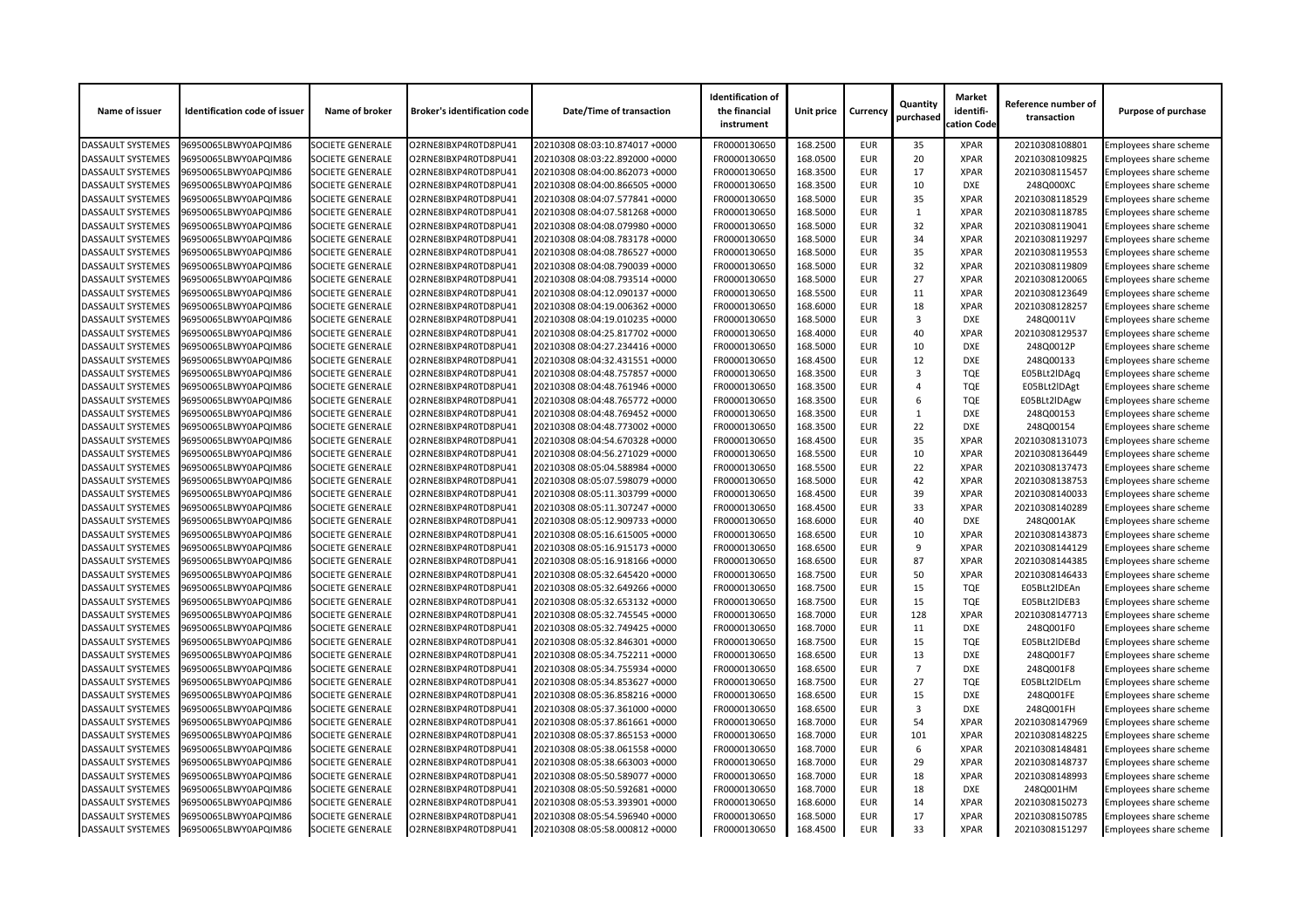| Name of issuer           | <b>Identification code of issuer</b> | Name of broker          | <b>Broker's identification code</b> | <b>Date/Time of transaction</b> | <b>Identification of</b><br>the financial<br>instrument | <b>Unit price</b> | <b>Currency</b> | Quantity<br>purchased | <b>Market</b><br>identifi-<br>cation Code | Reference number of<br>transaction | <b>Purpose of purchase</b>    |
|--------------------------|--------------------------------------|-------------------------|-------------------------------------|---------------------------------|---------------------------------------------------------|-------------------|-----------------|-----------------------|-------------------------------------------|------------------------------------|-------------------------------|
| <b>DASSAULT SYSTEMES</b> | 96950065LBWY0APQIM86                 | <b>SOCIETE GENERALE</b> | O2RNE8IBXP4R0TD8PU41                | 20210308 08:05:58.004433 +0000  | FR0000130650                                            | 168.4500          | <b>EUR</b>      | 17                    | <b>DXE</b>                                | 248Q001IF                          | Employees share scheme        |
| <b>DASSAULT SYSTEMES</b> | 96950065LBWY0APQIM86                 | <b>SOCIETE GENERALE</b> | O2RNE8IBXP4R0TD8PU41                | 20210308 08:05:58.602795 +0000  | FR0000130650                                            | 168.5500          | <b>EUR</b>      | 10                    | <b>TQE</b>                                | E05BLt2IDFy7                       | Employees share scheme        |
| <b>DASSAULT SYSTEMES</b> | 96950065LBWY0APQIM86                 | <b>SOCIETE GENERALE</b> | O2RNE8IBXP4R0TD8PU41                | 20210308 08:06:02.407611 +0000  | FR0000130650                                            | 168.3500          | <b>EUR</b>      | 12                    | <b>XPAR</b>                               | 20210308151553                     | Employees share scheme        |
| <b>DASSAULT SYSTEMES</b> | 96950065LBWY0APQIM86                 | <b>SOCIETE GENERALE</b> | O2RNE8IBXP4R0TD8PU41                | 20210308 08:06:04.617001 +0000  | FR0000130650                                            | 168.3500          | <b>EUR</b>      | 10                    | <b>XPAR</b>                               | 20210308151809                     | Employees share scheme        |
| <b>DASSAULT SYSTEMES</b> | 96950065LBWY0APQIM86                 | <b>SOCIETE GENERALE</b> | O2RNE8IBXP4R0TD8PU41                | 20210308 08:06:14.535048 +0000  | FR0000130650                                            | 168.0500          | <b>EUR</b>      | 35                    | <b>XPAR</b>                               | 20210308152833                     | Employees share scheme        |
| <b>DASSAULT SYSTEMES</b> | 96950065LBWY0APQIM86                 | <b>SOCIETE GENERALE</b> | O2RNE8IBXP4R0TD8PU41                | 20210308 08:06:25.153217 +0000  | FR0000130650                                            | 168.1000          | <b>EUR</b>      | 100                   | <b>XPAR</b>                               | 20210308154881                     | Employees share scheme        |
| <b>DASSAULT SYSTEMES</b> | 96950065LBWY0APQIM86                 | <b>SOCIETE GENERALE</b> | O2RNE8IBXP4R0TD8PU41                | 20210308 08:06:28.661128 +0000  | FR0000130650                                            | 168.1000          | <b>EUR</b>      | 18                    | <b>XPAR</b>                               | 20210308155393                     | <b>Employees share scheme</b> |
| <b>DASSAULT SYSTEMES</b> | 96950065LBWY0APQIM86                 | <b>SOCIETE GENERALE</b> | O2RNE8IBXP4R0TD8PU41                | 20210308 08:06:28.863259 +0000  | FR0000130650                                            | 168.2000          | <b>EUR</b>      |                       | <b>DXE</b>                                | 248Q001PT                          | Employees share scheme        |
| <b>DASSAULT SYSTEMES</b> | 96950065LBWY0APQIM86                 | <b>SOCIETE GENERALE</b> | O2RNE8IBXP4R0TD8PU41                | 20210308 08:06:28.867431 +0000  | FR0000130650                                            | 168.2000          | <b>EUR</b>      | 6                     | <b>DXE</b>                                | 248Q001PU                          | <b>Employees share scheme</b> |
| <b>DASSAULT SYSTEMES</b> | 96950065LBWY0APQIM86                 | <b>SOCIETE GENERALE</b> | O2RNE8IBXP4R0TD8PU41                | 20210308 08:06:36.072931 +0000  | FR0000130650                                            | 168.2000          | <b>EUR</b>      | 14                    | <b>DXE</b>                                | 248Q001R0                          | Employees share scheme        |
| <b>DASSAULT SYSTEMES</b> | 96950065LBWY0APQIM86                 | <b>SOCIETE GENERALE</b> | O2RNE8IBXP4R0TD8PU41                | 20210308 08:06:38.177815 +0000  | FR0000130650                                            | 168.2500          | <b>EUR</b>      | 16                    | <b>DXE</b>                                | 248Q001RA                          | Employees share scheme        |
| <b>DASSAULT SYSTEMES</b> | 96950065LBWY0APQIM86                 | <b>SOCIETE GENERALE</b> | O2RNE8IBXP4R0TD8PU41                | 20210308 08:06:38.781222 +0000  | FR0000130650                                            | 168.2500          | <b>EUR</b>      | 30                    | <b>DXE</b>                                | 248Q001RI                          | <b>Employees share scheme</b> |
| <b>DASSAULT SYSTEMES</b> | 96950065LBWY0APQIM86                 | <b>SOCIETE GENERALE</b> | O2RNE8IBXP4R0TD8PU41                | 20210308 08:06:45.392680 +0000  | FR0000130650                                            | 168.2000          | <b>EUR</b>      | 35                    | <b>XPAR</b>                               | 20210308160513                     | Employees share scheme        |
| <b>DASSAULT SYSTEMES</b> | 96950065LBWY0APQIM86                 | <b>SOCIETE GENERALE</b> | O2RNE8IBXP4R0TD8PU41                | 20210308 08:06:48.801348 +0000  | FR0000130650                                            | 168.2500          | <b>EUR</b>      | 43                    | <b>TQE</b>                                | E05BLt2IDKB5                       | <b>Employees share scheme</b> |
| <b>DASSAULT SYSTEMES</b> | 96950065LBWY0APQIM86                 | <b>SOCIETE GENERALE</b> | O2RNE8IBXP4R0TD8PU41                | 20210308 08:06:51.304865 +0000  | FR0000130650                                            | 168.1500          | <b>EUR</b>      | 12                    | <b>XPAR</b>                               | 20210308161025                     | Employees share scheme        |
| <b>DASSAULT SYSTEMES</b> | 96950065LBWY0APQIM86                 | <b>SOCIETE GENERALE</b> | O2RNE8IBXP4R0TD8PU41                | 20210308 08:06:55.816845 +0000  | FR0000130650                                            | 168.1500          | <b>EUR</b>      | 35                    | <b>XPAR</b>                               | 20210308161281                     | Employees share scheme        |
| <b>DASSAULT SYSTEMES</b> | 96950065LBWY0APQIM86                 | <b>SOCIETE GENERALE</b> | O2RNE8IBXP4R0TD8PU41                | 20210308 08:06:55.820188 +0000  | FR0000130650                                            | 168.1000          | <b>EUR</b>      | 12                    | <b>XPAR</b>                               | 20210308161537                     | <b>Employees share scheme</b> |
| <b>DASSAULT SYSTEMES</b> | 96950065LBWY0APQIM86                 | <b>SOCIETE GENERALE</b> | O2RNE8IBXP4R0TD8PU41                | 20210308 08:06:55.917232 +0000  | FR0000130650                                            | 168.0500          | <b>EUR</b>      | 15                    | <b>XPAR</b>                               | 20210308162049                     | Employees share scheme        |
| <b>DASSAULT SYSTEMES</b> | 96950065LBWY0APQIM86                 | <b>SOCIETE GENERALE</b> | O2RNE8IBXP4R0TD8PU41                | 20210308 08:06:56.018738 +0000  | FR0000130650                                            | 168.2000          | <b>EUR</b>      | 12                    | <b>TQE</b>                                | E05BLt2IDKiH                       | <b>Employees share scheme</b> |
| <b>DASSAULT SYSTEMES</b> | 96950065LBWY0APQIM86                 | <b>SOCIETE GENERALE</b> | O2RNE8IBXP4R0TD8PU41                | 20210308 08:06:59.426229 +0000  | FR0000130650                                            | 168.0000          | <b>EUR</b>      | 11                    | <b>XPAR</b>                               | 20210308162561                     | Employees share scheme        |
| <b>DASSAULT SYSTEMES</b> | 96950065LBWY0APQIM86                 | <b>SOCIETE GENERALE</b> | O2RNE8IBXP4R0TD8PU41                | 20210308 08:06:59.430577 +0000  | FR0000130650                                            | 167.9500          | <b>EUR</b>      | 20                    | <b>DXE</b>                                | 248Q001TM                          | Employees share scheme        |
|                          |                                      |                         |                                     |                                 |                                                         |                   |                 |                       |                                           |                                    |                               |
| <b>DASSAULT SYSTEMES</b> | 96950065LBWY0APQIM86                 | <b>SOCIETE GENERALE</b> | O2RNE8IBXP4R0TD8PU41                | 20210308 08:07:00.430909 +0000  | FR0000130650                                            | 167.9500          | <b>EUR</b>      |                       | <b>XPAR</b>                               | 20210308163073                     | <b>Employees share scheme</b> |
| <b>DASSAULT SYSTEMES</b> | 96950065LBWY0APQIM86                 | <b>SOCIETE GENERALE</b> | O2RNE8IBXP4R0TD8PU41                | 20210308 08:07:00.438128 +0000  | FR0000130650                                            | 167.9500          | <b>EUR</b>      | 34                    | <b>XPAR</b>                               | 20210308163329                     | Employees share scheme        |
| <b>DASSAULT SYSTEMES</b> | 96950065LBWY0APQIM86                 | <b>SOCIETE GENERALE</b> | O2RNE8IBXP4R0TD8PU41                | 20210308 08:07:00.830868 +0000  | FR0000130650                                            | 167.8000          | <b>EUR</b>      | 20                    | <b>XPAR</b>                               | 20210308164097                     | Employees share scheme        |
| <b>DASSAULT SYSTEMES</b> | 96950065LBWY0APQIM86                 | <b>SOCIETE GENERALE</b> | O2RNE8IBXP4R0TD8PU41                | 20210308 08:07:01.032122 +0000  | FR0000130650                                            | 167.7000          | <b>EUR</b>      | 11                    | <b>XPAR</b>                               | 20210308164609                     | <b>Employees share scheme</b> |
| <b>DASSAULT SYSTEMES</b> | 96950065LBWY0APQIM86                 | <b>SOCIETE GENERALE</b> | O2RNE8IBXP4R0TD8PU41                | 20210308 08:07:03.635749 +0000  | FR0000130650                                            | 167.7000          | <b>EUR</b>      | $\overline{7}$        | <b>XPAR</b>                               | 20210308165121                     | Employees share scheme        |
| DASSAULT SYSTEMES        | 96950065LBWY0APQIM86                 | <b>SOCIETE GENERALE</b> | O2RNE8IBXP4R0TD8PU41                | 20210308 08:07:16.964601 +0000  | FR0000130650                                            | 167.7000          | <b>EUR</b>      | 52                    | <b>XPAR</b>                               | 20210308166657                     | <b>Employees share scheme</b> |
| <b>DASSAULT SYSTEMES</b> | 96950065LBWY0APQIM86                 | <b>SOCIETE GENERALE</b> | O2RNE8IBXP4R0TD8PU41                | 20210308 08:07:16.968138 +0000  | FR0000130650                                            | 167.7500          | <b>EUR</b>      | 11                    | <b>DXE</b>                                | 248Q001WI                          | Employees share scheme        |
| <b>DASSAULT SYSTEMES</b> | 96950065LBWY0APQIM86                 | <b>SOCIETE GENERALE</b> | O2RNE8IBXP4R0TD8PU41                | 20210308 08:07:17.767488 +0000  | FR0000130650                                            | 167.7000          | <b>EUR</b>      | 11                    | <b>XPAR</b>                               | 20210308167425                     | Employees share scheme        |
| <b>DASSAULT SYSTEMES</b> | 96950065LBWY0APQIM86                 | <b>SOCIETE GENERALE</b> | O2RNE8IBXP4R0TD8PU41                | 20210308 08:07:19.169100 +0000  | FR0000130650                                            | 167.7500          | <b>EUR</b>      |                       | <b>DXE</b>                                | 248Q001WW                          | Employees share scheme        |
| <b>DASSAULT SYSTEMES</b> | 96950065LBWY0APQIM86                 | <b>SOCIETE GENERALE</b> | O2RNE8IBXP4R0TD8PU41                | 20210308 08:07:19.173374 +0000  | FR0000130650                                            | 167.7500          | <b>EUR</b>      | 8                     | <b>DXE</b>                                | 248Q001WX                          | Employees share scheme        |
| <b>DASSAULT SYSTEMES</b> | 96950065LBWY0APQIM86                 | <b>SOCIETE GENERALE</b> | O2RNE8IBXP4R0TD8PU41                | 20210308 08:07:19.177483 +0000  | FR0000130650                                            | 167.7500          | <b>EUR</b>      | 358                   | <b>DXE</b>                                | 248Q001WY                          | Employees share scheme        |
| <b>DASSAULT SYSTEMES</b> | 96950065LBWY0APQIM86                 | <b>SOCIETE GENERALE</b> | O2RNE8IBXP4R0TD8PU41                | 20210308 08:07:19.181525 +0000  | FR0000130650                                            | 167.7500          | <b>EUR</b>      | 233                   | <b>DXE</b>                                | 248Q001WZ                          | Employees share scheme        |
| <b>DASSAULT SYSTEMES</b> | 96950065LBWY0APQIM86                 | <b>SOCIETE GENERALE</b> | O2RNE8IBXP4R0TD8PU41                | 20210308 08:07:19.269830 +0000  | FR0000130650                                            | 167.7500          | <b>EUR</b>      | 9                     | <b>XPAR</b>                               | 20210308171521                     | <b>Employees share scheme</b> |
| <b>DASSAULT SYSTEMES</b> | 96950065LBWY0APQIM86                 | <b>SOCIETE GENERALE</b> | O2RNE8IBXP4R0TD8PU41                | 20210308 08:07:19.672239 +0000  | FR0000130650                                            | 167.7500          | <b>EUR</b>      |                       | <b>XPAR</b>                               | 20210308171777                     | Employees share scheme        |
| <b>DASSAULT SYSTEMES</b> | 96950065LBWY0APQIM86                 | <b>SOCIETE GENERALE</b> | O2RNE8IBXP4R0TD8PU41                | 20210308 08:07:19.678375 +0000  | FR0000130650                                            | 167.7500          | <b>EUR</b>      | $\overline{A}$        | <b>XPAR</b>                               | 20210308172033                     | Employees share scheme        |
| <b>DASSAULT SYSTEMES</b> | 96950065LBWY0APQIM86                 | <b>SOCIETE GENERALE</b> | O2RNE8IBXP4R0TD8PU41                | 20210308 08:07:19.770290 +0000  | FR0000130650                                            | 167.7500          | <b>EUR</b>      | 11                    | <b>TQE</b>                                | E05BLt2IDMPt                       | <b>Employees share scheme</b> |
| <b>DASSAULT SYSTEMES</b> | 96950065LBWY0APQIM86                 | <b>SOCIETE GENERALE</b> | O2RNE8IBXP4R0TD8PU41                | 20210308 08:07:20.371522 +0000  | FR0000130650                                            | 167.7500          | <b>EUR</b>      | 10                    | <b>XPAR</b>                               | 20210308172289                     | Employees share scheme        |
| <b>DASSAULT SYSTEMES</b> | 96950065LBWY0APQIM86                 | <b>SOCIETE GENERALE</b> | O2RNE8IBXP4R0TD8PU41                | 20210308 08:07:21.071307 +0000  | FR0000130650                                            | 167.7500          | <b>EUR</b>      | 10                    | <b>XPAR</b>                               | 20210308172545                     | <b>Employees share scheme</b> |
| <b>DASSAULT SYSTEMES</b> | 96950065LBWY0APQIM86                 | <b>SOCIETE GENERALE</b> | O2RNE8IBXP4R0TD8PU41                | 20210308 08:07:21.172816 +0000  | FR0000130650                                            | 167.7500          | <b>EUR</b>      | -5                    | <b>TQE</b>                                | E05BLt2IDMVq                       | Employees share scheme        |
| <b>DASSAULT SYSTEMES</b> | 96950065LBWY0APQIM86                 | <b>SOCIETE GENERALE</b> | O2RNE8IBXP4R0TD8PU41                | 20210308 08:07:21.773879 +0000  | FR0000130650                                            | 167.7500          | <b>EUR</b>      | 10                    | <b>XPAR</b>                               | 20210308172801                     | Employees share scheme        |
| <b>DASSAULT SYSTEMES</b> | 96950065LBWY0APQIM86                 | <b>SOCIETE GENERALE</b> | O2RNE8IBXP4R0TD8PU41                | 20210308 08:07:23.075776 +0000  | FR0000130650                                            | 167.7000          | <b>EUR</b>      | 13                    | <b>XPAR</b>                               | 20210308173569                     | <b>Employees share scheme</b> |
| <b>DASSAULT SYSTEMES</b> | 96950065LBWY0APQIM86                 | <b>SOCIETE GENERALE</b> | O2RNE8IBXP4R0TD8PU41                | 20210308 08:07:23.278123 +0000  | FR0000130650                                            | 167.7000          | <b>EUR</b>      | 21                    | <b>XPAR</b>                               | 20210308173825                     | Employees share scheme        |
| <b>DASSAULT SYSTEMES</b> | 96950065LBWY0APQIM86                 | <b>SOCIETE GENERALE</b> | O2RNE8IBXP4R0TD8PU41                | 20210308 08:07:34.790770 +0000  | FR0000130650                                            | 167.8500          | <b>EUR</b>      | 31                    | <b>TQE</b>                                | E05BLt2IDNM7                       | <b>Employees share scheme</b> |
| <b>DASSAULT SYSTEMES</b> | 96950065LBWY0APQIM86                 | <b>SOCIETE GENERALE</b> | O2RNE8IBXP4R0TD8PU41                | 20210308 08:07:38.597658 +0000  | FR0000130650                                            | 167.8000          | <b>EUR</b>      | 34                    | <b>XPAR</b>                               | 20210308182529                     | Employees share scheme        |
| <b>DASSAULT SYSTEMES</b> | 96950065LBWY0APQIM86                 | <b>SOCIETE GENERALE</b> | O2RNE8IBXP4R0TD8PU41                | 20210308 08:07:41.806941 +0000  | FR0000130650                                            | 167.7500          | <b>EUR</b>      | 57                    | <b>XPAR</b>                               | 20210308183553                     | Employees share scheme        |
| <b>DASSAULT SYSTEMES</b> | 96950065LBWY0APQIM86                 | <b>SOCIETE GENERALE</b> | O2RNE8IBXP4R0TD8PU41                | 20210308 08:07:42.603791 +0000  | FR0000130650                                            | 167.8000          | <b>EUR</b>      | 12                    | <b>DXE</b>                                | 248Q00216                          | <b>Employees share scheme</b> |
| <b>DASSAULT SYSTEMES</b> | 96950065LBWY0APQIM86                 | <b>SOCIETE GENERALE</b> | O2RNE8IBXP4R0TD8PU41                | 20210308 08:07:42.607109 +0000  | FR0000130650                                            | 167.8000          | <b>EUR</b>      | 20                    | <b>DXE</b>                                | 248Q00217                          | Employees share scheme        |
| <b>DASSAULT SYSTEMES</b> | 96950065LBWY0APQIM86                 | <b>SOCIETE GENERALE</b> | O2RNE8IBXP4R0TD8PU41                | 20210308 08:07:42.610407 +0000  | FR0000130650                                            | 167.8000          | <b>EUR</b>      | 12                    | DXE                                       | 248Q00218                          | Employees share scheme        |
| <b>DASSAULT SYSTEMES</b> | 96950065LBWY0APQIM86                 | <b>SOCIETE GENERALE</b> | O2RNE8IBXP4R0TD8PU41                | 20210308 08:07:42.613712 +0000  | FR0000130650                                            | 167.8000          | <b>EUR</b>      | 12                    | DXE                                       | 248Q00219                          | Employees share scheme        |
| <b>DASSAULT SYSTEMES</b> | 96950065LBWY0APQIM86                 | <b>SOCIETE GENERALE</b> | O2RNE8IBXP4R0TD8PU41                | 20210308 08:07:42.616996 +0000  | FR0000130650                                            | 167.8000          | <b>EUR</b>      | 12                    | <b>DXE</b>                                | 248Q0021A                          | Employees share scheme        |
| <b>DASSAULT SYSTEMES</b> | 96950065LBWY0APQIM86                 | <b>SOCIETE GENERALE</b> | O2RNE8IBXP4R0TD8PU41                | 20210308 08:07:42.620300 +0000  | FR0000130650                                            | 167.8000          | <b>EUR</b>      | 12                    | <b>DXE</b>                                | 248Q0021B                          | <b>Employees share scheme</b> |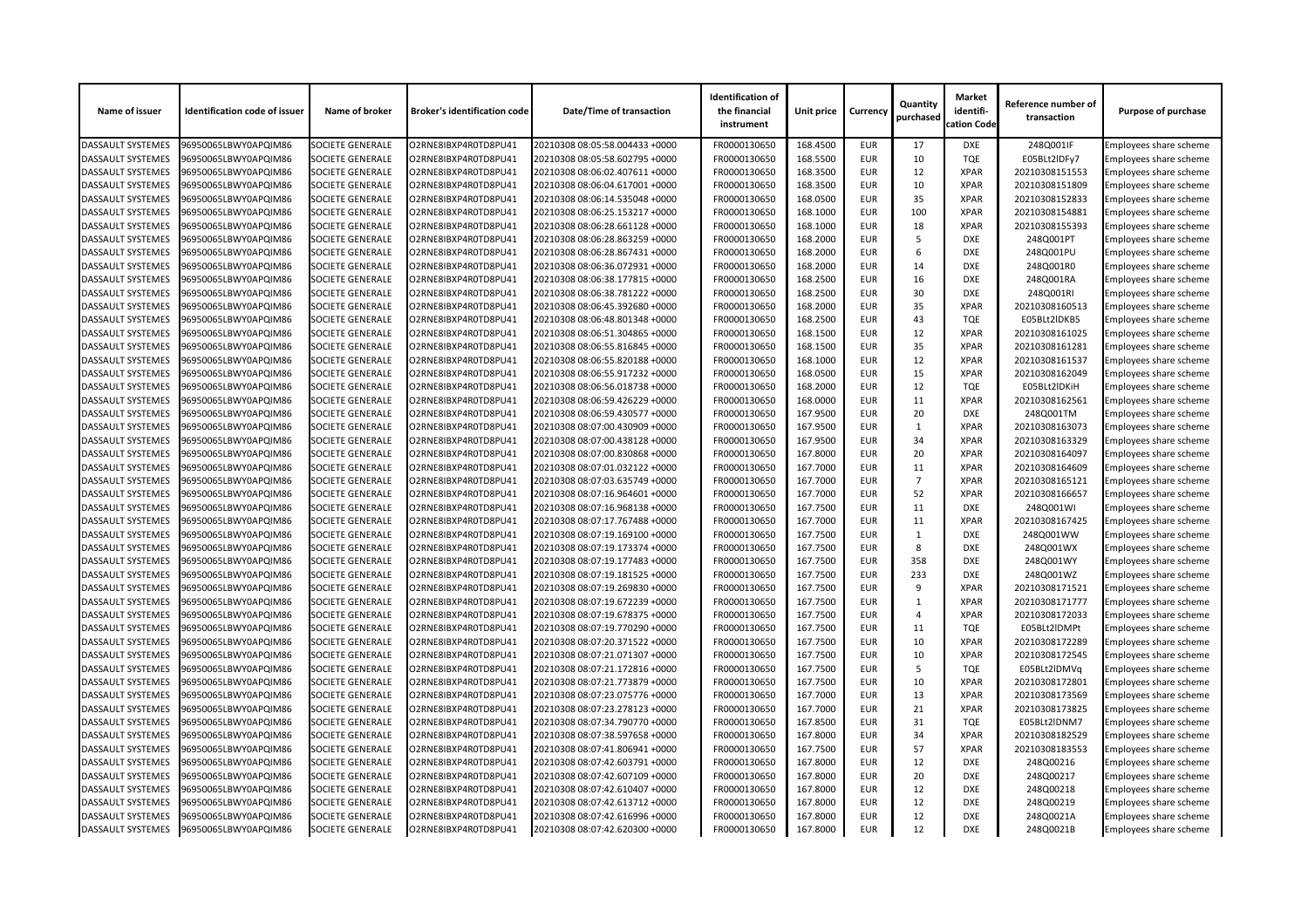| Name of issuer           | <b>Identification code of issuer</b> | Name of broker          | <b>Broker's identification code</b> | <b>Date/Time of transaction</b> | <b>Identification of</b><br>the financial<br>instrument | Unit price | <b>Currency</b> | Quantity<br>purchased | <b>Market</b><br>identifi-<br>cation Code | Reference number of<br>transaction | <b>Purpose of purchase</b>    |
|--------------------------|--------------------------------------|-------------------------|-------------------------------------|---------------------------------|---------------------------------------------------------|------------|-----------------|-----------------------|-------------------------------------------|------------------------------------|-------------------------------|
| <b>DASSAULT SYSTEMES</b> | 96950065LBWY0APQIM86                 | <b>SOCIETE GENERALE</b> | O2RNE8IBXP4R0TD8PU41                | 20210308 08:07:42.623588 +0000  | FR0000130650                                            | 167.8000   | <b>EUR</b>      | 12                    | <b>DXE</b>                                | 248Q0021C                          | Employees share scheme        |
| <b>DASSAULT SYSTEMES</b> | 96950065LBWY0APQIM86                 | <b>SOCIETE GENERALE</b> | O2RNE8IBXP4R0TD8PU41                | 20210308 08:07:42.626918 +0000  | FR0000130650                                            | 167.8000   | <b>EUR</b>      | 12                    | <b>DXE</b>                                | 248Q0021D                          | <b>Employees share scheme</b> |
| <b>DASSAULT SYSTEMES</b> | 96950065LBWY0APQIM86                 | <b>SOCIETE GENERALE</b> | O2RNE8IBXP4R0TD8PU41                | 20210308 08:07:42.630210 +0000  | FR0000130650                                            | 167.8000   | <b>EUR</b>      | 12                    | <b>DXE</b>                                | 248Q0021E                          | Employees share scheme        |
| <b>DASSAULT SYSTEMES</b> | 96950065LBWY0APQIM86                 | <b>SOCIETE GENERALE</b> | O2RNE8IBXP4R0TD8PU41                | 20210308 08:07:42.633526 +0000  | FR0000130650                                            | 167.8000   | <b>EUR</b>      | 12                    | <b>DXE</b>                                | 248Q0021F                          | <b>Employees share scheme</b> |
| <b>DASSAULT SYSTEMES</b> | 96950065LBWY0APQIM86                 | <b>SOCIETE GENERALE</b> | O2RNE8IBXP4R0TD8PU41                | 20210308 08:07:42.636861 +0000  | FR0000130650                                            | 167.8000   | <b>EUR</b>      | 6                     | <b>DXE</b>                                | 248Q0021G                          | Employees share scheme        |
| <b>DASSAULT SYSTEMES</b> | 96950065LBWY0APQIM86                 | <b>SOCIETE GENERALE</b> | O2RNE8IBXP4R0TD8PU41                | 20210308 08:07:42.640153 +0000  | FR0000130650                                            | 167.8000   | <b>EUR</b>      | 100                   | <b>DXE</b>                                | 248Q0021H                          | Employees share scheme        |
| <b>DASSAULT SYSTEMES</b> | 96950065LBWY0APQIM86                 | <b>SOCIETE GENERALE</b> | O2RNE8IBXP4R0TD8PU41                | 20210308 08:07:42.643460 +0000  | FR0000130650                                            | 167.8000   | <b>EUR</b>      | 30                    | <b>DXE</b>                                | 248Q0021l                          | Employees share scheme        |
| <b>DASSAULT SYSTEMES</b> | 96950065LBWY0APQIM86                 | <b>SOCIETE GENERALE</b> | O2RNE8IBXP4R0TD8PU41                | 20210308 08:07:42.646772 +0000  | FR0000130650                                            | 167.8000   | <b>EUR</b>      | 20                    | <b>DXE</b>                                | 248Q0021J                          | Employees share scheme        |
| <b>DASSAULT SYSTEMES</b> | 96950065LBWY0APQIM86                 | <b>SOCIETE GENERALE</b> | O2RNE8IBXP4R0TD8PU41                | 20210308 08:07:42.650123 +0000  | FR0000130650                                            | 167.8000   | <b>EUR</b>      | 100                   | <b>DXE</b>                                | 248Q0021K                          | Employees share scheme        |
| <b>DASSAULT SYSTEMES</b> | 96950065LBWY0APQIM86                 | <b>SOCIETE GENERALE</b> | O2RNE8IBXP4R0TD8PU41                | 20210308 08:07:42.653452 +0000  | FR0000130650                                            | 167.8000   | <b>EUR</b>      | 100                   | <b>DXE</b>                                | 248Q0021L                          | Employees share scheme        |
| <b>DASSAULT SYSTEMES</b> | 96950065LBWY0APQIM86                 | <b>SOCIETE GENERALE</b> | O2RNE8IBXP4R0TD8PU41                | 20210308 08:07:42.656758 +0000  | FR0000130650                                            | 167.8000   | <b>EUR</b>      | 100                   | <b>DXE</b>                                | 248Q0021M                          | Employees share scheme        |
| <b>DASSAULT SYSTEMES</b> | 96950065LBWY0APQIM86                 | <b>SOCIETE GENERALE</b> | O2RNE8IBXP4R0TD8PU41                | 20210308 08:07:42.660382 +0000  | FR0000130650                                            | 167.8000   | <b>EUR</b>      | 16                    | <b>DXE</b>                                | 248Q0021N                          | Employees share scheme        |
| <b>DASSAULT SYSTEMES</b> | 96950065LBWY0APQIM86                 | <b>SOCIETE GENERALE</b> | O2RNE8IBXP4R0TD8PU41                | 20210308 08:07:42.663829 +0000  | FR0000130650                                            | 167.8000   | <b>EUR</b>      | 10                    | <b>XPAR</b>                               | 20210308185857                     | Employees share scheme        |
| <b>DASSAULT SYSTEMES</b> | 96950065LBWY0APQIM86                 | <b>SOCIETE GENERALE</b> | O2RNE8IBXP4R0TD8PU41                | 20210308 08:07:42.666900 +0000  | FR0000130650                                            | 167.8000   | <b>EUR</b>      | 20                    | <b>XPAR</b>                               | 20210308186113                     | <b>Employees share scheme</b> |
| <b>DASSAULT SYSTEMES</b> | 96950065LBWY0APQIM86                 | <b>SOCIETE GENERALE</b> | O2RNE8IBXP4R0TD8PU41                | 20210308 08:07:42.670398 +0000  | FR0000130650                                            | 167.8000   | <b>EUR</b>      |                       | <b>XPAR</b>                               | 20210308186369                     | <b>Employees share scheme</b> |
| <b>DASSAULT SYSTEMES</b> | 96950065LBWY0APQIM86                 | <b>SOCIETE GENERALE</b> | O2RNE8IBXP4R0TD8PU41                | 20210308 08:07:43.004879 +0000  | FR0000130650                                            | 167.8000   | <b>EUR</b>      | 10                    | <b>XPAR</b>                               | 20210308186625                     | Employees share scheme        |
| <b>DASSAULT SYSTEMES</b> | 96950065LBWY0APQIM86                 | <b>SOCIETE GENERALE</b> | O2RNE8IBXP4R0TD8PU41                | 20210308 08:07:43.406947 +0000  | FR0000130650                                            | 167.8000   | <b>EUR</b>      | 10                    | <b>XPAR</b>                               | 20210308186881                     | <b>Employees share scheme</b> |
| <b>DASSAULT SYSTEMES</b> | 96950065LBWY0APQIM86                 | <b>SOCIETE GENERALE</b> | O2RNE8IBXP4R0TD8PU41                | 20210308 08:07:43.707677 +0000  | FR0000130650                                            | 167.8000   | <b>EUR</b>      | 10                    | <b>XPAR</b>                               | 20210308187137                     | Employees share scheme        |
| <b>DASSAULT SYSTEMES</b> | 96950065LBWY0APQIM86                 | <b>SOCIETE GENERALE</b> | O2RNE8IBXP4R0TD8PU41                | 20210308 08:07:44.107471 +0000  | FR0000130650                                            | 167.8000   | <b>EUR</b>      | 10                    | <b>XPAR</b>                               | 20210308187393                     | <b>Employees share scheme</b> |
| <b>DASSAULT SYSTEMES</b> | 96950065LBWY0APQIM86                 | <b>SOCIETE GENERALE</b> | O2RNE8IBXP4R0TD8PU41                | 20210308 08:07:44.309120 +0000  | FR0000130650                                            | 167.8000   | <b>EUR</b>      | 14                    | <b>TQE</b>                                | E05BLt2IDNrA                       | Employees share scheme        |
| DASSAULT SYSTEMES        | 96950065LBWY0APQIM86                 | <b>SOCIETE GENERALE</b> | O2RNE8IBXP4R0TD8PU41                | 20210308 08:07:44.609603 +0000  | FR0000130650                                            | 167.8000   | <b>EUR</b>      | 10                    | <b>XPAR</b>                               | 20210308187649                     | Employees share scheme        |
| <b>DASSAULT SYSTEMES</b> | 96950065LBWY0APQIM86                 | <b>SOCIETE GENERALE</b> | O2RNE8IBXP4R0TD8PU41                | 20210308 08:07:45.210977 +0000  | FR0000130650                                            | 167.8000   | <b>EUR</b>      | 10                    | <b>XPAR</b>                               | 20210308187905                     |                               |
|                          |                                      |                         |                                     |                                 |                                                         | 167.8000   | <b>EUR</b>      | 10                    | <b>XPAR</b>                               |                                    | Employees share scheme        |
| <b>DASSAULT SYSTEMES</b> | 96950065LBWY0APQIM86                 | <b>SOCIETE GENERALE</b> | O2RNE8IBXP4R0TD8PU41                | 20210308 08:07:45.510770 +0000  | FR0000130650                                            |            |                 |                       |                                           | 20210308188161                     | Employees share scheme        |
| <b>DASSAULT SYSTEMES</b> | 96950065LBWY0APQIM86                 | <b>SOCIETE GENERALE</b> | O2RNE8IBXP4R0TD8PU41                | 20210308 08:07:46.212908 +0000  | FR0000130650                                            | 167.8000   | <b>EUR</b>      | 10                    | <b>XPAR</b>                               | 20210308188417                     | <b>Employees share scheme</b> |
| <b>DASSAULT SYSTEMES</b> | 96950065LBWY0APQIM86                 | <b>SOCIETE GENERALE</b> | O2RNE8IBXP4R0TD8PU41                | 20210308 08:07:46.613822 +0000  | FR0000130650                                            | 167.8000   | <b>EUR</b>      | 10                    | <b>XPAR</b>                               | 20210308188673                     | <b>Employees share scheme</b> |
| <b>DASSAULT SYSTEMES</b> | 96950065LBWY0APQIM86                 | <b>SOCIETE GENERALE</b> | O2RNE8IBXP4R0TD8PU41                | 20210308 08:07:52.821023 +0000  | FR0000130650                                            | 167.7500   | <b>EUR</b>      | 12                    | <b>XPAR</b>                               | 20210308190465                     | Employees share scheme        |
| <b>DASSAULT SYSTEMES</b> | 96950065LBWY0APQIM86                 | <b>SOCIETE GENERALE</b> | O2RNE8IBXP4R0TD8PU41                | 20210308 08:07:56.132701 +0000  | FR0000130650                                            | 167.8000   | <b>EUR</b>      |                       | <b>TQE</b>                                | E05BLt2IDORG                       | Employees share scheme        |
| <b>DASSAULT SYSTEMES</b> | 96950065LBWY0APQIM86                 | <b>SOCIETE GENERALE</b> | O2RNE8IBXP4R0TD8PU41                | 20210308 08:08:02.033881 +0000  | FR0000130650                                            | 167.7000   | <b>EUR</b>      | 10                    | <b>XPAR</b>                               | 20210308191489                     | <b>Employees share scheme</b> |
| <b>DASSAULT SYSTEMES</b> | 96950065LBWY0APQIM86                 | <b>SOCIETE GENERALE</b> | O2RNE8IBXP4R0TD8PU41                | 20210308 08:08:06.041779 +0000  | FR0000130650                                            | 167.7000   | <b>EUR</b>      | 100                   | <b>XPAR</b>                               | 20210308191745                     | Employees share scheme        |
| <b>DASSAULT SYSTEMES</b> | 96950065LBWY0APQIM86                 | <b>SOCIETE GENERALE</b> | O2RNE8IBXP4R0TD8PU41                | 20210308 08:08:06.044996 +0000  | FR0000130650                                            | 167.7000   | <b>EUR</b>      |                       | <b>XPAR</b>                               | 20210308192001                     | Employees share scheme        |
| <b>DASSAULT SYSTEMES</b> | 96950065LBWY0APQIM86                 | <b>SOCIETE GENERALE</b> | O2RNE8IBXP4R0TD8PU41                | 20210308 08:08:06.644560 +0000  | FR0000130650                                            | 167.7000   | <b>EUR</b>      | 15                    | <b>XPAR</b>                               | 20210308192257                     | Employees share scheme        |
| <b>DASSAULT SYSTEMES</b> | 96950065LBWY0APQIM86                 | <b>SOCIETE GENERALE</b> | O2RNE8IBXP4R0TD8PU41                | 20210308 08:08:07.144443 +0000  | FR0000130650                                            | 167.7000   | <b>EUR</b>      | 7                     | <b>XPAR</b>                               | 20210308192513                     | <b>Employees share scheme</b> |
| <b>DASSAULT SYSTEMES</b> | 96950065LBWY0APQIM86                 | <b>SOCIETE GENERALE</b> | O2RNE8IBXP4R0TD8PU41                | 20210308 08:08:11.752384 +0000  | FR0000130650                                            | 167.6500   | <b>EUR</b>      | 23                    | <b>XPAR</b>                               | 20210308192769                     | <b>Employees share scheme</b> |
| <b>DASSAULT SYSTEMES</b> | 96950065LBWY0APQIM86                 | <b>SOCIETE GENERALE</b> | O2RNE8IBXP4R0TD8PU41                | 20210308 08:08:26.374524 +0000  | FR0000130650                                            | 167.8000   | <b>EUR</b>      | 10                    | <b>XPAR</b>                               | 20210308194817                     | <b>Employees share scheme</b> |
| <b>DASSAULT SYSTEMES</b> | 96950065LBWY0APQIM86                 | <b>SOCIETE GENERALE</b> | O2RNE8IBXP4R0TD8PU41                | 20210308 08:08:52.813022 +0000  | FR0000130650                                            | 167.9000   | <b>EUR</b>      | 15                    | <b>TQE</b>                                | E05BLt2IDRkA                       | Employees share scheme        |
| <b>DASSAULT SYSTEMES</b> | 96950065LBWY0APQIM86                 | <b>SOCIETE GENERALE</b> | O2RNE8IBXP4R0TD8PU41                | 20210308 08:08:57.819104 +0000  | FR0000130650                                            | 168.0500   | <b>EUR</b>      | 35                    | <b>XPAR</b>                               | 20210308206337                     | Employees share scheme        |
| <b>DASSAULT SYSTEMES</b> | 96950065LBWY0APQIM86                 | <b>SOCIETE GENERALE</b> | O2RNE8IBXP4R0TD8PU41                | 20210308 08:08:58.821780 +0000  | FR0000130650                                            | 168.0500   | <b>EUR</b>      | 18                    | <b>XPAR</b>                               | 20210308206593                     | <b>Employees share scheme</b> |
| <b>DASSAULT SYSTEMES</b> | 96950065LBWY0APQIM86                 | <b>SOCIETE GENERALE</b> | O2RNE8IBXP4R0TD8PU41                | 20210308 08:09:00.727195 +0000  | FR0000130650                                            | 168.0500   | <b>EUR</b>      | 35                    | <b>XPAR</b>                               | 20210308206849                     | Employees share scheme        |
| <b>DASSAULT SYSTEMES</b> | 96950065LBWY0APQIM86                 | <b>SOCIETE GENERALE</b> | O2RNE8IBXP4R0TD8PU41                | 20210308 08:09:03.530054 +0000  | FR0000130650                                            | 168.0000   | <b>EUR</b>      | 29                    | <b>XPAR</b>                               | 20210308207361                     | <b>Employees share scheme</b> |
| <b>DASSAULT SYSTEMES</b> | 96950065LBWY0APQIM86                 | <b>SOCIETE GENERALE</b> | O2RNE8IBXP4R0TD8PU41                | 20210308 08:09:07.742501 +0000  | FR0000130650                                            | 168.0000   | <b>EUR</b>      | 51                    | <b>XPAR</b>                               | 20210308207873                     | Employees share scheme        |
| <b>DASSAULT SYSTEMES</b> | 96950065LBWY0APQIM86                 | <b>SOCIETE GENERALE</b> | O2RNE8IBXP4R0TD8PU41                | 20210308 08:09:07.841440 +0000  | FR0000130650                                            | 168.0000   | <b>EUR</b>      | 19                    | <b>XPAR</b>                               | 20210308208641                     | <b>Employees share scheme</b> |
| <b>DASSAULT SYSTEMES</b> | 96950065LBWY0APQIM86                 | <b>SOCIETE GENERALE</b> | O2RNE8IBXP4R0TD8PU41                | 20210308 08:09:11.446998 +0000  | FR0000130650                                            | 168.0500   | <b>EUR</b>      | 12                    | <b>DXE</b>                                | 248Q002EW                          | <b>Employees share scheme</b> |
| <b>DASSAULT SYSTEMES</b> | 96950065LBWY0APQIM86                 | <b>SOCIETE GENERALE</b> | O2RNE8IBXP4R0TD8PU41                | 20210308 08:09:11.450562 +0000  | FR0000130650                                            | 168.0500   | <b>EUR</b>      | 20                    | <b>DXE</b>                                | 248Q002EX                          | Employees share scheme        |
| <b>DASSAULT SYSTEMES</b> | 96950065LBWY0APQIM86                 | <b>SOCIETE GENERALE</b> | O2RNE8IBXP4R0TD8PU41                | 20210308 08:09:19.759983 +0000  | FR0000130650                                            | 167.9500   | <b>EUR</b>      | 10                    | <b>XPAR</b>                               | 20210308210433                     | <b>Employees share scheme</b> |
| <b>DASSAULT SYSTEMES</b> | 96950065LBWY0APQIM86                 | <b>SOCIETE GENERALE</b> | O2RNE8IBXP4R0TD8PU41                | 20210308 08:09:19.763826 +0000  | FR0000130650                                            | 167.9500   | <b>EUR</b>      | 19                    | DXE                                       | 248Q002GD                          | Employees share scheme        |
| <b>DASSAULT SYSTEMES</b> | 96950065LBWY0APQIM86                 | <b>SOCIETE GENERALE</b> | O2RNE8IBXP4R0TD8PU41                | 20210308 08:09:19.767461 +0000  | FR0000130650                                            | 167.9500   | <b>EUR</b>      | 3                     | <b>DXE</b>                                | 248Q002GE                          | <b>Employees share scheme</b> |
| <b>DASSAULT SYSTEMES</b> | 96950065LBWY0APQIM86                 | <b>SOCIETE GENERALE</b> | O2RNE8IBXP4R0TD8PU41                | 20210308 08:09:19.860538 +0000  | FR0000130650                                            | 167.9500   | <b>EUR</b>      | 10                    | <b>DXE</b>                                | 248Q002GF                          | Employees share scheme        |
| <b>DASSAULT SYSTEMES</b> | 96950065LBWY0APQIM86                 | <b>SOCIETE GENERALE</b> | O2RNE8IBXP4R0TD8PU41                | 20210308 08:09:19.864675 +0000  | FR0000130650                                            | 167.9500   | <b>EUR</b>      | 2                     | <b>DXE</b>                                | 248Q002GG                          | Employees share scheme        |
| <b>DASSAULT SYSTEMES</b> | 96950065LBWY0APQIM86                 | <b>SOCIETE GENERALE</b> | O2RNE8IBXP4R0TD8PU41                | 20210308 08:09:32.581968 +0000  | FR0000130650                                            | 167.9000   | <b>EUR</b>      | 21                    | <b>XPAR</b>                               | 20210308211201                     | <b>Employees share scheme</b> |
| <b>DASSAULT SYSTEMES</b> | 96950065LBWY0APQIM86                 | <b>SOCIETE GENERALE</b> | O2RNE8IBXP4R0TD8PU41                | 20210308 08:09:32.585795 +0000  | FR0000130650                                            | 167.8500   | <b>EUR</b>      | 14                    | <b>DXE</b>                                | 248Q002J1                          | Employees share scheme        |
| <b>DASSAULT SYSTEMES</b> | 96950065LBWY0APQIM86                 | <b>SOCIETE GENERALE</b> | O2RNE8IBXP4R0TD8PU41                | 20210308 08:09:32.590199 +0000  | FR0000130650                                            | 167.9500   | <b>EUR</b>      | 13                    | <b>TQE</b>                                | E05BLt2IDUb1                       | <b>Employees share scheme</b> |
| <b>DASSAULT SYSTEMES</b> | 96950065LBWY0APQIM86                 | <b>SOCIETE GENERALE</b> | O2RNE8IBXP4R0TD8PU41                | 20210308 08:09:32.681951 +0000  | FR0000130650                                            | 167.9000   | <b>EUR</b>      |                       | <b>XPAR</b>                               | 20210308211457                     | <b>Employees share scheme</b> |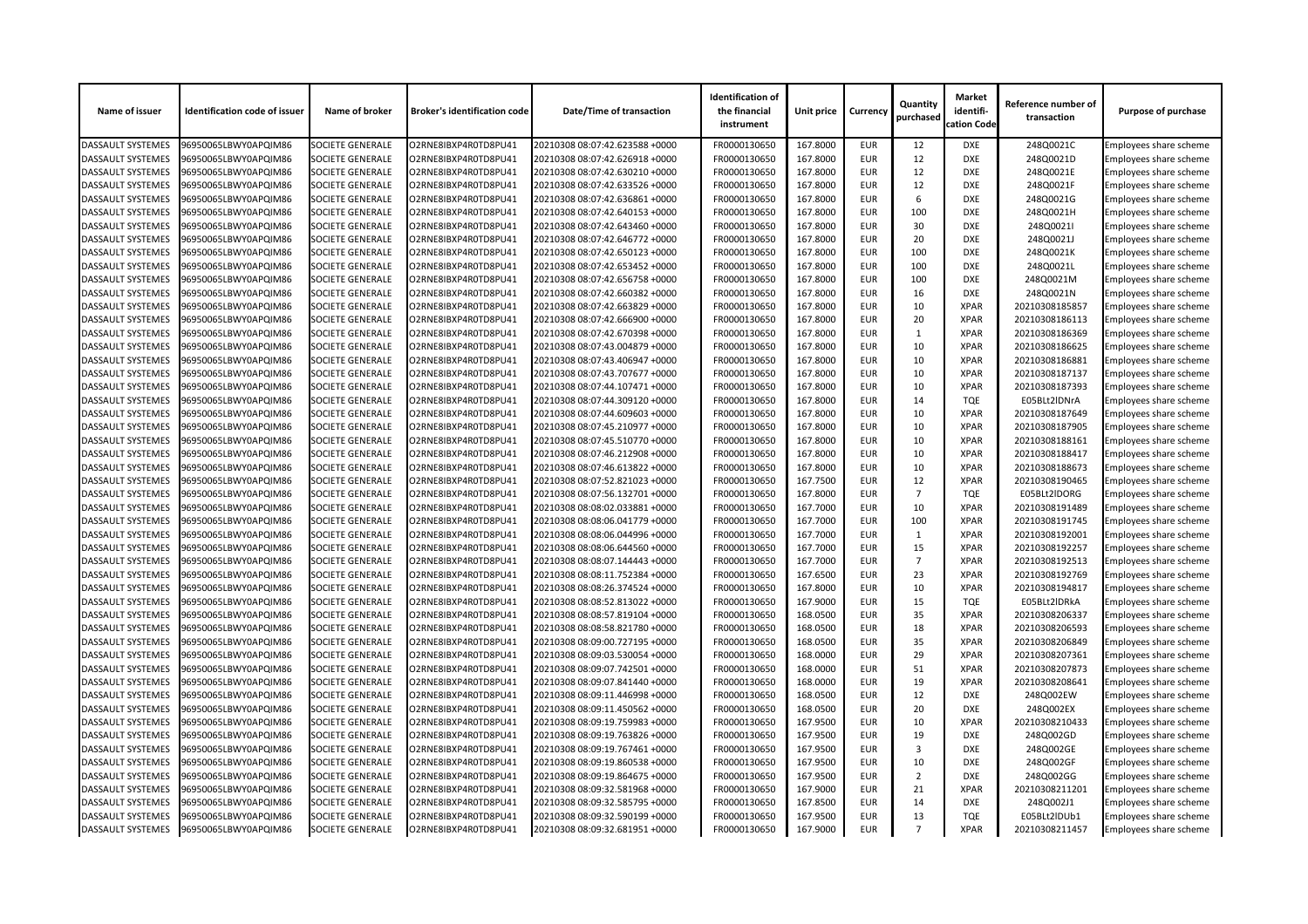| <b>Name of issuer</b>    | <b>Identification code of issuer</b> | Name of broker          | <b>Broker's identification code</b> | <b>Date/Time of transaction</b> | <b>Identification of</b><br>the financial<br>instrument | <b>Unit price</b> | <b>Currency</b> | Quantity<br>purchased | <b>Market</b><br>identifi-<br>cation Code | Reference number of<br>transaction | <b>Purpose of purchase</b>    |
|--------------------------|--------------------------------------|-------------------------|-------------------------------------|---------------------------------|---------------------------------------------------------|-------------------|-----------------|-----------------------|-------------------------------------------|------------------------------------|-------------------------------|
| <b>DASSAULT SYSTEMES</b> | 96950065LBWY0APQIM86                 | <b>SOCIETE GENERALE</b> | O2RNE8IBXP4R0TD8PU41                | 20210308 08:09:34.092637 +0000  | FR0000130650                                            | 167.9000          | <b>EUR</b>      | $\overline{7}$        | <b>XPAR</b>                               | 20210308211713                     | Employees share scheme        |
| <b>DASSAULT SYSTEMES</b> | 96950065LBWY0APQIM86                 | <b>SOCIETE GENERALE</b> | O2RNE8IBXP4R0TD8PU41                | 20210308 08:09:35.388578 +0000  | FR0000130650                                            | 167.9000          | <b>EUR</b>      | 66                    | <b>XPAR</b>                               | 20210308211969                     | Employees share scheme        |
| <b>DASSAULT SYSTEMES</b> | 96950065LBWY0APQIM86                 | <b>SOCIETE GENERALE</b> | O2RNE8IBXP4R0TD8PU41                | 20210308 08:09:35.392130 +0000  | FR0000130650                                            | 167.9500          | <b>EUR</b>      | Δ                     | <b>TQE</b>                                | E05BLt2IDUm8                       | Employees share scheme        |
| <b>DASSAULT SYSTEMES</b> | 96950065LBWY0APQIM86                 | <b>SOCIETE GENERALE</b> | O2RNE8IBXP4R0TD8PU41                | 20210308 08:09:37.891472 +0000  | FR0000130650                                            | 167.8500          | <b>EUR</b>      | $\overline{7}$        | <b>XPAR</b>                               | 20210308212225                     | Employees share scheme        |
| <b>DASSAULT SYSTEMES</b> | 96950065LBWY0APQIM86                 | <b>SOCIETE GENERALE</b> | O2RNE8IBXP4R0TD8PU41                | 20210308 08:09:37.894524 +0000  | FR0000130650                                            | 167.8500          | <b>EUR</b>      | 14                    | <b>XPAR</b>                               | 20210308212481                     | Employees share scheme        |
| <b>DASSAULT SYSTEMES</b> | 96950065LBWY0APQIM86                 | <b>SOCIETE GENERALE</b> | O2RNE8IBXP4R0TD8PU41                | 20210308 08:10:04.232520 +0000  | FR0000130650                                            | 167.8500          | <b>EUR</b>      | 21                    | <b>XPAR</b>                               | 20210308213249                     | Employees share scheme        |
| <b>DASSAULT SYSTEMES</b> | 96950065LBWY0APQIM86                 | <b>SOCIETE GENERALE</b> | O2RNE8IBXP4R0TD8PU41                | 20210308 08:10:52.826391 +0000  | FR0000130650                                            | 167.9500          | <b>EUR</b>      | 10                    | <b>DXE</b>                                | 248Q002W7                          | Employees share scheme        |
| <b>DASSAULT SYSTEMES</b> | 96950065LBWY0APQIM86                 | <b>SOCIETE GENERALE</b> | O2RNE8IBXP4R0TD8PU41                | 20210308 08:10:52.927082 +0000  | FR0000130650                                            | 167.9500          | <b>EUR</b>      | 24                    | <b>XPAR</b>                               | 20210308219905                     | Employees share scheme        |
| <b>DASSAULT SYSTEMES</b> | 96950065LBWY0APQIM86                 | <b>SOCIETE GENERALE</b> | O2RNE8IBXP4R0TD8PU41                | 20210308 08:10:53.130702 +0000  | FR0000130650                                            | 167.9500          | <b>EUR</b>      | 10                    | <b>DXE</b>                                | 248Q002WB                          | Employees share scheme        |
| <b>DASSAULT SYSTEMES</b> | 96950065LBWY0APQIM86                 | <b>SOCIETE GENERALE</b> | O2RNE8IBXP4R0TD8PU41                | 20210308 08:10:53.431754 +0000  | FR0000130650                                            | 167.9500          | <b>EUR</b>      | 10                    | <b>DXE</b>                                | 248Q002WC                          | <b>Employees share scheme</b> |
| <b>DASSAULT SYSTEMES</b> | 96950065LBWY0APQIM86                 | <b>SOCIETE GENERALE</b> | O2RNE8IBXP4R0TD8PU41                | 20210308 08:10:53.832738 +0000  | FR0000130650                                            | 167.9500          | <b>EUR</b>      | 10                    | <b>DXE</b>                                | 248Q002WG                          | <b>Employees share scheme</b> |
| <b>DASSAULT SYSTEMES</b> | 96950065LBWY0APQIM86                 | <b>SOCIETE GENERALE</b> | O2RNE8IBXP4R0TD8PU41                | 20210308 08:10:54.333166 +0000  | FR0000130650                                            | 167.9500          | <b>EUR</b>      | 10                    | <b>DXE</b>                                | 248Q002WK                          | Employees share scheme        |
| <b>DASSAULT SYSTEMES</b> | 96950065LBWY0APQIM86                 | <b>SOCIETE GENERALE</b> | O2RNE8IBXP4R0TD8PU41                | 20210308 08:10:55.334671 +0000  | FR0000130650                                            | 167.9500          | <b>EUR</b>      | 10                    | <b>DXE</b>                                | 248Q002WP                          | Employees share scheme        |
| <b>DASSAULT SYSTEMES</b> | 96950065LBWY0APQIM86                 | <b>SOCIETE GENERALE</b> | O2RNE8IBXP4R0TD8PU41                | 20210308 08:11:01.445175 +0000  | FR0000130650                                            | 167.9000          | <b>EUR</b>      | 15                    | <b>XPAR</b>                               | 20210308220161                     | <b>Employees share scheme</b> |
| <b>DASSAULT SYSTEMES</b> | 96950065LBWY0APQIM86                 | <b>SOCIETE GENERALE</b> | O2RNE8IBXP4R0TD8PU41                | 20210308 08:11:01.448332 +0000  | FR0000130650                                            | 167.9000          | <b>EUR</b>      | 55                    | <b>XPAR</b>                               | 20210308220417                     | Employees share scheme        |
| <b>DASSAULT SYSTEMES</b> | 96950065LBWY0APQIM86                 | <b>SOCIETE GENERALE</b> | O2RNE8IBXP4R0TD8PU41                | 20210308 08:11:01.544603 +0000  | FR0000130650                                            | 167.9000          | <b>EUR</b>      | 31                    | <b>XPAR</b>                               | 20210308220673                     | Employees share scheme        |
| <b>DASSAULT SYSTEMES</b> | 96950065LBWY0APQIM86                 | <b>SOCIETE GENERALE</b> | O2RNE8IBXP4R0TD8PU41                | 20210308 08:11:03.748828 +0000  | FR0000130650                                            | 167.9500          | <b>EUR</b>      | $\overline{7}$        | <b>TQE</b>                                | E05BLt2lDasT                       | <b>Employees share scheme</b> |
| <b>DASSAULT SYSTEMES</b> | 96950065LBWY0APQIM86                 | <b>SOCIETE GENERALE</b> | O2RNE8IBXP4R0TD8PU41                | 20210308 08:11:03.752516 +0000  | FR0000130650                                            | 167.9500          | <b>EUR</b>      | $\mathbf{1}$          | <b>TQE</b>                                | E05BLt2lDasV                       | Employees share scheme        |
| <b>DASSAULT SYSTEMES</b> | 96950065LBWY0APQIM86                 | <b>SOCIETE GENERALE</b> | O2RNE8IBXP4R0TD8PU41                | 20210308 08:11:09.959431 +0000  | FR0000130650                                            | 167.8500          | <b>EUR</b>      | 43                    | <b>XPAR</b>                               | 20210308221441                     | <b>Employees share scheme</b> |
| <b>DASSAULT SYSTEMES</b> | 96950065LBWY0APQIM86                 | <b>SOCIETE GENERALE</b> | O2RNE8IBXP4R0TD8PU41                | 20210308 08:11:14.465565 +0000  | FR0000130650                                            | 167.8500          | <b>EUR</b>      | 11                    | <b>DXE</b>                                | 248Q002ZH                          | Employees share scheme        |
| <b>DASSAULT SYSTEMES</b> | 96950065LBWY0APQIM86                 | <b>SOCIETE GENERALE</b> | O2RNE8IBXP4R0TD8PU41                | 20210308 08:11:47.610744 +0000  | FR0000130650                                            | 167.8500          | <b>EUR</b>      | 3                     | <b>TQE</b>                                | E05BLt2lDdbp                       | <b>Employees share scheme</b> |
| <b>DASSAULT SYSTEMES</b> | 96950065LBWY0APQIM86                 | <b>SOCIETE GENERALE</b> | O2RNE8IBXP4R0TD8PU41                | 20210308 08:11:47.614267 +0000  | FR0000130650                                            | 167.8500          | <b>EUR</b>      | 3                     | <b>TQE</b>                                | E05BLt2lDdc7                       | Employees share scheme        |
| <b>DASSAULT SYSTEMES</b> | 96950065LBWY0APQIM86                 | <b>SOCIETE GENERALE</b> | O2RNE8IBXP4R0TD8PU41                | 20210308 08:11:53.322822 +0000  | FR0000130650                                            | 168.0000          | <b>EUR</b>      | 38                    | <b>XPAR</b>                               | 20210308226049                     | Employees share scheme        |
| <b>DASSAULT SYSTEMES</b> | 96950065LBWY0APQIM86                 | <b>SOCIETE GENERALE</b> | O2RNE8IBXP4R0TD8PU41                | 20210308 08:11:56.330059 +0000  | FR0000130650                                            | 167.9500          | <b>EUR</b>      | 11                    | <b>TQE</b>                                | E05BLt2IDeE8                       | Employees share scheme        |
| <b>DASSAULT SYSTEMES</b> | 96950065LBWY0APQIM86                 | <b>SOCIETE GENERALE</b> | O2RNE8IBXP4R0TD8PU41                | 20210308 08:11:56.333600 +0000  | FR0000130650                                            | 167.9500          | <b>EUR</b>      | 17                    | <b>DXE</b>                                | 248Q0034L                          | Employees share scheme        |
| <b>DASSAULT SYSTEMES</b> | 96950065LBWY0APQIM86                 | <b>SOCIETE GENERALE</b> | O2RNE8IBXP4R0TD8PU41                | 20210308 08:12:02.046806 +0000  | FR0000130650                                            | 167.9500          | <b>EUR</b>      | 39                    | <b>XPAR</b>                               | 20210308226817                     | Employees share scheme        |
| DASSAULT SYSTEMES        | 96950065LBWY0APQIM86                 | <b>SOCIETE GENERALE</b> | O2RNE8IBXP4R0TD8PU41                | 20210308 08:12:02.146933 +0000  | FR0000130650                                            | 167.9500          | <b>EUR</b>      | 35                    | <b>XPAR</b>                               | 20210308227329                     | <b>Employees share scheme</b> |
| <b>DASSAULT SYSTEMES</b> | 96950065LBWY0APQIM86                 | <b>SOCIETE GENERALE</b> | O2RNE8IBXP4R0TD8PU41                | 20210308 08:12:08.158836 +0000  | FR0000130650                                            | 167.9500          | <b>EUR</b>      | 80                    | <b>XPAR</b>                               | 20210308228097                     | <b>Employees share scheme</b> |
| DASSAULT SYSTEMES        | 96950065LBWY0APQIM86                 | <b>SOCIETE GENERALE</b> | O2RNE8IBXP4R0TD8PU41                | 20210308 08:12:13.167178 +0000  | FR0000130650                                            | 167.9000          | <b>EUR</b>      | 44                    | <b>XPAR</b>                               | 20210308228609                     | Employees share scheme        |
| <b>DASSAULT SYSTEMES</b> | 96950065LBWY0APQIM86                 | <b>SOCIETE GENERALE</b> | O2RNE8IBXP4R0TD8PU41                | 20210308 08:12:13.170611 +0000  | FR0000130650                                            | 167.9000          | <b>EUR</b>      | 35                    | <b>XPAR</b>                               | 20210308229121                     | Employees share scheme        |
| <b>DASSAULT SYSTEMES</b> | 96950065LBWY0APQIM86                 | <b>SOCIETE GENERALE</b> | O2RNE8IBXP4R0TD8PU41                | 20210308 08:12:21.187474 +0000  | FR0000130650                                            | 167.9500          | <b>EUR</b>      | 24                    | <b>XPAR</b>                               | 20210308229889                     | Employees share scheme        |
| <b>DASSAULT SYSTEMES</b> | 96950065LBWY0APQIM86                 | <b>SOCIETE GENERALE</b> | O2RNE8IBXP4R0TD8PU41                | 20210308 08:12:23.989211 +0000  | FR0000130650                                            | 167.9000          | <b>EUR</b>      | 33                    | <b>XPAR</b>                               | 20210308230145                     | Employees share scheme        |
| <b>DASSAULT SYSTEMES</b> | 96950065LBWY0APQIM86                 | <b>SOCIETE GENERALE</b> | O2RNE8IBXP4R0TD8PU41                | 20210308 08:12:24.090686 +0000  | FR0000130650                                            | 167.9000          | <b>EUR</b>      | 33                    | <b>XPAR</b>                               | 20210308230401                     | <b>Employees share scheme</b> |
| <b>DASSAULT SYSTEMES</b> | 96950065LBWY0APQIM86                 | <b>SOCIETE GENERALE</b> | O2RNE8IBXP4R0TD8PU41                | 20210308 08:12:24.095176 +0000  | FR0000130650                                            | 167.9000          | <b>EUR</b>      | 16                    | <b>XPAR</b>                               | 20210308230657                     | <b>Employees share scheme</b> |
| <b>DASSAULT SYSTEMES</b> | 96950065LBWY0APQIM86                 | <b>SOCIETE GENERALE</b> | O2RNE8IBXP4R0TD8PU41                | 20210308 08:12:32.306007 +0000  | FR0000130650                                            | 168.0000          | <b>EUR</b>      | 35                    | <b>XPAR</b>                               | 20210308233473                     | <b>Employees share scheme</b> |
| <b>DASSAULT SYSTEMES</b> | 96950065LBWY0APQIM86                 | <b>SOCIETE GENERALE</b> | O2RNE8IBXP4R0TD8PU41                | 20210308 08:12:47.030452 +0000  | FR0000130650                                            | 168.0500          | <b>EUR</b>      | 16                    | <b>DXE</b>                                | 248Q003E3                          | <b>Employees share scheme</b> |
| <b>DASSAULT SYSTEMES</b> | 96950065LBWY0APQIM86                 | <b>SOCIETE GENERALE</b> | O2RNE8IBXP4R0TD8PU41                | 20210308 08:12:47.130292 +0000  | FR0000130650                                            | 168.0500          | <b>EUR</b>      | $\overline{7}$        | <b>XPAR</b>                               | 20210308235777                     | Employees share scheme        |
| <b>DASSAULT SYSTEMES</b> | 96950065LBWY0APQIM86                 | <b>SOCIETE GENERALE</b> | O2RNE8IBXP4R0TD8PU41                | 20210308 08:12:47.931090 +0000  | FR0000130650                                            | 168.0500          | <b>EUR</b>      | 30                    | <b>XPAR</b>                               | 20210308236033                     | Employees share scheme        |
| <b>DASSAULT SYSTEMES</b> | 96950065LBWY0APQIM86                 | <b>SOCIETE GENERALE</b> | O2RNE8IBXP4R0TD8PU41                | 20210308 08:12:47.934587 +0000  | FR0000130650                                            | 168.0500          | <b>EUR</b>      | 34                    | <b>XPAR</b>                               | 20210308236289                     | Employees share scheme        |
| <b>DASSAULT SYSTEMES</b> | 96950065LBWY0APQIM86                 | <b>SOCIETE GENERALE</b> | O2RNE8IBXP4R0TD8PU41                | 20210308 08:12:54.339240 +0000  | FR0000130650                                            | 168.0500          | <b>EUR</b>      | 35                    | <b>XPAR</b>                               | 20210308236545                     | <b>Employees share scheme</b> |
| <b>DASSAULT SYSTEMES</b> | 96950065LBWY0APQIM86                 | <b>SOCIETE GENERALE</b> | O2RNE8IBXP4R0TD8PU41                | 20210308 08:12:54.839007 +0000  | FR0000130650                                            | 168.0500          | <b>EUR</b>      | 19                    | <b>XPAR</b>                               | 20210308236801                     | <b>Employees share scheme</b> |
| <b>DASSAULT SYSTEMES</b> | 96950065LBWY0APQIM86                 | <b>SOCIETE GENERALE</b> | O2RNE8IBXP4R0TD8PU41                | 20210308 08:12:56.346426 +0000  | FR0000130650                                            | 168.0500          | <b>EUR</b>      | 35                    | <b>XPAR</b>                               | 20210308237057                     | <b>Employees share scheme</b> |
| <b>DASSAULT SYSTEMES</b> | 96950065LBWY0APQIM86                 | <b>SOCIETE GENERALE</b> | O2RNE8IBXP4R0TD8PU41                | 20210308 08:13:29.792053 +0000  | FR0000130650                                            | 168.3000          | <b>EUR</b>      | 23                    | <b>DXE</b>                                | 248Q003LG                          | Employees share scheme        |
| <b>DASSAULT SYSTEMES</b> | 96950065LBWY0APQIM86                 | <b>SOCIETE GENERALE</b> | O2RNE8IBXP4R0TD8PU41                | 20210308 08:13:49.924151 +0000  | FR0000130650                                            | 168.3000          | <b>EUR</b>      | 12                    | <b>XPAR</b>                               | 20210308239873                     | <b>Employees share scheme</b> |
| <b>DASSAULT SYSTEMES</b> | 96950065LBWY0APQIM86                 | <b>SOCIETE GENERALE</b> | O2RNE8IBXP4R0TD8PU41                | 20210308 08:13:49.927178 +0000  | FR0000130650                                            | 168.3000          | <b>EUR</b>      | 51                    | <b>XPAR</b>                               | 20210308240129                     | Employees share scheme        |
| <b>DASSAULT SYSTEMES</b> | 96950065LBWY0APQIM86                 | <b>SOCIETE GENERALE</b> | O2RNE8IBXP4R0TD8PU41                | 20210308 08:13:49.930196 +0000  | FR0000130650                                            | 168.3000          | <b>EUR</b>      | 30                    | <b>XPAR</b>                               | 20210308240641                     | <b>Employees share scheme</b> |
| <b>DASSAULT SYSTEMES</b> | 96950065LBWY0APQIM86                 | <b>SOCIETE GENERALE</b> | O2RNE8IBXP4R0TD8PU41                | 20210308 08:13:49.933240 +0000  | FR0000130650                                            | 168.3000          | <b>EUR</b>      | 35                    | <b>XPAR</b>                               | 20210308240897                     | <b>Employees share scheme</b> |
| <b>DASSAULT SYSTEMES</b> | 96950065LBWY0APQIM86                 | <b>SOCIETE GENERALE</b> | O2RNE8IBXP4R0TD8PU41                | 20210308 08:13:51.228791 +0000  | FR0000130650                                            | 168.3000          | <b>EUR</b>      | 35                    | <b>XPAR</b>                               | 20210308241153                     | Employees share scheme        |
| <b>DASSAULT SYSTEMES</b> | 96950065LBWY0APQIM86                 | <b>SOCIETE GENERALE</b> | O2RNE8IBXP4R0TD8PU41                | 20210308 08:13:53.133351 +0000  | FR0000130650                                            | 168.3000          | <b>EUR</b>      | 10                    | <b>XPAR</b>                               | 20210308241409                     | Employees share scheme        |
| <b>DASSAULT SYSTEMES</b> | 96950065LBWY0APQIM86                 | <b>SOCIETE GENERALE</b> | O2RNE8IBXP4R0TD8PU41                | 20210308 08:13:53.136744 +0000  | FR0000130650                                            | 168.3000          | <b>EUR</b>      | 44                    | <b>XPAR</b>                               | 20210308241665                     | <b>Employees share scheme</b> |
| <b>DASSAULT SYSTEMES</b> | 96950065LBWY0APQIM86                 | <b>SOCIETE GENERALE</b> | O2RNE8IBXP4R0TD8PU41                | 20210308 08:13:53.140472 +0000  | FR0000130650                                            | 168.3500          | <b>EUR</b>      | 12                    | <b>DXE</b>                                | 248Q003QH                          | <b>Employees share scheme</b> |
| DASSAULT SYSTEMES        | 96950065LBWY0APQIM86                 | <b>SOCIETE GENERALE</b> | O2RNE8IBXP4R0TD8PU41                | 20210308 08:13:54.133737 +0000  | FR0000130650                                            | 168.3000          | <b>EUR</b>      | 35                    | <b>XPAR</b>                               | 20210308242177                     | <b>Employees share scheme</b> |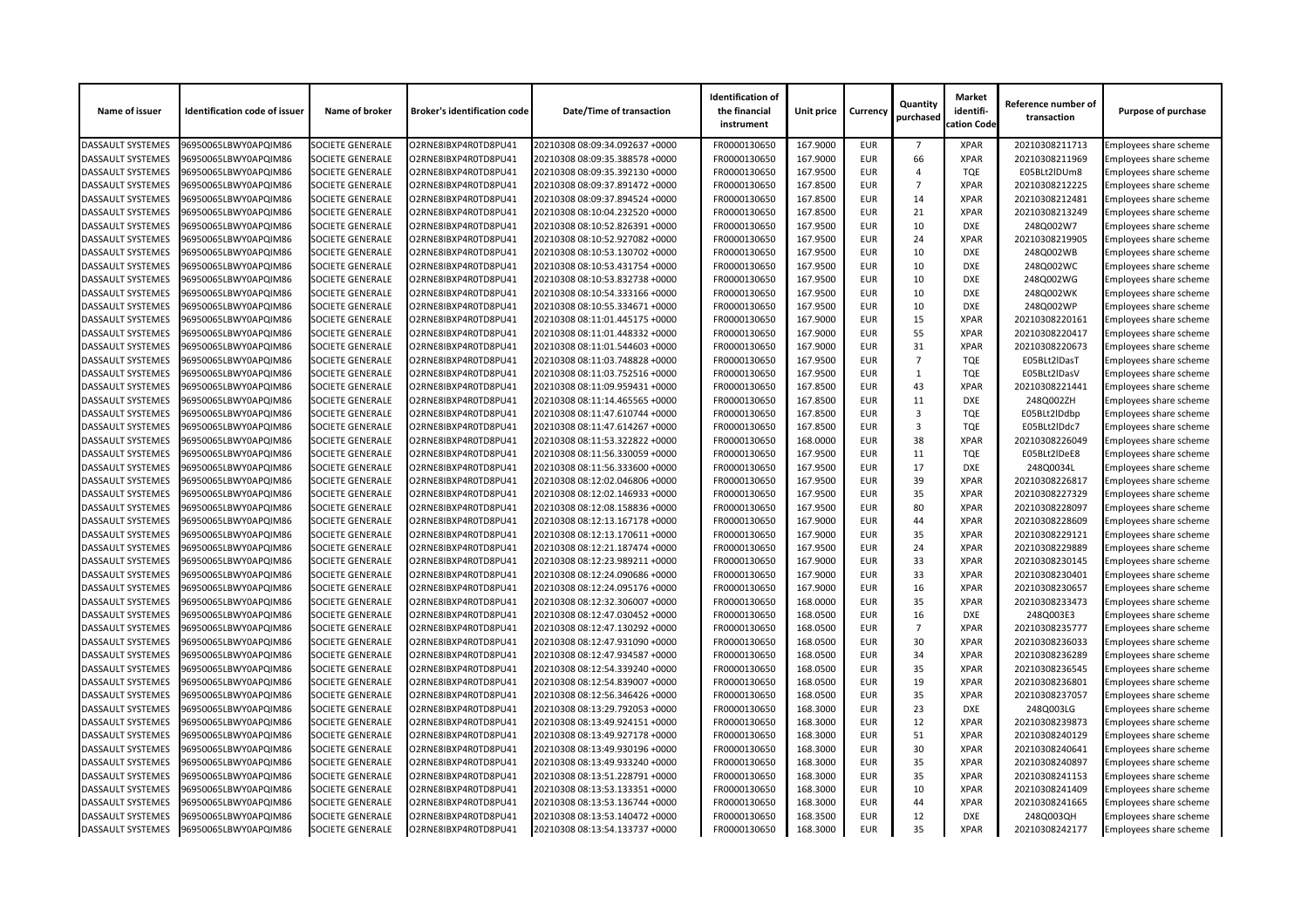| Name of issuer           | <b>Identification code of issuer</b> | Name of broker          | <b>Broker's identification code</b> | <b>Date/Time of transaction</b> | <b>Identification of</b><br>the financial<br>instrument | <b>Unit price</b> | <b>Currency</b> | Quantity<br>purchased | <b>Market</b><br>identifi-<br>cation Code | Reference number of<br>transaction | <b>Purpose of purchase</b>    |
|--------------------------|--------------------------------------|-------------------------|-------------------------------------|---------------------------------|---------------------------------------------------------|-------------------|-----------------|-----------------------|-------------------------------------------|------------------------------------|-------------------------------|
| <b>DASSAULT SYSTEMES</b> | 96950065LBWY0APQIM86                 | <b>SOCIETE GENERALE</b> | O2RNE8IBXP4R0TD8PU41                | 20210308 08:14:03.050881 +0000  | FR0000130650                                            | 168.3000          | <b>EUR</b>      | 35                    | <b>XPAR</b>                               | 20210308242433                     | Employees share scheme        |
| <b>DASSAULT SYSTEMES</b> | 96950065LBWY0APQIM86                 | <b>SOCIETE GENERALE</b> | O2RNE8IBXP4R0TD8PU41                | 20210308 08:14:04.656400 +0000  | FR0000130650                                            | 168.3000          | <b>EUR</b>      | 35                    | <b>XPAR</b>                               | 20210308242945                     | Employees share scheme        |
| <b>DASSAULT SYSTEMES</b> | 96950065LBWY0APQIM86                 | <b>SOCIETE GENERALE</b> | O2RNE8IBXP4R0TD8PU41                | 20210308 08:14:05.157236 +0000  | FR0000130650                                            | 168.4000          | <b>EUR</b>      |                       | <b>XPAR</b>                               | 20210308246273                     | Employees share scheme        |
| <b>DASSAULT SYSTEMES</b> | 96950065LBWY0APQIM86                 | <b>SOCIETE GENERALE</b> | O2RNE8IBXP4R0TD8PU41                | 20210308 08:14:31.893702 +0000  | FR0000130650                                            | 168.5500          | <b>EUR</b>      | -5                    | <b>XPAR</b>                               | 20210308247297                     | Employees share scheme        |
| <b>DASSAULT SYSTEMES</b> | 96950065LBWY0APQIM86                 | <b>SOCIETE GENERALE</b> | O2RNE8IBXP4R0TD8PU41                | 20210308 08:14:31.896827 +0000  | FR0000130650                                            | 168.5500          | <b>EUR</b>      | 36                    | <b>XPAR</b>                               | 20210308247553                     | <b>Employees share scheme</b> |
| <b>DASSAULT SYSTEMES</b> | 96950065LBWY0APQIM86                 | <b>SOCIETE GENERALE</b> | O2RNE8IBXP4R0TD8PU41                | 20210308 08:14:31.900286 +0000  | FR0000130650                                            | 168.5500          | <b>EUR</b>      | -5                    | <b>DXE</b>                                | 248Q003X1                          | Employees share scheme        |
| <b>DASSAULT SYSTEMES</b> | 96950065LBWY0APQIM86                 | <b>SOCIETE GENERALE</b> | O2RNE8IBXP4R0TD8PU41                | 20210308 08:14:31.903654 +0000  | FR0000130650                                            | 168.5500          | <b>EUR</b>      | 13                    | <b>DXE</b>                                | 248Q003X2                          | <b>Employees share scheme</b> |
| <b>DASSAULT SYSTEMES</b> | 96950065LBWY0APQIM86                 | <b>SOCIETE GENERALE</b> | O2RNE8IBXP4R0TD8PU41                | 20210308 08:14:31.993479 +0000  | FR0000130650                                            | 168.5500          | <b>EUR</b>      | 34                    | <b>XPAR</b>                               | 20210308248065                     | Employees share scheme        |
| <b>DASSAULT SYSTEMES</b> | 96950065LBWY0APQIM86                 | <b>SOCIETE GENERALE</b> | O2RNE8IBXP4R0TD8PU41                | 20210308 08:14:32.093379 +0000  | FR0000130650                                            | 168.5500          | <b>EUR</b>      | 34                    | <b>XPAR</b>                               | 20210308248321                     | Employees share scheme        |
| <b>DASSAULT SYSTEMES</b> | 96950065LBWY0APQIM86                 | <b>SOCIETE GENERALE</b> | O2RNE8IBXP4R0TD8PU41                | 20210308 08:14:32.096781 +0000  | FR0000130650                                            | 168.5500          | <b>EUR</b>      | 34                    | <b>XPAR</b>                               | 20210308248577                     | Employees share scheme        |
| <b>DASSAULT SYSTEMES</b> | 96950065LBWY0APQIM86                 | <b>SOCIETE GENERALE</b> | O2RNE8IBXP4R0TD8PU41                | 20210308 08:14:41.510804 +0000  | FR0000130650                                            | 168.5000          | <b>EUR</b>      | 33                    | <b>XPAR</b>                               | 20210308249345                     | Employees share scheme        |
| <b>DASSAULT SYSTEMES</b> | 96950065LBWY0APQIM86                 | <b>SOCIETE GENERALE</b> | O2RNE8IBXP4R0TD8PU41                | 20210308 08:14:41.514341 +0000  | FR0000130650                                            | 168.4500          | <b>EUR</b>      | 10                    | <b>TQE</b>                                | E05BLt2lDqTh                       | Employees share scheme        |
| <b>DASSAULT SYSTEMES</b> | 96950065LBWY0APQIM86                 | <b>SOCIETE GENERALE</b> | O2RNE8IBXP4R0TD8PU41                | 20210308 08:14:41.517493 +0000  | FR0000130650                                            | 168.4500          | <b>EUR</b>      | 57                    | <b>XPAR</b>                               | 20210308250113                     | Employees share scheme        |
| <b>DASSAULT SYSTEMES</b> | 96950065LBWY0APQIM86                 | <b>SOCIETE GENERALE</b> | O2RNE8IBXP4R0TD8PU41                | 20210308 08:14:41.520985 +0000  | FR0000130650                                            | 168.5000          | <b>EUR</b>      | 16                    | <b>DXE</b>                                | 248Q003Y6                          | Employees share scheme        |
| <b>DASSAULT SYSTEMES</b> | 96950065LBWY0APQIM86                 | <b>SOCIETE GENERALE</b> | O2RNE8IBXP4R0TD8PU41                | 20210308 08:14:41.611804 +0000  | FR0000130650                                            | 168.4500          | <b>EUR</b>      | 3                     | <b>XPAR</b>                               | 20210308251393                     | Employees share scheme        |
| <b>DASSAULT SYSTEMES</b> | 96950065LBWY0APQIM86                 | <b>SOCIETE GENERALE</b> | O2RNE8IBXP4R0TD8PU41                | 20210308 08:14:41.615523 +0000  | FR0000130650                                            | 168.4500          | <b>EUR</b>      | 35                    | <b>XPAR</b>                               | 20210308251649                     | Employees share scheme        |
| <b>DASSAULT SYSTEMES</b> | 96950065LBWY0APQIM86                 | <b>SOCIETE GENERALE</b> | O2RNE8IBXP4R0TD8PU41                | 20210308 08:14:42.414027 +0000  | FR0000130650                                            | 168.5000          | <b>EUR</b>      | 14                    | <b>DXE</b>                                | 248Q003Y8                          | Employees share scheme        |
| <b>DASSAULT SYSTEMES</b> | 96950065LBWY0APQIM86                 | <b>SOCIETE GENERALE</b> | O2RNE8IBXP4R0TD8PU41                | 20210308 08:15:00.841319 +0000  | FR0000130650                                            | 168.4000          | <b>EUR</b>      | 44                    | <b>XPAR</b>                               | 20210308252161                     | Employees share scheme        |
| <b>DASSAULT SYSTEMES</b> | 96950065LBWY0APQIM86                 | <b>SOCIETE GENERALE</b> | O2RNE8IBXP4R0TD8PU41                | 20210308 08:15:00.845118 +0000  | FR0000130650                                            | 168.4000          | <b>EUR</b>      | 41                    | <b>XPAR</b>                               | 20210308252417                     | Employees share scheme        |
| <b>DASSAULT SYSTEMES</b> | 96950065LBWY0APQIM86                 | <b>SOCIETE GENERALE</b> | O2RNE8IBXP4R0TD8PU41                | 20210308 08:15:00.848773 +0000  | FR0000130650                                            | 168.3500          | <b>EUR</b>      | 13                    | <b>DXE</b>                                | 248Q0040I                          | Employees share scheme        |
| <b>DASSAULT SYSTEMES</b> | 96950065LBWY0APQIM86                 | <b>SOCIETE GENERALE</b> | O2RNE8IBXP4R0TD8PU41                | 20210308 08:15:00.851999 +0000  | FR0000130650                                            | 168.4000          | <b>EUR</b>      | 35                    | <b>XPAR</b>                               | 20210308252673                     | Employees share scheme        |
| <b>DASSAULT SYSTEMES</b> | 96950065LBWY0APQIM86                 | <b>SOCIETE GENERALE</b> | O2RNE8IBXP4R0TD8PU41                | 20210308 08:15:10.658704 +0000  | FR0000130650                                            | 168.4000          | <b>EUR</b>      | 83                    | <b>XPAR</b>                               | 20210308253185                     | Employees share scheme        |
| <b>DASSAULT SYSTEMES</b> | 96950065LBWY0APQIM86                 | <b>SOCIETE GENERALE</b> | O2RNE8IBXP4R0TD8PU41                | 20210308 08:15:12.863683 +0000  | FR0000130650                                            | 168.3500          | <b>EUR</b>      | 22                    | <b>XPAR</b>                               | 20210308253953                     | Employees share scheme        |
| <b>DASSAULT SYSTEMES</b> | 96950065LBWY0APQIM86                 | <b>SOCIETE GENERALE</b> | O2RNE8IBXP4R0TD8PU41                | 20210308 08:15:22.480680 +0000  | FR0000130650                                            | 168.3000          | <b>EUR</b>      | 20                    | <b>XPAR</b>                               | 20210308254977                     | <b>Employees share scheme</b> |
| <b>DASSAULT SYSTEMES</b> | 96950065LBWY0APQIM86                 | <b>SOCIETE GENERALE</b> | O2RNE8IBXP4R0TD8PU41                | 20210308 08:15:41.510095 +0000  | FR0000130650                                            | 168.4000          | <b>EUR</b>      | 18                    | <b>XPAR</b>                               | 20210308257537                     | <b>Employees share scheme</b> |
| <b>DASSAULT SYSTEMES</b> | 96950065LBWY0APQIM86                 | <b>SOCIETE GENERALE</b> | O2RNE8IBXP4R0TD8PU41                | 20210308 08:15:41.609340 +0000  | FR0000130650                                            | 168.4000          | <b>EUR</b>      | 33                    | <b>XPAR</b>                               | 20210308257793                     | Employees share scheme        |
| DASSAULT SYSTEMES        | 96950065LBWY0APQIM86                 | <b>SOCIETE GENERALE</b> | O2RNE8IBXP4R0TD8PU41                | 20210308 08:15:59.473943 +0000  | FR0000130650                                            | 168.5000          | <b>EUR</b>      | 16                    | <b>TQE</b>                                | E05BLt2IDvhc                       | Employees share scheme        |
| <b>DASSAULT SYSTEMES</b> | 96950065LBWY0APQIM86                 | <b>SOCIETE GENERALE</b> | O2RNE8IBXP4R0TD8PU41                | 20210308 08:15:59.477040 +0000  | FR0000130650                                            | 168.5000          | <b>EUR</b>      | 41                    | <b>XPAR</b>                               | 20210308259585                     | Employees share scheme        |
| <b>DASSAULT SYSTEMES</b> | 96950065LBWY0APQIM86                 | <b>SOCIETE GENERALE</b> | O2RNE8IBXP4R0TD8PU41                | 20210308 08:15:59.480305 +0000  | FR0000130650                                            | 168.5000          | <b>EUR</b>      | 18                    | DXE                                       | 248Q0049Q                          | <b>Employees share scheme</b> |
| <b>DASSAULT SYSTEMES</b> | 96950065LBWY0APQIM86                 | <b>SOCIETE GENERALE</b> | O2RNE8IBXP4R0TD8PU41                | 20210308 08:15:59.674720 +0000  | FR0000130650                                            | 168.5000          | <b>EUR</b>      | 10                    | <b>TQE</b>                                | E05BLt2IDvjX                       | <b>Employees share scheme</b> |
| <b>DASSAULT SYSTEMES</b> | 96950065LBWY0APQIM86                 | <b>SOCIETE GENERALE</b> | O2RNE8IBXP4R0TD8PU41                | 20210308 08:15:59.678324 +0000  | FR0000130650                                            | 168.5000          | <b>EUR</b>      |                       | <b>TQE</b>                                | E05BLt2lDvjZ                       | Employees share scheme        |
| <b>DASSAULT SYSTEMES</b> | 96950065LBWY0APQIM86                 | <b>SOCIETE GENERALE</b> | O2RNE8IBXP4R0TD8PU41                | 20210308 08:16:01.276721 +0000  | FR0000130650                                            | 168.4000          | <b>EUR</b>      | 14                    | <b>XPAR</b>                               | 20210308260865                     | Employees share scheme        |
| <b>DASSAULT SYSTEMES</b> | 96950065LBWY0APQIM86                 | <b>SOCIETE GENERALE</b> | O2RNE8IBXP4R0TD8PU41                | 20210308 08:16:01.280898 +0000  | FR0000130650                                            | 168.3500          | <b>EUR</b>      | $\overline{7}$        | <b>DXE</b>                                | 248Q0049V                          | Employees share scheme        |
| <b>DASSAULT SYSTEMES</b> | 96950065LBWY0APQIM86                 | <b>SOCIETE GENERALE</b> | O2RNE8IBXP4R0TD8PU41                | 20210308 08:16:24.119826 +0000  | FR0000130650                                            | 168.3000          | <b>EUR</b>      | 13                    | <b>XPAR</b>                               | 20210308261889                     | Employees share scheme        |
| <b>DASSAULT SYSTEMES</b> | 96950065LBWY0APQIM86                 | <b>SOCIETE GENERALE</b> | O2RNE8IBXP4R0TD8PU41                | 20210308 08:16:24.418210 +0000  | FR0000130650                                            | 168.3000          | <b>EUR</b>      | 29                    | <b>XPAR</b>                               | 20210308262657                     | Employees share scheme        |
| <b>DASSAULT SYSTEMES</b> | 96950065LBWY0APQIM86                 | <b>SOCIETE GENERALE</b> | O2RNE8IBXP4R0TD8PU41                | 20210308 08:16:29.726928 +0000  | FR0000130650                                            | 168.3000          | <b>EUR</b>      | 11                    | <b>XPAR</b>                               | 20210308263425                     | Employees share scheme        |
| <b>DASSAULT SYSTEMES</b> | 96950065LBWY0APQIM86                 | <b>SOCIETE GENERALE</b> | O2RNE8IBXP4R0TD8PU41                | 20210308 08:16:30.528783 +0000  | FR0000130650                                            | 168.3000          | <b>EUR</b>      | 10                    | <b>XPAR</b>                               | 20210308263937                     | Employees share scheme        |
| <b>DASSAULT SYSTEMES</b> | 96950065LBWY0APQIM86                 | <b>SOCIETE GENERALE</b> | O2RNE8IBXP4R0TD8PU41                | 20210308 08:16:36.145312 +0000  | FR0000130650                                            | 168.2000          | <b>EUR</b>      | 15                    | <b>XPAR</b>                               | 20210308265985                     | Employees share scheme        |
| <b>DASSAULT SYSTEMES</b> | 96950065LBWY0APQIM86                 | <b>SOCIETE GENERALE</b> | O2RNE8IBXP4R0TD8PU41                | 20210308 08:16:58.170176 +0000  | FR0000130650                                            | 168.2500          | <b>EUR</b>      | 16                    | <b>XPAR</b>                               | 20210308266753                     | Employees share scheme        |
| <b>DASSAULT SYSTEMES</b> | 96950065LBWY0APQIM86                 | <b>SOCIETE GENERALE</b> | O2RNE8IBXP4R0TD8PU41                | 20210308 08:17:06.983015 +0000  | FR0000130650                                            | 168.1500          | <b>EUR</b>      | 13                    | <b>XPAR</b>                               | 20210308267521                     | Employees share scheme        |
| <b>DASSAULT SYSTEMES</b> | 96950065LBWY0APQIM86                 | <b>SOCIETE GENERALE</b> | O2RNE8IBXP4R0TD8PU41                | 20210308 08:17:18.204543 +0000  | FR0000130650                                            | 168.2000          | <b>EUR</b>      | 35                    | <b>XPAR</b>                               | 20210308269825                     | Employees share scheme        |
| <b>DASSAULT SYSTEMES</b> | 96950065LBWY0APQIM86                 | <b>SOCIETE GENERALE</b> | O2RNE8IBXP4R0TD8PU41                | 20210308 08:17:18.207649 +0000  | FR0000130650                                            | 168.2000          | <b>EUR</b>      | 20                    | <b>XPAR</b>                               | 20210308270081                     | Employees share scheme        |
| <b>DASSAULT SYSTEMES</b> | 96950065LBWY0APQIM86                 | <b>SOCIETE GENERALE</b> | O2RNE8IBXP4R0TD8PU41                | 20210308 08:17:18.210854 +0000  | FR0000130650                                            | 168.2000          | <b>EUR</b>      | 2                     | <b>XPAR</b>                               | 20210308270337                     | Employees share scheme        |
| <b>DASSAULT SYSTEMES</b> | 96950065LBWY0APQIM86                 | <b>SOCIETE GENERALE</b> | O2RNE8IBXP4R0TD8PU41                | 20210308 08:17:22.911781 +0000  | FR0000130650                                            | 168.2000          | <b>EUR</b>      | 6                     | <b>TQE</b>                                | E05BLt2IE1t6                       | Employees share scheme        |
| <b>DASSAULT SYSTEMES</b> | 96950065LBWY0APQIM86                 | <b>SOCIETE GENERALE</b> | O2RNE8IBXP4R0TD8PU41                | 20210308 08:17:22.915110 +0000  | FR0000130650                                            | 168.2000          | <b>EUR</b>      | 21                    | <b>XPAR</b>                               | 20210308271361                     | Employees share scheme        |
| <b>DASSAULT SYSTEMES</b> | 96950065LBWY0APQIM86                 | <b>SOCIETE GENERALE</b> | O2RNE8IBXP4R0TD8PU41                | 20210308 08:17:23.012215 +0000  | FR0000130650                                            | 168.2000          | <b>EUR</b>      |                       | <b>TQE</b>                                | E05BLt2lE1tg                       | Employees share scheme        |
| <b>DASSAULT SYSTEMES</b> | 96950065LBWY0APQIM86                 | <b>SOCIETE GENERALE</b> | O2RNE8IBXP4R0TD8PU41                | 20210308 08:17:23.016006 +0000  | FR0000130650                                            | 168.2000          | <b>EUR</b>      | 3                     | <b>TQE</b>                                | E05BLt2lE1u7                       | Employees share scheme        |
| <b>DASSAULT SYSTEMES</b> | 96950065LBWY0APQIM86                 | <b>SOCIETE GENERALE</b> | O2RNE8IBXP4R0TD8PU41                | 20210308 08:17:24.917035 +0000  | FR0000130650                                            | 168.1500          | <b>EUR</b>      | 15                    | <b>DXE</b>                                | 248Q004LD                          | Employees share scheme        |
| <b>DASSAULT SYSTEMES</b> | 96950065LBWY0APQIM86                 | <b>SOCIETE GENERALE</b> | O2RNE8IBXP4R0TD8PU41                | 20210308 08:17:26.421187 +0000  | FR0000130650                                            | 168.1000          | <b>EUR</b>      | 19                    | <b>XPAR</b>                               | 20210308272129                     | Employees share scheme        |
| <b>DASSAULT SYSTEMES</b> | 96950065LBWY0APQIM86                 | <b>SOCIETE GENERALE</b> | O2RNE8IBXP4R0TD8PU41                | 20210308 08:17:43.844393 +0000  | FR0000130650                                            | 167.9500          | <b>EUR</b>      | 12                    | <b>XPAR</b>                               | 20210308273409                     | Employees share scheme        |
| <b>DASSAULT SYSTEMES</b> | 96950065LBWY0APQIM86                 | <b>SOCIETE GENERALE</b> | O2RNE8IBXP4R0TD8PU41                | 20210308 08:17:44.746948 +0000  | FR0000130650                                            | 168.0000          | <b>EUR</b>      |                       | <b>TQE</b>                                | E05BLt2lE3Lz                       | Employees share scheme        |
| DASSAULT SYSTEMES        | 96950065LBWY0APQIM86                 | <b>SOCIETE GENERALE</b> | O2RNE8IBXP4R0TD8PU41                | 20210308 08:17:57.169139 +0000  | FR0000130650                                            | 168.0500          | <b>EUR</b>      | 3                     | <b>XPAR</b>                               | 20210308275969                     | Employees share scheme        |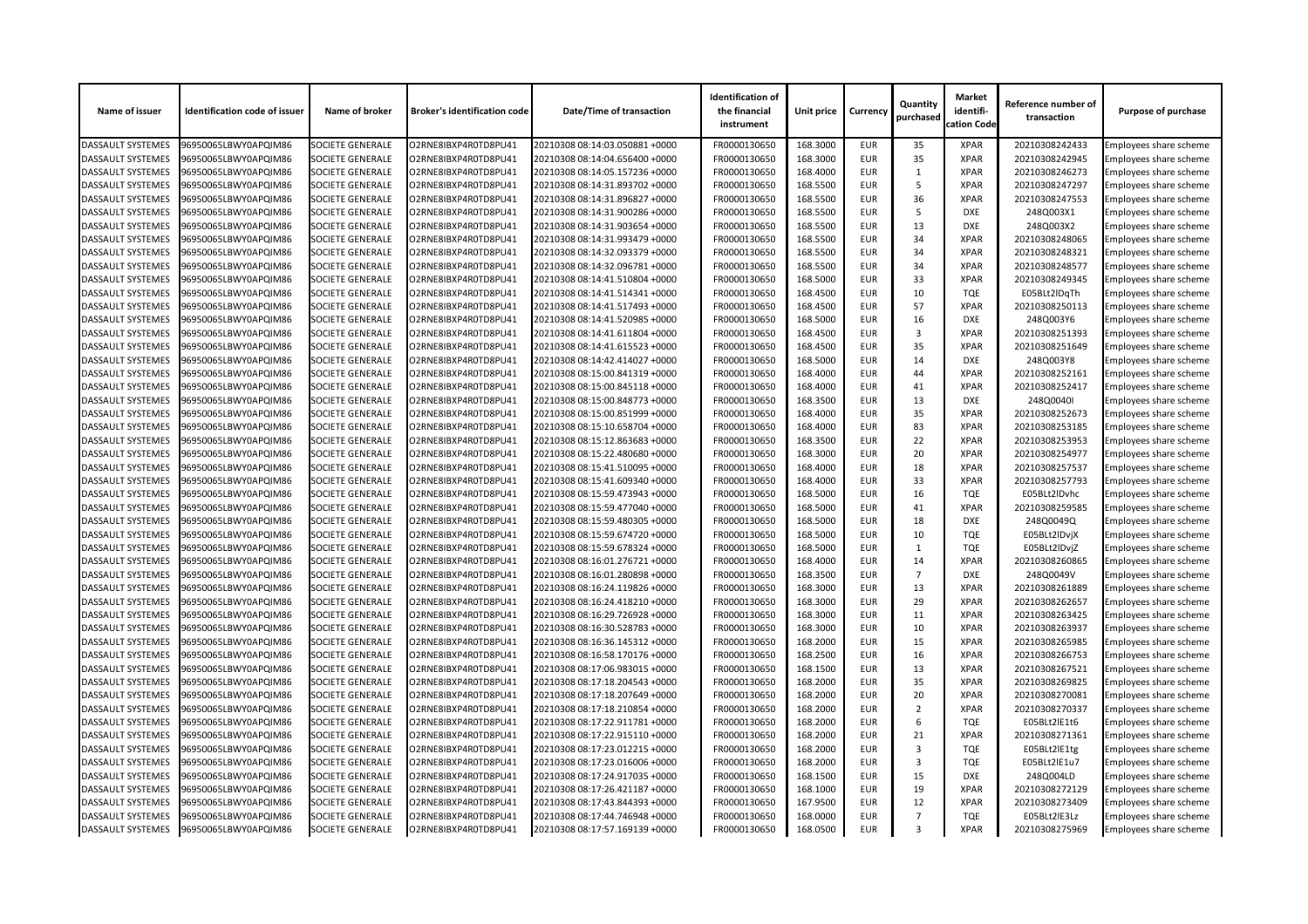| Name of issuer           | <b>Identification code of issuer</b> | Name of broker          | <b>Broker's identification code</b> | <b>Date/Time of transaction</b> | <b>Identification of</b><br>the financial<br>instrument | <b>Unit price</b> | <b>Currency</b> | Quantity<br>purchased | <b>Market</b><br>identifi-<br>cation Code | Reference number of<br>transaction | <b>Purpose of purchase</b>    |
|--------------------------|--------------------------------------|-------------------------|-------------------------------------|---------------------------------|---------------------------------------------------------|-------------------|-----------------|-----------------------|-------------------------------------------|------------------------------------|-------------------------------|
| <b>DASSAULT SYSTEMES</b> | 96950065LBWY0APQIM86                 | <b>SOCIETE GENERALE</b> | O2RNE8IBXP4R0TD8PU41                | 20210308 08:17:57.172351 +0000  | FR0000130650                                            | 168.0500          | <b>EUR</b>      | 45                    | <b>XPAR</b>                               | 20210308276225                     | Employees share scheme        |
| <b>DASSAULT SYSTEMES</b> | 96950065LBWY0APQIM86                 | <b>SOCIETE GENERALE</b> | O2RNE8IBXP4R0TD8PU41                | 20210308 08:17:57.175557 +0000  | FR0000130650                                            | 168.0500          | <b>EUR</b>      | 15                    | <b>XPAR</b>                               | 20210308276481                     | <b>Employees share scheme</b> |
| <b>DASSAULT SYSTEMES</b> | 96950065LBWY0APQIM86                 | <b>SOCIETE GENERALE</b> | O2RNE8IBXP4R0TD8PU41                | 20210308 08:18:02.581321 +0000  | FR0000130650                                            | 168.0000          | <b>EUR</b>      | 15                    | <b>XPAR</b>                               | 20210308277505                     | Employees share scheme        |
| <b>DASSAULT SYSTEMES</b> | 96950065LBWY0APQIM86                 | <b>SOCIETE GENERALE</b> | O2RNE8IBXP4R0TD8PU41                | 20210308 08:18:02.678576 +0000  | FR0000130650                                            | 168.0000          | <b>EUR</b>      | 17                    | <b>DXE</b>                                | 248Q004S4                          | <b>Employees share scheme</b> |
| <b>DASSAULT SYSTEMES</b> | 96950065LBWY0APQIM86                 | <b>SOCIETE GENERALE</b> | O2RNE8IBXP4R0TD8PU41                | 20210308 08:18:04.078856 +0000  | FR0000130650                                            | 168.0000          | <b>EUR</b>      | 14                    | <b>XPAR</b>                               | 20210308278017                     | Employees share scheme        |
| <b>DASSAULT SYSTEMES</b> | 96950065LBWY0APQIM86                 | <b>SOCIETE GENERALE</b> | O2RNE8IBXP4R0TD8PU41                | 20210308 08:19:00.964946 +0000  | FR0000130650                                            | 167.9000          | <b>EUR</b>      | 15                    | <b>XPAR</b>                               | 20210308279809                     | Employees share scheme        |
| DASSAULT SYSTEMES        | 96950065LBWY0APQIM86                 | <b>SOCIETE GENERALE</b> | O2RNE8IBXP4R0TD8PU41                | 20210308 08:19:03.468511 +0000  | FR0000130650                                            | 167.8500          | <b>EUR</b>      | 11                    | <b>DXE</b>                                | 248Q00529                          | Employees share scheme        |
| <b>DASSAULT SYSTEMES</b> | 96950065LBWY0APQIM86                 | <b>SOCIETE GENERALE</b> | O2RNE8IBXP4R0TD8PU41                | 20210308 08:19:03.473076 +0000  | FR0000130650                                            | 167.9000          | <b>EUR</b>      | 12                    | <b>TQE</b>                                | E05BLt2lE9jv                       | Employees share scheme        |
| <b>DASSAULT SYSTEMES</b> | 96950065LBWY0APQIM86                 | <b>SOCIETE GENERALE</b> | O2RNE8IBXP4R0TD8PU41                | 20210308 08:19:18.695844 +0000  | FR0000130650                                            | 167.7500          | <b>EUR</b>      | 12                    | <b>XPAR</b>                               | 20210308280065                     | <b>Employees share scheme</b> |
| <b>DASSAULT SYSTEMES</b> | 96950065LBWY0APQIM86                 | <b>SOCIETE GENERALE</b> | O2RNE8IBXP4R0TD8PU41                | 20210308 08:19:18.699328 +0000  | FR0000130650                                            | 167.7500          | <b>EUR</b>      | 11                    | <b>DXE</b>                                | 248Q0054B                          | <b>Employees share scheme</b> |
| <b>DASSAULT SYSTEMES</b> | 96950065LBWY0APQIM86                 | <b>SOCIETE GENERALE</b> | O2RNE8IBXP4R0TD8PU41                | 20210308 08:19:22.803907 +0000  | FR0000130650                                            | 167.8000          | <b>EUR</b>      | 43                    | <b>XPAR</b>                               | 20210308283137                     | Employees share scheme        |
| <b>DASSAULT SYSTEMES</b> | 96950065LBWY0APQIM86                 | <b>SOCIETE GENERALE</b> | O2RNE8IBXP4R0TD8PU41                | 20210308 08:19:38.438798 +0000  | FR0000130650                                            | 167.7000          | <b>EUR</b>      | 357                   | <b>XPAR</b>                               | 20210308283649                     | <b>Employees share scheme</b> |
| <b>DASSAULT SYSTEMES</b> | 96950065LBWY0APQIM86                 | <b>SOCIETE GENERALE</b> | O2RNE8IBXP4R0TD8PU41                | 20210308 08:19:38.442104 +0000  | FR0000130650                                            | 167.7000          | <b>EUR</b>      | 357                   | <b>XPAR</b>                               | 20210308283905                     | Employees share scheme        |
| <b>DASSAULT SYSTEMES</b> | 96950065LBWY0APQIM86                 | <b>SOCIETE GENERALE</b> | O2RNE8IBXP4R0TD8PU41                | 20210308 08:19:38.445150 +0000  | FR0000130650                                            | 167.7000          | <b>EUR</b>      | 286                   | <b>XPAR</b>                               | 20210308284673                     | <b>Employees share scheme</b> |
| <b>DASSAULT SYSTEMES</b> | 96950065LBWY0APQIM86                 | <b>SOCIETE GENERALE</b> | O2RNE8IBXP4R0TD8PU41                | 20210308 08:19:54.563623 +0000  | FR0000130650                                            | 167.8000          | <b>EUR</b>      | 18                    | <b>DXE</b>                                | 248Q0059J                          | Employees share scheme        |
| <b>DASSAULT SYSTEMES</b> | 96950065LBWY0APQIM86                 | <b>SOCIETE GENERALE</b> | O2RNE8IBXP4R0TD8PU41                | 20210308 08:19:59.271598 +0000  | FR0000130650                                            | 167.8000          | <b>EUR</b>      | 27                    | <b>XPAR</b>                               | 20210308287745                     | Employees share scheme        |
| DASSAULT SYSTEMES        | 96950065LBWY0APQIM86                 | <b>SOCIETE GENERALE</b> | O2RNE8IBXP4R0TD8PU41                | 20210308 08:19:59.472095 +0000  | FR0000130650                                            | 167.8000          | <b>EUR</b>      | 17                    | <b>DXE</b>                                | 248Q005A7                          | <b>Employees share scheme</b> |
| <b>DASSAULT SYSTEMES</b> | 96950065LBWY0APQIM86                 | <b>SOCIETE GENERALE</b> | O2RNE8IBXP4R0TD8PU41                | 20210308 08:20:56.950666 +0000  | FR0000130650                                            | 168.0000          | <b>EUR</b>      | 34                    | <b>XPAR</b>                               | 20210308292097                     | Employees share scheme        |
| <b>DASSAULT SYSTEMES</b> | 96950065LBWY0APQIM86                 | <b>SOCIETE GENERALE</b> | O2RNE8IBXP4R0TD8PU41                | 20210308 08:20:57.451772 +0000  | FR0000130650                                            | 168.0000          | <b>EUR</b>      | 34                    | <b>XPAR</b>                               | 20210308292609                     | <b>Employees share scheme</b> |
| <b>DASSAULT SYSTEMES</b> | 96950065LBWY0APQIM86                 | <b>SOCIETE GENERALE</b> | O2RNE8IBXP4R0TD8PU41                | 20210308 08:20:57.455427 +0000  | FR0000130650                                            | 168.0000          | <b>EUR</b>      | 17                    | <b>DXE</b>                                | 248Q005I0                          | Employees share scheme        |
| <b>DASSAULT SYSTEMES</b> | 96950065LBWY0APQIM86                 | <b>SOCIETE GENERALE</b> | O2RNE8IBXP4R0TD8PU41                | 20210308 08:21:27.495293 +0000  | FR0000130650                                            | 168.1500          | <b>EUR</b>      | 28                    | <b>XPAR</b>                               | 20210308294145                     |                               |
|                          |                                      |                         |                                     |                                 |                                                         |                   |                 | 22                    | <b>XPAR</b>                               |                                    | Employees share scheme        |
| DASSAULT SYSTEMES        | 96950065LBWY0APQIM86                 | <b>SOCIETE GENERALE</b> | O2RNE8IBXP4R0TD8PU41                | 20210308 08:21:27.498847 +0000  | FR0000130650                                            | 168.1500          | <b>EUR</b>      |                       |                                           | 20210308294401                     | <b>Employees share scheme</b> |
| <b>DASSAULT SYSTEMES</b> | 96950065LBWY0APQIM86                 | <b>SOCIETE GENERALE</b> | O2RNE8IBXP4R0TD8PU41                | 20210308 08:21:40.608142 +0000  | FR0000130650                                            | 168.1500          | <b>EUR</b>      | 63                    | <b>XPAR</b>                               | 20210308296193                     | Employees share scheme        |
| <b>DASSAULT SYSTEMES</b> | 96950065LBWY0APQIM86                 | <b>SOCIETE GENERALE</b> | O2RNE8IBXP4R0TD8PU41                | 20210308 08:21:40.708251 +0000  | FR0000130650                                            | 168.1500          | <b>EUR</b>      | 41                    | <b>XPAR</b>                               | 20210308297473                     | <b>Employees share scheme</b> |
| <b>DASSAULT SYSTEMES</b> | 96950065LBWY0APQIM86                 | <b>SOCIETE GENERALE</b> | O2RNE8IBXP4R0TD8PU41                | 20210308 08:21:40.909937 +0000  | FR0000130650                                            | 168.1500          | <b>EUR</b>      | 14                    | <b>XPAR</b>                               | 20210308297729                     | <b>Employees share scheme</b> |
| <b>DASSAULT SYSTEMES</b> | 96950065LBWY0APQIM86                 | <b>SOCIETE GENERALE</b> | O2RNE8IBXP4R0TD8PU41                | 20210308 08:21:41.209656 +0000  | FR0000130650                                            | 168.1500          | <b>EUR</b>      | 8                     | <b>DXE</b>                                | 248Q005N8                          | Employees share scheme        |
| DASSAULT SYSTEMES        | 96950065LBWY0APQIM86                 | <b>SOCIETE GENERALE</b> | O2RNE8IBXP4R0TD8PU41                | 20210308 08:21:41.213173 +0000  | FR0000130650                                            | 168.1500          | <b>EUR</b>      | 11                    | <b>DXE</b>                                | 248Q005N9                          | Employees share scheme        |
| <b>DASSAULT SYSTEMES</b> | 96950065LBWY0APQIM86                 | <b>SOCIETE GENERALE</b> | O2RNE8IBXP4R0TD8PU41                | 20210308 08:21:48.618625 +0000  | FR0000130650                                            | 168.0500          | <b>EUR</b>      | 23                    | <b>TQE</b>                                | E05BLt2lEMa0                       | <b>Employees share scheme</b> |
| DASSAULT SYSTEMES        | 96950065LBWY0APQIM86                 | <b>SOCIETE GENERALE</b> | O2RNE8IBXP4R0TD8PU41                | 20210308 08:21:48.623806 +0000  | FR0000130650                                            | 168.0500          | <b>EUR</b>      | 9                     | <b>DXE</b>                                | 248Q005NY                          | <b>Employees share scheme</b> |
| <b>DASSAULT SYSTEMES</b> | 96950065LBWY0APQIM86                 | <b>SOCIETE GENERALE</b> | O2RNE8IBXP4R0TD8PU41                | 20210308 08:21:49.621265 +0000  | FR0000130650                                            | 168.0000          | <b>EUR</b>      | 12                    | <b>XPAR</b>                               | 20210308298497                     | <b>Employees share scheme</b> |
| <b>DASSAULT SYSTEMES</b> | 96950065LBWY0APQIM86                 | <b>SOCIETE GENERALE</b> | O2RNE8IBXP4R0TD8PU41                | 20210308 08:21:56.928986 +0000  | FR0000130650                                            | 168.0000          | <b>EUR</b>      |                       | <b>XPAR</b>                               | 20210308299521                     | Employees share scheme        |
| DASSAULT SYSTEMES        | 96950065LBWY0APQIM86                 | <b>SOCIETE GENERALE</b> | O2RNE8IBXP4R0TD8PU41                | 20210308 08:22:27.763281 +0000  | FR0000130650                                            | 168.0500          | <b>EUR</b>      | 28                    | <b>XPAR</b>                               | 20210308300289                     | <b>Employees share scheme</b> |
| <b>DASSAULT SYSTEMES</b> | 96950065LBWY0APQIM86                 | <b>SOCIETE GENERALE</b> | O2RNE8IBXP4R0TD8PU41                | 20210308 08:22:27.966348 +0000  | FR0000130650                                            | 168.0500          | <b>EUR</b>      | 11                    | <b>DXE</b>                                | 248Q005SF                          | Employees share scheme        |
| <b>DASSAULT SYSTEMES</b> | 96950065LBWY0APQIM86                 | <b>SOCIETE GENERALE</b> | O2RNE8IBXP4R0TD8PU41                | 20210308 08:22:35.382028 +0000  | FR0000130650                                            | 168.0000          | <b>EUR</b>      | 28                    | <b>XPAR</b>                               | 20210308302337                     | Employees share scheme        |
| <b>DASSAULT SYSTEMES</b> | 96950065LBWY0APQIM86                 | <b>SOCIETE GENERALE</b> | O2RNE8IBXP4R0TD8PU41                | 20210308 08:22:35.479207 +0000  | FR0000130650                                            | 168.0500          | <b>EUR</b>      | 12                    | <b>DXE</b>                                | 248Q005UO                          | Employees share scheme        |
| <b>DASSAULT SYSTEMES</b> | 96950065LBWY0APQIM86                 | <b>SOCIETE GENERALE</b> | O2RNE8IBXP4R0TD8PU41                | 20210308 08:22:35.483247 +0000  | FR0000130650                                            | 168.0500          | <b>EUR</b>      | 19                    | <b>DXE</b>                                | 248Q005UP                          | Employees share scheme        |
| <b>DASSAULT SYSTEMES</b> | 96950065LBWY0APQIM86                 | <b>SOCIETE GENERALE</b> | O2RNE8IBXP4R0TD8PU41                | 20210308 08:22:58.895155 +0000  | FR0000130650                                            | 167.9500          | <b>EUR</b>      | 14                    | <b>XPAR</b>                               | 20210308302849                     | <b>Employees share scheme</b> |
| <b>DASSAULT SYSTEMES</b> | 96950065LBWY0APQIM86                 | <b>SOCIETE GENERALE</b> | O2RNE8IBXP4R0TD8PU41                | 20210308 08:23:05.708702 +0000  | FR0000130650                                            | 167.9000          | <b>EUR</b>      | 15                    | <b>TQE</b>                                | E05BLt2IERMX                       | Employees share scheme        |
| <b>DASSAULT SYSTEMES</b> | 96950065LBWY0APQIM86                 | <b>SOCIETE GENERALE</b> | O2RNE8IBXP4R0TD8PU41                | 20210308 08:23:26.224193 +0000  | FR0000130650                                            | 167.9500          | <b>EUR</b>      | 13                    | <b>XPAR</b>                               | 20210308304385                     | <b>Employees share scheme</b> |
| <b>DASSAULT SYSTEMES</b> | 96950065LBWY0APQIM86                 | <b>SOCIETE GENERALE</b> | O2RNE8IBXP4R0TD8PU41                | 20210308 08:23:26.227902 +0000  | FR0000130650                                            | 167.9500          | <b>EUR</b>      | 8                     | <b>XPAR</b>                               | 20210308304641                     | <b>Employees share scheme</b> |
| <b>DASSAULT SYSTEMES</b> | 96950065LBWY0APQIM86                 | <b>SOCIETE GENERALE</b> | O2RNE8IBXP4R0TD8PU41                | 20210308 08:23:31.430003 +0000  | FR0000130650                                            | 167.9500          | <b>EUR</b>      | 8                     | <b>DXE</b>                                | 248Q0062J                          | Employees share scheme        |
| DASSAULT SYSTEMES        | 96950065LBWY0APQIM86                 | <b>SOCIETE GENERALE</b> | O2RNE8IBXP4R0TD8PU41                | 20210308 08:24:15.284585 +0000  | FR0000130650                                            | 167.9500          | <b>EUR</b>      | 18                    | <b>XPAR</b>                               | 20210308305665                     | <b>Employees share scheme</b> |
| <b>DASSAULT SYSTEMES</b> | 96950065LBWY0APQIM86                 | <b>SOCIETE GENERALE</b> | O2RNE8IBXP4R0TD8PU41                | 20210308 08:24:18.988602 +0000  | FR0000130650                                            | 167.9000          | <b>EUR</b>      | 11                    | <b>DXE</b>                                | 248Q0066T                          | Employees share scheme        |
| <b>DASSAULT SYSTEMES</b> | 96950065LBWY0APQIM86                 | <b>SOCIETE GENERALE</b> | O2RNE8IBXP4R0TD8PU41                | 20210308 08:24:29.704934 +0000  | FR0000130650                                            | 167.9000          | <b>EUR</b>      | 12                    | <b>TQE</b>                                | E05BLt2lEVp5                       | <b>Employees share scheme</b> |
| <b>DASSAULT SYSTEMES</b> | 96950065LBWY0APQIM86                 | <b>SOCIETE GENERALE</b> | O2RNE8IBXP4R0TD8PU41                | 20210308 08:24:35.612430 +0000  | FR0000130650                                            | 167.9500          | <b>EUR</b>      | 38                    | <b>XPAR</b>                               | 20210308307713                     | Employees share scheme        |
| <b>DASSAULT SYSTEMES</b> | 96950065LBWY0APQIM86                 | <b>SOCIETE GENERALE</b> | O2RNE8IBXP4R0TD8PU41                | 20210308 08:24:35.713459 +0000  | FR0000130650                                            | 167.9000          | <b>EUR</b>      | 12                    | <b>TQE</b>                                | E05BLt2lEW4w                       | Employees share scheme        |
| <b>DASSAULT SYSTEMES</b> | 96950065LBWY0APQIM86                 | <b>SOCIETE GENERALE</b> | O2RNE8IBXP4R0TD8PU41                | 20210308 08:24:35.718039 +0000  | FR0000130650                                            | 167.9000          | <b>EUR</b>      | 18                    | <b>DXE</b>                                | 248Q00688                          | Employees share scheme        |
| <b>DASSAULT SYSTEMES</b> | 96950065LBWY0APQIM86                 | <b>SOCIETE GENERALE</b> | O2RNE8IBXP4R0TD8PU41                | 20210308 08:24:38.520076 +0000  | FR0000130650                                            | 167.8500          | <b>EUR</b>      | 38                    | <b>DXE</b>                                | 248Q0068P                          | Employees share scheme        |
| <b>DASSAULT SYSTEMES</b> | 96950065LBWY0APQIM86                 | <b>SOCIETE GENERALE</b> | O2RNE8IBXP4R0TD8PU41                | 20210308 08:24:38.523480 +0000  | FR0000130650                                            | 167.8500          | <b>EUR</b>      | 24                    | <b>XPAR</b>                               | 20210308309249                     | Employees share scheme        |
| <b>DASSAULT SYSTEMES</b> | 96950065LBWY0APQIM86                 | <b>SOCIETE GENERALE</b> | O2RNE8IBXP4R0TD8PU41                | 20210308 08:24:38.527044 +0000  | FR0000130650                                            | 167.8500          | <b>EUR</b>      | 370                   | <b>DXE</b>                                | 248Q0068Q                          | Employees share scheme        |
| <b>DASSAULT SYSTEMES</b> | 96950065LBWY0APQIM86                 | <b>SOCIETE GENERALE</b> | O2RNE8IBXP4R0TD8PU41                | 20210308 08:24:38.530492 +0000  | FR0000130650                                            | 167.8500          | <b>EUR</b>      | 92                    | <b>DXE</b>                                | 248Q0068R                          | <b>Employees share scheme</b> |
| <b>DASSAULT SYSTEMES</b> | 96950065LBWY0APQIM86                 | <b>SOCIETE GENERALE</b> | O2RNE8IBXP4R0TD8PU41                | 20210308 08:24:38.534011 +0000  | FR0000130650                                            | 167.8500          | EUR             | 25                    | <b>DXE</b>                                | 248Q0068S                          | <b>Employees share scheme</b> |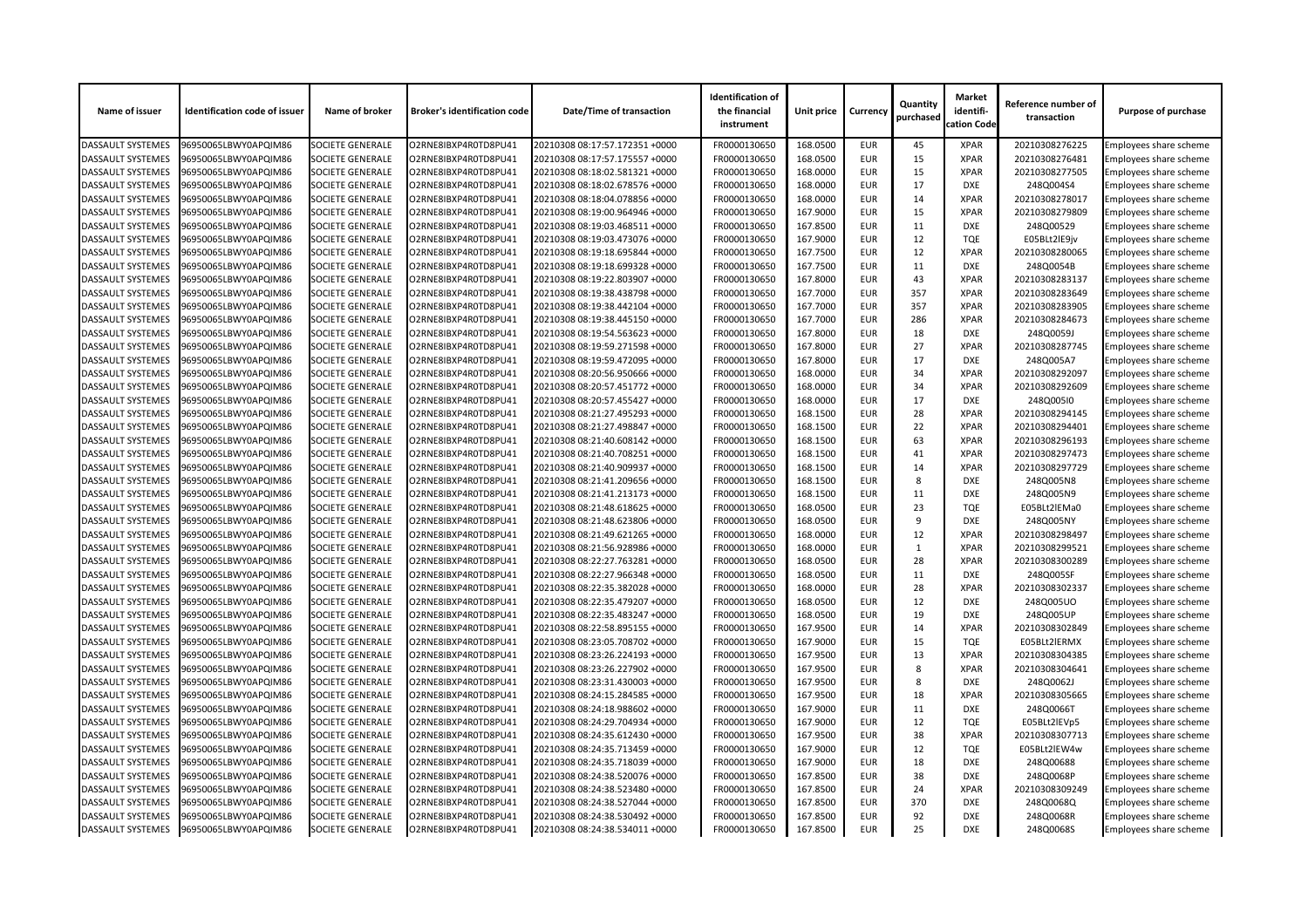| Name of issuer                                       | <b>Identification code of issuer</b> | Name of broker          | <b>Broker's identification code</b> | <b>Date/Time of transaction</b> | <b>Identification of</b><br>the financial<br>instrument | Unit price | <b>Currency</b> | Quantity<br>purchased | <b>Market</b><br>identifi-<br>cation Code | Reference number of<br>transaction | <b>Purpose of purchase</b>    |
|------------------------------------------------------|--------------------------------------|-------------------------|-------------------------------------|---------------------------------|---------------------------------------------------------|------------|-----------------|-----------------------|-------------------------------------------|------------------------------------|-------------------------------|
| <b>DASSAULT SYSTEMES</b>                             | 96950065LBWY0APQIM86                 | <b>SOCIETE GENERALE</b> | O2RNE8IBXP4R0TD8PU41                | 20210308 08:24:38.917955 +0000  | FR0000130650                                            | 167.8000   | <b>EUR</b>      | 33                    | <b>XPAR</b>                               | 20210308310273                     | Employees share scheme        |
| <b>DASSAULT SYSTEMES</b>                             | 96950065LBWY0APQIM86                 | <b>SOCIETE GENERALE</b> | O2RNE8IBXP4R0TD8PU41                | 20210308 08:24:43.023119 +0000  | FR0000130650                                            | 167.7500   | <b>EUR</b>      |                       | <b>TQE</b>                                | E05BLt2IEWlo                       | <b>Employees share scheme</b> |
| <b>DASSAULT SYSTEMES</b>                             | 96950065LBWY0APQIM86                 | <b>SOCIETE GENERALE</b> | O2RNE8IBXP4R0TD8PU41                | 20210308 08:24:43.026672 +0000  | FR0000130650                                            | 167.7500   | <b>EUR</b>      | 8                     | <b>TQE</b>                                | E05BLt2IEWlq                       | Employees share scheme        |
| <b>DASSAULT SYSTEMES</b>                             | 96950065LBWY0APQIM86                 | <b>SOCIETE GENERALE</b> | O2RNE8IBXP4R0TD8PU41                | 20210308 08:25:11.162074 +0000  | FR0000130650                                            | 167.9000   | <b>EUR</b>      | 42                    | <b>XPAR</b>                               | 20210308319745                     | Employees share scheme        |
| <b>DASSAULT SYSTEMES</b>                             | 96950065LBWY0APQIM86                 | <b>SOCIETE GENERALE</b> | O2RNE8IBXP4R0TD8PU41                | 20210308 08:25:20.275277 +0000  | FR0000130650                                            | 167.9000   | <b>EUR</b>      | 16                    | <b>DXE</b>                                | 248Q006FA                          | Employees share scheme        |
| <b>DASSAULT SYSTEMES</b>                             | 96950065LBWY0APQIM86                 | <b>SOCIETE GENERALE</b> | O2RNE8IBXP4R0TD8PU41                | 20210308 08:25:20.278684 +0000  | FR0000130650                                            | 167.9000   | <b>EUR</b>      | 11                    | <b>DXE</b>                                | 248Q006FB                          | Employees share scheme        |
| <b>DASSAULT SYSTEMES</b>                             | 96950065LBWY0APQIM86                 | <b>SOCIETE GENERALE</b> | O2RNE8IBXP4R0TD8PU41                | 20210308 08:25:30.790465 +0000  | FR0000130650                                            | 167.9000   | <b>EUR</b>      | 15                    | <b>DXE</b>                                | 248Q006GB                          | Employees share scheme        |
| <b>DASSAULT SYSTEMES</b>                             | 96950065LBWY0APQIM86                 | <b>SOCIETE GENERALE</b> | O2RNE8IBXP4R0TD8PU41                | 20210308 08:25:36.695999 +0000  | FR0000130650                                            | 167.8000   | <b>EUR</b>      | 12                    | <b>DXE</b>                                | 248Q006GI                          | Employees share scheme        |
| <b>DASSAULT SYSTEMES</b>                             | 96950065LBWY0APQIM86                 | <b>SOCIETE GENERALE</b> | O2RNE8IBXP4R0TD8PU41                | 20210308 08:26:04.532774 +0000  | FR0000130650                                            | 167.9000   | <b>EUR</b>      | 6                     | <b>TQE</b>                                | E05BLt2lEc6c                       | Employees share scheme        |
| <b>DASSAULT SYSTEMES</b>                             | 96950065LBWY0APQIM86                 | <b>SOCIETE GENERALE</b> | O2RNE8IBXP4R0TD8PU41                | 20210308 08:26:04.536251 +0000  | FR0000130650                                            | 167.9000   | <b>EUR</b>      | 46                    | <b>XPAR</b>                               | 20210308324097                     | <b>Employees share scheme</b> |
| <b>DASSAULT SYSTEMES</b>                             | 96950065LBWY0APQIM86                 | <b>SOCIETE GENERALE</b> | O2RNE8IBXP4R0TD8PU41                | 20210308 08:26:05.635530 +0000  | FR0000130650                                            | 167.9500   | <b>EUR</b>      | 10                    | <b>XPAR</b>                               | 20210308325889                     | Employees share scheme        |
| <b>DASSAULT SYSTEMES</b>                             | 96950065LBWY0APQIM86                 | <b>SOCIETE GENERALE</b> | O2RNE8IBXP4R0TD8PU41                | 20210308 08:26:05.836519 +0000  | FR0000130650                                            | 167.9000   | <b>EUR</b>      | Δ                     | <b>TQE</b>                                | E05BLt2lEclp                       | Employees share scheme        |
| <b>DASSAULT SYSTEMES</b>                             | 96950065LBWY0APQIM86                 | <b>SOCIETE GENERALE</b> | O2RNE8IBXP4R0TD8PU41                | 20210308 08:26:05.840997 +0000  | FR0000130650                                            | 167.9000   | <b>EUR</b>      | 40                    | <b>XPAR</b>                               | 20210308326657                     | Employees share scheme        |
| <b>DASSAULT SYSTEMES</b>                             | 96950065LBWY0APQIM86                 | <b>SOCIETE GENERALE</b> | O2RNE8IBXP4R0TD8PU41                | 20210308 08:26:05.846163 +0000  | FR0000130650                                            | 167.9000   | <b>EUR</b>      | $\overline{7}$        | <b>TQE</b>                                | E05BLt2lEcIt                       | Employees share scheme        |
| <b>DASSAULT SYSTEMES</b>                             | 96950065LBWY0APQIM86                 | <b>SOCIETE GENERALE</b> | O2RNE8IBXP4R0TD8PU41                | 20210308 08:26:06.537438 +0000  | FR0000130650                                            | 167.9500   | <b>EUR</b>      | 10                    | <b>XPAR</b>                               | 20210308328193                     | Employees share scheme        |
| <b>DASSAULT SYSTEMES</b>                             | 96950065LBWY0APQIM86                 | <b>SOCIETE GENERALE</b> | O2RNE8IBXP4R0TD8PU41                | 20210308 08:26:06.540661 +0000  | FR0000130650                                            | 167.9500   | <b>EUR</b>      |                       | <b>XPAR</b>                               | 20210308328449                     | Employees share scheme        |
| <b>DASSAULT SYSTEMES</b>                             | 96950065LBWY0APQIM86                 | <b>SOCIETE GENERALE</b> | O2RNE8IBXP4R0TD8PU41                | 20210308 08:26:07.040769 +0000  | FR0000130650                                            | 167.9500   | <b>EUR</b>      | 28                    | <b>DXE</b>                                | 248Q006KB                          | Employees share scheme        |
| <b>DASSAULT SYSTEMES</b>                             | 96950065LBWY0APQIM86                 | <b>SOCIETE GENERALE</b> | O2RNE8IBXP4R0TD8PU41                | 20210308 08:26:13.148488 +0000  | FR0000130650                                            | 168.2000   | <b>EUR</b>      | 34                    | <b>XPAR</b>                               | 20210308332289                     | Employees share scheme        |
| <b>DASSAULT SYSTEMES</b>                             | 96950065LBWY0APQIM86                 | <b>SOCIETE GENERALE</b> | O2RNE8IBXP4R0TD8PU41                | 20210308 08:26:13.151909 +0000  | FR0000130650                                            | 168.2000   | <b>EUR</b>      | 17                    | <b>XPAR</b>                               | 20210308332545                     | Employees share scheme        |
| <b>DASSAULT SYSTEMES</b>                             | 96950065LBWY0APQIM86                 | <b>SOCIETE GENERALE</b> | O2RNE8IBXP4R0TD8PU41                | 20210308 08:26:16.553946 +0000  | FR0000130650                                            | 168.2500   | <b>EUR</b>      | 11                    | <b>DXE</b>                                | 248Q006LP                          | Employees share scheme        |
| <b>DASSAULT SYSTEMES</b>                             | 96950065LBWY0APQIM86                 | <b>SOCIETE GENERALE</b> | O2RNE8IBXP4R0TD8PU41                | 20210308 08:26:23.558642 +0000  | FR0000130650                                            | 168.2500   | <b>EUR</b>      | 72                    | <b>XPAR</b>                               | 20210308336897                     | Employees share scheme        |
| <b>DASSAULT SYSTEMES</b>                             | 96950065LBWY0APQIM86                 | <b>SOCIETE GENERALE</b> | O2RNE8IBXP4R0TD8PU41                | 20210308 08:26:23.562086 +0000  | FR0000130650                                            | 168.2500   | <b>EUR</b>      | 47                    | <b>DXE</b>                                | 248Q006MG                          | Employees share scheme        |
| <b>DASSAULT SYSTEMES</b>                             | 96950065LBWY0APQIM86                 | <b>SOCIETE GENERALE</b> | O2RNE8IBXP4R0TD8PU41                | 20210308 08:26:28.465768 +0000  | FR0000130650                                            | 168.2500   | <b>EUR</b>      | 13                    | <b>TQE</b>                                | E05BLt2lEdiq                       | Employees share scheme        |
| <b>DASSAULT SYSTEMES</b>                             | 96950065LBWY0APQIM86                 | <b>SOCIETE GENERALE</b> | O2RNE8IBXP4R0TD8PU41                | 20210308 08:26:28.469873 +0000  | FR0000130650                                            | 168.2500   | <b>EUR</b>      | 62                    | <b>XPAR</b>                               | 20210308339713                     | Employees share scheme        |
|                                                      |                                      |                         |                                     |                                 |                                                         | 168.2500   | <b>EUR</b>      |                       | <b>DXE</b>                                |                                    |                               |
| <b>DASSAULT SYSTEMES</b><br><b>DASSAULT SYSTEMES</b> | 96950065LBWY0APQIM86                 | <b>SOCIETE GENERALE</b> | O2RNE8IBXP4R0TD8PU41                | 20210308 08:26:28.473839 +0000  | FR0000130650                                            |            |                 | 20                    |                                           | 248Q006MZ                          | Employees share scheme        |
|                                                      | 96950065LBWY0APQIM86                 | <b>SOCIETE GENERALE</b> | O2RNE8IBXP4R0TD8PU41                | 20210308 08:26:28.565665 +0000  | FR0000130650                                            | 168.2000   | <b>EUR</b>      | 35                    | <b>XPAR</b>                               | 20210308340481                     | Employees share scheme        |
| <b>DASSAULT SYSTEMES</b>                             | 96950065LBWY0APQIM86                 | <b>SOCIETE GENERALE</b> | O2RNE8IBXP4R0TD8PU41                | 20210308 08:26:28.569955 +0000  | FR0000130650                                            | 168.2000   | <b>EUR</b>      | 45                    | <b>XPAR</b>                               | 20210308340737                     | Employees share scheme        |
| <b>DASSAULT SYSTEMES</b>                             | 96950065LBWY0APQIM86                 | <b>SOCIETE GENERALE</b> | O2RNE8IBXP4R0TD8PU41                | 20210308 08:26:28.574412 +0000  | FR0000130650                                            | 168.2000   | <b>EUR</b>      | 33                    | <b>XPAR</b>                               | 20210308340993                     | <b>Employees share scheme</b> |
| <b>DASSAULT SYSTEMES</b>                             | 96950065LBWY0APQIM86                 | <b>SOCIETE GENERALE</b> | O2RNE8IBXP4R0TD8PU41                | 20210308 08:26:29.471653 +0000  | FR0000130650                                            | 168.2000   | <b>EUR</b>      | -5                    | <b>XPAR</b>                               | 20210308341505                     | Employees share scheme        |
| <b>DASSAULT SYSTEMES</b>                             | 96950065LBWY0APQIM86                 | <b>SOCIETE GENERALE</b> | O2RNE8IBXP4R0TD8PU41                | 20210308 08:26:29.478597 +0000  | FR0000130650                                            | 168.2000   | <b>EUR</b>      | 28                    | <b>XPAR</b>                               | 20210308341761                     | Employees share scheme        |
| <b>DASSAULT SYSTEMES</b>                             | 96950065LBWY0APQIM86                 | <b>SOCIETE GENERALE</b> | O2RNE8IBXP4R0TD8PU41                | 20210308 08:26:30.469336 +0000  | FR0000130650                                            | 168.2500   | <b>EUR</b>      | 394                   | <b>XPAR</b>                               | 20210308342785                     | Employees share scheme        |
| <b>DASSAULT SYSTEMES</b>                             | 96950065LBWY0APQIM86                 | <b>SOCIETE GENERALE</b> | O2RNE8IBXP4R0TD8PU41                | 20210308 08:26:30.568886 +0000  | FR0000130650                                            | 168.2500   | <b>EUR</b>      | 29                    | <b>DXE</b>                                | 248Q006ND                          | Employees share scheme        |
| <b>DASSAULT SYSTEMES</b>                             | 96950065LBWY0APQIM86                 | <b>SOCIETE GENERALE</b> | O2RNE8IBXP4R0TD8PU41                | 20210308 08:26:32.373337 +0000  | FR0000130650                                            | 168.2500   | <b>EUR</b>      | 68                    | <b>XPAR</b>                               | 20210308344833                     | Employees share scheme        |
| <b>DASSAULT SYSTEMES</b>                             | 96950065LBWY0APQIM86                 | <b>SOCIETE GENERALE</b> | O2RNE8IBXP4R0TD8PU41                | 20210308 08:26:32.377250 +0000  | FR0000130650                                            | 168.2500   | <b>EUR</b>      | 16                    | DXE                                       | 248Q006NL                          | Employees share scheme        |
| <b>DASSAULT SYSTEMES</b>                             | 96950065LBWY0APQIM86                 | <b>SOCIETE GENERALE</b> | O2RNE8IBXP4R0TD8PU41                | 20210308 08:26:32.474243 +0000  | FR0000130650                                            | 168.3000   | <b>EUR</b>      | 35                    | <b>XPAR</b>                               | 20210308346113                     | Employees share scheme        |
| <b>DASSAULT SYSTEMES</b>                             | 96950065LBWY0APQIM86                 | <b>SOCIETE GENERALE</b> | O2RNE8IBXP4R0TD8PU41                | 20210308 08:26:32.481134 +0000  | FR0000130650                                            | 168.3000   | <b>EUR</b>      |                       | <b>XPAR</b>                               | 20210308346369                     | Employees share scheme        |
| <b>DASSAULT SYSTEMES</b>                             | 96950065LBWY0APQIM86                 | <b>SOCIETE GENERALE</b> | O2RNE8IBXP4R0TD8PU41                | 20210308 08:26:32.675034 +0000  | FR0000130650                                            | 168.3000   | <b>EUR</b>      | 9                     | <b>XPAR</b>                               | 20210308346625                     | Employees share scheme        |
| <b>DASSAULT SYSTEMES</b>                             | 96950065LBWY0APQIM86                 | <b>SOCIETE GENERALE</b> | O2RNE8IBXP4R0TD8PU41                | 20210308 08:26:32.678460 +0000  | FR0000130650                                            | 168.3000   | <b>EUR</b>      | 35                    | <b>XPAR</b>                               | 20210308346881                     | Employees share scheme        |
| <b>DASSAULT SYSTEMES</b>                             | 96950065LBWY0APQIM86                 | <b>SOCIETE GENERALE</b> | O2RNE8IBXP4R0TD8PU41                | 20210308 08:26:37.885086 +0000  | FR0000130650                                            | 168.3000   | <b>EUR</b>      | 65                    | <b>XPAR</b>                               | 20210308348161                     | Employees share scheme        |
| <b>DASSAULT SYSTEMES</b>                             | 96950065LBWY0APQIM86                 | <b>SOCIETE GENERALE</b> | O2RNE8IBXP4R0TD8PU41                | 20210308 08:26:37.986480 +0000  | FR0000130650                                            | 168.3000   | <b>EUR</b>      | 35                    | <b>XPAR</b>                               | 20210308348673                     | Employees share scheme        |
| <b>DASSAULT SYSTEMES</b>                             | 96950065LBWY0APQIM86                 | <b>SOCIETE GENERALE</b> | O2RNE8IBXP4R0TD8PU41                | 20210308 08:26:38.187134 +0000  | FR0000130650                                            | 168.3000   | <b>EUR</b>      | 6                     | <b>TQE</b>                                | E05BLt2lEemJ                       | Employees share scheme        |
| <b>DASSAULT SYSTEMES</b>                             | 96950065LBWY0APQIM86                 | <b>SOCIETE GENERALE</b> | O2RNE8IBXP4R0TD8PU41                | 20210308 08:26:38.190799 +0000  | FR0000130650                                            | 168.3000   | <b>EUR</b>      | 6                     | <b>TQE</b>                                | E05BLt2lEemz                       | Employees share scheme        |
| <b>DASSAULT SYSTEMES</b>                             | 96950065LBWY0APQIM86                 | <b>SOCIETE GENERALE</b> | O2RNE8IBXP4R0TD8PU41                | 20210308 08:26:38.194528 +0000  | FR0000130650                                            | 168.3000   | <b>EUR</b>      | 40                    | <b>DXE</b>                                | 248Q006OZ                          | Employees share scheme        |
| <b>DASSAULT SYSTEMES</b>                             | 96950065LBWY0APQIM86                 | <b>SOCIETE GENERALE</b> | O2RNE8IBXP4R0TD8PU41                | 20210308 08:26:38.488170 +0000  | FR0000130650                                            | 168.3000   | <b>EUR</b>      |                       | <b>TQE</b>                                | E05BLt2lEeo7                       | Employees share scheme        |
| <b>DASSAULT SYSTEMES</b>                             | 96950065LBWY0APQIM86                 | <b>SOCIETE GENERALE</b> | O2RNE8IBXP4R0TD8PU41                | 20210308 08:26:38.492044 +0000  | FR0000130650                                            | 168.3000   | <b>EUR</b>      |                       | <b>TQE</b>                                | E05BLt2lEeoB                       | Employees share scheme        |
| <b>DASSAULT SYSTEMES</b>                             | 96950065LBWY0APQIM86                 | <b>SOCIETE GENERALE</b> | O2RNE8IBXP4R0TD8PU41                | 20210308 08:26:38.495809 +0000  | FR0000130650                                            | 168.3000   | <b>EUR</b>      |                       | <b>TQE</b>                                | E05BLt2lEeoE                       | Employees share scheme        |
| <b>DASSAULT SYSTEMES</b>                             | 96950065LBWY0APQIM86                 | <b>SOCIETE GENERALE</b> | O2RNE8IBXP4R0TD8PU41                | 20210308 08:26:39.788794 +0000  | FR0000130650                                            | 168.3000   | <b>EUR</b>      | 11                    | <b>TQE</b>                                | E05BLt2lEesC                       | <b>Employees share scheme</b> |
| <b>DASSAULT SYSTEMES</b>                             | 96950065LBWY0APQIM86                 | <b>SOCIETE GENERALE</b> | O2RNE8IBXP4R0TD8PU41                | 20210308 08:26:39.792087 +0000  | FR0000130650                                            | 168.3000   | <b>EUR</b>      | 57                    | <b>XPAR</b>                               | 20210308349441                     | Employees share scheme        |
| <b>DASSAULT SYSTEMES</b>                             | 96950065LBWY0APQIM86                 | <b>SOCIETE GENERALE</b> | O2RNE8IBXP4R0TD8PU41                | 20210308 08:26:41.691436 +0000  | FR0000130650                                            | 168.3000   | <b>EUR</b>      | 9                     | TQE                                       | E05BLt2lEf4C                       | Employees share scheme        |
| <b>DASSAULT SYSTEMES</b>                             | 96950065LBWY0APQIM86                 | <b>SOCIETE GENERALE</b> | O2RNE8IBXP4R0TD8PU41                | 20210308 08:26:41.694825 +0000  | FR0000130650                                            | 168.3000   | <b>EUR</b>      | 20                    | DXE                                       | 248Q006PI                          | Employees share scheme        |
| <b>DASSAULT SYSTEMES</b>                             | 96950065LBWY0APQIM86                 | <b>SOCIETE GENERALE</b> | O2RNE8IBXP4R0TD8PU41                | 20210308 08:26:51.702797 +0000  | FR0000130650                                            | 168.3000   | <b>EUR</b>      | 35                    | <b>XPAR</b>                               | 20210308349953                     | Employees share scheme        |
| <b>DASSAULT SYSTEMES</b>                             | 96950065LBWY0APQIM86                 | <b>SOCIETE GENERALE</b> | O2RNE8IBXP4R0TD8PU41                | 20210308 08:26:51.706160 +0000  | FR0000130650                                            | 168.3000   | <b>EUR</b>      | 20                    | <b>XPAR</b>                               | 20210308350209                     | <b>Employees share scheme</b> |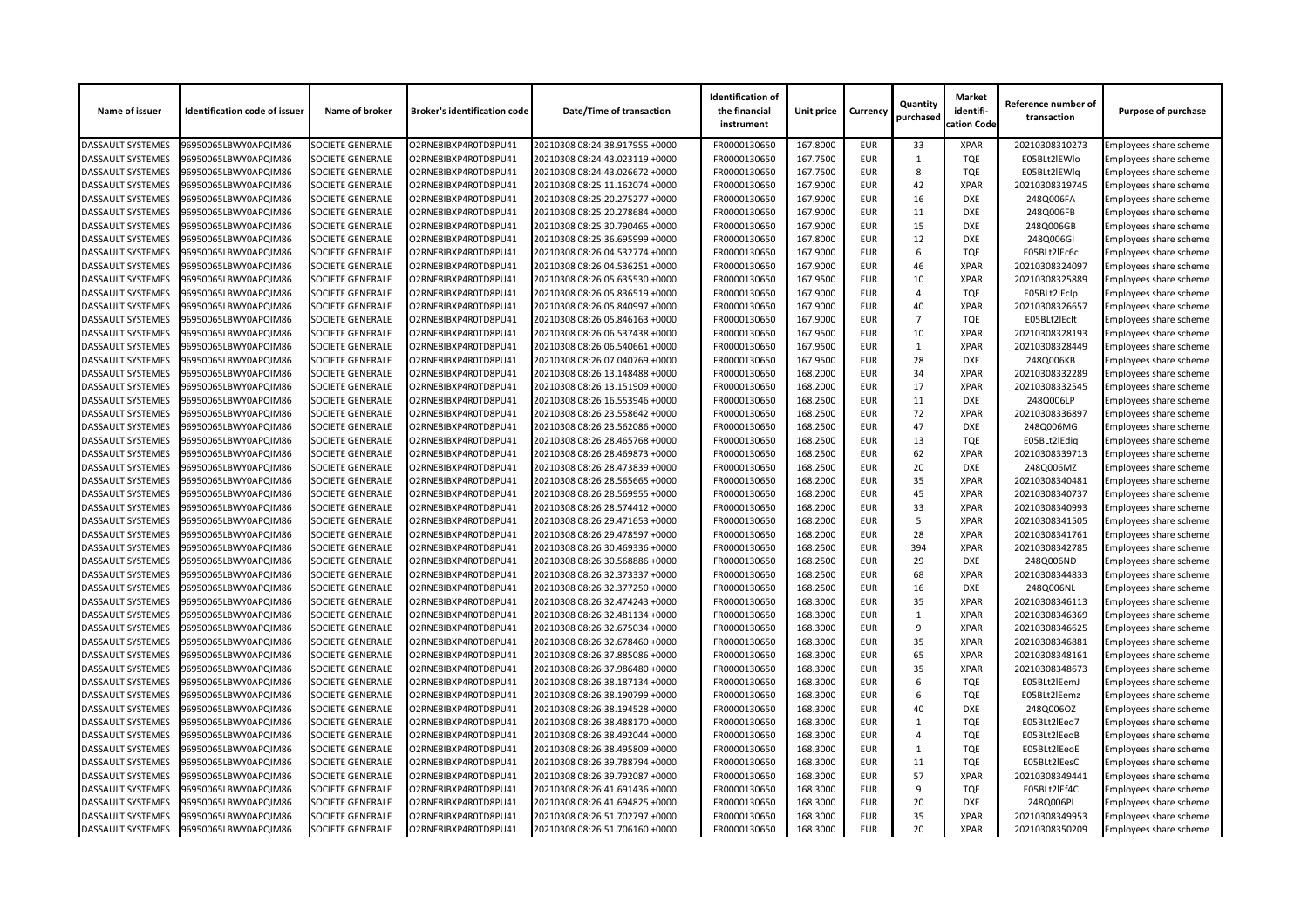| <b>SOCIETE GENERALE</b><br>O2RNE8IBXP4R0TD8PU41<br>FR0000130650<br>168.3000<br><b>EUR</b><br>35<br>20210308350465<br>Employees share scheme<br>96950065LBWY0APQIM86<br>20210308 08:26:54.105471 +0000<br><b>XPAR</b><br>168.3000<br><b>EUR</b><br>20<br>96950065LBWY0APQIM86<br><b>SOCIETE GENERALE</b><br>O2RNE8IBXP4R0TD8PU41<br>20210308 08:26:54.108644 +0000<br>FR0000130650<br><b>XPAR</b><br>20210308350721<br>Employees share scheme<br>35<br><b>EUR</b><br>168.3000<br><b>XPAR</b><br><b>DASSAULT SYSTEMES</b><br>96950065LBWY0APQIM86<br><b>SOCIETE GENERALE</b><br>O2RNE8IBXP4R0TD8PU41<br>20210308 08:26:59.213312 +0000<br>FR0000130650<br>20210308353025<br>Employees share scheme<br><b>SOCIETE GENERALE</b><br>O2RNE8IBXP4R0TD8PU41<br>FR0000130650<br>168.2500<br><b>EUR</b><br>18<br>96950065LBWY0APQIM86<br>20210308 08:27:01.821241 +0000<br><b>TQE</b><br>E05BLt2lEgH0<br>Employees share scheme<br><b>SOCIETE GENERALE</b><br>FR0000130650<br>168.2500<br><b>EUR</b><br>140<br><b>XPAR</b><br>96950065LBWY0APQIM86<br>O2RNE8IBXP4R0TD8PU41<br>20210308 08:27:01.826134 +0000<br>20210308353537<br>Employees share scheme<br><b>EUR</b><br>33<br><b>SOCIETE GENERALE</b><br>FR0000130650<br>168.2500<br><b>DXE</b><br>248Q006RE<br>96950065LBWY0APQIM86<br>O2RNE8IBXP4R0TD8PU41<br>20210308 08:27:01.831290 +0000<br>Employees share scheme<br>168.2000<br>13<br>96950065LBWY0APQIM86<br><b>SOCIETE GENERALE</b><br>O2RNE8IBXP4R0TD8PU41<br>FR0000130650<br><b>EUR</b><br><b>TQE</b><br>E05BLt2lEgHW<br>20210308 08:27:01.836502 +0000<br><b>Employees share scheme</b><br><b>EUR</b><br>FR0000130650<br>168.2000<br>10<br><b>TQE</b><br><b>DASSAULT SYSTEMES</b><br>96950065LBWY0APQIM86<br><b>SOCIETE GENERALE</b><br>O2RNE8IBXP4R0TD8PU41<br>20210308 08:27:01.841683 +0000<br>E05BLt2lEgHY<br>Employees share scheme<br><b>SOCIETE GENERALE</b><br>20210308 08:27:01.846986 +0000<br>FR0000130650<br>168.2500<br><b>EUR</b><br><b>TQE</b><br>96950065LBWY0APQIM86<br>O2RNE8IBXP4R0TD8PU41<br>E05BLt2lEgHa<br>Employees share scheme<br><b>SOCIETE GENERALE</b><br>FR0000130650<br>168.2000<br>12<br><b>TQE</b><br>E05BLt2lEgLb<br>96950065LBWY0APQIM86<br>O2RNE8IBXP4R0TD8PU41<br>20210308 08:27:02.722520 +0000<br><b>EUR</b><br>Employees share scheme<br>14<br><b>SOCIETE GENERALE</b><br>FR0000130650<br>168.1500<br><b>EUR</b><br>96950065LBWY0APQIM86<br>O2RNE8IBXP4R0TD8PU41<br>20210308 08:27:03.424400 +0000<br><b>XPAR</b><br>20210308355585<br>Employees share scheme<br>168.1000<br>30<br><b>DASSAULT SYSTEMES</b><br>96950065LBWY0APQIM86<br><b>SOCIETE GENERALE</b><br>O2RNE8IBXP4R0TD8PU41<br>FR0000130650<br><b>EUR</b><br><b>XPAR</b><br>20210308356865<br>20210308 08:27:04.126220 +0000<br><b>Employees share scheme</b><br>18<br>168.1500<br><b>EUR</b><br><b>DXE</b><br><b>DASSAULT SYSTEMES</b><br>96950065LBWY0APQIM86<br><b>SOCIETE GENERALE</b><br>O2RNE8IBXP4R0TD8PU41<br>20210308 08:27:04.130516 +0000<br>FR0000130650<br>248Q006RR<br>Employees share scheme<br>17<br><b>DASSAULT SYSTEMES</b><br><b>SOCIETE GENERALE</b><br>O2RNE8IBXP4R0TD8PU41<br>FR0000130650<br>168.1000<br><b>EUR</b><br><b>XPAR</b><br>20210308357121<br><b>Employees share scheme</b><br>96950065LBWY0APQIM86<br>20210308 08:27:04.529763 +0000<br><b>SOCIETE GENERALE</b><br>168.0000<br><b>EUR</b><br>14<br><b>TQE</b><br>E05BLt2lEhJl<br><b>DASSAULT SYSTEMES</b><br>96950065LBWY0APQIM86<br>O2RNE8IBXP4R0TD8PU41<br>20210308 08:27:15.639198 +0000<br>FR0000130650<br>Employees share scheme<br>17<br><b>SOCIETE GENERALE</b><br>FR0000130650<br>168.0000<br><b>EUR</b><br>248Q006TC<br><b>DASSAULT SYSTEMES</b><br>96950065LBWY0APQIM86<br>O2RNE8IBXP4R0TD8PU41<br>20210308 08:27:15.644023 +0000<br><b>DXE</b><br>Employees share scheme<br>FR0000130650<br>168.0500<br><b>EUR</b><br>13<br><b>DASSAULT SYSTEMES</b><br>96950065LBWY0APQIM86<br><b>SOCIETE GENERALE</b><br>O2RNE8IBXP4R0TD8PU41<br><b>TQE</b><br>E05BLt2lEhJr<br>20210308 08:27:15.647734 +0000<br><b>Employees share scheme</b><br><b>EUR</b><br>12<br>168.0500<br><b>DXE</b><br><b>DASSAULT SYSTEMES</b><br>96950065LBWY0APQIM86<br>SOCIETE GENERALE<br>O2RNE8IBXP4R0TD8PU41<br>20210308 08:27:15.939258 +0000<br>FR0000130650<br>248Q006TG<br>Employees share scheme<br><b>DASSAULT SYSTEMES</b><br><b>SOCIETE GENERALE</b><br>FR0000130650<br>168.0500<br><b>EUR</b><br>19<br>20210308358401<br>96950065LBWY0APQIM86<br>O2RNE8IBXP4R0TD8PU41<br>20210308 08:27:15.942276 +0000<br><b>XPAR</b><br><b>Employees share scheme</b><br><b>SOCIETE GENERALE</b><br>FR0000130650<br>168.0500<br><b>EUR</b><br>13<br><b>TQE</b><br>E05BLt2lEhLT<br><b>DASSAULT SYSTEMES</b><br>96950065LBWY0APQIM86<br>O2RNE8IBXP4R0TD8PU41<br>20210308 08:27:16.539160 +0000<br><b>Employees share scheme</b><br><b>EUR</b><br>13<br><b>SOCIETE GENERALE</b><br>FR0000130650<br>168.0500<br><b>TQE</b><br>E05BLt2lEhNE<br><b>DASSAULT SYSTEMES</b><br>96950065LBWY0APQIM86<br>O2RNE8IBXP4R0TD8PU41<br>20210308 08:27:16.842713 +0000<br>Employees share scheme<br>25<br>96950065LBWY0APQIM86<br><b>SOCIETE GENERALE</b><br>O2RNE8IBXP4R0TD8PU41<br>FR0000130650<br>168.0500<br><b>EUR</b><br><b>XPAR</b><br>20210308359937<br><b>DASSAULT SYSTEMES</b><br>20210308 08:27:18.945908 +0000<br><b>Employees share scheme</b><br>FR0000130650<br>167.9500<br><b>EUR</b><br><b>XPAR</b><br><b>DASSAULT SYSTEMES</b><br>96950065LBWY0APQIM86<br><b>SOCIETE GENERALE</b><br>O2RNE8IBXP4R0TD8PU41<br>20210308 08:27:23.453086 +0000<br>-5<br>20210308360961<br>Employees share scheme<br><b>DASSAULT SYSTEMES</b><br><b>SOCIETE GENERALE</b><br>O2RNE8IBXP4R0TD8PU41<br>FR0000130650<br>168.0500<br><b>EUR</b><br>17<br>248Q006W8<br>Employees share scheme<br>96950065LBWY0APQIM86<br>20210308 08:27:43.374229 +0000<br><b>DXE</b><br><b>SOCIETE GENERALE</b><br>O2RNE8IBXP4R0TD8PU41<br>168.0500<br><b>DASSAULT SYSTEMES</b><br>96950065LBWY0APQIM86<br>20210308 08:27:43.377927 +0000<br>FR0000130650<br><b>EUR</b><br>11<br><b>DXE</b><br>248Q006W9<br><b>Employees share scheme</b><br>168.0500<br>8<br><b>DASSAULT SYSTEMES</b><br>96950065LBWY0APQIM86<br><b>SOCIETE GENERALE</b><br>O2RNE8IBXP4R0TD8PU41<br>20210308 08:27:43.474096 +0000<br>FR0000130650<br><b>EUR</b><br><b>XPAR</b><br>20210308364289<br>Employees share scheme<br>35<br><b>DASSAULT SYSTEMES</b><br><b>SOCIETE GENERALE</b><br>O2RNE8IBXP4R0TD8PU41<br>20210308 08:28:14.622247 +0000<br>FR0000130650<br>168.1000<br><b>EUR</b><br><b>XPAR</b><br>20210308365313<br>96950065LBWY0APQIM86<br>Employees share scheme<br>168.1000<br><b>EUR</b><br>35<br><b>DASSAULT SYSTEMES</b><br>96950065LBWY0APQIM86<br><b>SOCIETE GENERALE</b><br>O2RNE8IBXP4R0TD8PU41<br>FR0000130650<br><b>XPAR</b><br>20210308365569<br>20210308 08:28:21.131502 +0000<br><b>Employees share scheme</b><br><b>DASSAULT SYSTEMES</b><br><b>SOCIETE GENERALE</b><br>FR0000130650<br>168.1000<br><b>EUR</b><br>19<br>20210308365825<br>96950065LBWY0APQIM86<br>O2RNE8IBXP4R0TD8PU41<br>20210308 08:28:21.134860 +0000<br><b>XPAR</b><br><b>Employees share scheme</b><br>168.1000<br><b>EUR</b><br>19<br><b>DASSAULT SYSTEMES</b><br>96950065LBWY0APQIM86<br><b>SOCIETE GENERALE</b><br>O2RNE8IBXP4R0TD8PU41<br>20210308 08:28:29.742369 +0000<br>FR0000130650<br><b>DXE</b><br>248Q0071P<br><b>Employees share scheme</b><br>12<br>168.1000<br><b>EUR</b><br><b>DASSAULT SYSTEMES</b><br>96950065LBWY0APQIM86<br><b>SOCIETE GENERALE</b><br>O2RNE8IBXP4R0TD8PU41<br>20210308 08:28:29.746113 +0000<br>FR0000130650<br><b>XPAR</b><br>20210308366593<br>Employees share scheme<br><b>DASSAULT SYSTEMES</b><br><b>SOCIETE GENERALE</b><br>FR0000130650<br>168.1000<br>17<br><b>TQE</b><br>E05BLt2lEmHD<br>96950065LBWY0APQIM86<br>O2RNE8IBXP4R0TD8PU41<br>20210308 08:28:32.549536 +0000<br><b>EUR</b><br><b>Employees share scheme</b><br>168.0500<br><b>EUR</b><br>12<br><b>DASSAULT SYSTEMES</b><br>96950065LBWY0APQIM86<br><b>SOCIETE GENERALE</b><br>O2RNE8IBXP4R0TD8PU41<br>20210308 08:28:32.649233 +0000<br>FR0000130650<br><b>DXE</b><br>248Q0071X<br>Employees share scheme<br><b>DASSAULT SYSTEMES</b><br>20210308367105<br><b>Employees share scheme</b><br>96950065LBWY0APQIM86<br><b>SOCIETE GENERALE</b><br>O2RNE8IBXP4R0TD8PU41<br>20210308 08:28:36.457820 +0000<br>FR0000130650<br>168.0500<br><b>EUR</b><br>11<br><b>XPAR</b><br>168.1000<br>13<br><b>DASSAULT SYSTEMES</b><br><b>SOCIETE GENERALE</b><br>O2RNE8IBXP4R0TD8PU41<br>20210308 08:28:36.561440 +0000<br>FR0000130650<br><b>EUR</b><br><b>TQE</b><br>E05BLt2IEmcF<br><b>Employees share scheme</b><br>96950065LBWY0APQIM86<br>168.1000<br><b>EUR</b><br>E05BLt2lEmfR<br>Employees share scheme<br><b>DASSAULT SYSTEMES</b><br>96950065LBWY0APQIM86<br><b>SOCIETE GENERALE</b><br>O2RNE8IBXP4R0TD8PU41<br>20210308 08:28:36.961152 +0000<br>FR0000130650<br>3<br>TQE<br><b>DASSAULT SYSTEMES</b><br><b>SOCIETE GENERALE</b><br>FR0000130650<br>168.0000<br><b>Employees share scheme</b><br>96950065LBWY0APQIM86<br>O2RNE8IBXP4R0TD8PU41<br>20210308 08:29:03.405029 +0000<br><b>EUR</b><br>14<br><b>DXE</b><br>248Q0076H<br>168.0000<br><b>EUR</b><br>48<br><b>DASSAULT SYSTEMES</b><br>96950065LBWY0APQIM86<br><b>SOCIETE GENERALE</b><br>O2RNE8IBXP4R0TD8PU41<br>20210308 08:29:03.408670 +0000<br>FR0000130650<br><b>TQE</b><br>E05BLt2lEoED<br>Employees share scheme<br><b>DASSAULT SYSTEMES</b><br>FR0000130650<br>168.1000<br><b>EUR</b><br>53<br>20210308370945<br>96950065LBWY0APQIM86<br><b>SOCIETE GENERALE</b><br>O2RNE8IBXP4R0TD8PU41<br>20210308 08:29:13.321840 +0000<br><b>XPAR</b><br>Employees share scheme<br>168.1000<br>19<br><b>DASSAULT SYSTEMES</b><br>96950065LBWY0APQIM86<br><b>SOCIETE GENERALE</b><br>O2RNE8IBXP4R0TD8PU41<br>FR0000130650<br><b>EUR</b><br><b>XPAR</b><br>20210308371201<br><b>Employees share scheme</b><br>20210308 08:29:13.325520 +0000<br><b>DASSAULT SYSTEMES</b><br><b>SOCIETE GENERALE</b><br>FR0000130650<br>168.1000<br><b>EUR</b><br>13<br>248Q00793<br><b>Employees share scheme</b><br>96950065LBWY0APQIM86<br>O2RNE8IBXP4R0TD8PU41<br>20210308 08:29:13.329478 +0000<br><b>DXE</b><br><b>DASSAULT SYSTEMES</b><br><b>SOCIETE GENERALE</b><br>FR0000130650<br>168.1000<br>96950065LBWY0APQIM86<br>O2RNE8IBXP4R0TD8PU41<br>20210308 08:29:13.522897 +0000<br><b>EUR</b><br>11<br><b>XPAR</b><br>20210308371969<br>Employees share scheme<br>168.1000<br><b>EUR</b><br>13<br><b>TQE</b><br><b>DASSAULT SYSTEMES</b><br>96950065LBWY0APQIM86<br><b>SOCIETE GENERALE</b><br>O2RNE8IBXP4R0TD8PU41<br>20210308 08:29:13.526612 +0000<br>FR0000130650<br>E05BLt2lEp6M<br>Employees share scheme<br><b>DASSAULT SYSTEMES</b><br>FR0000130650<br>168.1000<br>E05BLt2lEp6T<br>96950065LBWY0APQIM86<br><b>SOCIETE GENERALE</b><br>O2RNE8IBXP4R0TD8PU41<br>20210308 08:29:13.530239 +0000<br><b>EUR</b><br>18<br><b>TQE</b><br><b>Employees share scheme</b><br>168.1000<br><b>DASSAULT SYSTEMES</b><br>96950065LBWY0APQIM86<br><b>SOCIETE GENERALE</b><br>O2RNE8IBXP4R0TD8PU41<br>20210308 08:29:13.533722 +0000<br>FR0000130650<br><b>EUR</b><br>6<br><b>TQE</b><br>E05BLt2lEp6X<br><b>Employees share scheme</b><br>168.1000<br><b>Employees share scheme</b><br><b>DASSAULT SYSTEMES</b><br>96950065LBWY0APQIM86<br><b>SOCIETE GENERALE</b><br>O2RNE8IBXP4R0TD8PU41<br>20210308 08:29:14.724265 +0000<br>FR0000130650<br><b>EUR</b><br>E05BLt2lEpF8<br>TQE<br>FR0000130650<br>168.1000<br><b>Employees share scheme</b><br><b>DASSAULT SYSTEMES</b><br>96950065LBWY0APQIM86<br><b>SOCIETE GENERALE</b><br>O2RNE8IBXP4R0TD8PU41<br>20210308 08:29:14.727775 +0000<br><b>TQE</b><br>E05BLt2lEpFC<br><b>EUR</b><br>-5<br>168.1000<br><b>DASSAULT SYSTEMES</b><br>96950065LBWY0APQIM86<br><b>SOCIETE GENERALE</b><br>O2RNE8IBXP4R0TD8PU41<br>20210308 08:29:14.731276 +0000<br>FR0000130650<br><b>EUR</b><br><b>TQE</b><br>E05BLt2lEpFF<br>Employees share scheme<br>-5<br><b>DASSAULT SYSTEMES</b><br>168.1000<br>301<br>96950065LBWY0APQIM86<br><b>SOCIETE GENERALE</b><br>O2RNE8IBXP4R0TD8PU41<br>20210308 08:29:14.734779 +0000<br>FR0000130650<br><b>EUR</b><br>E05BLt2lEpFH<br><b>Employees share scheme</b><br>TQE<br><b>DASSAULT SYSTEMES</b><br><b>SOCIETE GENERALE</b><br>O2RNE8IBXP4R0TD8PU41<br>20210308 08:30:15.121982 +0000<br>FR0000130650<br>168.0500<br><b>EUR</b><br>11<br><b>TQE</b><br>E05BLt2IEtXW<br><b>Employees share scheme</b><br>96950065LBWY0APQIM86<br><b>DASSAULT SYSTEMES</b><br><b>SOCIETE GENERALE</b><br>168.0500<br><b>EUR</b><br>12<br>20210308373505<br><b>Employees share scheme</b><br>96950065LBWY0APQIM86<br>O2RNE8IBXP4R0TD8PU41<br>20210308 08:30:15.127270 +0000<br>FR0000130650<br><b>XPAR</b><br>96950065LBWY0APQIM86<br><b>SOCIETE GENERALE</b><br>O2RNE8IBXP4R0TD8PU41<br>20210308 08:30:18.529476 +0000<br>FR0000130650<br>168.0500<br><b>EUR</b><br>19<br><b>XPAR</b><br>20210308374529<br><b>Employees share scheme</b> | Name of issuer           | <b>Identification code of issuer</b> | Name of broker | <b>Broker's identification code</b> | Date/Time of transaction | <b>Identification of</b><br>the financial<br>instrument | Unit price | <b>Currency</b> | Quantity<br>purchased | <b>Market</b><br>identifi-<br>cation Code | Reference number of<br>transaction | <b>Purpose of purchase</b> |
|---------------------------------------------------------------------------------------------------------------------------------------------------------------------------------------------------------------------------------------------------------------------------------------------------------------------------------------------------------------------------------------------------------------------------------------------------------------------------------------------------------------------------------------------------------------------------------------------------------------------------------------------------------------------------------------------------------------------------------------------------------------------------------------------------------------------------------------------------------------------------------------------------------------------------------------------------------------------------------------------------------------------------------------------------------------------------------------------------------------------------------------------------------------------------------------------------------------------------------------------------------------------------------------------------------------------------------------------------------------------------------------------------------------------------------------------------------------------------------------------------------------------------------------------------------------------------------------------------------------------------------------------------------------------------------------------------------------------------------------------------------------------------------------------------------------------------------------------------------------------------------------------------------------------------------------------------------------------------------------------------------------------------------------------------------------------------------------------------------------------------------------------------------------------------------------------------------------------------------------------------------------------------------------------------------------------------------------------------------------------------------------------------------------------------------------------------------------------------------------------------------------------------------------------------------------------------------------------------------------------------------------------------------------------------------------------------------------------------------------------------------------------------------------------------------------------------------------------------------------------------------------------------------------------------------------------------------------------------------------------------------------------------------------------------------------------------------------------------------------------------------------------------------------------------------------------------------------------------------------------------------------------------------------------------------------------------------------------------------------------------------------------------------------------------------------------------------------------------------------------------------------------------------------------------------------------------------------------------------------------------------------------------------------------------------------------------------------------------------------------------------------------------------------------------------------------------------------------------------------------------------------------------------------------------------------------------------------------------------------------------------------------------------------------------------------------------------------------------------------------------------------------------------------------------------------------------------------------------------------------------------------------------------------------------------------------------------------------------------------------------------------------------------------------------------------------------------------------------------------------------------------------------------------------------------------------------------------------------------------------------------------------------------------------------------------------------------------------------------------------------------------------------------------------------------------------------------------------------------------------------------------------------------------------------------------------------------------------------------------------------------------------------------------------------------------------------------------------------------------------------------------------------------------------------------------------------------------------------------------------------------------------------------------------------------------------------------------------------------------------------------------------------------------------------------------------------------------------------------------------------------------------------------------------------------------------------------------------------------------------------------------------------------------------------------------------------------------------------------------------------------------------------------------------------------------------------------------------------------------------------------------------------------------------------------------------------------------------------------------------------------------------------------------------------------------------------------------------------------------------------------------------------------------------------------------------------------------------------------------------------------------------------------------------------------------------------------------------------------------------------------------------------------------------------------------------------------------------------------------------------------------------------------------------------------------------------------------------------------------------------------------------------------------------------------------------------------------------------------------------------------------------------------------------------------------------------------------------------------------------------------------------------------------------------------------------------------------------------------------------------------------------------------------------------------------------------------------------------------------------------------------------------------------------------------------------------------------------------------------------------------------------------------------------------------------------------------------------------------------------------------------------------------------------------------------------------------------------------------------------------------------------------------------------------------------------------------------------------------------------------------------------------------------------------------------------------------------------------------------------------------------------------------------------------------------------------------------------------------------------------------------------------------------------------------------------------------------------------------------------------------------------------------------------------------------------------------------------------------------------------------------------------------------------------------------------------------------------------------------------------------------------------------------------------------------------------------------------------------------------------------------------------------------------------------------------------------------------------------------------------------------------------------------------------------------------------------------------------------------------------------------------------------------------------------------------------------------------------------------------------------------------------------------------------------------------------------------------------------------------------------------------------------------------------------------------------------------------------------------------------------------------------------------------------------------------------------------------------------------------------------------------------------------------------------------------------------------------------------------------------------------------------------------------------------------------------------------------------------------------------------------------------------------------------------------------------------------------------------------------------------------------------------------------------------------------------------------------------------------------------------------------------------------------------------------------------------------------------------------------------------------------------------------------------------------------------------------------------------------------------------------------------------------------------------------------------------------------------------------------------------------------------------------------------------------------------------------------------------------------------------------------------------------------------------------------------------------------------------------------------------------------------------------------------------------------------------------------------------------------------------------------------------------------------------------------------------------------------------------------------------------------------------------------------------------------------------------------------------------------------------------------------------------------------------------------------------------------------------------------------------------------------------------------------------------------------------------------------------------------------------------------------------------------------------------------------------------------------------------------------------------------------------------------------------------------------------------------------------------------------------------------------------------------------------------------------------------------------------------------------------------------------------------------------------------------------------------------------------------------------------------------------------------------------------------------------------------------------------------------------------------------------------------------------------------------------------------------------------------------------------------------------------------------------------------------------------------------------------------------------------------------------------------------------------------------------------------------------------------------------------------------------------------------------------------------------------------------------------------------------------------------------------------------------------------------------------------------------------------------------------------------------------------------------------------------------------------------------------------------------------------------------------------------------------------------------------------------------------------------------------------------------------------------------------------------------------------------------------------------------------------------------------------------------------------------------------------------------------------------------------------------------------------------------------------------------------------------------------------------------------------------------------------------------------------------------------------------------------------------------------------------------------------------------------|--------------------------|--------------------------------------|----------------|-------------------------------------|--------------------------|---------------------------------------------------------|------------|-----------------|-----------------------|-------------------------------------------|------------------------------------|----------------------------|
|                                                                                                                                                                                                                                                                                                                                                                                                                                                                                                                                                                                                                                                                                                                                                                                                                                                                                                                                                                                                                                                                                                                                                                                                                                                                                                                                                                                                                                                                                                                                                                                                                                                                                                                                                                                                                                                                                                                                                                                                                                                                                                                                                                                                                                                                                                                                                                                                                                                                                                                                                                                                                                                                                                                                                                                                                                                                                                                                                                                                                                                                                                                                                                                                                                                                                                                                                                                                                                                                                                                                                                                                                                                                                                                                                                                                                                                                                                                                                                                                                                                                                                                                                                                                                                                                                                                                                                                                                                                                                                                                                                                                                                                                                                                                                                                                                                                                                                                                                                                                                                                                                                                                                                                                                                                                                                                                                                                                                                                                                                                                                                                                                                                                                                                                                                                                                                                                                                                                                                                                                                                                                                                                                                                                                                                                                                                                                                                                                                                                                                                                                                                                                                                                                                                                                                                                                                                                                                                                                                                                                                                                                                                                                                                                                                                                                                                                                                                                                                                                                                                                                                                                                                                                                                                                                                                                                                                                                                                                                                                                                                                                                                                                                                                                                                                                                                                                                                                                                                                                                                                                                                                                                                                                                                                                                                                                                                                                                                                                                                                                                                                                                                                                                                                                                                                                                                                                                                                                                                                                                                                                                                                                                                                                                                                                                                                                                                                                                                                                                                                                                                                                                                                                                                                                                                                                                                                                                                                                                                                                                                                                                                                                                                                                                                                                                                                                                                                                                                                                                                                                                                                                                                                                                                                                                                                                                                                                                                                                                                                                                                                                                                                                                                                                                                                                                                                                                                                                                                                                                                                                                                                                                                                                                                                                                                                                                                                                                                                                                                                                                                                                                                                                                                                                                                                                                                                                                                                                                                                                 | <b>DASSAULT SYSTEMES</b> |                                      |                |                                     |                          |                                                         |            |                 |                       |                                           |                                    |                            |
|                                                                                                                                                                                                                                                                                                                                                                                                                                                                                                                                                                                                                                                                                                                                                                                                                                                                                                                                                                                                                                                                                                                                                                                                                                                                                                                                                                                                                                                                                                                                                                                                                                                                                                                                                                                                                                                                                                                                                                                                                                                                                                                                                                                                                                                                                                                                                                                                                                                                                                                                                                                                                                                                                                                                                                                                                                                                                                                                                                                                                                                                                                                                                                                                                                                                                                                                                                                                                                                                                                                                                                                                                                                                                                                                                                                                                                                                                                                                                                                                                                                                                                                                                                                                                                                                                                                                                                                                                                                                                                                                                                                                                                                                                                                                                                                                                                                                                                                                                                                                                                                                                                                                                                                                                                                                                                                                                                                                                                                                                                                                                                                                                                                                                                                                                                                                                                                                                                                                                                                                                                                                                                                                                                                                                                                                                                                                                                                                                                                                                                                                                                                                                                                                                                                                                                                                                                                                                                                                                                                                                                                                                                                                                                                                                                                                                                                                                                                                                                                                                                                                                                                                                                                                                                                                                                                                                                                                                                                                                                                                                                                                                                                                                                                                                                                                                                                                                                                                                                                                                                                                                                                                                                                                                                                                                                                                                                                                                                                                                                                                                                                                                                                                                                                                                                                                                                                                                                                                                                                                                                                                                                                                                                                                                                                                                                                                                                                                                                                                                                                                                                                                                                                                                                                                                                                                                                                                                                                                                                                                                                                                                                                                                                                                                                                                                                                                                                                                                                                                                                                                                                                                                                                                                                                                                                                                                                                                                                                                                                                                                                                                                                                                                                                                                                                                                                                                                                                                                                                                                                                                                                                                                                                                                                                                                                                                                                                                                                                                                                                                                                                                                                                                                                                                                                                                                                                                                                                                                                                                 | <b>DASSAULT SYSTEMES</b> |                                      |                |                                     |                          |                                                         |            |                 |                       |                                           |                                    |                            |
|                                                                                                                                                                                                                                                                                                                                                                                                                                                                                                                                                                                                                                                                                                                                                                                                                                                                                                                                                                                                                                                                                                                                                                                                                                                                                                                                                                                                                                                                                                                                                                                                                                                                                                                                                                                                                                                                                                                                                                                                                                                                                                                                                                                                                                                                                                                                                                                                                                                                                                                                                                                                                                                                                                                                                                                                                                                                                                                                                                                                                                                                                                                                                                                                                                                                                                                                                                                                                                                                                                                                                                                                                                                                                                                                                                                                                                                                                                                                                                                                                                                                                                                                                                                                                                                                                                                                                                                                                                                                                                                                                                                                                                                                                                                                                                                                                                                                                                                                                                                                                                                                                                                                                                                                                                                                                                                                                                                                                                                                                                                                                                                                                                                                                                                                                                                                                                                                                                                                                                                                                                                                                                                                                                                                                                                                                                                                                                                                                                                                                                                                                                                                                                                                                                                                                                                                                                                                                                                                                                                                                                                                                                                                                                                                                                                                                                                                                                                                                                                                                                                                                                                                                                                                                                                                                                                                                                                                                                                                                                                                                                                                                                                                                                                                                                                                                                                                                                                                                                                                                                                                                                                                                                                                                                                                                                                                                                                                                                                                                                                                                                                                                                                                                                                                                                                                                                                                                                                                                                                                                                                                                                                                                                                                                                                                                                                                                                                                                                                                                                                                                                                                                                                                                                                                                                                                                                                                                                                                                                                                                                                                                                                                                                                                                                                                                                                                                                                                                                                                                                                                                                                                                                                                                                                                                                                                                                                                                                                                                                                                                                                                                                                                                                                                                                                                                                                                                                                                                                                                                                                                                                                                                                                                                                                                                                                                                                                                                                                                                                                                                                                                                                                                                                                                                                                                                                                                                                                                                                                                 |                          |                                      |                |                                     |                          |                                                         |            |                 |                       |                                           |                                    |                            |
|                                                                                                                                                                                                                                                                                                                                                                                                                                                                                                                                                                                                                                                                                                                                                                                                                                                                                                                                                                                                                                                                                                                                                                                                                                                                                                                                                                                                                                                                                                                                                                                                                                                                                                                                                                                                                                                                                                                                                                                                                                                                                                                                                                                                                                                                                                                                                                                                                                                                                                                                                                                                                                                                                                                                                                                                                                                                                                                                                                                                                                                                                                                                                                                                                                                                                                                                                                                                                                                                                                                                                                                                                                                                                                                                                                                                                                                                                                                                                                                                                                                                                                                                                                                                                                                                                                                                                                                                                                                                                                                                                                                                                                                                                                                                                                                                                                                                                                                                                                                                                                                                                                                                                                                                                                                                                                                                                                                                                                                                                                                                                                                                                                                                                                                                                                                                                                                                                                                                                                                                                                                                                                                                                                                                                                                                                                                                                                                                                                                                                                                                                                                                                                                                                                                                                                                                                                                                                                                                                                                                                                                                                                                                                                                                                                                                                                                                                                                                                                                                                                                                                                                                                                                                                                                                                                                                                                                                                                                                                                                                                                                                                                                                                                                                                                                                                                                                                                                                                                                                                                                                                                                                                                                                                                                                                                                                                                                                                                                                                                                                                                                                                                                                                                                                                                                                                                                                                                                                                                                                                                                                                                                                                                                                                                                                                                                                                                                                                                                                                                                                                                                                                                                                                                                                                                                                                                                                                                                                                                                                                                                                                                                                                                                                                                                                                                                                                                                                                                                                                                                                                                                                                                                                                                                                                                                                                                                                                                                                                                                                                                                                                                                                                                                                                                                                                                                                                                                                                                                                                                                                                                                                                                                                                                                                                                                                                                                                                                                                                                                                                                                                                                                                                                                                                                                                                                                                                                                                                                                                 | <b>DASSAULT SYSTEMES</b> |                                      |                |                                     |                          |                                                         |            |                 |                       |                                           |                                    |                            |
|                                                                                                                                                                                                                                                                                                                                                                                                                                                                                                                                                                                                                                                                                                                                                                                                                                                                                                                                                                                                                                                                                                                                                                                                                                                                                                                                                                                                                                                                                                                                                                                                                                                                                                                                                                                                                                                                                                                                                                                                                                                                                                                                                                                                                                                                                                                                                                                                                                                                                                                                                                                                                                                                                                                                                                                                                                                                                                                                                                                                                                                                                                                                                                                                                                                                                                                                                                                                                                                                                                                                                                                                                                                                                                                                                                                                                                                                                                                                                                                                                                                                                                                                                                                                                                                                                                                                                                                                                                                                                                                                                                                                                                                                                                                                                                                                                                                                                                                                                                                                                                                                                                                                                                                                                                                                                                                                                                                                                                                                                                                                                                                                                                                                                                                                                                                                                                                                                                                                                                                                                                                                                                                                                                                                                                                                                                                                                                                                                                                                                                                                                                                                                                                                                                                                                                                                                                                                                                                                                                                                                                                                                                                                                                                                                                                                                                                                                                                                                                                                                                                                                                                                                                                                                                                                                                                                                                                                                                                                                                                                                                                                                                                                                                                                                                                                                                                                                                                                                                                                                                                                                                                                                                                                                                                                                                                                                                                                                                                                                                                                                                                                                                                                                                                                                                                                                                                                                                                                                                                                                                                                                                                                                                                                                                                                                                                                                                                                                                                                                                                                                                                                                                                                                                                                                                                                                                                                                                                                                                                                                                                                                                                                                                                                                                                                                                                                                                                                                                                                                                                                                                                                                                                                                                                                                                                                                                                                                                                                                                                                                                                                                                                                                                                                                                                                                                                                                                                                                                                                                                                                                                                                                                                                                                                                                                                                                                                                                                                                                                                                                                                                                                                                                                                                                                                                                                                                                                                                                                                                 | <b>DASSAULT SYSTEMES</b> |                                      |                |                                     |                          |                                                         |            |                 |                       |                                           |                                    |                            |
|                                                                                                                                                                                                                                                                                                                                                                                                                                                                                                                                                                                                                                                                                                                                                                                                                                                                                                                                                                                                                                                                                                                                                                                                                                                                                                                                                                                                                                                                                                                                                                                                                                                                                                                                                                                                                                                                                                                                                                                                                                                                                                                                                                                                                                                                                                                                                                                                                                                                                                                                                                                                                                                                                                                                                                                                                                                                                                                                                                                                                                                                                                                                                                                                                                                                                                                                                                                                                                                                                                                                                                                                                                                                                                                                                                                                                                                                                                                                                                                                                                                                                                                                                                                                                                                                                                                                                                                                                                                                                                                                                                                                                                                                                                                                                                                                                                                                                                                                                                                                                                                                                                                                                                                                                                                                                                                                                                                                                                                                                                                                                                                                                                                                                                                                                                                                                                                                                                                                                                                                                                                                                                                                                                                                                                                                                                                                                                                                                                                                                                                                                                                                                                                                                                                                                                                                                                                                                                                                                                                                                                                                                                                                                                                                                                                                                                                                                                                                                                                                                                                                                                                                                                                                                                                                                                                                                                                                                                                                                                                                                                                                                                                                                                                                                                                                                                                                                                                                                                                                                                                                                                                                                                                                                                                                                                                                                                                                                                                                                                                                                                                                                                                                                                                                                                                                                                                                                                                                                                                                                                                                                                                                                                                                                                                                                                                                                                                                                                                                                                                                                                                                                                                                                                                                                                                                                                                                                                                                                                                                                                                                                                                                                                                                                                                                                                                                                                                                                                                                                                                                                                                                                                                                                                                                                                                                                                                                                                                                                                                                                                                                                                                                                                                                                                                                                                                                                                                                                                                                                                                                                                                                                                                                                                                                                                                                                                                                                                                                                                                                                                                                                                                                                                                                                                                                                                                                                                                                                                                                 | <b>DASSAULT SYSTEMES</b> |                                      |                |                                     |                          |                                                         |            |                 |                       |                                           |                                    |                            |
|                                                                                                                                                                                                                                                                                                                                                                                                                                                                                                                                                                                                                                                                                                                                                                                                                                                                                                                                                                                                                                                                                                                                                                                                                                                                                                                                                                                                                                                                                                                                                                                                                                                                                                                                                                                                                                                                                                                                                                                                                                                                                                                                                                                                                                                                                                                                                                                                                                                                                                                                                                                                                                                                                                                                                                                                                                                                                                                                                                                                                                                                                                                                                                                                                                                                                                                                                                                                                                                                                                                                                                                                                                                                                                                                                                                                                                                                                                                                                                                                                                                                                                                                                                                                                                                                                                                                                                                                                                                                                                                                                                                                                                                                                                                                                                                                                                                                                                                                                                                                                                                                                                                                                                                                                                                                                                                                                                                                                                                                                                                                                                                                                                                                                                                                                                                                                                                                                                                                                                                                                                                                                                                                                                                                                                                                                                                                                                                                                                                                                                                                                                                                                                                                                                                                                                                                                                                                                                                                                                                                                                                                                                                                                                                                                                                                                                                                                                                                                                                                                                                                                                                                                                                                                                                                                                                                                                                                                                                                                                                                                                                                                                                                                                                                                                                                                                                                                                                                                                                                                                                                                                                                                                                                                                                                                                                                                                                                                                                                                                                                                                                                                                                                                                                                                                                                                                                                                                                                                                                                                                                                                                                                                                                                                                                                                                                                                                                                                                                                                                                                                                                                                                                                                                                                                                                                                                                                                                                                                                                                                                                                                                                                                                                                                                                                                                                                                                                                                                                                                                                                                                                                                                                                                                                                                                                                                                                                                                                                                                                                                                                                                                                                                                                                                                                                                                                                                                                                                                                                                                                                                                                                                                                                                                                                                                                                                                                                                                                                                                                                                                                                                                                                                                                                                                                                                                                                                                                                                                                                 | <b>DASSAULT SYSTEMES</b> |                                      |                |                                     |                          |                                                         |            |                 |                       |                                           |                                    |                            |
|                                                                                                                                                                                                                                                                                                                                                                                                                                                                                                                                                                                                                                                                                                                                                                                                                                                                                                                                                                                                                                                                                                                                                                                                                                                                                                                                                                                                                                                                                                                                                                                                                                                                                                                                                                                                                                                                                                                                                                                                                                                                                                                                                                                                                                                                                                                                                                                                                                                                                                                                                                                                                                                                                                                                                                                                                                                                                                                                                                                                                                                                                                                                                                                                                                                                                                                                                                                                                                                                                                                                                                                                                                                                                                                                                                                                                                                                                                                                                                                                                                                                                                                                                                                                                                                                                                                                                                                                                                                                                                                                                                                                                                                                                                                                                                                                                                                                                                                                                                                                                                                                                                                                                                                                                                                                                                                                                                                                                                                                                                                                                                                                                                                                                                                                                                                                                                                                                                                                                                                                                                                                                                                                                                                                                                                                                                                                                                                                                                                                                                                                                                                                                                                                                                                                                                                                                                                                                                                                                                                                                                                                                                                                                                                                                                                                                                                                                                                                                                                                                                                                                                                                                                                                                                                                                                                                                                                                                                                                                                                                                                                                                                                                                                                                                                                                                                                                                                                                                                                                                                                                                                                                                                                                                                                                                                                                                                                                                                                                                                                                                                                                                                                                                                                                                                                                                                                                                                                                                                                                                                                                                                                                                                                                                                                                                                                                                                                                                                                                                                                                                                                                                                                                                                                                                                                                                                                                                                                                                                                                                                                                                                                                                                                                                                                                                                                                                                                                                                                                                                                                                                                                                                                                                                                                                                                                                                                                                                                                                                                                                                                                                                                                                                                                                                                                                                                                                                                                                                                                                                                                                                                                                                                                                                                                                                                                                                                                                                                                                                                                                                                                                                                                                                                                                                                                                                                                                                                                                                                                 |                          |                                      |                |                                     |                          |                                                         |            |                 |                       |                                           |                                    |                            |
|                                                                                                                                                                                                                                                                                                                                                                                                                                                                                                                                                                                                                                                                                                                                                                                                                                                                                                                                                                                                                                                                                                                                                                                                                                                                                                                                                                                                                                                                                                                                                                                                                                                                                                                                                                                                                                                                                                                                                                                                                                                                                                                                                                                                                                                                                                                                                                                                                                                                                                                                                                                                                                                                                                                                                                                                                                                                                                                                                                                                                                                                                                                                                                                                                                                                                                                                                                                                                                                                                                                                                                                                                                                                                                                                                                                                                                                                                                                                                                                                                                                                                                                                                                                                                                                                                                                                                                                                                                                                                                                                                                                                                                                                                                                                                                                                                                                                                                                                                                                                                                                                                                                                                                                                                                                                                                                                                                                                                                                                                                                                                                                                                                                                                                                                                                                                                                                                                                                                                                                                                                                                                                                                                                                                                                                                                                                                                                                                                                                                                                                                                                                                                                                                                                                                                                                                                                                                                                                                                                                                                                                                                                                                                                                                                                                                                                                                                                                                                                                                                                                                                                                                                                                                                                                                                                                                                                                                                                                                                                                                                                                                                                                                                                                                                                                                                                                                                                                                                                                                                                                                                                                                                                                                                                                                                                                                                                                                                                                                                                                                                                                                                                                                                                                                                                                                                                                                                                                                                                                                                                                                                                                                                                                                                                                                                                                                                                                                                                                                                                                                                                                                                                                                                                                                                                                                                                                                                                                                                                                                                                                                                                                                                                                                                                                                                                                                                                                                                                                                                                                                                                                                                                                                                                                                                                                                                                                                                                                                                                                                                                                                                                                                                                                                                                                                                                                                                                                                                                                                                                                                                                                                                                                                                                                                                                                                                                                                                                                                                                                                                                                                                                                                                                                                                                                                                                                                                                                                                                                                 | <b>DASSAULT SYSTEMES</b> |                                      |                |                                     |                          |                                                         |            |                 |                       |                                           |                                    |                            |
|                                                                                                                                                                                                                                                                                                                                                                                                                                                                                                                                                                                                                                                                                                                                                                                                                                                                                                                                                                                                                                                                                                                                                                                                                                                                                                                                                                                                                                                                                                                                                                                                                                                                                                                                                                                                                                                                                                                                                                                                                                                                                                                                                                                                                                                                                                                                                                                                                                                                                                                                                                                                                                                                                                                                                                                                                                                                                                                                                                                                                                                                                                                                                                                                                                                                                                                                                                                                                                                                                                                                                                                                                                                                                                                                                                                                                                                                                                                                                                                                                                                                                                                                                                                                                                                                                                                                                                                                                                                                                                                                                                                                                                                                                                                                                                                                                                                                                                                                                                                                                                                                                                                                                                                                                                                                                                                                                                                                                                                                                                                                                                                                                                                                                                                                                                                                                                                                                                                                                                                                                                                                                                                                                                                                                                                                                                                                                                                                                                                                                                                                                                                                                                                                                                                                                                                                                                                                                                                                                                                                                                                                                                                                                                                                                                                                                                                                                                                                                                                                                                                                                                                                                                                                                                                                                                                                                                                                                                                                                                                                                                                                                                                                                                                                                                                                                                                                                                                                                                                                                                                                                                                                                                                                                                                                                                                                                                                                                                                                                                                                                                                                                                                                                                                                                                                                                                                                                                                                                                                                                                                                                                                                                                                                                                                                                                                                                                                                                                                                                                                                                                                                                                                                                                                                                                                                                                                                                                                                                                                                                                                                                                                                                                                                                                                                                                                                                                                                                                                                                                                                                                                                                                                                                                                                                                                                                                                                                                                                                                                                                                                                                                                                                                                                                                                                                                                                                                                                                                                                                                                                                                                                                                                                                                                                                                                                                                                                                                                                                                                                                                                                                                                                                                                                                                                                                                                                                                                                                                                                 | <b>DASSAULT SYSTEMES</b> |                                      |                |                                     |                          |                                                         |            |                 |                       |                                           |                                    |                            |
|                                                                                                                                                                                                                                                                                                                                                                                                                                                                                                                                                                                                                                                                                                                                                                                                                                                                                                                                                                                                                                                                                                                                                                                                                                                                                                                                                                                                                                                                                                                                                                                                                                                                                                                                                                                                                                                                                                                                                                                                                                                                                                                                                                                                                                                                                                                                                                                                                                                                                                                                                                                                                                                                                                                                                                                                                                                                                                                                                                                                                                                                                                                                                                                                                                                                                                                                                                                                                                                                                                                                                                                                                                                                                                                                                                                                                                                                                                                                                                                                                                                                                                                                                                                                                                                                                                                                                                                                                                                                                                                                                                                                                                                                                                                                                                                                                                                                                                                                                                                                                                                                                                                                                                                                                                                                                                                                                                                                                                                                                                                                                                                                                                                                                                                                                                                                                                                                                                                                                                                                                                                                                                                                                                                                                                                                                                                                                                                                                                                                                                                                                                                                                                                                                                                                                                                                                                                                                                                                                                                                                                                                                                                                                                                                                                                                                                                                                                                                                                                                                                                                                                                                                                                                                                                                                                                                                                                                                                                                                                                                                                                                                                                                                                                                                                                                                                                                                                                                                                                                                                                                                                                                                                                                                                                                                                                                                                                                                                                                                                                                                                                                                                                                                                                                                                                                                                                                                                                                                                                                                                                                                                                                                                                                                                                                                                                                                                                                                                                                                                                                                                                                                                                                                                                                                                                                                                                                                                                                                                                                                                                                                                                                                                                                                                                                                                                                                                                                                                                                                                                                                                                                                                                                                                                                                                                                                                                                                                                                                                                                                                                                                                                                                                                                                                                                                                                                                                                                                                                                                                                                                                                                                                                                                                                                                                                                                                                                                                                                                                                                                                                                                                                                                                                                                                                                                                                                                                                                                                                                 | <b>DASSAULT SYSTEMES</b> |                                      |                |                                     |                          |                                                         |            |                 |                       |                                           |                                    |                            |
|                                                                                                                                                                                                                                                                                                                                                                                                                                                                                                                                                                                                                                                                                                                                                                                                                                                                                                                                                                                                                                                                                                                                                                                                                                                                                                                                                                                                                                                                                                                                                                                                                                                                                                                                                                                                                                                                                                                                                                                                                                                                                                                                                                                                                                                                                                                                                                                                                                                                                                                                                                                                                                                                                                                                                                                                                                                                                                                                                                                                                                                                                                                                                                                                                                                                                                                                                                                                                                                                                                                                                                                                                                                                                                                                                                                                                                                                                                                                                                                                                                                                                                                                                                                                                                                                                                                                                                                                                                                                                                                                                                                                                                                                                                                                                                                                                                                                                                                                                                                                                                                                                                                                                                                                                                                                                                                                                                                                                                                                                                                                                                                                                                                                                                                                                                                                                                                                                                                                                                                                                                                                                                                                                                                                                                                                                                                                                                                                                                                                                                                                                                                                                                                                                                                                                                                                                                                                                                                                                                                                                                                                                                                                                                                                                                                                                                                                                                                                                                                                                                                                                                                                                                                                                                                                                                                                                                                                                                                                                                                                                                                                                                                                                                                                                                                                                                                                                                                                                                                                                                                                                                                                                                                                                                                                                                                                                                                                                                                                                                                                                                                                                                                                                                                                                                                                                                                                                                                                                                                                                                                                                                                                                                                                                                                                                                                                                                                                                                                                                                                                                                                                                                                                                                                                                                                                                                                                                                                                                                                                                                                                                                                                                                                                                                                                                                                                                                                                                                                                                                                                                                                                                                                                                                                                                                                                                                                                                                                                                                                                                                                                                                                                                                                                                                                                                                                                                                                                                                                                                                                                                                                                                                                                                                                                                                                                                                                                                                                                                                                                                                                                                                                                                                                                                                                                                                                                                                                                                                                                 |                          |                                      |                |                                     |                          |                                                         |            |                 |                       |                                           |                                    |                            |
|                                                                                                                                                                                                                                                                                                                                                                                                                                                                                                                                                                                                                                                                                                                                                                                                                                                                                                                                                                                                                                                                                                                                                                                                                                                                                                                                                                                                                                                                                                                                                                                                                                                                                                                                                                                                                                                                                                                                                                                                                                                                                                                                                                                                                                                                                                                                                                                                                                                                                                                                                                                                                                                                                                                                                                                                                                                                                                                                                                                                                                                                                                                                                                                                                                                                                                                                                                                                                                                                                                                                                                                                                                                                                                                                                                                                                                                                                                                                                                                                                                                                                                                                                                                                                                                                                                                                                                                                                                                                                                                                                                                                                                                                                                                                                                                                                                                                                                                                                                                                                                                                                                                                                                                                                                                                                                                                                                                                                                                                                                                                                                                                                                                                                                                                                                                                                                                                                                                                                                                                                                                                                                                                                                                                                                                                                                                                                                                                                                                                                                                                                                                                                                                                                                                                                                                                                                                                                                                                                                                                                                                                                                                                                                                                                                                                                                                                                                                                                                                                                                                                                                                                                                                                                                                                                                                                                                                                                                                                                                                                                                                                                                                                                                                                                                                                                                                                                                                                                                                                                                                                                                                                                                                                                                                                                                                                                                                                                                                                                                                                                                                                                                                                                                                                                                                                                                                                                                                                                                                                                                                                                                                                                                                                                                                                                                                                                                                                                                                                                                                                                                                                                                                                                                                                                                                                                                                                                                                                                                                                                                                                                                                                                                                                                                                                                                                                                                                                                                                                                                                                                                                                                                                                                                                                                                                                                                                                                                                                                                                                                                                                                                                                                                                                                                                                                                                                                                                                                                                                                                                                                                                                                                                                                                                                                                                                                                                                                                                                                                                                                                                                                                                                                                                                                                                                                                                                                                                                                                                                 |                          |                                      |                |                                     |                          |                                                         |            |                 |                       |                                           |                                    |                            |
|                                                                                                                                                                                                                                                                                                                                                                                                                                                                                                                                                                                                                                                                                                                                                                                                                                                                                                                                                                                                                                                                                                                                                                                                                                                                                                                                                                                                                                                                                                                                                                                                                                                                                                                                                                                                                                                                                                                                                                                                                                                                                                                                                                                                                                                                                                                                                                                                                                                                                                                                                                                                                                                                                                                                                                                                                                                                                                                                                                                                                                                                                                                                                                                                                                                                                                                                                                                                                                                                                                                                                                                                                                                                                                                                                                                                                                                                                                                                                                                                                                                                                                                                                                                                                                                                                                                                                                                                                                                                                                                                                                                                                                                                                                                                                                                                                                                                                                                                                                                                                                                                                                                                                                                                                                                                                                                                                                                                                                                                                                                                                                                                                                                                                                                                                                                                                                                                                                                                                                                                                                                                                                                                                                                                                                                                                                                                                                                                                                                                                                                                                                                                                                                                                                                                                                                                                                                                                                                                                                                                                                                                                                                                                                                                                                                                                                                                                                                                                                                                                                                                                                                                                                                                                                                                                                                                                                                                                                                                                                                                                                                                                                                                                                                                                                                                                                                                                                                                                                                                                                                                                                                                                                                                                                                                                                                                                                                                                                                                                                                                                                                                                                                                                                                                                                                                                                                                                                                                                                                                                                                                                                                                                                                                                                                                                                                                                                                                                                                                                                                                                                                                                                                                                                                                                                                                                                                                                                                                                                                                                                                                                                                                                                                                                                                                                                                                                                                                                                                                                                                                                                                                                                                                                                                                                                                                                                                                                                                                                                                                                                                                                                                                                                                                                                                                                                                                                                                                                                                                                                                                                                                                                                                                                                                                                                                                                                                                                                                                                                                                                                                                                                                                                                                                                                                                                                                                                                                                                                                                 |                          |                                      |                |                                     |                          |                                                         |            |                 |                       |                                           |                                    |                            |
|                                                                                                                                                                                                                                                                                                                                                                                                                                                                                                                                                                                                                                                                                                                                                                                                                                                                                                                                                                                                                                                                                                                                                                                                                                                                                                                                                                                                                                                                                                                                                                                                                                                                                                                                                                                                                                                                                                                                                                                                                                                                                                                                                                                                                                                                                                                                                                                                                                                                                                                                                                                                                                                                                                                                                                                                                                                                                                                                                                                                                                                                                                                                                                                                                                                                                                                                                                                                                                                                                                                                                                                                                                                                                                                                                                                                                                                                                                                                                                                                                                                                                                                                                                                                                                                                                                                                                                                                                                                                                                                                                                                                                                                                                                                                                                                                                                                                                                                                                                                                                                                                                                                                                                                                                                                                                                                                                                                                                                                                                                                                                                                                                                                                                                                                                                                                                                                                                                                                                                                                                                                                                                                                                                                                                                                                                                                                                                                                                                                                                                                                                                                                                                                                                                                                                                                                                                                                                                                                                                                                                                                                                                                                                                                                                                                                                                                                                                                                                                                                                                                                                                                                                                                                                                                                                                                                                                                                                                                                                                                                                                                                                                                                                                                                                                                                                                                                                                                                                                                                                                                                                                                                                                                                                                                                                                                                                                                                                                                                                                                                                                                                                                                                                                                                                                                                                                                                                                                                                                                                                                                                                                                                                                                                                                                                                                                                                                                                                                                                                                                                                                                                                                                                                                                                                                                                                                                                                                                                                                                                                                                                                                                                                                                                                                                                                                                                                                                                                                                                                                                                                                                                                                                                                                                                                                                                                                                                                                                                                                                                                                                                                                                                                                                                                                                                                                                                                                                                                                                                                                                                                                                                                                                                                                                                                                                                                                                                                                                                                                                                                                                                                                                                                                                                                                                                                                                                                                                                                                                                 |                          |                                      |                |                                     |                          |                                                         |            |                 |                       |                                           |                                    |                            |
|                                                                                                                                                                                                                                                                                                                                                                                                                                                                                                                                                                                                                                                                                                                                                                                                                                                                                                                                                                                                                                                                                                                                                                                                                                                                                                                                                                                                                                                                                                                                                                                                                                                                                                                                                                                                                                                                                                                                                                                                                                                                                                                                                                                                                                                                                                                                                                                                                                                                                                                                                                                                                                                                                                                                                                                                                                                                                                                                                                                                                                                                                                                                                                                                                                                                                                                                                                                                                                                                                                                                                                                                                                                                                                                                                                                                                                                                                                                                                                                                                                                                                                                                                                                                                                                                                                                                                                                                                                                                                                                                                                                                                                                                                                                                                                                                                                                                                                                                                                                                                                                                                                                                                                                                                                                                                                                                                                                                                                                                                                                                                                                                                                                                                                                                                                                                                                                                                                                                                                                                                                                                                                                                                                                                                                                                                                                                                                                                                                                                                                                                                                                                                                                                                                                                                                                                                                                                                                                                                                                                                                                                                                                                                                                                                                                                                                                                                                                                                                                                                                                                                                                                                                                                                                                                                                                                                                                                                                                                                                                                                                                                                                                                                                                                                                                                                                                                                                                                                                                                                                                                                                                                                                                                                                                                                                                                                                                                                                                                                                                                                                                                                                                                                                                                                                                                                                                                                                                                                                                                                                                                                                                                                                                                                                                                                                                                                                                                                                                                                                                                                                                                                                                                                                                                                                                                                                                                                                                                                                                                                                                                                                                                                                                                                                                                                                                                                                                                                                                                                                                                                                                                                                                                                                                                                                                                                                                                                                                                                                                                                                                                                                                                                                                                                                                                                                                                                                                                                                                                                                                                                                                                                                                                                                                                                                                                                                                                                                                                                                                                                                                                                                                                                                                                                                                                                                                                                                                                                                                                 |                          |                                      |                |                                     |                          |                                                         |            |                 |                       |                                           |                                    |                            |
|                                                                                                                                                                                                                                                                                                                                                                                                                                                                                                                                                                                                                                                                                                                                                                                                                                                                                                                                                                                                                                                                                                                                                                                                                                                                                                                                                                                                                                                                                                                                                                                                                                                                                                                                                                                                                                                                                                                                                                                                                                                                                                                                                                                                                                                                                                                                                                                                                                                                                                                                                                                                                                                                                                                                                                                                                                                                                                                                                                                                                                                                                                                                                                                                                                                                                                                                                                                                                                                                                                                                                                                                                                                                                                                                                                                                                                                                                                                                                                                                                                                                                                                                                                                                                                                                                                                                                                                                                                                                                                                                                                                                                                                                                                                                                                                                                                                                                                                                                                                                                                                                                                                                                                                                                                                                                                                                                                                                                                                                                                                                                                                                                                                                                                                                                                                                                                                                                                                                                                                                                                                                                                                                                                                                                                                                                                                                                                                                                                                                                                                                                                                                                                                                                                                                                                                                                                                                                                                                                                                                                                                                                                                                                                                                                                                                                                                                                                                                                                                                                                                                                                                                                                                                                                                                                                                                                                                                                                                                                                                                                                                                                                                                                                                                                                                                                                                                                                                                                                                                                                                                                                                                                                                                                                                                                                                                                                                                                                                                                                                                                                                                                                                                                                                                                                                                                                                                                                                                                                                                                                                                                                                                                                                                                                                                                                                                                                                                                                                                                                                                                                                                                                                                                                                                                                                                                                                                                                                                                                                                                                                                                                                                                                                                                                                                                                                                                                                                                                                                                                                                                                                                                                                                                                                                                                                                                                                                                                                                                                                                                                                                                                                                                                                                                                                                                                                                                                                                                                                                                                                                                                                                                                                                                                                                                                                                                                                                                                                                                                                                                                                                                                                                                                                                                                                                                                                                                                                                                                                                 |                          |                                      |                |                                     |                          |                                                         |            |                 |                       |                                           |                                    |                            |
|                                                                                                                                                                                                                                                                                                                                                                                                                                                                                                                                                                                                                                                                                                                                                                                                                                                                                                                                                                                                                                                                                                                                                                                                                                                                                                                                                                                                                                                                                                                                                                                                                                                                                                                                                                                                                                                                                                                                                                                                                                                                                                                                                                                                                                                                                                                                                                                                                                                                                                                                                                                                                                                                                                                                                                                                                                                                                                                                                                                                                                                                                                                                                                                                                                                                                                                                                                                                                                                                                                                                                                                                                                                                                                                                                                                                                                                                                                                                                                                                                                                                                                                                                                                                                                                                                                                                                                                                                                                                                                                                                                                                                                                                                                                                                                                                                                                                                                                                                                                                                                                                                                                                                                                                                                                                                                                                                                                                                                                                                                                                                                                                                                                                                                                                                                                                                                                                                                                                                                                                                                                                                                                                                                                                                                                                                                                                                                                                                                                                                                                                                                                                                                                                                                                                                                                                                                                                                                                                                                                                                                                                                                                                                                                                                                                                                                                                                                                                                                                                                                                                                                                                                                                                                                                                                                                                                                                                                                                                                                                                                                                                                                                                                                                                                                                                                                                                                                                                                                                                                                                                                                                                                                                                                                                                                                                                                                                                                                                                                                                                                                                                                                                                                                                                                                                                                                                                                                                                                                                                                                                                                                                                                                                                                                                                                                                                                                                                                                                                                                                                                                                                                                                                                                                                                                                                                                                                                                                                                                                                                                                                                                                                                                                                                                                                                                                                                                                                                                                                                                                                                                                                                                                                                                                                                                                                                                                                                                                                                                                                                                                                                                                                                                                                                                                                                                                                                                                                                                                                                                                                                                                                                                                                                                                                                                                                                                                                                                                                                                                                                                                                                                                                                                                                                                                                                                                                                                                                                                                                 |                          |                                      |                |                                     |                          |                                                         |            |                 |                       |                                           |                                    |                            |
|                                                                                                                                                                                                                                                                                                                                                                                                                                                                                                                                                                                                                                                                                                                                                                                                                                                                                                                                                                                                                                                                                                                                                                                                                                                                                                                                                                                                                                                                                                                                                                                                                                                                                                                                                                                                                                                                                                                                                                                                                                                                                                                                                                                                                                                                                                                                                                                                                                                                                                                                                                                                                                                                                                                                                                                                                                                                                                                                                                                                                                                                                                                                                                                                                                                                                                                                                                                                                                                                                                                                                                                                                                                                                                                                                                                                                                                                                                                                                                                                                                                                                                                                                                                                                                                                                                                                                                                                                                                                                                                                                                                                                                                                                                                                                                                                                                                                                                                                                                                                                                                                                                                                                                                                                                                                                                                                                                                                                                                                                                                                                                                                                                                                                                                                                                                                                                                                                                                                                                                                                                                                                                                                                                                                                                                                                                                                                                                                                                                                                                                                                                                                                                                                                                                                                                                                                                                                                                                                                                                                                                                                                                                                                                                                                                                                                                                                                                                                                                                                                                                                                                                                                                                                                                                                                                                                                                                                                                                                                                                                                                                                                                                                                                                                                                                                                                                                                                                                                                                                                                                                                                                                                                                                                                                                                                                                                                                                                                                                                                                                                                                                                                                                                                                                                                                                                                                                                                                                                                                                                                                                                                                                                                                                                                                                                                                                                                                                                                                                                                                                                                                                                                                                                                                                                                                                                                                                                                                                                                                                                                                                                                                                                                                                                                                                                                                                                                                                                                                                                                                                                                                                                                                                                                                                                                                                                                                                                                                                                                                                                                                                                                                                                                                                                                                                                                                                                                                                                                                                                                                                                                                                                                                                                                                                                                                                                                                                                                                                                                                                                                                                                                                                                                                                                                                                                                                                                                                                                                                                 |                          |                                      |                |                                     |                          |                                                         |            |                 |                       |                                           |                                    |                            |
|                                                                                                                                                                                                                                                                                                                                                                                                                                                                                                                                                                                                                                                                                                                                                                                                                                                                                                                                                                                                                                                                                                                                                                                                                                                                                                                                                                                                                                                                                                                                                                                                                                                                                                                                                                                                                                                                                                                                                                                                                                                                                                                                                                                                                                                                                                                                                                                                                                                                                                                                                                                                                                                                                                                                                                                                                                                                                                                                                                                                                                                                                                                                                                                                                                                                                                                                                                                                                                                                                                                                                                                                                                                                                                                                                                                                                                                                                                                                                                                                                                                                                                                                                                                                                                                                                                                                                                                                                                                                                                                                                                                                                                                                                                                                                                                                                                                                                                                                                                                                                                                                                                                                                                                                                                                                                                                                                                                                                                                                                                                                                                                                                                                                                                                                                                                                                                                                                                                                                                                                                                                                                                                                                                                                                                                                                                                                                                                                                                                                                                                                                                                                                                                                                                                                                                                                                                                                                                                                                                                                                                                                                                                                                                                                                                                                                                                                                                                                                                                                                                                                                                                                                                                                                                                                                                                                                                                                                                                                                                                                                                                                                                                                                                                                                                                                                                                                                                                                                                                                                                                                                                                                                                                                                                                                                                                                                                                                                                                                                                                                                                                                                                                                                                                                                                                                                                                                                                                                                                                                                                                                                                                                                                                                                                                                                                                                                                                                                                                                                                                                                                                                                                                                                                                                                                                                                                                                                                                                                                                                                                                                                                                                                                                                                                                                                                                                                                                                                                                                                                                                                                                                                                                                                                                                                                                                                                                                                                                                                                                                                                                                                                                                                                                                                                                                                                                                                                                                                                                                                                                                                                                                                                                                                                                                                                                                                                                                                                                                                                                                                                                                                                                                                                                                                                                                                                                                                                                                                                                                 |                          |                                      |                |                                     |                          |                                                         |            |                 |                       |                                           |                                    |                            |
|                                                                                                                                                                                                                                                                                                                                                                                                                                                                                                                                                                                                                                                                                                                                                                                                                                                                                                                                                                                                                                                                                                                                                                                                                                                                                                                                                                                                                                                                                                                                                                                                                                                                                                                                                                                                                                                                                                                                                                                                                                                                                                                                                                                                                                                                                                                                                                                                                                                                                                                                                                                                                                                                                                                                                                                                                                                                                                                                                                                                                                                                                                                                                                                                                                                                                                                                                                                                                                                                                                                                                                                                                                                                                                                                                                                                                                                                                                                                                                                                                                                                                                                                                                                                                                                                                                                                                                                                                                                                                                                                                                                                                                                                                                                                                                                                                                                                                                                                                                                                                                                                                                                                                                                                                                                                                                                                                                                                                                                                                                                                                                                                                                                                                                                                                                                                                                                                                                                                                                                                                                                                                                                                                                                                                                                                                                                                                                                                                                                                                                                                                                                                                                                                                                                                                                                                                                                                                                                                                                                                                                                                                                                                                                                                                                                                                                                                                                                                                                                                                                                                                                                                                                                                                                                                                                                                                                                                                                                                                                                                                                                                                                                                                                                                                                                                                                                                                                                                                                                                                                                                                                                                                                                                                                                                                                                                                                                                                                                                                                                                                                                                                                                                                                                                                                                                                                                                                                                                                                                                                                                                                                                                                                                                                                                                                                                                                                                                                                                                                                                                                                                                                                                                                                                                                                                                                                                                                                                                                                                                                                                                                                                                                                                                                                                                                                                                                                                                                                                                                                                                                                                                                                                                                                                                                                                                                                                                                                                                                                                                                                                                                                                                                                                                                                                                                                                                                                                                                                                                                                                                                                                                                                                                                                                                                                                                                                                                                                                                                                                                                                                                                                                                                                                                                                                                                                                                                                                                                                                                 |                          |                                      |                |                                     |                          |                                                         |            |                 |                       |                                           |                                    |                            |
|                                                                                                                                                                                                                                                                                                                                                                                                                                                                                                                                                                                                                                                                                                                                                                                                                                                                                                                                                                                                                                                                                                                                                                                                                                                                                                                                                                                                                                                                                                                                                                                                                                                                                                                                                                                                                                                                                                                                                                                                                                                                                                                                                                                                                                                                                                                                                                                                                                                                                                                                                                                                                                                                                                                                                                                                                                                                                                                                                                                                                                                                                                                                                                                                                                                                                                                                                                                                                                                                                                                                                                                                                                                                                                                                                                                                                                                                                                                                                                                                                                                                                                                                                                                                                                                                                                                                                                                                                                                                                                                                                                                                                                                                                                                                                                                                                                                                                                                                                                                                                                                                                                                                                                                                                                                                                                                                                                                                                                                                                                                                                                                                                                                                                                                                                                                                                                                                                                                                                                                                                                                                                                                                                                                                                                                                                                                                                                                                                                                                                                                                                                                                                                                                                                                                                                                                                                                                                                                                                                                                                                                                                                                                                                                                                                                                                                                                                                                                                                                                                                                                                                                                                                                                                                                                                                                                                                                                                                                                                                                                                                                                                                                                                                                                                                                                                                                                                                                                                                                                                                                                                                                                                                                                                                                                                                                                                                                                                                                                                                                                                                                                                                                                                                                                                                                                                                                                                                                                                                                                                                                                                                                                                                                                                                                                                                                                                                                                                                                                                                                                                                                                                                                                                                                                                                                                                                                                                                                                                                                                                                                                                                                                                                                                                                                                                                                                                                                                                                                                                                                                                                                                                                                                                                                                                                                                                                                                                                                                                                                                                                                                                                                                                                                                                                                                                                                                                                                                                                                                                                                                                                                                                                                                                                                                                                                                                                                                                                                                                                                                                                                                                                                                                                                                                                                                                                                                                                                                                                                                 |                          |                                      |                |                                     |                          |                                                         |            |                 |                       |                                           |                                    |                            |
|                                                                                                                                                                                                                                                                                                                                                                                                                                                                                                                                                                                                                                                                                                                                                                                                                                                                                                                                                                                                                                                                                                                                                                                                                                                                                                                                                                                                                                                                                                                                                                                                                                                                                                                                                                                                                                                                                                                                                                                                                                                                                                                                                                                                                                                                                                                                                                                                                                                                                                                                                                                                                                                                                                                                                                                                                                                                                                                                                                                                                                                                                                                                                                                                                                                                                                                                                                                                                                                                                                                                                                                                                                                                                                                                                                                                                                                                                                                                                                                                                                                                                                                                                                                                                                                                                                                                                                                                                                                                                                                                                                                                                                                                                                                                                                                                                                                                                                                                                                                                                                                                                                                                                                                                                                                                                                                                                                                                                                                                                                                                                                                                                                                                                                                                                                                                                                                                                                                                                                                                                                                                                                                                                                                                                                                                                                                                                                                                                                                                                                                                                                                                                                                                                                                                                                                                                                                                                                                                                                                                                                                                                                                                                                                                                                                                                                                                                                                                                                                                                                                                                                                                                                                                                                                                                                                                                                                                                                                                                                                                                                                                                                                                                                                                                                                                                                                                                                                                                                                                                                                                                                                                                                                                                                                                                                                                                                                                                                                                                                                                                                                                                                                                                                                                                                                                                                                                                                                                                                                                                                                                                                                                                                                                                                                                                                                                                                                                                                                                                                                                                                                                                                                                                                                                                                                                                                                                                                                                                                                                                                                                                                                                                                                                                                                                                                                                                                                                                                                                                                                                                                                                                                                                                                                                                                                                                                                                                                                                                                                                                                                                                                                                                                                                                                                                                                                                                                                                                                                                                                                                                                                                                                                                                                                                                                                                                                                                                                                                                                                                                                                                                                                                                                                                                                                                                                                                                                                                                                                                 |                          |                                      |                |                                     |                          |                                                         |            |                 |                       |                                           |                                    |                            |
|                                                                                                                                                                                                                                                                                                                                                                                                                                                                                                                                                                                                                                                                                                                                                                                                                                                                                                                                                                                                                                                                                                                                                                                                                                                                                                                                                                                                                                                                                                                                                                                                                                                                                                                                                                                                                                                                                                                                                                                                                                                                                                                                                                                                                                                                                                                                                                                                                                                                                                                                                                                                                                                                                                                                                                                                                                                                                                                                                                                                                                                                                                                                                                                                                                                                                                                                                                                                                                                                                                                                                                                                                                                                                                                                                                                                                                                                                                                                                                                                                                                                                                                                                                                                                                                                                                                                                                                                                                                                                                                                                                                                                                                                                                                                                                                                                                                                                                                                                                                                                                                                                                                                                                                                                                                                                                                                                                                                                                                                                                                                                                                                                                                                                                                                                                                                                                                                                                                                                                                                                                                                                                                                                                                                                                                                                                                                                                                                                                                                                                                                                                                                                                                                                                                                                                                                                                                                                                                                                                                                                                                                                                                                                                                                                                                                                                                                                                                                                                                                                                                                                                                                                                                                                                                                                                                                                                                                                                                                                                                                                                                                                                                                                                                                                                                                                                                                                                                                                                                                                                                                                                                                                                                                                                                                                                                                                                                                                                                                                                                                                                                                                                                                                                                                                                                                                                                                                                                                                                                                                                                                                                                                                                                                                                                                                                                                                                                                                                                                                                                                                                                                                                                                                                                                                                                                                                                                                                                                                                                                                                                                                                                                                                                                                                                                                                                                                                                                                                                                                                                                                                                                                                                                                                                                                                                                                                                                                                                                                                                                                                                                                                                                                                                                                                                                                                                                                                                                                                                                                                                                                                                                                                                                                                                                                                                                                                                                                                                                                                                                                                                                                                                                                                                                                                                                                                                                                                                                                                                                 |                          |                                      |                |                                     |                          |                                                         |            |                 |                       |                                           |                                    |                            |
|                                                                                                                                                                                                                                                                                                                                                                                                                                                                                                                                                                                                                                                                                                                                                                                                                                                                                                                                                                                                                                                                                                                                                                                                                                                                                                                                                                                                                                                                                                                                                                                                                                                                                                                                                                                                                                                                                                                                                                                                                                                                                                                                                                                                                                                                                                                                                                                                                                                                                                                                                                                                                                                                                                                                                                                                                                                                                                                                                                                                                                                                                                                                                                                                                                                                                                                                                                                                                                                                                                                                                                                                                                                                                                                                                                                                                                                                                                                                                                                                                                                                                                                                                                                                                                                                                                                                                                                                                                                                                                                                                                                                                                                                                                                                                                                                                                                                                                                                                                                                                                                                                                                                                                                                                                                                                                                                                                                                                                                                                                                                                                                                                                                                                                                                                                                                                                                                                                                                                                                                                                                                                                                                                                                                                                                                                                                                                                                                                                                                                                                                                                                                                                                                                                                                                                                                                                                                                                                                                                                                                                                                                                                                                                                                                                                                                                                                                                                                                                                                                                                                                                                                                                                                                                                                                                                                                                                                                                                                                                                                                                                                                                                                                                                                                                                                                                                                                                                                                                                                                                                                                                                                                                                                                                                                                                                                                                                                                                                                                                                                                                                                                                                                                                                                                                                                                                                                                                                                                                                                                                                                                                                                                                                                                                                                                                                                                                                                                                                                                                                                                                                                                                                                                                                                                                                                                                                                                                                                                                                                                                                                                                                                                                                                                                                                                                                                                                                                                                                                                                                                                                                                                                                                                                                                                                                                                                                                                                                                                                                                                                                                                                                                                                                                                                                                                                                                                                                                                                                                                                                                                                                                                                                                                                                                                                                                                                                                                                                                                                                                                                                                                                                                                                                                                                                                                                                                                                                                                                                                 |                          |                                      |                |                                     |                          |                                                         |            |                 |                       |                                           |                                    |                            |
|                                                                                                                                                                                                                                                                                                                                                                                                                                                                                                                                                                                                                                                                                                                                                                                                                                                                                                                                                                                                                                                                                                                                                                                                                                                                                                                                                                                                                                                                                                                                                                                                                                                                                                                                                                                                                                                                                                                                                                                                                                                                                                                                                                                                                                                                                                                                                                                                                                                                                                                                                                                                                                                                                                                                                                                                                                                                                                                                                                                                                                                                                                                                                                                                                                                                                                                                                                                                                                                                                                                                                                                                                                                                                                                                                                                                                                                                                                                                                                                                                                                                                                                                                                                                                                                                                                                                                                                                                                                                                                                                                                                                                                                                                                                                                                                                                                                                                                                                                                                                                                                                                                                                                                                                                                                                                                                                                                                                                                                                                                                                                                                                                                                                                                                                                                                                                                                                                                                                                                                                                                                                                                                                                                                                                                                                                                                                                                                                                                                                                                                                                                                                                                                                                                                                                                                                                                                                                                                                                                                                                                                                                                                                                                                                                                                                                                                                                                                                                                                                                                                                                                                                                                                                                                                                                                                                                                                                                                                                                                                                                                                                                                                                                                                                                                                                                                                                                                                                                                                                                                                                                                                                                                                                                                                                                                                                                                                                                                                                                                                                                                                                                                                                                                                                                                                                                                                                                                                                                                                                                                                                                                                                                                                                                                                                                                                                                                                                                                                                                                                                                                                                                                                                                                                                                                                                                                                                                                                                                                                                                                                                                                                                                                                                                                                                                                                                                                                                                                                                                                                                                                                                                                                                                                                                                                                                                                                                                                                                                                                                                                                                                                                                                                                                                                                                                                                                                                                                                                                                                                                                                                                                                                                                                                                                                                                                                                                                                                                                                                                                                                                                                                                                                                                                                                                                                                                                                                                                                                                                 |                          |                                      |                |                                     |                          |                                                         |            |                 |                       |                                           |                                    |                            |
|                                                                                                                                                                                                                                                                                                                                                                                                                                                                                                                                                                                                                                                                                                                                                                                                                                                                                                                                                                                                                                                                                                                                                                                                                                                                                                                                                                                                                                                                                                                                                                                                                                                                                                                                                                                                                                                                                                                                                                                                                                                                                                                                                                                                                                                                                                                                                                                                                                                                                                                                                                                                                                                                                                                                                                                                                                                                                                                                                                                                                                                                                                                                                                                                                                                                                                                                                                                                                                                                                                                                                                                                                                                                                                                                                                                                                                                                                                                                                                                                                                                                                                                                                                                                                                                                                                                                                                                                                                                                                                                                                                                                                                                                                                                                                                                                                                                                                                                                                                                                                                                                                                                                                                                                                                                                                                                                                                                                                                                                                                                                                                                                                                                                                                                                                                                                                                                                                                                                                                                                                                                                                                                                                                                                                                                                                                                                                                                                                                                                                                                                                                                                                                                                                                                                                                                                                                                                                                                                                                                                                                                                                                                                                                                                                                                                                                                                                                                                                                                                                                                                                                                                                                                                                                                                                                                                                                                                                                                                                                                                                                                                                                                                                                                                                                                                                                                                                                                                                                                                                                                                                                                                                                                                                                                                                                                                                                                                                                                                                                                                                                                                                                                                                                                                                                                                                                                                                                                                                                                                                                                                                                                                                                                                                                                                                                                                                                                                                                                                                                                                                                                                                                                                                                                                                                                                                                                                                                                                                                                                                                                                                                                                                                                                                                                                                                                                                                                                                                                                                                                                                                                                                                                                                                                                                                                                                                                                                                                                                                                                                                                                                                                                                                                                                                                                                                                                                                                                                                                                                                                                                                                                                                                                                                                                                                                                                                                                                                                                                                                                                                                                                                                                                                                                                                                                                                                                                                                                                                                                 |                          |                                      |                |                                     |                          |                                                         |            |                 |                       |                                           |                                    |                            |
|                                                                                                                                                                                                                                                                                                                                                                                                                                                                                                                                                                                                                                                                                                                                                                                                                                                                                                                                                                                                                                                                                                                                                                                                                                                                                                                                                                                                                                                                                                                                                                                                                                                                                                                                                                                                                                                                                                                                                                                                                                                                                                                                                                                                                                                                                                                                                                                                                                                                                                                                                                                                                                                                                                                                                                                                                                                                                                                                                                                                                                                                                                                                                                                                                                                                                                                                                                                                                                                                                                                                                                                                                                                                                                                                                                                                                                                                                                                                                                                                                                                                                                                                                                                                                                                                                                                                                                                                                                                                                                                                                                                                                                                                                                                                                                                                                                                                                                                                                                                                                                                                                                                                                                                                                                                                                                                                                                                                                                                                                                                                                                                                                                                                                                                                                                                                                                                                                                                                                                                                                                                                                                                                                                                                                                                                                                                                                                                                                                                                                                                                                                                                                                                                                                                                                                                                                                                                                                                                                                                                                                                                                                                                                                                                                                                                                                                                                                                                                                                                                                                                                                                                                                                                                                                                                                                                                                                                                                                                                                                                                                                                                                                                                                                                                                                                                                                                                                                                                                                                                                                                                                                                                                                                                                                                                                                                                                                                                                                                                                                                                                                                                                                                                                                                                                                                                                                                                                                                                                                                                                                                                                                                                                                                                                                                                                                                                                                                                                                                                                                                                                                                                                                                                                                                                                                                                                                                                                                                                                                                                                                                                                                                                                                                                                                                                                                                                                                                                                                                                                                                                                                                                                                                                                                                                                                                                                                                                                                                                                                                                                                                                                                                                                                                                                                                                                                                                                                                                                                                                                                                                                                                                                                                                                                                                                                                                                                                                                                                                                                                                                                                                                                                                                                                                                                                                                                                                                                                                                                                 |                          |                                      |                |                                     |                          |                                                         |            |                 |                       |                                           |                                    |                            |
|                                                                                                                                                                                                                                                                                                                                                                                                                                                                                                                                                                                                                                                                                                                                                                                                                                                                                                                                                                                                                                                                                                                                                                                                                                                                                                                                                                                                                                                                                                                                                                                                                                                                                                                                                                                                                                                                                                                                                                                                                                                                                                                                                                                                                                                                                                                                                                                                                                                                                                                                                                                                                                                                                                                                                                                                                                                                                                                                                                                                                                                                                                                                                                                                                                                                                                                                                                                                                                                                                                                                                                                                                                                                                                                                                                                                                                                                                                                                                                                                                                                                                                                                                                                                                                                                                                                                                                                                                                                                                                                                                                                                                                                                                                                                                                                                                                                                                                                                                                                                                                                                                                                                                                                                                                                                                                                                                                                                                                                                                                                                                                                                                                                                                                                                                                                                                                                                                                                                                                                                                                                                                                                                                                                                                                                                                                                                                                                                                                                                                                                                                                                                                                                                                                                                                                                                                                                                                                                                                                                                                                                                                                                                                                                                                                                                                                                                                                                                                                                                                                                                                                                                                                                                                                                                                                                                                                                                                                                                                                                                                                                                                                                                                                                                                                                                                                                                                                                                                                                                                                                                                                                                                                                                                                                                                                                                                                                                                                                                                                                                                                                                                                                                                                                                                                                                                                                                                                                                                                                                                                                                                                                                                                                                                                                                                                                                                                                                                                                                                                                                                                                                                                                                                                                                                                                                                                                                                                                                                                                                                                                                                                                                                                                                                                                                                                                                                                                                                                                                                                                                                                                                                                                                                                                                                                                                                                                                                                                                                                                                                                                                                                                                                                                                                                                                                                                                                                                                                                                                                                                                                                                                                                                                                                                                                                                                                                                                                                                                                                                                                                                                                                                                                                                                                                                                                                                                                                                                                                                                 |                          |                                      |                |                                     |                          |                                                         |            |                 |                       |                                           |                                    |                            |
|                                                                                                                                                                                                                                                                                                                                                                                                                                                                                                                                                                                                                                                                                                                                                                                                                                                                                                                                                                                                                                                                                                                                                                                                                                                                                                                                                                                                                                                                                                                                                                                                                                                                                                                                                                                                                                                                                                                                                                                                                                                                                                                                                                                                                                                                                                                                                                                                                                                                                                                                                                                                                                                                                                                                                                                                                                                                                                                                                                                                                                                                                                                                                                                                                                                                                                                                                                                                                                                                                                                                                                                                                                                                                                                                                                                                                                                                                                                                                                                                                                                                                                                                                                                                                                                                                                                                                                                                                                                                                                                                                                                                                                                                                                                                                                                                                                                                                                                                                                                                                                                                                                                                                                                                                                                                                                                                                                                                                                                                                                                                                                                                                                                                                                                                                                                                                                                                                                                                                                                                                                                                                                                                                                                                                                                                                                                                                                                                                                                                                                                                                                                                                                                                                                                                                                                                                                                                                                                                                                                                                                                                                                                                                                                                                                                                                                                                                                                                                                                                                                                                                                                                                                                                                                                                                                                                                                                                                                                                                                                                                                                                                                                                                                                                                                                                                                                                                                                                                                                                                                                                                                                                                                                                                                                                                                                                                                                                                                                                                                                                                                                                                                                                                                                                                                                                                                                                                                                                                                                                                                                                                                                                                                                                                                                                                                                                                                                                                                                                                                                                                                                                                                                                                                                                                                                                                                                                                                                                                                                                                                                                                                                                                                                                                                                                                                                                                                                                                                                                                                                                                                                                                                                                                                                                                                                                                                                                                                                                                                                                                                                                                                                                                                                                                                                                                                                                                                                                                                                                                                                                                                                                                                                                                                                                                                                                                                                                                                                                                                                                                                                                                                                                                                                                                                                                                                                                                                                                                                                                 |                          |                                      |                |                                     |                          |                                                         |            |                 |                       |                                           |                                    |                            |
|                                                                                                                                                                                                                                                                                                                                                                                                                                                                                                                                                                                                                                                                                                                                                                                                                                                                                                                                                                                                                                                                                                                                                                                                                                                                                                                                                                                                                                                                                                                                                                                                                                                                                                                                                                                                                                                                                                                                                                                                                                                                                                                                                                                                                                                                                                                                                                                                                                                                                                                                                                                                                                                                                                                                                                                                                                                                                                                                                                                                                                                                                                                                                                                                                                                                                                                                                                                                                                                                                                                                                                                                                                                                                                                                                                                                                                                                                                                                                                                                                                                                                                                                                                                                                                                                                                                                                                                                                                                                                                                                                                                                                                                                                                                                                                                                                                                                                                                                                                                                                                                                                                                                                                                                                                                                                                                                                                                                                                                                                                                                                                                                                                                                                                                                                                                                                                                                                                                                                                                                                                                                                                                                                                                                                                                                                                                                                                                                                                                                                                                                                                                                                                                                                                                                                                                                                                                                                                                                                                                                                                                                                                                                                                                                                                                                                                                                                                                                                                                                                                                                                                                                                                                                                                                                                                                                                                                                                                                                                                                                                                                                                                                                                                                                                                                                                                                                                                                                                                                                                                                                                                                                                                                                                                                                                                                                                                                                                                                                                                                                                                                                                                                                                                                                                                                                                                                                                                                                                                                                                                                                                                                                                                                                                                                                                                                                                                                                                                                                                                                                                                                                                                                                                                                                                                                                                                                                                                                                                                                                                                                                                                                                                                                                                                                                                                                                                                                                                                                                                                                                                                                                                                                                                                                                                                                                                                                                                                                                                                                                                                                                                                                                                                                                                                                                                                                                                                                                                                                                                                                                                                                                                                                                                                                                                                                                                                                                                                                                                                                                                                                                                                                                                                                                                                                                                                                                                                                                                                                                 |                          |                                      |                |                                     |                          |                                                         |            |                 |                       |                                           |                                    |                            |
|                                                                                                                                                                                                                                                                                                                                                                                                                                                                                                                                                                                                                                                                                                                                                                                                                                                                                                                                                                                                                                                                                                                                                                                                                                                                                                                                                                                                                                                                                                                                                                                                                                                                                                                                                                                                                                                                                                                                                                                                                                                                                                                                                                                                                                                                                                                                                                                                                                                                                                                                                                                                                                                                                                                                                                                                                                                                                                                                                                                                                                                                                                                                                                                                                                                                                                                                                                                                                                                                                                                                                                                                                                                                                                                                                                                                                                                                                                                                                                                                                                                                                                                                                                                                                                                                                                                                                                                                                                                                                                                                                                                                                                                                                                                                                                                                                                                                                                                                                                                                                                                                                                                                                                                                                                                                                                                                                                                                                                                                                                                                                                                                                                                                                                                                                                                                                                                                                                                                                                                                                                                                                                                                                                                                                                                                                                                                                                                                                                                                                                                                                                                                                                                                                                                                                                                                                                                                                                                                                                                                                                                                                                                                                                                                                                                                                                                                                                                                                                                                                                                                                                                                                                                                                                                                                                                                                                                                                                                                                                                                                                                                                                                                                                                                                                                                                                                                                                                                                                                                                                                                                                                                                                                                                                                                                                                                                                                                                                                                                                                                                                                                                                                                                                                                                                                                                                                                                                                                                                                                                                                                                                                                                                                                                                                                                                                                                                                                                                                                                                                                                                                                                                                                                                                                                                                                                                                                                                                                                                                                                                                                                                                                                                                                                                                                                                                                                                                                                                                                                                                                                                                                                                                                                                                                                                                                                                                                                                                                                                                                                                                                                                                                                                                                                                                                                                                                                                                                                                                                                                                                                                                                                                                                                                                                                                                                                                                                                                                                                                                                                                                                                                                                                                                                                                                                                                                                                                                                                                                                 |                          |                                      |                |                                     |                          |                                                         |            |                 |                       |                                           |                                    |                            |
|                                                                                                                                                                                                                                                                                                                                                                                                                                                                                                                                                                                                                                                                                                                                                                                                                                                                                                                                                                                                                                                                                                                                                                                                                                                                                                                                                                                                                                                                                                                                                                                                                                                                                                                                                                                                                                                                                                                                                                                                                                                                                                                                                                                                                                                                                                                                                                                                                                                                                                                                                                                                                                                                                                                                                                                                                                                                                                                                                                                                                                                                                                                                                                                                                                                                                                                                                                                                                                                                                                                                                                                                                                                                                                                                                                                                                                                                                                                                                                                                                                                                                                                                                                                                                                                                                                                                                                                                                                                                                                                                                                                                                                                                                                                                                                                                                                                                                                                                                                                                                                                                                                                                                                                                                                                                                                                                                                                                                                                                                                                                                                                                                                                                                                                                                                                                                                                                                                                                                                                                                                                                                                                                                                                                                                                                                                                                                                                                                                                                                                                                                                                                                                                                                                                                                                                                                                                                                                                                                                                                                                                                                                                                                                                                                                                                                                                                                                                                                                                                                                                                                                                                                                                                                                                                                                                                                                                                                                                                                                                                                                                                                                                                                                                                                                                                                                                                                                                                                                                                                                                                                                                                                                                                                                                                                                                                                                                                                                                                                                                                                                                                                                                                                                                                                                                                                                                                                                                                                                                                                                                                                                                                                                                                                                                                                                                                                                                                                                                                                                                                                                                                                                                                                                                                                                                                                                                                                                                                                                                                                                                                                                                                                                                                                                                                                                                                                                                                                                                                                                                                                                                                                                                                                                                                                                                                                                                                                                                                                                                                                                                                                                                                                                                                                                                                                                                                                                                                                                                                                                                                                                                                                                                                                                                                                                                                                                                                                                                                                                                                                                                                                                                                                                                                                                                                                                                                                                                                                                                                 |                          |                                      |                |                                     |                          |                                                         |            |                 |                       |                                           |                                    |                            |
|                                                                                                                                                                                                                                                                                                                                                                                                                                                                                                                                                                                                                                                                                                                                                                                                                                                                                                                                                                                                                                                                                                                                                                                                                                                                                                                                                                                                                                                                                                                                                                                                                                                                                                                                                                                                                                                                                                                                                                                                                                                                                                                                                                                                                                                                                                                                                                                                                                                                                                                                                                                                                                                                                                                                                                                                                                                                                                                                                                                                                                                                                                                                                                                                                                                                                                                                                                                                                                                                                                                                                                                                                                                                                                                                                                                                                                                                                                                                                                                                                                                                                                                                                                                                                                                                                                                                                                                                                                                                                                                                                                                                                                                                                                                                                                                                                                                                                                                                                                                                                                                                                                                                                                                                                                                                                                                                                                                                                                                                                                                                                                                                                                                                                                                                                                                                                                                                                                                                                                                                                                                                                                                                                                                                                                                                                                                                                                                                                                                                                                                                                                                                                                                                                                                                                                                                                                                                                                                                                                                                                                                                                                                                                                                                                                                                                                                                                                                                                                                                                                                                                                                                                                                                                                                                                                                                                                                                                                                                                                                                                                                                                                                                                                                                                                                                                                                                                                                                                                                                                                                                                                                                                                                                                                                                                                                                                                                                                                                                                                                                                                                                                                                                                                                                                                                                                                                                                                                                                                                                                                                                                                                                                                                                                                                                                                                                                                                                                                                                                                                                                                                                                                                                                                                                                                                                                                                                                                                                                                                                                                                                                                                                                                                                                                                                                                                                                                                                                                                                                                                                                                                                                                                                                                                                                                                                                                                                                                                                                                                                                                                                                                                                                                                                                                                                                                                                                                                                                                                                                                                                                                                                                                                                                                                                                                                                                                                                                                                                                                                                                                                                                                                                                                                                                                                                                                                                                                                                                                                                 |                          |                                      |                |                                     |                          |                                                         |            |                 |                       |                                           |                                    |                            |
|                                                                                                                                                                                                                                                                                                                                                                                                                                                                                                                                                                                                                                                                                                                                                                                                                                                                                                                                                                                                                                                                                                                                                                                                                                                                                                                                                                                                                                                                                                                                                                                                                                                                                                                                                                                                                                                                                                                                                                                                                                                                                                                                                                                                                                                                                                                                                                                                                                                                                                                                                                                                                                                                                                                                                                                                                                                                                                                                                                                                                                                                                                                                                                                                                                                                                                                                                                                                                                                                                                                                                                                                                                                                                                                                                                                                                                                                                                                                                                                                                                                                                                                                                                                                                                                                                                                                                                                                                                                                                                                                                                                                                                                                                                                                                                                                                                                                                                                                                                                                                                                                                                                                                                                                                                                                                                                                                                                                                                                                                                                                                                                                                                                                                                                                                                                                                                                                                                                                                                                                                                                                                                                                                                                                                                                                                                                                                                                                                                                                                                                                                                                                                                                                                                                                                                                                                                                                                                                                                                                                                                                                                                                                                                                                                                                                                                                                                                                                                                                                                                                                                                                                                                                                                                                                                                                                                                                                                                                                                                                                                                                                                                                                                                                                                                                                                                                                                                                                                                                                                                                                                                                                                                                                                                                                                                                                                                                                                                                                                                                                                                                                                                                                                                                                                                                                                                                                                                                                                                                                                                                                                                                                                                                                                                                                                                                                                                                                                                                                                                                                                                                                                                                                                                                                                                                                                                                                                                                                                                                                                                                                                                                                                                                                                                                                                                                                                                                                                                                                                                                                                                                                                                                                                                                                                                                                                                                                                                                                                                                                                                                                                                                                                                                                                                                                                                                                                                                                                                                                                                                                                                                                                                                                                                                                                                                                                                                                                                                                                                                                                                                                                                                                                                                                                                                                                                                                                                                                                                                                 |                          |                                      |                |                                     |                          |                                                         |            |                 |                       |                                           |                                    |                            |
|                                                                                                                                                                                                                                                                                                                                                                                                                                                                                                                                                                                                                                                                                                                                                                                                                                                                                                                                                                                                                                                                                                                                                                                                                                                                                                                                                                                                                                                                                                                                                                                                                                                                                                                                                                                                                                                                                                                                                                                                                                                                                                                                                                                                                                                                                                                                                                                                                                                                                                                                                                                                                                                                                                                                                                                                                                                                                                                                                                                                                                                                                                                                                                                                                                                                                                                                                                                                                                                                                                                                                                                                                                                                                                                                                                                                                                                                                                                                                                                                                                                                                                                                                                                                                                                                                                                                                                                                                                                                                                                                                                                                                                                                                                                                                                                                                                                                                                                                                                                                                                                                                                                                                                                                                                                                                                                                                                                                                                                                                                                                                                                                                                                                                                                                                                                                                                                                                                                                                                                                                                                                                                                                                                                                                                                                                                                                                                                                                                                                                                                                                                                                                                                                                                                                                                                                                                                                                                                                                                                                                                                                                                                                                                                                                                                                                                                                                                                                                                                                                                                                                                                                                                                                                                                                                                                                                                                                                                                                                                                                                                                                                                                                                                                                                                                                                                                                                                                                                                                                                                                                                                                                                                                                                                                                                                                                                                                                                                                                                                                                                                                                                                                                                                                                                                                                                                                                                                                                                                                                                                                                                                                                                                                                                                                                                                                                                                                                                                                                                                                                                                                                                                                                                                                                                                                                                                                                                                                                                                                                                                                                                                                                                                                                                                                                                                                                                                                                                                                                                                                                                                                                                                                                                                                                                                                                                                                                                                                                                                                                                                                                                                                                                                                                                                                                                                                                                                                                                                                                                                                                                                                                                                                                                                                                                                                                                                                                                                                                                                                                                                                                                                                                                                                                                                                                                                                                                                                                                                                                 |                          |                                      |                |                                     |                          |                                                         |            |                 |                       |                                           |                                    |                            |
|                                                                                                                                                                                                                                                                                                                                                                                                                                                                                                                                                                                                                                                                                                                                                                                                                                                                                                                                                                                                                                                                                                                                                                                                                                                                                                                                                                                                                                                                                                                                                                                                                                                                                                                                                                                                                                                                                                                                                                                                                                                                                                                                                                                                                                                                                                                                                                                                                                                                                                                                                                                                                                                                                                                                                                                                                                                                                                                                                                                                                                                                                                                                                                                                                                                                                                                                                                                                                                                                                                                                                                                                                                                                                                                                                                                                                                                                                                                                                                                                                                                                                                                                                                                                                                                                                                                                                                                                                                                                                                                                                                                                                                                                                                                                                                                                                                                                                                                                                                                                                                                                                                                                                                                                                                                                                                                                                                                                                                                                                                                                                                                                                                                                                                                                                                                                                                                                                                                                                                                                                                                                                                                                                                                                                                                                                                                                                                                                                                                                                                                                                                                                                                                                                                                                                                                                                                                                                                                                                                                                                                                                                                                                                                                                                                                                                                                                                                                                                                                                                                                                                                                                                                                                                                                                                                                                                                                                                                                                                                                                                                                                                                                                                                                                                                                                                                                                                                                                                                                                                                                                                                                                                                                                                                                                                                                                                                                                                                                                                                                                                                                                                                                                                                                                                                                                                                                                                                                                                                                                                                                                                                                                                                                                                                                                                                                                                                                                                                                                                                                                                                                                                                                                                                                                                                                                                                                                                                                                                                                                                                                                                                                                                                                                                                                                                                                                                                                                                                                                                                                                                                                                                                                                                                                                                                                                                                                                                                                                                                                                                                                                                                                                                                                                                                                                                                                                                                                                                                                                                                                                                                                                                                                                                                                                                                                                                                                                                                                                                                                                                                                                                                                                                                                                                                                                                                                                                                                                                                                                 |                          |                                      |                |                                     |                          |                                                         |            |                 |                       |                                           |                                    |                            |
|                                                                                                                                                                                                                                                                                                                                                                                                                                                                                                                                                                                                                                                                                                                                                                                                                                                                                                                                                                                                                                                                                                                                                                                                                                                                                                                                                                                                                                                                                                                                                                                                                                                                                                                                                                                                                                                                                                                                                                                                                                                                                                                                                                                                                                                                                                                                                                                                                                                                                                                                                                                                                                                                                                                                                                                                                                                                                                                                                                                                                                                                                                                                                                                                                                                                                                                                                                                                                                                                                                                                                                                                                                                                                                                                                                                                                                                                                                                                                                                                                                                                                                                                                                                                                                                                                                                                                                                                                                                                                                                                                                                                                                                                                                                                                                                                                                                                                                                                                                                                                                                                                                                                                                                                                                                                                                                                                                                                                                                                                                                                                                                                                                                                                                                                                                                                                                                                                                                                                                                                                                                                                                                                                                                                                                                                                                                                                                                                                                                                                                                                                                                                                                                                                                                                                                                                                                                                                                                                                                                                                                                                                                                                                                                                                                                                                                                                                                                                                                                                                                                                                                                                                                                                                                                                                                                                                                                                                                                                                                                                                                                                                                                                                                                                                                                                                                                                                                                                                                                                                                                                                                                                                                                                                                                                                                                                                                                                                                                                                                                                                                                                                                                                                                                                                                                                                                                                                                                                                                                                                                                                                                                                                                                                                                                                                                                                                                                                                                                                                                                                                                                                                                                                                                                                                                                                                                                                                                                                                                                                                                                                                                                                                                                                                                                                                                                                                                                                                                                                                                                                                                                                                                                                                                                                                                                                                                                                                                                                                                                                                                                                                                                                                                                                                                                                                                                                                                                                                                                                                                                                                                                                                                                                                                                                                                                                                                                                                                                                                                                                                                                                                                                                                                                                                                                                                                                                                                                                                                                                 |                          |                                      |                |                                     |                          |                                                         |            |                 |                       |                                           |                                    |                            |
|                                                                                                                                                                                                                                                                                                                                                                                                                                                                                                                                                                                                                                                                                                                                                                                                                                                                                                                                                                                                                                                                                                                                                                                                                                                                                                                                                                                                                                                                                                                                                                                                                                                                                                                                                                                                                                                                                                                                                                                                                                                                                                                                                                                                                                                                                                                                                                                                                                                                                                                                                                                                                                                                                                                                                                                                                                                                                                                                                                                                                                                                                                                                                                                                                                                                                                                                                                                                                                                                                                                                                                                                                                                                                                                                                                                                                                                                                                                                                                                                                                                                                                                                                                                                                                                                                                                                                                                                                                                                                                                                                                                                                                                                                                                                                                                                                                                                                                                                                                                                                                                                                                                                                                                                                                                                                                                                                                                                                                                                                                                                                                                                                                                                                                                                                                                                                                                                                                                                                                                                                                                                                                                                                                                                                                                                                                                                                                                                                                                                                                                                                                                                                                                                                                                                                                                                                                                                                                                                                                                                                                                                                                                                                                                                                                                                                                                                                                                                                                                                                                                                                                                                                                                                                                                                                                                                                                                                                                                                                                                                                                                                                                                                                                                                                                                                                                                                                                                                                                                                                                                                                                                                                                                                                                                                                                                                                                                                                                                                                                                                                                                                                                                                                                                                                                                                                                                                                                                                                                                                                                                                                                                                                                                                                                                                                                                                                                                                                                                                                                                                                                                                                                                                                                                                                                                                                                                                                                                                                                                                                                                                                                                                                                                                                                                                                                                                                                                                                                                                                                                                                                                                                                                                                                                                                                                                                                                                                                                                                                                                                                                                                                                                                                                                                                                                                                                                                                                                                                                                                                                                                                                                                                                                                                                                                                                                                                                                                                                                                                                                                                                                                                                                                                                                                                                                                                                                                                                                                                                                 |                          |                                      |                |                                     |                          |                                                         |            |                 |                       |                                           |                                    |                            |
|                                                                                                                                                                                                                                                                                                                                                                                                                                                                                                                                                                                                                                                                                                                                                                                                                                                                                                                                                                                                                                                                                                                                                                                                                                                                                                                                                                                                                                                                                                                                                                                                                                                                                                                                                                                                                                                                                                                                                                                                                                                                                                                                                                                                                                                                                                                                                                                                                                                                                                                                                                                                                                                                                                                                                                                                                                                                                                                                                                                                                                                                                                                                                                                                                                                                                                                                                                                                                                                                                                                                                                                                                                                                                                                                                                                                                                                                                                                                                                                                                                                                                                                                                                                                                                                                                                                                                                                                                                                                                                                                                                                                                                                                                                                                                                                                                                                                                                                                                                                                                                                                                                                                                                                                                                                                                                                                                                                                                                                                                                                                                                                                                                                                                                                                                                                                                                                                                                                                                                                                                                                                                                                                                                                                                                                                                                                                                                                                                                                                                                                                                                                                                                                                                                                                                                                                                                                                                                                                                                                                                                                                                                                                                                                                                                                                                                                                                                                                                                                                                                                                                                                                                                                                                                                                                                                                                                                                                                                                                                                                                                                                                                                                                                                                                                                                                                                                                                                                                                                                                                                                                                                                                                                                                                                                                                                                                                                                                                                                                                                                                                                                                                                                                                                                                                                                                                                                                                                                                                                                                                                                                                                                                                                                                                                                                                                                                                                                                                                                                                                                                                                                                                                                                                                                                                                                                                                                                                                                                                                                                                                                                                                                                                                                                                                                                                                                                                                                                                                                                                                                                                                                                                                                                                                                                                                                                                                                                                                                                                                                                                                                                                                                                                                                                                                                                                                                                                                                                                                                                                                                                                                                                                                                                                                                                                                                                                                                                                                                                                                                                                                                                                                                                                                                                                                                                                                                                                                                                                                                 |                          |                                      |                |                                     |                          |                                                         |            |                 |                       |                                           |                                    |                            |
|                                                                                                                                                                                                                                                                                                                                                                                                                                                                                                                                                                                                                                                                                                                                                                                                                                                                                                                                                                                                                                                                                                                                                                                                                                                                                                                                                                                                                                                                                                                                                                                                                                                                                                                                                                                                                                                                                                                                                                                                                                                                                                                                                                                                                                                                                                                                                                                                                                                                                                                                                                                                                                                                                                                                                                                                                                                                                                                                                                                                                                                                                                                                                                                                                                                                                                                                                                                                                                                                                                                                                                                                                                                                                                                                                                                                                                                                                                                                                                                                                                                                                                                                                                                                                                                                                                                                                                                                                                                                                                                                                                                                                                                                                                                                                                                                                                                                                                                                                                                                                                                                                                                                                                                                                                                                                                                                                                                                                                                                                                                                                                                                                                                                                                                                                                                                                                                                                                                                                                                                                                                                                                                                                                                                                                                                                                                                                                                                                                                                                                                                                                                                                                                                                                                                                                                                                                                                                                                                                                                                                                                                                                                                                                                                                                                                                                                                                                                                                                                                                                                                                                                                                                                                                                                                                                                                                                                                                                                                                                                                                                                                                                                                                                                                                                                                                                                                                                                                                                                                                                                                                                                                                                                                                                                                                                                                                                                                                                                                                                                                                                                                                                                                                                                                                                                                                                                                                                                                                                                                                                                                                                                                                                                                                                                                                                                                                                                                                                                                                                                                                                                                                                                                                                                                                                                                                                                                                                                                                                                                                                                                                                                                                                                                                                                                                                                                                                                                                                                                                                                                                                                                                                                                                                                                                                                                                                                                                                                                                                                                                                                                                                                                                                                                                                                                                                                                                                                                                                                                                                                                                                                                                                                                                                                                                                                                                                                                                                                                                                                                                                                                                                                                                                                                                                                                                                                                                                                                                                                                 |                          |                                      |                |                                     |                          |                                                         |            |                 |                       |                                           |                                    |                            |
|                                                                                                                                                                                                                                                                                                                                                                                                                                                                                                                                                                                                                                                                                                                                                                                                                                                                                                                                                                                                                                                                                                                                                                                                                                                                                                                                                                                                                                                                                                                                                                                                                                                                                                                                                                                                                                                                                                                                                                                                                                                                                                                                                                                                                                                                                                                                                                                                                                                                                                                                                                                                                                                                                                                                                                                                                                                                                                                                                                                                                                                                                                                                                                                                                                                                                                                                                                                                                                                                                                                                                                                                                                                                                                                                                                                                                                                                                                                                                                                                                                                                                                                                                                                                                                                                                                                                                                                                                                                                                                                                                                                                                                                                                                                                                                                                                                                                                                                                                                                                                                                                                                                                                                                                                                                                                                                                                                                                                                                                                                                                                                                                                                                                                                                                                                                                                                                                                                                                                                                                                                                                                                                                                                                                                                                                                                                                                                                                                                                                                                                                                                                                                                                                                                                                                                                                                                                                                                                                                                                                                                                                                                                                                                                                                                                                                                                                                                                                                                                                                                                                                                                                                                                                                                                                                                                                                                                                                                                                                                                                                                                                                                                                                                                                                                                                                                                                                                                                                                                                                                                                                                                                                                                                                                                                                                                                                                                                                                                                                                                                                                                                                                                                                                                                                                                                                                                                                                                                                                                                                                                                                                                                                                                                                                                                                                                                                                                                                                                                                                                                                                                                                                                                                                                                                                                                                                                                                                                                                                                                                                                                                                                                                                                                                                                                                                                                                                                                                                                                                                                                                                                                                                                                                                                                                                                                                                                                                                                                                                                                                                                                                                                                                                                                                                                                                                                                                                                                                                                                                                                                                                                                                                                                                                                                                                                                                                                                                                                                                                                                                                                                                                                                                                                                                                                                                                                                                                                                                                                                 |                          |                                      |                |                                     |                          |                                                         |            |                 |                       |                                           |                                    |                            |
|                                                                                                                                                                                                                                                                                                                                                                                                                                                                                                                                                                                                                                                                                                                                                                                                                                                                                                                                                                                                                                                                                                                                                                                                                                                                                                                                                                                                                                                                                                                                                                                                                                                                                                                                                                                                                                                                                                                                                                                                                                                                                                                                                                                                                                                                                                                                                                                                                                                                                                                                                                                                                                                                                                                                                                                                                                                                                                                                                                                                                                                                                                                                                                                                                                                                                                                                                                                                                                                                                                                                                                                                                                                                                                                                                                                                                                                                                                                                                                                                                                                                                                                                                                                                                                                                                                                                                                                                                                                                                                                                                                                                                                                                                                                                                                                                                                                                                                                                                                                                                                                                                                                                                                                                                                                                                                                                                                                                                                                                                                                                                                                                                                                                                                                                                                                                                                                                                                                                                                                                                                                                                                                                                                                                                                                                                                                                                                                                                                                                                                                                                                                                                                                                                                                                                                                                                                                                                                                                                                                                                                                                                                                                                                                                                                                                                                                                                                                                                                                                                                                                                                                                                                                                                                                                                                                                                                                                                                                                                                                                                                                                                                                                                                                                                                                                                                                                                                                                                                                                                                                                                                                                                                                                                                                                                                                                                                                                                                                                                                                                                                                                                                                                                                                                                                                                                                                                                                                                                                                                                                                                                                                                                                                                                                                                                                                                                                                                                                                                                                                                                                                                                                                                                                                                                                                                                                                                                                                                                                                                                                                                                                                                                                                                                                                                                                                                                                                                                                                                                                                                                                                                                                                                                                                                                                                                                                                                                                                                                                                                                                                                                                                                                                                                                                                                                                                                                                                                                                                                                                                                                                                                                                                                                                                                                                                                                                                                                                                                                                                                                                                                                                                                                                                                                                                                                                                                                                                                                                                                 |                          |                                      |                |                                     |                          |                                                         |            |                 |                       |                                           |                                    |                            |
|                                                                                                                                                                                                                                                                                                                                                                                                                                                                                                                                                                                                                                                                                                                                                                                                                                                                                                                                                                                                                                                                                                                                                                                                                                                                                                                                                                                                                                                                                                                                                                                                                                                                                                                                                                                                                                                                                                                                                                                                                                                                                                                                                                                                                                                                                                                                                                                                                                                                                                                                                                                                                                                                                                                                                                                                                                                                                                                                                                                                                                                                                                                                                                                                                                                                                                                                                                                                                                                                                                                                                                                                                                                                                                                                                                                                                                                                                                                                                                                                                                                                                                                                                                                                                                                                                                                                                                                                                                                                                                                                                                                                                                                                                                                                                                                                                                                                                                                                                                                                                                                                                                                                                                                                                                                                                                                                                                                                                                                                                                                                                                                                                                                                                                                                                                                                                                                                                                                                                                                                                                                                                                                                                                                                                                                                                                                                                                                                                                                                                                                                                                                                                                                                                                                                                                                                                                                                                                                                                                                                                                                                                                                                                                                                                                                                                                                                                                                                                                                                                                                                                                                                                                                                                                                                                                                                                                                                                                                                                                                                                                                                                                                                                                                                                                                                                                                                                                                                                                                                                                                                                                                                                                                                                                                                                                                                                                                                                                                                                                                                                                                                                                                                                                                                                                                                                                                                                                                                                                                                                                                                                                                                                                                                                                                                                                                                                                                                                                                                                                                                                                                                                                                                                                                                                                                                                                                                                                                                                                                                                                                                                                                                                                                                                                                                                                                                                                                                                                                                                                                                                                                                                                                                                                                                                                                                                                                                                                                                                                                                                                                                                                                                                                                                                                                                                                                                                                                                                                                                                                                                                                                                                                                                                                                                                                                                                                                                                                                                                                                                                                                                                                                                                                                                                                                                                                                                                                                                                                                                 |                          |                                      |                |                                     |                          |                                                         |            |                 |                       |                                           |                                    |                            |
|                                                                                                                                                                                                                                                                                                                                                                                                                                                                                                                                                                                                                                                                                                                                                                                                                                                                                                                                                                                                                                                                                                                                                                                                                                                                                                                                                                                                                                                                                                                                                                                                                                                                                                                                                                                                                                                                                                                                                                                                                                                                                                                                                                                                                                                                                                                                                                                                                                                                                                                                                                                                                                                                                                                                                                                                                                                                                                                                                                                                                                                                                                                                                                                                                                                                                                                                                                                                                                                                                                                                                                                                                                                                                                                                                                                                                                                                                                                                                                                                                                                                                                                                                                                                                                                                                                                                                                                                                                                                                                                                                                                                                                                                                                                                                                                                                                                                                                                                                                                                                                                                                                                                                                                                                                                                                                                                                                                                                                                                                                                                                                                                                                                                                                                                                                                                                                                                                                                                                                                                                                                                                                                                                                                                                                                                                                                                                                                                                                                                                                                                                                                                                                                                                                                                                                                                                                                                                                                                                                                                                                                                                                                                                                                                                                                                                                                                                                                                                                                                                                                                                                                                                                                                                                                                                                                                                                                                                                                                                                                                                                                                                                                                                                                                                                                                                                                                                                                                                                                                                                                                                                                                                                                                                                                                                                                                                                                                                                                                                                                                                                                                                                                                                                                                                                                                                                                                                                                                                                                                                                                                                                                                                                                                                                                                                                                                                                                                                                                                                                                                                                                                                                                                                                                                                                                                                                                                                                                                                                                                                                                                                                                                                                                                                                                                                                                                                                                                                                                                                                                                                                                                                                                                                                                                                                                                                                                                                                                                                                                                                                                                                                                                                                                                                                                                                                                                                                                                                                                                                                                                                                                                                                                                                                                                                                                                                                                                                                                                                                                                                                                                                                                                                                                                                                                                                                                                                                                                                                                                 |                          |                                      |                |                                     |                          |                                                         |            |                 |                       |                                           |                                    |                            |
|                                                                                                                                                                                                                                                                                                                                                                                                                                                                                                                                                                                                                                                                                                                                                                                                                                                                                                                                                                                                                                                                                                                                                                                                                                                                                                                                                                                                                                                                                                                                                                                                                                                                                                                                                                                                                                                                                                                                                                                                                                                                                                                                                                                                                                                                                                                                                                                                                                                                                                                                                                                                                                                                                                                                                                                                                                                                                                                                                                                                                                                                                                                                                                                                                                                                                                                                                                                                                                                                                                                                                                                                                                                                                                                                                                                                                                                                                                                                                                                                                                                                                                                                                                                                                                                                                                                                                                                                                                                                                                                                                                                                                                                                                                                                                                                                                                                                                                                                                                                                                                                                                                                                                                                                                                                                                                                                                                                                                                                                                                                                                                                                                                                                                                                                                                                                                                                                                                                                                                                                                                                                                                                                                                                                                                                                                                                                                                                                                                                                                                                                                                                                                                                                                                                                                                                                                                                                                                                                                                                                                                                                                                                                                                                                                                                                                                                                                                                                                                                                                                                                                                                                                                                                                                                                                                                                                                                                                                                                                                                                                                                                                                                                                                                                                                                                                                                                                                                                                                                                                                                                                                                                                                                                                                                                                                                                                                                                                                                                                                                                                                                                                                                                                                                                                                                                                                                                                                                                                                                                                                                                                                                                                                                                                                                                                                                                                                                                                                                                                                                                                                                                                                                                                                                                                                                                                                                                                                                                                                                                                                                                                                                                                                                                                                                                                                                                                                                                                                                                                                                                                                                                                                                                                                                                                                                                                                                                                                                                                                                                                                                                                                                                                                                                                                                                                                                                                                                                                                                                                                                                                                                                                                                                                                                                                                                                                                                                                                                                                                                                                                                                                                                                                                                                                                                                                                                                                                                                                                                                 |                          |                                      |                |                                     |                          |                                                         |            |                 |                       |                                           |                                    |                            |
|                                                                                                                                                                                                                                                                                                                                                                                                                                                                                                                                                                                                                                                                                                                                                                                                                                                                                                                                                                                                                                                                                                                                                                                                                                                                                                                                                                                                                                                                                                                                                                                                                                                                                                                                                                                                                                                                                                                                                                                                                                                                                                                                                                                                                                                                                                                                                                                                                                                                                                                                                                                                                                                                                                                                                                                                                                                                                                                                                                                                                                                                                                                                                                                                                                                                                                                                                                                                                                                                                                                                                                                                                                                                                                                                                                                                                                                                                                                                                                                                                                                                                                                                                                                                                                                                                                                                                                                                                                                                                                                                                                                                                                                                                                                                                                                                                                                                                                                                                                                                                                                                                                                                                                                                                                                                                                                                                                                                                                                                                                                                                                                                                                                                                                                                                                                                                                                                                                                                                                                                                                                                                                                                                                                                                                                                                                                                                                                                                                                                                                                                                                                                                                                                                                                                                                                                                                                                                                                                                                                                                                                                                                                                                                                                                                                                                                                                                                                                                                                                                                                                                                                                                                                                                                                                                                                                                                                                                                                                                                                                                                                                                                                                                                                                                                                                                                                                                                                                                                                                                                                                                                                                                                                                                                                                                                                                                                                                                                                                                                                                                                                                                                                                                                                                                                                                                                                                                                                                                                                                                                                                                                                                                                                                                                                                                                                                                                                                                                                                                                                                                                                                                                                                                                                                                                                                                                                                                                                                                                                                                                                                                                                                                                                                                                                                                                                                                                                                                                                                                                                                                                                                                                                                                                                                                                                                                                                                                                                                                                                                                                                                                                                                                                                                                                                                                                                                                                                                                                                                                                                                                                                                                                                                                                                                                                                                                                                                                                                                                                                                                                                                                                                                                                                                                                                                                                                                                                                                                                                                 |                          |                                      |                |                                     |                          |                                                         |            |                 |                       |                                           |                                    |                            |
|                                                                                                                                                                                                                                                                                                                                                                                                                                                                                                                                                                                                                                                                                                                                                                                                                                                                                                                                                                                                                                                                                                                                                                                                                                                                                                                                                                                                                                                                                                                                                                                                                                                                                                                                                                                                                                                                                                                                                                                                                                                                                                                                                                                                                                                                                                                                                                                                                                                                                                                                                                                                                                                                                                                                                                                                                                                                                                                                                                                                                                                                                                                                                                                                                                                                                                                                                                                                                                                                                                                                                                                                                                                                                                                                                                                                                                                                                                                                                                                                                                                                                                                                                                                                                                                                                                                                                                                                                                                                                                                                                                                                                                                                                                                                                                                                                                                                                                                                                                                                                                                                                                                                                                                                                                                                                                                                                                                                                                                                                                                                                                                                                                                                                                                                                                                                                                                                                                                                                                                                                                                                                                                                                                                                                                                                                                                                                                                                                                                                                                                                                                                                                                                                                                                                                                                                                                                                                                                                                                                                                                                                                                                                                                                                                                                                                                                                                                                                                                                                                                                                                                                                                                                                                                                                                                                                                                                                                                                                                                                                                                                                                                                                                                                                                                                                                                                                                                                                                                                                                                                                                                                                                                                                                                                                                                                                                                                                                                                                                                                                                                                                                                                                                                                                                                                                                                                                                                                                                                                                                                                                                                                                                                                                                                                                                                                                                                                                                                                                                                                                                                                                                                                                                                                                                                                                                                                                                                                                                                                                                                                                                                                                                                                                                                                                                                                                                                                                                                                                                                                                                                                                                                                                                                                                                                                                                                                                                                                                                                                                                                                                                                                                                                                                                                                                                                                                                                                                                                                                                                                                                                                                                                                                                                                                                                                                                                                                                                                                                                                                                                                                                                                                                                                                                                                                                                                                                                                                                                                                 |                          |                                      |                |                                     |                          |                                                         |            |                 |                       |                                           |                                    |                            |
|                                                                                                                                                                                                                                                                                                                                                                                                                                                                                                                                                                                                                                                                                                                                                                                                                                                                                                                                                                                                                                                                                                                                                                                                                                                                                                                                                                                                                                                                                                                                                                                                                                                                                                                                                                                                                                                                                                                                                                                                                                                                                                                                                                                                                                                                                                                                                                                                                                                                                                                                                                                                                                                                                                                                                                                                                                                                                                                                                                                                                                                                                                                                                                                                                                                                                                                                                                                                                                                                                                                                                                                                                                                                                                                                                                                                                                                                                                                                                                                                                                                                                                                                                                                                                                                                                                                                                                                                                                                                                                                                                                                                                                                                                                                                                                                                                                                                                                                                                                                                                                                                                                                                                                                                                                                                                                                                                                                                                                                                                                                                                                                                                                                                                                                                                                                                                                                                                                                                                                                                                                                                                                                                                                                                                                                                                                                                                                                                                                                                                                                                                                                                                                                                                                                                                                                                                                                                                                                                                                                                                                                                                                                                                                                                                                                                                                                                                                                                                                                                                                                                                                                                                                                                                                                                                                                                                                                                                                                                                                                                                                                                                                                                                                                                                                                                                                                                                                                                                                                                                                                                                                                                                                                                                                                                                                                                                                                                                                                                                                                                                                                                                                                                                                                                                                                                                                                                                                                                                                                                                                                                                                                                                                                                                                                                                                                                                                                                                                                                                                                                                                                                                                                                                                                                                                                                                                                                                                                                                                                                                                                                                                                                                                                                                                                                                                                                                                                                                                                                                                                                                                                                                                                                                                                                                                                                                                                                                                                                                                                                                                                                                                                                                                                                                                                                                                                                                                                                                                                                                                                                                                                                                                                                                                                                                                                                                                                                                                                                                                                                                                                                                                                                                                                                                                                                                                                                                                                                                                                                 |                          |                                      |                |                                     |                          |                                                         |            |                 |                       |                                           |                                    |                            |
|                                                                                                                                                                                                                                                                                                                                                                                                                                                                                                                                                                                                                                                                                                                                                                                                                                                                                                                                                                                                                                                                                                                                                                                                                                                                                                                                                                                                                                                                                                                                                                                                                                                                                                                                                                                                                                                                                                                                                                                                                                                                                                                                                                                                                                                                                                                                                                                                                                                                                                                                                                                                                                                                                                                                                                                                                                                                                                                                                                                                                                                                                                                                                                                                                                                                                                                                                                                                                                                                                                                                                                                                                                                                                                                                                                                                                                                                                                                                                                                                                                                                                                                                                                                                                                                                                                                                                                                                                                                                                                                                                                                                                                                                                                                                                                                                                                                                                                                                                                                                                                                                                                                                                                                                                                                                                                                                                                                                                                                                                                                                                                                                                                                                                                                                                                                                                                                                                                                                                                                                                                                                                                                                                                                                                                                                                                                                                                                                                                                                                                                                                                                                                                                                                                                                                                                                                                                                                                                                                                                                                                                                                                                                                                                                                                                                                                                                                                                                                                                                                                                                                                                                                                                                                                                                                                                                                                                                                                                                                                                                                                                                                                                                                                                                                                                                                                                                                                                                                                                                                                                                                                                                                                                                                                                                                                                                                                                                                                                                                                                                                                                                                                                                                                                                                                                                                                                                                                                                                                                                                                                                                                                                                                                                                                                                                                                                                                                                                                                                                                                                                                                                                                                                                                                                                                                                                                                                                                                                                                                                                                                                                                                                                                                                                                                                                                                                                                                                                                                                                                                                                                                                                                                                                                                                                                                                                                                                                                                                                                                                                                                                                                                                                                                                                                                                                                                                                                                                                                                                                                                                                                                                                                                                                                                                                                                                                                                                                                                                                                                                                                                                                                                                                                                                                                                                                                                                                                                                                                                                 |                          |                                      |                |                                     |                          |                                                         |            |                 |                       |                                           |                                    |                            |
|                                                                                                                                                                                                                                                                                                                                                                                                                                                                                                                                                                                                                                                                                                                                                                                                                                                                                                                                                                                                                                                                                                                                                                                                                                                                                                                                                                                                                                                                                                                                                                                                                                                                                                                                                                                                                                                                                                                                                                                                                                                                                                                                                                                                                                                                                                                                                                                                                                                                                                                                                                                                                                                                                                                                                                                                                                                                                                                                                                                                                                                                                                                                                                                                                                                                                                                                                                                                                                                                                                                                                                                                                                                                                                                                                                                                                                                                                                                                                                                                                                                                                                                                                                                                                                                                                                                                                                                                                                                                                                                                                                                                                                                                                                                                                                                                                                                                                                                                                                                                                                                                                                                                                                                                                                                                                                                                                                                                                                                                                                                                                                                                                                                                                                                                                                                                                                                                                                                                                                                                                                                                                                                                                                                                                                                                                                                                                                                                                                                                                                                                                                                                                                                                                                                                                                                                                                                                                                                                                                                                                                                                                                                                                                                                                                                                                                                                                                                                                                                                                                                                                                                                                                                                                                                                                                                                                                                                                                                                                                                                                                                                                                                                                                                                                                                                                                                                                                                                                                                                                                                                                                                                                                                                                                                                                                                                                                                                                                                                                                                                                                                                                                                                                                                                                                                                                                                                                                                                                                                                                                                                                                                                                                                                                                                                                                                                                                                                                                                                                                                                                                                                                                                                                                                                                                                                                                                                                                                                                                                                                                                                                                                                                                                                                                                                                                                                                                                                                                                                                                                                                                                                                                                                                                                                                                                                                                                                                                                                                                                                                                                                                                                                                                                                                                                                                                                                                                                                                                                                                                                                                                                                                                                                                                                                                                                                                                                                                                                                                                                                                                                                                                                                                                                                                                                                                                                                                                                                                                                                 |                          |                                      |                |                                     |                          |                                                         |            |                 |                       |                                           |                                    |                            |
|                                                                                                                                                                                                                                                                                                                                                                                                                                                                                                                                                                                                                                                                                                                                                                                                                                                                                                                                                                                                                                                                                                                                                                                                                                                                                                                                                                                                                                                                                                                                                                                                                                                                                                                                                                                                                                                                                                                                                                                                                                                                                                                                                                                                                                                                                                                                                                                                                                                                                                                                                                                                                                                                                                                                                                                                                                                                                                                                                                                                                                                                                                                                                                                                                                                                                                                                                                                                                                                                                                                                                                                                                                                                                                                                                                                                                                                                                                                                                                                                                                                                                                                                                                                                                                                                                                                                                                                                                                                                                                                                                                                                                                                                                                                                                                                                                                                                                                                                                                                                                                                                                                                                                                                                                                                                                                                                                                                                                                                                                                                                                                                                                                                                                                                                                                                                                                                                                                                                                                                                                                                                                                                                                                                                                                                                                                                                                                                                                                                                                                                                                                                                                                                                                                                                                                                                                                                                                                                                                                                                                                                                                                                                                                                                                                                                                                                                                                                                                                                                                                                                                                                                                                                                                                                                                                                                                                                                                                                                                                                                                                                                                                                                                                                                                                                                                                                                                                                                                                                                                                                                                                                                                                                                                                                                                                                                                                                                                                                                                                                                                                                                                                                                                                                                                                                                                                                                                                                                                                                                                                                                                                                                                                                                                                                                                                                                                                                                                                                                                                                                                                                                                                                                                                                                                                                                                                                                                                                                                                                                                                                                                                                                                                                                                                                                                                                                                                                                                                                                                                                                                                                                                                                                                                                                                                                                                                                                                                                                                                                                                                                                                                                                                                                                                                                                                                                                                                                                                                                                                                                                                                                                                                                                                                                                                                                                                                                                                                                                                                                                                                                                                                                                                                                                                                                                                                                                                                                                                                                                 | <b>DASSAULT SYSTEMES</b> |                                      |                |                                     |                          |                                                         |            |                 |                       |                                           |                                    |                            |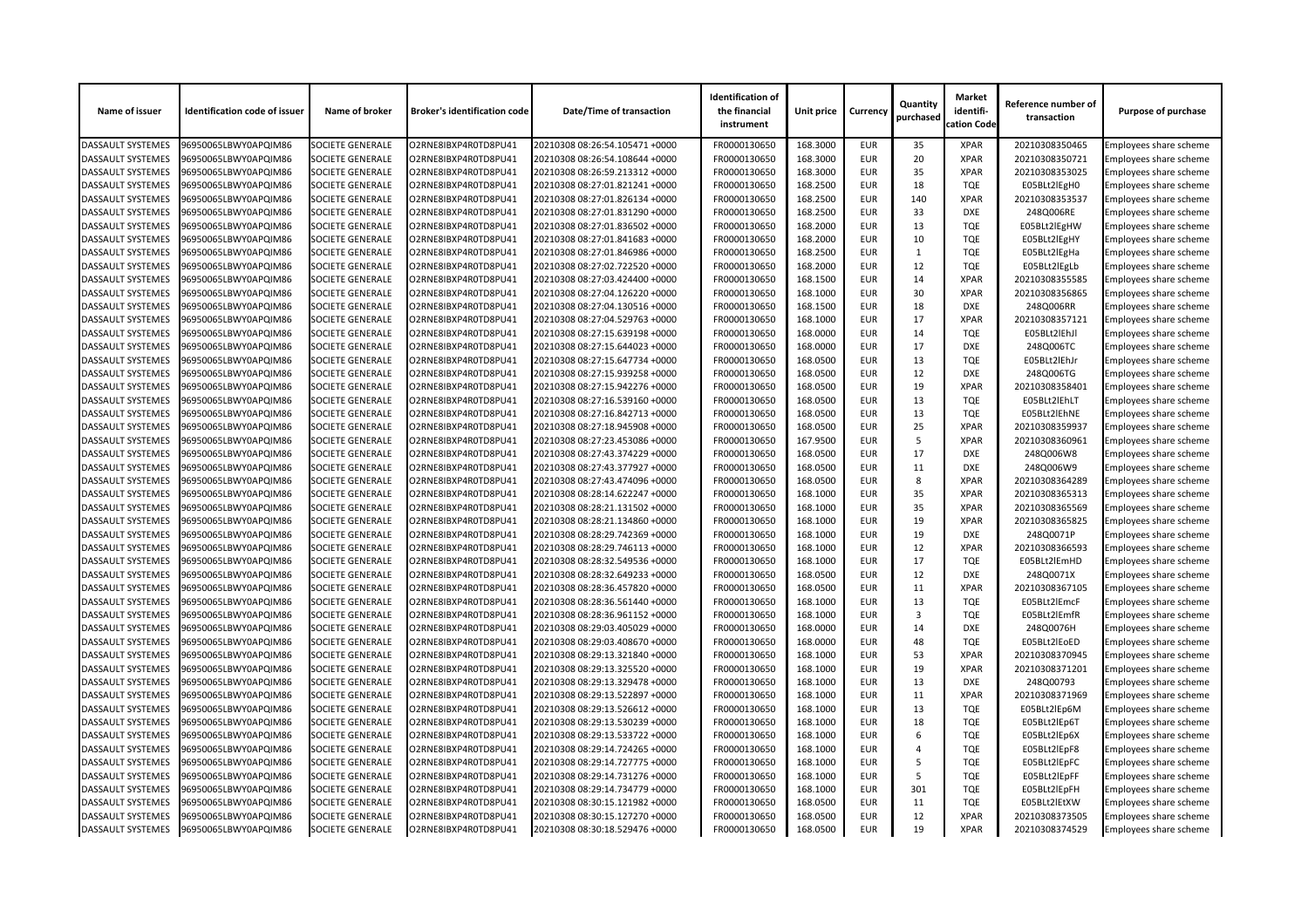| Name of issuer           | <b>Identification code of issuer</b> | Name of broker          | <b>Broker's identification code</b> | <b>Date/Time of transaction</b> | <b>Identification of</b><br>the financial<br>instrument | Unit price | <b>Currency</b> | Quantity<br>purchased | <b>Market</b><br>identifi-<br>cation Code | Reference number of<br>transaction | <b>Purpose of purchase</b>    |
|--------------------------|--------------------------------------|-------------------------|-------------------------------------|---------------------------------|---------------------------------------------------------|------------|-----------------|-----------------------|-------------------------------------------|------------------------------------|-------------------------------|
| <b>DASSAULT SYSTEMES</b> | 96950065LBWY0APQIM86                 | <b>SOCIETE GENERALE</b> | O2RNE8IBXP4R0TD8PU41                | 20210308 08:30:25.950168 +0000  | FR0000130650                                            | 168.0000   | <b>EUR</b>      | 13                    | <b>XPAR</b>                               | 20210308374785                     | Employees share scheme        |
| <b>DASSAULT SYSTEMES</b> | 96950065LBWY0APQIM86                 | <b>SOCIETE GENERALE</b> | O2RNE8IBXP4R0TD8PU41                | 20210308 08:30:31.855580 +0000  | FR0000130650                                            | 168.0000   | <b>EUR</b>      | .5                    | <b>DXE</b>                                | 248Q007J4                          | <b>Employees share scheme</b> |
| <b>DASSAULT SYSTEMES</b> | 96950065LBWY0APQIM86                 | SOCIETE GENERALE        | O2RNE8IBXP4R0TD8PU41                | 20210308 08:30:31.859088 +0000  | FR0000130650                                            | 168.0000   | <b>EUR</b>      | -6                    | <b>DXE</b>                                | 248Q007J5                          | Employees share scheme        |
| <b>DASSAULT SYSTEMES</b> | 96950065LBWY0APQIM86                 | SOCIETE GENERALE        | O2RNE8IBXP4R0TD8PU41                | 20210308 08:30:47.577430 +0000  | FR0000130650                                            | 167.8500   | <b>EUR</b>      | 14                    | <b>DXE</b>                                | 248Q007MD                          | <b>Employees share scheme</b> |
| <b>DASSAULT SYSTEMES</b> | 96950065LBWY0APQIM86                 | <b>SOCIETE GENERALE</b> | O2RNE8IBXP4R0TD8PU41                | 20210308 08:30:52.084495 +0000  | FR0000130650                                            | 167.8500   | <b>EUR</b>      | 21                    | <b>XPAR</b>                               | 20210308376321                     | Employees share scheme        |
| <b>DASSAULT SYSTEMES</b> | 96950065LBWY0APQIM86                 | <b>SOCIETE GENERALE</b> | O2RNE8IBXP4R0TD8PU41                | 20210308 08:30:55.986837 +0000  | FR0000130650                                            | 167.9000   | <b>EUR</b>      | 12                    | <b>XPAR</b>                               | 20210308377601                     | Employees share scheme        |
| <b>DASSAULT SYSTEMES</b> | 96950065LBWY0APQIM86                 | <b>SOCIETE GENERALE</b> | O2RNE8IBXP4R0TD8PU41                | 20210308 08:30:56.288985 +0000  | FR0000130650                                            | 167.9000   | <b>EUR</b>      | 13                    | <b>TQE</b>                                | E05BLt2lExHs                       | Employees share scheme        |
| <b>DASSAULT SYSTEMES</b> | 96950065LBWY0APQIM86                 | SOCIETE GENERALE        | O2RNE8IBXP4R0TD8PU41                | 20210308 08:31:02.596940 +0000  | FR0000130650                                            | 167.9000   | <b>EUR</b>      | 15                    | <b>DXE</b>                                | 248Q007OH                          | Employees share scheme        |
| <b>DASSAULT SYSTEMES</b> | 96950065LBWY0APQIM86                 | <b>SOCIETE GENERALE</b> | O2RNE8IBXP4R0TD8PU41                | 20210308 08:31:05.602758 +0000  | FR0000130650                                            | 167.8500   | <b>EUR</b>      | 12                    | <b>XPAR</b>                               | 20210308378113                     | <b>Employees share scheme</b> |
| <b>DASSAULT SYSTEMES</b> | 96950065LBWY0APQIM86                 | <b>SOCIETE GENERALE</b> | O2RNE8IBXP4R0TD8PU41                | 20210308 08:31:06.104045 +0000  | FR0000130650                                            | 167.7500   | <b>EUR</b>      | 11                    | <b>TQE</b>                                | E05BLt2lExyy                       | Employees share scheme        |
| <b>DASSAULT SYSTEMES</b> | 96950065LBWY0APQIM86                 | <b>SOCIETE GENERALE</b> | O2RNE8IBXP4R0TD8PU41                | 20210308 08:31:06.107371 +0000  | FR0000130650                                            | 167.7500   | <b>EUR</b>      | 20                    | <b>XPAR</b>                               | 20210308380417                     | Employees share scheme        |
| <b>DASSAULT SYSTEMES</b> | 96950065LBWY0APQIM86                 | <b>SOCIETE GENERALE</b> | O2RNE8IBXP4R0TD8PU41                | 20210308 08:31:06.110917 +0000  | FR0000130650                                            | 167.7500   | <b>EUR</b>      | 14                    | <b>DXE</b>                                | 248Q007OY                          | <b>Employees share scheme</b> |
| <b>DASSAULT SYSTEMES</b> | 96950065LBWY0APQIM86                 | SOCIETE GENERALE        | O2RNE8IBXP4R0TD8PU41                | 20210308 08:31:09.614522 +0000  | FR0000130650                                            | 167.7500   | <b>EUR</b>      | 13                    | <b>TQE</b>                                | E05BLt2lEyMG                       | Employees share scheme        |
| <b>DASSAULT SYSTEMES</b> | 96950065LBWY0APQIM86                 | <b>SOCIETE GENERALE</b> | O2RNE8IBXP4R0TD8PU41                | 20210308 08:31:10.014684 +0000  | FR0000130650                                            | 167.8500   | <b>EUR</b>      | 57                    | <b>TQE</b>                                | E05BLt2lEyQq                       | Employees share scheme        |
| <b>DASSAULT SYSTEMES</b> | 96950065LBWY0APQIM86                 | <b>SOCIETE GENERALE</b> | O2RNE8IBXP4R0TD8PU41                | 20210308 08:31:10.018180 +0000  | FR0000130650                                            | 167.8500   | <b>EUR</b>      | 21                    | <b>DXE</b>                                | 248Q007QY                          | Employees share scheme        |
| <b>DASSAULT SYSTEMES</b> | 96950065LBWY0APQIM86                 | <b>SOCIETE GENERALE</b> | O2RNE8IBXP4R0TD8PU41                | 20210308 08:31:10.316234 +0000  | FR0000130650                                            | 167.9500   | <b>EUR</b>      | 15                    | <b>XPAR</b>                               | 20210308395009                     | Employees share scheme        |
| <b>DASSAULT SYSTEMES</b> | 96950065LBWY0APQIM86                 | <b>SOCIETE GENERALE</b> | O2RNE8IBXP4R0TD8PU41                | 20210308 08:31:10.319624 +0000  | FR0000130650                                            | 167.9500   | <b>EUR</b>      | 29                    | <b>XPAR</b>                               | 20210308395265                     | Employees share scheme        |
| <b>DASSAULT SYSTEMES</b> | 96950065LBWY0APQIM86                 | SOCIETE GENERALE        | O2RNE8IBXP4R0TD8PU41                | 20210308 08:31:10.323037 +0000  | FR0000130650                                            | 167.9500   | <b>EUR</b>      | 20                    | <b>XPAR</b>                               | 20210308395521                     | Employees share scheme        |
| <b>DASSAULT SYSTEMES</b> | 96950065LBWY0APQIM86                 | <b>SOCIETE GENERALE</b> | O2RNE8IBXP4R0TD8PU41                | 20210308 08:31:10.326308 +0000  | FR0000130650                                            | 167.9500   | <b>EUR</b>      | 34                    | <b>XPAR</b>                               | 20210308395777                     | <b>Employees share scheme</b> |
| <b>DASSAULT SYSTEMES</b> | 96950065LBWY0APQIM86                 | <b>SOCIETE GENERALE</b> | O2RNE8IBXP4R0TD8PU41                | 20210308 08:31:10.329675 +0000  | FR0000130650                                            | 167.9500   | <b>EUR</b>      | 32                    | <b>XPAR</b>                               | 20210308396033                     | Employees share scheme        |
| <b>DASSAULT SYSTEMES</b> | 96950065LBWY0APQIM86                 | <b>SOCIETE GENERALE</b> | O2RNE8IBXP4R0TD8PU41                | 20210308 08:31:10.332957 +0000  | FR0000130650                                            | 167.9500   | <b>EUR</b>      | 11                    | <b>XPAR</b>                               | 20210308396289                     | Employees share scheme        |
|                          |                                      |                         |                                     |                                 |                                                         | 167.9500   | <b>EUR</b>      | 4                     | <b>XPAR</b>                               |                                    |                               |
| <b>DASSAULT SYSTEMES</b> | 96950065LBWY0APQIM86                 | <b>SOCIETE GENERALE</b> | O2RNE8IBXP4R0TD8PU41                | 20210308 08:31:10.336247 +0000  | FR0000130650                                            |            |                 | 35                    | <b>XPAR</b>                               | 20210308396545                     | <b>Employees share scheme</b> |
| <b>DASSAULT SYSTEMES</b> | 96950065LBWY0APQIM86                 | <b>SOCIETE GENERALE</b> | O2RNE8IBXP4R0TD8PU41                | 20210308 08:31:10.339553 +0000  | FR0000130650                                            | 167.9500   | <b>EUR</b>      |                       |                                           | 20210308396801                     | Employees share scheme        |
| <b>DASSAULT SYSTEMES</b> | 96950065LBWY0APQIM86                 | <b>SOCIETE GENERALE</b> | O2RNE8IBXP4R0TD8PU41                | 20210308 08:31:10.616861 +0000  | FR0000130650                                            | 167.9000   | <b>EUR</b>      | 45                    | <b>XPAR</b>                               | 20210308397569                     | Employees share scheme        |
| <b>DASSAULT SYSTEMES</b> | 96950065LBWY0APQIM86                 | <b>SOCIETE GENERALE</b> | O2RNE8IBXP4R0TD8PU41                | 20210308 08:31:10.717569 +0000  | FR0000130650                                            | 167.9000   | <b>EUR</b>      | 3                     | <b>XPAR</b>                               | 20210308397825                     | <b>Employees share scheme</b> |
| <b>DASSAULT SYSTEMES</b> | 96950065LBWY0APQIM86                 | SOCIETE GENERALE        | O2RNE8IBXP4R0TD8PU41                | 20210308 08:31:13.526295 +0000  | FR0000130650                                            | 167.9000   | <b>EUR</b>      | $\overline{2}$        | <b>DXE</b>                                | 248Q007RI                          | Employees share scheme        |
| <b>DASSAULT SYSTEMES</b> | 96950065LBWY0APQIM86                 | <b>SOCIETE GENERALE</b> | O2RNE8IBXP4R0TD8PU41                | 20210308 08:31:13.536132 +0000  | FR0000130650                                            | 167.9500   | <b>EUR</b>      | 10                    | <b>XPAR</b>                               | 20210308400129                     | <b>Employees share scheme</b> |
| <b>DASSAULT SYSTEMES</b> | 96950065LBWY0APQIM86                 | <b>SOCIETE GENERALE</b> | O2RNE8IBXP4R0TD8PU41                | 20210308 08:31:13.546601 +0000  | FR0000130650                                            | 167.9500   | <b>EUR</b>      | 32                    | <b>TQE</b>                                | E05BLt2lEymJ                       | <b>Employees share scheme</b> |
| <b>DASSAULT SYSTEMES</b> | 96950065LBWY0APQIM86                 | <b>SOCIETE GENERALE</b> | O2RNE8IBXP4R0TD8PU41                | 20210308 08:31:13.557763 +0000  | FR0000130650                                            | 167.9500   | <b>EUR</b>      | 10                    | TQE                                       | E05BLt2lEymL                       | <b>Employees share scheme</b> |
| <b>DASSAULT SYSTEMES</b> | 96950065LBWY0APQIM86                 | <b>SOCIETE GENERALE</b> | O2RNE8IBXP4R0TD8PU41                | 20210308 08:31:13.565498 +0000  | FR0000130650                                            | 167.9500   | <b>EUR</b>      | 13                    | <b>TQE</b>                                | E05BLt2lEymN                       | Employees share scheme        |
| <b>DASSAULT SYSTEMES</b> | 96950065LBWY0APQIM86                 | <b>SOCIETE GENERALE</b> | O2RNE8IBXP4R0TD8PU41                | 20210308 08:31:13.923463 +0000  | FR0000130650                                            | 167.9500   | <b>EUR</b>      | 39                    | <b>XPAR</b>                               | 20210308400385                     | Employees share scheme        |
| <b>DASSAULT SYSTEMES</b> | 96950065LBWY0APQIM86                 | <b>SOCIETE GENERALE</b> | O2RNE8IBXP4R0TD8PU41                | 20210308 08:31:13.927297 +0000  | FR0000130650                                            | 167.9500   | <b>EUR</b>      | 10                    | <b>XPAR</b>                               | 20210308400641                     | <b>Employees share scheme</b> |
| <b>DASSAULT SYSTEMES</b> | 96950065LBWY0APQIM86                 | <b>SOCIETE GENERALE</b> | O2RNE8IBXP4R0TD8PU41                | 20210308 08:31:13.931032 +0000  | FR0000130650                                            | 167.9500   | <b>EUR</b>      | 1                     | <b>XPAR</b>                               | 20210308400897                     | Employees share scheme        |
| <b>DASSAULT SYSTEMES</b> | 96950065LBWY0APQIM86                 | <b>SOCIETE GENERALE</b> | O2RNE8IBXP4R0TD8PU41                | 20210308 08:31:14.122478 +0000  | FR0000130650                                            | 167.9500   | <b>EUR</b>      | 10                    | <b>XPAR</b>                               | 20210308401153                     | Employees share scheme        |
| <b>DASSAULT SYSTEMES</b> | 96950065LBWY0APQIM86                 | <b>SOCIETE GENERALE</b> | O2RNE8IBXP4R0TD8PU41                | 20210308 08:31:14.125826 +0000  | FR0000130650                                            | 167.9500   | <b>EUR</b>      |                       | <b>XPAR</b>                               | 20210308401409                     | Employees share scheme        |
| <b>DASSAULT SYSTEMES</b> | 96950065LBWY0APQIM86                 | <b>SOCIETE GENERALE</b> | O2RNE8IBXP4R0TD8PU41                | 20210308 08:31:14.825092 +0000  | FR0000130650                                            | 167.9500   | <b>EUR</b>      | 10                    | <b>XPAR</b>                               | 20210308402433                     | Employees share scheme        |
| <b>DASSAULT SYSTEMES</b> | 96950065LBWY0APQIM86                 | <b>SOCIETE GENERALE</b> | O2RNE8IBXP4R0TD8PU41                | 20210308 08:31:15.327304 +0000  | FR0000130650                                            | 167.9500   | <b>EUR</b>      | 10                    | <b>XPAR</b>                               | 20210308402689                     | <b>Employees share scheme</b> |
| <b>DASSAULT SYSTEMES</b> | 96950065LBWY0APQIM86                 | <b>SOCIETE GENERALE</b> | O2RNE8IBXP4R0TD8PU41                | 20210308 08:31:15.528638 +0000  | FR0000130650                                            | 167.9500   | <b>EUR</b>      | 27                    | <b>XPAR</b>                               | 20210308403713                     | Employees share scheme        |
| <b>DASSAULT SYSTEMES</b> | 96950065LBWY0APQIM86                 | <b>SOCIETE GENERALE</b> | O2RNE8IBXP4R0TD8PU41                | 20210308 08:31:15.533801 +0000  | FR0000130650                                            | 167.9500   | <b>EUR</b>      | 62                    | <b>DXE</b>                                | 248Q007RR                          | <b>Employees share scheme</b> |
| <b>DASSAULT SYSTEMES</b> | 96950065LBWY0APQIM86                 | <b>SOCIETE GENERALE</b> | O2RNE8IBXP4R0TD8PU41                | 20210308 08:31:20.834836 +0000  | FR0000130650                                            | 168.0500   | <b>EUR</b>      | 13                    | <b>XPAR</b>                               | 20210308407041                     | Employees share scheme        |
| <b>DASSAULT SYSTEMES</b> | 96950065LBWY0APQIM86                 | <b>SOCIETE GENERALE</b> | O2RNE8IBXP4R0TD8PU41                | 20210308 08:31:22.338358 +0000  | FR0000130650                                            | 168.0500   | <b>EUR</b>      | 35                    | <b>XPAR</b>                               | 20210308407297                     | Employees share scheme        |
| <b>DASSAULT SYSTEMES</b> | 96950065LBWY0APQIM86                 | <b>SOCIETE GENERALE</b> | O2RNE8IBXP4R0TD8PU41                | 20210308 08:31:22.341855 +0000  | FR0000130650                                            | 168.0500   | <b>EUR</b>      | 34                    | <b>XPAR</b>                               | 20210308407553                     | <b>Employees share scheme</b> |
| <b>DASSAULT SYSTEMES</b> | 96950065LBWY0APQIM86                 | <b>SOCIETE GENERALE</b> | O2RNE8IBXP4R0TD8PU41                | 20210308 08:31:22.345341 +0000  | FR0000130650                                            | 168.0500   | <b>EUR</b>      | 25                    | <b>XPAR</b>                               | 20210308407809                     | Employees share scheme        |
| <b>DASSAULT SYSTEMES</b> | 96950065LBWY0APQIM86                 | <b>SOCIETE GENERALE</b> | O2RNE8IBXP4R0TD8PU41                | 20210308 08:31:25.745331 +0000  | FR0000130650                                            | 168.1000   | <b>EUR</b>      | .5                    | <b>TQE</b>                                | E05BLt2lEzjy                       | <b>Employees share scheme</b> |
| <b>DASSAULT SYSTEMES</b> | 96950065LBWY0APQIM86                 | <b>SOCIETE GENERALE</b> | O2RNE8IBXP4R0TD8PU41                | 20210308 08:31:25.749248 +0000  | FR0000130650                                            | 168.1000   | <b>EUR</b>      | 26                    | <b>XPAR</b>                               | 20210308409601                     | <b>Employees share scheme</b> |
| <b>DASSAULT SYSTEMES</b> | 96950065LBWY0APQIM86                 | <b>SOCIETE GENERALE</b> | O2RNE8IBXP4R0TD8PU41                | 20210308 08:31:25.845538 +0000  | FR0000130650                                            | 168.1000   | <b>EUR</b>      | -5                    | <b>TQE</b>                                | E05BLt2lEzkr                       | Employees share scheme        |
| <b>DASSAULT SYSTEMES</b> | 96950065LBWY0APQIM86                 | <b>SOCIETE GENERALE</b> | O2RNE8IBXP4R0TD8PU41                | 20210308 08:31:30.853667 +0000  | FR0000130650                                            | 168.1000   | <b>EUR</b>      | 44                    | <b>XPAR</b>                               | 20210308410625                     | Employees share scheme        |
| <b>DASSAULT SYSTEMES</b> | 96950065LBWY0APQIM86                 | <b>SOCIETE GENERALE</b> | O2RNE8IBXP4R0TD8PU41                | 20210308 08:31:33.258888 +0000  | FR0000130650                                            | 168.0500   | <b>EUR</b>      | 41                    | <b>TQE</b>                                | E05BLt2IFOCF                       | Employees share scheme        |
| <b>DASSAULT SYSTEMES</b> | 96950065LBWY0APQIM86                 | <b>SOCIETE GENERALE</b> | O2RNE8IBXP4R0TD8PU41                | 20210308 08:31:33.262133 +0000  | FR0000130650                                            | 168.0500   | <b>EUR</b>      | 79                    | <b>XPAR</b>                               | 20210308411137                     | <b>Employees share scheme</b> |
| <b>DASSAULT SYSTEMES</b> | 96950065LBWY0APQIM86                 | <b>SOCIETE GENERALE</b> | O2RNE8IBXP4R0TD8PU41                | 20210308 08:31:33.265984 +0000  | FR0000130650                                            | 168.0500   | <b>EUR</b>      | 15                    | <b>DXE</b>                                | 248Q007U4                          | Employees share scheme        |
| <b>DASSAULT SYSTEMES</b> | 96950065LBWY0APQIM86                 | <b>SOCIETE GENERALE</b> | O2RNE8IBXP4R0TD8PU41                | 20210308 08:31:33.269492 +0000  | FR0000130650                                            | 168.0500   | <b>EUR</b>      | 17                    | <b>TQE</b>                                | E05BLt2lF0Ch                       | Employees share scheme        |
| <b>DASSAULT SYSTEMES</b> | 96950065LBWY0APQIM86                 | <b>SOCIETE GENERALE</b> | O2RNE8IBXP4R0TD8PU41                | 20210308 08:31:33.272967 +0000  | FR0000130650                                            | 168.0500   | <b>EUR</b>      | 11                    | <b>TQE</b>                                | E05BLt2IF0Cp                       | <b>Employees share scheme</b> |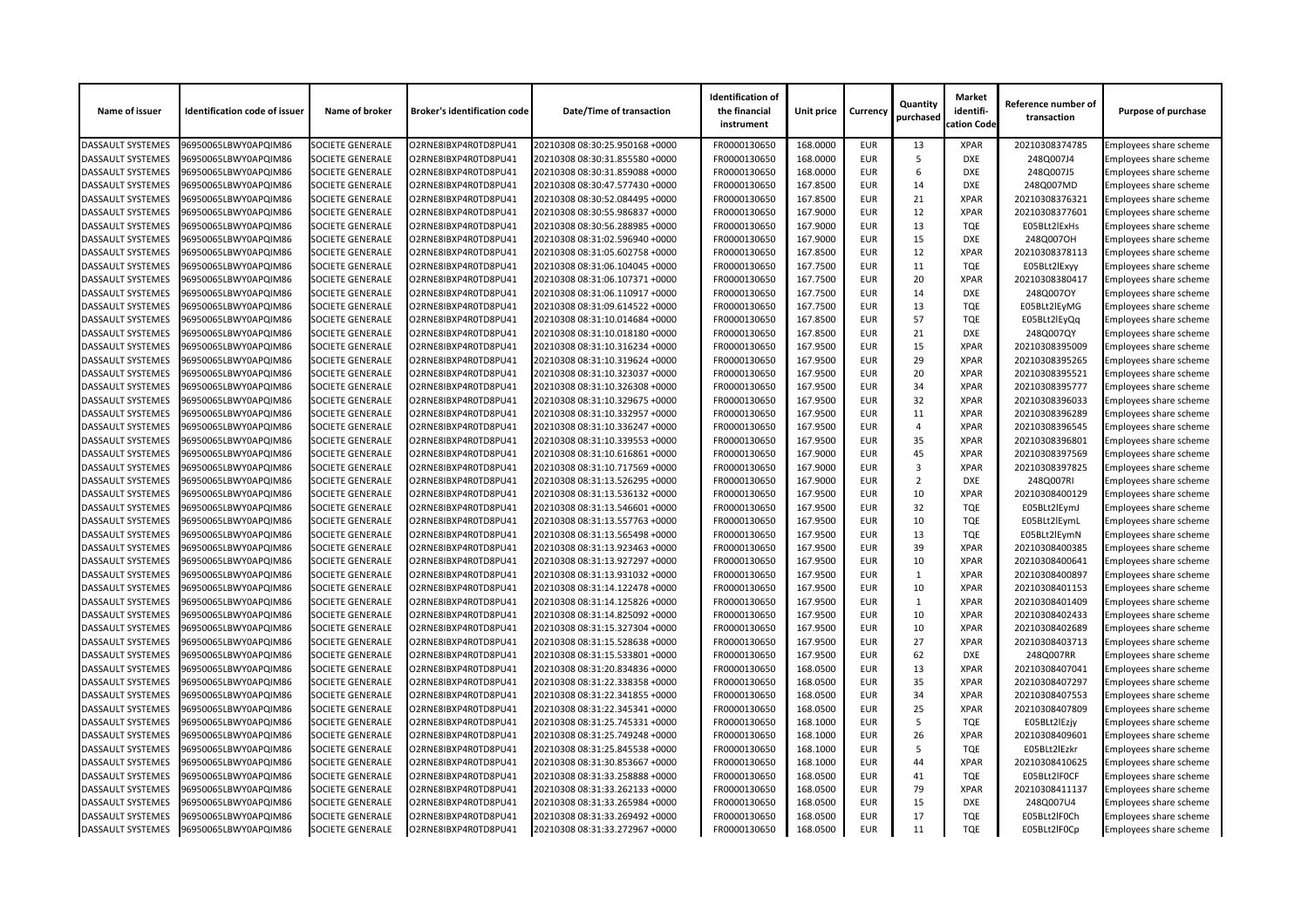| Name of issuer           | <b>Identification code of issuer</b> | Name of broker          | <b>Broker's identification code</b> | <b>Date/Time of transaction</b> | <b>Identification of</b><br>the financial<br>instrument | Unit price | <b>Currency</b> | Quantity<br>purchased | <b>Market</b><br>identifi-<br>cation Code | Reference number of<br>transaction | <b>Purpose of purchase</b>    |
|--------------------------|--------------------------------------|-------------------------|-------------------------------------|---------------------------------|---------------------------------------------------------|------------|-----------------|-----------------------|-------------------------------------------|------------------------------------|-------------------------------|
| <b>DASSAULT SYSTEMES</b> | 96950065LBWY0APQIM86                 | <b>SOCIETE GENERALE</b> | O2RNE8IBXP4R0TD8PU41                | 20210308 08:31:33.276572 +0000  | FR0000130650                                            | 168.0500   | <b>EUR</b>      | 6                     | <b>TQE</b>                                | E05BLt2IF0Cy                       | Employees share scheme        |
| <b>DASSAULT SYSTEMES</b> | 96950065LBWY0APQIM86                 | <b>SOCIETE GENERALE</b> | O2RNE8IBXP4R0TD8PU41                | 20210308 08:31:33.859786 +0000  | FR0000130650                                            | 168.0500   | <b>EUR</b>      | 20                    | <b>DXE</b>                                | 248Q007U6                          | <b>Employees share scheme</b> |
| <b>DASSAULT SYSTEMES</b> | 96950065LBWY0APQIM86                 | SOCIETE GENERALE        | O2RNE8IBXP4R0TD8PU41                | 20210308 08:31:33.864968 +0000  | FR0000130650                                            | 168.0500   | <b>EUR</b>      | 11                    | <b>DXE</b>                                | 248Q007U7                          | Employees share scheme        |
| <b>DASSAULT SYSTEMES</b> | 96950065LBWY0APQIM86                 | <b>SOCIETE GENERALE</b> | O2RNE8IBXP4R0TD8PU41                | 20210308 08:31:33.870086 +0000  | FR0000130650                                            | 168.0500   | <b>EUR</b>      | 40                    | <b>DXE</b>                                | 248Q007U8                          | <b>Employees share scheme</b> |
| <b>DASSAULT SYSTEMES</b> | 96950065LBWY0APQIM86                 | <b>SOCIETE GENERALE</b> | O2RNE8IBXP4R0TD8PU41                | 20210308 08:31:33.874153 +0000  | FR0000130650                                            | 168.0500   | <b>EUR</b>      | 20                    | <b>XPAR</b>                               | 20210308412673                     | Employees share scheme        |
| <b>DASSAULT SYSTEMES</b> | 96950065LBWY0APQIM86                 | <b>SOCIETE GENERALE</b> | O2RNE8IBXP4R0TD8PU41                | 20210308 08:31:34.459641 +0000  | FR0000130650                                            | 168.0500   | <b>EUR</b>      | 13                    | <b>TQE</b>                                | E05BLt2IF0HV                       | Employees share scheme        |
| <b>DASSAULT SYSTEMES</b> | 96950065LBWY0APQIM86                 | <b>SOCIETE GENERALE</b> | O2RNE8IBXP4R0TD8PU41                | 20210308 08:31:34.762215 +0000  | FR0000130650                                            | 168.0500   | <b>EUR</b>      | 16                    | <b>DXE</b>                                | 248Q007UE                          | Employees share scheme        |
| <b>DASSAULT SYSTEMES</b> | 96950065LBWY0APQIM86                 | SOCIETE GENERALE        | O2RNE8IBXP4R0TD8PU41                | 20210308 08:31:40.468519 +0000  | FR0000130650                                            | 168.0000   | <b>EUR</b>      | 11                    | <b>TQE</b>                                | E05BLt2lF0d4                       | Employees share scheme        |
| <b>DASSAULT SYSTEMES</b> | 96950065LBWY0APQIM86                 | <b>SOCIETE GENERALE</b> | O2RNE8IBXP4R0TD8PU41                | 20210308 08:31:40.473320 +0000  | FR0000130650                                            | 168.0000   | <b>EUR</b>      | 34                    | <b>XPAR</b>                               | 20210308414209                     | Employees share scheme        |
| <b>DASSAULT SYSTEMES</b> | 96950065LBWY0APQIM86                 | <b>SOCIETE GENERALE</b> | O2RNE8IBXP4R0TD8PU41                | 20210308 08:31:40.478455 +0000  | FR0000130650                                            | 168.0000   | <b>EUR</b>      | 40                    | <b>XPAR</b>                               | 20210308414465                     | <b>Employees share scheme</b> |
| <b>DASSAULT SYSTEMES</b> | 96950065LBWY0APQIM86                 | <b>SOCIETE GENERALE</b> | O2RNE8IBXP4R0TD8PU41                | 20210308 08:31:40.483490 +0000  | FR0000130650                                            | 168.0000   | <b>EUR</b>      | 39                    | <b>DXE</b>                                | 248Q007V7                          | Employees share scheme        |
| <b>DASSAULT SYSTEMES</b> | 96950065LBWY0APQIM86                 | <b>SOCIETE GENERALE</b> | O2RNE8IBXP4R0TD8PU41                | 20210308 08:31:40.869559 +0000  | FR0000130650                                            | 167.9500   | <b>EUR</b>      | 26                    | <b>XPAR</b>                               | 20210308415233                     | <b>Employees share scheme</b> |
| <b>DASSAULT SYSTEMES</b> | 96950065LBWY0APQIM86                 | SOCIETE GENERALE        | O2RNE8IBXP4R0TD8PU41                | 20210308 08:31:41.471007 +0000  | FR0000130650                                            | 168.0000   | <b>EUR</b>      | 17                    | <b>DXE</b>                                | 248Q007VO                          | Employees share scheme        |
| <b>DASSAULT SYSTEMES</b> | 96950065LBWY0APQIM86                 | <b>SOCIETE GENERALE</b> | O2RNE8IBXP4R0TD8PU41                | 20210308 08:31:42.373660 +0000  | FR0000130650                                            | 168.0000   | <b>EUR</b>      | 40                    | <b>DXE</b>                                | 248Q007VY                          | <b>Employees share scheme</b> |
| <b>DASSAULT SYSTEMES</b> | 96950065LBWY0APQIM86                 | <b>SOCIETE GENERALE</b> | O2RNE8IBXP4R0TD8PU41                | 20210308 08:31:42.379349 +0000  | FR0000130650                                            | 168.0000   | <b>EUR</b>      | 17                    | <b>DXE</b>                                | 248Q007VZ                          | Employees share scheme        |
| <b>DASSAULT SYSTEMES</b> | 96950065LBWY0APQIM86                 | <b>SOCIETE GENERALE</b> | O2RNE8IBXP4R0TD8PU41                | 20210308 08:31:42.384518 +0000  | FR0000130650                                            | 168.0000   | <b>EUR</b>      | 13                    | <b>DXE</b>                                | 248Q007W0                          | Employees share scheme        |
| <b>DASSAULT SYSTEMES</b> | 96950065LBWY0APQIM86                 | <b>SOCIETE GENERALE</b> | O2RNE8IBXP4R0TD8PU41                | 20210308 08:32:05.099848 +0000  | FR0000130650                                            | 167.9500   | <b>EUR</b>      | 24                    | <b>TQE</b>                                | E05BLt2lF1ql                       | <b>Employees share scheme</b> |
| <b>DASSAULT SYSTEMES</b> | 96950065LBWY0APQIM86                 | SOCIETE GENERALE        | O2RNE8IBXP4R0TD8PU41                | 20210308 08:32:05.103061 +0000  | FR0000130650                                            | 167.9500   | <b>EUR</b>      | 54                    | <b>XPAR</b>                               | 20210308415745                     | Employees share scheme        |
| <b>DASSAULT SYSTEMES</b> | 96950065LBWY0APQIM86                 | <b>SOCIETE GENERALE</b> | O2RNE8IBXP4R0TD8PU41                | 20210308 08:32:05.111486 +0000  | FR0000130650                                            | 167.9500   | <b>EUR</b>      | 24                    | <b>DXE</b>                                | 248Q007X8                          | <b>Employees share scheme</b> |
| <b>DASSAULT SYSTEMES</b> | 96950065LBWY0APQIM86                 | <b>SOCIETE GENERALE</b> | O2RNE8IBXP4R0TD8PU41                | 20210308 08:32:05.115794 +0000  | FR0000130650                                            | 167.9000   | <b>EUR</b>      | 18                    | <b>XPAR</b>                               | 20210308416513                     | Employees share scheme        |
| <b>DASSAULT SYSTEMES</b> | 96950065LBWY0APQIM86                 | <b>SOCIETE GENERALE</b> | O2RNE8IBXP4R0TD8PU41                | 20210308 08:32:05.119310 +0000  | FR0000130650                                            | 167.9500   | <b>EUR</b>      | 14                    | <b>XPAR</b>                               | 20210308416769                     | Employees share scheme        |
| <b>DASSAULT SYSTEMES</b> | 96950065LBWY0APQIM86                 | <b>SOCIETE GENERALE</b> | O2RNE8IBXP4R0TD8PU41                |                                 | FR0000130650                                            | 167.9500   | <b>EUR</b>      | 12                    | <b>DXE</b>                                | 248Q007XN                          |                               |
|                          |                                      |                         |                                     | 20210308 08:32:08.304990 +0000  |                                                         |            | <b>EUR</b>      | 25                    | <b>XPAR</b>                               |                                    | <b>Employees share scheme</b> |
| <b>DASSAULT SYSTEMES</b> | 96950065LBWY0APQIM86                 | <b>SOCIETE GENERALE</b> | O2RNE8IBXP4R0TD8PU41                | 20210308 08:32:09.105025 +0000  | FR0000130650                                            | 167.9500   |                 |                       |                                           | 20210308417793                     | Employees share scheme        |
| <b>DASSAULT SYSTEMES</b> | 96950065LBWY0APQIM86                 | <b>SOCIETE GENERALE</b> | O2RNE8IBXP4R0TD8PU41                | 20210308 08:32:09.908276 +0000  | FR0000130650                                            | 167.9500   | <b>EUR</b>      | 20                    | <b>XPAR</b>                               | 20210308419329                     | Employees share scheme        |
| <b>DASSAULT SYSTEMES</b> | 96950065LBWY0APQIM86                 | <b>SOCIETE GENERALE</b> | O2RNE8IBXP4R0TD8PU41                | 20210308 08:32:09.912164 +0000  | FR0000130650                                            | 167.9000   | <b>EUR</b>      | 15                    | <b>DXE</b>                                | 248Q007Y1                          | <b>Employees share scheme</b> |
| <b>DASSAULT SYSTEMES</b> | 96950065LBWY0APQIM86                 | SOCIETE GENERALE        | O2RNE8IBXP4R0TD8PU41                | 20210308 08:32:11.410569 +0000  | FR0000130650                                            | 167.9500   | <b>EUR</b>      | 14                    | <b>XPAR</b>                               | 20210308419841                     | Employees share scheme        |
| <b>DASSAULT SYSTEMES</b> | 96950065LBWY0APQIM86                 | <b>SOCIETE GENERALE</b> | O2RNE8IBXP4R0TD8PU41                | 20210308 08:32:11.415373 +0000  | FR0000130650                                            | 167.9500   | <b>EUR</b>      | 11                    | <b>DXE</b>                                | 248Q007YD                          | Employees share scheme        |
| <b>DASSAULT SYSTEMES</b> | 96950065LBWY0APQIM86                 | <b>SOCIETE GENERALE</b> | O2RNE8IBXP4R0TD8PU41                | 20210308 08:32:20.622552 +0000  | FR0000130650                                            | 167.9500   | <b>EUR</b>      | 16                    | <b>TQE</b>                                | E05BLt2lF2Zr                       | <b>Employees share scheme</b> |
| <b>DASSAULT SYSTEMES</b> | 96950065LBWY0APQIM86                 | <b>SOCIETE GENERALE</b> | O2RNE8IBXP4R0TD8PU41                | 20210308 08:34:34.706746 +0000  | FR0000130650                                            | 167.6500   | <b>EUR</b>      | 29                    | <b>XPAR</b>                               | 20210308425473                     | <b>Employees share scheme</b> |
| <b>DASSAULT SYSTEMES</b> | 96950065LBWY0APQIM86                 | <b>SOCIETE GENERALE</b> | O2RNE8IBXP4R0TD8PU41                | 20210308 08:34:37.911909 +0000  | FR0000130650                                            | 167.7000   | <b>EUR</b>      | 13                    | <b>DXE</b>                                | 248Q008E1                          | Employees share scheme        |
| <b>DASSAULT SYSTEMES</b> | 96950065LBWY0APQIM86                 | <b>SOCIETE GENERALE</b> | O2RNE8IBXP4R0TD8PU41                | 20210308 08:34:37.915510 +0000  | FR0000130650                                            | 167.7000   | <b>EUR</b>      | 20                    | <b>XPAR</b>                               | 20210308427521                     | Employees share scheme        |
| <b>DASSAULT SYSTEMES</b> | 96950065LBWY0APQIM86                 | <b>SOCIETE GENERALE</b> | O2RNE8IBXP4R0TD8PU41                | 20210308 08:34:38.813993 +0000  | FR0000130650                                            | 167.7000   | <b>EUR</b>      | 20                    | <b>XPAR</b>                               | 20210308428289                     | <b>Employees share scheme</b> |
| <b>DASSAULT SYSTEMES</b> | 96950065LBWY0APQIM86                 | <b>SOCIETE GENERALE</b> | O2RNE8IBXP4R0TD8PU41                | 20210308 08:34:51.837502 +0000  | FR0000130650                                            | 167.7000   | <b>EUR</b>      | 12                    | <b>TQE</b>                                | E05BLt2IFAWs                       | Employees share scheme        |
| <b>DASSAULT SYSTEMES</b> | 96950065LBWY0APQIM86                 | <b>SOCIETE GENERALE</b> | O2RNE8IBXP4R0TD8PU41                | 20210308 08:35:01.457030 +0000  | FR0000130650                                            | 167.8500   | <b>EUR</b>      | 33                    | <b>XPAR</b>                               | 20210308431361                     | Employees share scheme        |
| <b>DASSAULT SYSTEMES</b> | 96950065LBWY0APQIM86                 | <b>SOCIETE GENERALE</b> | O2RNE8IBXP4R0TD8PU41                | 20210308 08:35:01.857696 +0000  | FR0000130650                                            | 167.8000   | <b>EUR</b>      | 10                    | <b>TQE</b>                                | E05BLt2IFBXN                       | Employees share scheme        |
| <b>DASSAULT SYSTEMES</b> | 96950065LBWY0APQIM86                 | <b>SOCIETE GENERALE</b> | O2RNE8IBXP4R0TD8PU41                | 20210308 08:35:05.967449 +0000  | FR0000130650                                            | 167.9000   | <b>EUR</b>      | 12                    | <b>DXE</b>                                | 248Q008K2                          | Employees share scheme        |
| <b>DASSAULT SYSTEMES</b> | 96950065LBWY0APQIM86                 | <b>SOCIETE GENERALE</b> | O2RNE8IBXP4R0TD8PU41                | 20210308 08:35:12.780778 +0000  | FR0000130650                                            | 167.9000   | <b>EUR</b>      | 35                    | <b>XPAR</b>                               | 20210308435201                     | <b>Employees share scheme</b> |
| <b>DASSAULT SYSTEMES</b> | 96950065LBWY0APQIM86                 | <b>SOCIETE GENERALE</b> | O2RNE8IBXP4R0TD8PU41                | 20210308 08:35:25.199148 +0000  | FR0000130650                                            | 167.9500   | <b>EUR</b>      | 8                     | <b>DXE</b>                                | 248Q008OI                          | Employees share scheme        |
| <b>DASSAULT SYSTEMES</b> | 96950065LBWY0APQIM86                 | <b>SOCIETE GENERALE</b> | O2RNE8IBXP4R0TD8PU41                | 20210308 08:35:30.304942 +0000  | FR0000130650                                            | 167.9000   | <b>EUR</b>      | 14                    | <b>XPAR</b>                               | 20210308436225                     | <b>Employees share scheme</b> |
| <b>DASSAULT SYSTEMES</b> | 96950065LBWY0APQIM86                 | <b>SOCIETE GENERALE</b> | O2RNE8IBXP4R0TD8PU41                | 20210308 08:35:50.638155 +0000  | FR0000130650                                            | 167.9000   | <b>EUR</b>      | 11                    | <b>DXE</b>                                | 248Q008RZ                          | Employees share scheme        |
| <b>DASSAULT SYSTEMES</b> | 96950065LBWY0APQIM86                 | <b>SOCIETE GENERALE</b> | O2RNE8IBXP4R0TD8PU41                | 20210308 08:36:05.350504 +0000  | FR0000130650                                            | 167.8500   | <b>EUR</b>      | 1                     | <b>XPAR</b>                               | 20210308437505                     | Employees share scheme        |
| <b>DASSAULT SYSTEMES</b> | 96950065LBWY0APQIM86                 | <b>SOCIETE GENERALE</b> | O2RNE8IBXP4R0TD8PU41                | 20210308 08:36:32.688767 +0000  | FR0000130650                                            | 167.8500   | <b>EUR</b>      | 10                    | <b>TQE</b>                                | E05BLt2IFISe                       | <b>Employees share scheme</b> |
| <b>DASSAULT SYSTEMES</b> | 96950065LBWY0APQIM86                 | <b>SOCIETE GENERALE</b> | O2RNE8IBXP4R0TD8PU41                | 20210308 08:37:22.173256 +0000  | FR0000130650                                            | 167.7000   | <b>EUR</b>      | 11                    | <b>XPAR</b>                               | 20210308438017                     | Employees share scheme        |
| <b>DASSAULT SYSTEMES</b> | 96950065LBWY0APQIM86                 | <b>SOCIETE GENERALE</b> | O2RNE8IBXP4R0TD8PU41                | 20210308 08:38:04.315325 +0000  | FR0000130650                                            | 167.9000   | <b>EUR</b>      | 11                    | <b>XPAR</b>                               | 20210308440833                     | <b>Employees share scheme</b> |
| <b>DASSAULT SYSTEMES</b> | 96950065LBWY0APQIM86                 | <b>SOCIETE GENERALE</b> | O2RNE8IBXP4R0TD8PU41                | 20210308 08:38:07.318720 +0000  | FR0000130650                                            | 167.9500   | <b>EUR</b>      | 24                    | <b>DXE</b>                                | 248Q009DR                          | Employees share scheme        |
| <b>DASSAULT SYSTEMES</b> | 96950065LBWY0APQIM86                 | <b>SOCIETE GENERALE</b> | O2RNE8IBXP4R0TD8PU41                | 20210308 08:38:21.634448 +0000  | FR0000130650                                            | 168.0000   | <b>EUR</b>      | 29                    | <b>XPAR</b>                               | 20210308443905                     | Employees share scheme        |
| <b>DASSAULT SYSTEMES</b> | 96950065LBWY0APQIM86                 | <b>SOCIETE GENERALE</b> | O2RNE8IBXP4R0TD8PU41                | 20210308 08:38:21.735322 +0000  | FR0000130650                                            | 168.0000   | <b>EUR</b>      | 20                    | <b>XPAR</b>                               | 20210308444161                     | <b>Employees share scheme</b> |
| <b>DASSAULT SYSTEMES</b> | 96950065LBWY0APQIM86                 | <b>SOCIETE GENERALE</b> | O2RNE8IBXP4R0TD8PU41                | 20210308 08:39:44.622690 +0000  | FR0000130650                                            | 168.0000   | <b>EUR</b>      | 13                    | <b>DXE</b>                                | 248Q009MB                          | Employees share scheme        |
| <b>DASSAULT SYSTEMES</b> | 96950065LBWY0APQIM86                 | <b>SOCIETE GENERALE</b> | O2RNE8IBXP4R0TD8PU41                | 20210308 08:40:53.706949 +0000  | FR0000130650                                            | 168.1500   | <b>EUR</b>      | 15                    | <b>DXE</b>                                | 248Q009TN                          | Employees share scheme        |
| <b>DASSAULT SYSTEMES</b> | 96950065LBWY0APQIM86                 | <b>SOCIETE GENERALE</b> | O2RNE8IBXP4R0TD8PU41                | 20210308 08:41:00.216051 +0000  | FR0000130650                                            | 168.1500   | <b>EUR</b>      | 13                    | <b>TQE</b>                                | E05BLt2lFaNP                       | Employees share scheme        |
| <b>DASSAULT SYSTEMES</b> | 96950065LBWY0APQIM86                 | <b>SOCIETE GENERALE</b> | O2RNE8IBXP4R0TD8PU41                | 20210308 08:41:00.220066 +0000  | FR0000130650                                            | 168.1500   | <b>EUR</b>      | 20                    | <b>DXE</b>                                | 248Q009UE                          | <b>Employees share scheme</b> |
| <b>DASSAULT SYSTEMES</b> | 96950065LBWY0APQIM86                 | <b>SOCIETE GENERALE</b> | O2RNE8IBXP4R0TD8PU41                | 20210308 08:41:52.291411 +0000  | FR0000130650                                            | 168.2000   | EUR             | 17                    | <b>DXE</b>                                | 248Q00A0R                          | <b>Employees share scheme</b> |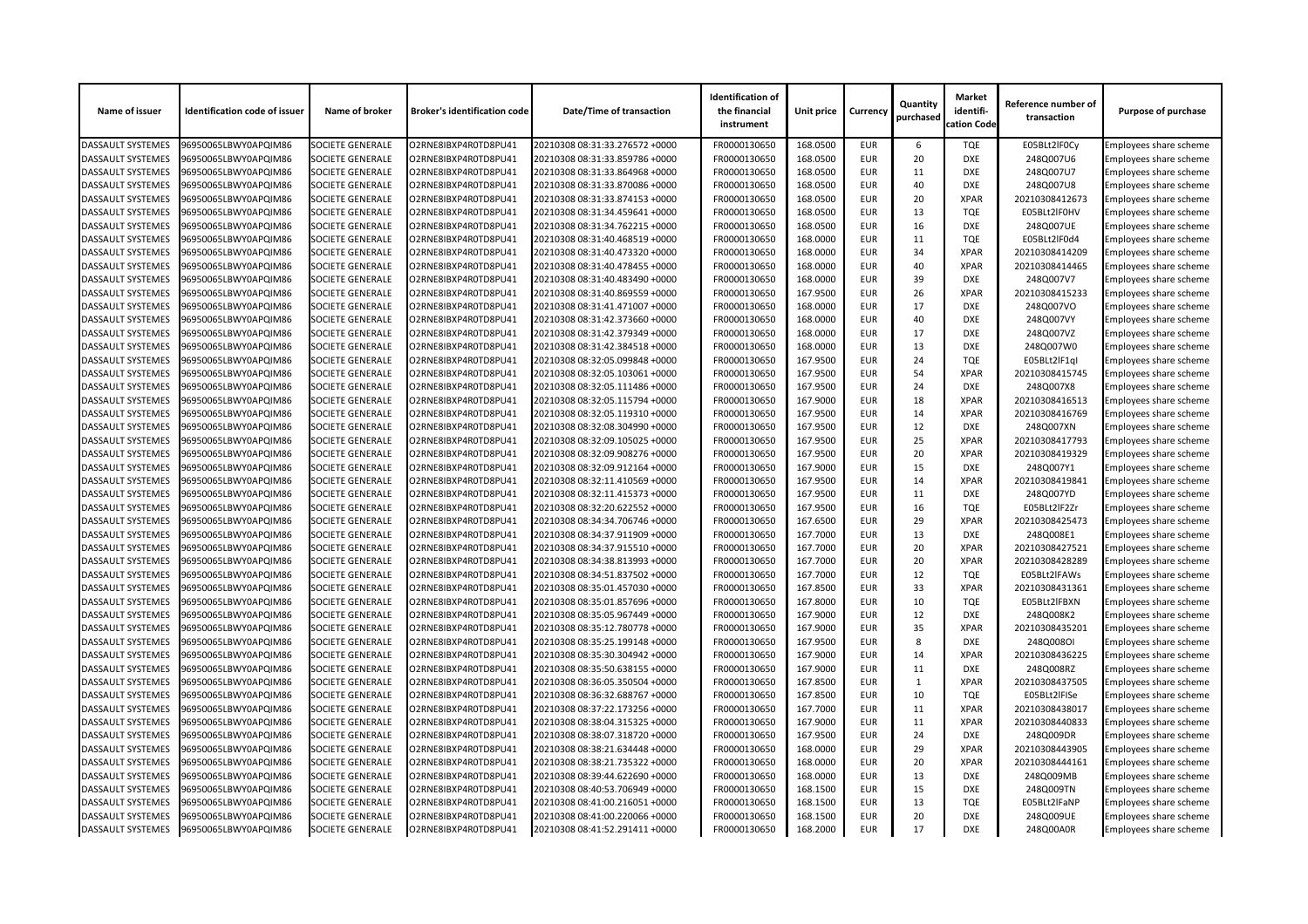| Name of issuer           | <b>Identification code of issuer</b> | Name of broker          | <b>Broker's identification code</b> | <b>Date/Time of transaction</b> | <b>Identification of</b><br>the financial<br>instrument | <b>Unit price</b> | <b>Currency</b> | Quantity<br>purchased | <b>Market</b><br>identifi-<br>cation Code | Reference number of<br>transaction | <b>Purpose of purchase</b>    |
|--------------------------|--------------------------------------|-------------------------|-------------------------------------|---------------------------------|---------------------------------------------------------|-------------------|-----------------|-----------------------|-------------------------------------------|------------------------------------|-------------------------------|
| <b>DASSAULT SYSTEMES</b> | 96950065LBWY0APQIM86                 | <b>SOCIETE GENERALE</b> | O2RNE8IBXP4R0TD8PU41                | 20210308 08:41:59.297976 +0000  | FR0000130650                                            | 168.1500          | <b>EUR</b>      | 13                    | <b>TQE</b>                                | E05BLt2lFe6e                       | Employees share scheme        |
| <b>DASSAULT SYSTEMES</b> | 96950065LBWY0APQIM86                 | <b>SOCIETE GENERALE</b> | O2RNE8IBXP4R0TD8PU41                | 20210308 08:42:18.127385 +0000  | FR0000130650                                            | 168.2000          | <b>EUR</b>      | 11                    | <b>DXE</b>                                | 248Q00A46                          | Employees share scheme        |
| <b>DASSAULT SYSTEMES</b> | 96950065LBWY0APQIM86                 | <b>SOCIETE GENERALE</b> | O2RNE8IBXP4R0TD8PU41                | 20210308 08:43:03.005216 +0000  | FR0000130650                                            | 168.3500          | <b>EUR</b>      | 15                    | <b>DXE</b>                                | 248Q00AAK                          | Employees share scheme        |
| <b>DASSAULT SYSTEMES</b> | 96950065LBWY0APQIM86                 | <b>SOCIETE GENERALE</b> | O2RNE8IBXP4R0TD8PU41                | 20210308 08:43:03.010742 +0000  | FR0000130650                                            | 168.3500          | <b>EUR</b>      | $\overline{2}$        | <b>DXE</b>                                | 248Q00AAL                          | Employees share scheme        |
| <b>DASSAULT SYSTEMES</b> | 96950065LBWY0APQIM86                 | <b>SOCIETE GENERALE</b> | O2RNE8IBXP4R0TD8PU41                | 20210308 08:43:48.570618 +0000  | FR0000130650                                            | 168.1000          | <b>EUR</b>      | 34                    | <b>XPAR</b>                               | 20210308461057                     | Employees share scheme        |
| <b>DASSAULT SYSTEMES</b> | 96950065LBWY0APQIM86                 | <b>SOCIETE GENERALE</b> | O2RNE8IBXP4R0TD8PU41                | 20210308 08:43:49.275281 +0000  | FR0000130650                                            | 168.1500          | <b>EUR</b>      | 11                    | <b>TQE</b>                                | E05BLt2IFIAz                       | Employees share scheme        |
| <b>DASSAULT SYSTEMES</b> | 96950065LBWY0APQIM86                 | <b>SOCIETE GENERALE</b> | O2RNE8IBXP4R0TD8PU41                | 20210308 08:44:26.629570 +0000  | FR0000130650                                            | 168.1500          | <b>EUR</b>      | 13                    | <b>DXE</b>                                | 248Q00AN5                          | Employees share scheme        |
| <b>DASSAULT SYSTEMES</b> | 96950065LBWY0APQIM86                 | <b>SOCIETE GENERALE</b> | O2RNE8IBXP4R0TD8PU41                | 20210308 08:44:27.631075 +0000  | FR0000130650                                            | 168.1000          | <b>EUR</b>      | 15                    | <b>DXE</b>                                | 248Q00AN9                          | Employees share scheme        |
| <b>DASSAULT SYSTEMES</b> | 96950065LBWY0APQIM86                 | <b>SOCIETE GENERALE</b> | O2RNE8IBXP4R0TD8PU41                | 20210308 08:44:34.339368 +0000  | FR0000130650                                            | 168.1500          | <b>EUR</b>      | 8                     | <b>DXE</b>                                | 248Q00AOA                          | Employees share scheme        |
| <b>DASSAULT SYSTEMES</b> | 96950065LBWY0APQIM86                 | <b>SOCIETE GENERALE</b> | O2RNE8IBXP4R0TD8PU41                | 20210308 08:44:34.345345 +0000  | FR0000130650                                            | 168.1500          | <b>EUR</b>      | 3                     | <b>DXE</b>                                | 248Q00AOB                          | Employees share scheme        |
| <b>DASSAULT SYSTEMES</b> | 96950065LBWY0APQIM86                 | <b>SOCIETE GENERALE</b> | O2RNE8IBXP4R0TD8PU41                | 20210308 08:44:50.961152 +0000  | FR0000130650                                            | 168.0500          | <b>EUR</b>      | 14                    | <b>XPAR</b>                               | 20210308464129                     | Employees share scheme        |
| <b>DASSAULT SYSTEMES</b> | 96950065LBWY0APQIM86                 | <b>SOCIETE GENERALE</b> | O2RNE8IBXP4R0TD8PU41                | 20210308 08:45:29.817645 +0000  | FR0000130650                                            | 168.2500          | <b>EUR</b>      | 14                    | <b>DXE</b>                                | 248Q00AX9                          | Employees share scheme        |
| <b>DASSAULT SYSTEMES</b> | 96950065LBWY0APQIM86                 | <b>SOCIETE GENERALE</b> | O2RNE8IBXP4R0TD8PU41                | 20210308 08:46:58.037664 +0000  | FR0000130650                                            | 168.0500          | <b>EUR</b>      | 11                    | <b>XPAR</b>                               | 20210308466689                     | Employees share scheme        |
| <b>DASSAULT SYSTEMES</b> | 96950065LBWY0APQIM86                 | <b>SOCIETE GENERALE</b> | O2RNE8IBXP4R0TD8PU41                | 20210308 08:47:59.612768 +0000  | FR0000130650                                            | 168.0500          | <b>EUR</b>      | 8                     | <b>DXE</b>                                | 248Q00BGT                          | Employees share scheme        |
| <b>DASSAULT SYSTEMES</b> | 96950065LBWY0APQIM86                 | <b>SOCIETE GENERALE</b> | O2RNE8IBXP4R0TD8PU41                | 20210308 08:48:13.036521 +0000  | FR0000130650                                            | 168.1000          | <b>EUR</b>      | 11                    | <b>XPAR</b>                               | 20210308468481                     | <b>Employees share scheme</b> |
| <b>DASSAULT SYSTEMES</b> | 96950065LBWY0APQIM86                 | <b>SOCIETE GENERALE</b> | O2RNE8IBXP4R0TD8PU41                | 20210308 08:48:13.137812 +0000  | FR0000130650                                            | 168.1000          | <b>EUR</b>      | 10                    | <b>TQE</b>                                | E05BLt2IG298                       | Employees share scheme        |
| <b>DASSAULT SYSTEMES</b> | 96950065LBWY0APQIM86                 | <b>SOCIETE GENERALE</b> | O2RNE8IBXP4R0TD8PU41                | 20210308 08:48:13.238350 +0000  | FR0000130650                                            | 168.1000          | <b>EUR</b>      | $\mathbf{1}$          | <b>TQE</b>                                | E05BLt2IG2A7                       | <b>Employees share scheme</b> |
| <b>DASSAULT SYSTEMES</b> | 96950065LBWY0APQIM86                 | <b>SOCIETE GENERALE</b> | O2RNE8IBXP4R0TD8PU41                | 20210308 08:48:14.338986 +0000  | FR0000130650                                            | 168.1000          | <b>EUR</b>      | 14                    | <b>DXE</b>                                | 248Q00BJN                          | Employees share scheme        |
| <b>DASSAULT SYSTEMES</b> | 96950065LBWY0APQIM86                 | <b>SOCIETE GENERALE</b> | O2RNE8IBXP4R0TD8PU41                | 20210308 08:49:16.024186 +0000  | FR0000130650                                            | 168.2000          | <b>EUR</b>      | 11                    | <b>DXE</b>                                | 248Q00BSH                          | Employees share scheme        |
| <b>DASSAULT SYSTEMES</b> | 96950065LBWY0APQIM86                 | <b>SOCIETE GENERALE</b> | O2RNE8IBXP4R0TD8PU41                | 20210308 08:50:39.935413 +0000  | FR0000130650                                            | 168.3500          | <b>EUR</b>      | 11                    | <b>XPAR</b>                               | 20210308472833                     |                               |
| <b>DASSAULT SYSTEMES</b> | 96950065LBWY0APQIM86                 | <b>SOCIETE GENERALE</b> | O2RNE8IBXP4R0TD8PU41                | 20210308 08:51:19.291049 +0000  | FR0000130650                                            | 168.4000          | <b>EUR</b>      | 15                    | <b>DXE</b>                                | 248Q00C6N                          | Employees share scheme        |
|                          |                                      |                         |                                     |                                 |                                                         |                   |                 | $\overline{7}$        | <b>DXE</b>                                |                                    | Employees share scheme        |
| <b>DASSAULT SYSTEMES</b> | 96950065LBWY0APQIM86                 | <b>SOCIETE GENERALE</b> | O2RNE8IBXP4R0TD8PU41                | 20210308 08:51:19.296479 +0000  | FR0000130650                                            | 168.4000          | <b>EUR</b>      |                       |                                           | 248Q00C6O                          | Employees share scheme        |
| <b>DASSAULT SYSTEMES</b> | 96950065LBWY0APQIM86                 | <b>SOCIETE GENERALE</b> | O2RNE8IBXP4R0TD8PU41                | 20210308 08:52:11.358824 +0000  | FR0000130650                                            | 168.4000          | <b>EUR</b>      | 31                    | <b>XPAR</b>                               | 20210308477697                     | Employees share scheme        |
| <b>DASSAULT SYSTEMES</b> | 96950065LBWY0APQIM86                 | <b>SOCIETE GENERALE</b> | O2RNE8IBXP4R0TD8PU41                | 20210308 08:52:11.362121 +0000  | FR0000130650                                            | 168.4000          | <b>EUR</b>      | 13                    | <b>XPAR</b>                               | 20210308478465                     | Employees share scheme        |
| <b>DASSAULT SYSTEMES</b> | 96950065LBWY0APQIM86                 | <b>SOCIETE GENERALE</b> | O2RNE8IBXP4R0TD8PU41                | 20210308 08:52:11.365436 +0000  | FR0000130650                                            | 168.4000          | <b>EUR</b>      | 20                    | <b>XPAR</b>                               | 20210308478721                     | Employees share scheme        |
| <b>DASSAULT SYSTEMES</b> | 96950065LBWY0APQIM86                 | <b>SOCIETE GENERALE</b> | O2RNE8IBXP4R0TD8PU41                | 20210308 08:52:11.368700 +0000  | FR0000130650                                            | 168.4000          | <b>EUR</b>      | 3                     | <b>XPAR</b>                               | 20210308478977                     | Employees share scheme        |
| <b>DASSAULT SYSTEMES</b> | 96950065LBWY0APQIM86                 | <b>SOCIETE GENERALE</b> | O2RNE8IBXP4R0TD8PU41                | 20210308 08:52:11.372312 +0000  | FR0000130650                                            | 168.4000          | <b>EUR</b>      | 20                    | <b>DXE</b>                                | 248Q00CCW                          | <b>Employees share scheme</b> |
| <b>DASSAULT SYSTEMES</b> | 96950065LBWY0APQIM86                 | <b>SOCIETE GENERALE</b> | O2RNE8IBXP4R0TD8PU41                | 20210308 08:52:16.372314 +0000  | FR0000130650                                            | 168.4000          | <b>EUR</b>      | 13                    | <b>TQE</b>                                | E05BLt2IGFd8                       | <b>Employees share scheme</b> |
| <b>DASSAULT SYSTEMES</b> | 96950065LBWY0APQIM86                 | <b>SOCIETE GENERALE</b> | O2RNE8IBXP4R0TD8PU41                | 20210308 08:52:35.889511 +0000  | FR0000130650                                            | 168.3500          | <b>EUR</b>      | 10                    | <b>DXE</b>                                | 248Q00CFH                          | <b>Employees share scheme</b> |
| <b>DASSAULT SYSTEMES</b> | 96950065LBWY0APQIM86                 | <b>SOCIETE GENERALE</b> | O2RNE8IBXP4R0TD8PU41                | 20210308 08:53:56.900770 +0000  | FR0000130650                                            | 168.3500          | <b>EUR</b>      | 10                    | <b>DXE</b>                                | 248Q00CQR                          | <b>Employees share scheme</b> |
| <b>DASSAULT SYSTEMES</b> | 96950065LBWY0APQIM86                 | <b>SOCIETE GENERALE</b> | O2RNE8IBXP4R0TD8PU41                | 20210308 08:55:07.103093 +0000  | FR0000130650                                            | 168.5000          | <b>EUR</b>      | 15                    | <b>XPAR</b>                               | 20210308484097                     | Employees share scheme        |
| <b>DASSAULT SYSTEMES</b> | 96950065LBWY0APQIM86                 | <b>SOCIETE GENERALE</b> | O2RNE8IBXP4R0TD8PU41                | 20210308 08:55:07.107364 +0000  | FR0000130650                                            | 168.5000          | <b>EUR</b>      | 13                    | <b>DXE</b>                                | 248Q00D1B                          | Employees share scheme        |
| <b>DASSAULT SYSTEMES</b> | 96950065LBWY0APQIM86                 | <b>SOCIETE GENERALE</b> | O2RNE8IBXP4R0TD8PU41                | 20210308 08:55:07.203881 +0000  | FR0000130650                                            | 168.5000          | <b>EUR</b>      | 13                    | <b>TQE</b>                                | E05BLt2IGPza                       | Employees share scheme        |
| <b>DASSAULT SYSTEMES</b> | 96950065LBWY0APQIM86                 | <b>SOCIETE GENERALE</b> | O2RNE8IBXP4R0TD8PU41                | 20210308 08:56:06.489964 +0000  | FR0000130650                                            | 168.5500          | <b>EUR</b>      | 13                    | <b>XPAR</b>                               | 20210308485377                     | Employees share scheme        |
| <b>DASSAULT SYSTEMES</b> | 96950065LBWY0APQIM86                 | <b>SOCIETE GENERALE</b> | O2RNE8IBXP4R0TD8PU41                | 20210308 08:56:31.023871 +0000  | FR0000130650                                            | 168.4500          | <b>EUR</b>      |                       | <b>XPAR</b>                               | 20210308485889                     | Employees share scheme        |
| <b>DASSAULT SYSTEMES</b> | 96950065LBWY0APQIM86                 | <b>SOCIETE GENERALE</b> | O2RNE8IBXP4R0TD8PU41                | 20210308 08:56:31.425536 +0000  | FR0000130650                                            | 168.4500          | <b>EUR</b>      | 4                     | <b>XPAR</b>                               | 20210308486145                     | Employees share scheme        |
| <b>DASSAULT SYSTEMES</b> | 96950065LBWY0APQIM86                 | <b>SOCIETE GENERALE</b> | O2RNE8IBXP4R0TD8PU41                | 20210308 08:57:19.686584 +0000  | FR0000130650                                            | 168.4500          | <b>EUR</b>      | 15                    | <b>DXE</b>                                | 248Q00DKL                          | Employees share scheme        |
| <b>DASSAULT SYSTEMES</b> | 96950065LBWY0APQIM86                 | <b>SOCIETE GENERALE</b> | O2RNE8IBXP4R0TD8PU41                | 20210308 08:57:34.119066 +0000  | FR0000130650                                            | 168.3500          | <b>EUR</b>      | 14                    | <b>XPAR</b>                               | 20210308488961                     | Employees share scheme        |
| <b>DASSAULT SYSTEMES</b> | 96950065LBWY0APQIM86                 | <b>SOCIETE GENERALE</b> | O2RNE8IBXP4R0TD8PU41                | 20210308 08:59:28.848573 +0000  | FR0000130650                                            | 168.3000          | <b>EUR</b>      | 10                    | <b>XPAR</b>                               | 20210308490497                     | Employees share scheme        |
| <b>DASSAULT SYSTEMES</b> | 96950065LBWY0APQIM86                 | <b>SOCIETE GENERALE</b> | O2RNE8IBXP4R0TD8PU41                | 20210308 09:00:00.786401 +0000  | FR0000130650                                            | 168.3000          | <b>EUR</b>      | 14                    | <b>XPAR</b>                               | 20210308492801                     | Employees share scheme        |
| <b>DASSAULT SYSTEMES</b> | 96950065LBWY0APQIM86                 | <b>SOCIETE GENERALE</b> | O2RNE8IBXP4R0TD8PU41                | 20210308 09:00:00.790394 +0000  | FR0000130650                                            | 168.3000          | <b>EUR</b>      | 10                    | <b>TQE</b>                                | E05BLt2lGg10                       | Employees share scheme        |
| <b>DASSAULT SYSTEMES</b> | 96950065LBWY0APQIM86                 | <b>SOCIETE GENERALE</b> | O2RNE8IBXP4R0TD8PU41                | 20210308 09:00:01.087178 +0000  | FR0000130650                                            | 168.3000          | <b>EUR</b>      | 10                    | <b>DXE</b>                                | 248Q00E2G                          | Employees share scheme        |
| <b>DASSAULT SYSTEMES</b> | 96950065LBWY0APQIM86                 | <b>SOCIETE GENERALE</b> | O2RNE8IBXP4R0TD8PU41                | 20210308 09:00:22.513257 +0000  | FR0000130650                                            | 168.2000          | <b>EUR</b>      | 12                    | <b>XPAR</b>                               | 20210308493825                     | Employees share scheme        |
| <b>DASSAULT SYSTEMES</b> | 96950065LBWY0APQIM86                 | <b>SOCIETE GENERALE</b> | O2RNE8IBXP4R0TD8PU41                | 20210308 09:00:34.328285 +0000  | FR0000130650                                            | 168.1500          | <b>EUR</b>      | 12                    | <b>XPAR</b>                               | 20210308495105                     | Employees share scheme        |
| <b>DASSAULT SYSTEMES</b> | 96950065LBWY0APQIM86                 | <b>SOCIETE GENERALE</b> | O2RNE8IBXP4R0TD8PU41                | 20210308 09:01:14.978108 +0000  | FR0000130650                                            | 168.1000          | <b>EUR</b>      | -9                    | <b>TQE</b>                                | E05BLt2IGkNV                       | Employees share scheme        |
| <b>DASSAULT SYSTEMES</b> | 96950065LBWY0APQIM86                 | <b>SOCIETE GENERALE</b> | O2RNE8IBXP4R0TD8PU41                | 20210308 09:01:14.983346 +0000  | FR0000130650                                            | 168.1000          | <b>EUR</b>      | 12                    | <b>TQE</b>                                | E05BLt2lGkNi                       | Employees share scheme        |
| <b>DASSAULT SYSTEMES</b> | 96950065LBWY0APQIM86                 | <b>SOCIETE GENERALE</b> | O2RNE8IBXP4R0TD8PU41                | 20210308 09:01:14.987511 +0000  | FR0000130650                                            | 168.1000          | <b>EUR</b>      | 345                   | <b>TQE</b>                                | E05BLt2lGkNl                       | Employees share scheme        |
| <b>DASSAULT SYSTEMES</b> | 96950065LBWY0APQIM86                 | <b>SOCIETE GENERALE</b> | O2RNE8IBXP4R0TD8PU41                | 20210308 09:01:14.991208 +0000  | FR0000130650                                            | 168.1000          | <b>EUR</b>      | 61                    | <b>TQE</b>                                | E05BLt2IGkNv                       | Employees share scheme        |
| <b>DASSAULT SYSTEMES</b> | 96950065LBWY0APQIM86                 | <b>SOCIETE GENERALE</b> | O2RNE8IBXP4R0TD8PU41                | 20210308 09:01:36.701651 +0000  | FR0000130650                                            | 168.1500          | <b>EUR</b>      | 19                    | <b>DXE</b>                                | 248Q00EF3                          | Employees share scheme        |
| <b>DASSAULT SYSTEMES</b> | 96950065LBWY0APQIM86                 | <b>SOCIETE GENERALE</b> | O2RNE8IBXP4R0TD8PU41                | 20210308 09:01:36.705811 +0000  | FR0000130650                                            | 168.1500          | <b>EUR</b>      | 3                     | <b>DXE</b>                                | 248Q00EF4                          | Employees share scheme        |
| <b>DASSAULT SYSTEMES</b> | 96950065LBWY0APQIM86                 | <b>SOCIETE GENERALE</b> | O2RNE8IBXP4R0TD8PU41                | 20210308 09:02:08.139568 +0000  | FR0000130650                                            | 168.1500          | <b>EUR</b>      | 11                    | <b>TQE</b>                                | E05BLt2lGmjR                       | Employees share scheme        |
| <b>DASSAULT SYSTEMES</b> | 96950065LBWY0APQIM86                 | <b>SOCIETE GENERALE</b> | O2RNE8IBXP4R0TD8PU41                | 20210308 09:02:08.142963 +0000  | FR0000130650                                            | 168.1500          | EUR             | 46                    | <b>XPAR</b>                               | 20210308500737                     | Employees share scheme        |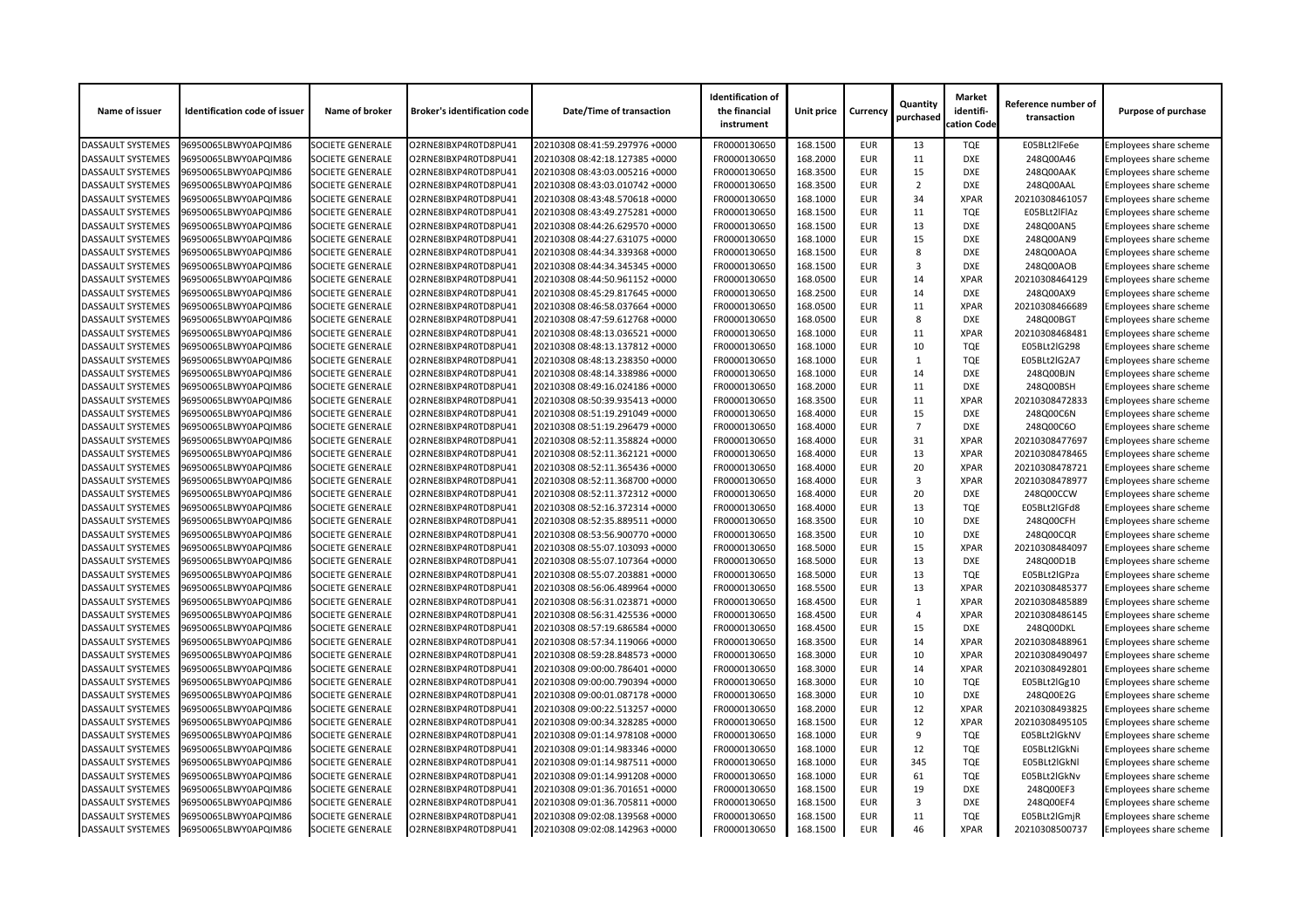| Name of issuer           | <b>Identification code of issuer</b> | Name of broker          | <b>Broker's identification code</b> | Date/Time of transaction       | <b>Identification of</b><br>the financial<br>instrument | Unit price | <b>Currency</b> | Quantity<br>purchased | <b>Market</b><br>identifi-<br>cation Code | Reference number of<br>transaction | <b>Purpose of purchase</b>    |
|--------------------------|--------------------------------------|-------------------------|-------------------------------------|--------------------------------|---------------------------------------------------------|------------|-----------------|-----------------------|-------------------------------------------|------------------------------------|-------------------------------|
| <b>DASSAULT SYSTEMES</b> | 96950065LBWY0APQIM86                 | <b>SOCIETE GENERALE</b> | O2RNE8IBXP4R0TD8PU41                | 20210308 09:02:22.861475 +0000 | FR0000130650                                            | 168.1000   | <b>EUR</b>      | 29                    | <b>XPAR</b>                               | 20210308503041                     | Employees share scheme        |
| <b>DASSAULT SYSTEMES</b> | 96950065LBWY0APQIM86                 | <b>SOCIETE GENERALE</b> | O2RNE8IBXP4R0TD8PU41                | 20210308 09:03:25.641740 +0000 | FR0000130650                                            | 168.1000   | <b>EUR</b>      | 13                    | <b>XPAR</b>                               | 20210308504833                     | <b>Employees share scheme</b> |
| <b>DASSAULT SYSTEMES</b> | 96950065LBWY0APQIM86                 | SOCIETE GENERALE        | O2RNE8IBXP4R0TD8PU41                | 20210308 09:03:39.666695 +0000 | FR0000130650                                            | 168.0500   | <b>EUR</b>      | 13                    | <b>TQE</b>                                | E05BLt2IGrRI                       | Employees share scheme        |
| <b>DASSAULT SYSTEMES</b> | 96950065LBWY0APQIM86                 | <b>SOCIETE GENERALE</b> | O2RNE8IBXP4R0TD8PU41                | 20210308 09:03:39.674271 +0000 | FR0000130650                                            | 168.0500   | <b>EUR</b>      | 3                     | <b>TQE</b>                                | E05BLt2lGrRn                       | <b>Employees share scheme</b> |
| <b>DASSAULT SYSTEMES</b> | 96950065LBWY0APQIM86                 | <b>SOCIETE GENERALE</b> | O2RNE8IBXP4R0TD8PU41                | 20210308 09:03:54.279776 +0000 | FR0000130650                                            | 168.0500   | <b>EUR</b>      | 20                    | <b>XPAR</b>                               | 20210308507649                     | Employees share scheme        |
| <b>DASSAULT SYSTEMES</b> | 96950065LBWY0APQIM86                 | <b>SOCIETE GENERALE</b> | O2RNE8IBXP4R0TD8PU41                | 20210308 09:04:20.627436 +0000 | FR0000130650                                            | 168.1000   | <b>EUR</b>      | 23                    | <b>XPAR</b>                               | 20210308510977                     | Employees share scheme        |
| <b>DASSAULT SYSTEMES</b> | 96950065LBWY0APQIM86                 | <b>SOCIETE GENERALE</b> | O2RNE8IBXP4R0TD8PU41                | 20210308 09:04:32.347615 +0000 | FR0000130650                                            | 168.1500   | <b>EUR</b>      | 20                    | <b>DXE</b>                                | 248Q00F2W                          | Employees share scheme        |
| <b>DASSAULT SYSTEMES</b> | 96950065LBWY0APQIM86                 | SOCIETE GENERALE        | O2RNE8IBXP4R0TD8PU41                | 20210308 09:04:55.282510 +0000 | FR0000130650                                            | 168.2000   | <b>EUR</b>      | 18                    | <b>XPAR</b>                               | 20210308513537                     | Employees share scheme        |
| <b>DASSAULT SYSTEMES</b> | 96950065LBWY0APQIM86                 | <b>SOCIETE GENERALE</b> | O2RNE8IBXP4R0TD8PU41                | 20210308 09:05:32.730019 +0000 | FR0000130650                                            | 168.2500   | <b>EUR</b>      | 22                    | <b>XPAR</b>                               | 20210308516097                     | <b>Employees share scheme</b> |
| <b>DASSAULT SYSTEMES</b> | 96950065LBWY0APQIM86                 | <b>SOCIETE GENERALE</b> | O2RNE8IBXP4R0TD8PU41                | 20210308 09:05:39.339846 +0000 | FR0000130650                                            | 168.2500   | <b>EUR</b>      | 19                    | <b>DXE</b>                                | 248Q00FCD                          | Employees share scheme        |
| <b>DASSAULT SYSTEMES</b> | 96950065LBWY0APQIM86                 | <b>SOCIETE GENERALE</b> | O2RNE8IBXP4R0TD8PU41                | 20210308 09:05:39.343442 +0000 | FR0000130650                                            | 168.2500   | <b>EUR</b>      | 13                    | <b>TQE</b>                                | E05BLt2lGxeS                       | <b>Employees share scheme</b> |
| <b>DASSAULT SYSTEMES</b> | 96950065LBWY0APQIM86                 | <b>SOCIETE GENERALE</b> | O2RNE8IBXP4R0TD8PU41                | 20210308 09:05:39.440479 +0000 | FR0000130650                                            | 168.2000   | <b>EUR</b>      | 20                    | <b>TQE</b>                                | E05BLt2lGxes                       | <b>Employees share scheme</b> |
| <b>DASSAULT SYSTEMES</b> | 96950065LBWY0APQIM86                 | SOCIETE GENERALE        | O2RNE8IBXP4R0TD8PU41                | 20210308 09:05:39.443880 +0000 | FR0000130650                                            | 168.2000   | <b>EUR</b>      | 15                    | <b>XPAR</b>                               | 20210308517889                     | Employees share scheme        |
| <b>DASSAULT SYSTEMES</b> | 96950065LBWY0APQIM86                 | <b>SOCIETE GENERALE</b> | O2RNE8IBXP4R0TD8PU41                | 20210308 09:05:42.443695 +0000 | FR0000130650                                            | 168.2000   | <b>EUR</b>      | 13                    | <b>TQE</b>                                | E05BLt2lGxoT                       | Employees share scheme        |
| <b>DASSAULT SYSTEMES</b> | 96950065LBWY0APQIM86                 | <b>SOCIETE GENERALE</b> | O2RNE8IBXP4R0TD8PU41                | 20210308 09:05:59.663198 +0000 | FR0000130650                                            | 168.1500   | <b>EUR</b>      | $\overline{7}$        | <b>TQE</b>                                | E05BLt2lGyfM                       | Employees share scheme        |
| <b>DASSAULT SYSTEMES</b> | 96950065LBWY0APQIM86                 | <b>SOCIETE GENERALE</b> | O2RNE8IBXP4R0TD8PU41                | 20210308 09:05:59.667556 +0000 | FR0000130650                                            | 168.1500   | <b>EUR</b>      | $\overline{2}$        | <b>TQE</b>                                | E05BLt2lGyfO                       | Employees share scheme        |
| <b>DASSAULT SYSTEMES</b> | 96950065LBWY0APQIM86                 | <b>SOCIETE GENERALE</b> | O2RNE8IBXP4R0TD8PU41                | 20210308 09:05:59.763080 +0000 | FR0000130650                                            | 168.1500   | <b>EUR</b>      | 22                    | <b>XPAR</b>                               | 20210308520961                     | <b>Employees share scheme</b> |
| <b>DASSAULT SYSTEMES</b> | 96950065LBWY0APQIM86                 | SOCIETE GENERALE        | O2RNE8IBXP4R0TD8PU41                | 20210308 09:06:25.919743 +0000 | FR0000130650                                            | 168.0500   | <b>EUR</b>      | -5                    | <b>DXE</b>                                | 248Q00FKD                          | Employees share scheme        |
| <b>DASSAULT SYSTEMES</b> | 96950065LBWY0APQIM86                 | <b>SOCIETE GENERALE</b> | O2RNE8IBXP4R0TD8PU41                | 20210308 09:06:25.923478 +0000 | FR0000130650                                            | 168.0500   | <b>EUR</b>      | $\Delta$              | <b>DXE</b>                                | 248Q00FKE                          | <b>Employees share scheme</b> |
| <b>DASSAULT SYSTEMES</b> | 96950065LBWY0APQIM86                 | <b>SOCIETE GENERALE</b> | O2RNE8IBXP4R0TD8PU41                | 20210308 09:06:27.620739 +0000 | FR0000130650                                            | 168.0500   | <b>EUR</b>      | 10                    | <b>XPAR</b>                               | 20210308522497                     | Employees share scheme        |
| <b>DASSAULT SYSTEMES</b> | 96950065LBWY0APQIM86                 | <b>SOCIETE GENERALE</b> | O2RNE8IBXP4R0TD8PU41                | 20210308 09:06:46.944893 +0000 | FR0000130650                                            | 168.0500   | <b>EUR</b>      | 14                    | <b>TQE</b>                                | E05BLt2lH1MI                       | Employees share scheme        |
|                          |                                      |                         |                                     |                                |                                                         |            | <b>EUR</b>      |                       | <b>TQE</b>                                | E05BLt2lH1MK                       |                               |
| <b>DASSAULT SYSTEMES</b> | 96950065LBWY0APQIM86                 | <b>SOCIETE GENERALE</b> | O2RNE8IBXP4R0TD8PU41                | 20210308 09:06:46.948598 +0000 | FR0000130650                                            | 168.0500   |                 | 13                    |                                           |                                    | Employees share scheme        |
| <b>DASSAULT SYSTEMES</b> | 96950065LBWY0APQIM86                 | SOCIETE GENERALE        | O2RNE8IBXP4R0TD8PU41                | 20210308 09:06:46.952517 +0000 | FR0000130650                                            | 168.0500   | <b>EUR</b>      | 15                    | <b>TQE</b>                                | E05BLt2lH1MM                       | Employees share scheme        |
| <b>DASSAULT SYSTEMES</b> | 96950065LBWY0APQIM86                 | <b>SOCIETE GENERALE</b> | O2RNE8IBXP4R0TD8PU41                | 20210308 09:06:46.956182 +0000 | FR0000130650                                            | 168.0500   | <b>EUR</b>      | 21                    | <b>TQE</b>                                | E05BLt2lH1MU                       | Employees share scheme        |
| <b>DASSAULT SYSTEMES</b> | 96950065LBWY0APQIM86                 | <b>SOCIETE GENERALE</b> | O2RNE8IBXP4R0TD8PU41                | 20210308 09:06:46.960339 +0000 | FR0000130650                                            | 168.0500   | <b>EUR</b>      | 3                     | <b>TQE</b>                                | E05BLt2lH1Ma                       | <b>Employees share scheme</b> |
| <b>DASSAULT SYSTEMES</b> | 96950065LBWY0APQIM86                 | <b>SOCIETE GENERALE</b> | O2RNE8IBXP4R0TD8PU41                | 20210308 09:06:46.964604 +0000 | FR0000130650                                            | 168.0500   | <b>EUR</b>      | 100                   | <b>TQE</b>                                | E05BLt2lH1Me                       | Employees share scheme        |
| <b>DASSAULT SYSTEMES</b> | 96950065LBWY0APQIM86                 | <b>SOCIETE GENERALE</b> | O2RNE8IBXP4R0TD8PU41                | 20210308 09:06:46.968841 +0000 | FR0000130650                                            | 168.0500   | <b>EUR</b>      | 100                   | <b>TQE</b>                                | E05BLt2lH1Mg                       | <b>Employees share scheme</b> |
| <b>DASSAULT SYSTEMES</b> | 96950065LBWY0APQIM86                 | <b>SOCIETE GENERALE</b> | O2RNE8IBXP4R0TD8PU41                | 20210308 09:06:46.972712 +0000 | FR0000130650                                            | 168.0500   | <b>EUR</b>      | 33                    | <b>TQE</b>                                | E05BLt2lH1Mi                       | <b>Employees share scheme</b> |
| <b>DASSAULT SYSTEMES</b> | 96950065LBWY0APQIM86                 | <b>SOCIETE GENERALE</b> | O2RNE8IBXP4R0TD8PU41                | 20210308 09:06:46.976068 +0000 | FR0000130650                                            | 168.0500   | <b>EUR</b>      | 3                     | <b>TQE</b>                                | E05BLt2lH1Mk                       | <b>Employees share scheme</b> |
| <b>DASSAULT SYSTEMES</b> | 96950065LBWY0APQIM86                 | <b>SOCIETE GENERALE</b> | O2RNE8IBXP4R0TD8PU41                | 20210308 09:06:46.979424 +0000 | FR0000130650                                            | 168.0500   | <b>EUR</b>      | 15                    | <b>TQE</b>                                | E05BLt2lH1Mu                       | Employees share scheme        |
| <b>DASSAULT SYSTEMES</b> | 96950065LBWY0APQIM86                 | <b>SOCIETE GENERALE</b> | O2RNE8IBXP4R0TD8PU41                | 20210308 09:06:46.982768 +0000 | FR0000130650                                            | 168.0500   | <b>EUR</b>      | 33                    | <b>TQE</b>                                | E05BLt2lH1Mx                       | Employees share scheme        |
| <b>DASSAULT SYSTEMES</b> | 96950065LBWY0APQIM86                 | <b>SOCIETE GENERALE</b> | O2RNE8IBXP4R0TD8PU41                | 20210308 09:06:46.986128 +0000 | FR0000130650                                            | 168.0500   | <b>EUR</b>      | 47                    | <b>TQE</b>                                | E05BLt2lH1N2                       | <b>Employees share scheme</b> |
| <b>DASSAULT SYSTEMES</b> | 96950065LBWY0APQIM86                 | <b>SOCIETE GENERALE</b> | O2RNE8IBXP4R0TD8PU41                | 20210308 09:06:46.989504 +0000 | FR0000130650                                            | 168.0500   | <b>EUR</b>      | 38                    | TQE                                       | E05BLt2lH1N4                       | Employees share scheme        |
| <b>DASSAULT SYSTEMES</b> | 96950065LBWY0APQIM86                 | <b>SOCIETE GENERALE</b> | O2RNE8IBXP4R0TD8PU41                | 20210308 09:06:46.992895 +0000 | FR0000130650                                            | 168.0500   | <b>EUR</b>      | 65                    | <b>TQE</b>                                | E05BLt2lH1N6                       | Employees share scheme        |
| <b>DASSAULT SYSTEMES</b> | 96950065LBWY0APQIM86                 | <b>SOCIETE GENERALE</b> | O2RNE8IBXP4R0TD8PU41                | 20210308 09:06:55.855454 +0000 | FR0000130650                                            | 168.0500   | <b>EUR</b>      | 12                    | <b>XPAR</b>                               | 20210308524289                     | Employees share scheme        |
| <b>DASSAULT SYSTEMES</b> | 96950065LBWY0APQIM86                 | <b>SOCIETE GENERALE</b> | O2RNE8IBXP4R0TD8PU41                | 20210308 09:06:55.859208 +0000 | FR0000130650                                            | 168.0500   | <b>EUR</b>      | 13                    | <b>DXE</b>                                | 248Q00FNL                          | Employees share scheme        |
| <b>DASSAULT SYSTEMES</b> | 96950065LBWY0APQIM86                 | <b>SOCIETE GENERALE</b> | O2RNE8IBXP4R0TD8PU41                | 20210308 09:07:13.490839 +0000 | FR0000130650                                            | 168.1500   | <b>EUR</b>      | 13                    | <b>XPAR</b>                               | 20210308525569                     | <b>Employees share scheme</b> |
| <b>DASSAULT SYSTEMES</b> | 96950065LBWY0APQIM86                 | <b>SOCIETE GENERALE</b> | O2RNE8IBXP4R0TD8PU41                | 20210308 09:07:15.094109 +0000 | FR0000130650                                            | 168.1500   | <b>EUR</b>      | 13                    | <b>TQE</b>                                | E05BLt2lH2TV                       | Employees share scheme        |
| <b>DASSAULT SYSTEMES</b> | 96950065LBWY0APQIM86                 | <b>SOCIETE GENERALE</b> | O2RNE8IBXP4R0TD8PU41                | 20210308 09:07:15.494075 +0000 | FR0000130650                                            | 168.1500   | <b>EUR</b>      | 13                    | <b>DXE</b>                                | 248Q00FPG                          | <b>Employees share scheme</b> |
| <b>DASSAULT SYSTEMES</b> | 96950065LBWY0APQIM86                 | <b>SOCIETE GENERALE</b> | O2RNE8IBXP4R0TD8PU41                | 20210308 09:07:21.411320 +0000 | FR0000130650                                            | 168.1500   | <b>EUR</b>      | 2                     | <b>XPAR</b>                               | 20210308526593                     | Employees share scheme        |
| <b>DASSAULT SYSTEMES</b> | 96950065LBWY0APQIM86                 | <b>SOCIETE GENERALE</b> | O2RNE8IBXP4R0TD8PU41                | 20210308 09:07:21.414699 +0000 | FR0000130650                                            | 168.1500   | <b>EUR</b>      | 9                     | <b>XPAR</b>                               | 20210308526849                     | Employees share scheme        |
| <b>DASSAULT SYSTEMES</b> | 96950065LBWY0APQIM86                 | <b>SOCIETE GENERALE</b> | O2RNE8IBXP4R0TD8PU41                | 20210308 09:07:55.256999 +0000 | FR0000130650                                            | 168.1000   | <b>EUR</b>      | 23                    | <b>XPAR</b>                               | 20210308528385                     | <b>Employees share scheme</b> |
| <b>DASSAULT SYSTEMES</b> | 96950065LBWY0APQIM86                 | <b>SOCIETE GENERALE</b> | O2RNE8IBXP4R0TD8PU41                | 20210308 09:09:04.251066 +0000 | FR0000130650                                            | 168.1000   | <b>EUR</b>      | 13                    | <b>TQE</b>                                | E05BLt2lH7Q1                       | Employees share scheme        |
| <b>DASSAULT SYSTEMES</b> | 96950065LBWY0APQIM86                 | <b>SOCIETE GENERALE</b> | O2RNE8IBXP4R0TD8PU41                | 20210308 09:09:06.354332 +0000 | FR0000130650                                            | 168.1000   | <b>EUR</b>      | 10                    | <b>TQE</b>                                | E05BLt2lH7Vz                       | <b>Employees share scheme</b> |
| <b>DASSAULT SYSTEMES</b> | 96950065LBWY0APQIM86                 | <b>SOCIETE GENERALE</b> | O2RNE8IBXP4R0TD8PU41                | 20210308 09:09:06.357705 +0000 | FR0000130650                                            | 168.1000   | <b>EUR</b>      | 20                    | <b>XPAR</b>                               | 20210308534529                     | Employees share scheme        |
| <b>DASSAULT SYSTEMES</b> | 96950065LBWY0APQIM86                 | <b>SOCIETE GENERALE</b> | O2RNE8IBXP4R0TD8PU41                | 20210308 09:09:06.361356 +0000 | FR0000130650                                            | 168.1000   | <b>EUR</b>      | 32                    | <b>XPAR</b>                               | 20210308534785                     | Employees share scheme        |
| <b>DASSAULT SYSTEMES</b> | 96950065LBWY0APQIM86                 | <b>SOCIETE GENERALE</b> | O2RNE8IBXP4R0TD8PU41                | 20210308 09:09:14.863451 +0000 | FR0000130650                                            | 168.1000   | <b>EUR</b>      | 15                    | <b>DXE</b>                                | 248Q00G40                          | Employees share scheme        |
| <b>DASSAULT SYSTEMES</b> | 96950065LBWY0APQIM86                 | <b>SOCIETE GENERALE</b> | O2RNE8IBXP4R0TD8PU41                | 20210308 09:09:14.867602 +0000 | FR0000130650                                            | 168.1000   | <b>EUR</b>      | 12                    | <b>DXE</b>                                | 248Q00G41                          | Employees share scheme        |
| <b>DASSAULT SYSTEMES</b> | 96950065LBWY0APQIM86                 | <b>SOCIETE GENERALE</b> | O2RNE8IBXP4R0TD8PU41                | 20210308 09:10:01.120516 +0000 | FR0000130650                                            | 168.1000   | <b>EUR</b>      | 21                    | <b>XPAR</b>                               | 20210308537089                     | Employees share scheme        |
| <b>DASSAULT SYSTEMES</b> | 96950065LBWY0APQIM86                 | <b>SOCIETE GENERALE</b> | O2RNE8IBXP4R0TD8PU41                | 20210308 09:10:04.128930 +0000 | FR0000130650                                            | 168.1000   | <b>EUR</b>      | 15                    | <b>DXE</b>                                | 248Q00GAY                          | Employees share scheme        |
| <b>DASSAULT SYSTEMES</b> | 96950065LBWY0APQIM86                 | <b>SOCIETE GENERALE</b> | O2RNE8IBXP4R0TD8PU41                | 20210308 09:10:04.828994 +0000 | FR0000130650                                            | 168.1000   | <b>EUR</b>      |                       | <b>XPAR</b>                               | 20210308537345                     | Employees share scheme        |
| <b>DASSAULT SYSTEMES</b> | 96950065LBWY0APQIM86                 | <b>SOCIETE GENERALE</b> | O2RNE8IBXP4R0TD8PU41                | 20210308 09:10:24.259928 +0000 | FR0000130650                                            | 168.1500   | EUR             | 13                    | <b>TQE</b>                                | E05BLt2lHB3T                       | <b>Employees share scheme</b> |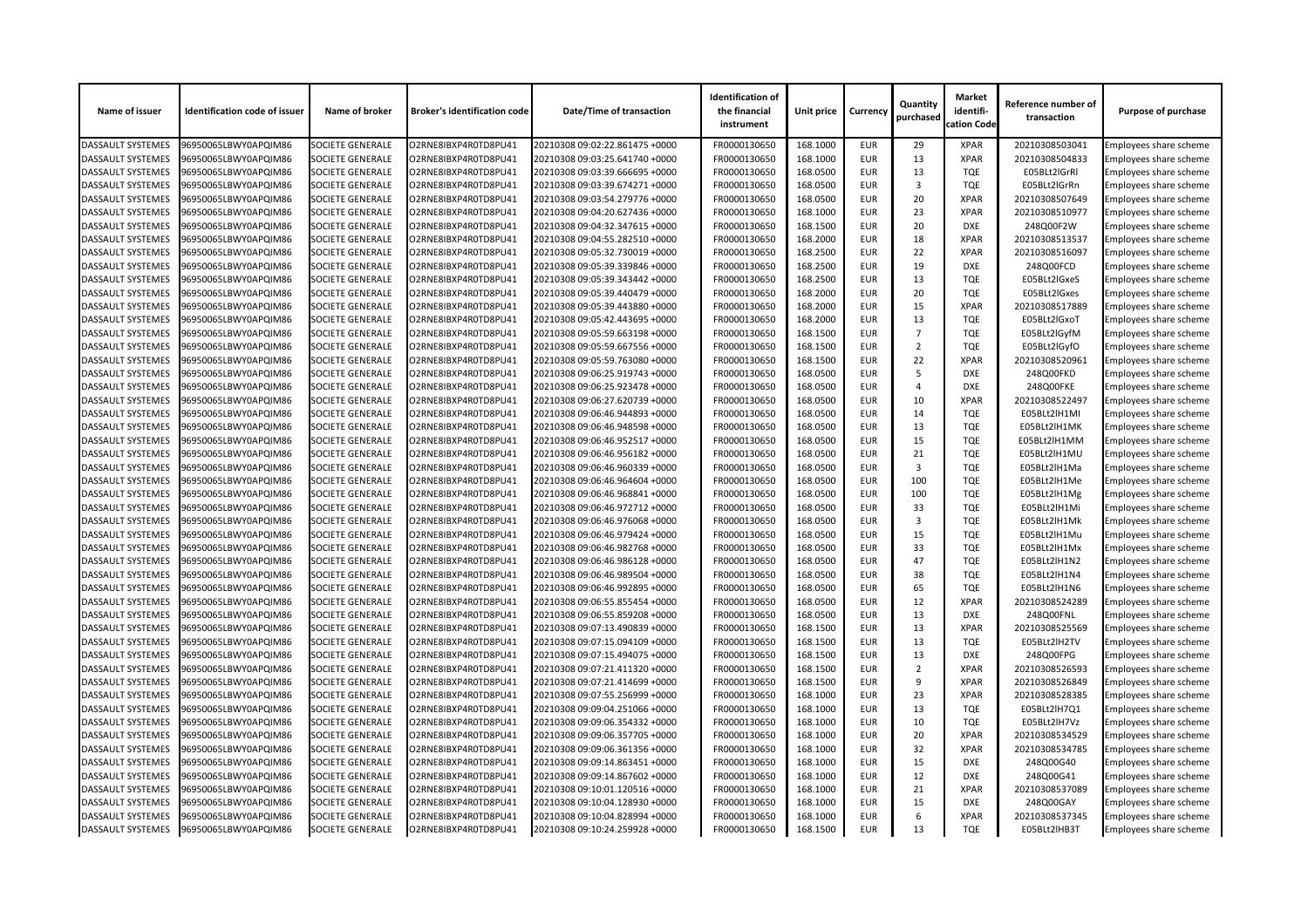| Name of issuer           | <b>Identification code of issuer</b> | Name of broker          | <b>Broker's identification code</b> | <b>Date/Time of transaction</b> | <b>Identification of</b><br>the financial<br>instrument | <b>Unit price</b> | <b>Currency</b> | Quantity<br>purchased | <b>Market</b><br>identifi-<br>cation Code | Reference number of<br>transaction | <b>Purpose of purchase</b>                       |
|--------------------------|--------------------------------------|-------------------------|-------------------------------------|---------------------------------|---------------------------------------------------------|-------------------|-----------------|-----------------------|-------------------------------------------|------------------------------------|--------------------------------------------------|
| <b>DASSAULT SYSTEMES</b> | 96950065LBWY0APQIM86                 | <b>SOCIETE GENERALE</b> | O2RNE8IBXP4R0TD8PU41                | 20210308 09:10:24.263739 +0000  | FR0000130650                                            | 168.1500          | <b>EUR</b>      | 10                    | <b>TQE</b>                                | E05BLt2lHB3V                       | Employees share scheme                           |
| <b>DASSAULT SYSTEMES</b> | 96950065LBWY0APQIM86                 | <b>SOCIETE GENERALE</b> | O2RNE8IBXP4R0TD8PU41                | 20210308 09:10:25.563297 +0000  | FR0000130650                                            | 168.1500          | <b>EUR</b>      | 10                    | <b>TQE</b>                                | E05BLt2lHB8Z                       | <b>Employees share scheme</b>                    |
| <b>DASSAULT SYSTEMES</b> | 96950065LBWY0APQIM86                 | <b>SOCIETE GENERALE</b> | O2RNE8IBXP4R0TD8PU41                | 20210308 09:10:45.291818 +0000  | FR0000130650                                            | 168.2000          | <b>EUR</b>      | 42                    | <b>XPAR</b>                               | 20210308541185                     | Employees share scheme                           |
| <b>DASSAULT SYSTEMES</b> | 96950065LBWY0APQIM86                 | <b>SOCIETE GENERALE</b> | O2RNE8IBXP4R0TD8PU41                | 20210308 09:11:18.829000 +0000  | FR0000130650                                            | 168.1000          | <b>EUR</b>      | 11                    | <b>XPAR</b>                               | 20210308542721                     | Employees share scheme                           |
| <b>DASSAULT SYSTEMES</b> | 96950065LBWY0APQIM86                 | <b>SOCIETE GENERALE</b> | O2RNE8IBXP4R0TD8PU41                | 20210308 09:12:05.685613 +0000  | FR0000130650                                            | 168.0000          | <b>EUR</b>      | 41                    | <b>DXE</b>                                | 248Q00GON                          | <b>Employees share scheme</b>                    |
| <b>DASSAULT SYSTEMES</b> | 96950065LBWY0APQIM86                 | <b>SOCIETE GENERALE</b> | O2RNE8IBXP4R0TD8PU41                | 20210308 09:12:05.689260 +0000  | FR0000130650                                            | 168.0000          | <b>EUR</b>      | 216                   | <b>DXE</b>                                | 248Q00GOO                          | Employees share scheme                           |
| <b>DASSAULT SYSTEMES</b> | 96950065LBWY0APQIM86                 | <b>SOCIETE GENERALE</b> | O2RNE8IBXP4R0TD8PU41                | 20210308 09:12:06.386590 +0000  | FR0000130650                                            | 168.0500          | <b>EUR</b>      | 38                    | <b>XPAR</b>                               | 20210308550401                     | Employees share scheme                           |
| <b>DASSAULT SYSTEMES</b> | 96950065LBWY0APQIM86                 | <b>SOCIETE GENERALE</b> | O2RNE8IBXP4R0TD8PU41                | 20210308 09:12:06.390341 +0000  | FR0000130650                                            | 168.0500          | <b>EUR</b>      | 15                    | <b>TQE</b>                                | E05BLt2lHF4c                       | Employees share scheme                           |
| <b>DASSAULT SYSTEMES</b> | 96950065LBWY0APQIM86                 | <b>SOCIETE GENERALE</b> | O2RNE8IBXP4R0TD8PU41                | 20210308 09:12:21.503274 +0000  | FR0000130650                                            | 168.0500          | <b>EUR</b>      | 25                    | <b>XPAR</b>                               | 20210308550657                     | Employees share scheme                           |
| <b>DASSAULT SYSTEMES</b> | 96950065LBWY0APQIM86                 | <b>SOCIETE GENERALE</b> | O2RNE8IBXP4R0TD8PU41                | 20210308 09:12:21.508061 +0000  | FR0000130650                                            | 168.0500          | <b>EUR</b>      | -5                    | <b>XPAR</b>                               | 20210308550913                     | Employees share scheme                           |
| <b>DASSAULT SYSTEMES</b> | 96950065LBWY0APQIM86                 | <b>SOCIETE GENERALE</b> | O2RNE8IBXP4R0TD8PU41                | 20210308 09:12:21.513135 +0000  | FR0000130650                                            | 168.0000          | <b>EUR</b>      | 9                     | <b>DXE</b>                                | 248Q00GQT                          | Employees share scheme                           |
| <b>DASSAULT SYSTEMES</b> | 96950065LBWY0APQIM86                 | <b>SOCIETE GENERALE</b> | O2RNE8IBXP4R0TD8PU41                | 20210308 09:12:21.517278 +0000  | FR0000130650                                            | 168.0000          | <b>EUR</b>      | 80                    | <b>DXE</b>                                | 248Q00GQU                          | Employees share scheme                           |
| <b>DASSAULT SYSTEMES</b> | 96950065LBWY0APQIM86                 | <b>SOCIETE GENERALE</b> | O2RNE8IBXP4R0TD8PU41                | 20210308 09:12:21.704372 +0000  | FR0000130650                                            | 168.0500          | <b>EUR</b>      | 11                    | <b>TQE</b>                                | E05BLt2lHFd2                       | <b>Employees share scheme</b>                    |
| <b>DASSAULT SYSTEMES</b> | 96950065LBWY0APQIM86                 | <b>SOCIETE GENERALE</b> | O2RNE8IBXP4R0TD8PU41                | 20210308 09:12:23.306014 +0000  | FR0000130650                                            | 168.0000          | <b>EUR</b>      | 48                    | <b>DXE</b>                                | 248Q00GR6                          | Employees share scheme                           |
| <b>DASSAULT SYSTEMES</b> | 96950065LBWY0APQIM86                 | <b>SOCIETE GENERALE</b> | O2RNE8IBXP4R0TD8PU41                | 20210308 09:12:23.310417 +0000  | FR0000130650                                            | 168.0000          | <b>EUR</b>      | 62                    | <b>DXE</b>                                | 248Q00GR7                          | Employees share scheme                           |
| <b>DASSAULT SYSTEMES</b> | 96950065LBWY0APQIM86                 | <b>SOCIETE GENERALE</b> | O2RNE8IBXP4R0TD8PU41                | 20210308 09:12:23.315207 +0000  | FR0000130650                                            | 168.0000          | <b>EUR</b>      | $\overline{7}$        | <b>DXE</b>                                | 248Q00GR8                          | Employees share scheme                           |
| <b>DASSAULT SYSTEMES</b> | 96950065LBWY0APQIM86                 | <b>SOCIETE GENERALE</b> | O2RNE8IBXP4R0TD8PU41                | 20210308 09:12:23.319692 +0000  | FR0000130650                                            | 168.0000          | <b>EUR</b>      | 6                     | <b>DXE</b>                                | 248Q00GR9                          | Employees share scheme                           |
| <b>DASSAULT SYSTEMES</b> | 96950065LBWY0APQIM86                 | <b>SOCIETE GENERALE</b> | O2RNE8IBXP4R0TD8PU41                | 20210308 09:12:23.324147 +0000  | FR0000130650                                            | 168.0000          | <b>EUR</b>      | q                     | <b>DXE</b>                                | 248Q00GRA                          | Employees share scheme                           |
| <b>DASSAULT SYSTEMES</b> | 96950065LBWY0APQIM86                 | <b>SOCIETE GENERALE</b> | O2RNE8IBXP4R0TD8PU41                | 20210308 09:12:23.328749 +0000  | FR0000130650                                            | 168.0000          | <b>EUR</b>      | 8                     | <b>DXE</b>                                | 248Q00GRB                          | Employees share scheme                           |
| <b>DASSAULT SYSTEMES</b> | 96950065LBWY0APQIM86                 | <b>SOCIETE GENERALE</b> | O2RNE8IBXP4R0TD8PU41                | 20210308 09:12:23.333184 +0000  | FR0000130650                                            | 168.0000          | <b>EUR</b>      | 28                    | <b>DXE</b>                                | 248Q00GRC                          | Employees share scheme                           |
| <b>DASSAULT SYSTEMES</b> | 96950065LBWY0APQIM86                 | <b>SOCIETE GENERALE</b> | O2RNE8IBXP4R0TD8PU41                | 20210308 09:12:23.337602 +0000  | FR0000130650                                            | 168.0000          | <b>EUR</b>      | 92                    | <b>DXE</b>                                | 248Q00GRD                          | Employees share scheme                           |
| <b>DASSAULT SYSTEMES</b> | 96950065LBWY0APQIM86                 | <b>SOCIETE GENERALE</b> | O2RNE8IBXP4R0TD8PU41                | 20210308 09:12:23.342301 +0000  | FR0000130650                                            | 168.0000          | <b>EUR</b>      | 58                    | <b>DXE</b>                                | 248Q00GRE                          | Employees share scheme                           |
| <b>DASSAULT SYSTEMES</b> | 96950065LBWY0APQIM86                 | <b>SOCIETE GENERALE</b> | O2RNE8IBXP4R0TD8PU41                | 20210308 09:12:23.346769 +0000  | FR0000130650                                            | 168.0000          | <b>EUR</b>      | $\overline{2}$        | <b>DXE</b>                                | 248Q00GRF                          | Employees share scheme                           |
| <b>DASSAULT SYSTEMES</b> | 96950065LBWY0APQIM86                 | <b>SOCIETE GENERALE</b> | O2RNE8IBXP4R0TD8PU41                | 20210308 09:12:23.352311 +0000  | FR0000130650                                            | 168.0000          | <b>EUR</b>      | 28                    | <b>DXE</b>                                | 248Q00GRG                          | Employees share scheme                           |
| <b>DASSAULT SYSTEMES</b> | 96950065LBWY0APQIM86                 | <b>SOCIETE GENERALE</b> | O2RNE8IBXP4R0TD8PU41                | 20210308 09:12:23.407443 +0000  | FR0000130650                                            | 168.0000          | <b>EUR</b>      | 61                    | <b>DXE</b>                                | 248Q00GRJ                          | Employees share scheme                           |
| <b>DASSAULT SYSTEMES</b> | 96950065LBWY0APQIM86                 | <b>SOCIETE GENERALE</b> | O2RNE8IBXP4R0TD8PU41                | 20210308 09:12:24.409671 +0000  | FR0000130650                                            | 168.0000          | <b>EUR</b>      | 18                    | <b>DXE</b>                                | 248Q00GRX                          | Employees share scheme                           |
| <b>DASSAULT SYSTEMES</b> | 96950065LBWY0APQIM86                 | <b>SOCIETE GENERALE</b> | O2RNE8IBXP4R0TD8PU41                | 20210308 09:12:25.617821 +0000  | FR0000130650                                            | 168.0000          | <b>EUR</b>      | 18                    | <b>DXE</b>                                | 248Q00GS3                          | Employees share scheme                           |
| <b>DASSAULT SYSTEMES</b> | 96950065LBWY0APQIM86                 | <b>SOCIETE GENERALE</b> | O2RNE8IBXP4R0TD8PU41                | 20210308 09:12:25.713445 +0000  | FR0000130650                                            | 168.0000          | <b>EUR</b>      | 12                    | <b>DXE</b>                                | 248Q00GS4                          | Employees share scheme                           |
| <b>DASSAULT SYSTEMES</b> | 96950065LBWY0APQIM86                 | <b>SOCIETE GENERALE</b> | O2RNE8IBXP4R0TD8PU41                | 20210308 09:12:25.717328 +0000  | FR0000130650                                            | 168.0000          | <b>EUR</b>      | 10                    | <b>DXE</b>                                | 248Q00GS5                          | <b>Employees share scheme</b>                    |
| <b>DASSAULT SYSTEMES</b> | 96950065LBWY0APQIM86                 | <b>SOCIETE GENERALE</b> | O2RNE8IBXP4R0TD8PU41                | 20210308 09:12:25.813824 +0000  | FR0000130650                                            | 168.0000          | <b>EUR</b>      | -5                    | <b>DXE</b>                                | 248Q00GS6                          | Employees share scheme                           |
| <b>DASSAULT SYSTEMES</b> | 96950065LBWY0APQIM86                 | <b>SOCIETE GENERALE</b> | O2RNE8IBXP4R0TD8PU41                | 20210308 09:12:26.214778 +0000  | FR0000130650                                            | 168.0000          | <b>EUR</b>      |                       | <b>DXE</b>                                | 248Q00GS9                          | Employees share scheme                           |
| <b>DASSAULT SYSTEMES</b> | 96950065LBWY0APQIM86                 | <b>SOCIETE GENERALE</b> | O2RNE8IBXP4R0TD8PU41                | 20210308 09:12:29.322307 +0000  | FR0000130650                                            | 168.0000          | <b>EUR</b>      | $\overline{7}$        | <b>DXE</b>                                | 248Q00GSI                          | Employees share scheme                           |
| <b>DASSAULT SYSTEMES</b> | 96950065LBWY0APQIM86                 | <b>SOCIETE GENERALE</b> | O2RNE8IBXP4R0TD8PU41                | 20210308 09:12:29.326061 +0000  | FR0000130650                                            | 168.0000          | <b>EUR</b>      | 37                    | <b>DXE</b>                                | 248Q00GSJ                          | Employees share scheme                           |
| <b>DASSAULT SYSTEMES</b> | 96950065LBWY0APQIM86                 | <b>SOCIETE GENERALE</b> | O2RNE8IBXP4R0TD8PU41                | 20210308 09:12:29.329698 +0000  | FR0000130650                                            | 168.0000          | <b>EUR</b>      | 11                    | <b>DXE</b>                                | 248Q00GSK                          | <b>Employees share scheme</b>                    |
| <b>DASSAULT SYSTEMES</b> | 96950065LBWY0APQIM86                 | <b>SOCIETE GENERALE</b> | O2RNE8IBXP4R0TD8PU41                | 20210308 09:12:30.525004 +0000  | FR0000130650                                            | 168.0000          | <b>EUR</b>      | 26                    | <b>DXE</b>                                | 248Q00GSO                          | Employees share scheme                           |
| <b>DASSAULT SYSTEMES</b> | 96950065LBWY0APQIM86                 | <b>SOCIETE GENERALE</b> | O2RNE8IBXP4R0TD8PU41                | 20210308 09:12:30.529909 +0000  | FR0000130650                                            | 168.0000          | <b>EUR</b>      | 100                   | <b>DXE</b>                                | 248Q00GSP                          | Employees share scheme                           |
| <b>DASSAULT SYSTEMES</b> | 96950065LBWY0APQIM86                 | <b>SOCIETE GENERALE</b> | O2RNE8IBXP4R0TD8PU41                | 20210308 09:12:43.042643 +0000  | FR0000130650                                            | 168.0000          | <b>EUR</b>      | 35                    | <b>XPAR</b>                               | 20210308553729                     | Employees share scheme                           |
| <b>DASSAULT SYSTEMES</b> | 96950065LBWY0APQIM86                 | <b>SOCIETE GENERALE</b> | O2RNE8IBXP4R0TD8PU41                | 20210308 09:12:44.246320 +0000  | FR0000130650                                            | 168.0000          | <b>EUR</b>      | 25                    | <b>XPAR</b>                               | 20210308557057                     | Employees share scheme                           |
| <b>DASSAULT SYSTEMES</b> | 96950065LBWY0APQIM86                 | <b>SOCIETE GENERALE</b> | O2RNE8IBXP4R0TD8PU41                | 20210308 09:12:45.249542 +0000  | FR0000130650                                            | 168.0000          | <b>EUR</b>      | 13                    | <b>TQE</b>                                | E05BLt2lHGnz                       | Employees share scheme                           |
| <b>DASSAULT SYSTEMES</b> | 96950065LBWY0APQIM86                 | <b>SOCIETE GENERALE</b> | O2RNE8IBXP4R0TD8PU41                | 20210308 09:12:48.255296 +0000  | FR0000130650                                            | 167.9500          | <b>EUR</b>      | 16                    | <b>XPAR</b>                               | 20210308561153                     | Employees share scheme                           |
| <b>DASSAULT SYSTEMES</b> | 96950065LBWY0APQIM86                 | <b>SOCIETE GENERALE</b> | O2RNE8IBXP4R0TD8PU41                | 20210308 09:12:48.556220 +0000  | FR0000130650                                            | 168.0000          | <b>EUR</b>      | 12                    | <b>TQE</b>                                | E05BLt2lHHBJ                       | Employees share scheme                           |
| <b>DASSAULT SYSTEMES</b> | 96950065LBWY0APQIM86                 | <b>SOCIETE GENERALE</b> | O2RNE8IBXP4R0TD8PU41                | 20210308 09:13:17.597731 +0000  | FR0000130650                                            | 167.9500          | <b>EUR</b>      | 22                    | <b>XPAR</b>                               | 20210308561409                     | Employees share scheme                           |
| <b>DASSAULT SYSTEMES</b> | 96950065LBWY0APQIM86                 | <b>SOCIETE GENERALE</b> | O2RNE8IBXP4R0TD8PU41                | 20210308 09:14:23.969442 +0000  | FR0000130650                                            | 167.9500          | <b>EUR</b>      | 23                    | <b>XPAR</b>                               | 20210308565505                     | Employees share scheme                           |
| <b>DASSAULT SYSTEMES</b> | 96950065LBWY0APQIM86                 | <b>SOCIETE GENERALE</b> | O2RNE8IBXP4R0TD8PU41                | 20210308 09:14:35.688966 +0000  | FR0000130650                                            | 167.9500          | <b>EUR</b>      | 12                    | <b>TQE</b>                                | E05BLt2lHLPv                       | Employees share scheme                           |
| <b>DASSAULT SYSTEMES</b> | 96950065LBWY0APQIM86                 | <b>SOCIETE GENERALE</b> | O2RNE8IBXP4R0TD8PU41                | 20210308 09:16:00.707699 +0000  | FR0000130650                                            | 168.1500          | <b>EUR</b>      | 20                    | <b>XPAR</b>                               | 20210308569089                     | Employees share scheme                           |
| <b>DASSAULT SYSTEMES</b> | 96950065LBWY0APQIM86                 | <b>SOCIETE GENERALE</b> | O2RNE8IBXP4R0TD8PU41                | 20210308 09:16:00.710957 +0000  | FR0000130650                                            | 168.1500          | <b>EUR</b>      |                       | <b>XPAR</b>                               | 20210308569345                     |                                                  |
| <b>DASSAULT SYSTEMES</b> | 96950065LBWY0APQIM86                 | <b>SOCIETE GENERALE</b> | O2RNE8IBXP4R0TD8PU41                | 20210308 09:16:07.119058 +0000  | FR0000130650                                            | 168.1000          | <b>EUR</b>      | 19                    | <b>DXE</b>                                | 248Q00HF6                          | Employees share scheme<br>Employees share scheme |
| <b>DASSAULT SYSTEMES</b> | 96950065LBWY0APQIM86                 | <b>SOCIETE GENERALE</b> | O2RNE8IBXP4R0TD8PU41                | 20210308 09:16:24.336675 +0000  | FR0000130650                                            | 168.1000          | <b>EUR</b>      | 10                    | <b>XPAR</b>                               | 20210308570625                     | Employees share scheme                           |
| <b>DASSAULT SYSTEMES</b> | 96950065LBWY0APQIM86                 | <b>SOCIETE GENERALE</b> | O2RNE8IBXP4R0TD8PU41                | 20210308 09:17:44.843696 +0000  | FR0000130650                                            | 168.1000          | <b>EUR</b>      | 10                    | <b>TQE</b>                                | E05BLt2lHT0Q                       | Employees share scheme                           |
| <b>DASSAULT SYSTEMES</b> | 96950065LBWY0APQIM86                 | <b>SOCIETE GENERALE</b> | O2RNE8IBXP4R0TD8PU41                | 20210308 09:18:15.075419 +0000  | FR0000130650                                            | 168.1500          | <b>EUR</b>      | 21                    | <b>XPAR</b>                               | 20210308573441                     |                                                  |
| <b>DASSAULT SYSTEMES</b> | 96950065LBWY0APQIM86                 | <b>SOCIETE GENERALE</b> | O2RNE8IBXP4R0TD8PU41                | 20210308 09:18:17.578357 +0000  | FR0000130650                                            | 168.1000          | <b>EUR</b>      |                       | <b>XPAR</b>                               | 20210308573953                     | Employees share scheme<br>Employees share scheme |
| <b>DASSAULT SYSTEMES</b> | 96950065LBWY0APQIM86                 | <b>SOCIETE GENERALE</b> | O2RNE8IBXP4R0TD8PU41                | 20210308 09:18:26.895496 +0000  | FR0000130650                                            |                   |                 | 11                    | DXE                                       | 248Q00HUU                          | Employees share scheme                           |
|                          |                                      |                         |                                     |                                 |                                                         | 168.1000          | EUR             | 16                    |                                           |                                    |                                                  |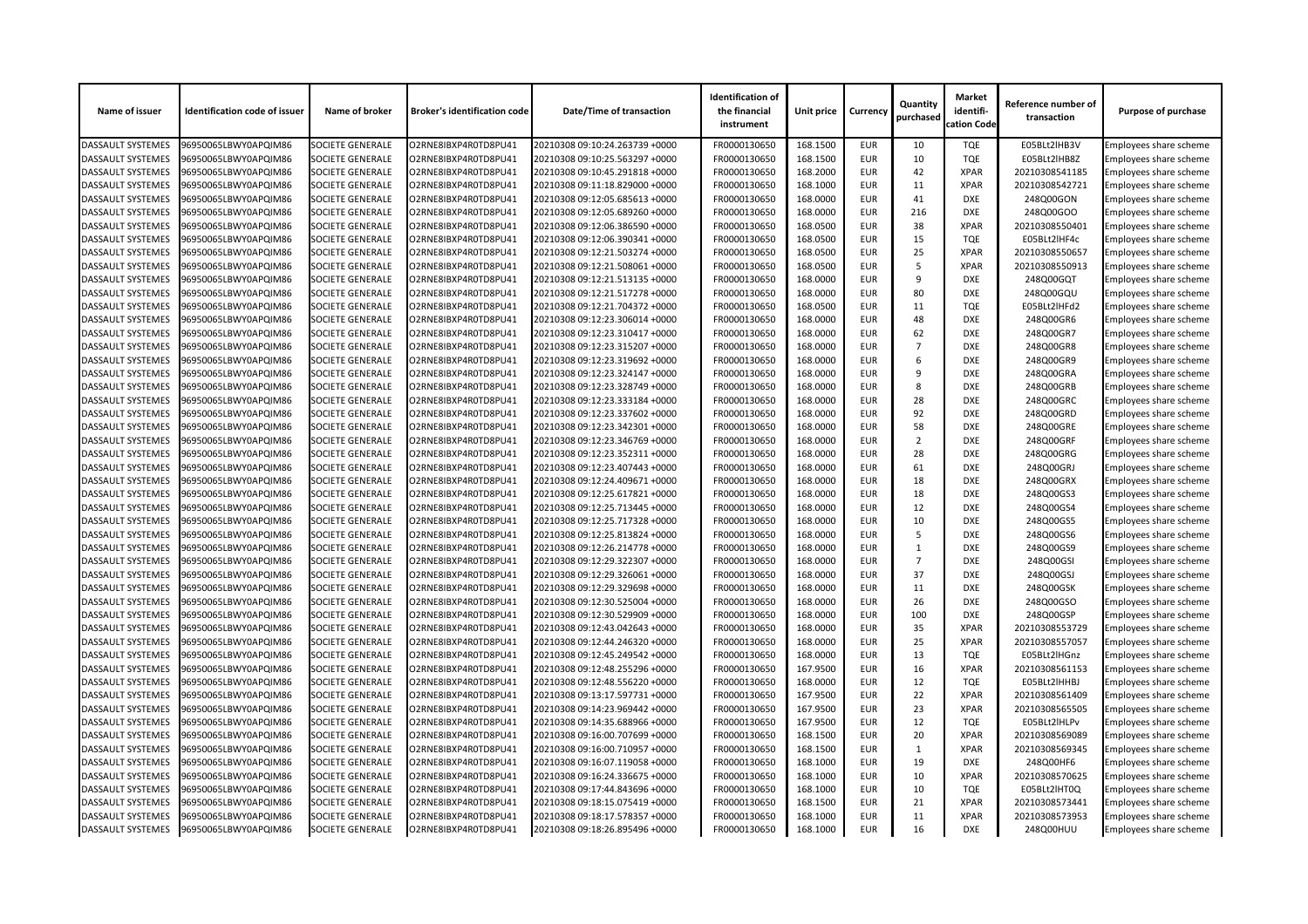| Name of issuer           | <b>Identification code of issuer</b> | Name of broker          | <b>Broker's identification code</b> | <b>Date/Time of transaction</b> | <b>Identification of</b><br>the financial<br>instrument | Unit price | <b>Currency</b> | Quantity<br>purchased | <b>Market</b><br>identifi-<br>cation Code | Reference number of<br>transaction | <b>Purpose of purchase</b>    |
|--------------------------|--------------------------------------|-------------------------|-------------------------------------|---------------------------------|---------------------------------------------------------|------------|-----------------|-----------------------|-------------------------------------------|------------------------------------|-------------------------------|
| <b>DASSAULT SYSTEMES</b> | 96950065LBWY0APQIM86                 | <b>SOCIETE GENERALE</b> | O2RNE8IBXP4R0TD8PU41                | 20210308 09:19:05.131524 +0000  | FR0000130650                                            | 168.0500   | <b>EUR</b>      | 10                    | <b>XPAR</b>                               | 20210308574977                     | Employees share scheme        |
| <b>DASSAULT SYSTEMES</b> | 96950065LBWY0APQIM86                 | <b>SOCIETE GENERALE</b> | O2RNE8IBXP4R0TD8PU41                | 20210308 09:19:29.761019 +0000  | FR0000130650                                            | 168.0500   | <b>EUR</b>      | 1                     | <b>TQE</b>                                | E05BLt2lHWzM                       | <b>Employees share scheme</b> |
| <b>DASSAULT SYSTEMES</b> | 96950065LBWY0APQIM86                 | <b>SOCIETE GENERALE</b> | O2RNE8IBXP4R0TD8PU41                | 20210308 09:19:34.571333 +0000  | FR0000130650                                            | 168.0000   | <b>EUR</b>      | 357                   | <b>DXE</b>                                | 248Q00I3G                          | Employees share scheme        |
| <b>DASSAULT SYSTEMES</b> | 96950065LBWY0APQIM86                 | <b>SOCIETE GENERALE</b> | O2RNE8IBXP4R0TD8PU41                | 20210308 09:19:34.575320 +0000  | FR0000130650                                            | 168.0000   | <b>EUR</b>      |                       | <b>DXE</b>                                | 248Q00I3H                          | <b>Employees share scheme</b> |
| <b>DASSAULT SYSTEMES</b> | 96950065LBWY0APQIM86                 | <b>SOCIETE GENERALE</b> | O2RNE8IBXP4R0TD8PU41                | 20210308 09:19:34.579393 +0000  | FR0000130650                                            | 168.0000   | <b>EUR</b>      | 54                    | <b>DXE</b>                                | 248Q00I3I                          | <b>Employees share scheme</b> |
| <b>DASSAULT SYSTEMES</b> | 96950065LBWY0APQIM86                 | <b>SOCIETE GENERALE</b> | O2RNE8IBXP4R0TD8PU41                | 20210308 09:19:34.583632 +0000  | FR0000130650                                            | 168.0000   | <b>EUR</b>      | 73                    | <b>DXE</b>                                | 248Q00I3J                          | Employees share scheme        |
| <b>DASSAULT SYSTEMES</b> | 96950065LBWY0APQIM86                 | <b>SOCIETE GENERALE</b> | O2RNE8IBXP4R0TD8PU41                | 20210308 09:19:34.587489 +0000  | FR0000130650                                            | 168.0000   | <b>EUR</b>      | 61                    | <b>DXE</b>                                | 248Q0013K                          | <b>Employees share scheme</b> |
| <b>DASSAULT SYSTEMES</b> | 96950065LBWY0APQIM86                 | <b>SOCIETE GENERALE</b> | O2RNE8IBXP4R0TD8PU41                | 20210308 09:19:37.272709 +0000  | FR0000130650                                            | 168.0500   | <b>EUR</b>      | $\overline{7}$        | <b>TQE</b>                                | E05BLt2lHXMd                       | Employees share scheme        |
| <b>DASSAULT SYSTEMES</b> | 96950065LBWY0APQIM86                 | <b>SOCIETE GENERALE</b> | O2RNE8IBXP4R0TD8PU41                | 20210308 09:19:37.276079 +0000  | FR0000130650                                            | 168.0500   | <b>EUR</b>      | 8                     | <b>XPAR</b>                               | 20210308577025                     | Employees share scheme        |
| <b>DASSAULT SYSTEMES</b> | 96950065LBWY0APQIM86                 | <b>SOCIETE GENERALE</b> | O2RNE8IBXP4R0TD8PU41                | 20210308 09:19:37.279342 +0000  | FR0000130650                                            | 168.0500   | <b>EUR</b>      | 3                     | <b>XPAR</b>                               | 20210308577281                     | <b>Employees share scheme</b> |
| <b>DASSAULT SYSTEMES</b> | 96950065LBWY0APQIM86                 | <b>SOCIETE GENERALE</b> | O2RNE8IBXP4R0TD8PU41                | 20210308 09:19:37.282866 +0000  | FR0000130650                                            | 168.0500   | <b>EUR</b>      | 6                     | <b>TQE</b>                                | E05BLt2lHXN2                       | Employees share scheme        |
| <b>DASSAULT SYSTEMES</b> | 96950065LBWY0APQIM86                 | <b>SOCIETE GENERALE</b> | O2RNE8IBXP4R0TD8PU41                | 20210308 09:19:52.586259 +0000  | FR0000130650                                            | 168.0500   | <b>EUR</b>      | 22                    | <b>XPAR</b>                               | 20210308579329                     | <b>Employees share scheme</b> |
| <b>DASSAULT SYSTEMES</b> | 96950065LBWY0APQIM86                 | <b>SOCIETE GENERALE</b> | O2RNE8IBXP4R0TD8PU41                | 20210308 09:20:07.301753 +0000  | FR0000130650                                            | 168.0500   | <b>EUR</b>      | 11                    | <b>TQE</b>                                | E05BLt2lHYFX                       | Employees share scheme        |
| <b>DASSAULT SYSTEMES</b> | 96950065LBWY0APQIM86                 | <b>SOCIETE GENERALE</b> | O2RNE8IBXP4R0TD8PU41                | 20210308 09:21:11.780676 +0000  | FR0000130650                                            | 168.0000   | <b>EUR</b>      | 3                     | <b>DXE</b>                                | 248Q00IFG                          | <b>Employees share scheme</b> |
| <b>DASSAULT SYSTEMES</b> | 96950065LBWY0APQIM86                 | <b>SOCIETE GENERALE</b> | O2RNE8IBXP4R0TD8PU41                | 20210308 09:21:11.784647 +0000  | FR0000130650                                            | 168.0000   | <b>EUR</b>      | 166                   | <b>DXE</b>                                | 248Q00IFH                          | Employees share scheme        |
| <b>DASSAULT SYSTEMES</b> | 96950065LBWY0APQIM86                 | <b>SOCIETE GENERALE</b> | O2RNE8IBXP4R0TD8PU41                | 20210308 09:21:11.788456 +0000  | FR0000130650                                            | 168.0000   | <b>EUR</b>      | 26                    | <b>DXE</b>                                | 248Q00IFK                          | Employees share scheme        |
| <b>DASSAULT SYSTEMES</b> | 96950065LBWY0APQIM86                 | <b>SOCIETE GENERALE</b> | O2RNE8IBXP4R0TD8PU41                | 20210308 09:21:11.792211 +0000  | FR0000130650                                            | 168.0000   | <b>EUR</b>      | 160                   | <b>DXE</b>                                | 248Q00IFL                          | <b>Employees share scheme</b> |
| <b>DASSAULT SYSTEMES</b> | 96950065LBWY0APQIM86                 | <b>SOCIETE GENERALE</b> | O2RNE8IBXP4R0TD8PU41                | 20210308 09:21:11.795937 +0000  | FR0000130650                                            | 168.0000   | <b>EUR</b>      | 99                    | <b>DXE</b>                                | 248Q00IFM                          | Employees share scheme        |
| <b>DASSAULT SYSTEMES</b> | 96950065LBWY0APQIM86                 | <b>SOCIETE GENERALE</b> | O2RNE8IBXP4R0TD8PU41                | 20210308 09:21:15.989686 +0000  | FR0000130650                                            | 167.9500   | <b>EUR</b>      | 8                     | <b>XPAR</b>                               | 20210308582401                     | Employees share scheme        |
| <b>DASSAULT SYSTEMES</b> | 96950065LBWY0APQIM86                 | <b>SOCIETE GENERALE</b> | O2RNE8IBXP4R0TD8PU41                | 20210308 09:21:15.993671 +0000  | FR0000130650                                            | 167.9500   | <b>EUR</b>      | 23                    | <b>XPAR</b>                               | 20210308582657                     | Employees share scheme        |
| <b>DASSAULT SYSTEMES</b> | 96950065LBWY0APQIM86                 | <b>SOCIETE GENERALE</b> | O2RNE8IBXP4R0TD8PU41                | 20210308 09:21:15.997804 +0000  | FR0000130650                                            | 167.9500   | <b>EUR</b>      | 26                    | <b>XPAR</b>                               | 20210308582913                     | Employees share scheme        |
|                          |                                      |                         |                                     |                                 |                                                         | 167.9500   | <b>EUR</b>      | 9                     | <b>TQE</b>                                | E05BLt2lHeDl                       |                               |
| <b>DASSAULT SYSTEMES</b> | 96950065LBWY0APQIM86                 | <b>SOCIETE GENERALE</b> | O2RNE8IBXP4R0TD8PU41                | 20210308 09:21:58.950900 +0000  | FR0000130650                                            |            | <b>EUR</b>      | 35                    | <b>XPAR</b>                               |                                    | <b>Employees share scheme</b> |
| <b>DASSAULT SYSTEMES</b> | 96950065LBWY0APQIM86                 | <b>SOCIETE GENERALE</b> | O2RNE8IBXP4R0TD8PU41                | 20210308 09:21:59.051105 +0000  | FR0000130650                                            | 167.9500   |                 | 6                     |                                           | 20210308590593                     | Employees share scheme        |
| <b>DASSAULT SYSTEMES</b> | 96950065LBWY0APQIM86                 | <b>SOCIETE GENERALE</b> | O2RNE8IBXP4R0TD8PU41                | 20210308 09:21:59.054541 +0000  | FR0000130650                                            | 167.9500   | <b>EUR</b>      |                       | <b>XPAR</b>                               | 20210308590849                     | Employees share scheme        |
| <b>DASSAULT SYSTEMES</b> | 96950065LBWY0APQIM86                 | <b>SOCIETE GENERALE</b> | O2RNE8IBXP4R0TD8PU41                | 20210308 09:22:42.603269 +0000  | FR0000130650                                            | 167.9000   | <b>EUR</b>      | 10                    | <b>XPAR</b>                               | 20210308592385                     | <b>Employees share scheme</b> |
| <b>DASSAULT SYSTEMES</b> | 96950065LBWY0APQIM86                 | <b>SOCIETE GENERALE</b> | O2RNE8IBXP4R0TD8PU41                | 20210308 09:23:00.029743 +0000  | FR0000130650                                            | 167.8000   | <b>EUR</b>      | $\mathcal{P}$         | <b>TQE</b>                                | E05BLt2lHgvb                       | Employees share scheme        |
| <b>DASSAULT SYSTEMES</b> | 96950065LBWY0APQIM86                 | <b>SOCIETE GENERALE</b> | O2RNE8IBXP4R0TD8PU41                | 20210308 09:23:00.033713 +0000  | FR0000130650                                            | 167.8000   | <b>EUR</b>      | 8                     | <b>TQE</b>                                | E05BLt2lHgve                       | Employees share scheme        |
| <b>DASSAULT SYSTEMES</b> | 96950065LBWY0APQIM86                 | <b>SOCIETE GENERALE</b> | O2RNE8IBXP4R0TD8PU41                | 20210308 09:23:35.091650 +0000  | FR0000130650                                            | 167.7500   | <b>EUR</b>      | 12                    | <b>XPAR</b>                               | 20210308593665                     | <b>Employees share scheme</b> |
| <b>DASSAULT SYSTEMES</b> | 96950065LBWY0APQIM86                 | <b>SOCIETE GENERALE</b> | O2RNE8IBXP4R0TD8PU41                | 20210308 09:24:12.447665 +0000  | FR0000130650                                            | 167.7000   | <b>EUR</b>      | 12                    | <b>XPAR</b>                               | 20210308595457                     | <b>Employees share scheme</b> |
| <b>DASSAULT SYSTEMES</b> | 96950065LBWY0APQIM86                 | <b>SOCIETE GENERALE</b> | O2RNE8IBXP4R0TD8PU41                | 20210308 09:24:40.196590 +0000  | FR0000130650                                            | 167.7500   | <b>EUR</b>      | 19                    | <b>XPAR</b>                               | 20210308597761                     | Employees share scheme        |
| <b>DASSAULT SYSTEMES</b> | 96950065LBWY0APQIM86                 | <b>SOCIETE GENERALE</b> | O2RNE8IBXP4R0TD8PU41                | 20210308 09:25:13.734784 +0000  | FR0000130650                                            | 167.7000   | <b>EUR</b>      | 12                    | <b>XPAR</b>                               | 20210308599041                     | Employees share scheme        |
| <b>DASSAULT SYSTEMES</b> | 96950065LBWY0APQIM86                 | <b>SOCIETE GENERALE</b> | O2RNE8IBXP4R0TD8PU41                | 20210308 09:26:06.994937 +0000  | FR0000130650                                            | 167.7000   | <b>EUR</b>      | 10                    | <b>TQE</b>                                | E05BLt2lHzEj                       | <b>Employees share scheme</b> |
| <b>DASSAULT SYSTEMES</b> | 96950065LBWY0APQIM86                 | <b>SOCIETE GENERALE</b> | O2RNE8IBXP4R0TD8PU41                | 20210308 09:26:13.601601 +0000  | FR0000130650                                            | 167.7500   | <b>EUR</b>      | 18                    | <b>XPAR</b>                               | 20210308600833                     | Employees share scheme        |
| <b>DASSAULT SYSTEMES</b> | 96950065LBWY0APQIM86                 | <b>SOCIETE GENERALE</b> | O2RNE8IBXP4R0TD8PU41                | 20210308 09:26:14.503992 +0000  | FR0000130650                                            | 167.7000   | <b>EUR</b>      | 87                    | <b>TQE</b>                                | E05BLt2lHzn3                       | <b>Employees share scheme</b> |
| <b>DASSAULT SYSTEMES</b> | 96950065LBWY0APQIM86                 | <b>SOCIETE GENERALE</b> | O2RNE8IBXP4R0TD8PU41                | 20210308 09:26:14.507675 +0000  | FR0000130650                                            | 167.7000   | <b>EUR</b>      | 87                    | <b>TQE</b>                                | E05BLt2lHzn8                       | Employees share scheme        |
| <b>DASSAULT SYSTEMES</b> | 96950065LBWY0APQIM86                 | <b>SOCIETE GENERALE</b> | O2RNE8IBXP4R0TD8PU41                | 20210308 09:26:14.511341 +0000  | FR0000130650                                            | 167.7000   | <b>EUR</b>      |                       | <b>TQE</b>                                | E05BLt2lHznG                       | Employees share scheme        |
| <b>DASSAULT SYSTEMES</b> | 96950065LBWY0APQIM86                 | <b>SOCIETE GENERALE</b> | O2RNE8IBXP4R0TD8PU41                | 20210308 09:26:14.514982 +0000  | FR0000130650                                            | 167.7000   | <b>EUR</b>      | 3                     | <b>TQE</b>                                | E05BLt2lHznJ                       | <b>Employees share scheme</b> |
| <b>DASSAULT SYSTEMES</b> | 96950065LBWY0APQIM86                 | <b>SOCIETE GENERALE</b> | O2RNE8IBXP4R0TD8PU41                | 20210308 09:26:14.518574 +0000  | FR0000130650                                            | 167.7000   | <b>EUR</b>      | 17                    | <b>TQE</b>                                | E05BLt2lHznM                       | Employees share scheme        |
| <b>DASSAULT SYSTEMES</b> | 96950065LBWY0APQIM86                 | <b>SOCIETE GENERALE</b> | O2RNE8IBXP4R0TD8PU41                | 20210308 09:26:14.522281 +0000  | FR0000130650                                            | 167.7000   | <b>EUR</b>      | 66                    | <b>TQE</b>                                | E05BLt2lHznO                       | <b>Employees share scheme</b> |
| <b>DASSAULT SYSTEMES</b> | 96950065LBWY0APQIM86                 | <b>SOCIETE GENERALE</b> | O2RNE8IBXP4R0TD8PU41                | 20210308 09:26:14.526100 +0000  | FR0000130650                                            | 167.7000   | <b>EUR</b>      | 17                    | <b>TQE</b>                                | E05BLt2lHznQ                       | Employees share scheme        |
| <b>DASSAULT SYSTEMES</b> | 96950065LBWY0APQIM86                 | <b>SOCIETE GENERALE</b> | O2RNE8IBXP4R0TD8PU41                | 20210308 09:26:33.637424 +0000  | FR0000130650                                            | 167.7500   | <b>EUR</b>      | 16                    | <b>XPAR</b>                               | 20210308603137                     | Employees share scheme        |
| <b>DASSAULT SYSTEMES</b> | 96950065LBWY0APQIM86                 | <b>SOCIETE GENERALE</b> | O2RNE8IBXP4R0TD8PU41                | 20210308 09:26:58.065671 +0000  | FR0000130650                                            | 167.8000   | <b>EUR</b>      | 15                    | <b>DXE</b>                                | 248Q00JT1                          | <b>Employees share scheme</b> |
| <b>DASSAULT SYSTEMES</b> | 96950065LBWY0APQIM86                 | <b>SOCIETE GENERALE</b> | O2RNE8IBXP4R0TD8PU41                | 20210308 09:26:58.069937 +0000  | FR0000130650                                            | 167.8000   | <b>EUR</b>      | 73                    | <b>DXE</b>                                | 248Q00JT2                          | Employees share scheme        |
| <b>DASSAULT SYSTEMES</b> | 96950065LBWY0APQIM86                 | <b>SOCIETE GENERALE</b> | O2RNE8IBXP4R0TD8PU41                | 20210308 09:26:58.075852 +0000  | FR0000130650                                            | 167.8000   | <b>EUR</b>      | 6                     | <b>DXE</b>                                | 248Q00JT3                          | <b>Employees share scheme</b> |
| <b>DASSAULT SYSTEMES</b> | 96950065LBWY0APQIM86                 | <b>SOCIETE GENERALE</b> | O2RNE8IBXP4R0TD8PU41                | 20210308 09:27:25.410628 +0000  | FR0000130650                                            | 167.8000   | <b>EUR</b>      | $\overline{2}$        | <b>XPAR</b>                               | 20210308606721                     | Employees share scheme        |
| <b>DASSAULT SYSTEMES</b> | 96950065LBWY0APQIM86                 | <b>SOCIETE GENERALE</b> | O2RNE8IBXP4R0TD8PU41                | 20210308 09:27:25.419562 +0000  | FR0000130650                                            | 167.8000   | <b>EUR</b>      | 15                    | <b>XPAR</b>                               | 20210308606977                     | Employees share scheme        |
| <b>DASSAULT SYSTEMES</b> | 96950065LBWY0APQIM86                 | <b>SOCIETE GENERALE</b> | O2RNE8IBXP4R0TD8PU41                | 20210308 09:27:25.425992 +0000  | FR0000130650                                            | 167.8000   | <b>EUR</b>      | 43                    | <b>DXE</b>                                | 248Q00JW2                          | Employees share scheme        |
| <b>DASSAULT SYSTEMES</b> | 96950065LBWY0APQIM86                 | <b>SOCIETE GENERALE</b> | O2RNE8IBXP4R0TD8PU41                | 20210308 09:27:25.431972 +0000  | FR0000130650                                            | 167.8000   | <b>EUR</b>      | 320                   | <b>DXE</b>                                | 248Q00JW3                          | Employees share scheme        |
| <b>DASSAULT SYSTEMES</b> | 96950065LBWY0APQIM86                 | <b>SOCIETE GENERALE</b> | O2RNE8IBXP4R0TD8PU41                | 20210308 09:27:57.046920 +0000  | FR0000130650                                            | 167.8000   | <b>EUR</b>      | 21                    | <b>XPAR</b>                               | 20210308607489                     | Employees share scheme        |
| <b>DASSAULT SYSTEMES</b> | 96950065LBWY0APQIM86                 | <b>SOCIETE GENERALE</b> | O2RNE8IBXP4R0TD8PU41                | 20210308 09:27:57.051542 +0000  | FR0000130650                                            | 167.8000   | <b>EUR</b>      | 87                    | <b>TQE</b>                                | E05BLt2lI6TX                       | <b>Employees share scheme</b> |
| <b>DASSAULT SYSTEMES</b> | 96950065LBWY0APQIM86                 | <b>SOCIETE GENERALE</b> | O2RNE8IBXP4R0TD8PU41                | 20210308 09:27:57.055996 +0000  | FR0000130650                                            | 167.8000   | <b>EUR</b>      | 43                    | <b>DXE</b>                                | 248Q00K02                          | <b>Employees share scheme</b> |
| <b>DASSAULT SYSTEMES</b> | 96950065LBWY0APQIM86                 | <b>SOCIETE GENERALE</b> | O2RNE8IBXP4R0TD8PU41                | 20210308 09:28:01.351493 +0000  | FR0000130650                                            | 167.8000   | EUR             | 40                    | <b>TQE</b>                                | E05BLt2lI6hS                       | <b>Employees share scheme</b> |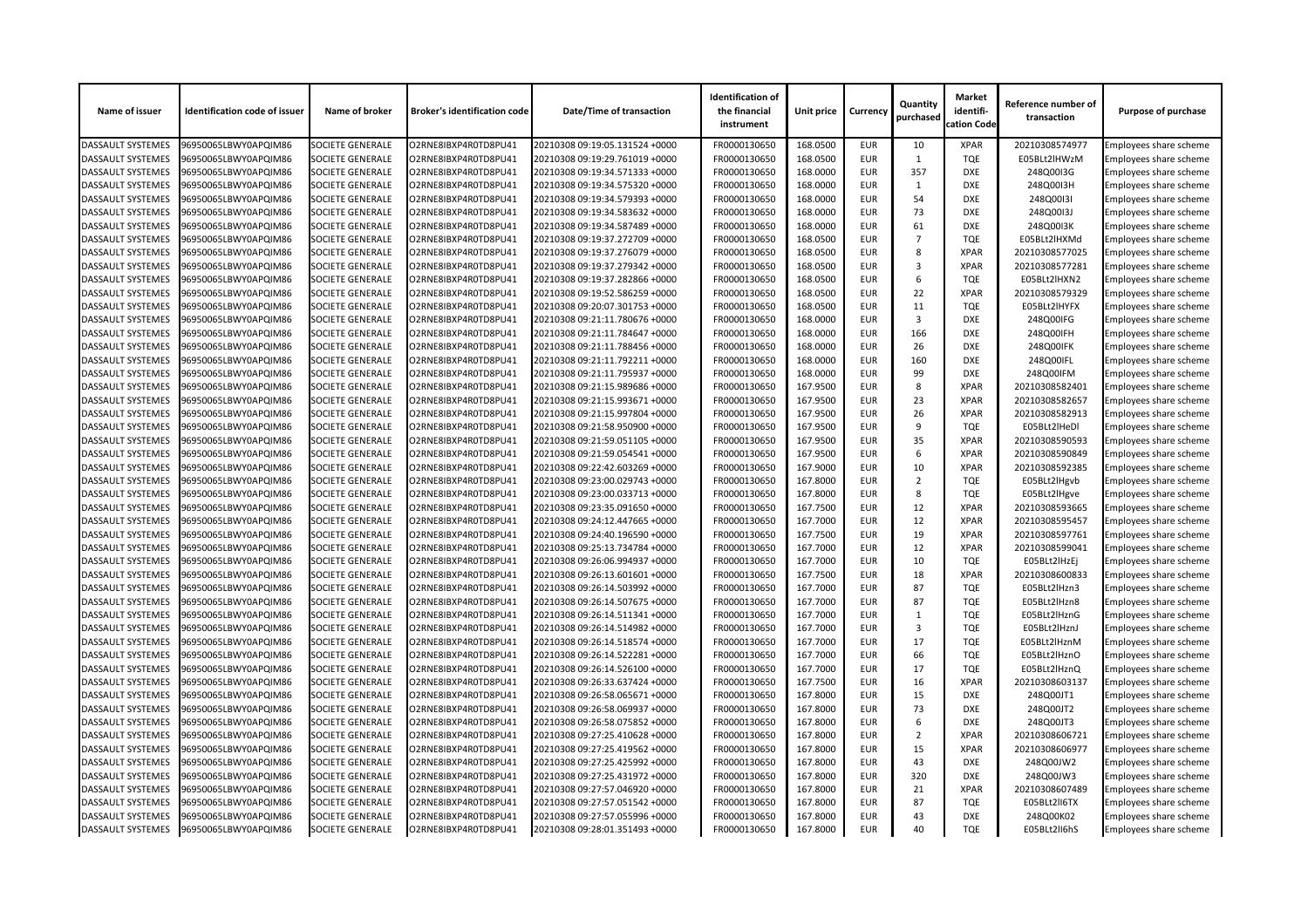| Name of issuer           | <b>Identification code of issuer</b> | Name of broker          | <b>Broker's identification code</b> | Date/Time of transaction       | <b>Identification of</b><br>the financial<br>instrument | Unit price | <b>Currency</b> | Quantity<br>purchased | <b>Market</b><br>identifi-<br>cation Code | Reference number of<br>transaction | <b>Purpose of purchase</b>    |
|--------------------------|--------------------------------------|-------------------------|-------------------------------------|--------------------------------|---------------------------------------------------------|------------|-----------------|-----------------------|-------------------------------------------|------------------------------------|-------------------------------|
| <b>DASSAULT SYSTEMES</b> | 96950065LBWY0APQIM86                 | <b>SOCIETE GENERALE</b> | O2RNE8IBXP4R0TD8PU41                | 20210308 09:28:24.885783 +0000 | FR0000130650                                            | 167.8500   | <b>EUR</b>      |                       | <b>XPAR</b>                               | 20210308611073                     | Employees share scheme        |
| <b>DASSAULT SYSTEMES</b> | 96950065LBWY0APQIM86                 | <b>SOCIETE GENERALE</b> | O2RNE8IBXP4R0TD8PU41                | 20210308 09:28:30.591102 +0000 | FR0000130650                                            | 167.8500   | <b>EUR</b>      | 19                    | <b>XPAR</b>                               | 20210308611329                     | <b>Employees share scheme</b> |
| <b>DASSAULT SYSTEMES</b> | 96950065LBWY0APQIM86                 | <b>SOCIETE GENERALE</b> | O2RNE8IBXP4R0TD8PU41                | 20210308 09:28:41.903023 +0000 | FR0000130650                                            | 167.8000   | <b>EUR</b>      | 3                     | <b>TQE</b>                                | E05BLt2lI95F                       | Employees share scheme        |
| <b>DASSAULT SYSTEMES</b> | 96950065LBWY0APQIM86                 | <b>SOCIETE GENERALE</b> | O2RNE8IBXP4R0TD8PU41                | 20210308 09:28:41.907252 +0000 | FR0000130650                                            | 167.8000   | <b>EUR</b>      | 5                     | <b>TQE</b>                                | E05BLt2lI95J                       | <b>Employees share scheme</b> |
| <b>DASSAULT SYSTEMES</b> | 96950065LBWY0APQIM86                 | <b>SOCIETE GENERALE</b> | O2RNE8IBXP4R0TD8PU41                | 20210308 09:28:41.911157 +0000 | FR0000130650                                            | 167.8000   | <b>EUR</b>      | 39                    | <b>TQE</b>                                | E05BLt2lI95L                       | Employees share scheme        |
| <b>DASSAULT SYSTEMES</b> | 96950065LBWY0APQIM86                 | <b>SOCIETE GENERALE</b> | O2RNE8IBXP4R0TD8PU41                | 20210308 09:28:41.920940 +0000 | FR0000130650                                            | 167.8000   | <b>EUR</b>      | 8                     | <b>TQE</b>                                | E05BLt2lI95N                       | Employees share scheme        |
| <b>DASSAULT SYSTEMES</b> | 96950065LBWY0APQIM86                 | <b>SOCIETE GENERALE</b> | O2RNE8IBXP4R0TD8PU41                | 20210308 09:28:41.927411 +0000 | FR0000130650                                            | 167.8000   | <b>EUR</b>      | 40                    | <b>TQE</b>                                | E05BLt2lI95S                       | <b>Employees share scheme</b> |
| <b>DASSAULT SYSTEMES</b> | 96950065LBWY0APQIM86                 | <b>SOCIETE GENERALE</b> | O2RNE8IBXP4R0TD8PU41                | 20210308 09:28:49.113774 +0000 | FR0000130650                                            | 167.7500   | <b>EUR</b>      | 13                    | <b>XPAR</b>                               | 20210308612353                     | Employees share scheme        |
| <b>DASSAULT SYSTEMES</b> | 96950065LBWY0APQIM86                 | <b>SOCIETE GENERALE</b> | O2RNE8IBXP4R0TD8PU41                | 20210308 09:29:05.037283 +0000 | FR0000130650                                            | 167.8000   | <b>EUR</b>      | 11                    | <b>XPAR</b>                               | 20210308614913                     | <b>Employees share scheme</b> |
| <b>DASSAULT SYSTEMES</b> | 96950065LBWY0APQIM86                 | <b>SOCIETE GENERALE</b> | O2RNE8IBXP4R0TD8PU41                | 20210308 09:29:06.340409 +0000 | FR0000130650                                            | 167.8000   | <b>EUR</b>      | 6                     | <b>XPAR</b>                               | 20210308615169                     | Employees share scheme        |
| <b>DASSAULT SYSTEMES</b> | 96950065LBWY0APQIM86                 | <b>SOCIETE GENERALE</b> | O2RNE8IBXP4R0TD8PU41                | 20210308 09:29:31.881229 +0000 | FR0000130650                                            | 167.7500   | <b>EUR</b>      | 18                    | <b>XPAR</b>                               | 20210308617217                     | <b>Employees share scheme</b> |
| <b>DASSAULT SYSTEMES</b> | 96950065LBWY0APQIM86                 | <b>SOCIETE GENERALE</b> | O2RNE8IBXP4R0TD8PU41                | 20210308 09:30:01.926996 +0000 | FR0000130650                                            | 167.7000   | <b>EUR</b>      | $\Delta$              | <b>TQE</b>                                | E05BLt2lIEDi                       | <b>Employees share scheme</b> |
| <b>DASSAULT SYSTEMES</b> | 96950065LBWY0APQIM86                 | <b>SOCIETE GENERALE</b> | O2RNE8IBXP4R0TD8PU41                | 20210308 09:30:01.932219 +0000 | FR0000130650                                            | 167.7000   | <b>EUR</b>      | $\overline{7}$        | <b>TQE</b>                                | E05BLt2lIEDI                       | Employees share scheme        |
| <b>DASSAULT SYSTEMES</b> | 96950065LBWY0APQIM86                 | <b>SOCIETE GENERALE</b> | O2RNE8IBXP4R0TD8PU41                | 20210308 09:30:02.425095 +0000 | FR0000130650                                            | 167.7000   | <b>EUR</b>      | 16                    | <b>XPAR</b>                               | 20210308619265                     | Employees share scheme        |
| <b>DASSAULT SYSTEMES</b> | 96950065LBWY0APQIM86                 | <b>SOCIETE GENERALE</b> | O2RNE8IBXP4R0TD8PU41                | 20210308 09:30:07.639529 +0000 | FR0000130650                                            | 167.6500   | <b>EUR</b>      | 17                    | <b>XPAR</b>                               | 20210308620289                     | Employees share scheme        |
| <b>DASSAULT SYSTEMES</b> | 96950065LBWY0APQIM86                 | <b>SOCIETE GENERALE</b> | O2RNE8IBXP4R0TD8PU41                | 20210308 09:30:30.171302 +0000 | FR0000130650                                            | 167.7000   | <b>EUR</b>      | $\overline{7}$        | <b>XPAR</b>                               | 20210308623617                     | Employees share scheme        |
| <b>DASSAULT SYSTEMES</b> | 96950065LBWY0APQIM86                 | <b>SOCIETE GENERALE</b> | O2RNE8IBXP4R0TD8PU41                | 20210308 09:30:31.373662 +0000 | FR0000130650                                            | 167.7000   | <b>EUR</b>      | 20                    | <b>XPAR</b>                               | 20210308624641                     | <b>Employees share scheme</b> |
| <b>DASSAULT SYSTEMES</b> | 96950065LBWY0APQIM86                 | <b>SOCIETE GENERALE</b> | O2RNE8IBXP4R0TD8PU41                | 20210308 09:31:01.102031 +0000 | FR0000130650                                            | 167.6500   | <b>EUR</b>      | 12                    | <b>XPAR</b>                               | 20210308625665                     | Employees share scheme        |
| <b>DASSAULT SYSTEMES</b> | 96950065LBWY0APQIM86                 | <b>SOCIETE GENERALE</b> | O2RNE8IBXP4R0TD8PU41                | 20210308 09:31:25.638263 +0000 | FR0000130650                                            | 167.6000   | <b>EUR</b>      | 11                    | <b>XPAR</b>                               | 20210308627201                     | <b>Employees share scheme</b> |
| <b>DASSAULT SYSTEMES</b> | 96950065LBWY0APQIM86                 | <b>SOCIETE GENERALE</b> | O2RNE8IBXP4R0TD8PU41                | 20210308 09:32:04.292390 +0000 | FR0000130650                                            | 167.6500   | <b>EUR</b>      | 19                    | <b>XPAR</b>                               | 20210308630017                     | Employees share scheme        |
| <b>DASSAULT SYSTEMES</b> | 96950065LBWY0APQIM86                 | <b>SOCIETE GENERALE</b> | O2RNE8IBXP4R0TD8PU41                | 20210308 09:32:04.296292 +0000 | FR0000130650                                            | 167.6500   | <b>EUR</b>      | 17                    | <b>XPAR</b>                               | 20210308630273                     | Employees share scheme        |
| <b>DASSAULT SYSTEMES</b> | 96950065LBWY0APQIM86                 | <b>SOCIETE GENERALE</b> | O2RNE8IBXP4R0TD8PU41                |                                | FR0000130650                                            | 167.9000   | <b>EUR</b>      | 10                    | <b>XPAR</b>                               | 20210308643585                     |                               |
|                          |                                      |                         |                                     | 20210308 09:35:41.508193 +0000 |                                                         |            | <b>EUR</b>      | 26                    | <b>TQE</b>                                |                                    | <b>Employees share scheme</b> |
| <b>DASSAULT SYSTEMES</b> | 96950065LBWY0APQIM86                 | <b>SOCIETE GENERALE</b> | O2RNE8IBXP4R0TD8PU41                | 20210308 09:35:53.926354 +0000 | FR0000130650                                            | 167.9000   |                 |                       |                                           | E05BLt2lIb4c                       | Employees share scheme        |
| <b>DASSAULT SYSTEMES</b> | 96950065LBWY0APQIM86                 | <b>SOCIETE GENERALE</b> | O2RNE8IBXP4R0TD8PU41                | 20210308 09:35:53.929667 +0000 | FR0000130650                                            | 167.9000   | <b>EUR</b>      | 16                    | <b>TQE</b>                                | E05BLt2lIb56                       | Employees share scheme        |
| <b>DASSAULT SYSTEMES</b> | 96950065LBWY0APQIM86                 | <b>SOCIETE GENERALE</b> | O2RNE8IBXP4R0TD8PU41                | 20210308 09:35:54.026423 +0000 | FR0000130650                                            | 167.9000   | <b>EUR</b>      | 30                    | <b>XPAR</b>                               | 20210308644865                     | <b>Employees share scheme</b> |
| <b>DASSAULT SYSTEMES</b> | 96950065LBWY0APQIM86                 | <b>SOCIETE GENERALE</b> | O2RNE8IBXP4R0TD8PU41                | 20210308 09:35:54.029548 +0000 | FR0000130650                                            | 167.9000   | <b>EUR</b>      | 20                    | <b>XPAR</b>                               | 20210308645121                     | Employees share scheme        |
| <b>DASSAULT SYSTEMES</b> | 96950065LBWY0APQIM86                 | <b>SOCIETE GENERALE</b> | O2RNE8IBXP4R0TD8PU41                | 20210308 09:35:54.032666 +0000 | FR0000130650                                            | 167.9000   | <b>EUR</b>      | 35                    | <b>XPAR</b>                               | 20210308645377                     | Employees share scheme        |
| <b>DASSAULT SYSTEMES</b> | 96950065LBWY0APQIM86                 | <b>SOCIETE GENERALE</b> | O2RNE8IBXP4R0TD8PU41                | 20210308 09:35:54.035837 +0000 | FR0000130650                                            | 167.9000   | <b>EUR</b>      | 3                     | <b>XPAR</b>                               | 20210308645633                     | <b>Employees share scheme</b> |
| <b>DASSAULT SYSTEMES</b> | 96950065LBWY0APQIM86                 | <b>SOCIETE GENERALE</b> | O2RNE8IBXP4R0TD8PU41                | 20210308 09:36:37.782875 +0000 | FR0000130650                                            | 167.9000   | <b>EUR</b>      | 13                    | <b>TQE</b>                                | E05BLt2lldnp                       | <b>Employees share scheme</b> |
| <b>DASSAULT SYSTEMES</b> | 96950065LBWY0APQIM86                 | <b>SOCIETE GENERALE</b> | O2RNE8IBXP4R0TD8PU41                | 20210308 09:36:59.605907 +0000 | FR0000130650                                            | 167.9000   | <b>EUR</b>      | -5                    | <b>TQE</b>                                | E05BLt2llenh                       | Employees share scheme        |
| <b>DASSAULT SYSTEMES</b> | 96950065LBWY0APQIM86                 | <b>SOCIETE GENERALE</b> | O2RNE8IBXP4R0TD8PU41                | 20210308 09:36:59.609485 +0000 | FR0000130650                                            | 167.9000   | <b>EUR</b>      | 2                     | <b>TQE</b>                                | E05BLt2llenj                       | Employees share scheme        |
| <b>DASSAULT SYSTEMES</b> | 96950065LBWY0APQIM86                 | <b>SOCIETE GENERALE</b> | O2RNE8IBXP4R0TD8PU41                | 20210308 09:37:08.121787 +0000 | FR0000130650                                            | 167.8000   | <b>EUR</b>      | 10                    | <b>XPAR</b>                               | 20210308647169                     | Employees share scheme        |
| <b>DASSAULT SYSTEMES</b> | 96950065LBWY0APQIM86                 | <b>SOCIETE GENERALE</b> | O2RNE8IBXP4R0TD8PU41                | 20210308 09:37:21.842162 +0000 | FR0000130650                                            | 167.7500   | <b>EUR</b>      | 2                     | <b>XPAR</b>                               | 20210308647425                     | <b>Employees share scheme</b> |
| <b>DASSAULT SYSTEMES</b> | 96950065LBWY0APQIM86                 | <b>SOCIETE GENERALE</b> | O2RNE8IBXP4R0TD8PU41                | 20210308 09:38:43.146408 +0000 | FR0000130650                                            | 167.8000   | <b>EUR</b>      | 13                    | <b>XPAR</b>                               | 20210308650753                     | Employees share scheme        |
| <b>DASSAULT SYSTEMES</b> | 96950065LBWY0APQIM86                 | <b>SOCIETE GENERALE</b> | O2RNE8IBXP4R0TD8PU41                | 20210308 09:38:43.149522 +0000 | FR0000130650                                            | 167.8000   | <b>EUR</b>      | 8                     | <b>XPAR</b>                               | 20210308651009                     | Employees share scheme        |
| <b>DASSAULT SYSTEMES</b> | 96950065LBWY0APQIM86                 | <b>SOCIETE GENERALE</b> | O2RNE8IBXP4R0TD8PU41                | 20210308 09:38:52.156669 +0000 | FR0000130650                                            | 167.8000   | <b>EUR</b>      | 14                    | <b>XPAR</b>                               | 20210308651265                     | Employees share scheme        |
| <b>DASSAULT SYSTEMES</b> | 96950065LBWY0APQIM86                 | <b>SOCIETE GENERALE</b> | O2RNE8IBXP4R0TD8PU41                | 20210308 09:38:52.558120 +0000 | FR0000130650                                            | 167.8000   | <b>EUR</b>      | 12                    | <b>TQE</b>                                | E05BLt2llkXr                       | <b>Employees share scheme</b> |
| <b>DASSAULT SYSTEMES</b> | 96950065LBWY0APQIM86                 | <b>SOCIETE GENERALE</b> | O2RNE8IBXP4R0TD8PU41                | 20210308 09:39:29.498875 +0000 | FR0000130650                                            | 167.8000   | <b>EUR</b>      | 13                    | <b>TQE</b>                                | E05BLt2llmUu                       | Employees share scheme        |
| <b>DASSAULT SYSTEMES</b> | 96950065LBWY0APQIM86                 | <b>SOCIETE GENERALE</b> | O2RNE8IBXP4R0TD8PU41                | 20210308 09:39:29.502718 +0000 | FR0000130650                                            | 167.8000   | <b>EUR</b>      | -5                    | <b>TQE</b>                                | E05BLt2llmUw                       | <b>Employees share scheme</b> |
| <b>DASSAULT SYSTEMES</b> | 96950065LBWY0APQIM86                 | <b>SOCIETE GENERALE</b> | O2RNE8IBXP4R0TD8PU41                | 20210308 09:39:30.399267 +0000 | FR0000130650                                            | 167.8000   | <b>EUR</b>      | 10                    | <b>XPAR</b>                               | 20210308652289                     | Employees share scheme        |
| <b>DASSAULT SYSTEMES</b> | 96950065LBWY0APQIM86                 | <b>SOCIETE GENERALE</b> | O2RNE8IBXP4R0TD8PU41                | 20210308 09:39:52.931574 +0000 | FR0000130650                                            | 167.8500   | <b>EUR</b>      | -5                    | <b>XPAR</b>                               | 20210308653569                     | Employees share scheme        |
| <b>DASSAULT SYSTEMES</b> | 96950065LBWY0APQIM86                 | <b>SOCIETE GENERALE</b> | O2RNE8IBXP4R0TD8PU41                | 20210308 09:39:52.934792 +0000 | FR0000130650                                            | 167.8500   | <b>EUR</b>      | -5                    | <b>XPAR</b>                               | 20210308653825                     | <b>Employees share scheme</b> |
| <b>DASSAULT SYSTEMES</b> | 96950065LBWY0APQIM86                 | <b>SOCIETE GENERALE</b> | O2RNE8IBXP4R0TD8PU41                | 20210308 09:39:54.234854 +0000 | FR0000130650                                            | 167.8500   | <b>EUR</b>      | 15                    | <b>TQE</b>                                | E05BLt2lInw1                       | Employees share scheme        |
| <b>DASSAULT SYSTEMES</b> | 96950065LBWY0APQIM86                 | <b>SOCIETE GENERALE</b> | O2RNE8IBXP4R0TD8PU41                | 20210308 09:41:20.823080 +0000 | FR0000130650                                            | 167.8500   | <b>EUR</b>      | 18                    | <b>XPAR</b>                               | 20210308655105                     | Employees share scheme        |
| <b>DASSAULT SYSTEMES</b> | 96950065LBWY0APQIM86                 | <b>SOCIETE GENERALE</b> | O2RNE8IBXP4R0TD8PU41                | 20210308 09:41:23.133677 +0000 | FR0000130650                                            | 167.8500   | <b>EUR</b>      | 40                    | <b>DXE</b>                                | 248Q00MN5                          | Employees share scheme        |
| <b>DASSAULT SYSTEMES</b> | 96950065LBWY0APQIM86                 | <b>SOCIETE GENERALE</b> | O2RNE8IBXP4R0TD8PU41                | 20210308 09:41:27.034055 +0000 | FR0000130650                                            | 167.8500   | <b>EUR</b>      | 25                    | <b>DXE</b>                                | 248Q00MNG                          | Employees share scheme        |
| <b>DASSAULT SYSTEMES</b> | 96950065LBWY0APQIM86                 | <b>SOCIETE GENERALE</b> | O2RNE8IBXP4R0TD8PU41                | 20210308 09:41:27.038243 +0000 | FR0000130650                                            | 167.8500   | <b>EUR</b>      | 10                    | <b>DXE</b>                                | 248Q00MNH                          | Employees share scheme        |
| <b>DASSAULT SYSTEMES</b> | 96950065LBWY0APQIM86                 | <b>SOCIETE GENERALE</b> | O2RNE8IBXP4R0TD8PU41                | 20210308 09:41:27.043548 +0000 | FR0000130650                                            | 167.8500   | <b>EUR</b>      | 100                   | <b>DXE</b>                                | 248Q00MNI                          | Employees share scheme        |
| <b>DASSAULT SYSTEMES</b> | 96950065LBWY0APQIM86                 | <b>SOCIETE GENERALE</b> | O2RNE8IBXP4R0TD8PU41                | 20210308 09:41:27.048128 +0000 | FR0000130650                                            | 167.8500   | <b>EUR</b>      | 85                    | <b>DXE</b>                                | 248Q00MNJ                          | Employees share scheme        |
| <b>DASSAULT SYSTEMES</b> | 96950065LBWY0APQIM86                 | <b>SOCIETE GENERALE</b> | O2RNE8IBXP4R0TD8PU41                | 20210308 09:41:39.254474 +0000 | FR0000130650                                            | 167.8500   | <b>EUR</b>      | 13                    | <b>TQE</b>                                | E05BLt2lIt5K                       | <b>Employees share scheme</b> |
| <b>DASSAULT SYSTEMES</b> | 96950065LBWY0APQIM86                 | <b>SOCIETE GENERALE</b> | O2RNE8IBXP4R0TD8PU41                | 20210308 09:41:39.258325 +0000 | FR0000130650                                            | 167.8500   | <b>EUR</b>      | 10                    | <b>TQE</b>                                | E05BLt2lIt5M                       | <b>Employees share scheme</b> |
| <b>DASSAULT SYSTEMES</b> | 96950065LBWY0APQIM86                 | <b>SOCIETE GENERALE</b> | O2RNE8IBXP4R0TD8PU41                | 20210308 09:41:39.262198 +0000 | FR0000130650                                            | 167.8500   | <b>EUR</b>      |                       | <b>TQE</b>                                | E05BLt2lIt5X                       | <b>Employees share scheme</b> |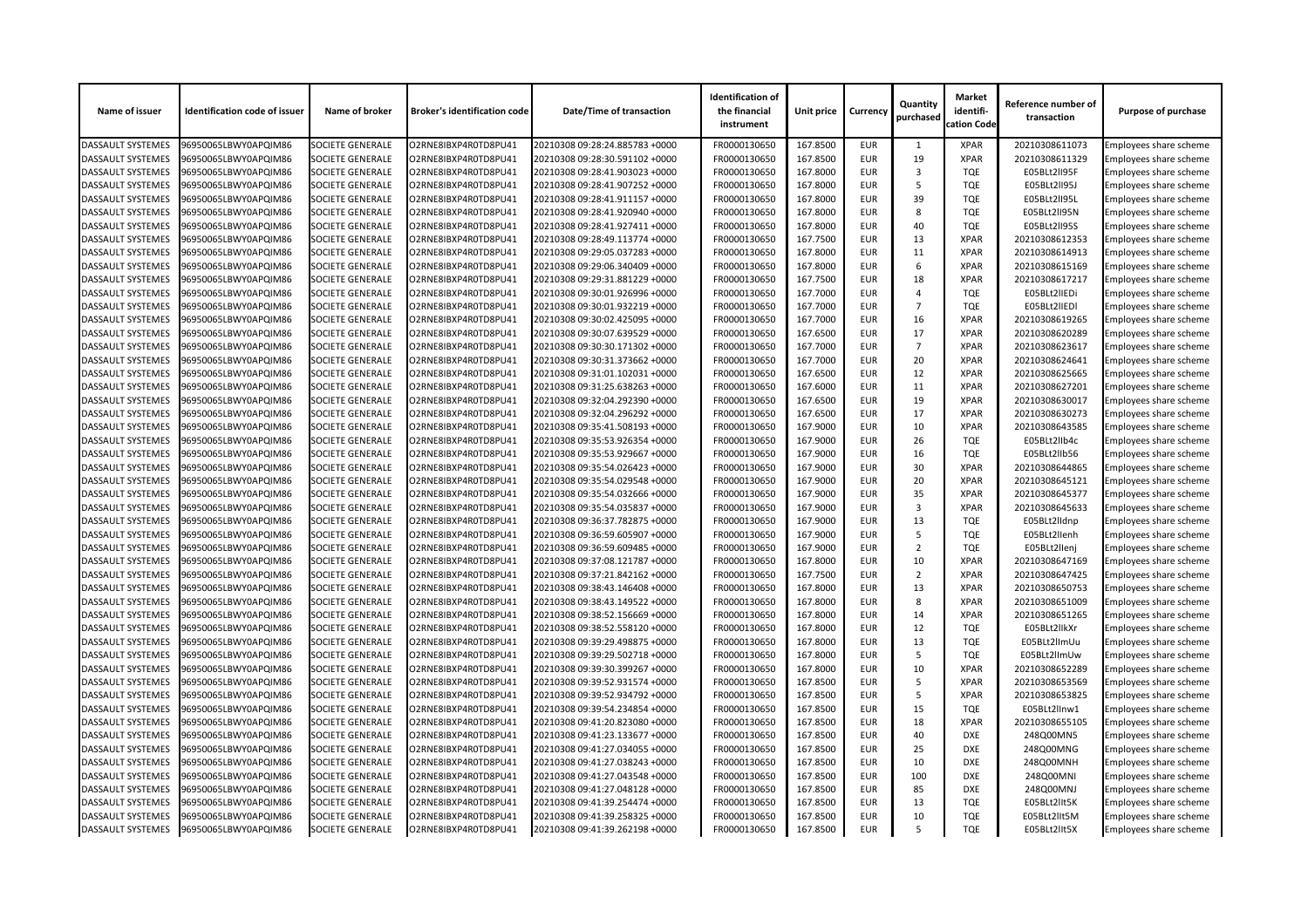| Name of issuer           | <b>Identification code of issuer</b> | Name of broker          | <b>Broker's identification code</b> | <b>Date/Time of transaction</b> | <b>Identification of</b><br>the financial<br>instrument | Unit price | <b>Currency</b> | Quantity<br>purchased | <b>Market</b><br>identifi-<br>cation Code | Reference number of<br>transaction | <b>Purpose of purchase</b>    |
|--------------------------|--------------------------------------|-------------------------|-------------------------------------|---------------------------------|---------------------------------------------------------|------------|-----------------|-----------------------|-------------------------------------------|------------------------------------|-------------------------------|
| <b>DASSAULT SYSTEMES</b> | 96950065LBWY0APQIM86                 | <b>SOCIETE GENERALE</b> | O2RNE8IBXP4R0TD8PU41                | 20210308 09:41:39.266059 +0000  | FR0000130650                                            | 167.8500   | <b>EUR</b>      | 13                    | <b>TQE</b>                                | E05BLt2lIt5b                       | Employees share scheme        |
| <b>DASSAULT SYSTEMES</b> | 96950065LBWY0APQIM86                 | <b>SOCIETE GENERALE</b> | O2RNE8IBXP4R0TD8PU41                | 20210308 09:41:39.269774 +0000  | FR0000130650                                            | 167.8500   | <b>EUR</b>      | 17                    | <b>TQE</b>                                | E05BLt2llt5i                       | Employees share scheme        |
| <b>DASSAULT SYSTEMES</b> | 96950065LBWY0APQIM86                 | <b>SOCIETE GENERALE</b> | O2RNE8IBXP4R0TD8PU41                | 20210308 09:41:39.273822 +0000  | FR0000130650                                            | 167.8500   | <b>EUR</b>      | 242                   | <b>TQE</b>                                | E05BLt2lIt5l                       | Employees share scheme        |
| <b>DASSAULT SYSTEMES</b> | 96950065LBWY0APQIM86                 | <b>SOCIETE GENERALE</b> | O2RNE8IBXP4R0TD8PU41                | 20210308 09:42:49.470260 +0000  | FR0000130650                                            | 167.8500   | <b>EUR</b>      | 11                    | <b>XPAR</b>                               | 20210308657665                     | Employees share scheme        |
| <b>DASSAULT SYSTEMES</b> | 96950065LBWY0APQIM86                 | <b>SOCIETE GENERALE</b> | O2RNE8IBXP4R0TD8PU41                | 20210308 09:43:21.806278 +0000  | FR0000130650                                            | 167.8500   | <b>EUR</b>      | 70                    | <b>TQE</b>                                | E05BLt2llz01                       | Employees share scheme        |
| <b>DASSAULT SYSTEMES</b> | 96950065LBWY0APQIM86                 | <b>SOCIETE GENERALE</b> | O2RNE8IBXP4R0TD8PU41                | 20210308 09:43:21.809965 +0000  | FR0000130650                                            | 167.8500   | <b>EUR</b>      | 15                    | <b>TQE</b>                                | E05BLt2llz04                       | Employees share scheme        |
| <b>DASSAULT SYSTEMES</b> | 96950065LBWY0APQIM86                 | <b>SOCIETE GENERALE</b> | O2RNE8IBXP4R0TD8PU41                | 20210308 09:43:21.814204 +0000  | FR0000130650                                            | 167.8500   | <b>EUR</b>      | 167                   | <b>TQE</b>                                | E05BLt2llz06                       | <b>Employees share scheme</b> |
| <b>DASSAULT SYSTEMES</b> | 96950065LBWY0APQIM86                 | <b>SOCIETE GENERALE</b> | O2RNE8IBXP4R0TD8PU41                | 20210308 09:43:21.818092 +0000  | FR0000130650                                            | 167.8500   | <b>EUR</b>      | 19                    | <b>XPAR</b>                               | 20210308658433                     | Employees share scheme        |
| <b>DASSAULT SYSTEMES</b> | 96950065LBWY0APQIM86                 | <b>SOCIETE GENERALE</b> | O2RNE8IBXP4R0TD8PU41                | 20210308 09:43:25.909959 +0000  | FR0000130650                                            | 167.8500   | <b>EUR</b>      |                       | <b>XPAR</b>                               | 20210308659457                     | Employees share scheme        |
| <b>DASSAULT SYSTEMES</b> | 96950065LBWY0APQIM86                 | <b>SOCIETE GENERALE</b> | O2RNE8IBXP4R0TD8PU41                | 20210308 09:44:12.876496 +0000  | FR0000130650                                            | 167.8500   | <b>EUR</b>      | 14                    | <b>XPAR</b>                               | 20210308660993                     | Employees share scheme        |
| <b>DASSAULT SYSTEMES</b> | 96950065LBWY0APQIM86                 | <b>SOCIETE GENERALE</b> | O2RNE8IBXP4R0TD8PU41                | 20210308 09:44:36.905012 +0000  | FR0000130650                                            | 167.8000   | <b>EUR</b>      | 10                    | <b>XPAR</b>                               | 20210308663297                     | Employees share scheme        |
| <b>DASSAULT SYSTEMES</b> | 96950065LBWY0APQIM86                 | <b>SOCIETE GENERALE</b> | O2RNE8IBXP4R0TD8PU41                | 20210308 09:44:36.908656 +0000  | FR0000130650                                            | 167.8000   | <b>EUR</b>      | $\overline{7}$        | <b>XPAR</b>                               | 20210308663553                     | <b>Employees share scheme</b> |
| <b>DASSAULT SYSTEMES</b> | 96950065LBWY0APQIM86                 | <b>SOCIETE GENERALE</b> | O2RNE8IBXP4R0TD8PU41                | 20210308 09:45:13.855850 +0000  | FR0000130650                                            | 167.9000   | <b>EUR</b>      | 34                    | <b>XPAR</b>                               | 20210308669953                     | Employees share scheme        |
| <b>DASSAULT SYSTEMES</b> | 96950065LBWY0APQIM86                 | <b>SOCIETE GENERALE</b> | O2RNE8IBXP4R0TD8PU41                | 20210308 09:45:13.958111 +0000  | FR0000130650                                            | 167.9000   | <b>EUR</b>      | 12                    | <b>XPAR</b>                               | 20210308670209                     | <b>Employees share scheme</b> |
| <b>DASSAULT SYSTEMES</b> | 96950065LBWY0APQIM86                 | <b>SOCIETE GENERALE</b> | O2RNE8IBXP4R0TD8PU41                | 20210308 09:45:14.158030 +0000  | FR0000130650                                            | 167.9000   | <b>EUR</b>      | 3                     | <b>XPAR</b>                               | 20210308672001                     | Employees share scheme        |
| <b>DASSAULT SYSTEMES</b> | 96950065LBWY0APQIM86                 | <b>SOCIETE GENERALE</b> | O2RNE8IBXP4R0TD8PU41                | 20210308 09:45:14.161428 +0000  | FR0000130650                                            | 167.9000   | <b>EUR</b>      | 20                    | <b>XPAR</b>                               | 20210308672257                     | Employees share scheme        |
| <b>DASSAULT SYSTEMES</b> | 96950065LBWY0APQIM86                 | <b>SOCIETE GENERALE</b> | O2RNE8IBXP4R0TD8PU41                | 20210308 09:45:20.770080 +0000  | FR0000130650                                            | 167.8500   | <b>EUR</b>      | 10                    | <b>XPAR</b>                               | 20210308673281                     | <b>Employees share scheme</b> |
| <b>DASSAULT SYSTEMES</b> | 96950065LBWY0APQIM86                 | <b>SOCIETE GENERALE</b> | O2RNE8IBXP4R0TD8PU41                | 20210308 09:45:21.477974 +0000  | FR0000130650                                            | 167.8000   | <b>EUR</b>      | 11                    | <b>XPAR</b>                               | 20210308674305                     | Employees share scheme        |
| <b>DASSAULT SYSTEMES</b> | 96950065LBWY0APQIM86                 | <b>SOCIETE GENERALE</b> | O2RNE8IBXP4R0TD8PU41                | 20210308 09:46:07.332448 +0000  | FR0000130650                                            | 167.7500   | <b>EUR</b>      | 10                    | <b>XPAR</b>                               | 20210308675841                     | Employees share scheme        |
| <b>DASSAULT SYSTEMES</b> | 96950065LBWY0APQIM86                 | <b>SOCIETE GENERALE</b> | O2RNE8IBXP4R0TD8PU41                | 20210308 09:46:53.188586 +0000  | FR0000130650                                            | 167.8000   | <b>EUR</b>      | 17                    | <b>XPAR</b>                               | 20210308678657                     | Employees share scheme        |
| <b>DASSAULT SYSTEMES</b> | 96950065LBWY0APQIM86                 | <b>SOCIETE GENERALE</b> | O2RNE8IBXP4R0TD8PU41                | 20210308 09:47:56.478877 +0000  | FR0000130650                                            | 167.6500   | <b>EUR</b>      | 10                    | <b>XPAR</b>                               | 20210308680449                     | Employees share scheme        |
| <b>DASSAULT SYSTEMES</b> | 96950065LBWY0APQIM86                 | <b>SOCIETE GENERALE</b> | O2RNE8IBXP4R0TD8PU41                | 20210308 09:48:47.045998 +0000  | FR0000130650                                            | 167.6000   | <b>EUR</b>      | 11                    | <b>XPAR</b>                               | 20210308681729                     |                               |
| <b>DASSAULT SYSTEMES</b> | 96950065LBWY0APQIM86                 | <b>SOCIETE GENERALE</b> | O2RNE8IBXP4R0TD8PU41                | 20210308 09:49:00.263209 +0000  | FR0000130650                                            | 167.5500   | <b>EUR</b>      | 17                    | <b>XPAR</b>                               | 20210308683265                     | <b>Employees share scheme</b> |
| <b>DASSAULT SYSTEMES</b> |                                      |                         |                                     |                                 | FR0000130650                                            |            |                 |                       |                                           | 20210308685825                     | Employees share scheme        |
|                          | 96950065LBWY0APQIM86                 | <b>SOCIETE GENERALE</b> | O2RNE8IBXP4R0TD8PU41                | 20210308 09:49:26.494067 +0000  |                                                         | 167.5500   | <b>EUR</b>      | 10                    | <b>XPAR</b>                               |                                    | Employees share scheme        |
| <b>DASSAULT SYSTEMES</b> | 96950065LBWY0APQIM86                 | <b>SOCIETE GENERALE</b> | O2RNE8IBXP4R0TD8PU41                | 20210308 09:50:06.250119 +0000  | FR0000130650                                            | 167.6000   | <b>EUR</b>      | 23                    | <b>XPAR</b>                               | 20210308686593                     | <b>Employees share scheme</b> |
| <b>DASSAULT SYSTEMES</b> | 96950065LBWY0APQIM86                 | <b>SOCIETE GENERALE</b> | O2RNE8IBXP4R0TD8PU41                | 20210308 09:51:34.976352 +0000  | FR0000130650                                            | 167.6000   | <b>EUR</b>      | 35                    | <b>XPAR</b>                               | 20210308689409                     | Employees share scheme        |
| <b>DASSAULT SYSTEMES</b> | 96950065LBWY0APQIM86                 | <b>SOCIETE GENERALE</b> | O2RNE8IBXP4R0TD8PU41                | 20210308 09:51:34.979246 +0000  | FR0000130650                                            | 167.6000   | <b>EUR</b>      | 89                    | <b>XPAR</b>                               | 20210308689665                     | Employees share scheme        |
| <b>DASSAULT SYSTEMES</b> | 96950065LBWY0APQIM86                 | <b>SOCIETE GENERALE</b> | O2RNE8IBXP4R0TD8PU41                | 20210308 09:51:34.982413 +0000  | FR0000130650                                            | 167.6000   | <b>EUR</b>      | 660                   | <b>XPAR</b>                               | 20210308689921                     | <b>Employees share scheme</b> |
| <b>DASSAULT SYSTEMES</b> | 96950065LBWY0APQIM86                 | <b>SOCIETE GENERALE</b> | O2RNE8IBXP4R0TD8PU41                | 20210309 08:00:13.224825 +0000  | FR0000130650                                            | 168.0500   | <b>EUR</b>      | 11                    | <b>XPAR</b>                               | 2021030937889                      | <b>Employees share scheme</b> |
| <b>DASSAULT SYSTEMES</b> | 96950065LBWY0APQIM86                 | <b>SOCIETE GENERALE</b> | O2RNE8IBXP4R0TD8PU41                | 20210309 08:00:13.239391 +0000  | FR0000130650                                            | 168.0500   | <b>EUR</b>      | 11                    | <b>DXE</b>                                | 248Q0001O                          | <b>Employees share scheme</b> |
| <b>DASSAULT SYSTEMES</b> | 96950065LBWY0APQIM86                 | <b>SOCIETE GENERALE</b> | O2RNE8IBXP4R0TD8PU41                | 20210309 08:00:13.250802 +0000  | FR0000130650                                            | 168.0500   | <b>EUR</b>      | 12                    | <b>XPAR</b>                               | 2021030940705                      | Employees share scheme        |
| <b>DASSAULT SYSTEMES</b> | 96950065LBWY0APQIM86                 | <b>SOCIETE GENERALE</b> | O2RNE8IBXP4R0TD8PU41                | 20210309 08:00:16.017591 +0000  | FR0000130650                                            | 167.7000   | <b>EUR</b>      | 16                    | <b>XPAR</b>                               | 2021030943521                      | <b>Employees share scheme</b> |
| <b>DASSAULT SYSTEMES</b> | 96950065LBWY0APQIM86                 | <b>SOCIETE GENERALE</b> | O2RNE8IBXP4R0TD8PU41                | 20210309 08:00:17.724732 +0000  | FR0000130650                                            | 167.6500   | <b>EUR</b>      | 13                    | <b>XPAR</b>                               | 2021030945057                      | Employees share scheme        |
| <b>DASSAULT SYSTEMES</b> | 96950065LBWY0APQIM86                 | <b>SOCIETE GENERALE</b> | O2RNE8IBXP4R0TD8PU41                | 20210309 08:00:17.730695 +0000  | FR0000130650                                            | 167.6500   | <b>EUR</b>      | 11                    | DXE                                       | 248Q0002W                          | Employees share scheme        |
| <b>DASSAULT SYSTEMES</b> | 96950065LBWY0APQIM86                 | <b>SOCIETE GENERALE</b> | O2RNE8IBXP4R0TD8PU41                | 20210309 08:00:17.736253 +0000  | FR0000130650                                            | 167.5500   | <b>EUR</b>      | 10                    | <b>TQE</b>                                | E05C4qWgjGsX                       | <b>Employees share scheme</b> |
| <b>DASSAULT SYSTEMES</b> | 96950065LBWY0APQIM86                 | <b>SOCIETE GENERALE</b> | O2RNE8IBXP4R0TD8PU41                | 20210309 08:00:23.949832 +0000  | FR0000130650                                            | 167.9000   | <b>EUR</b>      | 21                    | <b>XPAR</b>                               | 2021030948385                      | <b>Employees share scheme</b> |
| <b>DASSAULT SYSTEMES</b> | 96950065LBWY0APQIM86                 | <b>SOCIETE GENERALE</b> | O2RNE8IBXP4R0TD8PU41                | 20210309 08:00:33.883914 +0000  | FR0000130650                                            | 168.2000   | <b>EUR</b>      | 17                    | <b>XPAR</b>                               | 2021030950177                      | <b>Employees share scheme</b> |
| <b>DASSAULT SYSTEMES</b> | 96950065LBWY0APQIM86                 | <b>SOCIETE GENERALE</b> | O2RNE8IBXP4R0TD8PU41                | 20210309 08:00:56.745698 +0000  | FR0000130650                                            | 168.6000   | <b>EUR</b>      | -5                    | <b>TQE</b>                                | E05C4qWgjLEs                       | Employees share scheme        |
| <b>DASSAULT SYSTEMES</b> | 96950065LBWY0APQIM86                 | <b>SOCIETE GENERALE</b> | O2RNE8IBXP4R0TD8PU41                | 20210309 08:00:56.750917 +0000  | FR0000130650                                            | 168.6000   | <b>EUR</b>      | 6                     | TQE                                       | E05C4qWgjLEw                       | <b>Employees share scheme</b> |
| <b>DASSAULT SYSTEMES</b> | 96950065LBWY0APQIM86                 | <b>SOCIETE GENERALE</b> | O2RNE8IBXP4R0TD8PU41                | 20210309 08:01:03.658000 +0000  | FR0000130650                                            | 168.7500   | <b>EUR</b>      | 31                    | <b>XPAR</b>                               | 2021030952481                      | <b>Employees share scheme</b> |
| <b>DASSAULT SYSTEMES</b> | 96950065LBWY0APQIM86                 | <b>SOCIETE GENERALE</b> | O2RNE8IBXP4R0TD8PU41                | 20210309 08:01:03.757882 +0000  | FR0000130650                                            | 168.7500   | <b>EUR</b>      | 13                    | <b>XPAR</b>                               | 2021030953249                      | Employees share scheme        |
| <b>DASSAULT SYSTEMES</b> | 96950065LBWY0APQIM86                 | <b>SOCIETE GENERALE</b> | O2RNE8IBXP4R0TD8PU41                | 20210309 08:01:04.760649 +0000  | FR0000130650                                            | 168.7500   | <b>EUR</b>      | 22                    | <b>XPAR</b>                               | 2021030953505                      | <b>Employees share scheme</b> |
| <b>DASSAULT SYSTEMES</b> | 96950065LBWY0APQIM86                 | <b>SOCIETE GENERALE</b> | O2RNE8IBXP4R0TD8PU41                | 20210309 08:02:07.890447 +0000  | FR0000130650                                            | 168.8500   | <b>EUR</b>      | 16                    | <b>TQE</b>                                | E05C4qWgjT0M                       | Employees share scheme        |
| <b>DASSAULT SYSTEMES</b> | 96950065LBWY0APQIM86                 | <b>SOCIETE GENERALE</b> | O2RNE8IBXP4R0TD8PU41                | 20210309 08:02:07.893748 +0000  | FR0000130650                                            | 168.8500   | <b>EUR</b>      | 30                    | <b>XPAR</b>                               | 2021030954017                      | <b>Employees share scheme</b> |
| <b>DASSAULT SYSTEMES</b> | 96950065LBWY0APQIM86                 | <b>SOCIETE GENERALE</b> | O2RNE8IBXP4R0TD8PU41                | 20210309 08:02:07.896940 +0000  | FR0000130650                                            | 168.8000   | <b>EUR</b>      | 400                   | <b>XPAR</b>                               | 2021030954785                      | <b>Employees share scheme</b> |
| <b>DASSAULT SYSTEMES</b> | 96950065LBWY0APQIM86                 | <b>SOCIETE GENERALE</b> | O2RNE8IBXP4R0TD8PU41                | 20210309 08:02:07.900077 +0000  | FR0000130650                                            | 168.8000   | <b>EUR</b>      | 127                   | <b>XPAR</b>                               | 2021030955041                      | <b>Employees share scheme</b> |
| <b>DASSAULT SYSTEMES</b> | 96950065LBWY0APQIM86                 | <b>SOCIETE GENERALE</b> | O2RNE8IBXP4R0TD8PU41                | 20210309 08:02:07.903260 +0000  | FR0000130650                                            | 168.8000   | <b>EUR</b>      | 254                   | <b>XPAR</b>                               | 2021030955553                      | <b>Employees share scheme</b> |
| <b>DASSAULT SYSTEMES</b> | 96950065LBWY0APQIM86                 | <b>SOCIETE GENERALE</b> | O2RNE8IBXP4R0TD8PU41                | 20210309 08:02:07.906382 +0000  | FR0000130650                                            | 168.8000   | <b>EUR</b>      | 200                   | <b>XPAR</b>                               | 2021030955809                      | Employees share scheme        |
| <b>DASSAULT SYSTEMES</b> | 96950065LBWY0APQIM86                 | <b>SOCIETE GENERALE</b> | O2RNE8IBXP4R0TD8PU41                | 20210309 08:02:07.909493 +0000  | FR0000130650                                            | 168.8000   | <b>EUR</b>      | 73                    | <b>XPAR</b>                               | 2021030956065                      | <b>Employees share scheme</b> |
| <b>DASSAULT SYSTEMES</b> | 96950065LBWY0APQIM86                 | <b>SOCIETE GENERALE</b> | O2RNE8IBXP4R0TD8PU41                | 20210309 08:02:07.912634 +0000  | FR0000130650                                            | 168.8000   | <b>EUR</b>      | 453                   | <b>XPAR</b>                               | 2021030956321                      | <b>Employees share scheme</b> |
| <b>DASSAULT SYSTEMES</b> | 96950065LBWY0APQIM86                 | <b>SOCIETE GENERALE</b> | O2RNE8IBXP4R0TD8PU41                | 20210309 08:02:07.916523 +0000  | FR0000130650                                            | 168.8500   | <b>EUR</b>      | 23                    | <b>DXE</b>                                | 248Q000VR                          | <b>Employees share scheme</b> |
| <b>DASSAULT SYSTEMES</b> | 96950065LBWY0APQIM86                 | <b>SOCIETE GENERALE</b> | O2RNE8IBXP4R0TD8PU41                | 20210309 08:02:07.920368 +0000  | FR0000130650                                            | 168.8000   | <b>EUR</b>      | 526                   | <b>XPAR</b>                               | 2021030956577                      | <b>Employees share scheme</b> |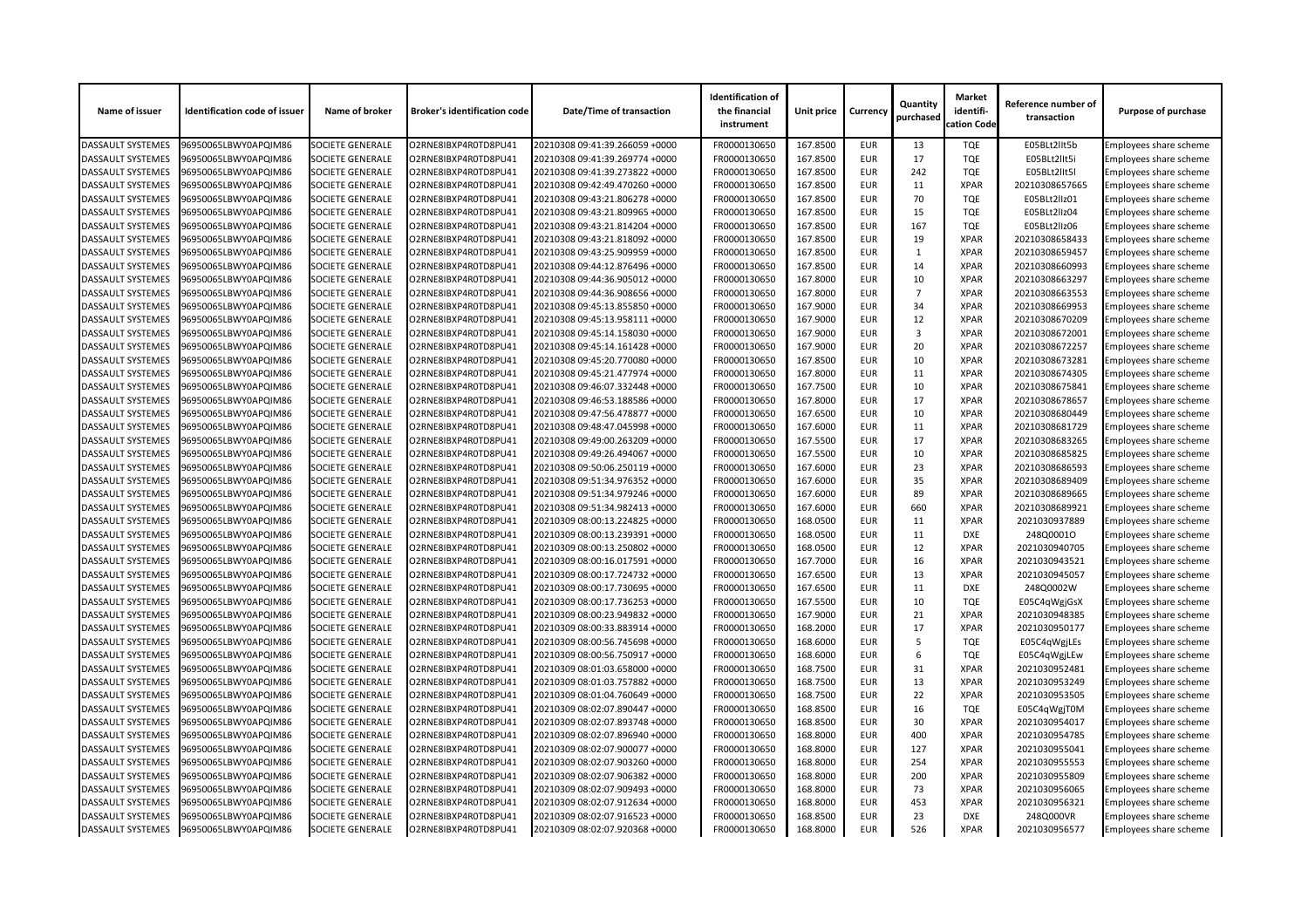| Name of issuer           | <b>Identification code of issuer</b> | Name of broker          | <b>Broker's identification code</b> | <b>Date/Time of transaction</b> | <b>Identification of</b><br>the financial<br>instrument | Unit price | <b>Currency</b> | Quantity<br>purchased | <b>Market</b><br>identifi-<br>cation Code | Reference number of<br>transaction | <b>Purpose of purchase</b> |
|--------------------------|--------------------------------------|-------------------------|-------------------------------------|---------------------------------|---------------------------------------------------------|------------|-----------------|-----------------------|-------------------------------------------|------------------------------------|----------------------------|
| <b>DASSAULT SYSTEMES</b> | 96950065LBWY0APQIM86                 | <b>SOCIETE GENERALE</b> | O2RNE8IBXP4R0TD8PU41                | 20210309 08:02:07.923687 +0000  | FR0000130650                                            | 168.8000   | <b>EUR</b>      |                       | <b>XPAR</b>                               | 2021030956833                      | Employees share scheme     |
| <b>DASSAULT SYSTEMES</b> | 96950065LBWY0APQIM86                 | <b>SOCIETE GENERALE</b> | O2RNE8IBXP4R0TD8PU41                | 20210309 08:02:07.926832 +0000  | FR0000130650                                            | 168.8000   | <b>EUR</b>      | 525                   | <b>XPAR</b>                               | 2021030957089                      | Employees share scheme     |
| <b>DASSAULT SYSTEMES</b> | 96950065LBWY0APQIM86                 | <b>SOCIETE GENERALE</b> | O2RNE8IBXP4R0TD8PU41                | 20210309 08:02:07.930012 +0000  | FR0000130650                                            | 168.8000   | <b>EUR</b>      | 441                   | <b>XPAR</b>                               | 2021030957345                      | Employees share scheme     |
| <b>DASSAULT SYSTEMES</b> | 96950065LBWY0APQIM86                 | <b>SOCIETE GENERALE</b> | O2RNE8IBXP4R0TD8PU41                | 20210309 08:02:07.933726 +0000  | FR0000130650                                            | 168.8500   | <b>EUR</b>      | 15                    | <b>TQE</b>                                | E05C4qWgjT1c                       | Employees share scheme     |
| <b>DASSAULT SYSTEMES</b> | 96950065LBWY0APQIM86                 | <b>SOCIETE GENERALE</b> | O2RNE8IBXP4R0TD8PU41                | 20210309 08:02:07.937467 +0000  | FR0000130650                                            | 168.8500   | <b>EUR</b>      | 2                     | <b>TQE</b>                                | E05C4qWgjT1i                       | Employees share scheme     |
| <b>DASSAULT SYSTEMES</b> | 96950065LBWY0APQIM86                 | <b>SOCIETE GENERALE</b> | O2RNE8IBXP4R0TD8PU41                | 20210309 08:02:07.990153 +0000  | FR0000130650                                            | 168.8500   | <b>EUR</b>      | 17                    | <b>TQE</b>                                | E05C4qWgjT23                       | Employees share scheme     |
| <b>DASSAULT SYSTEMES</b> | 96950065LBWY0APQIM86                 | <b>SOCIETE GENERALE</b> | O2RNE8IBXP4R0TD8PU41                | 20210309 08:02:08.092044 +0000  | FR0000130650                                            | 168.8500   | <b>EUR</b>      | 11                    | <b>TQE</b>                                | E05C4qWgjT2T                       | Employees share scheme     |
| <b>DASSAULT SYSTEMES</b> | 96950065LBWY0APQIM86                 | <b>SOCIETE GENERALE</b> | O2RNE8IBXP4R0TD8PU41                | 20210309 08:02:08.096341 +0000  | FR0000130650                                            | 168.8500   | <b>EUR</b>      | -9                    | <b>TQE</b>                                | E05C4qWgjT2j                       | Employees share scheme     |
| <b>DASSAULT SYSTEMES</b> | 96950065LBWY0APQIM86                 | <b>SOCIETE GENERALE</b> | O2RNE8IBXP4R0TD8PU41                | 20210309 08:02:08.192693 +0000  | FR0000130650                                            | 168.8000   | <b>EUR</b>      | 9                     | <b>TQE</b>                                | E05C4qWgjT3y                       | Employees share scheme     |
| <b>DASSAULT SYSTEMES</b> | 96950065LBWY0APQIM86                 | <b>SOCIETE GENERALE</b> | O2RNE8IBXP4R0TD8PU41                | 20210309 08:02:11.802930 +0000  | FR0000130650                                            | 169.1500   | <b>EUR</b>      | 27                    | <b>XPAR</b>                               | 2021030970401                      | Employees share scheme     |
| <b>DASSAULT SYSTEMES</b> | 96950065LBWY0APQIM86                 | <b>SOCIETE GENERALE</b> | O2RNE8IBXP4R0TD8PU41                | 20210309 08:02:11.806541 +0000  | FR0000130650                                            | 169.1500   | <b>EUR</b>      | 256                   | <b>XPAR</b>                               | 2021030970657                      | Employees share scheme     |
| <b>DASSAULT SYSTEMES</b> | 96950065LBWY0APQIM86                 | <b>SOCIETE GENERALE</b> | O2RNE8IBXP4R0TD8PU41                | 20210309 08:02:13.904990 +0000  | FR0000130650                                            | 169.4000   | <b>EUR</b>      | 50                    | <b>XPAR</b>                               | 2021030972449                      | Employees share scheme     |
| <b>DASSAULT SYSTEMES</b> | 96950065LBWY0APQIM86                 | <b>SOCIETE GENERALE</b> | O2RNE8IBXP4R0TD8PU41                | 20210309 08:02:16.410087 +0000  | FR0000130650                                            | 169.5500   | <b>EUR</b>      | 27                    | <b>XPAR</b>                               | 2021030975521                      | Employees share scheme     |
| <b>DASSAULT SYSTEMES</b> | 96950065LBWY0APQIM86                 | <b>SOCIETE GENERALE</b> | O2RNE8IBXP4R0TD8PU41                | 20210309 08:02:16.414252 +0000  | FR0000130650                                            | 169.5500   | <b>EUR</b>      | 10                    | <b>DXE</b>                                | 248Q000XJ                          | Employees share scheme     |
| <b>DASSAULT SYSTEMES</b> | 96950065LBWY0APQIM86                 | <b>SOCIETE GENERALE</b> | O2RNE8IBXP4R0TD8PU41                | 20210309 08:02:16.417856 +0000  | FR0000130650                                            | 169.6000   | <b>EUR</b>      | 30                    | <b>XPAR</b>                               | 2021030975777                      | Employees share scheme     |
| <b>DASSAULT SYSTEMES</b> | 96950065LBWY0APQIM86                 | <b>SOCIETE GENERALE</b> | O2RNE8IBXP4R0TD8PU41                | 20210309 08:02:16.421210 +0000  | FR0000130650                                            | 169.6500   | <b>EUR</b>      | 35                    | <b>XPAR</b>                               | 2021030976033                      | Employees share scheme     |
| <b>DASSAULT SYSTEMES</b> | 96950065LBWY0APQIM86                 | <b>SOCIETE GENERALE</b> | O2RNE8IBXP4R0TD8PU41                | 20210309 08:02:16.424462 +0000  | FR0000130650                                            | 169.6500   | <b>EUR</b>      | 3                     | <b>XPAR</b>                               | 2021030976289                      | Employees share scheme     |
| <b>DASSAULT SYSTEMES</b> | 96950065LBWY0APQIM86                 | <b>SOCIETE GENERALE</b> | O2RNE8IBXP4R0TD8PU41                | 20210309 08:02:16.909879 +0000  | FR0000130650                                            | 169.5000   | <b>EUR</b>      | 38                    | <b>XPAR</b>                               | 2021030977313                      | Employees share scheme     |
| <b>DASSAULT SYSTEMES</b> | 96950065LBWY0APQIM86                 | <b>SOCIETE GENERALE</b> | O2RNE8IBXP4R0TD8PU41                | 20210309 08:02:16.913833 +0000  | FR0000130650                                            | 169.4500   | <b>EUR</b>      | 33                    | <b>DXE</b>                                | 248Q000XK                          |                            |
|                          |                                      |                         |                                     |                                 |                                                         |            |                 |                       |                                           |                                    | Employees share scheme     |
| <b>DASSAULT SYSTEMES</b> | 96950065LBWY0APQIM86                 | <b>SOCIETE GENERALE</b> | O2RNE8IBXP4R0TD8PU41                | 20210309 08:02:16.917772 +0000  | FR0000130650                                            | 169.3000   | <b>EUR</b>      | 3                     | <b>TQE</b>                                | E05C4qWgjU6D                       | Employees share scheme     |
| <b>DASSAULT SYSTEMES</b> | 96950065LBWY0APQIM86                 | <b>SOCIETE GENERALE</b> | O2RNE8IBXP4R0TD8PU41                | 20210309 08:02:16.921360 +0000  | FR0000130650                                            | 169.3500   | <b>EUR</b>      | 6                     | <b>XPAR</b>                               | 2021030980897                      | Employees share scheme     |
| <b>DASSAULT SYSTEMES</b> | 96950065LBWY0APQIM86                 | <b>SOCIETE GENERALE</b> | O2RNE8IBXP4R0TD8PU41                | 20210309 08:02:16.925077 +0000  | FR0000130650                                            | 169.3500   | <b>EUR</b>      | 5                     | <b>XPAR</b>                               | 2021030981153                      | Employees share scheme     |
| <b>DASSAULT SYSTEMES</b> | 96950065LBWY0APQIM86                 | <b>SOCIETE GENERALE</b> | O2RNE8IBXP4R0TD8PU41                | 20210309 08:02:16.928793 +0000  | FR0000130650                                            | 169.4500   | <b>EUR</b>      | 30                    | <b>XPAR</b>                               | 2021030981409                      | Employees share scheme     |
| <b>DASSAULT SYSTEMES</b> | 96950065LBWY0APQIM86                 | <b>SOCIETE GENERALE</b> | O2RNE8IBXP4R0TD8PU41                | 20210309 08:02:16.932236 +0000  | FR0000130650                                            | 169.4500   | <b>EUR</b>      | 1                     | <b>XPAR</b>                               | 2021030981665                      | Employees share scheme     |
| <b>DASSAULT SYSTEMES</b> | 96950065LBWY0APQIM86                 | <b>SOCIETE GENERALE</b> | O2RNE8IBXP4R0TD8PU41                | 20210309 08:02:17.509362 +0000  | FR0000130650                                            | 169.3000   | <b>EUR</b>      | 26                    | <b>XPAR</b>                               | 2021030982433                      | Employees share scheme     |
| <b>DASSAULT SYSTEMES</b> | 96950065LBWY0APQIM86                 | <b>SOCIETE GENERALE</b> | O2RNE8IBXP4R0TD8PU41                | 20210309 08:02:17.512952 +0000  | FR0000130650                                            | 169.3000   | <b>EUR</b>      | 29                    | <b>DXE</b>                                | 248Q000Y2                          | Employees share scheme     |
| <b>DASSAULT SYSTEMES</b> | 96950065LBWY0APQIM86                 | <b>SOCIETE GENERALE</b> | O2RNE8IBXP4R0TD8PU41                | 20210309 08:02:17.516477 +0000  | FR0000130650                                            | 169.3000   | <b>EUR</b>      | 24                    | <b>TQE</b>                                | E05C4qWgjU9k                       | Employees share scheme     |
| <b>DASSAULT SYSTEMES</b> | 96950065LBWY0APQIM86                 | <b>SOCIETE GENERALE</b> | O2RNE8IBXP4R0TD8PU41                | 20210309 08:02:18.914858 +0000  | FR0000130650                                            | 169.2500   | <b>EUR</b>      | -6                    | <b>DXE</b>                                | 248Q000Y8                          | Employees share scheme     |
| <b>DASSAULT SYSTEMES</b> | 96950065LBWY0APQIM86                 | <b>SOCIETE GENERALE</b> | O2RNE8IBXP4R0TD8PU41                | 20210309 08:02:18.921012 +0000  | FR0000130650                                            | 169.2500   | <b>EUR</b>      | 12                    | <b>TQE</b>                                | E05C4qWgjUFV                       | Employees share scheme     |
| <b>DASSAULT SYSTEMES</b> | 96950065LBWY0APQIM86                 | <b>SOCIETE GENERALE</b> | O2RNE8IBXP4R0TD8PU41                | 20210309 08:02:19.012108 +0000  | FR0000130650                                            | 169.3000   | <b>EUR</b>      | 30                    | <b>XPAR</b>                               | 2021030984225                      | Employees share scheme     |
| <b>DASSAULT SYSTEMES</b> | 96950065LBWY0APQIM86                 | <b>SOCIETE GENERALE</b> | O2RNE8IBXP4R0TD8PU41                | 20210309 08:02:19.015783 +0000  | FR0000130650                                            | 169.2500   | <b>EUR</b>      | 12                    | <b>TQE</b>                                | E05C4qWgjUFf                       | Employees share scheme     |
| <b>DASSAULT SYSTEMES</b> | 96950065LBWY0APQIM86                 | <b>SOCIETE GENERALE</b> | O2RNE8IBXP4R0TD8PU41                | 20210309 08:02:19.019044 +0000  | FR0000130650                                            | 169.2000   | <b>EUR</b>      | 21                    | <b>XPAR</b>                               | 2021030984737                      | Employees share scheme     |
| <b>DASSAULT SYSTEMES</b> | 96950065LBWY0APQIM86                 | <b>SOCIETE GENERALE</b> | O2RNE8IBXP4R0TD8PU41                | 20210309 08:02:19.022589 +0000  | FR0000130650                                            | 169.2000   | <b>EUR</b>      | 17                    | <b>DXE</b>                                | 248Q000YD                          | Employees share scheme     |
| <b>DASSAULT SYSTEMES</b> | 96950065LBWY0APQIM86                 | <b>SOCIETE GENERALE</b> | O2RNE8IBXP4R0TD8PU41                | 20210309 08:02:19.026103 +0000  | FR0000130650                                            | 169.2000   | <b>EUR</b>      | 6                     | <b>DXE</b>                                | 248Q000YE                          | Employees share scheme     |
| <b>DASSAULT SYSTEMES</b> | 96950065LBWY0APQIM86                 | <b>SOCIETE GENERALE</b> | O2RNE8IBXP4R0TD8PU41                | 20210309 08:02:20.917332 +0000  | FR0000130650                                            | 169.1000   | <b>EUR</b>      | 43                    | <b>XPAR</b>                               | 2021030987041                      | Employees share scheme     |
| <b>DASSAULT SYSTEMES</b> | 96950065LBWY0APQIM86                 | <b>SOCIETE GENERALE</b> | O2RNE8IBXP4R0TD8PU41                | 20210309 08:02:20.921166 +0000  | FR0000130650                                            | 169.1000   | <b>EUR</b>      | 9                     | <b>TQE</b>                                | E05C4qWgjURv                       | Employees share scheme     |
| <b>DASSAULT SYSTEMES</b> | 96950065LBWY0APQIM86                 | <b>SOCIETE GENERALE</b> | O2RNE8IBXP4R0TD8PU41                | 20210309 08:02:20.924844 +0000  | FR0000130650                                            | 169.1000   | <b>EUR</b>      | 11                    | <b>DXE</b>                                | 248Q000YR                          | Employees share scheme     |
| <b>DASSAULT SYSTEMES</b> | 96950065LBWY0APQIM86                 | <b>SOCIETE GENERALE</b> | O2RNE8IBXP4R0TD8PU41                | 20210309 08:02:33.636535 +0000  | FR0000130650                                            | 169.2500   | <b>EUR</b>      | 32                    | <b>XPAR</b>                               | 2021030990625                      | Employees share scheme     |
| <b>DASSAULT SYSTEMES</b> | 96950065LBWY0APQIM86                 | <b>SOCIETE GENERALE</b> | O2RNE8IBXP4R0TD8PU41                | 20210309 08:03:10.184361 +0000  | FR0000130650                                            | 169.3500   | <b>EUR</b>      | 15                    | <b>TQE</b>                                | E05C4qWgjYfY                       | Employees share scheme     |
| <b>DASSAULT SYSTEMES</b> | 96950065LBWY0APQIM86                 | <b>SOCIETE GENERALE</b> | O2RNE8IBXP4R0TD8PU41                | 20210309 08:03:10.187843 +0000  | FR0000130650                                            | 169.3500   | <b>EUR</b>      | 22                    | <b>XPAR</b>                               | 2021030992929                      | Employees share scheme     |
| <b>DASSAULT SYSTEMES</b> | 96950065LBWY0APQIM86                 | <b>SOCIETE GENERALE</b> | O2RNE8IBXP4R0TD8PU41                | 20210309 08:03:10.191584 +0000  | FR0000130650                                            | 169.3500   | <b>EUR</b>      | 11                    | <b>DXE</b>                                | 248Q0017W                          | Employees share scheme     |
| <b>DASSAULT SYSTEMES</b> | 96950065LBWY0APQIM86                 | <b>SOCIETE GENERALE</b> | O2RNE8IBXP4R0TD8PU41                | 20210309 08:03:10.194874 +0000  | FR0000130650                                            | 169.0000   | <b>EUR</b>      | 44                    | <b>XPAR</b>                               | 2021030997025                      | Employees share scheme     |
| <b>DASSAULT SYSTEMES</b> | 96950065LBWY0APQIM86                 | <b>SOCIETE GENERALE</b> | O2RNE8IBXP4R0TD8PU41                | 20210309 08:03:10.198067 +0000  | FR0000130650                                            | 169.0000   | <b>EUR</b>      | 100                   | <b>XPAR</b>                               | 2021030997281                      | Employees share scheme     |
| <b>DASSAULT SYSTEMES</b> | 96950065LBWY0APQIM86                 | <b>SOCIETE GENERALE</b> | O2RNE8IBXP4R0TD8PU41                | 20210309 08:03:10.201278 +0000  | FR0000130650                                            | 169.0000   | <b>EUR</b>      | 100                   | XPAR                                      | 2021030997537                      | Employees share scheme     |
| <b>DASSAULT SYSTEMES</b> | 96950065LBWY0APQIM86                 | <b>SOCIETE GENERALE</b> | O2RNE8IBXP4R0TD8PU41                | 20210309 08:03:10.205171 +0000  | FR0000130650                                            | 169.2000   | <b>EUR</b>      | 12                    | <b>TQE</b>                                | E05C4qWgjYgj                       | Employees share scheme     |
| <b>DASSAULT SYSTEMES</b> | 96950065LBWY0APQIM86                 | <b>SOCIETE GENERALE</b> | O2RNE8IBXP4R0TD8PU41                | 20210309 08:03:10.208838 +0000  | FR0000130650                                            | 169.2000   | <b>EUR</b>      | 12                    | <b>TQE</b>                                | E05C4qWgjYgv                       | Employees share scheme     |
| <b>DASSAULT SYSTEMES</b> | 96950065LBWY0APQIM86                 | <b>SOCIETE GENERALE</b> | O2RNE8IBXP4R0TD8PU41                | 20210309 08:03:10.285315 +0000  | FR0000130650                                            | 169.2000   | <b>EUR</b>      | 12                    | <b>TQE</b>                                | E05C4qWgjYhE                       | Employees share scheme     |
| <b>DASSAULT SYSTEMES</b> | 96950065LBWY0APQIM86                 | <b>SOCIETE GENERALE</b> | O2RNE8IBXP4R0TD8PU41                | 20210309 08:03:10.788201 +0000  | FR0000130650                                            | 169.2000   | <b>EUR</b>      | 28                    | <b>DXE</b>                                | 248Q0018F                          | Employees share scheme     |
| <b>DASSAULT SYSTEMES</b> | 96950065LBWY0APQIM86                 | <b>SOCIETE GENERALE</b> | O2RNE8IBXP4R0TD8PU41                | 20210309 08:03:12.994898 +0000  | FR0000130650                                            | 169.1500   | <b>EUR</b>      | 11                    | <b>TQE</b>                                | E05C4qWgjYyg                       | Employees share scheme     |
| <b>DASSAULT SYSTEMES</b> | 96950065LBWY0APQIM86                 | <b>SOCIETE GENERALE</b> | O2RNE8IBXP4R0TD8PU41                | 20210309 08:03:12.998692 +0000  | FR0000130650                                            | 169.1500   | <b>EUR</b>      | 39                    | <b>XPAR</b>                               | 2021030998305                      | Employees share scheme     |
| <b>DASSAULT SYSTEMES</b> | 96950065LBWY0APQIM86                 | <b>SOCIETE GENERALE</b> | O2RNE8IBXP4R0TD8PU41                | 20210309 08:03:13.003460 +0000  | FR0000130650                                            | 169.1500   | <b>EUR</b>      | 23                    | <b>DXE</b>                                | 248Q0019A                          | Employees share scheme     |
| <b>DASSAULT SYSTEMES</b> | 96950065LBWY0APQIM86                 | SOCIETE GENERALE        | O2RNE8IBXP4R0TD8PU41                | 20210309 08:03:19.002483 +0000  | FR0000130650                                            | 169.0000   | <b>EUR</b>      | 9                     | <b>DXE</b>                                | 248Q001AK                          | Employees share scheme     |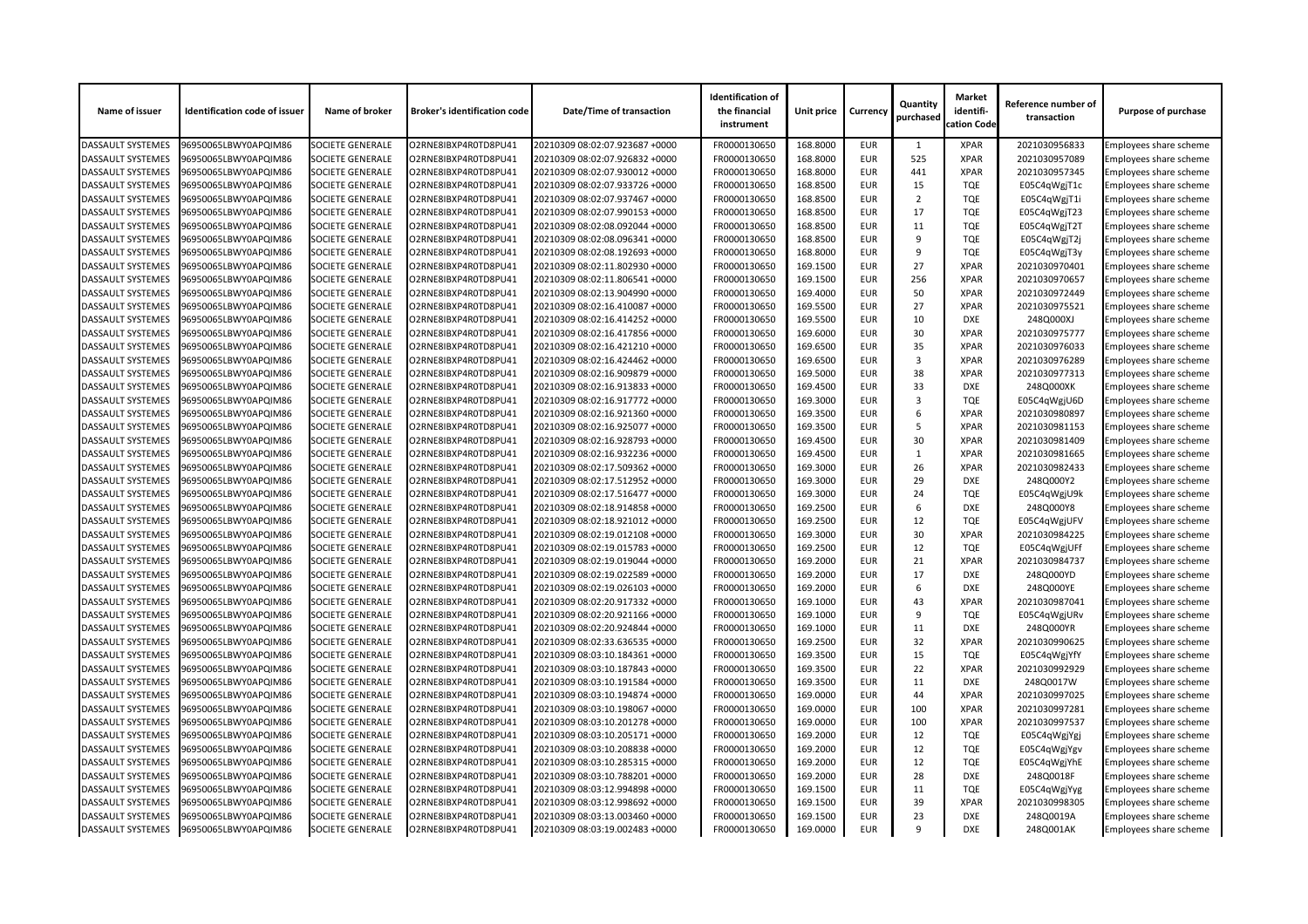| Name of issuer           | <b>Identification code of issuer</b> | Name of broker          | <b>Broker's identification code</b> | <b>Date/Time of transaction</b> | <b>Identification of</b><br>the financial<br>instrument | <b>Unit price</b> | <b>Currency</b> | Quantity<br>purchased | <b>Market</b><br>identifi-<br>cation Code | Reference number of<br>transaction | <b>Purpose of purchase</b>    |
|--------------------------|--------------------------------------|-------------------------|-------------------------------------|---------------------------------|---------------------------------------------------------|-------------------|-----------------|-----------------------|-------------------------------------------|------------------------------------|-------------------------------|
| <b>DASSAULT SYSTEMES</b> | 96950065LBWY0APQIM86                 | <b>SOCIETE GENERALE</b> | O2RNE8IBXP4R0TD8PU41                | 20210309 08:03:19.005829 +0000  | FR0000130650                                            | 169.0000          | <b>EUR</b>      | 113                   | <b>XPAR</b>                               | 20210309100353                     | Employees share scheme        |
| <b>DASSAULT SYSTEMES</b> | 96950065LBWY0APQIM86                 | <b>SOCIETE GENERALE</b> | O2RNE8IBXP4R0TD8PU41                | 20210309 08:03:19.009523 +0000  | FR0000130650                                            | 169.0000          | <b>EUR</b>      | 44                    | <b>XPAR</b>                               | 20210309100609                     | Employees share scheme        |
| <b>DASSAULT SYSTEMES</b> | 96950065LBWY0APQIM86                 | <b>SOCIETE GENERALE</b> | O2RNE8IBXP4R0TD8PU41                | 20210309 08:03:19.013325 +0000  | FR0000130650                                            | 169.0000          | <b>EUR</b>      | 77                    | <b>XPAR</b>                               | 20210309101121                     | Employees share scheme        |
| <b>DASSAULT SYSTEMES</b> | 96950065LBWY0APQIM86                 | <b>SOCIETE GENERALE</b> | O2RNE8IBXP4R0TD8PU41                | 20210309 08:03:19.016615 +0000  | FR0000130650                                            | 169.0000          | <b>EUR</b>      | 280                   | <b>XPAR</b>                               | 20210309101377                     | Employees share scheme        |
| <b>DASSAULT SYSTEMES</b> | 96950065LBWY0APQIM86                 | <b>SOCIETE GENERALE</b> | O2RNE8IBXP4R0TD8PU41                | 20210309 08:03:19.019869 +0000  | FR0000130650                                            | 169.0000          | <b>EUR</b>      | 77                    | <b>XPAR</b>                               | 20210309101633                     | <b>Employees share scheme</b> |
| <b>DASSAULT SYSTEMES</b> | 96950065LBWY0APQIM86                 | <b>SOCIETE GENERALE</b> | O2RNE8IBXP4R0TD8PU41                | 20210309 08:03:19.023577 +0000  | FR0000130650                                            | 169.0000          | <b>EUR</b>      | 9                     | <b>DXE</b>                                | 248Q001AL                          | Employees share scheme        |
| <b>DASSAULT SYSTEMES</b> | 96950065LBWY0APQIM86                 | <b>SOCIETE GENERALE</b> | O2RNE8IBXP4R0TD8PU41                | 20210309 08:03:22.209420 +0000  | FR0000130650                                            | 169.2000          | <b>EUR</b>      | 34                    | <b>XPAR</b>                               | 20210309104449                     | Employees share scheme        |
| <b>DASSAULT SYSTEMES</b> | 96950065LBWY0APQIM86                 | <b>SOCIETE GENERALE</b> | O2RNE8IBXP4R0TD8PU41                | 20210309 08:03:22.212916 +0000  | FR0000130650                                            | 169.2000          | <b>EUR</b>      | 16                    | <b>XPAR</b>                               | 20210309104705                     | Employees share scheme        |
| <b>DASSAULT SYSTEMES</b> | 96950065LBWY0APQIM86                 | <b>SOCIETE GENERALE</b> | O2RNE8IBXP4R0TD8PU41                | 20210309 08:03:43.142153 +0000  | FR0000130650                                            | 169.3500          | <b>EUR</b>      | 8                     | <b>TQE</b>                                | E05C4qWgjbAc                       | Employees share scheme        |
| <b>DASSAULT SYSTEMES</b> | 96950065LBWY0APQIM86                 | <b>SOCIETE GENERALE</b> | O2RNE8IBXP4R0TD8PU41                | 20210309 08:03:43.145793 +0000  | FR0000130650                                            | 169.3500          | <b>EUR</b>      | 31                    | <b>XPAR</b>                               | 20210309107521                     | Employees share scheme        |
| <b>DASSAULT SYSTEMES</b> | 96950065LBWY0APQIM86                 | <b>SOCIETE GENERALE</b> | O2RNE8IBXP4R0TD8PU41                | 20210309 08:03:43.149724 +0000  | FR0000130650                                            | 169.3500          | <b>EUR</b>      | 29                    | <b>DXE</b>                                | 248Q001ER                          | Employees share scheme        |
| <b>DASSAULT SYSTEMES</b> | 96950065LBWY0APQIM86                 | <b>SOCIETE GENERALE</b> | O2RNE8IBXP4R0TD8PU41                | 20210309 08:03:43.153484 +0000  | FR0000130650                                            | 169.3500          | <b>EUR</b>      | 3                     | <b>TQE</b>                                | E05C4qWgjbBZ                       | Employees share scheme        |
| <b>DASSAULT SYSTEMES</b> | 96950065LBWY0APQIM86                 | <b>SOCIETE GENERALE</b> | O2RNE8IBXP4R0TD8PU41                | 20210309 08:03:43.242527 +0000  | FR0000130650                                            | 169.3500          | <b>EUR</b>      | 3                     | <b>TQE</b>                                | E05C4qWgjbBx                       | Employees share scheme        |
| <b>DASSAULT SYSTEMES</b> | 96950065LBWY0APQIM86                 | <b>SOCIETE GENERALE</b> | O2RNE8IBXP4R0TD8PU41                | 20210309 08:03:54.163997 +0000  | FR0000130650                                            | 169.3500          | <b>EUR</b>      | 13                    | <b>TQE</b>                                | E05C4qWgjc4M                       | Employees share scheme        |
| <b>DASSAULT SYSTEMES</b> | 96950065LBWY0APQIM86                 | <b>SOCIETE GENERALE</b> | O2RNE8IBXP4R0TD8PU41                | 20210309 08:03:54.168181 +0000  | FR0000130650                                            | 169.3500          | <b>EUR</b>      | 26                    | <b>XPAR</b>                               | 20210309110849                     | <b>Employees share scheme</b> |
| <b>DASSAULT SYSTEMES</b> | 96950065LBWY0APQIM86                 | <b>SOCIETE GENERALE</b> | O2RNE8IBXP4R0TD8PU41                | 20210309 08:03:54.172635 +0000  | FR0000130650                                            | 169.3500          | <b>EUR</b>      | 11                    | <b>DXE</b>                                | 248Q001HC                          | Employees share scheme        |
| <b>DASSAULT SYSTEMES</b> | 96950065LBWY0APQIM86                 | <b>SOCIETE GENERALE</b> | O2RNE8IBXP4R0TD8PU41                | 20210309 08:04:00.677408 +0000  | FR0000130650                                            | 169.4000          | <b>EUR</b>      | 12                    | <b>DXE</b>                                | 248Q001IB                          | Employees share scheme        |
| <b>DASSAULT SYSTEMES</b> | 96950065LBWY0APQIM86                 | <b>SOCIETE GENERALE</b> | O2RNE8IBXP4R0TD8PU41                | 20210309 08:04:00.778835 +0000  | FR0000130650                                            | 169.3500          | <b>EUR</b>      | 8                     | <b>TQE</b>                                | E05C4qWgjcTl                       | Employees share scheme        |
| <b>DASSAULT SYSTEMES</b> | 96950065LBWY0APQIM86                 | <b>SOCIETE GENERALE</b> | O2RNE8IBXP4R0TD8PU41                | 20210309 08:04:13.992941 +0000  | FR0000130650                                            | 169.3500          | <b>EUR</b>      | 18                    | <b>XPAR</b>                               | 20210309113409                     | Employees share scheme        |
| <b>DASSAULT SYSTEMES</b> | 96950065LBWY0APQIM86                 | <b>SOCIETE GENERALE</b> | O2RNE8IBXP4R0TD8PU41                | 20210309 08:04:13.996634 +0000  | FR0000130650                                            | 169.3500          | <b>EUR</b>      | $\overline{2}$        | <b>TQE</b>                                | E05C4qWgjdWw                       | Employees share scheme        |
| <b>DASSAULT SYSTEMES</b> | 96950065LBWY0APQIM86                 | <b>SOCIETE GENERALE</b> | O2RNE8IBXP4R0TD8PU41                | 20210309 08:04:14.093530 +0000  | FR0000130650                                            | 169.3500          | <b>EUR</b>      | $\overline{2}$        | <b>TQE</b>                                | E05C4qWgjdXI                       | Employees share scheme        |
|                          |                                      |                         |                                     |                                 | FR0000130650                                            | 169.3000          |                 | 10                    | <b>TQE</b>                                |                                    |                               |
| <b>DASSAULT SYSTEMES</b> | 96950065LBWY0APQIM86                 | <b>SOCIETE GENERALE</b> | O2RNE8IBXP4R0TD8PU41                | 20210309 08:04:26.512739 +0000  |                                                         |                   | <b>EUR</b>      |                       |                                           | E05C4qWgjeXf                       | Employees share scheme        |
| <b>DASSAULT SYSTEMES</b> | 96950065LBWY0APQIM86                 | <b>SOCIETE GENERALE</b> | O2RNE8IBXP4R0TD8PU41                | 20210309 08:04:26.612506 +0000  | FR0000130650                                            | 169.3000          | <b>EUR</b>      | 71                    | <b>XPAR</b>                               | 20210309114433                     | Employees share scheme        |
| <b>DASSAULT SYSTEMES</b> | 96950065LBWY0APQIM86                 | <b>SOCIETE GENERALE</b> | O2RNE8IBXP4R0TD8PU41                | 20210309 08:04:26.616818 +0000  | FR0000130650                                            | 169.3000          | <b>EUR</b>      | 16                    | <b>DXE</b>                                | 248Q001M9                          | Employees share scheme        |
| <b>DASSAULT SYSTEMES</b> | 96950065LBWY0APQIM86                 | <b>SOCIETE GENERALE</b> | O2RNE8IBXP4R0TD8PU41                | 20210309 08:04:26.620982 +0000  | FR0000130650                                            | 169.3000          | <b>EUR</b>      | 3                     | <b>TQE</b>                                | E05C4qWgjeYF                       | <b>Employees share scheme</b> |
| <b>DASSAULT SYSTEMES</b> | 96950065LBWY0APQIM86                 | <b>SOCIETE GENERALE</b> | O2RNE8IBXP4R0TD8PU41                | 20210309 08:04:26.625187 +0000  | FR0000130650                                            | 169.3000          | <b>EUR</b>      | 3                     | <b>TQE</b>                                | E05C4qWgjeYQ                       | Employees share scheme        |
| <b>DASSAULT SYSTEMES</b> | 96950065LBWY0APQIM86                 | <b>SOCIETE GENERALE</b> | O2RNE8IBXP4R0TD8PU41                | 20210309 08:04:40.624145 +0000  | FR0000130650                                            | 169.3500          | <b>EUR</b>      | 35                    | <b>XPAR</b>                               | 20210309115201                     | <b>Employees share scheme</b> |
| <b>DASSAULT SYSTEMES</b> | 96950065LBWY0APQIM86                 | <b>SOCIETE GENERALE</b> | O2RNE8IBXP4R0TD8PU41                | 20210309 08:05:00.768069 +0000  | FR0000130650                                            | 169.4000          | <b>EUR</b>      | 18                    | <b>XPAR</b>                               | 20210309116737                     | Employees share scheme        |
| <b>DASSAULT SYSTEMES</b> | 96950065LBWY0APQIM86                 | <b>SOCIETE GENERALE</b> | O2RNE8IBXP4R0TD8PU41                | 20210309 08:05:00.776489 +0000  | FR0000130650                                            | 169.3500          | <b>EUR</b>      | 4                     | <b>TQE</b>                                | E05C4qWgjh35                       | <b>Employees share scheme</b> |
| <b>DASSAULT SYSTEMES</b> | 96950065LBWY0APQIM86                 | <b>SOCIETE GENERALE</b> | O2RNE8IBXP4R0TD8PU41                | 20210309 08:05:03.775446 +0000  | FR0000130650                                            | 169.3500          | <b>EUR</b>      | 6                     | <b>XPAR</b>                               | 20210309116993                     | Employees share scheme        |
| <b>DASSAULT SYSTEMES</b> | 96950065LBWY0APQIM86                 | <b>SOCIETE GENERALE</b> | O2RNE8IBXP4R0TD8PU41                | 20210309 08:05:03.779648 +0000  | FR0000130650                                            | 169.3000          | <b>EUR</b>      | 8                     | <b>TQE</b>                                | E05C4qWgjhNd                       | Employees share scheme        |
| <b>DASSAULT SYSTEMES</b> | 96950065LBWY0APQIM86                 | <b>SOCIETE GENERALE</b> | O2RNE8IBXP4R0TD8PU41                | 20210309 08:05:03.783281 +0000  | FR0000130650                                            | 169.3000          | <b>EUR</b>      | 12                    | <b>DXE</b>                                | 248Q001V7                          | Employees share scheme        |
| <b>DASSAULT SYSTEMES</b> | 96950065LBWY0APQIM86                 | <b>SOCIETE GENERALE</b> | O2RNE8IBXP4R0TD8PU41                | 20210309 08:05:10.491566 +0000  | FR0000130650                                            | 169.3500          | <b>EUR</b>      | 75                    | <b>XPAR</b>                               | 20210309118017                     | Employees share scheme        |
| <b>DASSAULT SYSTEMES</b> | 96950065LBWY0APQIM86                 | <b>SOCIETE GENERALE</b> | O2RNE8IBXP4R0TD8PU41                | 20210309 08:05:10.496515 +0000  | FR0000130650                                            | 169.3500          | <b>EUR</b>      | 12                    | <b>XPAR</b>                               | 20210309118273                     | Employees share scheme        |
| <b>DASSAULT SYSTEMES</b> | 96950065LBWY0APQIM86                 | <b>SOCIETE GENERALE</b> | O2RNE8IBXP4R0TD8PU41                | 20210309 08:05:10.892828 +0000  | FR0000130650                                            | 169.3500          | <b>EUR</b>      | 3                     | <b>XPAR</b>                               | 20210309118529                     | Employees share scheme        |
| <b>DASSAULT SYSTEMES</b> | 96950065LBWY0APQIM86                 | <b>SOCIETE GENERALE</b> | O2RNE8IBXP4R0TD8PU41                | 20210309 08:05:10.896706 +0000  | FR0000130650                                            | 169.3500          | <b>EUR</b>      | 11                    | <b>XPAR</b>                               | 20210309118785                     | Employees share scheme        |
| <b>DASSAULT SYSTEMES</b> | 96950065LBWY0APQIM86                 | <b>SOCIETE GENERALE</b> | O2RNE8IBXP4R0TD8PU41                | 20210309 08:05:14.604833 +0000  | FR0000130650                                            | 169.3500          | <b>EUR</b>      | 23                    | <b>XPAR</b>                               | 20210309120321                     | Employees share scheme        |
| <b>DASSAULT SYSTEMES</b> | 96950065LBWY0APQIM86                 | <b>SOCIETE GENERALE</b> | O2RNE8IBXP4R0TD8PU41                | 20210309 08:05:23.426183 +0000  | FR0000130650                                            | 169.4000          | <b>EUR</b>      | -8                    | <b>XPAR</b>                               | 20210309123393                     | Employees share scheme        |
| <b>DASSAULT SYSTEMES</b> | 96950065LBWY0APQIM86                 | <b>SOCIETE GENERALE</b> | O2RNE8IBXP4R0TD8PU41                | 20210309 08:05:23.431899 +0000  | FR0000130650                                            | 169.4000          | <b>EUR</b>      | 26                    | DXE                                       | 248Q0024D                          | Employees share scheme        |
| <b>DASSAULT SYSTEMES</b> | 96950065LBWY0APQIM86                 | <b>SOCIETE GENERALE</b> | O2RNE8IBXP4R0TD8PU41                | 20210309 08:05:34.251760 +0000  | FR0000130650                                            | 169.4500          | <b>EUR</b>      | 35                    | <b>XPAR</b>                               | 20210309124161                     | Employees share scheme        |
| <b>DASSAULT SYSTEMES</b> | 96950065LBWY0APQIM86                 | <b>SOCIETE GENERALE</b> | O2RNE8IBXP4R0TD8PU41                | 20210309 08:05:37.659067 +0000  | FR0000130650                                            | 169.4500          | <b>EUR</b>      | 35                    | <b>XPAR</b>                               | 20210309124417                     | Employees share scheme        |
| <b>DASSAULT SYSTEMES</b> | 96950065LBWY0APQIM86                 | <b>SOCIETE GENERALE</b> | O2RNE8IBXP4R0TD8PU41                | 20210309 08:05:52.988678 +0000  | FR0000130650                                            | 169.6500          | <b>EUR</b>      | 37                    | <b>XPAR</b>                               | 20210309129281                     | <b>Employees share scheme</b> |
| <b>DASSAULT SYSTEMES</b> | 96950065LBWY0APQIM86                 | <b>SOCIETE GENERALE</b> | O2RNE8IBXP4R0TD8PU41                | 20210309 08:05:52.992438 +0000  | FR0000130650                                            | 169.6500          | <b>EUR</b>      | 23                    | <b>DXE</b>                                | 248Q002BB                          | Employees share scheme        |
| <b>DASSAULT SYSTEMES</b> | 96950065LBWY0APQIM86                 | <b>SOCIETE GENERALE</b> | O2RNE8IBXP4R0TD8PU41                | 20210309 08:05:52.996045 +0000  | FR0000130650                                            | 169.6500          | <b>EUR</b>      | 9                     | <b>TQE</b>                                | E05C4qWgjlsL                       | Employees share scheme        |
| <b>DASSAULT SYSTEMES</b> | 96950065LBWY0APQIM86                 | <b>SOCIETE GENERALE</b> | O2RNE8IBXP4R0TD8PU41                | 20210309 08:05:53.290938 +0000  | FR0000130650                                            | 169.7000          | <b>EUR</b>      | 6                     | <b>TQE</b>                                | E05C4qWgjluq                       | Employees share scheme        |
| <b>DASSAULT SYSTEMES</b> | 96950065LBWY0APQIM86                 | <b>SOCIETE GENERALE</b> | O2RNE8IBXP4R0TD8PU41                | 20210309 08:05:53.294523 +0000  | FR0000130650                                            | 169.7000          | <b>EUR</b>      | 6                     | <b>TQE</b>                                | E05C4qWgjlv3                       | Employees share scheme        |
| <b>DASSAULT SYSTEMES</b> | 96950065LBWY0APQIM86                 | <b>SOCIETE GENERALE</b> | O2RNE8IBXP4R0TD8PU41                | 20210309 08:05:53.390594 +0000  | FR0000130650                                            | 169.7000          | <b>EUR</b>      | 6                     | <b>TQE</b>                                | E05C4qWgjlvG                       | Employees share scheme        |
| <b>DASSAULT SYSTEMES</b> | 96950065LBWY0APQIM86                 | <b>SOCIETE GENERALE</b> | O2RNE8IBXP4R0TD8PU41                | 20210309 08:06:05.311811 +0000  | FR0000130650                                            | 169.7500          | <b>EUR</b>      | 15                    | <b>XPAR</b>                               | 20210309131073                     | Employees share scheme        |
| <b>DASSAULT SYSTEMES</b> | 96950065LBWY0APQIM86                 | <b>SOCIETE GENERALE</b> | O2RNE8IBXP4R0TD8PU41                | 20210309 08:06:09.117931 +0000  | FR0000130650                                            | 169.7000          | <b>EUR</b>      | 10                    | <b>TQE</b>                                | E05C4qWgjnJH                       | Employees share scheme        |
| <b>DASSAULT SYSTEMES</b> | 96950065LBWY0APQIM86                 | <b>SOCIETE GENERALE</b> | O2RNE8IBXP4R0TD8PU41                | 20210309 08:06:09.121214 +0000  | FR0000130650                                            | 169.7000          | <b>EUR</b>      | 23                    | <b>XPAR</b>                               | 20210309131585                     | Employees share scheme        |
| <b>DASSAULT SYSTEMES</b> | 96950065LBWY0APQIM86                 | <b>SOCIETE GENERALE</b> | O2RNE8IBXP4R0TD8PU41                | 20210309 08:06:09.124810 +0000  | FR0000130650                                            | 169.7000          | <b>EUR</b>      | 37                    | <b>DXE</b>                                | 248Q002GR                          | Employees share scheme        |
| <b>DASSAULT SYSTEMES</b> | 96950065LBWY0APQIM86                 | <b>SOCIETE GENERALE</b> | O2RNE8IBXP4R0TD8PU41                | 20210309 08:06:09.218709 +0000  | FR0000130650                                            | 169.7000          | <b>EUR</b>      | 13                    | <b>TQE</b>                                | E05C4qWgjnJu                       | Employees share scheme        |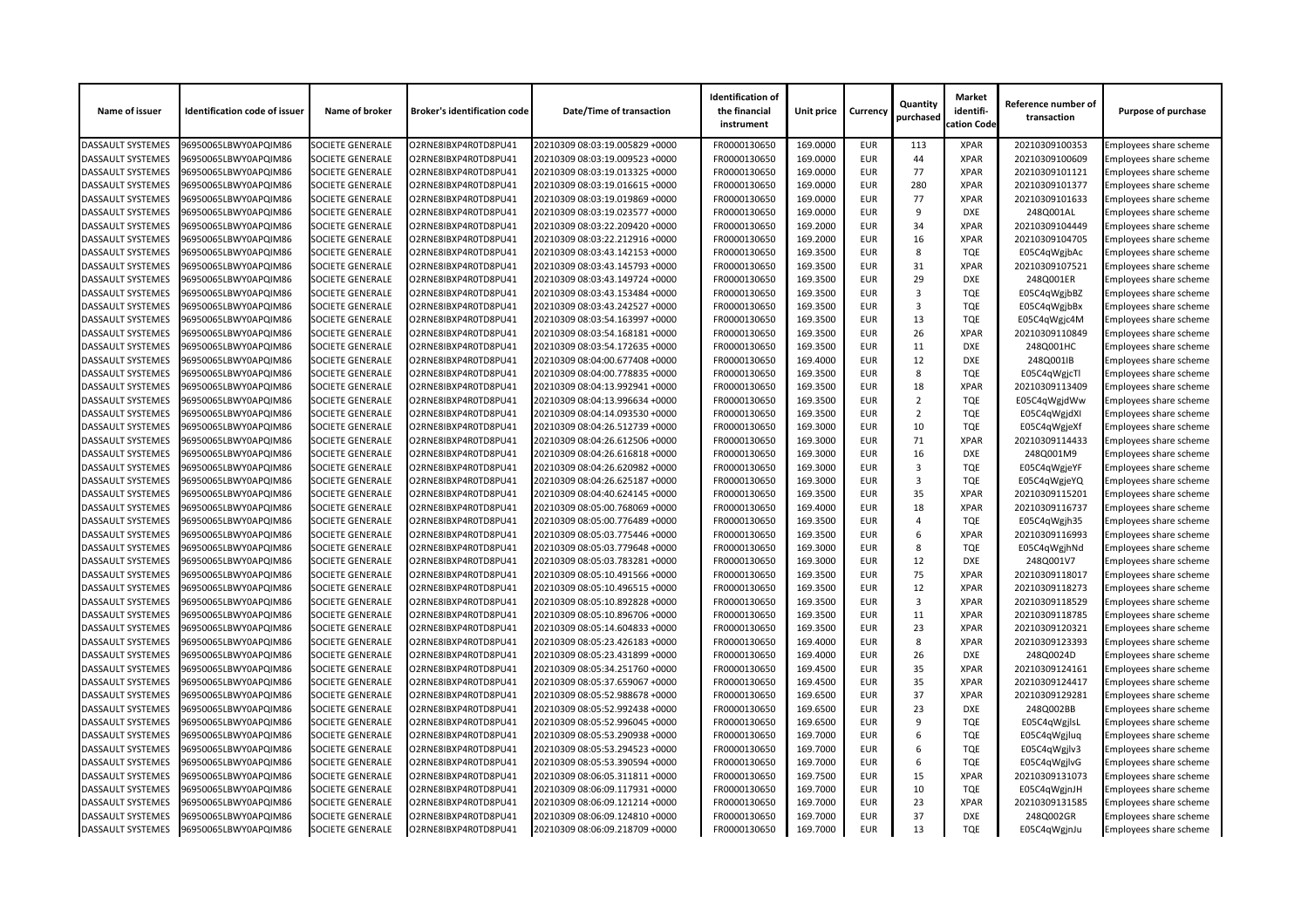| Name of issuer           | <b>Identification code of issuer</b> | Name of broker          | <b>Broker's identification code</b> | <b>Date/Time of transaction</b> | <b>Identification of</b><br>the financial<br>instrument | Unit price | <b>Currency</b> | Quantity<br>purchased | <b>Market</b><br>identifi-<br>cation Code | Reference number of<br>transaction | <b>Purpose of purchase</b>    |
|--------------------------|--------------------------------------|-------------------------|-------------------------------------|---------------------------------|---------------------------------------------------------|------------|-----------------|-----------------------|-------------------------------------------|------------------------------------|-------------------------------|
| <b>DASSAULT SYSTEMES</b> | 96950065LBWY0APQIM86                 | <b>SOCIETE GENERALE</b> | O2RNE8IBXP4R0TD8PU41                | 20210309 08:06:09.222153 +0000  | FR0000130650                                            | 169.7000   | <b>EUR</b>      | 9                     | <b>TQE</b>                                | E05C4qWgjnKM                       | Employees share scheme        |
| <b>DASSAULT SYSTEMES</b> | 96950065LBWY0APQIM86                 | <b>SOCIETE GENERALE</b> | O2RNE8IBXP4R0TD8PU41                | 20210309 08:06:09.319599 +0000  | FR0000130650                                            | 169.7000   | <b>EUR</b>      | 3                     | <b>TQE</b>                                | E05C4qWgjnKb                       | Employees share scheme        |
| <b>DASSAULT SYSTEMES</b> | 96950065LBWY0APQIM86                 | <b>SOCIETE GENERALE</b> | O2RNE8IBXP4R0TD8PU41                | 20210309 08:06:09.324509 +0000  | FR0000130650                                            | 169.7000   | <b>EUR</b>      | 6                     | <b>TQE</b>                                | E05C4qWgjnKd                       | Employees share scheme        |
| <b>DASSAULT SYSTEMES</b> | 96950065LBWY0APQIM86                 | <b>SOCIETE GENERALE</b> | O2RNE8IBXP4R0TD8PU41                | 20210309 08:06:25.645560 +0000  | FR0000130650                                            | 169.5500   | <b>EUR</b>      | 12                    | <b>TQE</b>                                | E05C4qWgjoU5                       | Employees share scheme        |
| <b>DASSAULT SYSTEMES</b> | 96950065LBWY0APQIM86                 | <b>SOCIETE GENERALE</b> | O2RNE8IBXP4R0TD8PU41                | 20210309 08:06:25.648863 +0000  | FR0000130650                                            | 169.5500   | <b>EUR</b>      | 33                    | <b>XPAR</b>                               | 20210309133889                     | Employees share scheme        |
| <b>DASSAULT SYSTEMES</b> | 96950065LBWY0APQIM86                 | <b>SOCIETE GENERALE</b> | O2RNE8IBXP4R0TD8PU41                | 20210309 08:06:25.652351 +0000  | FR0000130650                                            | 169.5500   | <b>EUR</b>      | 29                    | <b>DXE</b>                                | 248Q002JS                          | Employees share scheme        |
| <b>DASSAULT SYSTEMES</b> | 96950065LBWY0APQIM86                 | <b>SOCIETE GENERALE</b> | O2RNE8IBXP4R0TD8PU41                | 20210309 08:06:25.655835 +0000  | FR0000130650                                            | 169.5500   | <b>EUR</b>      | 8                     | <b>TQE</b>                                | E05C4qWgjoUe                       | <b>Employees share scheme</b> |
| <b>DASSAULT SYSTEMES</b> | 96950065LBWY0APQIM86                 | <b>SOCIETE GENERALE</b> | O2RNE8IBXP4R0TD8PU41                | 20210309 08:06:25.659371 +0000  | FR0000130650                                            | 169.5500   | <b>EUR</b>      | 3                     | <b>TQE</b>                                | E05C4qWgjoUg                       | Employees share scheme        |
| <b>DASSAULT SYSTEMES</b> | 96950065LBWY0APQIM86                 | <b>SOCIETE GENERALE</b> | O2RNE8IBXP4R0TD8PU41                | 20210309 08:06:29.049996 +0000  | FR0000130650                                            | 169.5000   | <b>EUR</b>      | 33                    | <b>XPAR</b>                               | 20210309134913                     | <b>Employees share scheme</b> |
| <b>DASSAULT SYSTEMES</b> | 96950065LBWY0APQIM86                 | <b>SOCIETE GENERALE</b> | O2RNE8IBXP4R0TD8PU41                | 20210309 08:06:29.053786 +0000  | FR0000130650                                            | 169.4500   | <b>EUR</b>      | 4                     | <b>DXE</b>                                | 248Q002K5                          | Employees share scheme        |
| <b>DASSAULT SYSTEMES</b> | 96950065LBWY0APQIM86                 | <b>SOCIETE GENERALE</b> | O2RNE8IBXP4R0TD8PU41                | 20210309 08:06:34.458475 +0000  | FR0000130650                                            | 169.4000   | <b>EUR</b>      | 35                    | <b>XPAR</b>                               | 20210309135937                     | Employees share scheme        |
| <b>DASSAULT SYSTEMES</b> | 96950065LBWY0APQIM86                 | <b>SOCIETE GENERALE</b> | O2RNE8IBXP4R0TD8PU41                | 20210309 08:06:34.466220 +0000  | FR0000130650                                            | 169.4000   | <b>EUR</b>      | 30                    | <b>DXE</b>                                | 248Q002L0                          | <b>Employees share scheme</b> |
| <b>DASSAULT SYSTEMES</b> | 96950065LBWY0APQIM86                 | <b>SOCIETE GENERALE</b> | O2RNE8IBXP4R0TD8PU41                | 20210309 08:06:38.162578 +0000  | FR0000130650                                            | 169.4000   | <b>EUR</b>      | 12                    | <b>DXE</b>                                | 248Q002L7                          | Employees share scheme        |
| <b>DASSAULT SYSTEMES</b> | 96950065LBWY0APQIM86                 | <b>SOCIETE GENERALE</b> | O2RNE8IBXP4R0TD8PU41                | 20210309 08:06:39.063227 +0000  | FR0000130650                                            | 169.4000   | <b>EUR</b>      | 13                    | <b>XPAR</b>                               | 20210309136961                     | <b>Employees share scheme</b> |
| <b>DASSAULT SYSTEMES</b> | 96950065LBWY0APQIM86                 | <b>SOCIETE GENERALE</b> | O2RNE8IBXP4R0TD8PU41                | 20210309 08:06:45.273105 +0000  | FR0000130650                                            | 169.3500   | <b>EUR</b>      | .5                    | <b>DXE</b>                                | 248Q002M7                          | Employees share scheme        |
| <b>DASSAULT SYSTEMES</b> | 96950065LBWY0APQIM86                 | <b>SOCIETE GENERALE</b> | O2RNE8IBXP4R0TD8PU41                | 20210309 08:06:49.978889 +0000  | FR0000130650                                            | 169.4000   | <b>EUR</b>      | 6                     | <b>XPAR</b>                               | 20210309140033                     | Employees share scheme        |
| <b>DASSAULT SYSTEMES</b> | 96950065LBWY0APQIM86                 | <b>SOCIETE GENERALE</b> | O2RNE8IBXP4R0TD8PU41                | 20210309 08:07:02.192522 +0000  | FR0000130650                                            | 169.4000   | <b>EUR</b>      | 10                    | <b>TQE</b>                                |                                    |                               |
|                          |                                      |                         |                                     |                                 |                                                         |            | <b>EUR</b>      |                       |                                           | E05C4qWgjqkk                       | Employees share scheme        |
| <b>DASSAULT SYSTEMES</b> | 96950065LBWY0APQIM86                 | <b>SOCIETE GENERALE</b> | O2RNE8IBXP4R0TD8PU41                | 20210309 08:07:02.197329 +0000  | FR0000130650                                            | 169.4000   |                 | 11                    | <b>TQE</b>                                | E05C4qWgjqkn                       | Employees share scheme        |
| <b>DASSAULT SYSTEMES</b> | 96950065LBWY0APQIM86                 | <b>SOCIETE GENERALE</b> | O2RNE8IBXP4R0TD8PU41                | 20210309 08:07:02.201581 +0000  | FR0000130650                                            | 169.4000   | <b>EUR</b>      | 37                    | <b>XPAR</b>                               | 20210309140801                     | <b>Employees share scheme</b> |
| <b>DASSAULT SYSTEMES</b> | 96950065LBWY0APQIM86                 | <b>SOCIETE GENERALE</b> | O2RNE8IBXP4R0TD8PU41                | 20210309 08:07:02.205998 +0000  | FR0000130650                                            | 169.4000   | <b>EUR</b>      | 17                    | <b>DXE</b>                                | 248Q002P9                          | <b>Employees share scheme</b> |
| <b>DASSAULT SYSTEMES</b> | 96950065LBWY0APQIM86                 | <b>SOCIETE GENERALE</b> | O2RNE8IBXP4R0TD8PU41                | 20210309 08:07:02.210311 +0000  | FR0000130650                                            | 169.4000   | <b>EUR</b>      | 10                    | <b>DXE</b>                                | 248Q002PA                          | Employees share scheme        |
| <b>DASSAULT SYSTEMES</b> | 96950065LBWY0APQIM86                 | <b>SOCIETE GENERALE</b> | O2RNE8IBXP4R0TD8PU41                | 20210309 08:07:05.398798 +0000  | FR0000130650                                            | 169.3500   | <b>EUR</b>      | 40                    | <b>XPAR</b>                               | 20210309142593                     | <b>Employees share scheme</b> |
| <b>DASSAULT SYSTEMES</b> | 96950065LBWY0APQIM86                 | <b>SOCIETE GENERALE</b> | O2RNE8IBXP4R0TD8PU41                | 20210309 08:07:05.406890 +0000  | FR0000130650                                            | 169.3500   | <b>EUR</b>      | 48                    | <b>DXE</b>                                | 248Q002QA                          | Employees share scheme        |
| <b>DASSAULT SYSTEMES</b> | 96950065LBWY0APQIM86                 | <b>SOCIETE GENERALE</b> | O2RNE8IBXP4R0TD8PU41                | 20210309 08:07:14.010464 +0000  | FR0000130650                                            | 169.3500   | <b>EUR</b>      | 22                    | <b>XPAR</b>                               | 20210309143617                     | Employees share scheme        |
| <b>DASSAULT SYSTEMES</b> | 96950065LBWY0APQIM86                 | <b>SOCIETE GENERALE</b> | O2RNE8IBXP4R0TD8PU41                | 20210309 08:07:28.030037 +0000  | FR0000130650                                            | 169.3500   | <b>EUR</b>      | $\overline{7}$        | <b>TQE</b>                                | E05C4qWgjsNO                       | Employees share scheme        |
| <b>DASSAULT SYSTEMES</b> | 96950065LBWY0APQIM86                 | <b>SOCIETE GENERALE</b> | O2RNE8IBXP4R0TD8PU41                | 20210309 08:07:28.034778 +0000  | FR0000130650                                            | 169.3500   | <b>EUR</b>      | 8                     | <b>TQE</b>                                | E05C4qWgjsNS                       | Employees share scheme        |
| <b>DASSAULT SYSTEMES</b> | 96950065LBWY0APQIM86                 | <b>SOCIETE GENERALE</b> | O2RNE8IBXP4R0TD8PU41                | 20210309 08:07:28.039615 +0000  | FR0000130650                                            | 169.3500   | <b>EUR</b>      | 24                    | <b>XPAR</b>                               | 20210309144129                     | Employees share scheme        |
| <b>DASSAULT SYSTEMES</b> | 96950065LBWY0APQIM86                 | <b>SOCIETE GENERALE</b> | O2RNE8IBXP4R0TD8PU41                | 20210309 08:07:28.044863 +0000  | FR0000130650                                            | 169.3500   | <b>EUR</b>      | 9                     | <b>DXE</b>                                | 248Q002VH                          | <b>Employees share scheme</b> |
| <b>DASSAULT SYSTEMES</b> | 96950065LBWY0APQIM86                 | <b>SOCIETE GENERALE</b> | O2RNE8IBXP4R0TD8PU41                | 20210309 08:07:28.050111 +0000  | FR0000130650                                            | 169.3500   | <b>EUR</b>      | 11                    | <b>TQE</b>                                | E05C4qWgjsNk                       | <b>Employees share scheme</b> |
| <b>DASSAULT SYSTEMES</b> | 96950065LBWY0APQIM86                 | <b>SOCIETE GENERALE</b> | O2RNE8IBXP4R0TD8PU41                | 20210309 08:07:41.449362 +0000  | FR0000130650                                            | 169.2500   | <b>EUR</b>      | 21                    | <b>XPAR</b>                               | 20210309145409                     | <b>Employees share scheme</b> |
| <b>DASSAULT SYSTEMES</b> | 96950065LBWY0APQIM86                 | <b>SOCIETE GENERALE</b> | O2RNE8IBXP4R0TD8PU41                | 20210309 08:07:41.452997 +0000  | FR0000130650                                            | 169.2500   | <b>EUR</b>      | 9                     | <b>DXE</b>                                | 248Q002XC                          | Employees share scheme        |
| <b>DASSAULT SYSTEMES</b> | 96950065LBWY0APQIM86                 | <b>SOCIETE GENERALE</b> | O2RNE8IBXP4R0TD8PU41                | 20210309 08:07:41.456653 +0000  | FR0000130650                                            | 169.2500   | <b>EUR</b>      | $\overline{7}$        | <b>DXE</b>                                | 248Q002XD                          | Employees share scheme        |
| <b>DASSAULT SYSTEMES</b> | 96950065LBWY0APQIM86                 | <b>SOCIETE GENERALE</b> | O2RNE8IBXP4R0TD8PU41                | 20210309 08:07:42.852506 +0000  | FR0000130650                                            | 169.3000   | <b>EUR</b>      | 31                    | <b>XPAR</b>                               | 20210309146433                     | Employees share scheme        |
| <b>DASSAULT SYSTEMES</b> | 96950065LBWY0APQIM86                 | <b>SOCIETE GENERALE</b> | O2RNE8IBXP4R0TD8PU41                | 20210309 08:07:43.352497 +0000  | FR0000130650                                            | 169.3000   | <b>EUR</b>      | 36                    | <b>XPAR</b>                               | 20210309146945                     | Employees share scheme        |
| <b>DASSAULT SYSTEMES</b> | 96950065LBWY0APQIM86                 | <b>SOCIETE GENERALE</b> | O2RNE8IBXP4R0TD8PU41                | 20210309 08:07:44.355723 +0000  | FR0000130650                                            | 169.3000   | <b>EUR</b>      |                       | <b>XPAR</b>                               | 20210309147201                     | <b>Employees share scheme</b> |
| <b>DASSAULT SYSTEMES</b> | 96950065LBWY0APQIM86                 | <b>SOCIETE GENERALE</b> | O2RNE8IBXP4R0TD8PU41                | 20210309 08:07:44.361409 +0000  | FR0000130650                                            | 169.2500   | <b>EUR</b>      | 11                    | <b>TQE</b>                                | E05C4qWgjtEq                       | <b>Employees share scheme</b> |
| <b>DASSAULT SYSTEMES</b> | 96950065LBWY0APQIM86                 | <b>SOCIETE GENERALE</b> | O2RNE8IBXP4R0TD8PU41                | 20210309 08:07:44.366630 +0000  | FR0000130650                                            | 169.2500   | <b>EUR</b>      | 28                    | <b>XPAR</b>                               | 20210309147457                     | <b>Employees share scheme</b> |
| <b>DASSAULT SYSTEMES</b> | 96950065LBWY0APQIM86                 | <b>SOCIETE GENERALE</b> | O2RNE8IBXP4R0TD8PU41                | 20210309 08:07:44.371921 +0000  | FR0000130650                                            | 169.2500   | <b>EUR</b>      | 13                    | <b>DXE</b>                                | 248Q002YE                          | Employees share scheme        |
| <b>DASSAULT SYSTEMES</b> | 96950065LBWY0APQIM86                 | <b>SOCIETE GENERALE</b> | O2RNE8IBXP4R0TD8PU41                | 20210309 08:07:55.668600 +0000  | FR0000130650                                            | 169.2000   | <b>EUR</b>      | 33                    | <b>XPAR</b>                               | 20210309148225                     | <b>Employees share scheme</b> |
| <b>DASSAULT SYSTEMES</b> | 96950065LBWY0APQIM86                 | <b>SOCIETE GENERALE</b> | O2RNE8IBXP4R0TD8PU41                | 20210309 08:07:55.673172 +0000  | FR0000130650                                            | 169.2000   | <b>EUR</b>      | 20                    | <b>DXE</b>                                | 248Q002ZB                          | <b>Employees share scheme</b> |
| <b>DASSAULT SYSTEMES</b> | 96950065LBWY0APQIM86                 | <b>SOCIETE GENERALE</b> | O2RNE8IBXP4R0TD8PU41                | 20210309 08:07:59.978459 +0000  | FR0000130650                                            | 169.3500   | <b>EUR</b>      | 6                     | <b>XPAR</b>                               | 20210309148993                     | Employees share scheme        |
| <b>DASSAULT SYSTEMES</b> | 96950065LBWY0APQIM86                 | <b>SOCIETE GENERALE</b> | O2RNE8IBXP4R0TD8PU41                | 20210309 08:07:59.981682 +0000  | FR0000130650                                            | 169.3500   | <b>EUR</b>      | 36                    | <b>XPAR</b>                               | 20210309149249                     | Employees share scheme        |
| <b>DASSAULT SYSTEMES</b> | 96950065LBWY0APQIM86                 | <b>SOCIETE GENERALE</b> | O2RNE8IBXP4R0TD8PU41                | 20210309 08:08:00.880007 +0000  | FR0000130650                                            | 169.3500   | <b>EUR</b>      | 2                     | <b>XPAR</b>                               | 20210309149505                     | Employees share scheme        |
| <b>DASSAULT SYSTEMES</b> | 96950065LBWY0APQIM86                 | <b>SOCIETE GENERALE</b> | O2RNE8IBXP4R0TD8PU41                | 20210309 08:08:00.981557 +0000  | FR0000130650                                            | 169.3500   | <b>EUR</b>      | 71                    | <b>XPAR</b>                               | 20210309149761                     | <b>Employees share scheme</b> |
| <b>DASSAULT SYSTEMES</b> | 96950065LBWY0APQIM86                 | <b>SOCIETE GENERALE</b> | O2RNE8IBXP4R0TD8PU41                | 20210309 08:08:10.001707 +0000  | FR0000130650                                            | 169.3500   | <b>EUR</b>      |                       | <b>XPAR</b>                               | 20210309150017                     | <b>Employees share scheme</b> |
| <b>DASSAULT SYSTEMES</b> | 96950065LBWY0APQIM86                 | <b>SOCIETE GENERALE</b> | O2RNE8IBXP4R0TD8PU41                | 20210309 08:08:10.008831 +0000  | FR0000130650                                            | 169.3500   | <b>EUR</b>      | 10                    | <b>XPAR</b>                               | 20210309150273                     | Employees share scheme        |
| <b>DASSAULT SYSTEMES</b> | 96950065LBWY0APQIM86                 | <b>SOCIETE GENERALE</b> | O2RNE8IBXP4R0TD8PU41                | 20210309 08:08:19.822885 +0000  | FR0000130650                                            | 169.3000   | <b>EUR</b>      | 9                     | <b>TQE</b>                                |                                    | <b>Employees share scheme</b> |
|                          |                                      |                         |                                     |                                 |                                                         |            |                 |                       | <b>XPAR</b>                               | E05C4qWgjvEw                       |                               |
| <b>DASSAULT SYSTEMES</b> | 96950065LBWY0APQIM86                 | <b>SOCIETE GENERALE</b> | O2RNE8IBXP4R0TD8PU41                | 20210309 08:08:19.826239 +0000  | FR0000130650                                            | 169.3500   | <b>EUR</b>      | 16                    |                                           | 20210309151297                     | Employees share scheme        |
| <b>DASSAULT SYSTEMES</b> | 96950065LBWY0APQIM86                 | <b>SOCIETE GENERALE</b> | O2RNE8IBXP4R0TD8PU41                | 20210309 08:08:19.831141 +0000  | FR0000130650                                            | 169.3500   | <b>EUR</b>      | 12                    | DXE                                       | 248Q0033C                          | Employees share scheme        |
| <b>DASSAULT SYSTEMES</b> | 96950065LBWY0APQIM86                 | <b>SOCIETE GENERALE</b> | O2RNE8IBXP4R0TD8PU41                | 20210309 08:08:34.745339 +0000  | FR0000130650                                            | 169.3500   | <b>EUR</b>      | 12                    | <b>TQE</b>                                | E05C4qWgjw5c                       | <b>Employees share scheme</b> |
| <b>DASSAULT SYSTEMES</b> | 96950065LBWY0APQIM86                 | <b>SOCIETE GENERALE</b> | O2RNE8IBXP4R0TD8PU41                | 20210309 08:08:34.749226 +0000  | FR0000130650                                            | 169.3500   | <b>EUR</b>      | 13                    | <b>XPAR</b>                               | 20210309152321                     | <b>Employees share scheme</b> |
| <b>DASSAULT SYSTEMES</b> | 96950065LBWY0APQIM86                 | <b>SOCIETE GENERALE</b> | O2RNE8IBXP4R0TD8PU41                | 20210309 08:08:34.753477 +0000  | FR0000130650                                            | 169.3500   | <b>EUR</b>      | q                     | <b>DXE</b>                                | 248Q0035U                          | <b>Employees share scheme</b> |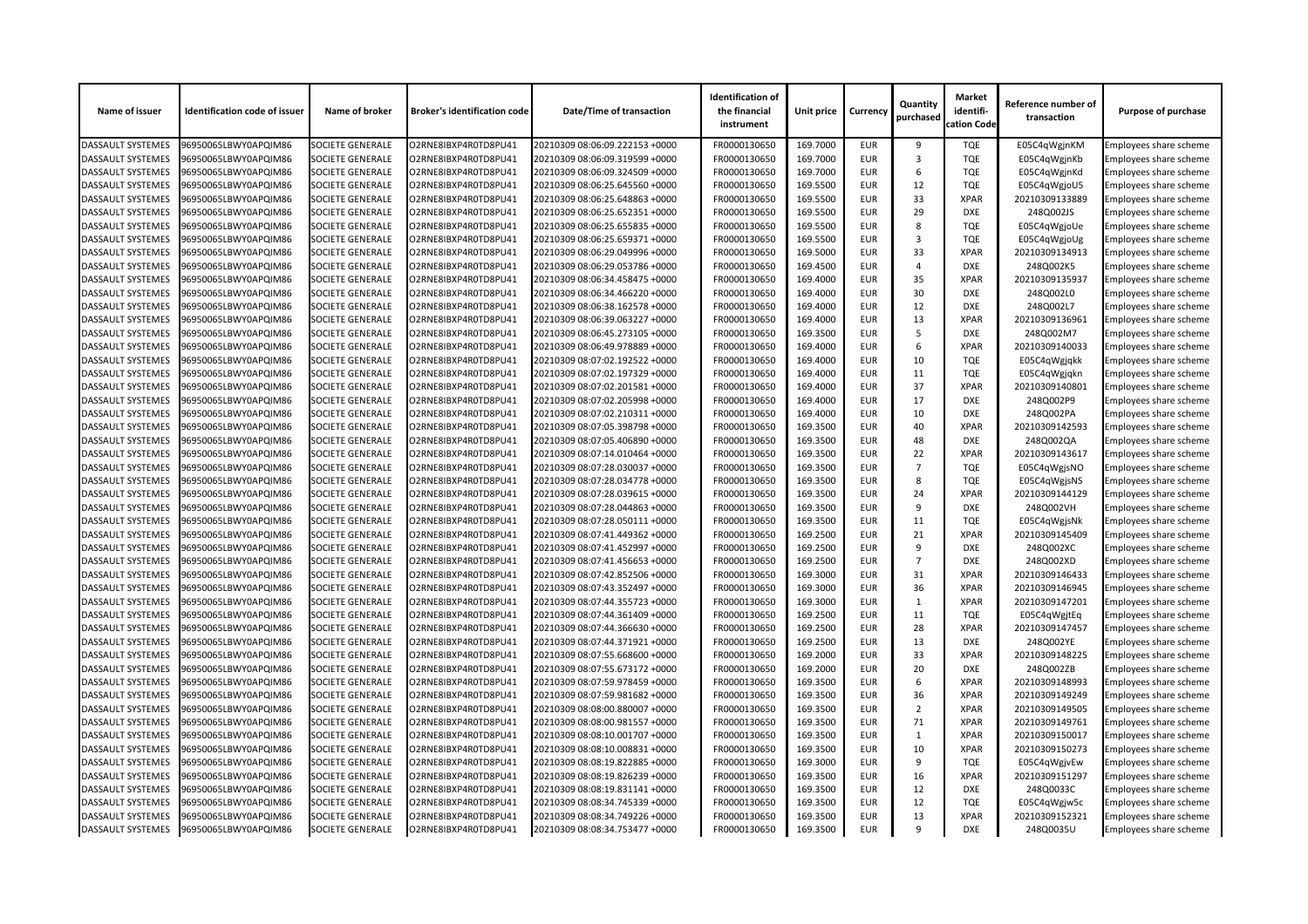| Name of issuer           | <b>Identification code of issuer</b> | Name of broker          | <b>Broker's identification code</b> | <b>Date/Time of transaction</b> | <b>Identification of</b><br>the financial<br>instrument | <b>Unit price</b> | <b>Currency</b> | Quantity<br>purchased | <b>Market</b><br>identifi-<br>cation Code | Reference number of<br>transaction | <b>Purpose of purchase</b>    |
|--------------------------|--------------------------------------|-------------------------|-------------------------------------|---------------------------------|---------------------------------------------------------|-------------------|-----------------|-----------------------|-------------------------------------------|------------------------------------|-------------------------------|
| <b>DASSAULT SYSTEMES</b> | 96950065LBWY0APQIM86                 | <b>SOCIETE GENERALE</b> | O2RNE8IBXP4R0TD8PU41                | 20210309 08:08:34.757739 +0000  | FR0000130650                                            | 169.3500          | <b>EUR</b>      | 12                    | <b>TQE</b>                                | E05C4qWgjw5o                       | Employees share scheme        |
| <b>DASSAULT SYSTEMES</b> | 96950065LBWY0APQIM86                 | <b>SOCIETE GENERALE</b> | O2RNE8IBXP4R0TD8PU41                | 20210309 08:08:55.472459 +0000  | FR0000130650                                            | 169.4000          | <b>EUR</b>      | 23                    | <b>DXE</b>                                | 248Q0038E                          | Employees share scheme        |
| <b>DASSAULT SYSTEMES</b> | 96950065LBWY0APQIM86                 | <b>SOCIETE GENERALE</b> | O2RNE8IBXP4R0TD8PU41                | 20210309 08:08:58.877463 +0000  | FR0000130650                                            | 169.4000          | <b>EUR</b>      | 13                    | <b>DXE</b>                                | 248Q00390                          | Employees share scheme        |
| <b>DASSAULT SYSTEMES</b> | 96950065LBWY0APQIM86                 | <b>SOCIETE GENERALE</b> | O2RNE8IBXP4R0TD8PU41                | 20210309 08:09:00.881975 +0000  | FR0000130650                                            | 169.3000          | <b>EUR</b>      | 11                    | <b>TQE</b>                                | E05C4qWgjxjK                       | Employees share scheme        |
| <b>DASSAULT SYSTEMES</b> | 96950065LBWY0APQIM86                 | <b>SOCIETE GENERALE</b> | O2RNE8IBXP4R0TD8PU41                | 20210309 08:09:00.885212 +0000  | FR0000130650                                            | 169.3000          | <b>EUR</b>      | 31                    | <b>XPAR</b>                               | 20210309153345                     | Employees share scheme        |
| <b>DASSAULT SYSTEMES</b> | 96950065LBWY0APQIM86                 | <b>SOCIETE GENERALE</b> | O2RNE8IBXP4R0TD8PU41                | 20210309 08:09:00.888395 +0000  | FR0000130650                                            | 169.3000          | <b>EUR</b>      | 8                     | <b>XPAR</b>                               | 20210309153601                     | Employees share scheme        |
| <b>DASSAULT SYSTEMES</b> | 96950065LBWY0APQIM86                 | <b>SOCIETE GENERALE</b> | O2RNE8IBXP4R0TD8PU41                | 20210309 08:09:00.891976 +0000  | FR0000130650                                            | 169.3000          | <b>EUR</b>      | 12                    | <b>DXE</b>                                | 248Q00399                          | <b>Employees share scheme</b> |
| <b>DASSAULT SYSTEMES</b> | 96950065LBWY0APQIM86                 | <b>SOCIETE GENERALE</b> | O2RNE8IBXP4R0TD8PU41                | 20210309 08:09:03.787355 +0000  | FR0000130650                                            | 169.3000          | <b>EUR</b>      | 13                    | <b>TQE</b>                                | E05C4qWgjxuc                       | Employees share scheme        |
| <b>DASSAULT SYSTEMES</b> | 96950065LBWY0APQIM86                 | <b>SOCIETE GENERALE</b> | O2RNE8IBXP4R0TD8PU41                | 20210309 08:09:03.791885 +0000  | FR0000130650                                            | 169.3000          | <b>EUR</b>      | 51                    | <b>XPAR</b>                               | 20210309154369                     | Employees share scheme        |
| <b>DASSAULT SYSTEMES</b> | 96950065LBWY0APQIM86                 | <b>SOCIETE GENERALE</b> | O2RNE8IBXP4R0TD8PU41                | 20210309 08:09:03.796905 +0000  | FR0000130650                                            | 169.3000          | <b>EUR</b>      | 14                    | <b>DXE</b>                                | 248Q0039O                          | Employees share scheme        |
| <b>DASSAULT SYSTEMES</b> | 96950065LBWY0APQIM86                 | <b>SOCIETE GENERALE</b> | O2RNE8IBXP4R0TD8PU41                | 20210309 08:09:03.801450 +0000  | FR0000130650                                            | 169.2500          | <b>EUR</b>      | 75                    | <b>XPAR</b>                               | 20210309155393                     | Employees share scheme        |
| <b>DASSAULT SYSTEMES</b> | 96950065LBWY0APQIM86                 | <b>SOCIETE GENERALE</b> | O2RNE8IBXP4R0TD8PU41                | 20210309 08:09:08.194935 +0000  | FR0000130650                                            | 169.2000          | <b>EUR</b>      | 54                    | <b>XPAR</b>                               | 20210309155905                     | Employees share scheme        |
| <b>DASSAULT SYSTEMES</b> | 96950065LBWY0APQIM86                 | <b>SOCIETE GENERALE</b> | O2RNE8IBXP4R0TD8PU41                | 20210309 08:09:08.198567 +0000  | FR0000130650                                            | 169.2000          | <b>EUR</b>      | 25                    | <b>DXE</b>                                | 248Q003AH                          | Employees share scheme        |
| <b>DASSAULT SYSTEMES</b> | 96950065LBWY0APQIM86                 | <b>SOCIETE GENERALE</b> | O2RNE8IBXP4R0TD8PU41                | 20210309 08:09:26.421445 +0000  | FR0000130650                                            | 169.3000          | <b>EUR</b>      | 44                    | <b>XPAR</b>                               | 20210309156417                     | Employees share scheme        |
| <b>DASSAULT SYSTEMES</b> | 96950065LBWY0APQIM86                 | <b>SOCIETE GENERALE</b> | O2RNE8IBXP4R0TD8PU41                | 20210309 08:09:28.126029 +0000  | FR0000130650                                            | 169.3500          | <b>EUR</b>      | 9                     | <b>DXE</b>                                | 248Q003CX                          | Employees share scheme        |
| <b>DASSAULT SYSTEMES</b> | 96950065LBWY0APQIM86                 | <b>SOCIETE GENERALE</b> | O2RNE8IBXP4R0TD8PU41                | 20210309 08:09:28.129661 +0000  | FR0000130650                                            | 169.3500          | <b>EUR</b>      | 13                    | <b>DXE</b>                                | 248Q003CY                          | Employees share scheme        |
| <b>DASSAULT SYSTEMES</b> | 96950065LBWY0APQIM86                 | <b>SOCIETE GENERALE</b> | O2RNE8IBXP4R0TD8PU41                | 20210309 08:09:30.230795 +0000  | FR0000130650                                            | 169.2500          | <b>EUR</b>      | 47                    | <b>XPAR</b>                               | 20210309157441                     | Employees share scheme        |
| <b>DASSAULT SYSTEMES</b> | 96950065LBWY0APQIM86                 | <b>SOCIETE GENERALE</b> | O2RNE8IBXP4R0TD8PU41                | 20210309 08:09:31.031350 +0000  | FR0000130650                                            | 169.3500          | <b>EUR</b>      | 38                    | <b>XPAR</b>                               | 20210309158209                     | Employees share scheme        |
| <b>DASSAULT SYSTEMES</b> | 96950065LBWY0APQIM86                 | <b>SOCIETE GENERALE</b> | O2RNE8IBXP4R0TD8PU41                | 20210309 08:09:31.035083 +0000  | FR0000130650                                            | 169.3500          | <b>EUR</b>      | 101                   | <b>XPAR</b>                               | 20210309158465                     | Employees share scheme        |
| <b>DASSAULT SYSTEMES</b> | 96950065LBWY0APQIM86                 | <b>SOCIETE GENERALE</b> | O2RNE8IBXP4R0TD8PU41                | 20210309 08:09:31.038952 +0000  | FR0000130650                                            | 169.3500          | <b>EUR</b>      | 39                    | <b>XPAR</b>                               | 20210309158721                     | Employees share scheme        |
| <b>DASSAULT SYSTEMES</b> | 96950065LBWY0APQIM86                 | <b>SOCIETE GENERALE</b> | O2RNE8IBXP4R0TD8PU41                | 20210309 08:09:31.434294 +0000  | FR0000130650                                            | 169.3500          | <b>EUR</b>      | 34                    | <b>XPAR</b>                               | 20210309158977                     | Employees share scheme        |
|                          |                                      |                         |                                     |                                 | FR0000130650                                            | 169.3500          |                 | 21                    | <b>XPAR</b>                               |                                    |                               |
| <b>DASSAULT SYSTEMES</b> | 96950065LBWY0APQIM86                 | <b>SOCIETE GENERALE</b> | O2RNE8IBXP4R0TD8PU41                | 20210309 08:09:31.934615 +0000  |                                                         |                   | <b>EUR</b>      |                       |                                           | 20210309159233                     | Employees share scheme        |
| <b>DASSAULT SYSTEMES</b> | 96950065LBWY0APQIM86                 | <b>SOCIETE GENERALE</b> | O2RNE8IBXP4R0TD8PU41                | 20210309 08:09:32.435315 +0000  | FR0000130650                                            | 169.3000          | <b>EUR</b>      | 24                    | <b>XPAR</b>                               | 20210309159745                     | Employees share scheme        |
| <b>DASSAULT SYSTEMES</b> | 96950065LBWY0APQIM86                 | <b>SOCIETE GENERALE</b> | O2RNE8IBXP4R0TD8PU41                | 20210309 08:09:32.439402 +0000  | FR0000130650                                            | 169.2000          | <b>EUR</b>      | 17                    | <b>TQE</b>                                | E05C4qWgjzsg                       | <b>Employees share scheme</b> |
| <b>DASSAULT SYSTEMES</b> | 96950065LBWY0APQIM86                 | <b>SOCIETE GENERALE</b> | O2RNE8IBXP4R0TD8PU41                | 20210309 08:09:32.443523 +0000  | FR0000130650                                            | 169.3000          | <b>EUR</b>      | 18                    | <b>DXE</b>                                | 248Q003EN                          | Employees share scheme        |
| <b>DASSAULT SYSTEMES</b> | 96950065LBWY0APQIM86                 | <b>SOCIETE GENERALE</b> | O2RNE8IBXP4R0TD8PU41                | 20210309 08:09:34.744595 +0000  | FR0000130650                                            | 169.2000          | <b>EUR</b>      | 39                    | <b>XPAR</b>                               | 20210309161793                     | Employees share scheme        |
| <b>DASSAULT SYSTEMES</b> | 96950065LBWY0APQIM86                 | <b>SOCIETE GENERALE</b> | O2RNE8IBXP4R0TD8PU41                | 20210309 08:09:36.247372 +0000  | FR0000130650                                            | 169.1500          | <b>EUR</b>      | 78                    | <b>XPAR</b>                               | 20210309163585                     | Employees share scheme        |
| <b>DASSAULT SYSTEMES</b> | 96950065LBWY0APQIM86                 | <b>SOCIETE GENERALE</b> | O2RNE8IBXP4R0TD8PU41                | 20210309 08:09:36.251030 +0000  | FR0000130650                                            | 169.1500          | <b>EUR</b>      | 11                    | <b>TQE</b>                                | E05C4qWgk0F2                       | <b>Employees share scheme</b> |
| <b>DASSAULT SYSTEMES</b> | 96950065LBWY0APQIM86                 | <b>SOCIETE GENERALE</b> | O2RNE8IBXP4R0TD8PU41                | 20210309 08:09:36.254663 +0000  | FR0000130650                                            | 169.1500          | <b>EUR</b>      | 13                    | <b>DXE</b>                                | 248Q003GZ                          | <b>Employees share scheme</b> |
| <b>DASSAULT SYSTEMES</b> | 96950065LBWY0APQIM86                 | <b>SOCIETE GENERALE</b> | O2RNE8IBXP4R0TD8PU41                | 20210309 08:09:36.258246 +0000  | FR0000130650                                            | 169.1500          | <b>EUR</b>      | 2                     | <b>DXE</b>                                | 248Q003H0                          | <b>Employees share scheme</b> |
| <b>DASSAULT SYSTEMES</b> | 96950065LBWY0APQIM86                 | <b>SOCIETE GENERALE</b> | O2RNE8IBXP4R0TD8PU41                | 20210309 08:09:36.261512 +0000  | FR0000130650                                            | 169.0000          | <b>EUR</b>      | 193                   | <b>XPAR</b>                               | 20210309165121                     | Employees share scheme        |
| <b>DASSAULT SYSTEMES</b> | 96950065LBWY0APQIM86                 | <b>SOCIETE GENERALE</b> | O2RNE8IBXP4R0TD8PU41                | 20210309 08:09:36.349117 +0000  | FR0000130650                                            | 169.0000          | <b>EUR</b>      | 164                   | <b>XPAR</b>                               | 20210309165377                     | Employees share scheme        |
| <b>DASSAULT SYSTEMES</b> | 96950065LBWY0APQIM86                 | <b>SOCIETE GENERALE</b> | O2RNE8IBXP4R0TD8PU41                | 20210309 08:09:36.352334 +0000  | FR0000130650                                            | 169.0000          | <b>EUR</b>      | 70                    | <b>XPAR</b>                               | 20210309166401                     | Employees share scheme        |
| <b>DASSAULT SYSTEMES</b> | 96950065LBWY0APQIM86                 | <b>SOCIETE GENERALE</b> | O2RNE8IBXP4R0TD8PU41                | 20210309 08:09:36.355693 +0000  | FR0000130650                                            | 169.0500          | <b>EUR</b>      | 50                    | <b>XPAR</b>                               | 20210309166657                     | Employees share scheme        |
| <b>DASSAULT SYSTEMES</b> | 96950065LBWY0APQIM86                 | <b>SOCIETE GENERALE</b> | O2RNE8IBXP4R0TD8PU41                | 20210309 08:09:36.359010 +0000  | FR0000130650                                            | 169.0500          | <b>EUR</b>      | 14                    | <b>XPAR</b>                               | 20210309166913                     | Employees share scheme        |
| <b>DASSAULT SYSTEMES</b> | 96950065LBWY0APQIM86                 | <b>SOCIETE GENERALE</b> | O2RNE8IBXP4R0TD8PU41                | 20210309 08:09:36.362380 +0000  | FR0000130650                                            | 169.0000          | <b>EUR</b>      | 50                    | <b>XPAR</b>                               | 20210309167169                     | Employees share scheme        |
| <b>DASSAULT SYSTEMES</b> | 96950065LBWY0APQIM86                 | <b>SOCIETE GENERALE</b> | O2RNE8IBXP4R0TD8PU41                | 20210309 08:09:41.267859 +0000  | FR0000130650                                            | 169.2000          | <b>EUR</b>      | 35                    | <b>XPAR</b>                               | 20210309167937                     | Employees share scheme        |
| <b>DASSAULT SYSTEMES</b> | 96950065LBWY0APQIM86                 | <b>SOCIETE GENERALE</b> | O2RNE8IBXP4R0TD8PU41                | 20210309 08:09:41.271112 +0000  | FR0000130650                                            | 169.2000          | <b>EUR</b>      | 47                    | <b>XPAR</b>                               | 20210309168193                     | Employees share scheme        |
| <b>DASSAULT SYSTEMES</b> | 96950065LBWY0APQIM86                 | <b>SOCIETE GENERALE</b> | O2RNE8IBXP4R0TD8PU41                | 20210309 08:09:41.274229 +0000  | FR0000130650                                            | 169.1500          | <b>EUR</b>      | 54                    | <b>XPAR</b>                               | 20210309168961                     | Employees share scheme        |
| <b>DASSAULT SYSTEMES</b> | 96950065LBWY0APQIM86                 | <b>SOCIETE GENERALE</b> | O2RNE8IBXP4R0TD8PU41                | 20210309 08:09:41.277811 +0000  | FR0000130650                                            | 169.1500          | <b>EUR</b>      | 33                    | <b>DXE</b>                                | 248Q003IV                          | Employees share scheme        |
| <b>DASSAULT SYSTEMES</b> | 96950065LBWY0APQIM86                 | <b>SOCIETE GENERALE</b> | O2RNE8IBXP4R0TD8PU41                | 20210309 08:09:43.274655 +0000  | FR0000130650                                            | 169.1500          | <b>EUR</b>      | 11                    | <b>XPAR</b>                               | 20210309169985                     | Employees share scheme        |
| <b>DASSAULT SYSTEMES</b> | 96950065LBWY0APQIM86                 | <b>SOCIETE GENERALE</b> | O2RNE8IBXP4R0TD8PU41                | 20210309 08:09:43.278281 +0000  | FR0000130650                                            | 169.1500          | <b>EUR</b>      | 9                     | <b>DXE</b>                                | 248Q003J7                          | Employees share scheme        |
| <b>DASSAULT SYSTEMES</b> | 96950065LBWY0APQIM86                 | <b>SOCIETE GENERALE</b> | O2RNE8IBXP4R0TD8PU41                | 20210309 08:09:43.375545 +0000  | FR0000130650                                            | 169.1500          | <b>EUR</b>      | 2                     | <b>XPAR</b>                               | 20210309170497                     | Employees share scheme        |
| <b>DASSAULT SYSTEMES</b> | 96950065LBWY0APQIM86                 | <b>SOCIETE GENERALE</b> | O2RNE8IBXP4R0TD8PU41                | 20210309 08:09:43.378752 +0000  | FR0000130650                                            | 169.1500          | <b>EUR</b>      | 31                    | <b>XPAR</b>                               | 20210309170753                     | Employees share scheme        |
| <b>DASSAULT SYSTEMES</b> | 96950065LBWY0APQIM86                 | <b>SOCIETE GENERALE</b> | O2RNE8IBXP4R0TD8PU41                | 20210309 08:09:43.976100 +0000  | FR0000130650                                            | 169.1500          | <b>EUR</b>      |                       | <b>XPAR</b>                               | 20210309171265                     | Employees share scheme        |
| <b>DASSAULT SYSTEMES</b> | 96950065LBWY0APQIM86                 | <b>SOCIETE GENERALE</b> | O2RNE8IBXP4R0TD8PU41                | 20210309 08:09:44.077853 +0000  | FR0000130650                                            | 169.1500          | <b>EUR</b>      | 20                    | <b>DXE</b>                                | 248Q003JE                          | Employees share scheme        |
| <b>DASSAULT SYSTEMES</b> | 96950065LBWY0APQIM86                 | <b>SOCIETE GENERALE</b> | O2RNE8IBXP4R0TD8PU41                | 20210309 08:10:00.217572 +0000  | FR0000130650                                            | 169.1500          | <b>EUR</b>      | 13                    | <b>XPAR</b>                               | 20210309172801                     | Employees share scheme        |
| <b>DASSAULT SYSTEMES</b> | 96950065LBWY0APQIM86                 | <b>SOCIETE GENERALE</b> | O2RNE8IBXP4R0TD8PU41                | 20210309 08:10:00.220909 +0000  | FR0000130650                                            | 169.1500          | <b>EUR</b>      | 29                    | <b>XPAR</b>                               | 20210309173057                     | Employees share scheme        |
| <b>DASSAULT SYSTEMES</b> | 96950065LBWY0APQIM86                 | <b>SOCIETE GENERALE</b> | O2RNE8IBXP4R0TD8PU41                | 20210309 08:10:00.319536 +0000  | FR0000130650                                            | 169.2000          | <b>EUR</b>      | -5                    | <b>DXE</b>                                | 248Q003MU                          | Employees share scheme        |
| <b>DASSAULT SYSTEMES</b> | 96950065LBWY0APQIM86                 | <b>SOCIETE GENERALE</b> | O2RNE8IBXP4R0TD8PU41                | 20210309 08:10:00.323337 +0000  | FR0000130650                                            | 169.2000          | <b>EUR</b>      |                       | <b>DXE</b>                                | 248Q003MV                          | Employees share scheme        |
| <b>DASSAULT SYSTEMES</b> | 96950065LBWY0APQIM86                 | <b>SOCIETE GENERALE</b> | O2RNE8IBXP4R0TD8PU41                | 20210309 08:10:00.921964 +0000  | FR0000130650                                            | 169.2000          | <b>EUR</b>      | 78                    | <b>DXE</b>                                | 248Q003N3                          | Employees share scheme        |
| <b>DASSAULT SYSTEMES</b> | 96950065LBWY0APQIM86                 | <b>SOCIETE GENERALE</b> | O2RNE8IBXP4R0TD8PU41                | 20210309 08:10:08.038460 +0000  | FR0000130650                                            | 169.2000          | <b>EUR</b>      | 36                    | <b>XPAR</b>                               | 20210309175105                     | Employees share scheme        |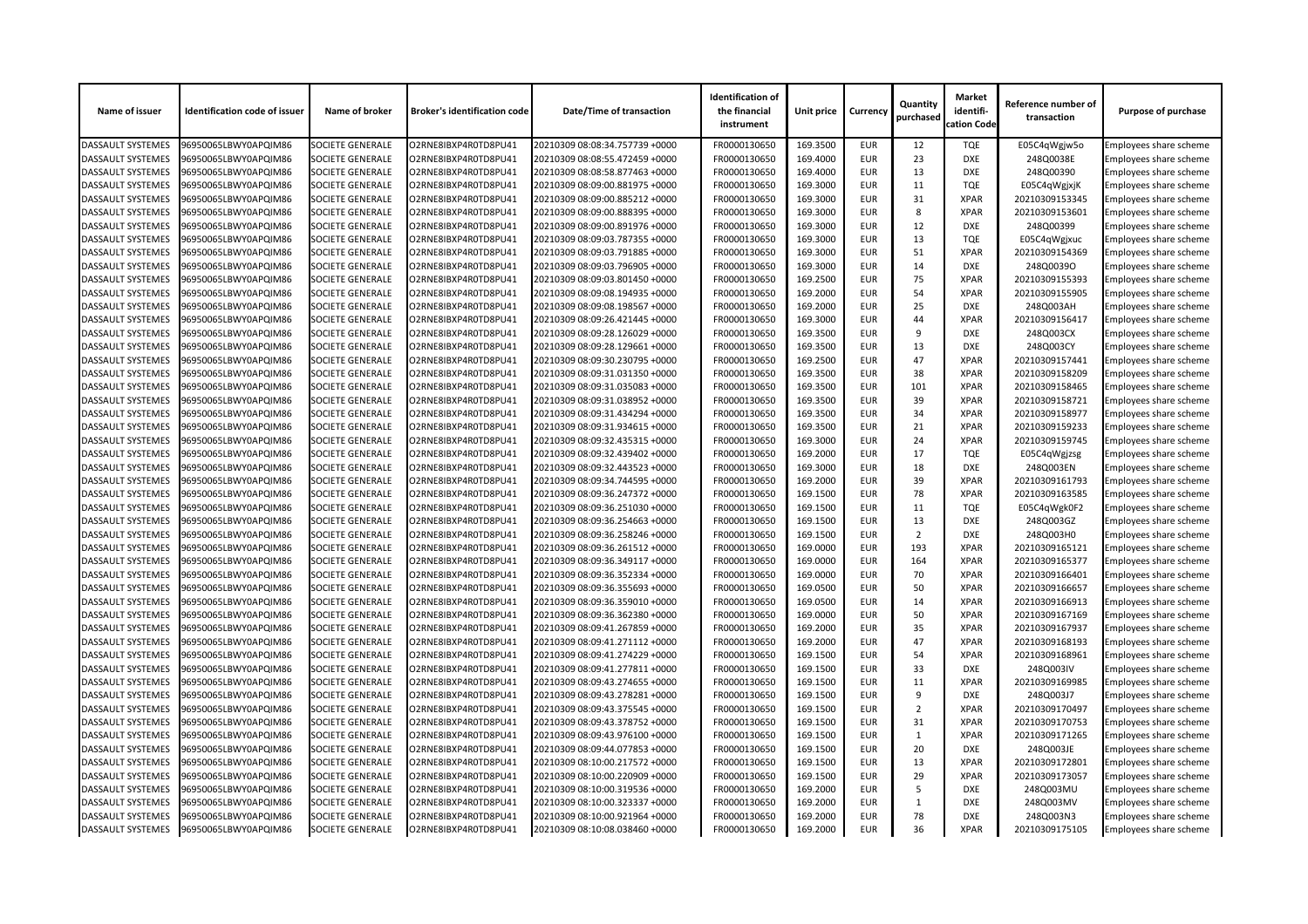| Name of issuer           | <b>Identification code of issuer</b> | Name of broker          | <b>Broker's identification code</b> | <b>Date/Time of transaction</b> | <b>Identification of</b><br>the financial<br>instrument | <b>Unit price</b> | <b>Currency</b> | Quantity<br>purchased | <b>Market</b><br>identifi-<br>cation Code | Reference number of<br>transaction | <b>Purpose of purchase</b>    |
|--------------------------|--------------------------------------|-------------------------|-------------------------------------|---------------------------------|---------------------------------------------------------|-------------------|-----------------|-----------------------|-------------------------------------------|------------------------------------|-------------------------------|
| <b>DASSAULT SYSTEMES</b> | 96950065LBWY0APQIM86                 | <b>SOCIETE GENERALE</b> | O2RNE8IBXP4R0TD8PU41                | 20210309 08:10:08.044843 +0000  | FR0000130650                                            | 169.2000          | <b>EUR</b>      | 8                     | <b>DXE</b>                                | 248Q003OW                          | Employees share scheme        |
| <b>DASSAULT SYSTEMES</b> | 96950065LBWY0APQIM86                 | <b>SOCIETE GENERALE</b> | O2RNE8IBXP4R0TD8PU41                | 20210309 08:10:08.050355 +0000  | FR0000130650                                            | 169.2000          | <b>EUR</b>      | 3                     | <b>DXE</b>                                | 248Q003OX                          | <b>Employees share scheme</b> |
| <b>DASSAULT SYSTEMES</b> | 96950065LBWY0APQIM86                 | <b>SOCIETE GENERALE</b> | O2RNE8IBXP4R0TD8PU41                | 20210309 08:10:08.056245 +0000  | FR0000130650                                            | 169.2000          | <b>EUR</b>      | 38                    | <b>DXE</b>                                | 248Q003OY                          | Employees share scheme        |
| <b>DASSAULT SYSTEMES</b> | 96950065LBWY0APQIM86                 | <b>SOCIETE GENERALE</b> | O2RNE8IBXP4R0TD8PU41                | 20210309 08:10:08.062932 +0000  | FR0000130650                                            | 169.2000          | <b>EUR</b>      | $\overline{2}$        | <b>DXE</b>                                | 248Q003OZ                          | <b>Employees share scheme</b> |
| <b>DASSAULT SYSTEMES</b> | 96950065LBWY0APQIM86                 | <b>SOCIETE GENERALE</b> | O2RNE8IBXP4R0TD8PU41                | 20210309 08:10:08.069440 +0000  | FR0000130650                                            | 169.2000          | <b>EUR</b>      | 3                     | <b>TQE</b>                                | E05C4qWgk3Co                       | Employees share scheme        |
| <b>DASSAULT SYSTEMES</b> | 96950065LBWY0APQIM86                 | <b>SOCIETE GENERALE</b> | O2RNE8IBXP4R0TD8PU41                | 20210309 08:10:08.074998 +0000  | FR0000130650                                            | 169.2000          | <b>EUR</b>      | 26                    | <b>XPAR</b>                               | 20210309176129                     | Employees share scheme        |
| <b>DASSAULT SYSTEMES</b> | 96950065LBWY0APQIM86                 | <b>SOCIETE GENERALE</b> | O2RNE8IBXP4R0TD8PU41                | 20210309 08:10:08.137174 +0000  | FR0000130650                                            | 169.2000          | <b>EUR</b>      | 13                    | <b>TQE</b>                                | E05C4qWgk3Dl                       | Employees share scheme        |
| <b>DASSAULT SYSTEMES</b> | 96950065LBWY0APQIM86                 | <b>SOCIETE GENERALE</b> | O2RNE8IBXP4R0TD8PU41                | 20210309 08:10:08.140842 +0000  | FR0000130650                                            | 169.2000          | <b>EUR</b>      | 4                     | <b>TQE</b>                                | E05C4qWgk3Dt                       | Employees share scheme        |
| <b>DASSAULT SYSTEMES</b> | 96950065LBWY0APQIM86                 | <b>SOCIETE GENERALE</b> | O2RNE8IBXP4R0TD8PU41                | 20210309 08:10:08.438309 +0000  | FR0000130650                                            | 169.2000          | <b>EUR</b>      | 35                    | <b>XPAR</b>                               | 20210309176385                     | <b>Employees share scheme</b> |
| <b>DASSAULT SYSTEMES</b> | 96950065LBWY0APQIM86                 | <b>SOCIETE GENERALE</b> | O2RNE8IBXP4R0TD8PU41                | 20210309 08:10:08.441551 +0000  | FR0000130650                                            | 169.2000          | <b>EUR</b>      | 22                    | <b>XPAR</b>                               | 20210309176641                     | Employees share scheme        |
| <b>DASSAULT SYSTEMES</b> | 96950065LBWY0APQIM86                 | <b>SOCIETE GENERALE</b> | O2RNE8IBXP4R0TD8PU41                | 20210309 08:10:08.445050 +0000  | FR0000130650                                            | 169.2000          | <b>EUR</b>      | 26                    | <b>XPAR</b>                               | 20210309176897                     | Employees share scheme        |
| <b>DASSAULT SYSTEMES</b> | 96950065LBWY0APQIM86                 | <b>SOCIETE GENERALE</b> | O2RNE8IBXP4R0TD8PU41                | 20210309 08:10:08.448326 +0000  | FR0000130650                                            | 169.2000          | <b>EUR</b>      | 43                    | <b>XPAR</b>                               | 20210309177153                     | <b>Employees share scheme</b> |
| <b>DASSAULT SYSTEMES</b> | 96950065LBWY0APQIM86                 | <b>SOCIETE GENERALE</b> | O2RNE8IBXP4R0TD8PU41                | 20210309 08:10:14.161715 +0000  | FR0000130650                                            | 169.1500          | <b>EUR</b>      | 61                    | <b>XPAR</b>                               | 20210309178945                     | Employees share scheme        |
| <b>DASSAULT SYSTEMES</b> | 96950065LBWY0APQIM86                 | <b>SOCIETE GENERALE</b> | O2RNE8IBXP4R0TD8PU41                | 20210309 08:10:14.165821 +0000  | FR0000130650                                            | 169.1500          | <b>EUR</b>      | 42                    | <b>XPAR</b>                               | 20210309179201                     | Employees share scheme        |
| <b>DASSAULT SYSTEMES</b> | 96950065LBWY0APQIM86                 | <b>SOCIETE GENERALE</b> | O2RNE8IBXP4R0TD8PU41                | 20210309 08:10:16.266289 +0000  | FR0000130650                                            | 169.1500          | <b>EUR</b>      | 9                     | <b>XPAR</b>                               | 20210309179713                     | Employees share scheme        |
| <b>DASSAULT SYSTEMES</b> | 96950065LBWY0APQIM86                 | <b>SOCIETE GENERALE</b> | O2RNE8IBXP4R0TD8PU41                | 20210309 08:10:16.270506 +0000  | FR0000130650                                            | 169.1500          | <b>EUR</b>      | 73                    | <b>XPAR</b>                               | 20210309179969                     | Employees share scheme        |
| <b>DASSAULT SYSTEMES</b> | 96950065LBWY0APQIM86                 | <b>SOCIETE GENERALE</b> | O2RNE8IBXP4R0TD8PU41                | 20210309 08:10:16.274131 +0000  | FR0000130650                                            | 169.1500          | <b>EUR</b>      | 12                    | <b>XPAR</b>                               | 20210309180225                     | Employees share scheme        |
| <b>DASSAULT SYSTEMES</b> | 96950065LBWY0APQIM86                 | <b>SOCIETE GENERALE</b> | O2RNE8IBXP4R0TD8PU41                | 20210309 08:10:27.697276 +0000  | FR0000130650                                            | 169.3000          | <b>EUR</b>      | 27                    | <b>XPAR</b>                               | 20210309181505                     | Employees share scheme        |
| <b>DASSAULT SYSTEMES</b> | 96950065LBWY0APQIM86                 | <b>SOCIETE GENERALE</b> | O2RNE8IBXP4R0TD8PU41                | 20210309 08:10:27.700592 +0000  | FR0000130650                                            | 169.3000          | <b>EUR</b>      | 36                    | <b>XPAR</b>                               | 20210309181761                     | <b>Employees share scheme</b> |
| <b>DASSAULT SYSTEMES</b> | 96950065LBWY0APQIM86                 | <b>SOCIETE GENERALE</b> | O2RNE8IBXP4R0TD8PU41                | 20210309 08:10:28.500636 +0000  | FR0000130650                                            | 169.3000          | <b>EUR</b>      | $\overline{2}$        | <b>XPAR</b>                               | 20210309182273                     | Employees share scheme        |
| <b>DASSAULT SYSTEMES</b> | 96950065LBWY0APQIM86                 | <b>SOCIETE GENERALE</b> | O2RNE8IBXP4R0TD8PU41                | 20210309 08:10:28.601238 +0000  | FR0000130650                                            | 169.3000          | <b>EUR</b>      | 32                    | <b>XPAR</b>                               | 20210309182529                     | Employees share scheme        |
|                          |                                      |                         |                                     |                                 |                                                         | 169.2500          | <b>EUR</b>      | 20                    | <b>XPAR</b>                               |                                    |                               |
| <b>DASSAULT SYSTEMES</b> | 96950065LBWY0APQIM86                 | <b>SOCIETE GENERALE</b> | O2RNE8IBXP4R0TD8PU41                | 20210309 08:10:28.604619 +0000  | FR0000130650                                            |                   |                 | $\overline{5}$        | <b>XPAR</b>                               | 20210309183041                     | <b>Employees share scheme</b> |
| <b>DASSAULT SYSTEMES</b> | 96950065LBWY0APQIM86                 | <b>SOCIETE GENERALE</b> | O2RNE8IBXP4R0TD8PU41                | 20210309 08:10:28.608022 +0000  | FR0000130650                                            | 169.2500          | <b>EUR</b>      |                       |                                           | 20210309183297                     | Employees share scheme        |
| <b>DASSAULT SYSTEMES</b> | 96950065LBWY0APQIM86                 | <b>SOCIETE GENERALE</b> | O2RNE8IBXP4R0TD8PU41                | 20210309 08:10:28.611822 +0000  | FR0000130650                                            | 169.2500          | <b>EUR</b>      |                       | <b>DXE</b>                                | 248Q003SN                          | Employees share scheme        |
| <b>DASSAULT SYSTEMES</b> | 96950065LBWY0APQIM86                 | <b>SOCIETE GENERALE</b> | O2RNE8IBXP4R0TD8PU41                | 20210309 08:10:30.205159 +0000  | FR0000130650                                            | 169.2500          | <b>EUR</b>      | 4                     | <b>TQE</b>                                | E05C4qWgk5A0                       | <b>Employees share scheme</b> |
| <b>DASSAULT SYSTEMES</b> | 96950065LBWY0APQIM86                 | <b>SOCIETE GENERALE</b> | O2RNE8IBXP4R0TD8PU41                | 20210309 08:10:30.208802 +0000  | FR0000130650                                            | 169.2500          | <b>EUR</b>      | 22                    | <b>XPAR</b>                               | 20210309184321                     | Employees share scheme        |
| <b>DASSAULT SYSTEMES</b> | 96950065LBWY0APQIM86                 | <b>SOCIETE GENERALE</b> | O2RNE8IBXP4R0TD8PU41                | 20210309 08:10:30.212612 +0000  | FR0000130650                                            | 169.2500          | <b>EUR</b>      | 36                    | <b>DXE</b>                                | 248Q003T8                          | Employees share scheme        |
| <b>DASSAULT SYSTEMES</b> | 96950065LBWY0APQIM86                 | <b>SOCIETE GENERALE</b> | O2RNE8IBXP4R0TD8PU41                | 20210309 08:10:30.216474 +0000  | FR0000130650                                            | 169.2500          | <b>EUR</b>      | 3                     | <b>TQE</b>                                | E05C4qWgk5B2                       | <b>Employees share scheme</b> |
| <b>DASSAULT SYSTEMES</b> | 96950065LBWY0APQIM86                 | <b>SOCIETE GENERALE</b> | O2RNE8IBXP4R0TD8PU41                | 20210309 08:10:31.108840 +0000  | FR0000130650                                            | 169.2000          | <b>EUR</b>      | 19                    | <b>XPAR</b>                               | 20210309185857                     | <b>Employees share scheme</b> |
| <b>DASSAULT SYSTEMES</b> | 96950065LBWY0APQIM86                 | <b>SOCIETE GENERALE</b> | O2RNE8IBXP4R0TD8PU41                | 20210309 08:10:31.112889 +0000  | FR0000130650                                            | 169.2000          | <b>EUR</b>      | 15                    | <b>DXE</b>                                | 248Q003TR                          | Employees share scheme        |
| <b>DASSAULT SYSTEMES</b> | 96950065LBWY0APQIM86                 | <b>SOCIETE GENERALE</b> | O2RNE8IBXP4R0TD8PU41                | 20210309 08:10:58.583088 +0000  | FR0000130650                                            | 169.2500          | <b>EUR</b>      |                       | <b>DXE</b>                                | 248Q003ZY                          | Employees share scheme        |
| <b>DASSAULT SYSTEMES</b> | 96950065LBWY0APQIM86                 | <b>SOCIETE GENERALE</b> | O2RNE8IBXP4R0TD8PU41                | 20210309 08:11:05.090851 +0000  | FR0000130650                                            | 169.2500          | <b>EUR</b>      | 3                     | <b>TQE</b>                                | E05C4qWgk87I                       | <b>Employees share scheme</b> |
| <b>DASSAULT SYSTEMES</b> | 96950065LBWY0APQIM86                 | <b>SOCIETE GENERALE</b> | O2RNE8IBXP4R0TD8PU41                | 20210309 08:11:05.094478 +0000  | FR0000130650                                            | 169.2500          | <b>EUR</b>      | 14                    | <b>XPAR</b>                               | 20210309187393                     | Employees share scheme        |
| <b>DASSAULT SYSTEMES</b> | 96950065LBWY0APQIM86                 | <b>SOCIETE GENERALE</b> | O2RNE8IBXP4R0TD8PU41                | 20210309 08:11:05.098369 +0000  | FR0000130650                                            | 169.2500          | <b>EUR</b>      | 11                    | <b>DXE</b>                                | 248Q0040T                          | Employees share scheme        |
| <b>DASSAULT SYSTEMES</b> | 96950065LBWY0APQIM86                 | <b>SOCIETE GENERALE</b> | O2RNE8IBXP4R0TD8PU41                | 20210309 08:11:05.190680 +0000  | FR0000130650                                            | 169.1500          | <b>EUR</b>      |                       | <b>TQE</b>                                | E05C4qWgk87n                       | Employees share scheme        |
| <b>DASSAULT SYSTEMES</b> | 96950065LBWY0APQIM86                 | <b>SOCIETE GENERALE</b> | O2RNE8IBXP4R0TD8PU41                | 20210309 08:11:05.193988 +0000  | FR0000130650                                            | 169.1000          | <b>EUR</b>      | 72                    | <b>XPAR</b>                               | 20210309189185                     | Employees share scheme        |
| <b>DASSAULT SYSTEMES</b> | 96950065LBWY0APQIM86                 | <b>SOCIETE GENERALE</b> | O2RNE8IBXP4R0TD8PU41                | 20210309 08:11:05.197580 +0000  | FR0000130650                                            | 169.2500          | <b>EUR</b>      |                       | <b>TQE</b>                                | E05C4qWgk87u                       | <b>Employees share scheme</b> |
| <b>DASSAULT SYSTEMES</b> | 96950065LBWY0APQIM86                 | <b>SOCIETE GENERALE</b> | O2RNE8IBXP4R0TD8PU41                | 20210309 08:11:05.290596 +0000  | FR0000130650                                            | 169.2500          | <b>EUR</b>      |                       | <b>TQE</b>                                | E05C4qWgk881                       | <b>Employees share scheme</b> |
| <b>DASSAULT SYSTEMES</b> | 96950065LBWY0APQIM86                 | <b>SOCIETE GENERALE</b> | O2RNE8IBXP4R0TD8PU41                | 20210309 08:11:05.792021 +0000  | FR0000130650                                            | 169.1500          | <b>EUR</b>      | 12                    | <b>DXE</b>                                | 248Q00418                          | <b>Employees share scheme</b> |
| <b>DASSAULT SYSTEMES</b> | 96950065LBWY0APQIM86                 | <b>SOCIETE GENERALE</b> | O2RNE8IBXP4R0TD8PU41                | 20210309 08:11:05.796046 +0000  | FR0000130650                                            | 169.1500          | <b>EUR</b>      | 2                     | <b>DXE</b>                                | 248Q00419                          | Employees share scheme        |
| <b>DASSAULT SYSTEMES</b> | 96950065LBWY0APQIM86                 | <b>SOCIETE GENERALE</b> | O2RNE8IBXP4R0TD8PU41                | 20210309 08:11:06.293298 +0000  | FR0000130650                                            | 169.1000          | <b>EUR</b>      | 53                    | <b>XPAR</b>                               | 20210309190465                     | Employees share scheme        |
| <b>DASSAULT SYSTEMES</b> | 96950065LBWY0APQIM86                 | <b>SOCIETE GENERALE</b> | O2RNE8IBXP4R0TD8PU41                | 20210309 08:11:06.297170 +0000  | FR0000130650                                            | 169.0500          | <b>EUR</b>      | 9                     | <b>TQE</b>                                | E05C4qWgk8C8                       | <b>Employees share scheme</b> |
| <b>DASSAULT SYSTEMES</b> | 96950065LBWY0APQIM86                 | <b>SOCIETE GENERALE</b> | O2RNE8IBXP4R0TD8PU41                | 20210309 08:11:06.301116 +0000  | FR0000130650                                            | 169.1000          | <b>EUR</b>      | 27                    | <b>DXE</b>                                | 248Q0041B                          | Employees share scheme        |
| <b>DASSAULT SYSTEMES</b> | 96950065LBWY0APQIM86                 | <b>SOCIETE GENERALE</b> | O2RNE8IBXP4R0TD8PU41                | 20210309 08:11:06.304564 +0000  | FR0000130650                                            | 169.0000          | <b>EUR</b>      | 193                   | <b>XPAR</b>                               | 20210309191745                     | Employees share scheme        |
| <b>DASSAULT SYSTEMES</b> | 96950065LBWY0APQIM86                 | <b>SOCIETE GENERALE</b> | O2RNE8IBXP4R0TD8PU41                | 20210309 08:11:06.307824 +0000  | FR0000130650                                            | 169.0000          | <b>EUR</b>      | 44                    | <b>XPAR</b>                               | 20210309192001                     | <b>Employees share scheme</b> |
| <b>DASSAULT SYSTEMES</b> | 96950065LBWY0APQIM86                 | <b>SOCIETE GENERALE</b> | O2RNE8IBXP4R0TD8PU41                | 20210309 08:11:06.311127 +0000  | FR0000130650                                            | 169.0000          | <b>EUR</b>      | 32                    | <b>XPAR</b>                               | 20210309193025                     | Employees share scheme        |
| <b>DASSAULT SYSTEMES</b> | 96950065LBWY0APQIM86                 | <b>SOCIETE GENERALE</b> | O2RNE8IBXP4R0TD8PU41                | 20210309 08:11:06.314347 +0000  | FR0000130650                                            | 169.0000          | <b>EUR</b>      | 42                    | <b>XPAR</b>                               | 20210309193793                     | <b>Employees share scheme</b> |
| <b>DASSAULT SYSTEMES</b> | 96950065LBWY0APQIM86                 | <b>SOCIETE GENERALE</b> | O2RNE8IBXP4R0TD8PU41                | 20210309 08:11:26.335665 +0000  | FR0000130650                                            | 169.1000          | <b>EUR</b>      | 27                    | <b>DXE</b>                                | 248Q0045Q                          | Employees share scheme        |
| <b>DASSAULT SYSTEMES</b> | 96950065LBWY0APQIM86                 | <b>SOCIETE GENERALE</b> | O2RNE8IBXP4R0TD8PU41                | 20210309 08:11:27.637537 +0000  | FR0000130650                                            | 169.1000          | <b>EUR</b>      | 50                    | <b>XPAR</b>                               | 20210309198145                     | Employees share scheme        |
| <b>DASSAULT SYSTEMES</b> | 96950065LBWY0APQIM86                 | <b>SOCIETE GENERALE</b> | O2RNE8IBXP4R0TD8PU41                | 20210309 08:11:27.643931 +0000  | FR0000130650                                            | 169.1000          | <b>EUR</b>      | 19                    | <b>XPAR</b>                               | 20210309198401                     | Employees share scheme        |
| <b>DASSAULT SYSTEMES</b> | 96950065LBWY0APQIM86                 | <b>SOCIETE GENERALE</b> | O2RNE8IBXP4R0TD8PU41                | 20210309 08:11:40.163165 +0000  | FR0000130650                                            | 169.1500          | <b>EUR</b>      |                       | <b>XPAR</b>                               | 20210309200193                     | Employees share scheme        |
| <b>DASSAULT SYSTEMES</b> | 96950065LBWY0APQIM86                 | <b>SOCIETE GENERALE</b> | O2RNE8IBXP4R0TD8PU41                | 20210309 08:11:40.166535 +0000  | FR0000130650                                            | 169.1500          | EUR             | 49                    | <b>XPAR</b>                               | 20210309200449                     | <b>Employees share scheme</b> |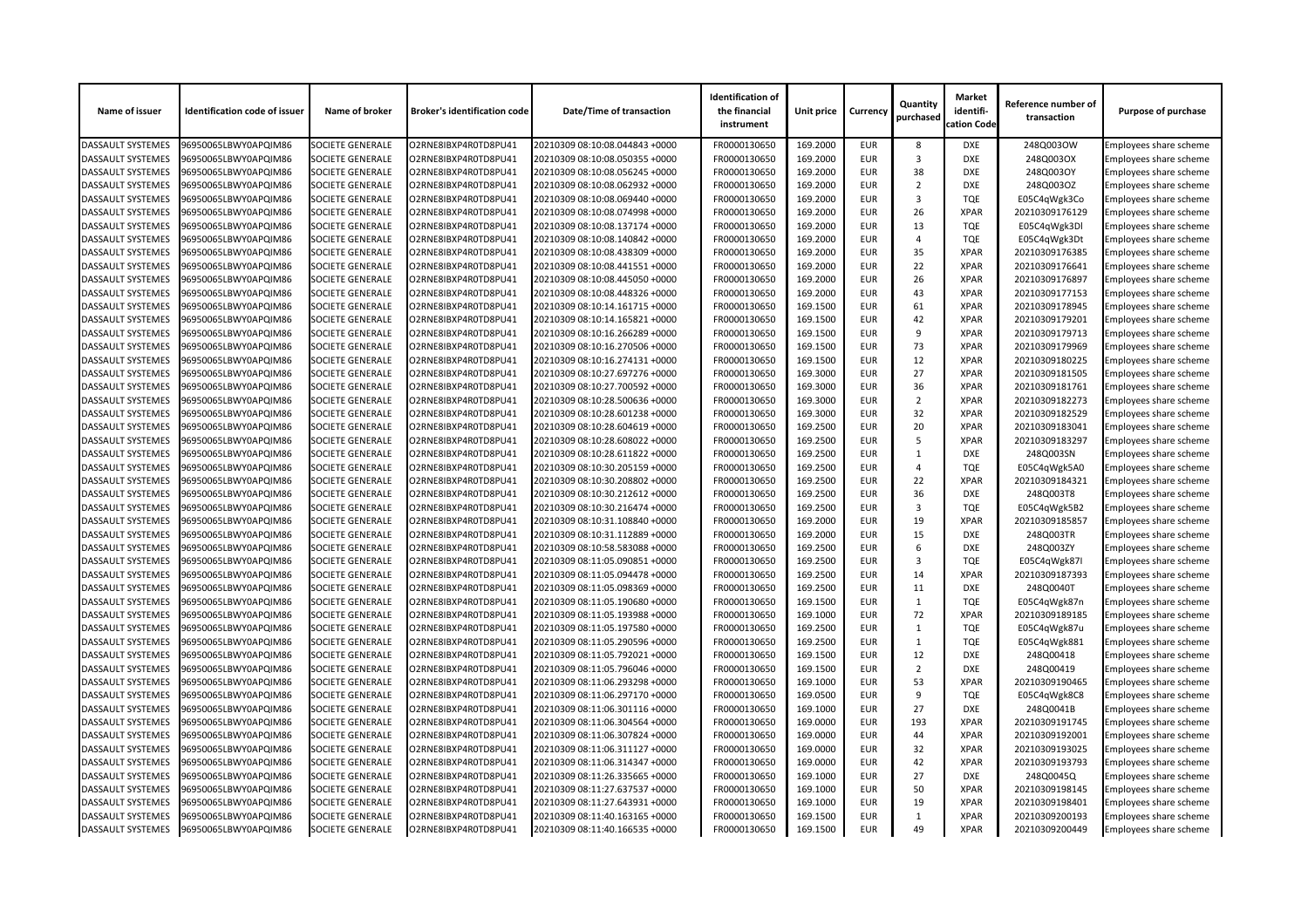| Name of issuer           | <b>Identification code of issuer</b> | Name of broker          | <b>Broker's identification code</b> | <b>Date/Time of transaction</b> | <b>Identification of</b><br>the financial<br>instrument | Unit price | <b>Currency</b> | Quantity<br>purchased | <b>Market</b><br>identifi-<br>cation Code | Reference number of<br>transaction | <b>Purpose of purchase</b>    |
|--------------------------|--------------------------------------|-------------------------|-------------------------------------|---------------------------------|---------------------------------------------------------|------------|-----------------|-----------------------|-------------------------------------------|------------------------------------|-------------------------------|
| <b>DASSAULT SYSTEMES</b> | 96950065LBWY0APQIM86                 | <b>SOCIETE GENERALE</b> | O2RNE8IBXP4R0TD8PU41                | 20210309 08:11:40.170281 +0000  | FR0000130650                                            | 169.1500   | <b>EUR</b>      | 28                    | <b>DXE</b>                                | 248Q0048N                          | Employees share scheme        |
| <b>DASSAULT SYSTEMES</b> | 96950065LBWY0APQIM86                 | <b>SOCIETE GENERALE</b> | O2RNE8IBXP4R0TD8PU41                | 20210309 08:11:55.292837 +0000  | FR0000130650                                            | 169.1500   | <b>EUR</b>      | 31                    | <b>XPAR</b>                               | 20210309203009                     | <b>Employees share scheme</b> |
| <b>DASSAULT SYSTEMES</b> | 96950065LBWY0APQIM86                 | <b>SOCIETE GENERALE</b> | O2RNE8IBXP4R0TD8PU41                | 20210309 08:11:55.296079 +0000  | FR0000130650                                            | 169.1500   | <b>EUR</b>      | 44                    | <b>XPAR</b>                               | 20210309203521                     | Employees share scheme        |
| <b>DASSAULT SYSTEMES</b> | 96950065LBWY0APQIM86                 | <b>SOCIETE GENERALE</b> | O2RNE8IBXP4R0TD8PU41                | 20210309 08:11:55.299771 +0000  | FR0000130650                                            | 169.1500   | <b>EUR</b>      | 18                    | <b>DXE</b>                                | 248Q004AP                          | <b>Employees share scheme</b> |
| <b>DASSAULT SYSTEMES</b> | 96950065LBWY0APQIM86                 | <b>SOCIETE GENERALE</b> | O2RNE8IBXP4R0TD8PU41                | 20210309 08:11:59.503657 +0000  | FR0000130650                                            | 169.1000   | <b>EUR</b>      | 21                    | <b>TQE</b>                                | E05C4qWgkBjt                       | Employees share scheme        |
| <b>DASSAULT SYSTEMES</b> | 96950065LBWY0APQIM86                 | <b>SOCIETE GENERALE</b> | O2RNE8IBXP4R0TD8PU41                | 20210309 08:11:59.507182 +0000  | FR0000130650                                            | 169.1000   | <b>EUR</b>      | 88                    | <b>XPAR</b>                               | 20210309205825                     | Employees share scheme        |
| <b>DASSAULT SYSTEMES</b> | 96950065LBWY0APQIM86                 | <b>SOCIETE GENERALE</b> | O2RNE8IBXP4R0TD8PU41                | 20210309 08:11:59.511114 +0000  | FR0000130650                                            | 169.1000   | <b>EUR</b>      | 35                    | <b>DXE</b>                                | 248Q004B4                          | Employees share scheme        |
| <b>DASSAULT SYSTEMES</b> | 96950065LBWY0APQIM86                 | <b>SOCIETE GENERALE</b> | O2RNE8IBXP4R0TD8PU41                | 20210309 08:12:00.105228 +0000  | FR0000130650                                            | 169.0500   | <b>EUR</b>      | 82                    | <b>XPAR</b>                               | 20210309207873                     | Employees share scheme        |
| <b>DASSAULT SYSTEMES</b> | 96950065LBWY0APQIM86                 | <b>SOCIETE GENERALE</b> | O2RNE8IBXP4R0TD8PU41                | 20210309 08:12:00.205113 +0000  | FR0000130650                                            | 169.1000   | <b>EUR</b>      | 30                    | <b>DXE</b>                                | 248Q004B7                          | <b>Employees share scheme</b> |
| <b>DASSAULT SYSTEMES</b> | 96950065LBWY0APQIM86                 | <b>SOCIETE GENERALE</b> | O2RNE8IBXP4R0TD8PU41                | 20210309 08:12:01.115560 +0000  | FR0000130650                                            | 169.1000   | <b>EUR</b>      | 21                    | <b>DXE</b>                                | 248Q004BI                          | Employees share scheme        |
| <b>DASSAULT SYSTEMES</b> | 96950065LBWY0APQIM86                 | <b>SOCIETE GENERALE</b> | O2RNE8IBXP4R0TD8PU41                | 20210309 08:12:01.123169 +0000  | FR0000130650                                            | 169.1000   | <b>EUR</b>      | 30                    | <b>DXE</b>                                | 248Q004BJ                          | Employees share scheme        |
| <b>DASSAULT SYSTEMES</b> | 96950065LBWY0APQIM86                 | <b>SOCIETE GENERALE</b> | O2RNE8IBXP4R0TD8PU41                | 20210309 08:12:01.129290 +0000  | FR0000130650                                            | 169.1000   | <b>EUR</b>      | 17                    | <b>DXE</b>                                | 248Q004BK                          | <b>Employees share scheme</b> |
| <b>DASSAULT SYSTEMES</b> | 96950065LBWY0APQIM86                 | <b>SOCIETE GENERALE</b> | O2RNE8IBXP4R0TD8PU41                | 20210309 08:12:01.207025 +0000  | FR0000130650                                            | 169.0000   | <b>EUR</b>      | 193                   | <b>XPAR</b>                               | 20210309208385                     | Employees share scheme        |
| <b>DASSAULT SYSTEMES</b> | 96950065LBWY0APQIM86                 | <b>SOCIETE GENERALE</b> | O2RNE8IBXP4R0TD8PU41                | 20210309 08:12:01.210441 +0000  | FR0000130650                                            | 169.0000   | <b>EUR</b>      | 122                   | <b>XPAR</b>                               | 20210309208641                     | <b>Employees share scheme</b> |
| <b>DASSAULT SYSTEMES</b> | 96950065LBWY0APQIM86                 | <b>SOCIETE GENERALE</b> | O2RNE8IBXP4R0TD8PU41                | 20210309 08:12:01.213889 +0000  | FR0000130650                                            | 169.0000   | <b>EUR</b>      | 56                    | <b>XPAR</b>                               | 20210309209153                     | Employees share scheme        |
| <b>DASSAULT SYSTEMES</b> | 96950065LBWY0APQIM86                 | <b>SOCIETE GENERALE</b> | O2RNE8IBXP4R0TD8PU41                | 20210309 08:12:01.217415 +0000  | FR0000130650                                            | 169.0000   | <b>EUR</b>      | 53                    | <b>XPAR</b>                               | 20210309209409                     | Employees share scheme        |
| <b>DASSAULT SYSTEMES</b> | 96950065LBWY0APQIM86                 | <b>SOCIETE GENERALE</b> | O2RNE8IBXP4R0TD8PU41                | 20210309 08:12:01.221138 +0000  | FR0000130650                                            | 169.0000   | <b>EUR</b>      | 357                   | <b>XPAR</b>                               | 20210309209665                     | Employees share scheme        |
| <b>DASSAULT SYSTEMES</b> | 96950065LBWY0APQIM86                 | SOCIETE GENERALE        | O2RNE8IBXP4R0TD8PU41                | 20210309 08:12:01.225312 +0000  | FR0000130650                                            | 169.0000   | <b>EUR</b>      | 124                   | <b>XPAR</b>                               | 20210309209921                     | Employees share scheme        |
| <b>DASSAULT SYSTEMES</b> | 96950065LBWY0APQIM86                 | <b>SOCIETE GENERALE</b> | O2RNE8IBXP4R0TD8PU41                | 20210309 08:12:01.229280 +0000  | FR0000130650                                            | 169.0000   | <b>EUR</b>      | 69                    | <b>XPAR</b>                               | 20210309210177                     | <b>Employees share scheme</b> |
| <b>DASSAULT SYSTEMES</b> | 96950065LBWY0APQIM86                 | <b>SOCIETE GENERALE</b> | O2RNE8IBXP4R0TD8PU41                | 20210309 08:12:01.233578 +0000  | FR0000130650                                            | 169.0000   | <b>EUR</b>      | 56                    | <b>XPAR</b>                               | 20210309210433                     | Employees share scheme        |
| <b>DASSAULT SYSTEMES</b> | 96950065LBWY0APQIM86                 | <b>SOCIETE GENERALE</b> | O2RNE8IBXP4R0TD8PU41                | 20210309 08:12:01.238451 +0000  | FR0000130650                                            | 169.0000   | <b>EUR</b>      | 24                    | <b>DXE</b>                                | 248Q004BM                          | Employees share scheme        |
|                          |                                      |                         |                                     |                                 |                                                         |            | <b>EUR</b>      | 9                     | <b>TQE</b>                                |                                    |                               |
| <b>DASSAULT SYSTEMES</b> | 96950065LBWY0APQIM86                 | <b>SOCIETE GENERALE</b> | O2RNE8IBXP4R0TD8PU41                | 20210309 08:12:01.308485 +0000  | FR0000130650                                            | 168.9500   |                 | 52                    |                                           | E05C4qWgkBro                       | <b>Employees share scheme</b> |
| <b>DASSAULT SYSTEMES</b> | 96950065LBWY0APQIM86                 | <b>SOCIETE GENERALE</b> | O2RNE8IBXP4R0TD8PU41                | 20210309 08:12:02.713393 +0000  | FR0000130650                                            | 168.9500   | <b>EUR</b>      |                       | <b>XPAR</b>                               | 20210309211713                     | Employees share scheme        |
| <b>DASSAULT SYSTEMES</b> | 96950065LBWY0APQIM86                 | <b>SOCIETE GENERALE</b> | O2RNE8IBXP4R0TD8PU41                | 20210309 08:12:02.720275 +0000  | FR0000130650                                            | 168.9500   | <b>EUR</b>      | 30                    | <b>DXE</b>                                | 248Q004C1                          | Employees share scheme        |
| <b>DASSAULT SYSTEMES</b> | 96950065LBWY0APQIM86                 | <b>SOCIETE GENERALE</b> | O2RNE8IBXP4R0TD8PU41                | 20210309 08:12:04.113801 +0000  | FR0000130650                                            | 168.9500   | <b>EUR</b>      | 74                    | <b>XPAR</b>                               | 20210309212225                     | <b>Employees share scheme</b> |
| <b>DASSAULT SYSTEMES</b> | 96950065LBWY0APQIM86                 | SOCIETE GENERALE        | O2RNE8IBXP4R0TD8PU41                | 20210309 08:12:04.117885 +0000  | FR0000130650                                            | 168.9500   | <b>EUR</b>      | 5                     | <b>XPAR</b>                               | 20210309212481                     | Employees share scheme        |
| <b>DASSAULT SYSTEMES</b> | 96950065LBWY0APQIM86                 | <b>SOCIETE GENERALE</b> | O2RNE8IBXP4R0TD8PU41                | 20210309 08:12:04.327837 +0000  | FR0000130650                                            | 168.9000   | <b>EUR</b>      | 51                    | <b>XPAR</b>                               | 20210309214017                     | Employees share scheme        |
| <b>DASSAULT SYSTEMES</b> | 96950065LBWY0APQIM86                 | <b>SOCIETE GENERALE</b> | O2RNE8IBXP4R0TD8PU41                | 20210309 08:12:04.335528 +0000  | FR0000130650                                            | 168.9000   | <b>EUR</b>      | 50                    | <b>XPAR</b>                               | 20210309214273                     | <b>Employees share scheme</b> |
| <b>DASSAULT SYSTEMES</b> | 96950065LBWY0APQIM86                 | <b>SOCIETE GENERALE</b> | O2RNE8IBXP4R0TD8PU41                | 20210309 08:12:04.339732 +0000  | FR0000130650                                            | 168.9000   | <b>EUR</b>      | 13                    | <b>XPAR</b>                               | 20210309214529                     | <b>Employees share scheme</b> |
| <b>DASSAULT SYSTEMES</b> | 96950065LBWY0APQIM86                 | <b>SOCIETE GENERALE</b> | O2RNE8IBXP4R0TD8PU41                | 20210309 08:12:04.343974 +0000  | FR0000130650                                            | 168.9000   | <b>EUR</b>      | 13                    | <b>DXE</b>                                | 248Q004CH                          | Employees share scheme        |
| <b>DASSAULT SYSTEMES</b> | 96950065LBWY0APQIM86                 | <b>SOCIETE GENERALE</b> | O2RNE8IBXP4R0TD8PU41                | 20210309 08:12:04.348067 +0000  | FR0000130650                                            | 168.9000   | <b>EUR</b>      | 15                    | <b>DXE</b>                                | 248Q004Cl                          | Employees share scheme        |
| <b>DASSAULT SYSTEMES</b> | 96950065LBWY0APQIM86                 | <b>SOCIETE GENERALE</b> | O2RNE8IBXP4R0TD8PU41                | 20210309 08:12:17.254500 +0000  | FR0000130650                                            | 168.9000   | <b>EUR</b>      | 16                    | <b>DXE</b>                                | 248Q004FS                          | <b>Employees share scheme</b> |
| <b>DASSAULT SYSTEMES</b> | 96950065LBWY0APQIM86                 | <b>SOCIETE GENERALE</b> | O2RNE8IBXP4R0TD8PU41                | 20210309 08:12:17.849443 +0000  | FR0000130650                                            | 168.9000   | <b>EUR</b>      | 18                    | <b>XPAR</b>                               | 20210309215297                     | <b>Employees share scheme</b> |
| <b>DASSAULT SYSTEMES</b> | 96950065LBWY0APQIM86                 | <b>SOCIETE GENERALE</b> | O2RNE8IBXP4R0TD8PU41                | 20210309 08:12:25.056360 +0000  | FR0000130650                                            | 168.8500   | <b>EUR</b>      | 32                    | <b>XPAR</b>                               | 20210309215809                     | <b>Employees share scheme</b> |
| <b>DASSAULT SYSTEMES</b> | 96950065LBWY0APQIM86                 | <b>SOCIETE GENERALE</b> | O2RNE8IBXP4R0TD8PU41                | 20210309 08:12:25.060872 +0000  | FR0000130650                                            | 168.9000   | <b>EUR</b>      | 12                    | <b>DXE</b>                                | 248Q004HA                          | Employees share scheme        |
| <b>DASSAULT SYSTEMES</b> | 96950065LBWY0APQIM86                 | <b>SOCIETE GENERALE</b> | O2RNE8IBXP4R0TD8PU41                | 20210309 08:13:00.229206 +0000  | FR0000130650                                            | 168.8500   | <b>EUR</b>      | 14                    | <b>XPAR</b>                               | 20210309216321                     | Employees share scheme        |
| <b>DASSAULT SYSTEMES</b> | 96950065LBWY0APQIM86                 | <b>SOCIETE GENERALE</b> | O2RNE8IBXP4R0TD8PU41                | 20210309 08:13:00.233274 +0000  | FR0000130650                                            | 168.8500   | <b>EUR</b>      | 50                    | <b>XPAR</b>                               | 20210309216577                     | <b>Employees share scheme</b> |
| <b>DASSAULT SYSTEMES</b> | 96950065LBWY0APQIM86                 | <b>SOCIETE GENERALE</b> | O2RNE8IBXP4R0TD8PU41                | 20210309 08:13:00.237109 +0000  | FR0000130650                                            | 168.8500   | <b>EUR</b>      | 2                     | <b>XPAR</b>                               | 20210309216833                     | Employees share scheme        |
| <b>DASSAULT SYSTEMES</b> | 96950065LBWY0APQIM86                 | <b>SOCIETE GENERALE</b> | O2RNE8IBXP4R0TD8PU41                | 20210309 08:13:00.241166 +0000  | FR0000130650                                            | 168.8500   | <b>EUR</b>      | 21                    | <b>TQE</b>                                | E05C4qWgkFqJ                       | <b>Employees share scheme</b> |
| <b>DASSAULT SYSTEMES</b> | 96950065LBWY0APQIM86                 | <b>SOCIETE GENERALE</b> | O2RNE8IBXP4R0TD8PU41                | 20210309 08:13:00.245125 +0000  | FR0000130650                                            | 168.8500   | <b>EUR</b>      | 13                    | <b>DXE</b>                                | 248Q004MV                          | Employees share scheme        |
| <b>DASSAULT SYSTEMES</b> | 96950065LBWY0APQIM86                 | <b>SOCIETE GENERALE</b> | O2RNE8IBXP4R0TD8PU41                | 20210309 08:13:00.249129 +0000  | FR0000130650                                            | 168.8500   | <b>EUR</b>      | 17                    | <b>DXE</b>                                | 248Q004MW                          | Employees share scheme        |
| <b>DASSAULT SYSTEMES</b> | 96950065LBWY0APQIM86                 | <b>SOCIETE GENERALE</b> | O2RNE8IBXP4R0TD8PU41                | 20210309 08:13:00.333480 +0000  | FR0000130650                                            | 168.8000   | <b>EUR</b>      | 39                    | <b>XPAR</b>                               | 20210309218369                     | <b>Employees share scheme</b> |
| <b>DASSAULT SYSTEMES</b> | 96950065LBWY0APQIM86                 | <b>SOCIETE GENERALE</b> | O2RNE8IBXP4R0TD8PU41                | 20210309 08:13:00.342621 +0000  | FR0000130650                                            | 168.8500   | <b>EUR</b>      | 14                    | <b>DXE</b>                                | 248Q004MX                          | Employees share scheme        |
| <b>DASSAULT SYSTEMES</b> | 96950065LBWY0APQIM86                 | <b>SOCIETE GENERALE</b> | O2RNE8IBXP4R0TD8PU41                | 20210309 08:13:00.731566 +0000  | FR0000130650                                            | 168.8000   | <b>EUR</b>      | 12                    | <b>XPAR</b>                               | 20210309218625                     | Employees share scheme        |
| <b>DASSAULT SYSTEMES</b> | 96950065LBWY0APQIM86                 | <b>SOCIETE GENERALE</b> | O2RNE8IBXP4R0TD8PU41                | 20210309 08:13:00.737123 +0000  | FR0000130650                                            | 168.8000   | <b>EUR</b>      | 17                    | <b>DXE</b>                                | 248Q004N5                          | Employees share scheme        |
| <b>DASSAULT SYSTEMES</b> | 96950065LBWY0APQIM86                 | <b>SOCIETE GENERALE</b> | O2RNE8IBXP4R0TD8PU41                | 20210309 08:13:00.743672 +0000  | FR0000130650                                            | 168.8000   | <b>EUR</b>      | 35                    | <b>XPAR</b>                               | 20210309218881                     | Employees share scheme        |
| <b>DASSAULT SYSTEMES</b> | 96950065LBWY0APQIM86                 | <b>SOCIETE GENERALE</b> | O2RNE8IBXP4R0TD8PU41                | 20210309 08:13:00.750103 +0000  | FR0000130650                                            | 168.8000   | <b>EUR</b>      | 67                    | <b>XPAR</b>                               | 20210309219137                     | <b>Employees share scheme</b> |
| <b>DASSAULT SYSTEMES</b> | 96950065LBWY0APQIM86                 | <b>SOCIETE GENERALE</b> | O2RNE8IBXP4R0TD8PU41                | 20210309 08:13:00.754626 +0000  | FR0000130650                                            | 168.8000   | <b>EUR</b>      | 48                    | <b>XPAR</b>                               | 20210309219393                     | Employees share scheme        |
| <b>DASSAULT SYSTEMES</b> | 96950065LBWY0APQIM86                 | <b>SOCIETE GENERALE</b> | O2RNE8IBXP4R0TD8PU41                | 20210309 08:13:02.934772 +0000  | FR0000130650                                            | 168.8000   | <b>EUR</b>      | 35                    | <b>XPAR</b>                               | 20210309219649                     | Employees share scheme        |
| <b>DASSAULT SYSTEMES</b> | 96950065LBWY0APQIM86                 | <b>SOCIETE GENERALE</b> | O2RNE8IBXP4R0TD8PU41                | 20210309 08:13:02.938956 +0000  | FR0000130650                                            | 168.8000   | <b>EUR</b>      |                       | <b>XPAR</b>                               | 20210309219905                     | Employees share scheme        |
| <b>DASSAULT SYSTEMES</b> | 96950065LBWY0APQIM86                 | <b>SOCIETE GENERALE</b> | O2RNE8IBXP4R0TD8PU41                | 20210309 08:13:02.947430 +0000  | FR0000130650                                            | 168.7500   | <b>EUR</b>      | 17                    | <b>DXE</b>                                | 248Q004NC                          | <b>Employees share scheme</b> |
| <b>DASSAULT SYSTEMES</b> | 96950065LBWY0APQIM86                 | <b>SOCIETE GENERALE</b> | O2RNE8IBXP4R0TD8PU41                | 20210309 08:13:03.236065 +0000  | FR0000130650                                            | 168.8000   | <b>EUR</b>      | 34                    | <b>XPAR</b>                               | 20210309220673                     | <b>Employees share scheme</b> |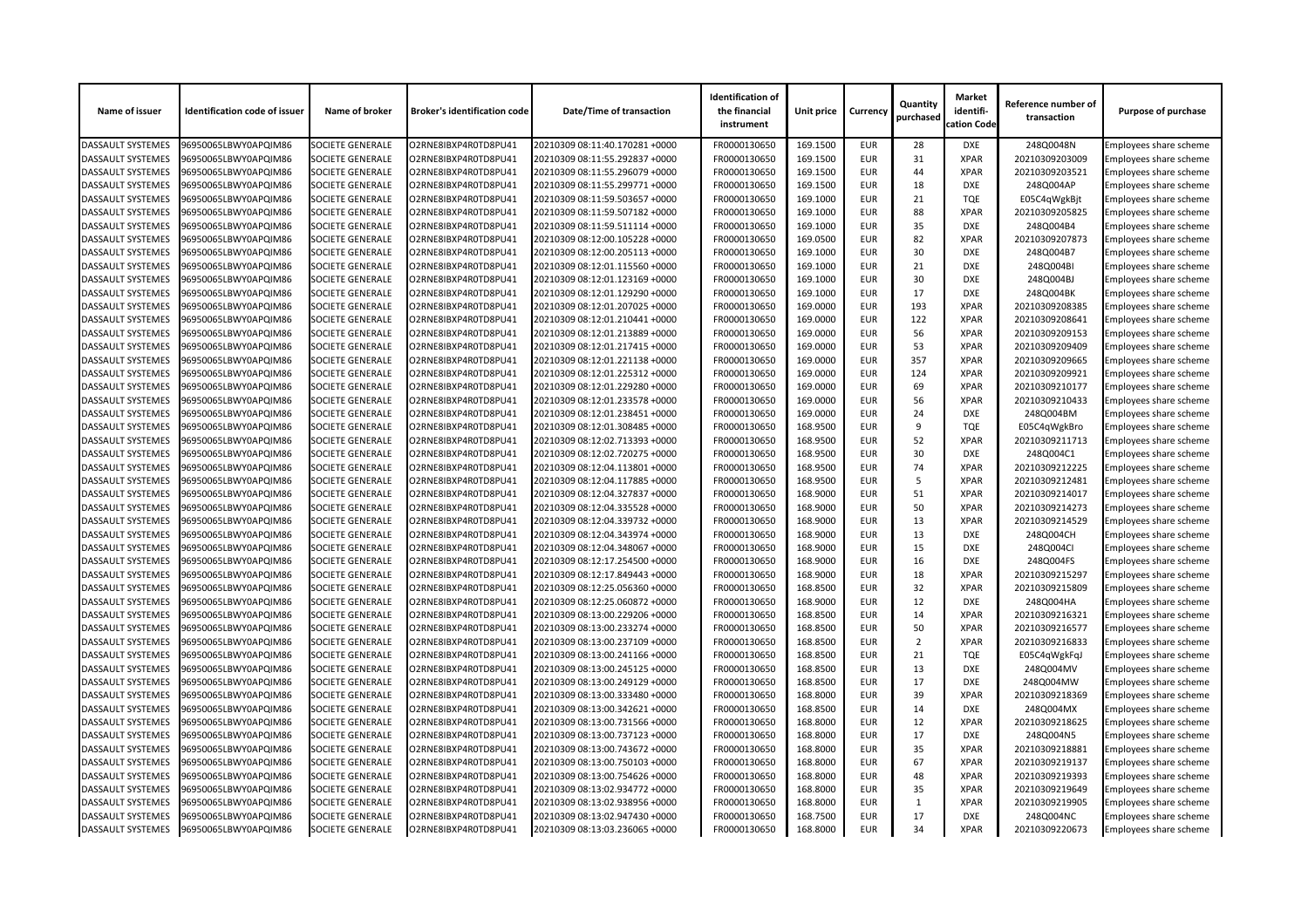| <b>Identification of</b><br>Quantity<br>identifi-<br>Name of issuer<br><b>Identification code of issuer</b><br><b>Broker's identification code</b><br><b>Date/Time of transaction</b><br><b>Unit price</b><br>Name of broker<br>the financial<br><b>Currency</b><br>purchased<br>cation Code<br>instrument | <b>Market</b><br>Reference number of<br>transaction | <b>Purpose of purchase</b>    |
|------------------------------------------------------------------------------------------------------------------------------------------------------------------------------------------------------------------------------------------------------------------------------------------------------------|-----------------------------------------------------|-------------------------------|
| 168.8000<br>96950065LBWY0APQIM86<br><b>SOCIETE GENERALE</b><br>O2RNE8IBXP4R0TD8PU41<br>20210309 08:13:03.239327 +0000<br>FR0000130650<br><b>EUR</b><br>48<br><b>DASSAULT SYSTEMES</b><br><b>XPAR</b>                                                                                                       | 20210309220929                                      | Employees share scheme        |
| 168.7500<br>35<br><b>DASSAULT SYSTEMES</b><br><b>SOCIETE GENERALE</b><br>FR0000130650<br><b>EUR</b><br><b>XPAR</b><br>96950065LBWY0APQIM86<br>O2RNE8IBXP4R0TD8PU41<br>20210309 08:13:04.638603 +0000                                                                                                       | 20210309221697                                      | <b>Employees share scheme</b> |
| 45<br>168.8000<br><b>EUR</b><br><b>XPAR</b><br><b>DASSAULT SYSTEMES</b><br>96950065LBWY0APQIM86<br><b>SOCIETE GENERALE</b><br>O2RNE8IBXP4R0TD8PU41<br>20210309 08:13:04.642095 +0000<br>FR0000130650                                                                                                       | 20210309221953                                      | Employees share scheme        |
| 34<br><b>DASSAULT SYSTEMES</b><br><b>SOCIETE GENERALE</b><br>168.8000<br><b>EUR</b><br>96950065LBWY0APQIM86<br>O2RNE8IBXP4R0TD8PU41<br>20210309 08:13:04.648662 +0000<br>FR0000130650<br><b>XPAR</b>                                                                                                       | 20210309222209                                      | Employees share scheme        |
| 48<br><b>SOCIETE GENERALE</b><br>FR0000130650<br>168.8000<br><b>XPAR</b><br><b>DASSAULT SYSTEMES</b><br>96950065LBWY0APQIM86<br>O2RNE8IBXP4R0TD8PU41<br>20210309 08:13:04.652084 +0000<br><b>EUR</b>                                                                                                       | 20210309222465                                      | Employees share scheme        |
| 46<br><b>SOCIETE GENERALE</b><br>FR0000130650<br>168.8000<br><b>EUR</b><br><b>XPAR</b><br><b>DASSAULT SYSTEMES</b><br>96950065LBWY0APQIM86<br>O2RNE8IBXP4R0TD8PU41<br>20210309 08:13:04.655521 +0000                                                                                                       | 20210309222721                                      | Employees share scheme        |
| 168.8000<br><b>EUR</b><br>30<br>DASSAULT SYSTEMES<br><b>SOCIETE GENERALE</b><br>O2RNE8IBXP4R0TD8PU41<br>FR0000130650<br><b>XPAR</b><br>96950065LBWY0APQIM86<br>20210309 08:13:05.042864 +0000                                                                                                              | 20210309222977                                      | Employees share scheme        |
| 34<br><b>EUR</b><br>168.8000<br><b>XPAR</b><br><b>DASSAULT SYSTEMES</b><br>96950065LBWY0APQIM86<br><b>SOCIETE GENERALE</b><br>O2RNE8IBXP4R0TD8PU41<br>20210309 08:13:05.047585 +0000<br>FR0000130650                                                                                                       | 20210309223233                                      | Employees share scheme        |
| 48<br><b>DASSAULT SYSTEMES</b><br><b>SOCIETE GENERALE</b><br>168.8000<br><b>EUR</b><br>96950065LBWY0APQIM86<br>O2RNE8IBXP4R0TD8PU41<br>20210309 08:13:05.052692 +0000<br>FR0000130650<br><b>XPAR</b>                                                                                                       | 20210309223489                                      | <b>Employees share scheme</b> |
| 168.7500<br><b>SOCIETE GENERALE</b><br>O2RNE8IBXP4R0TD8PU41<br>FR0000130650<br><b>EUR</b><br><b>XPAR</b><br><b>DASSAULT SYSTEMES</b><br>96950065LBWY0APQIM86<br>20210309 08:13:06.745268 +0000<br>$\overline{A}$                                                                                           | 20210309224257                                      | Employees share scheme        |
| 54<br>168.7000<br><b>SOCIETE GENERALE</b><br>FR0000130650<br><b>EUR</b><br><b>XPAR</b><br><b>DASSAULT SYSTEMES</b><br>96950065LBWY0APQIM86<br>O2RNE8IBXP4R0TD8PU41<br>20210309 08:13:06.748976 +0000                                                                                                       | 20210309225281                                      | Employees share scheme        |
| 168.7000<br><b>DASSAULT SYSTEMES</b><br><b>SOCIETE GENERALE</b><br>FR0000130650<br><b>EUR</b><br>6<br><b>TQE</b><br>96950065LBWY0APQIM86<br>O2RNE8IBXP4R0TD8PU41<br>20210309 08:13:06.752893 +0000                                                                                                         | E05C4qWgkGMC                                        | <b>Employees share scheme</b> |
| 168.7000<br>24<br><b>EUR</b><br><b>DXE</b><br><b>DASSAULT SYSTEMES</b><br>96950065LBWY0APQIM86<br><b>SOCIETE GENERALE</b><br>O2RNE8IBXP4R0TD8PU41<br>20210309 08:13:06.757701 +0000<br>FR0000130650                                                                                                        | 248Q004O6                                           | Employees share scheme        |
| 35<br><b>DASSAULT SYSTEMES</b><br><b>SOCIETE GENERALE</b><br>O2RNE8IBXP4R0TD8PU41<br>20210309 08:13:08.051736 +0000<br>FR0000130650<br>168.6500<br><b>EUR</b><br>96950065LBWY0APQIM86<br><b>XPAR</b>                                                                                                       | 20210309226305                                      | Employees share scheme        |
| 43<br><b>SOCIETE GENERALE</b><br>FR0000130650<br>168.6000<br><b>XPAR</b><br><b>DASSAULT SYSTEMES</b><br>96950065LBWY0APQIM86<br>O2RNE8IBXP4R0TD8PU41<br>20210309 08:13:11.160783 +0000<br><b>EUR</b>                                                                                                       | 20210309226817                                      | Employees share scheme        |
| 31<br><b>SOCIETE GENERALE</b><br>FR0000130650<br>168.5500<br><b>EUR</b><br><b>DXE</b><br><b>DASSAULT SYSTEMES</b><br>96950065LBWY0APQIM86<br>O2RNE8IBXP4R0TD8PU41<br>20210309 08:13:11.167413 +0000                                                                                                        | 248Q004PQ                                           | Employees share scheme        |
| 168.6500<br>30<br>DASSAULT SYSTEMES<br><b>SOCIETE GENERALE</b><br>O2RNE8IBXP4R0TD8PU41<br>FR0000130650<br><b>EUR</b><br><b>DXE</b><br>96950065LBWY0APQIM86<br>20210309 08:13:11.171051 +0000                                                                                                               | 248Q004PR                                           | <b>Employees share scheme</b> |
| 168.6500<br><b>EUR</b><br><b>DASSAULT SYSTEMES</b><br>96950065LBWY0APQIM86<br><b>SOCIETE GENERALE</b><br>O2RNE8IBXP4R0TD8PU41<br>20210309 08:13:11.174604 +0000<br>FR0000130650<br>2<br><b>DXE</b>                                                                                                         | 248Q004PS                                           | Employees share scheme        |
| <b>DASSAULT SYSTEMES</b><br><b>SOCIETE GENERALE</b><br>O2RNE8IBXP4R0TD8PU41<br>20210309 08:13:11.256401 +0000<br>FR0000130650<br>168.6500<br><b>EUR</b><br>96950065LBWY0APQIM86<br><b>DXE</b>                                                                                                              | 248Q004PT                                           | <b>Employees share scheme</b> |
| 30<br><b>SOCIETE GENERALE</b><br>FR0000130650<br>168.6500<br><b>EUR</b><br><b>DASSAULT SYSTEMES</b><br>96950065LBWY0APQIM86<br>O2RNE8IBXP4R0TD8PU41<br>20210309 08:13:11.260685 +0000<br><b>DXE</b>                                                                                                        | 248Q004PU                                           | Employees share scheme        |
| 12<br><b>SOCIETE GENERALE</b><br>FR0000130650<br>168.6500<br><b>EUR</b><br><b>DXE</b><br><b>DASSAULT SYSTEMES</b><br>96950065LBWY0APQIM86<br>O2RNE8IBXP4R0TD8PU41<br>20210309 08:13:12.165400 +0000                                                                                                        | 248Q004PZ                                           | Employees share scheme        |
| 168.6500<br><b>EUR</b><br>12<br>DASSAULT SYSTEMES<br><b>SOCIETE GENERALE</b><br>O2RNE8IBXP4R0TD8PU41<br>FR0000130650<br><b>DXE</b><br>96950065LBWY0APQIM86<br>20210309 08:13:12.169292 +0000                                                                                                               | 248Q004Q0                                           | <b>Employees share scheme</b> |
| 35<br><b>EUR</b><br><b>DASSAULT SYSTEMES</b><br>168.6500<br><b>XPAR</b><br>96950065LBWY0APQIM86<br><b>SOCIETE GENERALE</b><br>O2RNE8IBXP4R0TD8PU41<br>20210309 08:13:12.258005 +0000<br>FR0000130650                                                                                                       | 20210309227329                                      | Employees share scheme        |
| <b>DASSAULT SYSTEMES</b><br><b>SOCIETE GENERALE</b><br>O2RNE8IBXP4R0TD8PU41<br>20210309 08:13:12.766655 +0000<br>FR0000130650<br>168.6500<br><b>EUR</b><br>15<br>96950065LBWY0APQIM86<br><b>DXE</b>                                                                                                        | 248Q004Q2                                           | Employees share scheme        |
| <b>SOCIETE GENERALE</b><br>O2RNE8IBXP4R0TD8PU41<br>FR0000130650<br>168.6500<br><b>XPAR</b><br><b>DASSAULT SYSTEMES</b><br>96950065LBWY0APQIM86<br>20210309 08:13:13.059861 +0000<br><b>EUR</b>                                                                                                             | 20210309227585                                      | <b>Employees share scheme</b> |
| 40<br><b>SOCIETE GENERALE</b><br>168.6500<br><b>EUR</b><br><b>XPAR</b><br><b>DASSAULT SYSTEMES</b><br>96950065LBWY0APQIM86<br>O2RNE8IBXP4R0TD8PU41<br>20210309 08:13:13.068062 +0000<br>FR0000130650                                                                                                       | 20210309227841                                      | Employees share scheme        |
| DASSAULT SYSTEMES<br>FR0000130650<br>168.6500<br><b>EUR</b><br>15<br><b>DXE</b><br>96950065LBWY0APQIM86<br><b>SOCIETE GENERALE</b><br>O2RNE8IBXP4R0TD8PU41<br>20210309 08:13:13.667923 +0000                                                                                                               | 248Q004QD                                           | Employees share scheme        |
| 168.6500<br><b>DASSAULT SYSTEMES</b><br>96950065LBWY0APQIM86<br><b>SOCIETE GENERALE</b><br>FR0000130650<br><b>EUR</b><br><b>XPAR</b><br>O2RNE8IBXP4R0TD8PU41<br>20210309 08:13:13.863336 +0000                                                                                                             | 20210309228097                                      | Employees share scheme        |
| DASSAULT SYSTEMES<br><b>SOCIETE GENERALE</b><br>168.6500<br>40<br>96950065LBWY0APQIM86<br>O2RNE8IBXP4R0TD8PU41<br>20210309 08:13:13.963017 +0000<br>FR0000130650<br><b>EUR</b><br><b>XPAR</b>                                                                                                              | 20210309228353                                      | <b>Employees share scheme</b> |
| 168.6500<br>34<br><b>DASSAULT SYSTEMES</b><br>96950065LBWY0APQIM86<br><b>SOCIETE GENERALE</b><br>O2RNE8IBXP4R0TD8PU41<br>20210309 08:13:13.971619 +0000<br>FR0000130650<br><b>EUR</b><br><b>XPAR</b>                                                                                                       | 20210309228609                                      | <b>Employees share scheme</b> |
| 48<br>168.6500<br><b>EUR</b><br><b>DASSAULT SYSTEMES</b><br>96950065LBWY0APQIM86<br><b>SOCIETE GENERALE</b><br>O2RNE8IBXP4R0TD8PU41<br>20210309 08:13:13.975563 +0000<br>FR0000130650<br><b>XPAR</b>                                                                                                       | 20210309228865                                      | Employees share scheme        |
| DASSAULT SYSTEMES<br>FR0000130650<br>168.6500<br><b>EUR</b><br>35<br>96950065LBWY0APQIM86<br><b>SOCIETE GENERALE</b><br>O2RNE8IBXP4R0TD8PU41<br>20210309 08:13:14.664954 +0000<br><b>XPAR</b>                                                                                                              | 20210309229121                                      | <b>Employees share scheme</b> |
| 168.6500<br>34<br><b>DASSAULT SYSTEMES</b><br><b>SOCIETE GENERALE</b><br>O2RNE8IBXP4R0TD8PU41<br>FR0000130650<br><b>EUR</b><br><b>XPAR</b><br>96950065LBWY0APQIM86<br>20210309 08:13:14.668252 +0000                                                                                                       | 20210309229377                                      | Employees share scheme        |
| <b>DASSAULT SYSTEMES</b><br>44<br>96950065LBWY0APQIM86<br><b>SOCIETE GENERALE</b><br>O2RNE8IBXP4R0TD8PU41<br>20210309 08:13:14.671552 +0000<br>FR0000130650<br>168.6500<br><b>EUR</b><br><b>XPAR</b>                                                                                                       | 20210309229633                                      | <b>Employees share scheme</b> |
| FR0000130650<br>168.6500<br>$\overline{2}$<br><b>DASSAULT SYSTEMES</b><br>96950065LBWY0APQIM86<br><b>SOCIETE GENERALE</b><br>O2RNE8IBXP4R0TD8PU41<br>20210309 08:13:15.167644 +0000<br><b>EUR</b><br><b>XPAR</b>                                                                                           | 20210309229889                                      | Employees share scheme        |
| <b>DASSAULT SYSTEMES</b><br>168.6500<br><b>EUR</b><br>43<br>96950065LBWY0APQIM86<br><b>SOCIETE GENERALE</b><br>O2RNE8IBXP4R0TD8PU41<br>20210309 08:13:15.266762 +0000<br>FR0000130650<br><b>XPAR</b>                                                                                                       | 20210309230145                                      | Employees share scheme        |
| 34<br><b>DASSAULT SYSTEMES</b><br>FR0000130650<br>168.6500<br>96950065LBWY0APQIM86<br><b>SOCIETE GENERALE</b><br>O2RNE8IBXP4R0TD8PU41<br>20210309 08:13:15.273177 +0000<br><b>EUR</b><br><b>XPAR</b>                                                                                                       | 20210309230401                                      | <b>Employees share scheme</b> |
| 168.6500<br>$\overline{2}$<br><b>DASSAULT SYSTEMES</b><br><b>SOCIETE GENERALE</b><br>O2RNE8IBXP4R0TD8PU41<br>FR0000130650<br><b>EUR</b><br><b>XPAR</b><br>96950065LBWY0APQIM86<br>20210309 08:13:15.667752 +0000                                                                                           | 20210309230657                                      | Employees share scheme        |
| <b>DASSAULT SYSTEMES</b><br>43<br>96950065LBWY0APQIM86<br><b>SOCIETE GENERALE</b><br>O2RNE8IBXP4R0TD8PU41<br>20210309 08:13:16.169149 +0000<br>FR0000130650<br>168.6500<br><b>EUR</b><br><b>XPAR</b>                                                                                                       | 20210309230913                                      | <b>Employees share scheme</b> |
| 168.6500<br>29<br><b>DASSAULT SYSTEMES</b><br><b>SOCIETE GENERALE</b><br>O2RNE8IBXP4R0TD8PU41<br>20210309 08:13:16.175872 +0000<br>FR0000130650<br><b>EUR</b><br><b>XPAR</b><br>96950065LBWY0APQIM86                                                                                                       | 20210309231169                                      | Employees share scheme        |
| <b>DASSAULT SYSTEMES</b><br>168.6000<br><b>EUR</b><br>35<br>96950065LBWY0APQIM86<br><b>SOCIETE GENERALE</b><br>O2RNE8IBXP4R0TD8PU41<br>20210309 08:13:17.372795 +0000<br>FR0000130650<br><b>XPAR</b>                                                                                                       | 20210309231937                                      | Employees share scheme        |
| DASSAULT SYSTEMES<br>FR0000130650<br>168.6000<br>96950065LBWY0APQIM86<br><b>SOCIETE GENERALE</b><br>O2RNE8IBXP4R0TD8PU41<br>20210309 08:13:17.376842 +0000<br><b>EUR</b><br><b>XPAR</b><br>1                                                                                                               | 20210309232193                                      | <b>Employees share scheme</b> |
| 168.6000<br><b>DASSAULT SYSTEMES</b><br><b>SOCIETE GENERALE</b><br>O2RNE8IBXP4R0TD8PU41<br>FR0000130650<br><b>EUR</b><br>15<br><b>DXE</b><br>96950065LBWY0APQIM86<br>20210309 08:13:17.387917 +0000                                                                                                        | 248Q004R9                                           | Employees share scheme        |
| <b>DASSAULT SYSTEMES</b><br>168.6000<br>96950065LBWY0APQIM86<br><b>SOCIETE GENERALE</b><br>O2RNE8IBXP4R0TD8PU41<br>20210309 08:13:17.396037 +0000<br>FR0000130650<br><b>EUR</b><br><b>DXE</b>                                                                                                              | 248Q004RA                                           | <b>Employees share scheme</b> |
| 168.6000<br>13<br><b>DASSAULT SYSTEMES</b><br>96950065LBWY0APQIM86<br><b>SOCIETE GENERALE</b><br>O2RNE8IBXP4R0TD8PU41<br>20210309 08:13:17.402961 +0000<br>FR0000130650<br><b>EUR</b><br><b>DXE</b>                                                                                                        | 248Q004RB                                           | Employees share scheme        |
| <b>DASSAULT SYSTEMES</b><br>168.6000<br><b>EUR</b><br>18<br>96950065LBWY0APQIM86<br><b>SOCIETE GENERALE</b><br>O2RNE8IBXP4R0TD8PU41<br>20210309 08:13:18.079675 +0000<br>FR0000130650<br><b>DXE</b>                                                                                                        | 248Q004RF                                           | Employees share scheme        |
| <b>DASSAULT SYSTEMES</b><br>FR0000130650<br>168.6000<br><b>EUR</b><br>15<br>96950065LBWY0APQIM86<br><b>SOCIETE GENERALE</b><br>O2RNE8IBXP4R0TD8PU41<br>20210309 08:13:18.280358 +0000<br><b>DXE</b>                                                                                                        | 248Q004RJ                                           | Employees share scheme        |
| 168.6000<br><b>EUR</b><br>14<br><b>DASSAULT SYSTEMES</b><br><b>SOCIETE GENERALE</b><br>O2RNE8IBXP4R0TD8PU41<br>FR0000130650<br><b>DXE</b><br>96950065LBWY0APQIM86<br>20210309 08:13:19.281054 +0000                                                                                                        | 248Q004RL                                           | Employees share scheme        |
| <b>DASSAULT SYSTEMES</b><br>39<br>96950065LBWY0APQIM86<br><b>SOCIETE GENERALE</b><br>O2RNE8IBXP4R0TD8PU41<br>20210309 08:13:19.284530 +0000<br>FR0000130650<br>168.6000<br><b>EUR</b><br><b>XPAR</b>                                                                                                       | 20210309232449                                      | Employees share scheme        |
| 168.6000<br>18<br><b>DASSAULT SYSTEMES</b><br>96950065LBWY0APQIM86<br><b>SOCIETE GENERALE</b><br>O2RNE8IBXP4R0TD8PU41<br>20210309 08:13:19.792149 +0000<br>FR0000130650<br><b>EUR</b><br><b>DXE</b>                                                                                                        | 248Q004RS                                           | <b>Employees share scheme</b> |
| 168.6000<br><b>DASSAULT SYSTEMES</b><br>96950065LBWY0APQIM86<br><b>SOCIETE GENERALE</b><br>O2RNE8IBXP4R0TD8PU41<br>20210309 08:13:19.878646 +0000<br>FR0000130650<br><b>EUR</b><br><b>XPAR</b>                                                                                                             | 20210309232705                                      | Employees share scheme        |
| <b>DASSAULT SYSTEMES</b><br>96950065LBWY0APQIM86<br><b>SOCIETE GENERALE</b><br>O2RNE8IBXP4R0TD8PU41<br>20210309 08:13:20.085242 +0000<br>FR0000130650<br>168.6000<br>45<br><b>XPAR</b><br><b>EUR</b>                                                                                                       | 20210309232961                                      | <b>Employees share scheme</b> |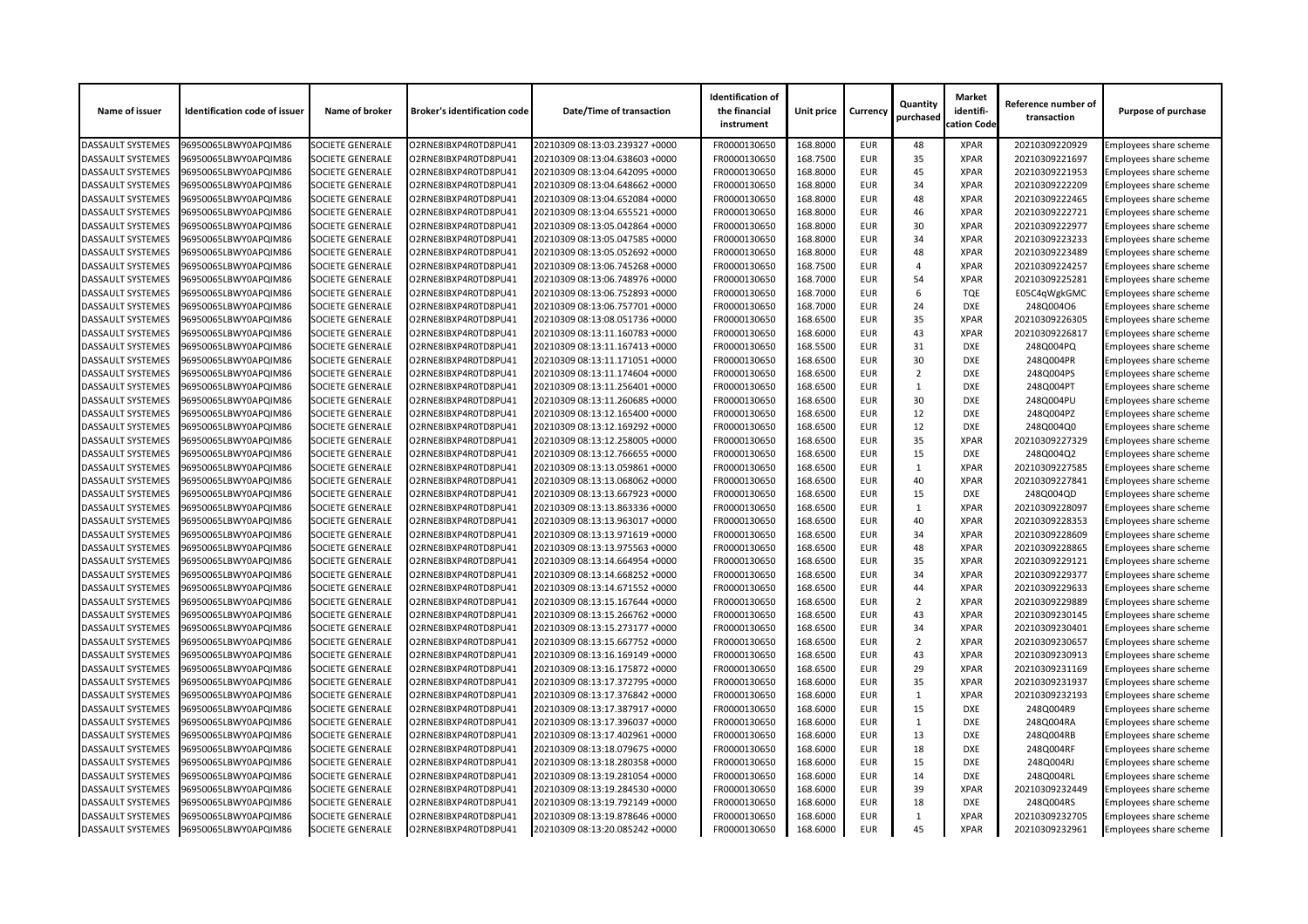| Name of issuer           | <b>Identification code of issuer</b> | Name of broker          | <b>Broker's identification code</b> | <b>Date/Time of transaction</b> | <b>Identification of</b><br>the financial<br>instrument | <b>Unit price</b> | <b>Currency</b>          | Quantity<br>purchased | <b>Market</b><br>identifi-<br>cation Code | Reference number of<br>transaction | <b>Purpose of purchase</b>    |
|--------------------------|--------------------------------------|-------------------------|-------------------------------------|---------------------------------|---------------------------------------------------------|-------------------|--------------------------|-----------------------|-------------------------------------------|------------------------------------|-------------------------------|
| <b>DASSAULT SYSTEMES</b> | 96950065LBWY0APQIM86                 | <b>SOCIETE GENERALE</b> | O2RNE8IBXP4R0TD8PU41                | 20210309 08:13:41.121331 +0000  | FR0000130650                                            | 168.6500          | <b>EUR</b>               | 13                    | <b>XPAR</b>                               | 20210309233985                     | Employees share scheme        |
| <b>DASSAULT SYSTEMES</b> | 96950065LBWY0APQIM86                 | <b>SOCIETE GENERALE</b> | O2RNE8IBXP4R0TD8PU41                | 20210309 08:14:08.570861 +0000  | FR0000130650                                            | 168.9000          | <b>EUR</b>               | 43                    | <b>XPAR</b>                               | 20210309235009                     | Employees share scheme        |
| <b>DASSAULT SYSTEMES</b> | 96950065LBWY0APQIM86                 | <b>SOCIETE GENERALE</b> | O2RNE8IBXP4R0TD8PU41                | 20210309 08:14:17.487887 +0000  | FR0000130650                                            | 168.9000          | <b>EUR</b>               | 30                    | <b>TQE</b>                                | E05C4qWgkKYv                       | <b>Employees share scheme</b> |
| <b>DASSAULT SYSTEMES</b> | 96950065LBWY0APQIM86                 | <b>SOCIETE GENERALE</b> | O2RNE8IBXP4R0TD8PU41                | 20210309 08:14:17.890453 +0000  | FR0000130650                                            | 168.8000          | <b>EUR</b>               | 9                     | <b>DXE</b>                                | 248Q0050B                          | Employees share scheme        |
| <b>DASSAULT SYSTEMES</b> | 96950065LBWY0APQIM86                 | <b>SOCIETE GENERALE</b> | O2RNE8IBXP4R0TD8PU41                | 20210309 08:14:45.731453 +0000  | FR0000130650                                            | 169.0000          | <b>EUR</b>               | 66                    | <b>XPAR</b>                               | 20210309237313                     | Employees share scheme        |
| <b>DASSAULT SYSTEMES</b> | 96950065LBWY0APQIM86                 | <b>SOCIETE GENERALE</b> | O2RNE8IBXP4R0TD8PU41                | 20210309 08:14:52.241367 +0000  | FR0000130650                                            | 168.9500          | <b>EUR</b>               | 32                    | <b>XPAR</b>                               | 20210309237825                     | Employees share scheme        |
| <b>DASSAULT SYSTEMES</b> | 96950065LBWY0APQIM86                 | <b>SOCIETE GENERALE</b> | O2RNE8IBXP4R0TD8PU41                | 20210309 08:14:52.344977 +0000  | FR0000130650                                            | 169.0000          | <b>EUR</b>               | 12                    | <b>DXE</b>                                | 248Q00558                          | <b>Employees share scheme</b> |
| <b>DASSAULT SYSTEMES</b> | 96950065LBWY0APQIM86                 | <b>SOCIETE GENERALE</b> | O2RNE8IBXP4R0TD8PU41                | 20210309 08:14:59.951981 +0000  | FR0000130650                                            | 169.0000          | <b>EUR</b>               | 40                    | <b>DXE</b>                                | 248Q0055Z                          | Employees share scheme        |
| <b>DASSAULT SYSTEMES</b> | 96950065LBWY0APQIM86                 | <b>SOCIETE GENERALE</b> | O2RNE8IBXP4R0TD8PU41                | 20210309 08:15:06.878688 +0000  | FR0000130650                                            | 169.0000          | <b>EUR</b>               | 35                    | <b>XPAR</b>                               | 20210309238593                     | Employees share scheme        |
| <b>DASSAULT SYSTEMES</b> | 96950065LBWY0APQIM86                 | <b>SOCIETE GENERALE</b> | O2RNE8IBXP4R0TD8PU41                | 20210309 08:15:08.180904 +0000  | FR0000130650                                            | 169.0000          | <b>EUR</b>               | 6                     | <b>XPAR</b>                               | 20210309239361                     | Employees share scheme        |
| <b>DASSAULT SYSTEMES</b> | 96950065LBWY0APQIM86                 | <b>SOCIETE GENERALE</b> | O2RNE8IBXP4R0TD8PU41                | 20210309 08:15:08.184627 +0000  | FR0000130650                                            | 169.0000          | <b>EUR</b>               | 34                    | <b>XPAR</b>                               | 20210309239617                     | Employees share scheme        |
| <b>DASSAULT SYSTEMES</b> | 96950065LBWY0APQIM86                 | <b>SOCIETE GENERALE</b> | O2RNE8IBXP4R0TD8PU41                | 20210309 08:15:08.190054 +0000  | FR0000130650                                            | 168.9500          | <b>EUR</b>               | 11                    | <b>TQE</b>                                | E05C4qWgkNoR                       | Employees share scheme        |
| <b>DASSAULT SYSTEMES</b> | 96950065LBWY0APQIM86                 | <b>SOCIETE GENERALE</b> | O2RNE8IBXP4R0TD8PU41                | 20210309 08:15:08.196483 +0000  | FR0000130650                                            | 168.9500          | <b>EUR</b>               | 25                    | <b>DXE</b>                                | 248Q005A7                          | Employees share scheme        |
| <b>DASSAULT SYSTEMES</b> | 96950065LBWY0APQIM86                 | <b>SOCIETE GENERALE</b> | O2RNE8IBXP4R0TD8PU41                | 20210309 08:15:08.279468 +0000  | FR0000130650                                            | 168.9500          | <b>EUR</b>               | 16                    | <b>TQE</b>                                | E05C4qWgkNp0                       | Employees share scheme        |
| <b>DASSAULT SYSTEMES</b> | 96950065LBWY0APQIM86                 | <b>SOCIETE GENERALE</b> | O2RNE8IBXP4R0TD8PU41                | 20210309 08:15:08.283778 +0000  | FR0000130650                                            | 168.9500          | <b>EUR</b>               | 3                     | <b>TQE</b>                                | E05C4qWgkNp2                       | <b>Employees share scheme</b> |
| <b>DASSAULT SYSTEMES</b> | 96950065LBWY0APQIM86                 | <b>SOCIETE GENERALE</b> | O2RNE8IBXP4R0TD8PU41                | 20210309 08:15:09.081335 +0000  | FR0000130650                                            | 168.9000          | <b>EUR</b>               | 74                    | <b>XPAR</b>                               | 20210309240129                     | Employees share scheme        |
| <b>DASSAULT SYSTEMES</b> | 96950065LBWY0APQIM86                 | <b>SOCIETE GENERALE</b> | O2RNE8IBXP4R0TD8PU41                | 20210309 08:15:10.885764 +0000  | FR0000130650                                            | 168.8500          | <b>EUR</b>               | 31                    | <b>XPAR</b>                               | 20210309241409                     | Employees share scheme        |
| <b>DASSAULT SYSTEMES</b> | 96950065LBWY0APQIM86                 | <b>SOCIETE GENERALE</b> | O2RNE8IBXP4R0TD8PU41                | 20210309 08:15:10.889143 +0000  | FR0000130650                                            | 168.8500          | <b>EUR</b>               | 24                    | <b>XPAR</b>                               | 20210309241665                     | Employees share scheme        |
| <b>DASSAULT SYSTEMES</b> | 96950065LBWY0APQIM86                 | <b>SOCIETE GENERALE</b> | O2RNE8IBXP4R0TD8PU41                | 20210309 08:15:10.892424 +0000  | FR0000130650                                            | 168.8000          | <b>EUR</b>               | 137                   | <b>XPAR</b>                               | 20210309242433                     | Employees share scheme        |
| <b>DASSAULT SYSTEMES</b> | 96950065LBWY0APQIM86                 | <b>SOCIETE GENERALE</b> | O2RNE8IBXP4R0TD8PU41                | 20210309 08:15:10.895617 +0000  | FR0000130650                                            | 168.8000          | <b>EUR</b>               | 94                    | <b>XPAR</b>                               | 20210309242689                     | Employees share scheme        |
| <b>DASSAULT SYSTEMES</b> | 96950065LBWY0APQIM86                 | <b>SOCIETE GENERALE</b> | O2RNE8IBXP4R0TD8PU41                | 20210309 08:15:10.898792 +0000  | FR0000130650                                            | 168.8000          | <b>EUR</b>               | 20                    | <b>XPAR</b>                               | 20210309242945                     | Employees share scheme        |
|                          |                                      |                         |                                     |                                 | FR0000130650                                            |                   |                          | 20                    | <b>XPAR</b>                               |                                    |                               |
| <b>DASSAULT SYSTEMES</b> | 96950065LBWY0APQIM86                 | <b>SOCIETE GENERALE</b> | O2RNE8IBXP4R0TD8PU41                | 20210309 08:15:10.901996 +0000  |                                                         | 168.8000          | <b>EUR</b><br><b>EUR</b> | 70                    | <b>XPAR</b>                               | 20210309243201                     | Employees share scheme        |
| <b>DASSAULT SYSTEMES</b> | 96950065LBWY0APQIM86                 | <b>SOCIETE GENERALE</b> | O2RNE8IBXP4R0TD8PU41                | 20210309 08:15:10.905252 +0000  | FR0000130650                                            | 168.8000          |                          |                       |                                           | 20210309243457                     | Employees share scheme        |
| <b>DASSAULT SYSTEMES</b> | 96950065LBWY0APQIM86                 | <b>SOCIETE GENERALE</b> | O2RNE8IBXP4R0TD8PU41                | 20210309 08:15:10.908617 +0000  | FR0000130650                                            | 168.8000          | <b>EUR</b>               | 316                   | <b>XPAR</b>                               | 20210309243713                     | Employees share scheme        |
| <b>DASSAULT SYSTEMES</b> | 96950065LBWY0APQIM86                 | <b>SOCIETE GENERALE</b> | O2RNE8IBXP4R0TD8PU41                | 20210309 08:15:11.890971 +0000  | FR0000130650                                            | 168.9000          | <b>EUR</b>               | 19                    | <b>XPAR</b>                               | 20210309246529                     | Employees share scheme        |
| <b>DASSAULT SYSTEMES</b> | 96950065LBWY0APQIM86                 | <b>SOCIETE GENERALE</b> | O2RNE8IBXP4R0TD8PU41                | 20210309 08:15:11.896189 +0000  | FR0000130650                                            | 168.9000          | <b>EUR</b>               | 11                    | <b>XPAR</b>                               | 20210309246785                     | Employees share scheme        |
| <b>DASSAULT SYSTEMES</b> | 96950065LBWY0APQIM86                 | <b>SOCIETE GENERALE</b> | O2RNE8IBXP4R0TD8PU41                | 20210309 08:15:12.497327 +0000  | FR0000130650                                            | 168.8500          | <b>EUR</b>               | 50                    | <b>XPAR</b>                               | 20210309247297                     | <b>Employees share scheme</b> |
| <b>DASSAULT SYSTEMES</b> | 96950065LBWY0APQIM86                 | <b>SOCIETE GENERALE</b> | O2RNE8IBXP4R0TD8PU41                | 20210309 08:15:12.501517 +0000  | FR0000130650                                            | 168.8000          | <b>EUR</b>               | 20                    | <b>XPAR</b>                               | 20210309247553                     | <b>Employees share scheme</b> |
| <b>DASSAULT SYSTEMES</b> | 96950065LBWY0APQIM86                 | <b>SOCIETE GENERALE</b> | O2RNE8IBXP4R0TD8PU41                | 20210309 08:15:12.595160 +0000  | FR0000130650                                            | 168.8000          | <b>EUR</b>               | 637                   | <b>XPAR</b>                               | 20210309247809                     | <b>Employees share scheme</b> |
| <b>DASSAULT SYSTEMES</b> | 96950065LBWY0APQIM86                 | <b>SOCIETE GENERALE</b> | O2RNE8IBXP4R0TD8PU41                | 20210309 08:15:12.601806 +0000  | FR0000130650                                            | 168.8000          | <b>EUR</b>               | 22                    | <b>DXE</b>                                | 248Q005DH                          | <b>Employees share scheme</b> |
| <b>DASSAULT SYSTEMES</b> | 96950065LBWY0APQIM86                 | <b>SOCIETE GENERALE</b> | O2RNE8IBXP4R0TD8PU41                | 20210309 08:15:12.607810 +0000  | FR0000130650                                            | 168.8000          | <b>EUR</b>               | 20                    | <b>XPAR</b>                               | 20210309248321                     | Employees share scheme        |
| <b>DASSAULT SYSTEMES</b> | 96950065LBWY0APQIM86                 | <b>SOCIETE GENERALE</b> | O2RNE8IBXP4R0TD8PU41                | 20210309 08:15:12.613379 +0000  | FR0000130650                                            | 168.8000          | <b>EUR</b>               | 98                    | <b>XPAR</b>                               | 20210309248577                     | <b>Employees share scheme</b> |
| <b>DASSAULT SYSTEMES</b> | 96950065LBWY0APQIM86                 | <b>SOCIETE GENERALE</b> | O2RNE8IBXP4R0TD8PU41                | 20210309 08:15:12.619295 +0000  | FR0000130650                                            | 168.8000          | <b>EUR</b>               | 20                    | <b>XPAR</b>                               | 20210309248833                     | Employees share scheme        |
| <b>DASSAULT SYSTEMES</b> | 96950065LBWY0APQIM86                 | <b>SOCIETE GENERALE</b> | O2RNE8IBXP4R0TD8PU41                | 20210309 08:15:12.625521 +0000  | FR0000130650                                            | 168.8000          | <b>EUR</b>               | 20                    | <b>XPAR</b>                               | 20210309249089                     | Employees share scheme        |
| <b>DASSAULT SYSTEMES</b> | 96950065LBWY0APQIM86                 | <b>SOCIETE GENERALE</b> | O2RNE8IBXP4R0TD8PU41                | 20210309 08:15:12.632450 +0000  | FR0000130650                                            | 168.8000          | <b>EUR</b>               | 20                    | <b>XPAR</b>                               | 20210309249345                     | Employees share scheme        |
| <b>DASSAULT SYSTEMES</b> | 96950065LBWY0APQIM86                 | <b>SOCIETE GENERALE</b> | O2RNE8IBXP4R0TD8PU41                | 20210309 08:15:12.638515 +0000  | FR0000130650                                            | 168.8000          | <b>EUR</b>               | 20                    | <b>XPAR</b>                               | 20210309249601                     | Employees share scheme        |
| <b>DASSAULT SYSTEMES</b> | 96950065LBWY0APQIM86                 | <b>SOCIETE GENERALE</b> | O2RNE8IBXP4R0TD8PU41                | 20210309 08:15:12.644203 +0000  | FR0000130650                                            | 168.8000          | <b>EUR</b>               | 20                    | <b>XPAR</b>                               | 20210309249857                     | Employees share scheme        |
| <b>DASSAULT SYSTEMES</b> | 96950065LBWY0APQIM86                 | <b>SOCIETE GENERALE</b> | O2RNE8IBXP4R0TD8PU41                | 20210309 08:15:12.899165 +0000  | FR0000130650                                            | 168.8500          | <b>EUR</b>               | 30                    | <b>XPAR</b>                               | 20210309250369                     | Employees share scheme        |
| <b>DASSAULT SYSTEMES</b> | 96950065LBWY0APQIM86                 | <b>SOCIETE GENERALE</b> | O2RNE8IBXP4R0TD8PU41                | 20210309 08:15:12.910485 +0000  | FR0000130650                                            | 168.8500          | <b>EUR</b>               | 13                    | DXE                                       | 248Q005DP                          | Employees share scheme        |
| <b>DASSAULT SYSTEMES</b> | 96950065LBWY0APQIM86                 | <b>SOCIETE GENERALE</b> | O2RNE8IBXP4R0TD8PU41                | 20210309 08:15:13.701224 +0000  | FR0000130650                                            | 168.8000          | <b>EUR</b>               | 248                   | <b>XPAR</b>                               | 20210309250881                     | <b>Employees share scheme</b> |
| <b>DASSAULT SYSTEMES</b> | 96950065LBWY0APQIM86                 | <b>SOCIETE GENERALE</b> | O2RNE8IBXP4R0TD8PU41                | 20210309 08:15:13.707968 +0000  | FR0000130650                                            | 168.8000          | <b>EUR</b>               | 191                   | <b>XPAR</b>                               | 20210309251137                     | Employees share scheme        |
| <b>DASSAULT SYSTEMES</b> | 96950065LBWY0APQIM86                 | <b>SOCIETE GENERALE</b> | O2RNE8IBXP4R0TD8PU41                | 20210309 08:15:13.711357 +0000  | FR0000130650                                            | 168.8000          | <b>EUR</b>               | 179                   | <b>XPAR</b>                               | 20210309251393                     | Employees share scheme        |
| <b>DASSAULT SYSTEMES</b> | 96950065LBWY0APQIM86                 | <b>SOCIETE GENERALE</b> | O2RNE8IBXP4R0TD8PU41                | 20210309 08:15:13.714765 +0000  | FR0000130650                                            | 168.8000          | <b>EUR</b>               | 27                    | <b>XPAR</b>                               | 20210309251905                     | Employees share scheme        |
| <b>DASSAULT SYSTEMES</b> | 96950065LBWY0APQIM86                 | <b>SOCIETE GENERALE</b> | O2RNE8IBXP4R0TD8PU41                | 20210309 08:15:15.609097 +0000  | FR0000130650                                            | 168.8000          | <b>EUR</b>               | 148                   | <b>XPAR</b>                               | 20210309252417                     | Employees share scheme        |
| <b>DASSAULT SYSTEMES</b> | 96950065LBWY0APQIM86                 | <b>SOCIETE GENERALE</b> | O2RNE8IBXP4R0TD8PU41                | 20210309 08:15:15.618702 +0000  | FR0000130650                                            | 168.8000          | <b>EUR</b>               | 145                   | <b>XPAR</b>                               | 20210309252673                     | Employees share scheme        |
| <b>DASSAULT SYSTEMES</b> | 96950065LBWY0APQIM86                 | <b>SOCIETE GENERALE</b> | O2RNE8IBXP4R0TD8PU41                | 20210309 08:15:15.622813 +0000  | FR0000130650                                            | 168.8000          | <b>EUR</b>               | 209                   | <b>XPAR</b>                               | 20210309252929                     | Employees share scheme        |
| <b>DASSAULT SYSTEMES</b> | 96950065LBWY0APQIM86                 | <b>SOCIETE GENERALE</b> | O2RNE8IBXP4R0TD8PU41                | 20210309 08:15:15.626909 +0000  | FR0000130650                                            | 168.8000          | <b>EUR</b>               | 204                   | <b>XPAR</b>                               | 20210309253185                     | Employees share scheme        |
| <b>DASSAULT SYSTEMES</b> | 96950065LBWY0APQIM86                 | <b>SOCIETE GENERALE</b> | O2RNE8IBXP4R0TD8PU41                | 20210309 08:15:15.631250 +0000  | FR0000130650                                            | 168.8000          | <b>EUR</b>               | 35                    | <b>DXE</b>                                | 248Q005FL                          | Employees share scheme        |
| <b>DASSAULT SYSTEMES</b> | 96950065LBWY0APQIM86                 | <b>SOCIETE GENERALE</b> | O2RNE8IBXP4R0TD8PU41                | 20210309 08:15:17.011559 +0000  | FR0000130650                                            | 168.6500          | <b>EUR</b>               | 31                    | <b>DXE</b>                                | 248Q005FZ                          | Employees share scheme        |
| <b>DASSAULT SYSTEMES</b> | 96950065LBWY0APQIM86                 | <b>SOCIETE GENERALE</b> | O2RNE8IBXP4R0TD8PU41                | 20210309 08:15:18.626445 +0000  | FR0000130650                                            | 168.6500          | <b>EUR</b>               | 60                    | <b>XPAR</b>                               | 20210309253697                     | <b>Employees share scheme</b> |
| <b>DASSAULT SYSTEMES</b> | 96950065LBWY0APQIM86                 | <b>SOCIETE GENERALE</b> | O2RNE8IBXP4R0TD8PU41                | 20210309 08:15:18.651338 +0000  | FR0000130650                                            | 168.6500          | <b>EUR</b>               | 25                    | <b>DXE</b>                                | 248Q005G8                          | Employees share scheme        |
| <b>DASSAULT SYSTEMES</b> | 96950065LBWY0APQIM86                 | <b>SOCIETE GENERALE</b> | O2RNE8IBXP4R0TD8PU41                | 20210309 08:15:22.524184 +0000  | FR0000130650                                            | 168.6000          | <b>EUR</b>               | 34                    | <b>XPAR</b>                               | 20210309255745                     | Employees share scheme        |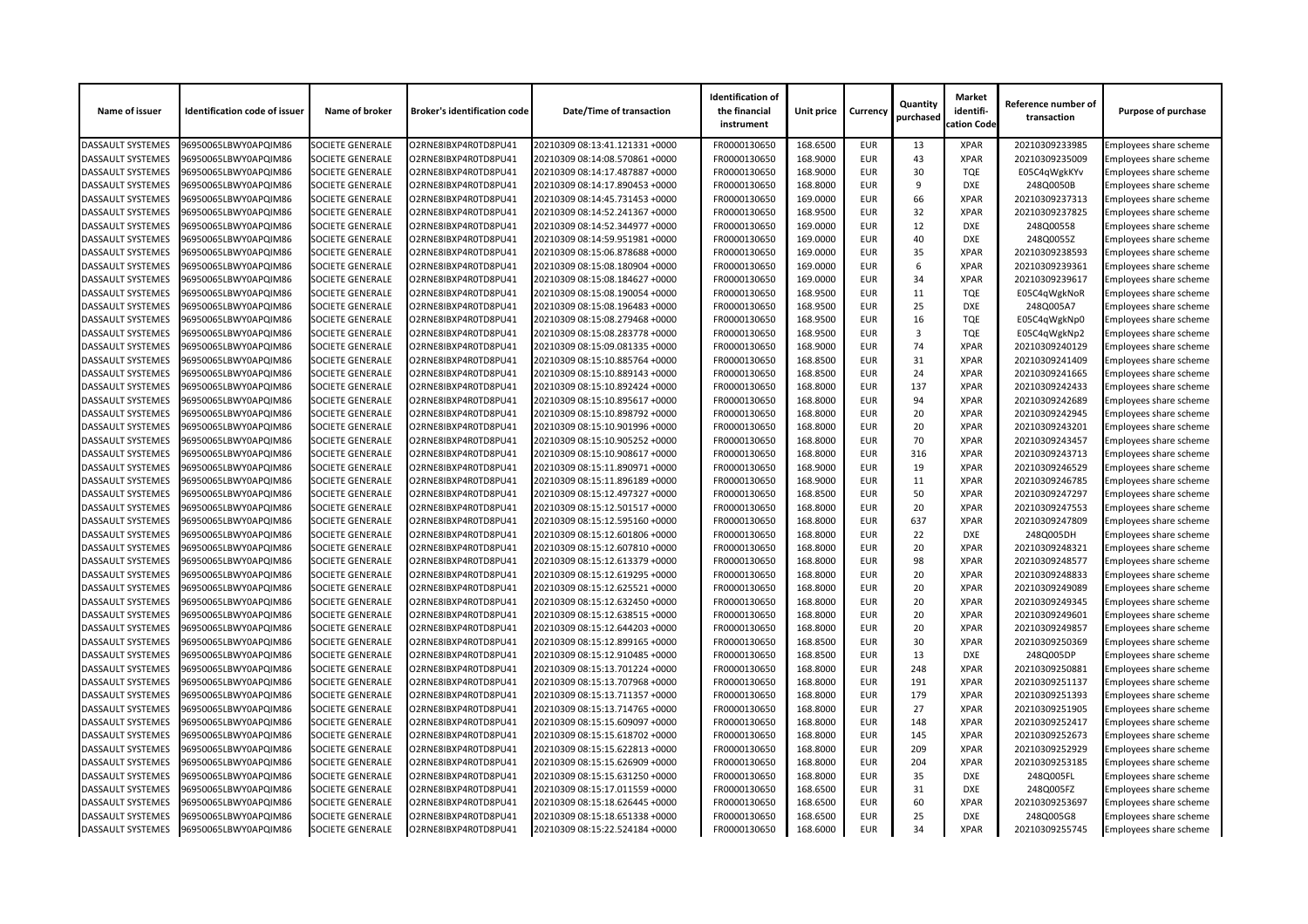| Name of issuer           | <b>Identification code of issuer</b> | Name of broker          | <b>Broker's identification code</b> | <b>Date/Time of transaction</b> | <b>Identification of</b><br>the financial<br>instrument | <b>Unit price</b> | <b>Currency</b> | Quantity<br>purchased | <b>Market</b><br>identifi-<br>cation Code | Reference number of<br>transaction | <b>Purpose of purchase</b>    |
|--------------------------|--------------------------------------|-------------------------|-------------------------------------|---------------------------------|---------------------------------------------------------|-------------------|-----------------|-----------------------|-------------------------------------------|------------------------------------|-------------------------------|
| <b>DASSAULT SYSTEMES</b> | 96950065LBWY0APQIM86                 | <b>SOCIETE GENERALE</b> | O2RNE8IBXP4R0TD8PU41                | 20210309 08:15:22.528637 +0000  | FR0000130650                                            | 168.6000          | <b>EUR</b>      | 16                    | <b>DXE</b>                                | 248Q005HB                          | Employees share scheme        |
| <b>DASSAULT SYSTEMES</b> | 96950065LBWY0APQIM86                 | <b>SOCIETE GENERALE</b> | O2RNE8IBXP4R0TD8PU41                | 20210309 08:15:27.034235 +0000  | FR0000130650                                            | 168.5500          | <b>EUR</b>      | 37                    | <b>XPAR</b>                               | 20210309257025                     | Employees share scheme        |
| <b>DASSAULT SYSTEMES</b> | 96950065LBWY0APQIM86                 | <b>SOCIETE GENERALE</b> | O2RNE8IBXP4R0TD8PU41                | 20210309 08:15:27.041179 +0000  | FR0000130650                                            | 168.5500          | <b>EUR</b>      | -5                    | <b>XPAR</b>                               | 20210309257281                     | Employees share scheme        |
| <b>DASSAULT SYSTEMES</b> | 96950065LBWY0APQIM86                 | <b>SOCIETE GENERALE</b> | O2RNE8IBXP4R0TD8PU41                | 20210309 08:15:36.755307 +0000  | FR0000130650                                            | 168.6500          | <b>EUR</b>      | 39                    | <b>XPAR</b>                               | 20210309261633                     | Employees share scheme        |
| <b>DASSAULT SYSTEMES</b> | 96950065LBWY0APQIM86                 | <b>SOCIETE GENERALE</b> | O2RNE8IBXP4R0TD8PU41                | 20210309 08:15:36.849147 +0000  | FR0000130650                                            | 168.6500          | <b>EUR</b>      | 8                     | <b>XPAR</b>                               | 20210309261889                     | <b>Employees share scheme</b> |
| <b>DASSAULT SYSTEMES</b> | 96950065LBWY0APQIM86                 | <b>SOCIETE GENERALE</b> | O2RNE8IBXP4R0TD8PU41                | 20210309 08:15:38.348129 +0000  | FR0000130650                                            | 168.6500          | <b>EUR</b>      | 17                    | <b>XPAR</b>                               | 20210309262145                     | Employees share scheme        |
| <b>DASSAULT SYSTEMES</b> | 96950065LBWY0APQIM86                 | <b>SOCIETE GENERALE</b> | O2RNE8IBXP4R0TD8PU41                | 20210309 08:16:33.571748 +0000  | FR0000130650                                            | 168.8500          | <b>EUR</b>      | 21                    | <b>XPAR</b>                               | 20210309265473                     | Employees share scheme        |
| <b>DASSAULT SYSTEMES</b> | 96950065LBWY0APQIM86                 | <b>SOCIETE GENERALE</b> | O2RNE8IBXP4R0TD8PU41                | 20210309 08:16:33.575496 +0000  | FR0000130650                                            | 168.8500          | <b>EUR</b>      | 18                    | <b>XPAR</b>                               | 20210309265729                     | Employees share scheme        |
| <b>DASSAULT SYSTEMES</b> | 96950065LBWY0APQIM86                 | <b>SOCIETE GENERALE</b> | O2RNE8IBXP4R0TD8PU41                | 20210309 08:16:33.580901 +0000  | FR0000130650                                            | 168.8000          | <b>EUR</b>      | 8                     | <b>TQE</b>                                | E05C4qWgkVAk                       | Employees share scheme        |
| <b>DASSAULT SYSTEMES</b> | 96950065LBWY0APQIM86                 | <b>SOCIETE GENERALE</b> | O2RNE8IBXP4R0TD8PU41                | 20210309 08:16:33.594240 +0000  | FR0000130650                                            | 168.7500          | <b>EUR</b>      |                       | <b>DXE</b>                                | 248Q005T1                          | Employees share scheme        |
| <b>DASSAULT SYSTEMES</b> | 96950065LBWY0APQIM86                 | <b>SOCIETE GENERALE</b> | O2RNE8IBXP4R0TD8PU41                | 20210309 08:16:33.674576 +0000  | FR0000130650                                            | 168.8000          | <b>EUR</b>      | 6                     | <b>TQE</b>                                | E05C4qWgkVCY                       | Employees share scheme        |
| <b>DASSAULT SYSTEMES</b> | 96950065LBWY0APQIM86                 | <b>SOCIETE GENERALE</b> | O2RNE8IBXP4R0TD8PU41                | 20210309 08:16:33.680674 +0000  | FR0000130650                                            | 168.8000          | <b>EUR</b>      | 6                     | <b>TQE</b>                                | E05C4qWgkVCs                       | Employees share scheme        |
| <b>DASSAULT SYSTEMES</b> | 96950065LBWY0APQIM86                 | <b>SOCIETE GENERALE</b> | O2RNE8IBXP4R0TD8PU41                | 20210309 08:16:36.781326 +0000  | FR0000130650                                            | 168.8000          | <b>EUR</b>      | 12                    | <b>DXE</b>                                | 248Q005TE                          | Employees share scheme        |
| <b>DASSAULT SYSTEMES</b> | 96950065LBWY0APQIM86                 | <b>SOCIETE GENERALE</b> | O2RNE8IBXP4R0TD8PU41                | 20210309 08:16:45.090365 +0000  | FR0000130650                                            | 168.8000          | <b>EUR</b>      | 26                    | <b>XPAR</b>                               | 20210309268033                     | Employees share scheme        |
| <b>DASSAULT SYSTEMES</b> | 96950065LBWY0APQIM86                 | <b>SOCIETE GENERALE</b> | O2RNE8IBXP4R0TD8PU41                | 20210309 08:16:51.000677 +0000  | FR0000130650                                            | 168.8000          | <b>EUR</b>      | 32                    | <b>XPAR</b>                               | 20210309268289                     | Employees share scheme        |
| <b>DASSAULT SYSTEMES</b> | 96950065LBWY0APQIM86                 | <b>SOCIETE GENERALE</b> | O2RNE8IBXP4R0TD8PU41                | 20210309 08:16:53.406937 +0000  | FR0000130650                                            | 168.8000          | <b>EUR</b>      | -5                    | <b>XPAR</b>                               | 20210309270337                     | Employees share scheme        |
| <b>DASSAULT SYSTEMES</b> | 96950065LBWY0APQIM86                 | <b>SOCIETE GENERALE</b> | O2RNE8IBXP4R0TD8PU41                | 20210309 08:17:04.833292 +0000  | FR0000130650                                            | 168.8000          | <b>EUR</b>      | 27                    | <b>XPAR</b>                               | 20210309271617                     | Employees share scheme        |
| <b>DASSAULT SYSTEMES</b> | 96950065LBWY0APQIM86                 | <b>SOCIETE GENERALE</b> | O2RNE8IBXP4R0TD8PU41                | 20210309 08:17:04.933117 +0000  | FR0000130650                                            | 168.8000          | <b>EUR</b>      | 6                     | <b>TQE</b>                                | E05C4qWgkXFE                       | Employees share scheme        |
| <b>DASSAULT SYSTEMES</b> | 96950065LBWY0APQIM86                 | <b>SOCIETE GENERALE</b> | O2RNE8IBXP4R0TD8PU41                | 20210309 08:17:21.073000 +0000  | FR0000130650                                            | 168.8500          | <b>EUR</b>      | $\overline{7}$        | <b>TQE</b>                                | E05C4qWgkYP0                       | Employees share scheme        |
| <b>DASSAULT SYSTEMES</b> | 96950065LBWY0APQIM86                 | <b>SOCIETE GENERALE</b> | O2RNE8IBXP4R0TD8PU41                | 20210309 08:17:46.628625 +0000  | FR0000130650                                            | 168.9500          | <b>EUR</b>      | 25                    | <b>XPAR</b>                               | 20210309272385                     | Employees share scheme        |
| <b>DASSAULT SYSTEMES</b> | 96950065LBWY0APQIM86                 | <b>SOCIETE GENERALE</b> | O2RNE8IBXP4R0TD8PU41                | 20210309 08:17:46.632548 +0000  | FR0000130650                                            | 168.9000          | <b>EUR</b>      | 20                    | <b>TQE</b>                                | E05C4qWgkaAJ                       | Employees share scheme        |
| <b>DASSAULT SYSTEMES</b> | 96950065LBWY0APQIM86                 | <b>SOCIETE GENERALE</b> | O2RNE8IBXP4R0TD8PU41                | 20210309 08:17:46.636749 +0000  | FR0000130650                                            | 168.9000          | <b>EUR</b>      | 21                    | <b>DXE</b>                                | 248Q0063X                          | Employees share scheme        |
| <b>DASSAULT SYSTEMES</b> | 96950065LBWY0APQIM86                 | <b>SOCIETE GENERALE</b> | O2RNE8IBXP4R0TD8PU41                | 20210309 08:17:46.728800 +0000  | FR0000130650                                            | 168.9000          | <b>EUR</b>      | 11                    | <b>TQE</b>                                |                                    | Employees share scheme        |
| <b>DASSAULT SYSTEMES</b> |                                      |                         |                                     |                                 | FR0000130650                                            |                   |                 |                       | <b>XPAR</b>                               | E05C4qWgkaAr                       |                               |
|                          | 96950065LBWY0APQIM86                 | <b>SOCIETE GENERALE</b> | O2RNE8IBXP4R0TD8PU41                | 20210309 08:17:56.954216 +0000  |                                                         | 168.9500          | <b>EUR</b>      | 19                    |                                           | 20210309273665                     | Employees share scheme        |
| <b>DASSAULT SYSTEMES</b> | 96950065LBWY0APQIM86                 | <b>SOCIETE GENERALE</b> | O2RNE8IBXP4R0TD8PU41                | 20210309 08:17:56.957552 +0000  | FR0000130650                                            | 168.9500          | <b>EUR</b>      | 12                    | <b>XPAR</b>                               | 20210309273921                     | Employees share scheme        |
| <b>DASSAULT SYSTEMES</b> | 96950065LBWY0APQIM86                 | <b>SOCIETE GENERALE</b> | O2RNE8IBXP4R0TD8PU41                | 20210309 08:17:56.961367 +0000  | FR0000130650                                            | 168.9500          | <b>EUR</b>      | $\overline{2}$        | <b>DXE</b>                                | 248Q0066I                          | Employees share scheme        |
| <b>DASSAULT SYSTEMES</b> | 96950065LBWY0APQIM86                 | <b>SOCIETE GENERALE</b> | O2RNE8IBXP4R0TD8PU41                | 20210309 08:18:11.584982 +0000  | FR0000130650                                            | 168.9000          | <b>EUR</b>      |                       | <b>TQE</b>                                | E05C4qWgkcG0                       | <b>Employees share scheme</b> |
| <b>DASSAULT SYSTEMES</b> | 96950065LBWY0APQIM86                 | <b>SOCIETE GENERALE</b> | O2RNE8IBXP4R0TD8PU41                | 20210309 08:18:35.144283 +0000  | FR0000130650                                            | 168.9000          | <b>EUR</b>      | 9                     | <b>TQE</b>                                | E05C4qWgkdrA                       | <b>Employees share scheme</b> |
| <b>DASSAULT SYSTEMES</b> | 96950065LBWY0APQIM86                 | <b>SOCIETE GENERALE</b> | O2RNE8IBXP4R0TD8PU41                | 20210309 08:18:35.147699 +0000  | FR0000130650                                            | 168.9000          | <b>EUR</b>      | 24                    | <b>XPAR</b>                               | 20210309275457                     | <b>Employees share scheme</b> |
| <b>DASSAULT SYSTEMES</b> | 96950065LBWY0APQIM86                 | <b>SOCIETE GENERALE</b> | O2RNE8IBXP4R0TD8PU41                | 20210309 08:18:35.151078 +0000  | FR0000130650                                            | 168.9000          | <b>EUR</b>      | 40                    | <b>XPAR</b>                               | 20210309275713                     | <b>Employees share scheme</b> |
| <b>DASSAULT SYSTEMES</b> | 96950065LBWY0APQIM86                 | <b>SOCIETE GENERALE</b> | O2RNE8IBXP4R0TD8PU41                | 20210309 08:18:35.154927 +0000  | FR0000130650                                            | 168.9000          | <b>EUR</b>      | 24                    | <b>DXE</b>                                | 248Q006DJ                          | Employees share scheme        |
| <b>DASSAULT SYSTEMES</b> | 96950065LBWY0APQIM86                 | <b>SOCIETE GENERALE</b> | O2RNE8IBXP4R0TD8PU41                | 20210309 08:18:43.965782 +0000  | FR0000130650                                            | 168.8000          | <b>EUR</b>      | 26                    | <b>XPAR</b>                               | 20210309277249                     | <b>Employees share scheme</b> |
| <b>DASSAULT SYSTEMES</b> | 96950065LBWY0APQIM86                 | <b>SOCIETE GENERALE</b> | O2RNE8IBXP4R0TD8PU41                | 20210309 08:18:43.969233 +0000  | FR0000130650                                            | 168.8000          | <b>EUR</b>      | 31                    | <b>XPAR</b>                               | 20210309277505                     | Employees share scheme        |
| <b>DASSAULT SYSTEMES</b> | 96950065LBWY0APQIM86                 | <b>SOCIETE GENERALE</b> | O2RNE8IBXP4R0TD8PU41                | 20210309 08:18:43.973030 +0000  | FR0000130650                                            | 168.8000          | <b>EUR</b>      | 38                    | <b>DXE</b>                                | 248Q006EO                          | Employees share scheme        |
| <b>DASSAULT SYSTEMES</b> | 96950065LBWY0APQIM86                 | <b>SOCIETE GENERALE</b> | O2RNE8IBXP4R0TD8PU41                | 20210309 08:18:43.976658 +0000  | FR0000130650                                            | 168.8000          | <b>EUR</b>      | -9                    | <b>DXE</b>                                | 248Q006EP                          | Employees share scheme        |
| <b>DASSAULT SYSTEMES</b> | 96950065LBWY0APQIM86                 | <b>SOCIETE GENERALE</b> | O2RNE8IBXP4R0TD8PU41                | 20210309 08:18:44.969203 +0000  | FR0000130650                                            | 168.8000          | <b>EUR</b>      | 11                    | <b>TQE</b>                                | E05C4qWgkenz                       | Employees share scheme        |
| <b>DASSAULT SYSTEMES</b> | 96950065LBWY0APQIM86                 | <b>SOCIETE GENERALE</b> | O2RNE8IBXP4R0TD8PU41                | 20210309 08:18:44.972725 +0000  | FR0000130650                                            | 168.8000          | <b>EUR</b>      | 48                    | <b>XPAR</b>                               | 20210309277761                     | Employees share scheme        |
| <b>DASSAULT SYSTEMES</b> | 96950065LBWY0APQIM86                 | <b>SOCIETE GENERALE</b> | O2RNE8IBXP4R0TD8PU41                | 20210309 08:18:55.694047 +0000  | FR0000130650                                            | 168.8000          | <b>EUR</b>      | 12                    | <b>DXE</b>                                | 248Q006H6                          | Employees share scheme        |
| <b>DASSAULT SYSTEMES</b> | 96950065LBWY0APQIM86                 | <b>SOCIETE GENERALE</b> | O2RNE8IBXP4R0TD8PU41                | 20210309 08:18:55.698910 +0000  | FR0000130650                                            | 168.8000          | <b>EUR</b>      |                       | DXE                                       | 248Q006H7                          | Employees share scheme        |
| <b>DASSAULT SYSTEMES</b> | 96950065LBWY0APQIM86                 | <b>SOCIETE GENERALE</b> | O2RNE8IBXP4R0TD8PU41                | 20210309 08:19:26.761381 +0000  | FR0000130650                                            | 168.8500          | <b>EUR</b>      | 40                    | <b>XPAR</b>                               | 20210309278785                     | <b>Employees share scheme</b> |
| <b>DASSAULT SYSTEMES</b> | 96950065LBWY0APQIM86                 | <b>SOCIETE GENERALE</b> | O2RNE8IBXP4R0TD8PU41                | 20210309 08:19:26.765796 +0000  | FR0000130650                                            | 168.8500          | <b>EUR</b>      | 17                    | <b>DXE</b>                                | 248Q006M5                          | Employees share scheme        |
| <b>DASSAULT SYSTEMES</b> | 96950065LBWY0APQIM86                 | <b>SOCIETE GENERALE</b> | O2RNE8IBXP4R0TD8PU41                | 20210309 08:19:31.172551 +0000  | FR0000130650                                            | 168.9500          | <b>EUR</b>      | 12                    | <b>XPAR</b>                               | 20210309280833                     | Employees share scheme        |
| <b>DASSAULT SYSTEMES</b> | 96950065LBWY0APQIM86                 | <b>SOCIETE GENERALE</b> | O2RNE8IBXP4R0TD8PU41                | 20210309 08:19:32.377126 +0000  | FR0000130650                                            | 168.9500          | <b>EUR</b>      | 15                    | <b>XPAR</b>                               | 20210309281089                     | Employees share scheme        |
| <b>DASSAULT SYSTEMES</b> | 96950065LBWY0APQIM86                 | <b>SOCIETE GENERALE</b> | O2RNE8IBXP4R0TD8PU41                | 20210309 08:19:49.000931 +0000  | FR0000130650                                            | 168.9500          | <b>EUR</b>      | 34                    | <b>XPAR</b>                               | 20210309282113                     | Employees share scheme        |
| <b>DASSAULT SYSTEMES</b> | 96950065LBWY0APQIM86                 | <b>SOCIETE GENERALE</b> | O2RNE8IBXP4R0TD8PU41                | 20210309 08:19:54.311329 +0000  | FR0000130650                                            | 168.9500          | <b>EUR</b>      | 35                    | <b>XPAR</b>                               | 20210309282369                     | Employees share scheme        |
| <b>DASSAULT SYSTEMES</b> | 96950065LBWY0APQIM86                 | <b>SOCIETE GENERALE</b> | O2RNE8IBXP4R0TD8PU41                | 20210309 08:19:54.314628 +0000  | FR0000130650                                            | 168.9500          | <b>EUR</b>      | 3                     | <b>XPAR</b>                               | 20210309282625                     | Employees share scheme        |
| <b>DASSAULT SYSTEMES</b> | 96950065LBWY0APQIM86                 | <b>SOCIETE GENERALE</b> | O2RNE8IBXP4R0TD8PU41                | 20210309 08:19:57.717827 +0000  | FR0000130650                                            | 168.8500          | <b>EUR</b>      | 47                    | <b>XPAR</b>                               | 20210309283137                     | Employees share scheme        |
| <b>DASSAULT SYSTEMES</b> | 96950065LBWY0APQIM86                 | <b>SOCIETE GENERALE</b> | O2RNE8IBXP4R0TD8PU41                | 20210309 08:19:57.817244 +0000  | FR0000130650                                            | 168.9000          | <b>EUR</b>      | 17                    | <b>DXE</b>                                | 248Q006QX                          | Employees share scheme        |
| <b>DASSAULT SYSTEMES</b> | 96950065LBWY0APQIM86                 | <b>SOCIETE GENERALE</b> | O2RNE8IBXP4R0TD8PU41                | 20210309 08:19:57.820762 +0000  | FR0000130650                                            | 168.9000          | <b>EUR</b>      | 10                    | <b>DXE</b>                                | 248Q006QY                          | Employees share scheme        |
| <b>DASSAULT SYSTEMES</b> | 96950065LBWY0APQIM86                 | <b>SOCIETE GENERALE</b> | O2RNE8IBXP4R0TD8PU41                | 20210309 08:19:58.418977 +0000  | FR0000130650                                            | 168.9000          | <b>EUR</b>      |                       | <b>DXE</b>                                | 248Q006R7                          | <b>Employees share scheme</b> |
| <b>DASSAULT SYSTEMES</b> | 96950065LBWY0APQIM86                 | <b>SOCIETE GENERALE</b> | O2RNE8IBXP4R0TD8PU41                | 20210309 08:19:58.426670 +0000  | FR0000130650                                            | 168.9000          | <b>EUR</b>      | 18                    | <b>DXE</b>                                | 248Q006R8                          | Employees share scheme        |
| <b>DASSAULT SYSTEMES</b> | 96950065LBWY0APQIM86                 | <b>SOCIETE GENERALE</b> | O2RNE8IBXP4R0TD8PU41                | 20210309 08:19:59.420129 +0000  | FR0000130650                                            | 168.9000          | EUR             | 30                    | <b>XPAR</b>                               | 20210309284417                     | Employees share scheme        |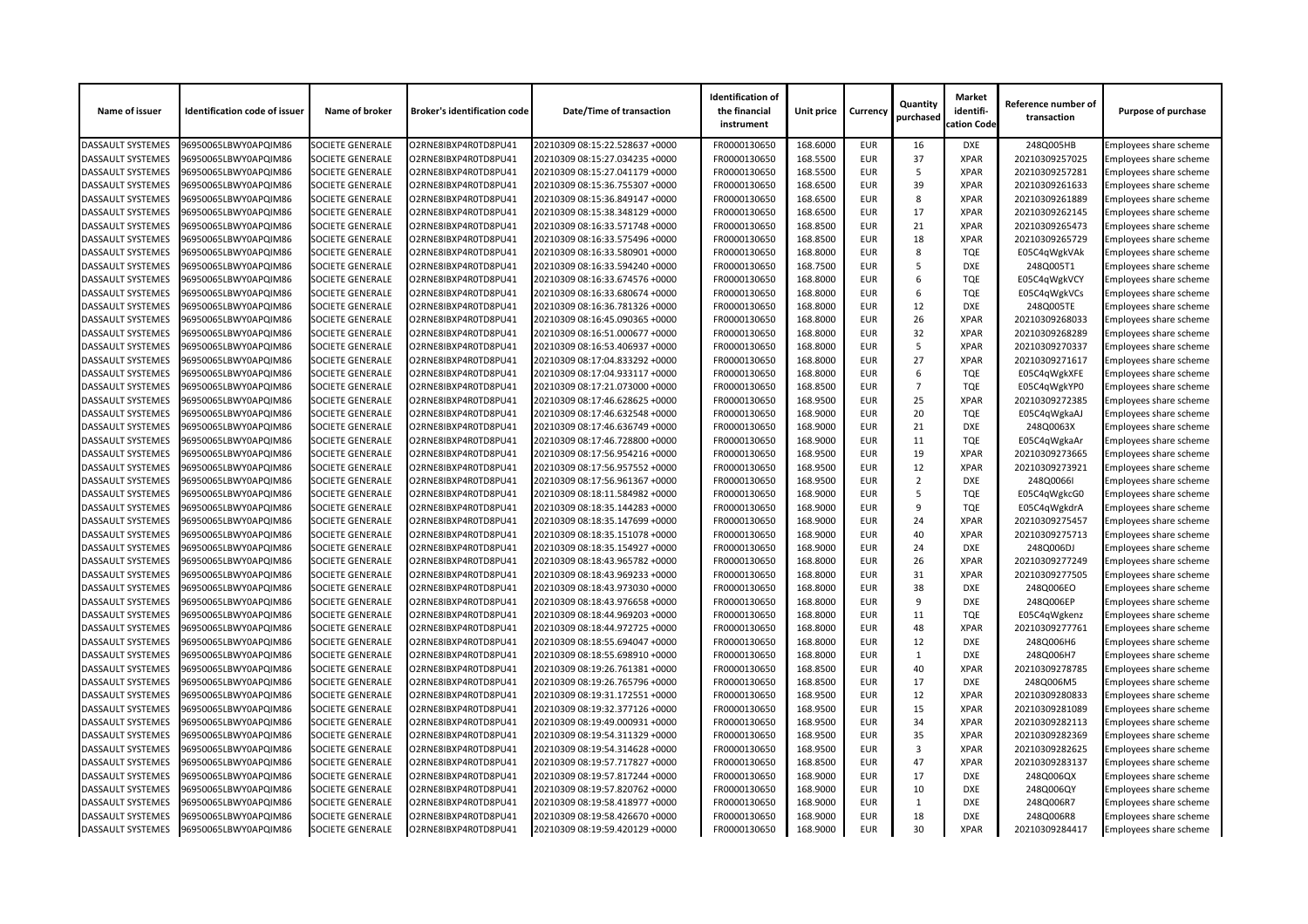| Name of issuer           | <b>Identification code of issuer</b> | Name of broker          | <b>Broker's identification code</b> | <b>Date/Time of transaction</b> | <b>Identification of</b><br>the financial<br>instrument | Unit price | <b>Currency</b> | Quantity<br>purchased | <b>Market</b><br>identifi-<br>cation Code | Reference number of<br>transaction | <b>Purpose of purchase</b> |
|--------------------------|--------------------------------------|-------------------------|-------------------------------------|---------------------------------|---------------------------------------------------------|------------|-----------------|-----------------------|-------------------------------------------|------------------------------------|----------------------------|
| <b>DASSAULT SYSTEMES</b> | 96950065LBWY0APQIM86                 | <b>SOCIETE GENERALE</b> | O2RNE8IBXP4R0TD8PU41                | 20210309 08:20:10.040533 +0000  | FR0000130650                                            | 168.8500   | <b>EUR</b>      | 11                    | <b>TQE</b>                                | E05C4qWgkkhe                       | Employees share scheme     |
| <b>DASSAULT SYSTEMES</b> | 96950065LBWY0APQIM86                 | <b>SOCIETE GENERALE</b> | O2RNE8IBXP4R0TD8PU41                | 20210309 08:20:10.044215 +0000  | FR0000130650                                            | 168.8500   | <b>EUR</b>      | 20                    | <b>DXE</b>                                | 248Q006V2                          | Employees share scheme     |
| <b>DASSAULT SYSTEMES</b> | 96950065LBWY0APQIM86                 | <b>SOCIETE GENERALE</b> | O2RNE8IBXP4R0TD8PU41                | 20210309 08:20:10.048045 +0000  | FR0000130650                                            | 168.8500   | <b>EUR</b>      | 10                    | <b>DXE</b>                                | 248Q006V3                          | Employees share scheme     |
| <b>DASSAULT SYSTEMES</b> | 96950065LBWY0APQIM86                 | <b>SOCIETE GENERALE</b> | O2RNE8IBXP4R0TD8PU41                | 20210309 08:20:10.052989 +0000  | FR0000130650                                            | 168.8500   | <b>EUR</b>      | 10                    | <b>TQE</b>                                | E05C4qWgkkid                       | Employees share scheme     |
| <b>DASSAULT SYSTEMES</b> | 96950065LBWY0APQIM86                 | <b>SOCIETE GENERALE</b> | O2RNE8IBXP4R0TD8PU41                | 20210309 08:20:10.057441 +0000  | FR0000130650                                            | 168.8500   | <b>EUR</b>      | $\mathbf{1}$          | <b>TQE</b>                                | E05C4qWgkkif                       | Employees share scheme     |
| <b>DASSAULT SYSTEMES</b> | 96950065LBWY0APQIM86                 | <b>SOCIETE GENERALE</b> | O2RNE8IBXP4R0TD8PU41                | 20210309 08:20:10.143711 +0000  | FR0000130650                                            | 168.8500   | <b>EUR</b>      | 11                    | <b>TQE</b>                                | E05C4qWgkkj6                       | Employees share scheme     |
| DASSAULT SYSTEMES        | 96950065LBWY0APQIM86                 | <b>SOCIETE GENERALE</b> | O2RNE8IBXP4R0TD8PU41                | 20210309 08:20:11.144971 +0000  | FR0000130650                                            | 168.8000   | <b>EUR</b>      | 35                    | <b>XPAR</b>                               | 20210309286721                     | Employees share scheme     |
| <b>DASSAULT SYSTEMES</b> | 96950065LBWY0APQIM86                 | <b>SOCIETE GENERALE</b> | O2RNE8IBXP4R0TD8PU41                | 20210309 08:20:11.544461 +0000  | FR0000130650                                            | 168.8500   | <b>EUR</b>      | 20                    | <b>DXE</b>                                | 248Q006VH                          | Employees share scheme     |
| <b>DASSAULT SYSTEMES</b> | 96950065LBWY0APQIM86                 | <b>SOCIETE GENERALE</b> | O2RNE8IBXP4R0TD8PU41                | 20210309 08:20:12.449769 +0000  | FR0000130650                                            | 168.8500   | <b>EUR</b>      | 13                    | <b>DXE</b>                                | 248Q006VO                          | Employees share scheme     |
| <b>DASSAULT SYSTEMES</b> | 96950065LBWY0APQIM86                 | <b>SOCIETE GENERALE</b> | O2RNE8IBXP4R0TD8PU41                | 20210309 08:20:14.852743 +0000  | FR0000130650                                            | 168.8500   | <b>EUR</b>      | 10                    | <b>DXE</b>                                | 248Q006VV                          | Employees share scheme     |
| <b>DASSAULT SYSTEMES</b> | 96950065LBWY0APQIM86                 | <b>SOCIETE GENERALE</b> | O2RNE8IBXP4R0TD8PU41                | 20210309 08:20:15.749976 +0000  | FR0000130650                                            | 168.8500   | <b>EUR</b>      | 14                    | <b>DXE</b>                                | 248Q006W6                          | Employees share scheme     |
| <b>DASSAULT SYSTEMES</b> | 96950065LBWY0APQIM86                 | <b>SOCIETE GENERALE</b> | O2RNE8IBXP4R0TD8PU41                | 20210309 08:20:15.753983 +0000  | FR0000130650                                            | 168.8500   | <b>EUR</b>      | 3                     | <b>DXE</b>                                | 248Q006W7                          | Employees share scheme     |
| <b>DASSAULT SYSTEMES</b> | 96950065LBWY0APQIM86                 | <b>SOCIETE GENERALE</b> | O2RNE8IBXP4R0TD8PU41                | 20210309 08:20:17.553838 +0000  | FR0000130650                                            | 168.8500   | <b>EUR</b>      | q                     | <b>DXE</b>                                | 248Q006WB                          | Employees share scheme     |
| <b>DASSAULT SYSTEMES</b> | 96950065LBWY0APQIM86                 | <b>SOCIETE GENERALE</b> | O2RNE8IBXP4R0TD8PU41                | 20210309 08:20:17.563491 +0000  | FR0000130650                                            | 168.8500   | <b>EUR</b>      | 11                    | <b>DXE</b>                                | 248Q006WC                          | Employees share scheme     |
| <b>DASSAULT SYSTEMES</b> | 96950065LBWY0APQIM86                 | <b>SOCIETE GENERALE</b> | O2RNE8IBXP4R0TD8PU41                | 20210309 08:20:17.567962 +0000  | FR0000130650                                            | 168.8000   | <b>EUR</b>      | 14                    | <b>XPAR</b>                               | 20210309286977                     | Employees share scheme     |
| <b>DASSAULT SYSTEMES</b> | 96950065LBWY0APQIM86                 | <b>SOCIETE GENERALE</b> | O2RNE8IBXP4R0TD8PU41                | 20210309 08:20:17.854455 +0000  | FR0000130650                                            | 168.8000   | <b>EUR</b>      | 12                    | <b>DXE</b>                                | 248Q006WD                          | Employees share scheme     |
| DASSAULT SYSTEMES        | 96950065LBWY0APQIM86                 | <b>SOCIETE GENERALE</b> | O2RNE8IBXP4R0TD8PU41                | 20210309 08:20:40.885941 +0000  | FR0000130650                                            | 168.7500   | <b>EUR</b>      | 21                    | <b>DXE</b>                                | 248Q006YH                          | Employees share scheme     |
| <b>DASSAULT SYSTEMES</b> | 96950065LBWY0APQIM86                 | <b>SOCIETE GENERALE</b> | O2RNE8IBXP4R0TD8PU41                | 20210309 08:20:51.104884 +0000  | FR0000130650                                            | 168.7500   | <b>EUR</b>      |                       | <b>DXE</b>                                | 248Q0070S                          | Employees share scheme     |
| <b>DASSAULT SYSTEMES</b> | 96950065LBWY0APQIM86                 | <b>SOCIETE GENERALE</b> | O2RNE8IBXP4R0TD8PU41                | 20210309 08:20:51.208011 +0000  | FR0000130650                                            | 168.8000   | <b>EUR</b>      | 47                    | <b>XPAR</b>                               | 20210309289793                     | Employees share scheme     |
| <b>DASSAULT SYSTEMES</b> | 96950065LBWY0APQIM86                 | <b>SOCIETE GENERALE</b> | O2RNE8IBXP4R0TD8PU41                | 20210309 08:20:52.105150 +0000  | FR0000130650                                            | 168.7500   | <b>EUR</b>      | 33                    | <b>XPAR</b>                               | 20210309290561                     |                            |
|                          |                                      |                         |                                     |                                 |                                                         | 168.7000   | <b>EUR</b>      | 35                    | <b>XPAR</b>                               |                                    | Employees share scheme     |
| <b>DASSAULT SYSTEMES</b> | 96950065LBWY0APQIM86                 | <b>SOCIETE GENERALE</b> | O2RNE8IBXP4R0TD8PU41                | 20210309 08:20:52.808426 +0000  | FR0000130650                                            |            |                 |                       |                                           | 20210309291073                     | Employees share scheme     |
| DASSAULT SYSTEMES        | 96950065LBWY0APQIM86                 | <b>SOCIETE GENERALE</b> | O2RNE8IBXP4R0TD8PU41                | 20210309 08:20:54.215076 +0000  | FR0000130650                                            | 168.7500   | <b>EUR</b>      | 26                    | <b>DXE</b>                                | 248Q0071T                          | Employees share scheme     |
| <b>DASSAULT SYSTEMES</b> | 96950065LBWY0APQIM86                 | <b>SOCIETE GENERALE</b> | O2RNE8IBXP4R0TD8PU41                | 20210309 08:20:55.012968 +0000  | FR0000130650                                            | 168.7500   | <b>EUR</b>      |                       | <b>DXE</b>                                | 248Q00720                          | Employees share scheme     |
| <b>DASSAULT SYSTEMES</b> | 96950065LBWY0APQIM86                 | <b>SOCIETE GENERALE</b> | O2RNE8IBXP4R0TD8PU41                | 20210309 08:21:00.825141 +0000  | FR0000130650                                            | 168.7000   | <b>EUR</b>      | 16                    | <b>XPAR</b>                               | 20210309291585                     | Employees share scheme     |
| <b>DASSAULT SYSTEMES</b> | 96950065LBWY0APQIM86                 | <b>SOCIETE GENERALE</b> | O2RNE8IBXP4R0TD8PU41                | 20210309 08:21:03.437725 +0000  | FR0000130650                                            | 168.7000   | <b>EUR</b>      | 69                    | <b>DXE</b>                                | 248Q00748                          | Employees share scheme     |
| <b>DASSAULT SYSTEMES</b> | 96950065LBWY0APQIM86                 | <b>SOCIETE GENERALE</b> | O2RNE8IBXP4R0TD8PU41                | 20210309 08:21:05.353238 +0000  | FR0000130650                                            | 168.7500   | <b>EUR</b>      | 12                    | <b>DXE</b>                                | 248Q00759                          | Employees share scheme     |
| DASSAULT SYSTEMES        | 96950065LBWY0APQIM86                 | <b>SOCIETE GENERALE</b> | O2RNE8IBXP4R0TD8PU41                | 20210309 08:21:15.260679 +0000  | FR0000130650                                            | 168.7500   | <b>EUR</b>      | 20                    | <b>XPAR</b>                               | 20210309293889                     | Employees share scheme     |
| <b>DASSAULT SYSTEMES</b> | 96950065LBWY0APQIM86                 | <b>SOCIETE GENERALE</b> | O2RNE8IBXP4R0TD8PU41                | 20210309 08:21:18.971005 +0000  | FR0000130650                                            | 168.7000   | <b>EUR</b>      |                       | <b>TQE</b>                                | E05C4qWgkqLR                       | Employees share scheme     |
| DASSAULT SYSTEMES        | 96950065LBWY0APQIM86                 | <b>SOCIETE GENERALE</b> | O2RNE8IBXP4R0TD8PU41                | 20210309 08:21:18.974726 +0000  | FR0000130650                                            | 168.7000   | <b>EUR</b>      | 7                     | <b>XPAR</b>                               | 20210309294145                     | Employees share scheme     |
| <b>DASSAULT SYSTEMES</b> | 96950065LBWY0APQIM86                 | <b>SOCIETE GENERALE</b> | O2RNE8IBXP4R0TD8PU41                | 20210309 08:21:18.978416 +0000  | FR0000130650                                            | 168.7000   | <b>EUR</b>      | 14                    | <b>TQE</b>                                | E05C4qWgkqLT                       | Employees share scheme     |
| <b>DASSAULT SYSTEMES</b> | 96950065LBWY0APQIM86                 | <b>SOCIETE GENERALE</b> | O2RNE8IBXP4R0TD8PU41                | 20210309 08:21:18.981732 +0000  | FR0000130650                                            | 168.7000   | <b>EUR</b>      | 32                    | <b>XPAR</b>                               | 20210309294401                     | Employees share scheme     |
| <b>DASSAULT SYSTEMES</b> | 96950065LBWY0APQIM86                 | <b>SOCIETE GENERALE</b> | O2RNE8IBXP4R0TD8PU41                | 20210309 08:21:18.985290 +0000  | FR0000130650                                            | 168.7000   | <b>EUR</b>      | 21                    | <b>DXE</b>                                | 248Q007A1                          | Employees share scheme     |
| <b>DASSAULT SYSTEMES</b> | 96950065LBWY0APQIM86                 | <b>SOCIETE GENERALE</b> | O2RNE8IBXP4R0TD8PU41                | 20210309 08:21:19.074202 +0000  | FR0000130650                                            | 168.7000   | <b>EUR</b>      | 20                    | <b>DXE</b>                                | 248Q007A5                          | Employees share scheme     |
| <b>DASSAULT SYSTEMES</b> | 96950065LBWY0APQIM86                 | <b>SOCIETE GENERALE</b> | O2RNE8IBXP4R0TD8PU41                | 20210309 08:21:19.172361 +0000  | FR0000130650                                            | 168.7000   | <b>EUR</b>      | 35                    | <b>XPAR</b>                               | 20210309295169                     | Employees share scheme     |
| <b>DASSAULT SYSTEMES</b> | 96950065LBWY0APQIM86                 | <b>SOCIETE GENERALE</b> | O2RNE8IBXP4R0TD8PU41                | 20210309 08:21:19.175806 +0000  | FR0000130650                                            | 168.7000   | <b>EUR</b>      | 2                     | <b>XPAR</b>                               | 20210309295425                     | Employees share scheme     |
| <b>DASSAULT SYSTEMES</b> | 96950065LBWY0APQIM86                 | <b>SOCIETE GENERALE</b> | O2RNE8IBXP4R0TD8PU41                | 20210309 08:21:21.076081 +0000  | FR0000130650                                            | 168.6500   | <b>EUR</b>      | 28                    | <b>DXE</b>                                | 248Q007AJ                          | Employees share scheme     |
| <b>DASSAULT SYSTEMES</b> | 96950065LBWY0APQIM86                 | <b>SOCIETE GENERALE</b> | O2RNE8IBXP4R0TD8PU41                | 20210309 08:21:21.083353 +0000  | FR0000130650                                            | 168.7000   | <b>EUR</b>      | 28                    | <b>DXE</b>                                | 248Q007AK                          | Employees share scheme     |
| <b>DASSAULT SYSTEMES</b> | 96950065LBWY0APQIM86                 | <b>SOCIETE GENERALE</b> | O2RNE8IBXP4R0TD8PU41                | 20210309 08:21:24.583007 +0000  | FR0000130650                                            | 168.6500   | <b>EUR</b>      | 35                    | <b>XPAR</b>                               | 20210309297473                     | Employees share scheme     |
| <b>DASSAULT SYSTEMES</b> | 96950065LBWY0APQIM86                 | <b>SOCIETE GENERALE</b> | O2RNE8IBXP4R0TD8PU41                | 20210309 08:21:24.586908 +0000  | FR0000130650                                            | 168.6500   | <b>EUR</b>      | 18                    | <b>XPAR</b>                               | 20210309297729                     | Employees share scheme     |
| <b>DASSAULT SYSTEMES</b> | 96950065LBWY0APQIM86                 | <b>SOCIETE GENERALE</b> | O2RNE8IBXP4R0TD8PU41                | 20210309 08:21:26.892345 +0000  | FR0000130650                                            | 168.6500   | <b>EUR</b>      | 12                    | <b>DXE</b>                                | 248Q007BK                          | Employees share scheme     |
| <b>DASSAULT SYSTEMES</b> | 96950065LBWY0APQIM86                 | <b>SOCIETE GENERALE</b> | O2RNE8IBXP4R0TD8PU41                | 20210309 08:21:34.805034 +0000  | FR0000130650                                            | 168.6500   | <b>EUR</b>      | 26                    | <b>XPAR</b>                               | 20210309299009                     | Employees share scheme     |
| DASSAULT SYSTEMES        | 96950065LBWY0APQIM86                 | <b>SOCIETE GENERALE</b> | O2RNE8IBXP4R0TD8PU41                | 20210309 08:21:34.809410 +0000  | FR0000130650                                            | 168.6500   | <b>EUR</b>      | 13                    | <b>DXE</b>                                | 248Q007E8                          | Employees share scheme     |
| <b>DASSAULT SYSTEMES</b> | 96950065LBWY0APQIM86                 | <b>SOCIETE GENERALE</b> | O2RNE8IBXP4R0TD8PU41                | 20210309 08:21:56.042222 +0000  | FR0000130650                                            | 168.6000   | <b>EUR</b>      | 9                     | <b>TQE</b>                                | E05C4qWgkt9o                       | Employees share scheme     |
| <b>DASSAULT SYSTEMES</b> | 96950065LBWY0APQIM86                 | <b>SOCIETE GENERALE</b> | O2RNE8IBXP4R0TD8PU41                | 20210309 08:21:56.045995 +0000  | FR0000130650                                            | 168.6000   | <b>EUR</b>      | 14                    | <b>XPAR</b>                               | 20210309300289                     | Employees share scheme     |
| <b>DASSAULT SYSTEMES</b> | 96950065LBWY0APQIM86                 | <b>SOCIETE GENERALE</b> | O2RNE8IBXP4R0TD8PU41                | 20210309 08:21:56.049888 +0000  | FR0000130650                                            | 168.6000   | <b>EUR</b>      | 27                    | <b>DXE</b>                                | 248Q007HT                          | Employees share scheme     |
| <b>DASSAULT SYSTEMES</b> | 96950065LBWY0APQIM86                 | <b>SOCIETE GENERALE</b> | O2RNE8IBXP4R0TD8PU41                | 20210309 08:21:56.053717 +0000  | FR0000130650                                            | 168.6000   | <b>EUR</b>      | 9                     | <b>DXE</b>                                | 248Q007HU                          | Employees share scheme     |
| <b>DASSAULT SYSTEMES</b> | 96950065LBWY0APQIM86                 | <b>SOCIETE GENERALE</b> | O2RNE8IBXP4R0TD8PU41                | 20210309 08:22:04.558871 +0000  | FR0000130650                                            | 168.5500   | <b>EUR</b>      | 14                    | <b>XPAR</b>                               | 20210309301825                     | Employees share scheme     |
| <b>DASSAULT SYSTEMES</b> | 96950065LBWY0APQIM86                 | <b>SOCIETE GENERALE</b> | O2RNE8IBXP4R0TD8PU41                | 20210309 08:22:08.968136 +0000  | FR0000130650                                            | 168.5000   | <b>EUR</b>      | 13                    | <b>TQE</b>                                | E05C4qWgkuJH                       | Employees share scheme     |
| <b>DASSAULT SYSTEMES</b> | 96950065LBWY0APQIM86                 | <b>SOCIETE GENERALE</b> | O2RNE8IBXP4R0TD8PU41                | 20210309 08:22:08.971692 +0000  | FR0000130650                                            | 168.5000   | <b>EUR</b>      | 39                    | <b>XPAR</b>                               | 20210309302081                     | Employees share scheme     |
| <b>DASSAULT SYSTEMES</b> | 96950065LBWY0APQIM86                 | <b>SOCIETE GENERALE</b> | O2RNE8IBXP4R0TD8PU41                | 20210309 08:22:09.069430 +0000  | FR0000130650                                            | 168.5000   | <b>EUR</b>      | 21                    | <b>DXE</b>                                | 248Q007KM                          | Employees share scheme     |
| <b>DASSAULT SYSTEMES</b> | 96950065LBWY0APQIM86                 | <b>SOCIETE GENERALE</b> | O2RNE8IBXP4R0TD8PU41                | 20210309 08:22:14.281212 +0000  | FR0000130650                                            | 168.4500   | <b>EUR</b>      | 22                    | <b>XPAR</b>                               | 20210309303873                     | Employees share scheme     |
| <b>DASSAULT SYSTEMES</b> | 96950065LBWY0APQIM86                 | <b>SOCIETE GENERALE</b> | O2RNE8IBXP4R0TD8PU41                | 20210309 08:22:14.381723 +0000  | FR0000130650                                            | 168.4000   | EUR             | 22                    | <b>DXE</b>                                | 248Q007LD                          | Employees share scheme     |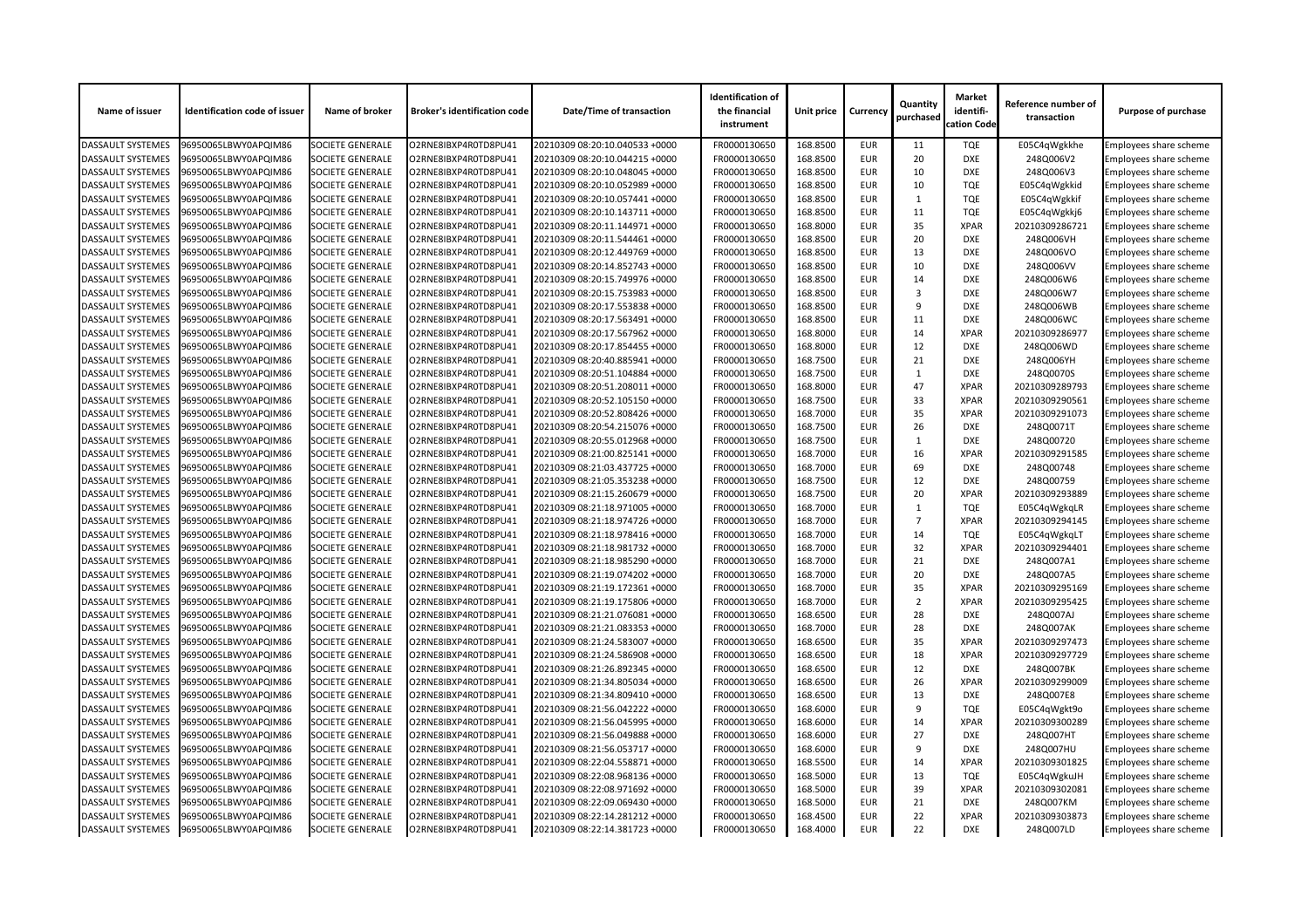| Name of issuer           | <b>Identification code of issuer</b> | Name of broker          | <b>Broker's identification code</b> | <b>Date/Time of transaction</b> | <b>Identification of</b><br>the financial<br>instrument | Unit price | <b>Currency</b> | Quantity<br>purchased | <b>Market</b><br>identifi-<br>cation Code | Reference number of<br>transaction | <b>Purpose of purchase</b>    |
|--------------------------|--------------------------------------|-------------------------|-------------------------------------|---------------------------------|---------------------------------------------------------|------------|-----------------|-----------------------|-------------------------------------------|------------------------------------|-------------------------------|
| <b>DASSAULT SYSTEMES</b> | 96950065LBWY0APQIM86                 | <b>SOCIETE GENERALE</b> | O2RNE8IBXP4R0TD8PU41                | 20210309 08:22:17.788188 +0000  | FR0000130650                                            | 168.4500   | <b>EUR</b>      | 33                    | <b>XPAR</b>                               | 20210309305409                     | Employees share scheme        |
| <b>DASSAULT SYSTEMES</b> | 96950065LBWY0APQIM86                 | <b>SOCIETE GENERALE</b> | O2RNE8IBXP4R0TD8PU41                | 20210309 08:22:18.990016 +0000  | FR0000130650                                            | 168.4000   | <b>EUR</b>      | 42                    | <b>XPAR</b>                               | 20210309306177                     | Employees share scheme        |
| <b>DASSAULT SYSTEMES</b> | 96950065LBWY0APQIM86                 | <b>SOCIETE GENERALE</b> | O2RNE8IBXP4R0TD8PU41                | 20210309 08:22:18.994169 +0000  | FR0000130650                                            | 168.4000   | <b>EUR</b>      | 18                    | <b>DXE</b>                                | 248Q007M5                          | Employees share scheme        |
| <b>DASSAULT SYSTEMES</b> | 96950065LBWY0APQIM86                 | <b>SOCIETE GENERALE</b> | O2RNE8IBXP4R0TD8PU41                | 20210309 08:22:26.002117 +0000  | FR0000130650                                            | 168.3500   | <b>EUR</b>      | 59                    | <b>DXE</b>                                | 248Q007MU                          | <b>Employees share scheme</b> |
| <b>DASSAULT SYSTEMES</b> | 96950065LBWY0APQIM86                 | <b>SOCIETE GENERALE</b> | O2RNE8IBXP4R0TD8PU41                | 20210309 08:22:26.102658 +0000  | FR0000130650                                            | 168.3000   | <b>EUR</b>      | 20                    | <b>XPAR</b>                               | 20210309306433                     | Employees share scheme        |
| <b>DASSAULT SYSTEMES</b> | 96950065LBWY0APQIM86                 | <b>SOCIETE GENERALE</b> | O2RNE8IBXP4R0TD8PU41                | 20210309 08:23:03.651824 +0000  | FR0000130650                                            | 168.6500   | <b>EUR</b>      | 57                    | <b>XPAR</b>                               | 20210309309505                     | Employees share scheme        |
| <b>DASSAULT SYSTEMES</b> | 96950065LBWY0APQIM86                 | <b>SOCIETE GENERALE</b> | O2RNE8IBXP4R0TD8PU41                | 20210309 08:23:03.655554 +0000  | FR0000130650                                            | 168.6500   | <b>EUR</b>      | 42                    | <b>DXE</b>                                | 248Q007ST                          | Employees share scheme        |
| <b>DASSAULT SYSTEMES</b> | 96950065LBWY0APQIM86                 | <b>SOCIETE GENERALE</b> | O2RNE8IBXP4R0TD8PU41                | 20210309 08:23:49.112813 +0000  | FR0000130650                                            | 168.7000   | <b>EUR</b>      | 35                    | <b>XPAR</b>                               | 20210309310017                     | Employees share scheme        |
| <b>DASSAULT SYSTEMES</b> | 96950065LBWY0APQIM86                 | <b>SOCIETE GENERALE</b> | O2RNE8IBXP4R0TD8PU41                | 20210309 08:23:52.217469 +0000  | FR0000130650                                            | 168.7000   | <b>EUR</b>      | 21                    | <b>XPAR</b>                               | 20210309310273                     | <b>Employees share scheme</b> |
| <b>DASSAULT SYSTEMES</b> | 96950065LBWY0APQIM86                 | <b>SOCIETE GENERALE</b> | O2RNE8IBXP4R0TD8PU41                | 20210309 08:23:52.221728 +0000  | FR0000130650                                            | 168.6500   | <b>EUR</b>      | 17                    | <b>TQE</b>                                | E05C4qWgl1rS                       | <b>Employees share scheme</b> |
| <b>DASSAULT SYSTEMES</b> | 96950065LBWY0APQIM86                 | <b>SOCIETE GENERALE</b> | O2RNE8IBXP4R0TD8PU41                | 20210309 08:24:25.966555 +0000  | FR0000130650                                            | 168.7000   | <b>EUR</b>      | 35                    | <b>XPAR</b>                               | 20210309313089                     | Employees share scheme        |
| <b>DASSAULT SYSTEMES</b> | 96950065LBWY0APQIM86                 | <b>SOCIETE GENERALE</b> | O2RNE8IBXP4R0TD8PU41                | 20210309 08:24:33.779297 +0000  | FR0000130650                                            | 168.7000   | <b>EUR</b>      | 35                    | <b>XPAR</b>                               | 20210309313345                     | Employees share scheme        |
| <b>DASSAULT SYSTEMES</b> | 96950065LBWY0APQIM86                 | <b>SOCIETE GENERALE</b> | O2RNE8IBXP4R0TD8PU41                | 20210309 08:24:33.782717 +0000  | FR0000130650                                            | 168.7000   | <b>EUR</b>      | $\overline{A}$        | <b>XPAR</b>                               | 20210309313601                     | Employees share scheme        |
| <b>DASSAULT SYSTEMES</b> | 96950065LBWY0APQIM86                 | <b>SOCIETE GENERALE</b> | O2RNE8IBXP4R0TD8PU41                | 20210309 08:24:41.289896 +0000  | FR0000130650                                            | 168.6000   | <b>EUR</b>      | 17                    | <b>TQE</b>                                | E05C4qWgl4yM                       | <b>Employees share scheme</b> |
| <b>DASSAULT SYSTEMES</b> | 96950065LBWY0APQIM86                 | <b>SOCIETE GENERALE</b> | O2RNE8IBXP4R0TD8PU41                | 20210309 08:24:41.293573 +0000  | FR0000130650                                            | 168.6000   | <b>EUR</b>      | 21                    | <b>DXE</b>                                | 248Q0084A                          | Employees share scheme        |
| <b>DASSAULT SYSTEMES</b> | 96950065LBWY0APQIM86                 | <b>SOCIETE GENERALE</b> | O2RNE8IBXP4R0TD8PU41                | 20210309 08:24:41.490181 +0000  | FR0000130650                                            | 168.6000   | <b>EUR</b>      | 10                    | <b>TQE</b>                                | E05C4qWgl4zL                       | Employees share scheme        |
| <b>DASSAULT SYSTEMES</b> | 96950065LBWY0APQIM86                 | <b>SOCIETE GENERALE</b> | O2RNE8IBXP4R0TD8PU41                | 20210309 08:24:45.196310 +0000  | FR0000130650                                            | 168.5500   | <b>EUR</b>      | 13                    | <b>XPAR</b>                               | 20210309316161                     | Employees share scheme        |
| <b>DASSAULT SYSTEMES</b> | 96950065LBWY0APQIM86                 | <b>SOCIETE GENERALE</b> | O2RNE8IBXP4R0TD8PU41                | 20210309 08:25:11.135821 +0000  | FR0000130650                                            | 168.5500   | <b>EUR</b>      | 11                    | <b>TQE</b>                                | E05C4qWgl74T                       | Employees share scheme        |
| <b>DASSAULT SYSTEMES</b> | 96950065LBWY0APQIM86                 | <b>SOCIETE GENERALE</b> | O2RNE8IBXP4R0TD8PU41                | 20210309 08:25:11.141302 +0000  | FR0000130650                                            | 168.5500   | <b>EUR</b>      | 24                    | <b>DXE</b>                                | 248Q00884                          | Employees share scheme        |
| <b>DASSAULT SYSTEMES</b> | 96950065LBWY0APQIM86                 | <b>SOCIETE GENERALE</b> | O2RNE8IBXP4R0TD8PU41                | 20210309 08:25:11.146122 +0000  | FR0000130650                                            | 168.5500   | <b>EUR</b>      | 8                     | <b>DXE</b>                                | 248Q00885                          | Employees share scheme        |
| <b>DASSAULT SYSTEMES</b> | 96950065LBWY0APQIM86                 | <b>SOCIETE GENERALE</b> | O2RNE8IBXP4R0TD8PU41                | 20210309 08:25:42.690066 +0000  | FR0000130650                                            | 168.6000   | <b>EUR</b>      | 35                    | <b>XPAR</b>                               | 20210309318977                     | Employees share scheme        |
| <b>DASSAULT SYSTEMES</b> | 96950065LBWY0APQIM86                 | <b>SOCIETE GENERALE</b> | O2RNE8IBXP4R0TD8PU41                | 20210309 08:25:42.693667 +0000  | FR0000130650                                            | 168.6000   | <b>EUR</b>      | 27                    | <b>XPAR</b>                               | 20210309319233                     | Employees share scheme        |
| <b>DASSAULT SYSTEMES</b> | 96950065LBWY0APQIM86                 | <b>SOCIETE GENERALE</b> | O2RNE8IBXP4R0TD8PU41                | 20210309 08:25:42.697259 +0000  | FR0000130650                                            | 168.6000   | <b>EUR</b>      | 34                    | <b>XPAR</b>                               | 20210309319489                     | Employees share scheme        |
| <b>DASSAULT SYSTEMES</b> | 96950065LBWY0APQIM86                 | <b>SOCIETE GENERALE</b> | O2RNE8IBXP4R0TD8PU41                | 20210309 08:25:43.190732 +0000  | FR0000130650                                            | 168.6000   | <b>EUR</b>      | 32                    | <b>XPAR</b>                               | 20210309319745                     | Employees share scheme        |
| <b>DASSAULT SYSTEMES</b> | 96950065LBWY0APQIM86                 | <b>SOCIETE GENERALE</b> | O2RNE8IBXP4R0TD8PU41                | 20210309 08:25:46.599299 +0000  | FR0000130650                                            | 168.5500   | <b>EUR</b>      | 15                    | <b>DXE</b>                                | 248Q008DD                          | Employees share scheme        |
| <b>DASSAULT SYSTEMES</b> | 96950065LBWY0APQIM86                 | <b>SOCIETE GENERALE</b> | O2RNE8IBXP4R0TD8PU41                | 20210309 08:25:46.603319 +0000  | FR0000130650                                            | 168.5500   | <b>EUR</b>      | 32                    | <b>DXE</b>                                | 248Q008DE                          | Employees share scheme        |
| <b>DASSAULT SYSTEMES</b> | 96950065LBWY0APQIM86                 | <b>SOCIETE GENERALE</b> | O2RNE8IBXP4R0TD8PU41                | 20210309 08:25:46.607326 +0000  | FR0000130650                                            | 168.5000   | <b>EUR</b>      | 13                    | <b>TQE</b>                                | E05C4qWgl9XD                       | <b>Employees share scheme</b> |
| <b>DASSAULT SYSTEMES</b> | 96950065LBWY0APQIM86                 | <b>SOCIETE GENERALE</b> | O2RNE8IBXP4R0TD8PU41                | 20210309 08:25:50.609235 +0000  | FR0000130650                                            | 168.4500   | <b>EUR</b>      | 38                    | <b>XPAR</b>                               | 20210309321537                     | <b>Employees share scheme</b> |
| <b>DASSAULT SYSTEMES</b> | 96950065LBWY0APQIM86                 | <b>SOCIETE GENERALE</b> | O2RNE8IBXP4R0TD8PU41                | 20210309 08:25:53.112471 +0000  | FR0000130650                                            | 168.4500   | <b>EUR</b>      | 18                    | <b>DXE</b>                                | 248Q008DW                          | Employees share scheme        |
| <b>DASSAULT SYSTEMES</b> | 96950065LBWY0APQIM86                 | <b>SOCIETE GENERALE</b> | O2RNE8IBXP4R0TD8PU41                | 20210309 08:26:05.827282 +0000  | FR0000130650                                            | 168.4500   | <b>EUR</b>      | 11                    | <b>DXE</b>                                | 248Q008FH                          | Employees share scheme        |
| <b>DASSAULT SYSTEMES</b> | 96950065LBWY0APQIM86                 | <b>SOCIETE GENERALE</b> | O2RNE8IBXP4R0TD8PU41                | 20210309 08:26:06.624638 +0000  | FR0000130650                                            | 168.4500   | <b>EUR</b>      | 29                    | <b>XPAR</b>                               | 20210309322049                     | Employees share scheme        |
| <b>DASSAULT SYSTEMES</b> | 96950065LBWY0APQIM86                 | <b>SOCIETE GENERALE</b> | O2RNE8IBXP4R0TD8PU41                | 20210309 08:26:06.641891 +0000  | FR0000130650                                            | 168.4500   | <b>EUR</b>      | 12                    | <b>XPAR</b>                               | 20210309322561                     | <b>Employees share scheme</b> |
| <b>DASSAULT SYSTEMES</b> | 96950065LBWY0APQIM86                 | <b>SOCIETE GENERALE</b> | O2RNE8IBXP4R0TD8PU41                | 20210309 08:26:06.645788 +0000  | FR0000130650                                            | 168.4500   | <b>EUR</b>      | 12                    | <b>DXE</b>                                | 248Q008FX                          | Employees share scheme        |
| <b>DASSAULT SYSTEMES</b> | 96950065LBWY0APQIM86                 | <b>SOCIETE GENERALE</b> | O2RNE8IBXP4R0TD8PU41                | 20210309 08:26:07.225276 +0000  | FR0000130650                                            | 168.4500   | <b>EUR</b>      |                       | <b>XPAR</b>                               | 20210309322817                     | Employees share scheme        |
| <b>DASSAULT SYSTEMES</b> | 96950065LBWY0APQIM86                 | <b>SOCIETE GENERALE</b> | O2RNE8IBXP4R0TD8PU41                | 20210309 08:26:07.828411 +0000  | FR0000130650                                            | 168.4000   | <b>EUR</b>      | 35                    | <b>DXE</b>                                | 248Q008G5                          | Employees share scheme        |
| <b>DASSAULT SYSTEMES</b> | 96950065LBWY0APQIM86                 | <b>SOCIETE GENERALE</b> | O2RNE8IBXP4R0TD8PU41                | 20210309 08:26:13.735065 +0000  | FR0000130650                                            | 168.3500   | <b>EUR</b>      | 23                    | <b>DXE</b>                                | 248Q008HA                          | Employees share scheme        |
| <b>DASSAULT SYSTEMES</b> | 96950065LBWY0APQIM86                 | <b>SOCIETE GENERALE</b> | O2RNE8IBXP4R0TD8PU41                | 20210309 08:26:13.739111 +0000  | FR0000130650                                            | 168.3000   | <b>EUR</b>      | 75                    | <b>XPAR</b>                               | 20210309323585                     | Employees share scheme        |
| <b>DASSAULT SYSTEMES</b> | 96950065LBWY0APQIM86                 | <b>SOCIETE GENERALE</b> | O2RNE8IBXP4R0TD8PU41                | 20210309 08:26:20.947062 +0000  | FR0000130650                                            | 168.3000   | <b>EUR</b>      | 45                    | <b>XPAR</b>                               | 20210309323841                     | Employees share scheme        |
| <b>DASSAULT SYSTEMES</b> | 96950065LBWY0APQIM86                 | <b>SOCIETE GENERALE</b> | O2RNE8IBXP4R0TD8PU41                | 20210309 08:26:20.950526 +0000  | FR0000130650                                            | 168.3000   | <b>EUR</b>      | 417                   | <b>XPAR</b>                               | 20210309324097                     | Employees share scheme        |
| <b>DASSAULT SYSTEMES</b> | 96950065LBWY0APQIM86                 | <b>SOCIETE GENERALE</b> | O2RNE8IBXP4R0TD8PU41                | 20210309 08:26:20.954145 +0000  | FR0000130650                                            | 168.3000   | <b>EUR</b>      | 65                    | <b>XPAR</b>                               | 20210309324353                     | Employees share scheme        |
| <b>DASSAULT SYSTEMES</b> | 96950065LBWY0APQIM86                 | <b>SOCIETE GENERALE</b> | O2RNE8IBXP4R0TD8PU41                | 20210309 08:26:20.957820 +0000  | FR0000130650                                            | 168.3000   | <b>EUR</b>      | 35                    | <b>XPAR</b>                               | 20210309324609                     | Employees share scheme        |
| <b>DASSAULT SYSTEMES</b> | 96950065LBWY0APQIM86                 | <b>SOCIETE GENERALE</b> | O2RNE8IBXP4R0TD8PU41                | 20210309 08:26:20.961454 +0000  | FR0000130650                                            | 168.3000   | <b>EUR</b>      | 78                    | <b>XPAR</b>                               | 20210309324865                     | Employees share scheme        |
| <b>DASSAULT SYSTEMES</b> | 96950065LBWY0APQIM86                 | <b>SOCIETE GENERALE</b> | O2RNE8IBXP4R0TD8PU41                | 20210309 08:26:20.965324 +0000  | FR0000130650                                            | 168.3000   | <b>EUR</b>      | 35                    | <b>XPAR</b>                               | 20210309325121                     | Employees share scheme        |
| <b>DASSAULT SYSTEMES</b> | 96950065LBWY0APQIM86                 | <b>SOCIETE GENERALE</b> | O2RNE8IBXP4R0TD8PU41                | 20210309 08:26:20.969479 +0000  | FR0000130650                                            | 168.3000   | <b>EUR</b>      | 148                   | <b>XPAR</b>                               | 20210309325377                     | Employees share scheme        |
| <b>DASSAULT SYSTEMES</b> | 96950065LBWY0APQIM86                 | <b>SOCIETE GENERALE</b> | O2RNE8IBXP4R0TD8PU41                | 20210309 08:26:20.973300 +0000  | FR0000130650                                            | 168.3000   | <b>EUR</b>      | 175                   | <b>XPAR</b>                               | 20210309325633                     | Employees share scheme        |
| <b>DASSAULT SYSTEMES</b> | 96950065LBWY0APQIM86                 | <b>SOCIETE GENERALE</b> | O2RNE8IBXP4R0TD8PU41                | 20210309 08:26:20.976648 +0000  | FR0000130650                                            | 168.3000   | <b>EUR</b>      | 52                    | <b>XPAR</b>                               | 20210309325889                     | Employees share scheme        |
| <b>DASSAULT SYSTEMES</b> | 96950065LBWY0APQIM86                 | <b>SOCIETE GENERALE</b> | O2RNE8IBXP4R0TD8PU41                | 20210309 08:26:20.979925 +0000  | FR0000130650                                            | 168.3000   | <b>EUR</b>      | 20                    | <b>XPAR</b>                               | 20210309326145                     | Employees share scheme        |
| <b>DASSAULT SYSTEMES</b> | 96950065LBWY0APQIM86                 | <b>SOCIETE GENERALE</b> | O2RNE8IBXP4R0TD8PU41                | 20210309 08:26:20.983162 +0000  | FR0000130650                                            | 168.3000   | <b>EUR</b>      | 14                    | <b>XPAR</b>                               | 20210309326401                     | Employees share scheme        |
| <b>DASSAULT SYSTEMES</b> | 96950065LBWY0APQIM86                 | <b>SOCIETE GENERALE</b> | O2RNE8IBXP4R0TD8PU41                | 20210309 08:26:20.986342 +0000  | FR0000130650                                            | 168.3000   | <b>EUR</b>      | 57                    | <b>XPAR</b>                               | 20210309326657                     | Employees share scheme        |
| <b>DASSAULT SYSTEMES</b> | 96950065LBWY0APQIM86                 | <b>SOCIETE GENERALE</b> | O2RNE8IBXP4R0TD8PU41                | 20210309 08:26:20.989528 +0000  | FR0000130650                                            | 168.3000   | <b>EUR</b>      | 34                    | <b>XPAR</b>                               | 20210309326913                     | Employees share scheme        |
| <b>DASSAULT SYSTEMES</b> | 96950065LBWY0APQIM86                 | <b>SOCIETE GENERALE</b> | O2RNE8IBXP4R0TD8PU41                | 20210309 08:26:20.992830 +0000  | FR0000130650                                            | 168.3000   | <b>EUR</b>      | 34                    | <b>XPAR</b>                               | 20210309327169                     | Employees share scheme        |
| <b>DASSAULT SYSTEMES</b> | 96950065LBWY0APQIM86                 | <b>SOCIETE GENERALE</b> | O2RNE8IBXP4R0TD8PU41                | 20210309 08:26:20.996070 +0000  | FR0000130650                                            | 168.3000   | <b>EUR</b>      | 489                   | <b>XPAR</b>                               | 20210309327425                     | <b>Employees share scheme</b> |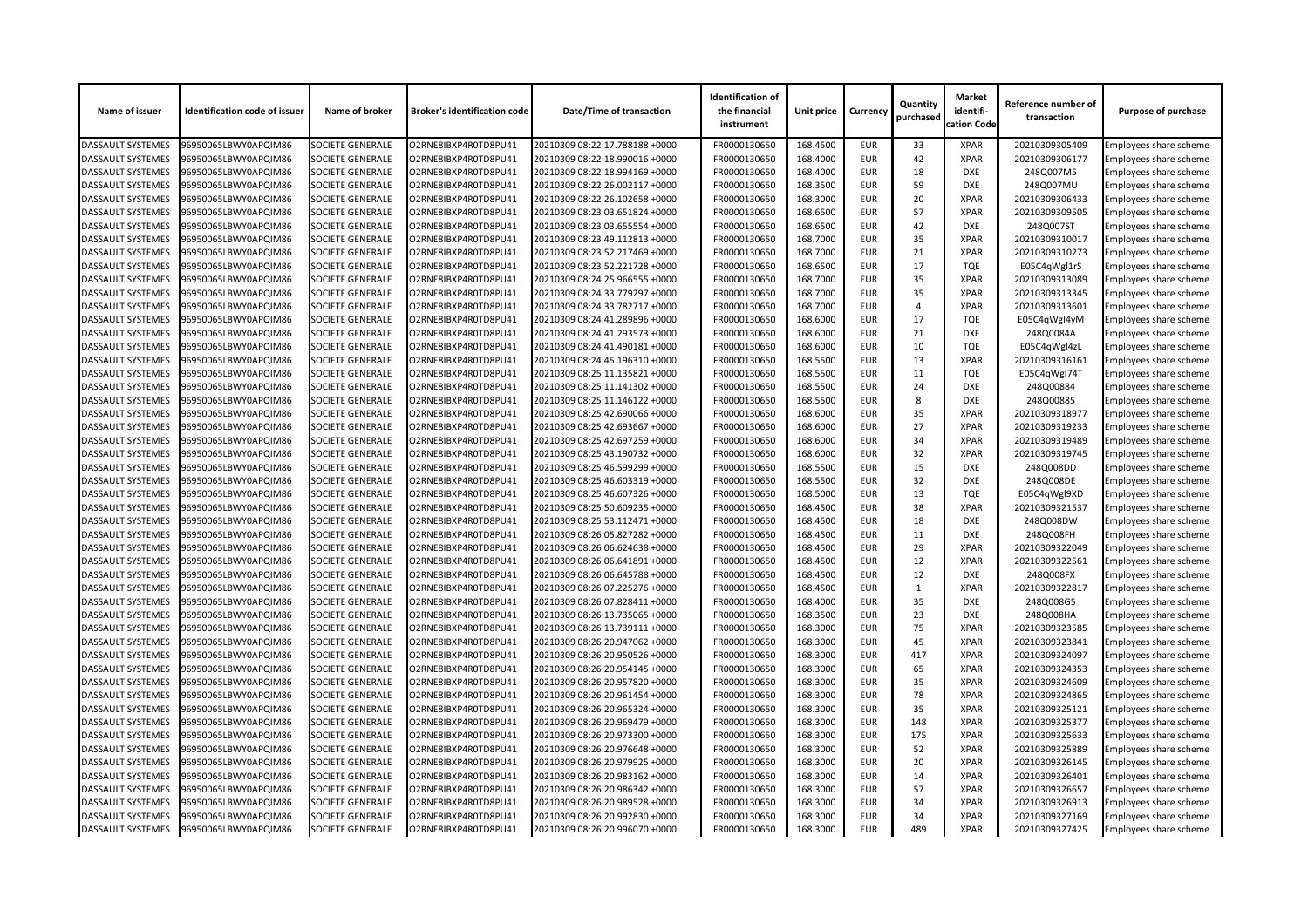| Name of issuer           | <b>Identification code of issuer</b> | Name of broker          | <b>Broker's identification code</b> | Date/Time of transaction       | <b>Identification of</b><br>the financial<br>instrument | Unit price | <b>Currency</b> | Quantity<br>purchased | <b>Market</b><br>identifi-<br>cation Code | Reference number of<br>transaction | <b>Purpose of purchase</b>    |
|--------------------------|--------------------------------------|-------------------------|-------------------------------------|--------------------------------|---------------------------------------------------------|------------|-----------------|-----------------------|-------------------------------------------|------------------------------------|-------------------------------|
| <b>DASSAULT SYSTEMES</b> | 96950065LBWY0APQIM86                 | <b>SOCIETE GENERALE</b> | O2RNE8IBXP4R0TD8PU41                | 20210309 08:26:20.999825 +0000 | FR0000130650                                            | 168.3000   | <b>EUR</b>      | 24                    | <b>DXE</b>                                | 248Q008I1                          | Employees share scheme        |
| <b>DASSAULT SYSTEMES</b> | 96950065LBWY0APQIM86                 | <b>SOCIETE GENERALE</b> | O2RNE8IBXP4R0TD8PU41                | 20210309 08:26:21.003060 +0000 | FR0000130650                                            | 168.3000   | <b>EUR</b>      | 97                    | <b>XPAR</b>                               | 20210309327681                     | <b>Employees share scheme</b> |
| <b>DASSAULT SYSTEMES</b> | 96950065LBWY0APQIM86                 | SOCIETE GENERALE        | O2RNE8IBXP4R0TD8PU41                | 20210309 08:26:21.247751 +0000 | FR0000130650                                            | 168.3500   | <b>EUR</b>      | 13                    | <b>TQE</b>                                | E05C4qWglC23                       | Employees share scheme        |
| <b>DASSAULT SYSTEMES</b> | 96950065LBWY0APQIM86                 | SOCIETE GENERALE        | O2RNE8IBXP4R0TD8PU41                | 20210309 08:26:21.255956 +0000 | FR0000130650                                            | 168.3500   | <b>EUR</b>      | 39                    | <b>DXE</b>                                | 248Q008II                          | <b>Employees share scheme</b> |
| <b>DASSAULT SYSTEMES</b> | 96950065LBWY0APQIM86                 | <b>SOCIETE GENERALE</b> | O2RNE8IBXP4R0TD8PU41                | 20210309 08:26:21.260061 +0000 | FR0000130650                                            | 168.4000   | <b>EUR</b>      | 35                    | <b>XPAR</b>                               | 20210309331265                     | Employees share scheme        |
| <b>DASSAULT SYSTEMES</b> | 96950065LBWY0APQIM86                 | <b>SOCIETE GENERALE</b> | O2RNE8IBXP4R0TD8PU41                | 20210309 08:26:21.264080 +0000 | FR0000130650                                            | 168.4000   | <b>EUR</b>      | 34                    | <b>XPAR</b>                               | 20210309331521                     | Employees share scheme        |
| <b>DASSAULT SYSTEMES</b> | 96950065LBWY0APQIM86                 | <b>SOCIETE GENERALE</b> | O2RNE8IBXP4R0TD8PU41                | 20210309 08:26:21.548343 +0000 | FR0000130650                                            | 168.4000   | <b>EUR</b>      | 47                    | <b>XPAR</b>                               | 20210309332033                     | Employees share scheme        |
| <b>DASSAULT SYSTEMES</b> | 96950065LBWY0APQIM86                 | SOCIETE GENERALE        | O2RNE8IBXP4R0TD8PU41                | 20210309 08:26:23.254210 +0000 | FR0000130650                                            | 168.4000   | <b>EUR</b>      | 39                    | <b>XPAR</b>                               | 20210309332801                     | Employees share scheme        |
| <b>DASSAULT SYSTEMES</b> | 96950065LBWY0APQIM86                 | <b>SOCIETE GENERALE</b> | O2RNE8IBXP4R0TD8PU41                | 20210309 08:26:32.967676 +0000 | FR0000130650                                            | 168.4000   | <b>EUR</b>      | 35                    | <b>XPAR</b>                               | 20210309333569                     | <b>Employees share scheme</b> |
| <b>DASSAULT SYSTEMES</b> | 96950065LBWY0APQIM86                 | <b>SOCIETE GENERALE</b> | O2RNE8IBXP4R0TD8PU41                | 20210309 08:26:35.868409 +0000 | FR0000130650                                            | 168.4000   | <b>EUR</b>      | 31                    | <b>XPAR</b>                               | 20210309333825                     | <b>Employees share scheme</b> |
| <b>DASSAULT SYSTEMES</b> | 96950065LBWY0APQIM86                 | <b>SOCIETE GENERALE</b> | O2RNE8IBXP4R0TD8PU41                | 20210309 08:26:37.376720 +0000 | FR0000130650                                            | 168.4000   | <b>EUR</b>      | 11                    | <b>XPAR</b>                               | 20210309334081                     | Employees share scheme        |
| <b>DASSAULT SYSTEMES</b> | 96950065LBWY0APQIM86                 | <b>SOCIETE GENERALE</b> | O2RNE8IBXP4R0TD8PU41                | 20210309 08:26:37.675085 +0000 | FR0000130650                                            | 168.3500   | <b>EUR</b>      | 78                    | <b>XPAR</b>                               | 20210309334849                     | <b>Employees share scheme</b> |
| <b>DASSAULT SYSTEMES</b> | 96950065LBWY0APQIM86                 | SOCIETE GENERALE        | O2RNE8IBXP4R0TD8PU41                | 20210309 08:26:37.678976 +0000 | FR0000130650                                            | 168.3500   | <b>EUR</b>      | 18                    | <b>DXE</b>                                | 248Q008LQ                          | Employees share scheme        |
| <b>DASSAULT SYSTEMES</b> | 96950065LBWY0APQIM86                 | <b>SOCIETE GENERALE</b> | O2RNE8IBXP4R0TD8PU41                | 20210309 08:27:01.808116 +0000 | FR0000130650                                            | 168.3000   | <b>EUR</b>      | 30                    | <b>XPAR</b>                               | 20210309336641                     | Employees share scheme        |
| <b>DASSAULT SYSTEMES</b> | 96950065LBWY0APQIM86                 | <b>SOCIETE GENERALE</b> | O2RNE8IBXP4R0TD8PU41                | 20210309 08:27:01.811881 +0000 | FR0000130650                                            | 168.3000   | <b>EUR</b>      | 430                   | <b>XPAR</b>                               | 20210309336897                     | Employees share scheme        |
| <b>DASSAULT SYSTEMES</b> | 96950065LBWY0APQIM86                 | <b>SOCIETE GENERALE</b> | O2RNE8IBXP4R0TD8PU41                | 20210309 08:27:01.815777 +0000 | FR0000130650                                            | 168.3000   | <b>EUR</b>      | 92                    | <b>XPAR</b>                               | 20210309337153                     | Employees share scheme        |
| <b>DASSAULT SYSTEMES</b> | 96950065LBWY0APQIM86                 | <b>SOCIETE GENERALE</b> | O2RNE8IBXP4R0TD8PU41                | 20210309 08:27:01.819431 +0000 | FR0000130650                                            | 168.3000   | <b>EUR</b>      | 40                    | <b>XPAR</b>                               | 20210309337409                     | Employees share scheme        |
| <b>DASSAULT SYSTEMES</b> | 96950065LBWY0APQIM86                 | SOCIETE GENERALE        | O2RNE8IBXP4R0TD8PU41                | 20210309 08:27:01.822897 +0000 | FR0000130650                                            | 168.3000   | <b>EUR</b>      | 20                    | <b>XPAR</b>                               | 20210309337665                     | Employees share scheme        |
| <b>DASSAULT SYSTEMES</b> | 96950065LBWY0APQIM86                 | <b>SOCIETE GENERALE</b> | O2RNE8IBXP4R0TD8PU41                | 20210309 08:27:01.826414 +0000 | FR0000130650                                            | 168.3000   | <b>EUR</b>      | 155                   | <b>XPAR</b>                               | 20210309337921                     | <b>Employees share scheme</b> |
| <b>DASSAULT SYSTEMES</b> | 96950065LBWY0APQIM86                 | <b>SOCIETE GENERALE</b> | O2RNE8IBXP4R0TD8PU41                | 20210309 08:27:01.830414 +0000 | FR0000130650                                            | 168.2500   | <b>EUR</b>      | 11                    | <b>TQE</b>                                |                                    | Employees share scheme        |
| <b>DASSAULT SYSTEMES</b> | 96950065LBWY0APQIM86                 | <b>SOCIETE GENERALE</b> | O2RNE8IBXP4R0TD8PU41                | 20210309 08:27:01.835339 +0000 | FR0000130650                                            | 168.2500   | <b>EUR</b>      | 20                    | <b>DXE</b>                                | E05C4qWglEAt<br>248Q008OB          | Employees share scheme        |
|                          |                                      |                         |                                     |                                |                                                         | 168.2500   | <b>EUR</b>      | 17                    | <b>XPAR</b>                               |                                    |                               |
| <b>DASSAULT SYSTEMES</b> | 96950065LBWY0APQIM86                 | <b>SOCIETE GENERALE</b> | O2RNE8IBXP4R0TD8PU41                | 20210309 08:27:01.909042 +0000 | FR0000130650                                            |            |                 |                       | <b>DXE</b>                                | 20210309338945                     | <b>Employees share scheme</b> |
| <b>DASSAULT SYSTEMES</b> | 96950065LBWY0APQIM86                 | <b>SOCIETE GENERALE</b> | O2RNE8IBXP4R0TD8PU41                | 20210309 08:27:03.821820 +0000 | FR0000130650                                            | 168.2000   | <b>EUR</b>      | 11                    |                                           | 248Q008P9                          | Employees share scheme        |
| <b>DASSAULT SYSTEMES</b> | 96950065LBWY0APQIM86                 | <b>SOCIETE GENERALE</b> | O2RNE8IBXP4R0TD8PU41                | 20210309 08:27:03.825922 +0000 | FR0000130650                                            | 168.2000   | <b>EUR</b>      | 66                    | <b>XPAR</b>                               | 20210309339201                     | Employees share scheme        |
| <b>DASSAULT SYSTEMES</b> | 96950065LBWY0APQIM86                 | <b>SOCIETE GENERALE</b> | O2RNE8IBXP4R0TD8PU41                | 20210309 08:27:03.838013 +0000 | FR0000130650                                            | 168.2000   | <b>EUR</b>      | $\overline{2}$        | <b>XPAR</b>                               | 20210309339457                     | <b>Employees share scheme</b> |
| <b>DASSAULT SYSTEMES</b> | 96950065LBWY0APQIM86                 | SOCIETE GENERALE        | O2RNE8IBXP4R0TD8PU41                | 20210309 08:27:05.424603 +0000 | FR0000130650                                            | 168.2000   | <b>EUR</b>      | 36                    | <b>XPAR</b>                               | 20210309340225                     | Employees share scheme        |
| <b>DASSAULT SYSTEMES</b> | 96950065LBWY0APQIM86                 | <b>SOCIETE GENERALE</b> | O2RNE8IBXP4R0TD8PU41                | 20210309 08:27:11.635910 +0000 | FR0000130650                                            | 168.2000   | <b>EUR</b>      |                       | <b>DXE</b>                                | 248Q008R6                          | Employees share scheme        |
| <b>DASSAULT SYSTEMES</b> | 96950065LBWY0APQIM86                 | <b>SOCIETE GENERALE</b> | O2RNE8IBXP4R0TD8PU41                | 20210309 08:27:12.437654 +0000 | FR0000130650                                            | 168.2000   | <b>EUR</b>      | 2                     | <b>DXE</b>                                | 248Q008R7                          | <b>Employees share scheme</b> |
| <b>DASSAULT SYSTEMES</b> | 96950065LBWY0APQIM86                 | <b>SOCIETE GENERALE</b> | O2RNE8IBXP4R0TD8PU41                | 20210309 08:28:04.047395 +0000 | FR0000130650                                            | 168.4000   | <b>EUR</b>      | 15                    | <b>TQE</b>                                | E05C4qWglHx6                       | <b>Employees share scheme</b> |
| <b>DASSAULT SYSTEMES</b> | 96950065LBWY0APQIM86                 | <b>SOCIETE GENERALE</b> | O2RNE8IBXP4R0TD8PU41                | 20210309 08:28:04.050764 +0000 | FR0000130650                                            | 168.4000   | <b>EUR</b>      | 82                    | <b>XPAR</b>                               | 20210309345089                     | Employees share scheme        |
| <b>DASSAULT SYSTEMES</b> | 96950065LBWY0APQIM86                 | <b>SOCIETE GENERALE</b> | O2RNE8IBXP4R0TD8PU41                | 20210309 08:28:04.054507 +0000 | FR0000130650                                            | 168.4000   | <b>EUR</b>      | 26                    | <b>DXE</b>                                | 248Q008ZE                          | Employees share scheme        |
| <b>DASSAULT SYSTEMES</b> | 96950065LBWY0APQIM86                 | <b>SOCIETE GENERALE</b> | O2RNE8IBXP4R0TD8PU41                | 20210309 08:28:04.058053 +0000 | FR0000130650                                            | 168.3000   | <b>EUR</b>      | 20                    | <b>DXE</b>                                | 248Q008ZT                          | <b>Employees share scheme</b> |
| <b>DASSAULT SYSTEMES</b> | 96950065LBWY0APQIM86                 | <b>SOCIETE GENERALE</b> | O2RNE8IBXP4R0TD8PU41                | 20210309 08:28:04.061359 +0000 | FR0000130650                                            | 168.2500   | <b>EUR</b>      | 27                    | <b>XPAR</b>                               | 20210309349185                     | Employees share scheme        |
| <b>DASSAULT SYSTEMES</b> | 96950065LBWY0APQIM86                 | <b>SOCIETE GENERALE</b> | O2RNE8IBXP4R0TD8PU41                | 20210309 08:29:03.472481 +0000 | FR0000130650                                            | 168.3000   | <b>EUR</b>      | 8                     | <b>TQE</b>                                | E05C4qWglLkz                       | <b>Employees share scheme</b> |
| <b>DASSAULT SYSTEMES</b> | 96950065LBWY0APQIM86                 | <b>SOCIETE GENERALE</b> | O2RNE8IBXP4R0TD8PU41                | 20210309 08:29:03.478037 +0000 | FR0000130650                                            | 168.3000   | <b>EUR</b>      | 48                    | <b>XPAR</b>                               | 20210309350465                     | Employees share scheme        |
| <b>DASSAULT SYSTEMES</b> | 96950065LBWY0APQIM86                 | <b>SOCIETE GENERALE</b> | O2RNE8IBXP4R0TD8PU41                | 20210309 08:29:03.483714 +0000 | FR0000130650                                            | 168.3000   | <b>EUR</b>      | 23                    | <b>DXE</b>                                | 248Q0098T                          | Employees share scheme        |
| <b>DASSAULT SYSTEMES</b> | 96950065LBWY0APQIM86                 | <b>SOCIETE GENERALE</b> | O2RNE8IBXP4R0TD8PU41                | 20210309 08:29:07.143440 +0000 | FR0000130650                                            | 168.3000   | <b>EUR</b>      | 17                    | <b>TQE</b>                                | E05C4qWglLz6                       | <b>Employees share scheme</b> |
| <b>DASSAULT SYSTEMES</b> | 96950065LBWY0APQIM86                 | <b>SOCIETE GENERALE</b> | O2RNE8IBXP4R0TD8PU41                | 20210309 08:29:07.148873 +0000 | FR0000130650                                            | 168.2500   | <b>EUR</b>      | 38                    | <b>XPAR</b>                               | 20210309351233                     | Employees share scheme        |
| <b>DASSAULT SYSTEMES</b> | 96950065LBWY0APQIM86                 | <b>SOCIETE GENERALE</b> | O2RNE8IBXP4R0TD8PU41                | 20210309 08:29:07.154242 +0000 | FR0000130650                                            | 168.2500   | <b>EUR</b>      | 20                    | <b>XPAR</b>                               | 20210309351489                     | <b>Employees share scheme</b> |
| <b>DASSAULT SYSTEMES</b> | 96950065LBWY0APQIM86                 | <b>SOCIETE GENERALE</b> | O2RNE8IBXP4R0TD8PU41                | 20210309 08:29:30.189077 +0000 | FR0000130650                                            | 168.4000   | <b>EUR</b>      | 29                    | <b>XPAR</b>                               | 20210309353793                     | Employees share scheme        |
| <b>DASSAULT SYSTEMES</b> | 96950065LBWY0APQIM86                 | <b>SOCIETE GENERALE</b> | O2RNE8IBXP4R0TD8PU41                | 20210309 08:29:30.194797 +0000 | FR0000130650                                            | 168.4000   | <b>EUR</b>      | 10                    | <b>XPAR</b>                               | 20210309354049                     | Employees share scheme        |
| <b>DASSAULT SYSTEMES</b> | 96950065LBWY0APQIM86                 | <b>SOCIETE GENERALE</b> | O2RNE8IBXP4R0TD8PU41                | 20210309 08:29:30.199563 +0000 | FR0000130650                                            | 168.4000   | <b>EUR</b>      | 25                    | <b>XPAR</b>                               | 20210309354305                     | <b>Employees share scheme</b> |
| <b>DASSAULT SYSTEMES</b> | 96950065LBWY0APQIM86                 | <b>SOCIETE GENERALE</b> | O2RNE8IBXP4R0TD8PU41                | 20210309 08:29:30.209030 +0000 | FR0000130650                                            | 168.4000   | <b>EUR</b>      | -5                    | <b>XPAR</b>                               | 20210309354561                     | Employees share scheme        |
| <b>DASSAULT SYSTEMES</b> | 96950065LBWY0APQIM86                 | <b>SOCIETE GENERALE</b> | O2RNE8IBXP4R0TD8PU41                | 20210309 08:29:30.391250 +0000 | FR0000130650                                            | 168.4000   | <b>EUR</b>      | 3                     | <b>XPAR</b>                               | 20210309355073                     | <b>Employees share scheme</b> |
| <b>DASSAULT SYSTEMES</b> | 96950065LBWY0APQIM86                 | <b>SOCIETE GENERALE</b> | O2RNE8IBXP4R0TD8PU41                | 20210309 08:29:30.889407 +0000 | FR0000130650                                            | 168.4000   | <b>EUR</b>      | $\overline{2}$        | <b>DXE</b>                                | 248Q009FG                          | Employees share scheme        |
| <b>DASSAULT SYSTEMES</b> | 96950065LBWY0APQIM86                 | <b>SOCIETE GENERALE</b> | O2RNE8IBXP4R0TD8PU41                | 20210309 08:29:30.989460 +0000 | FR0000130650                                            | 168.4000   | <b>EUR</b>      | 35                    | <b>XPAR</b>                               | 20210309355329                     | Employees share scheme        |
| <b>DASSAULT SYSTEMES</b> | 96950065LBWY0APQIM86                 | <b>SOCIETE GENERALE</b> | O2RNE8IBXP4R0TD8PU41                | 20210309 08:29:30.993187 +0000 | FR0000130650                                            | 168.4000   | <b>EUR</b>      | 24                    | <b>XPAR</b>                               | 20210309355585                     | Employees share scheme        |
| <b>DASSAULT SYSTEMES</b> | 96950065LBWY0APQIM86                 | <b>SOCIETE GENERALE</b> | O2RNE8IBXP4R0TD8PU41                | 20210309 08:29:31.390376 +0000 | FR0000130650                                            | 168.4000   | <b>EUR</b>      | 13                    | <b>XPAR</b>                               | 20210309355841                     | Employees share scheme        |
| <b>DASSAULT SYSTEMES</b> | 96950065LBWY0APQIM86                 | <b>SOCIETE GENERALE</b> | O2RNE8IBXP4R0TD8PU41                | 20210309 08:29:32.094927 +0000 | FR0000130650                                            | 168.4000   | <b>EUR</b>      | 12                    | <b>XPAR</b>                               | 20210309356097                     | <b>Employees share scheme</b> |
| <b>DASSAULT SYSTEMES</b> | 96950065LBWY0APQIM86                 | <b>SOCIETE GENERALE</b> | O2RNE8IBXP4R0TD8PU41                | 20210309 08:29:32.496953 +0000 | FR0000130650                                            | 168.4000   | <b>EUR</b>      |                       | <b>DXE</b>                                | 248Q009FQ                          | Employees share scheme        |
| <b>DASSAULT SYSTEMES</b> | 96950065LBWY0APQIM86                 | <b>SOCIETE GENERALE</b> | O2RNE8IBXP4R0TD8PU41                | 20210309 08:29:39.610755 +0000 | FR0000130650                                            | 168.4000   | <b>EUR</b>      | 9                     | <b>XPAR</b>                               | 20210309356353                     | Employees share scheme        |
| <b>DASSAULT SYSTEMES</b> | 96950065LBWY0APQIM86                 | <b>SOCIETE GENERALE</b> | O2RNE8IBXP4R0TD8PU41                | 20210309 08:29:39.614345 +0000 | FR0000130650                                            | 168.4000   | EUR             |                       | <b>XPAR</b>                               | 20210309356609                     | <b>Employees share scheme</b> |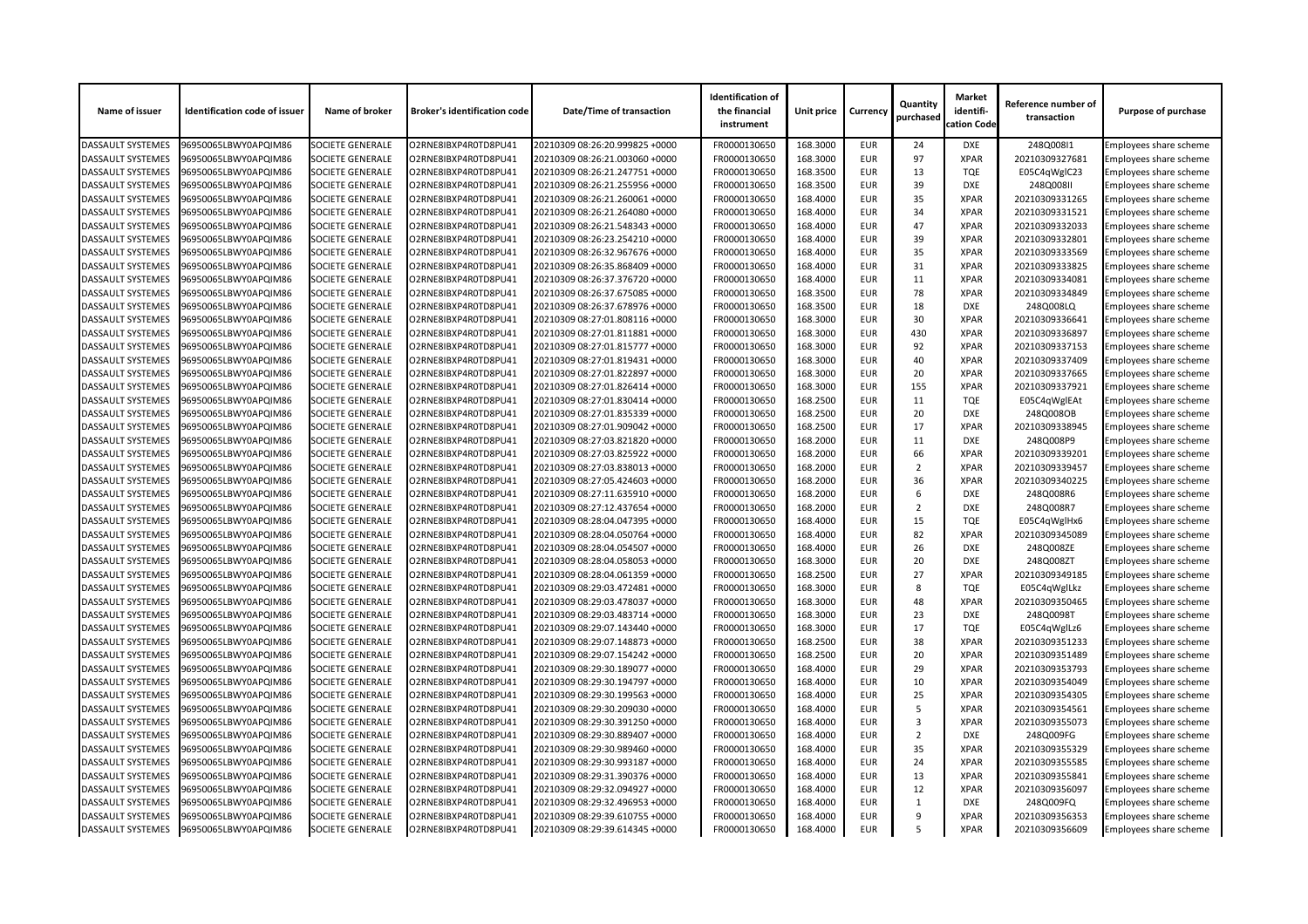| Name of issuer           | <b>Identification code of issuer</b> | Name of broker          | <b>Broker's identification code</b> | <b>Date/Time of transaction</b> | <b>Identification of</b><br>the financial<br>instrument | <b>Unit price</b> | <b>Currency</b> | Quantity<br>purchased | <b>Market</b><br>identifi-<br>cation Code | Reference number of<br>transaction | <b>Purpose of purchase</b>    |
|--------------------------|--------------------------------------|-------------------------|-------------------------------------|---------------------------------|---------------------------------------------------------|-------------------|-----------------|-----------------------|-------------------------------------------|------------------------------------|-------------------------------|
| <b>DASSAULT SYSTEMES</b> | 96950065LBWY0APQIM86                 | <b>SOCIETE GENERALE</b> | O2RNE8IBXP4R0TD8PU41                | 20210309 08:29:48.025846 +0000  | FR0000130650                                            | 168.4000          | <b>EUR</b>      | 8                     | <b>XPAR</b>                               | 20210309356865                     | Employees share scheme        |
| <b>DASSAULT SYSTEMES</b> | 96950065LBWY0APQIM86                 | <b>SOCIETE GENERALE</b> | O2RNE8IBXP4R0TD8PU41                | 20210309 08:29:48.029147 +0000  | FR0000130650                                            | 168.4000          | <b>EUR</b>      | 17                    | <b>XPAR</b>                               | 20210309357121                     | Employees share scheme        |
| <b>DASSAULT SYSTEMES</b> | 96950065LBWY0APQIM86                 | <b>SOCIETE GENERALE</b> | O2RNE8IBXP4R0TD8PU41                | 20210309 08:30:37.335762 +0000  | FR0000130650                                            | 168.6500          | <b>EUR</b>      | 28                    | <b>DXE</b>                                | 248Q009OJ                          | Employees share scheme        |
| <b>DASSAULT SYSTEMES</b> | 96950065LBWY0APQIM86                 | <b>SOCIETE GENERALE</b> | O2RNE8IBXP4R0TD8PU41                | 20210309 08:30:37.339318 +0000  | FR0000130650                                            | 168.6500          | <b>EUR</b>      | 35                    | <b>XPAR</b>                               | 20210309358913                     | Employees share scheme        |
| <b>DASSAULT SYSTEMES</b> | 96950065LBWY0APQIM86                 | <b>SOCIETE GENERALE</b> | O2RNE8IBXP4R0TD8PU41                | 20210309 08:30:37.342688 +0000  | FR0000130650                                            | 168.6500          | <b>EUR</b>      |                       | <b>XPAR</b>                               | 20210309359169                     | <b>Employees share scheme</b> |
| <b>DASSAULT SYSTEMES</b> | 96950065LBWY0APQIM86                 | <b>SOCIETE GENERALE</b> | O2RNE8IBXP4R0TD8PU41                | 20210309 08:30:38.841615 +0000  | FR0000130650                                            | 168.6500          | <b>EUR</b>      | 17                    | <b>DXE</b>                                | 248Q009ON                          | Employees share scheme        |
| DASSAULT SYSTEMES        | 96950065LBWY0APQIM86                 | <b>SOCIETE GENERALE</b> | O2RNE8IBXP4R0TD8PU41                | 20210309 08:30:43.755253 +0000  | FR0000130650                                            | 168.6500          | <b>EUR</b>      | 14                    | <b>DXE</b>                                | 248Q009P6                          | Employees share scheme        |
| <b>DASSAULT SYSTEMES</b> | 96950065LBWY0APQIM86                 | <b>SOCIETE GENERALE</b> | O2RNE8IBXP4R0TD8PU41                | 20210309 08:30:43.852361 +0000  | FR0000130650                                            | 168.6500          | <b>EUR</b>      | -5                    | <b>TQE</b>                                | E05C4qWglSwy                       | Employees share scheme        |
| <b>DASSAULT SYSTEMES</b> | 96950065LBWY0APQIM86                 | <b>SOCIETE GENERALE</b> | O2RNE8IBXP4R0TD8PU41                | 20210309 08:31:00.776485 +0000  | FR0000130650                                            | 168.7000          | <b>EUR</b>      | 15                    | <b>DXE</b>                                | 248Q009RQ                          | Employees share scheme        |
| <b>DASSAULT SYSTEMES</b> | 96950065LBWY0APQIM86                 | <b>SOCIETE GENERALE</b> | O2RNE8IBXP4R0TD8PU41                | 20210309 08:31:00.781275 +0000  | FR0000130650                                            | 168.7000          | <b>EUR</b>      | 35                    | <b>XPAR</b>                               | 20210309360961                     | Employees share scheme        |
| <b>DASSAULT SYSTEMES</b> | 96950065LBWY0APQIM86                 | <b>SOCIETE GENERALE</b> | O2RNE8IBXP4R0TD8PU41                | 20210309 08:31:08.593753 +0000  | FR0000130650                                            | 168.7000          | <b>EUR</b>      | 11                    | <b>XPAR</b>                               | 20210309361217                     | Employees share scheme        |
| <b>DASSAULT SYSTEMES</b> | 96950065LBWY0APQIM86                 | <b>SOCIETE GENERALE</b> | O2RNE8IBXP4R0TD8PU41                | 20210309 08:31:17.112962 +0000  | FR0000130650                                            | 168.8000          | <b>EUR</b>      | -5                    | <b>XPAR</b>                               | 20210309362753                     | Employees share scheme        |
| <b>DASSAULT SYSTEMES</b> | 96950065LBWY0APQIM86                 | <b>SOCIETE GENERALE</b> | O2RNE8IBXP4R0TD8PU41                | 20210309 08:31:17.119925 +0000  | FR0000130650                                            | 168.8000          | <b>EUR</b>      | 31                    | <b>XPAR</b>                               | 20210309363009                     | Employees share scheme        |
| <b>DASSAULT SYSTEMES</b> | 96950065LBWY0APQIM86                 | <b>SOCIETE GENERALE</b> | O2RNE8IBXP4R0TD8PU41                | 20210309 08:31:18.117958 +0000  | FR0000130650                                            | 168.8000          | <b>EUR</b>      | 10                    | <b>DXE</b>                                | 248Q009U8                          | Employees share scheme        |
| <b>DASSAULT SYSTEMES</b> | 96950065LBWY0APQIM86                 | <b>SOCIETE GENERALE</b> | O2RNE8IBXP4R0TD8PU41                | 20210309 08:31:28.132971 +0000  | FR0000130650                                            | 168.8000          | <b>EUR</b>      | 10                    | <b>XPAR</b>                               | 20210309363265                     | Employees share scheme        |
| <b>DASSAULT SYSTEMES</b> | 96950065LBWY0APQIM86                 | <b>SOCIETE GENERALE</b> | O2RNE8IBXP4R0TD8PU41                | 20210309 08:31:28.232504 +0000  | FR0000130650                                            | 168.8000          | <b>EUR</b>      | 23                    | <b>TQE</b>                                | E05C4qWglW1I                       | Employees share scheme        |
| DASSAULT SYSTEMES        | 96950065LBWY0APQIM86                 | <b>SOCIETE GENERALE</b> | O2RNE8IBXP4R0TD8PU41                | 20210309 08:31:28.236959 +0000  | FR0000130650                                            | 168.8000          | <b>EUR</b>      | 12                    | <b>TQE</b>                                | E05C4qWglW1c                       | Employees share scheme        |
| <b>DASSAULT SYSTEMES</b> | 96950065LBWY0APQIM86                 | <b>SOCIETE GENERALE</b> | O2RNE8IBXP4R0TD8PU41                | 20210309 08:31:28.241146 +0000  | FR0000130650                                            | 168.8000          | <b>EUR</b>      | -5                    | <b>TQE</b>                                | E05C4qWglW1f                       | <b>Employees share scheme</b> |
| <b>DASSAULT SYSTEMES</b> | 96950065LBWY0APQIM86                 | <b>SOCIETE GENERALE</b> | O2RNE8IBXP4R0TD8PU41                | 20210309 08:32:05.810379 +0000  | FR0000130650                                            | 168.8500          | <b>EUR</b>      | 20                    | <b>DXE</b>                                | 248Q00A29                          | Employees share scheme        |
| <b>DASSAULT SYSTEMES</b> | 96950065LBWY0APQIM86                 | <b>SOCIETE GENERALE</b> | O2RNE8IBXP4R0TD8PU41                | 20210309 08:32:05.905793 +0000  | FR0000130650                                            | 168.8500          | <b>EUR</b>      | 25                    | <b>DXE</b>                                | 248Q00A2A                          | Employees share scheme        |
| <b>DASSAULT SYSTEMES</b> | 96950065LBWY0APQIM86                 | <b>SOCIETE GENERALE</b> | O2RNE8IBXP4R0TD8PU41                | 20210309 08:32:06.808277 +0000  | FR0000130650                                            | 168.8500          | <b>EUR</b>      | 32                    | <b>XPAR</b>                               | 20210309365825                     | Employees share scheme        |
| DASSAULT SYSTEMES        | 96950065LBWY0APQIM86                 | <b>SOCIETE GENERALE</b> | O2RNE8IBXP4R0TD8PU41                | 20210309 08:32:28.458693 +0000  | FR0000130650                                            | 168.8500          | <b>EUR</b>      | 9                     | <b>TQE</b>                                |                                    | Employees share scheme        |
|                          |                                      |                         |                                     |                                 |                                                         | 168.8500          | <b>EUR</b>      | 6                     | <b>XPAR</b>                               | E05C4qWglaTC                       |                               |
| <b>DASSAULT SYSTEMES</b> | 96950065LBWY0APQIM86                 | <b>SOCIETE GENERALE</b> | O2RNE8IBXP4R0TD8PU41                | 20210309 08:32:28.462146 +0000  | FR0000130650                                            |                   |                 |                       |                                           | 20210309366081                     | Employees share scheme        |
| <b>DASSAULT SYSTEMES</b> | 96950065LBWY0APQIM86                 | <b>SOCIETE GENERALE</b> | O2RNE8IBXP4R0TD8PU41                | 20210309 08:32:28.465774 +0000  | FR0000130650                                            | 168.8500          | <b>EUR</b>      | 33                    | <b>XPAR</b><br><b>DXE</b>                 | 20210309366337                     | Employees share scheme        |
| <b>DASSAULT SYSTEMES</b> | 96950065LBWY0APQIM86                 | <b>SOCIETE GENERALE</b> | O2RNE8IBXP4R0TD8PU41                | 20210309 08:32:28.469660 +0000  | FR0000130650                                            | 168.8500          | <b>EUR</b>      | -5                    |                                           | 248Q00A59                          | Employees share scheme        |
| <b>DASSAULT SYSTEMES</b> | 96950065LBWY0APQIM86                 | <b>SOCIETE GENERALE</b> | O2RNE8IBXP4R0TD8PU41                | 20210309 08:32:28.562481 +0000  | FR0000130650                                            | 168.8500          | <b>EUR</b>      | 16                    | <b>TQE</b>                                | E05C4qWglaU9                       | Employees share scheme        |
| DASSAULT SYSTEMES        | 96950065LBWY0APQIM86                 | <b>SOCIETE GENERALE</b> | O2RNE8IBXP4R0TD8PU41                | 20210309 08:32:32.066199 +0000  | FR0000130650                                            | 168.8500          | <b>EUR</b>      | 35                    | <b>XPAR</b>                               | 20210309366849                     | Employees share scheme        |
| <b>DASSAULT SYSTEMES</b> | 96950065LBWY0APQIM86                 | <b>SOCIETE GENERALE</b> | O2RNE8IBXP4R0TD8PU41                | 20210309 08:32:32.071247 +0000  | FR0000130650                                            | 168.8500          | <b>EUR</b>      | 12                    | <b>XPAR</b>                               | 20210309367105                     | <b>Employees share scheme</b> |
| DASSAULT SYSTEMES        | 96950065LBWY0APQIM86                 | <b>SOCIETE GENERALE</b> | O2RNE8IBXP4R0TD8PU41                | 20210309 08:32:32.269233 +0000  | FR0000130650                                            | 168.8500          | <b>EUR</b>      | 35                    | <b>XPAR</b>                               | 20210309367617                     | Employees share scheme        |
| <b>DASSAULT SYSTEMES</b> | 96950065LBWY0APQIM86                 | <b>SOCIETE GENERALE</b> | O2RNE8IBXP4R0TD8PU41                | 20210309 08:32:32.276944 +0000  | FR0000130650                                            | 168.8500          | <b>EUR</b>      | 36                    | <b>XPAR</b>                               | 20210309367873                     | Employees share scheme        |
| <b>DASSAULT SYSTEMES</b> | 96950065LBWY0APQIM86                 | <b>SOCIETE GENERALE</b> | O2RNE8IBXP4R0TD8PU41                | 20210309 08:32:41.584315 +0000  | FR0000130650                                            | 168.8500          | <b>EUR</b>      | 12                    | <b>DXE</b>                                | 248Q00A7X                          | Employees share scheme        |
| <b>DASSAULT SYSTEMES</b> | 96950065LBWY0APQIM86                 | <b>SOCIETE GENERALE</b> | O2RNE8IBXP4R0TD8PU41                | 20210309 08:32:42.787180 +0000  | FR0000130650                                            | 168.8500          | <b>EUR</b>      | 25                    | <b>XPAR</b>                               | 20210309368385                     | Employees share scheme        |
| <b>DASSAULT SYSTEMES</b> | 96950065LBWY0APQIM86                 | <b>SOCIETE GENERALE</b> | O2RNE8IBXP4R0TD8PU41                | 20210309 08:32:44.092796 +0000  | FR0000130650                                            | 168.8500          | <b>EUR</b>      | 16                    | <b>XPAR</b>                               | 20210309368897                     | Employees share scheme        |
| <b>DASSAULT SYSTEMES</b> | 96950065LBWY0APQIM86                 | <b>SOCIETE GENERALE</b> | O2RNE8IBXP4R0TD8PU41                | 20210309 08:32:46.499131 +0000  | FR0000130650                                            | 168.8500          | <b>EUR</b>      | 19                    | <b>XPAR</b>                               | 20210309369665                     | Employees share scheme        |
| <b>DASSAULT SYSTEMES</b> | 96950065LBWY0APQIM86                 | <b>SOCIETE GENERALE</b> | O2RNE8IBXP4R0TD8PU41                | 20210309 08:33:10.240062 +0000  | FR0000130650                                            | 168.9000          | <b>EUR</b>      | 21                    | <b>XPAR</b>                               | 20210309371713                     | Employees share scheme        |
| <b>DASSAULT SYSTEMES</b> | 96950065LBWY0APQIM86                 | <b>SOCIETE GENERALE</b> | O2RNE8IBXP4R0TD8PU41                | 20210309 08:33:10.741809 +0000  | FR0000130650                                            | 168.9000          | <b>EUR</b>      | 25                    | <b>XPAR</b>                               | 20210309371969                     | Employees share scheme        |
| <b>DASSAULT SYSTEMES</b> | 96950065LBWY0APQIM86                 | <b>SOCIETE GENERALE</b> | O2RNE8IBXP4R0TD8PU41                | 20210309 08:33:12.144091 +0000  | FR0000130650                                            | 168.9000          | <b>EUR</b>      | 18                    | <b>XPAR</b>                               | 20210309372225                     | Employees share scheme        |
| <b>DASSAULT SYSTEMES</b> | 96950065LBWY0APQIM86                 | <b>SOCIETE GENERALE</b> | O2RNE8IBXP4R0TD8PU41                | 20210309 08:33:12.160109 +0000  | FR0000130650                                            | 168.9000          | <b>EUR</b>      | 28                    | <b>XPAR</b>                               | 20210309372993                     | Employees share scheme        |
| <b>DASSAULT SYSTEMES</b> | 96950065LBWY0APQIM86                 | <b>SOCIETE GENERALE</b> | O2RNE8IBXP4R0TD8PU41                | 20210309 08:33:14.345276 +0000  | FR0000130650                                            | 168.8500          | <b>EUR</b>      | 69                    | <b>XPAR</b>                               | 20210309373505                     | Employees share scheme        |
| <b>DASSAULT SYSTEMES</b> | 96950065LBWY0APQIM86                 | <b>SOCIETE GENERALE</b> | O2RNE8IBXP4R0TD8PU41                | 20210309 08:33:14.949620 +0000  | FR0000130650                                            | 168.8500          | <b>EUR</b>      |                       | <b>DXE</b>                                | 248Q00AE9                          | <b>Employees share scheme</b> |
| <b>DASSAULT SYSTEMES</b> | 96950065LBWY0APQIM86                 | <b>SOCIETE GENERALE</b> | O2RNE8IBXP4R0TD8PU41                | 20210309 08:33:15.449490 +0000  | FR0000130650                                            | 168.8500          | <b>EUR</b>      | 54                    | <b>XPAR</b>                               | 20210309374529                     | Employees share scheme        |
| <b>DASSAULT SYSTEMES</b> | 96950065LBWY0APQIM86                 | <b>SOCIETE GENERALE</b> | O2RNE8IBXP4R0TD8PU41                | 20210309 08:33:34.389152 +0000  | FR0000130650                                            | 168.9000          | <b>EUR</b>      | 36                    | <b>XPAR</b>                               | 20210309376321                     | <b>Employees share scheme</b> |
| <b>DASSAULT SYSTEMES</b> | 96950065LBWY0APQIM86                 | <b>SOCIETE GENERALE</b> | O2RNE8IBXP4R0TD8PU41                | 20210309 08:33:34.392924 +0000  | FR0000130650                                            | 168.9000          | <b>EUR</b>      | 36                    | <b>DXE</b>                                | 248Q00AI6                          | Employees share scheme        |
| <b>DASSAULT SYSTEMES</b> | 96950065LBWY0APQIM86                 | <b>SOCIETE GENERALE</b> | O2RNE8IBXP4R0TD8PU41                | 20210309 08:33:36.993045 +0000  | FR0000130650                                            | 168.9000          | <b>EUR</b>      | 17                    | <b>DXE</b>                                | 248Q00AIJ                          | <b>Employees share scheme</b> |
| <b>DASSAULT SYSTEMES</b> | 96950065LBWY0APQIM86                 | <b>SOCIETE GENERALE</b> | O2RNE8IBXP4R0TD8PU41                | 20210309 08:33:36.996909 +0000  | FR0000130650                                            | 168.9000          | <b>EUR</b>      | 30                    | <b>DXE</b>                                | 248Q00AIK                          | Employees share scheme        |
| <b>DASSAULT SYSTEMES</b> | 96950065LBWY0APQIM86                 | <b>SOCIETE GENERALE</b> | O2RNE8IBXP4R0TD8PU41                | 20210309 08:33:37.000698 +0000  | FR0000130650                                            | 168.9000          | <b>EUR</b>      | 10                    | <b>DXE</b>                                | 248Q00AIL                          | Employees share scheme        |
| <b>DASSAULT SYSTEMES</b> | 96950065LBWY0APQIM86                 | <b>SOCIETE GENERALE</b> | O2RNE8IBXP4R0TD8PU41                | 20210309 08:33:42.906469 +0000  | FR0000130650                                            | 168.8500          | <b>EUR</b>      | 13                    | <b>TQE</b>                                | E05C4qWglf6N                       | <b>Employees share scheme</b> |
| <b>DASSAULT SYSTEMES</b> | 96950065LBWY0APQIM86                 | <b>SOCIETE GENERALE</b> | O2RNE8IBXP4R0TD8PU41                | 20210309 08:33:42.910047 +0000  | FR0000130650                                            | 168.8500          | <b>EUR</b>      | 24                    | <b>DXE</b>                                | 248Q00AJ9                          | Employees share scheme        |
| <b>DASSAULT SYSTEMES</b> | 96950065LBWY0APQIM86                 | <b>SOCIETE GENERALE</b> | O2RNE8IBXP4R0TD8PU41                | 20210309 08:34:07.748661 +0000  | FR0000130650                                            | 168.9000          | <b>EUR</b>      | 3                     | <b>TQE</b>                                | E05C4qWglgTo                       | <b>Employees share scheme</b> |
| <b>DASSAULT SYSTEMES</b> | 96950065LBWY0APQIM86                 | <b>SOCIETE GENERALE</b> | O2RNE8IBXP4R0TD8PU41                | 20210309 08:34:07.751937 +0000  | FR0000130650                                            | 168.9000          | <b>EUR</b>      | 31                    | <b>XPAR</b>                               | 20210309377857                     | <b>Employees share scheme</b> |
| <b>DASSAULT SYSTEMES</b> | 96950065LBWY0APQIM86                 | <b>SOCIETE GENERALE</b> | O2RNE8IBXP4R0TD8PU41                | 20210309 08:34:07.755504 +0000  | FR0000130650                                            | 168.9000          | <b>EUR</b>      | 19                    | <b>DXE</b>                                | 248Q00AMR                          | Employees share scheme        |
| DASSAULT SYSTEMES        | 96950065LBWY0APQIM86                 | <b>SOCIETE GENERALE</b> | O2RNE8IBXP4R0TD8PU41                | 20210309 08:34:07.759004 +0000  | FR0000130650                                            | 168.9000          | <b>EUR</b>      | 12                    | <b>TQE</b>                                | E05C4qWglgUE                       | <b>Employees share scheme</b> |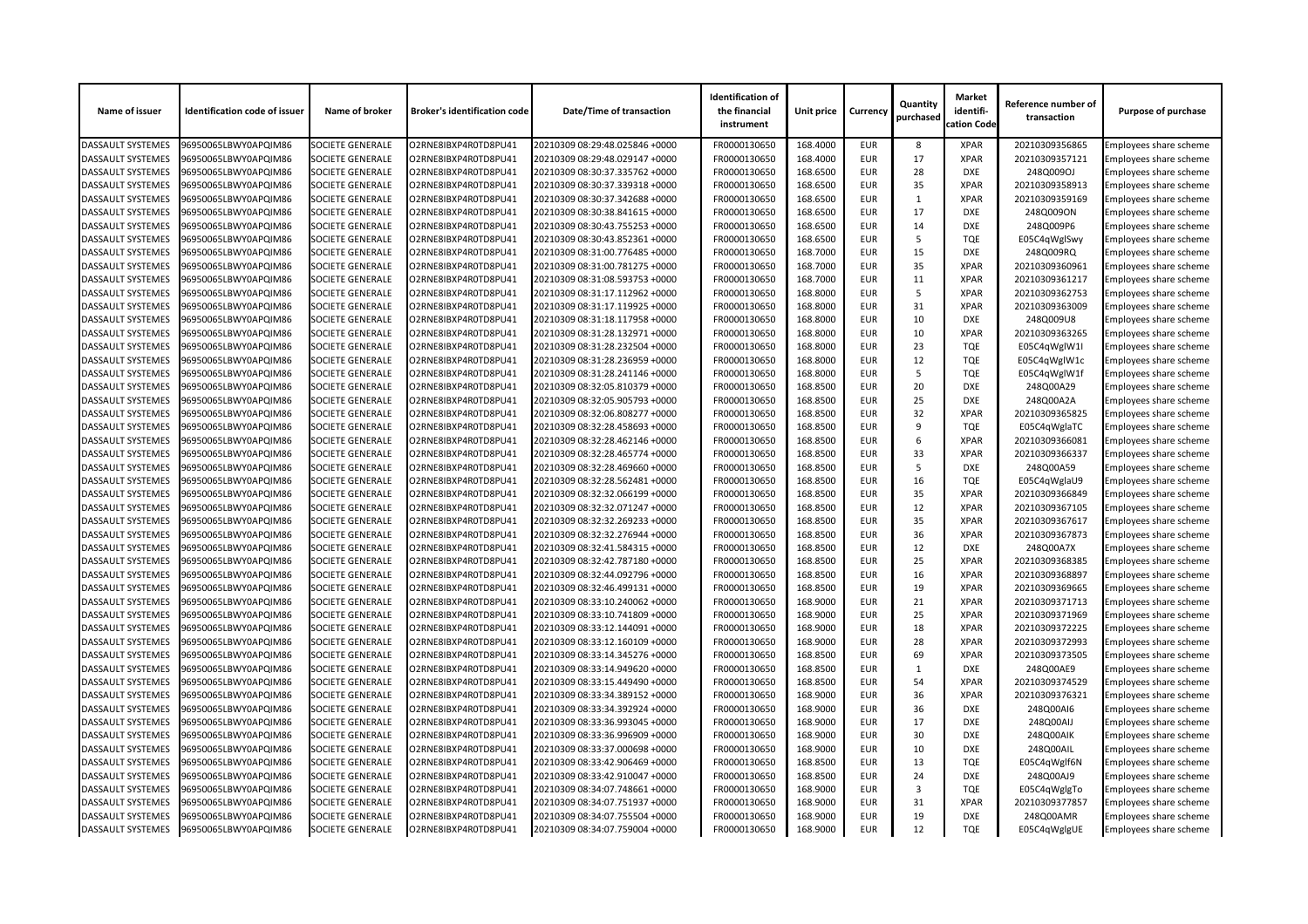| 168.9000<br>96950065LBWY0APQIM86<br><b>SOCIETE GENERALE</b><br>O2RNE8IBXP4R0TD8PU41<br>FR0000130650<br><b>EUR</b><br>18<br>20210309378369<br>Employees share scheme<br><b>DASSAULT SYSTEMES</b><br>20210309 08:34:20.464373 +0000<br><b>XPAR</b><br>12<br><b>DASSAULT SYSTEMES</b><br><b>SOCIETE GENERALE</b><br>FR0000130650<br>168.9000<br><b>DXE</b><br>248Q00AOH<br>96950065LBWY0APQIM86<br>O2RNE8IBXP4R0TD8PU41<br>20210309 08:34:20.564807 +0000<br><b>EUR</b><br>Employees share scheme<br>168.9000<br><b>TQE</b><br><b>DASSAULT SYSTEMES</b><br>96950065LBWY0APQIM86<br><b>SOCIETE GENERALE</b><br>O2RNE8IBXP4R0TD8PU41<br>20210309 08:34:22.267962 +0000<br>FR0000130650<br><b>EUR</b><br>E05C4qWglhUI<br>Employees share scheme<br><b>DASSAULT SYSTEMES</b><br>FR0000130650<br>168.9500<br>3<br>Employees share scheme<br>96950065LBWY0APQIM86<br><b>SOCIETE GENERALE</b><br>O2RNE8IBXP4R0TD8PU41<br>20210309 08:34:23.768404 +0000<br><b>EUR</b><br><b>XPAR</b><br>20210309378881<br>FR0000130650<br>168.9500<br>27<br><b>XPAR</b><br>20210309379137<br><b>DASSAULT SYSTEMES</b><br>96950065LBWY0APQIM86<br><b>SOCIETE GENERALE</b><br>O2RNE8IBXP4R0TD8PU41<br>20210309 08:34:23.771659 +0000<br><b>EUR</b><br>Employees share scheme<br><b>SOCIETE GENERALE</b><br>FR0000130650<br>168.9500<br><b>XPAR</b><br><b>DASSAULT SYSTEMES</b><br>96950065LBWY0APQIM86<br>O2RNE8IBXP4R0TD8PU41<br>20210309 08:34:24.571432 +0000<br><b>EUR</b><br>20210309379393<br>Employees share scheme<br>1<br>12<br>DASSAULT SYSTEMES<br><b>SOCIETE GENERALE</b><br>O2RNE8IBXP4R0TD8PU41<br>FR0000130650<br>168.9500<br><b>EUR</b><br><b>XPAR</b><br>20210309379649<br>96950065LBWY0APQIM86<br>20210309 08:34:24.575098 +0000<br>Employees share scheme<br>168.9000<br><b>EUR</b><br><b>TQE</b><br><b>DASSAULT SYSTEMES</b><br>96950065LBWY0APQIM86<br><b>SOCIETE GENERALE</b><br>O2RNE8IBXP4R0TD8PU41<br>20210309 08:34:47.198754 +0000<br>FR0000130650<br>5<br>Employees share scheme<br>E05C4qWgljCr<br><b>DASSAULT SYSTEMES</b><br>168.9000<br>3<br>96950065LBWY0APQIM86<br><b>SOCIETE GENERALE</b><br>O2RNE8IBXP4R0TD8PU41<br>20210309 08:34:47.202417 +0000<br>FR0000130650<br><b>EUR</b><br><b>TQE</b><br>E05C4qWgljCu<br>Employees share scheme<br>27<br><b>SOCIETE GENERALE</b><br>FR0000130650<br>168.9000<br><b>XPAR</b><br>20210309380161<br><b>DASSAULT SYSTEMES</b><br>96950065LBWY0APQIM86<br>O2RNE8IBXP4R0TD8PU41<br>20210309 08:34:47.205798 +0000<br><b>EUR</b><br>Employees share scheme<br>42<br><b>SOCIETE GENERALE</b><br>FR0000130650<br>168.9000<br><b>EUR</b><br><b>XPAR</b><br><b>DASSAULT SYSTEMES</b><br>96950065LBWY0APQIM86<br>O2RNE8IBXP4R0TD8PU41<br>20210309 08:34:47.209218 +0000<br>20210309380417<br>Employees share scheme<br><b>DASSAULT SYSTEMES</b><br><b>SOCIETE GENERALE</b><br>FR0000130650<br>168.9000<br><b>TQE</b><br>E05C4qWgljDF<br>96950065LBWY0APQIM86<br>O2RNE8IBXP4R0TD8PU41<br>20210309 08:34:47.212966 +0000<br><b>EUR</b><br>Employees share scheme<br>168.9000<br><b>EUR</b><br>13<br><b>TQE</b><br><b>DASSAULT SYSTEMES</b><br>96950065LBWY0APQIM86<br><b>SOCIETE GENERALE</b><br>O2RNE8IBXP4R0TD8PU41<br>20210309 08:34:47.298534 +0000<br>FR0000130650<br>E05C4qWgljDR<br>Employees share scheme<br><b>DASSAULT SYSTEMES</b><br><b>SOCIETE GENERALE</b><br>FR0000130650<br>168.8500<br><b>EUR</b><br>18<br>248Q00ARH<br>Employees share scheme<br>96950065LBWY0APQIM86<br>O2RNE8IBXP4R0TD8PU41<br>20210309 08:34:47.499813 +0000<br><b>DXE</b><br>46<br>168.8500<br><b>DASSAULT SYSTEMES</b><br>96950065LBWY0APQIM86<br><b>SOCIETE GENERALE</b><br>O2RNE8IBXP4R0TD8PU41<br>20210309 08:34:48.901798 +0000<br>FR0000130650<br><b>EUR</b><br><b>XPAR</b><br>20210309380929<br>Employees share scheme<br><b>SOCIETE GENERALE</b><br>FR0000130650<br>168.8500<br><b>EUR</b><br>11<br>248Q00ARY<br><b>DASSAULT SYSTEMES</b><br>96950065LBWY0APQIM86<br>O2RNE8IBXP4R0TD8PU41<br>20210309 08:34:49.002665 +0000<br><b>DXE</b><br>Employees share scheme | <b>Purpose of purchase</b> |
|------------------------------------------------------------------------------------------------------------------------------------------------------------------------------------------------------------------------------------------------------------------------------------------------------------------------------------------------------------------------------------------------------------------------------------------------------------------------------------------------------------------------------------------------------------------------------------------------------------------------------------------------------------------------------------------------------------------------------------------------------------------------------------------------------------------------------------------------------------------------------------------------------------------------------------------------------------------------------------------------------------------------------------------------------------------------------------------------------------------------------------------------------------------------------------------------------------------------------------------------------------------------------------------------------------------------------------------------------------------------------------------------------------------------------------------------------------------------------------------------------------------------------------------------------------------------------------------------------------------------------------------------------------------------------------------------------------------------------------------------------------------------------------------------------------------------------------------------------------------------------------------------------------------------------------------------------------------------------------------------------------------------------------------------------------------------------------------------------------------------------------------------------------------------------------------------------------------------------------------------------------------------------------------------------------------------------------------------------------------------------------------------------------------------------------------------------------------------------------------------------------------------------------------------------------------------------------------------------------------------------------------------------------------------------------------------------------------------------------------------------------------------------------------------------------------------------------------------------------------------------------------------------------------------------------------------------------------------------------------------------------------------------------------------------------------------------------------------------------------------------------------------------------------------------------------------------------------------------------------------------------------------------------------------------------------------------------------------------------------------------------------------------------------------------------------------------------------------------------------------------------------------------------------------------------------------------------------------------------------------------------------------------------------------------------------------------------------------------------------------------------------------------------------------------------------------------------------------------------------------------------------------------------------------------------------------------------------------------------------------------|----------------------------|
|                                                                                                                                                                                                                                                                                                                                                                                                                                                                                                                                                                                                                                                                                                                                                                                                                                                                                                                                                                                                                                                                                                                                                                                                                                                                                                                                                                                                                                                                                                                                                                                                                                                                                                                                                                                                                                                                                                                                                                                                                                                                                                                                                                                                                                                                                                                                                                                                                                                                                                                                                                                                                                                                                                                                                                                                                                                                                                                                                                                                                                                                                                                                                                                                                                                                                                                                                                                                                                                                                                                                                                                                                                                                                                                                                                                                                                                                                                                                                                                                      |                            |
|                                                                                                                                                                                                                                                                                                                                                                                                                                                                                                                                                                                                                                                                                                                                                                                                                                                                                                                                                                                                                                                                                                                                                                                                                                                                                                                                                                                                                                                                                                                                                                                                                                                                                                                                                                                                                                                                                                                                                                                                                                                                                                                                                                                                                                                                                                                                                                                                                                                                                                                                                                                                                                                                                                                                                                                                                                                                                                                                                                                                                                                                                                                                                                                                                                                                                                                                                                                                                                                                                                                                                                                                                                                                                                                                                                                                                                                                                                                                                                                                      |                            |
|                                                                                                                                                                                                                                                                                                                                                                                                                                                                                                                                                                                                                                                                                                                                                                                                                                                                                                                                                                                                                                                                                                                                                                                                                                                                                                                                                                                                                                                                                                                                                                                                                                                                                                                                                                                                                                                                                                                                                                                                                                                                                                                                                                                                                                                                                                                                                                                                                                                                                                                                                                                                                                                                                                                                                                                                                                                                                                                                                                                                                                                                                                                                                                                                                                                                                                                                                                                                                                                                                                                                                                                                                                                                                                                                                                                                                                                                                                                                                                                                      |                            |
|                                                                                                                                                                                                                                                                                                                                                                                                                                                                                                                                                                                                                                                                                                                                                                                                                                                                                                                                                                                                                                                                                                                                                                                                                                                                                                                                                                                                                                                                                                                                                                                                                                                                                                                                                                                                                                                                                                                                                                                                                                                                                                                                                                                                                                                                                                                                                                                                                                                                                                                                                                                                                                                                                                                                                                                                                                                                                                                                                                                                                                                                                                                                                                                                                                                                                                                                                                                                                                                                                                                                                                                                                                                                                                                                                                                                                                                                                                                                                                                                      |                            |
|                                                                                                                                                                                                                                                                                                                                                                                                                                                                                                                                                                                                                                                                                                                                                                                                                                                                                                                                                                                                                                                                                                                                                                                                                                                                                                                                                                                                                                                                                                                                                                                                                                                                                                                                                                                                                                                                                                                                                                                                                                                                                                                                                                                                                                                                                                                                                                                                                                                                                                                                                                                                                                                                                                                                                                                                                                                                                                                                                                                                                                                                                                                                                                                                                                                                                                                                                                                                                                                                                                                                                                                                                                                                                                                                                                                                                                                                                                                                                                                                      |                            |
|                                                                                                                                                                                                                                                                                                                                                                                                                                                                                                                                                                                                                                                                                                                                                                                                                                                                                                                                                                                                                                                                                                                                                                                                                                                                                                                                                                                                                                                                                                                                                                                                                                                                                                                                                                                                                                                                                                                                                                                                                                                                                                                                                                                                                                                                                                                                                                                                                                                                                                                                                                                                                                                                                                                                                                                                                                                                                                                                                                                                                                                                                                                                                                                                                                                                                                                                                                                                                                                                                                                                                                                                                                                                                                                                                                                                                                                                                                                                                                                                      |                            |
|                                                                                                                                                                                                                                                                                                                                                                                                                                                                                                                                                                                                                                                                                                                                                                                                                                                                                                                                                                                                                                                                                                                                                                                                                                                                                                                                                                                                                                                                                                                                                                                                                                                                                                                                                                                                                                                                                                                                                                                                                                                                                                                                                                                                                                                                                                                                                                                                                                                                                                                                                                                                                                                                                                                                                                                                                                                                                                                                                                                                                                                                                                                                                                                                                                                                                                                                                                                                                                                                                                                                                                                                                                                                                                                                                                                                                                                                                                                                                                                                      |                            |
|                                                                                                                                                                                                                                                                                                                                                                                                                                                                                                                                                                                                                                                                                                                                                                                                                                                                                                                                                                                                                                                                                                                                                                                                                                                                                                                                                                                                                                                                                                                                                                                                                                                                                                                                                                                                                                                                                                                                                                                                                                                                                                                                                                                                                                                                                                                                                                                                                                                                                                                                                                                                                                                                                                                                                                                                                                                                                                                                                                                                                                                                                                                                                                                                                                                                                                                                                                                                                                                                                                                                                                                                                                                                                                                                                                                                                                                                                                                                                                                                      |                            |
|                                                                                                                                                                                                                                                                                                                                                                                                                                                                                                                                                                                                                                                                                                                                                                                                                                                                                                                                                                                                                                                                                                                                                                                                                                                                                                                                                                                                                                                                                                                                                                                                                                                                                                                                                                                                                                                                                                                                                                                                                                                                                                                                                                                                                                                                                                                                                                                                                                                                                                                                                                                                                                                                                                                                                                                                                                                                                                                                                                                                                                                                                                                                                                                                                                                                                                                                                                                                                                                                                                                                                                                                                                                                                                                                                                                                                                                                                                                                                                                                      |                            |
|                                                                                                                                                                                                                                                                                                                                                                                                                                                                                                                                                                                                                                                                                                                                                                                                                                                                                                                                                                                                                                                                                                                                                                                                                                                                                                                                                                                                                                                                                                                                                                                                                                                                                                                                                                                                                                                                                                                                                                                                                                                                                                                                                                                                                                                                                                                                                                                                                                                                                                                                                                                                                                                                                                                                                                                                                                                                                                                                                                                                                                                                                                                                                                                                                                                                                                                                                                                                                                                                                                                                                                                                                                                                                                                                                                                                                                                                                                                                                                                                      |                            |
|                                                                                                                                                                                                                                                                                                                                                                                                                                                                                                                                                                                                                                                                                                                                                                                                                                                                                                                                                                                                                                                                                                                                                                                                                                                                                                                                                                                                                                                                                                                                                                                                                                                                                                                                                                                                                                                                                                                                                                                                                                                                                                                                                                                                                                                                                                                                                                                                                                                                                                                                                                                                                                                                                                                                                                                                                                                                                                                                                                                                                                                                                                                                                                                                                                                                                                                                                                                                                                                                                                                                                                                                                                                                                                                                                                                                                                                                                                                                                                                                      |                            |
|                                                                                                                                                                                                                                                                                                                                                                                                                                                                                                                                                                                                                                                                                                                                                                                                                                                                                                                                                                                                                                                                                                                                                                                                                                                                                                                                                                                                                                                                                                                                                                                                                                                                                                                                                                                                                                                                                                                                                                                                                                                                                                                                                                                                                                                                                                                                                                                                                                                                                                                                                                                                                                                                                                                                                                                                                                                                                                                                                                                                                                                                                                                                                                                                                                                                                                                                                                                                                                                                                                                                                                                                                                                                                                                                                                                                                                                                                                                                                                                                      |                            |
|                                                                                                                                                                                                                                                                                                                                                                                                                                                                                                                                                                                                                                                                                                                                                                                                                                                                                                                                                                                                                                                                                                                                                                                                                                                                                                                                                                                                                                                                                                                                                                                                                                                                                                                                                                                                                                                                                                                                                                                                                                                                                                                                                                                                                                                                                                                                                                                                                                                                                                                                                                                                                                                                                                                                                                                                                                                                                                                                                                                                                                                                                                                                                                                                                                                                                                                                                                                                                                                                                                                                                                                                                                                                                                                                                                                                                                                                                                                                                                                                      |                            |
|                                                                                                                                                                                                                                                                                                                                                                                                                                                                                                                                                                                                                                                                                                                                                                                                                                                                                                                                                                                                                                                                                                                                                                                                                                                                                                                                                                                                                                                                                                                                                                                                                                                                                                                                                                                                                                                                                                                                                                                                                                                                                                                                                                                                                                                                                                                                                                                                                                                                                                                                                                                                                                                                                                                                                                                                                                                                                                                                                                                                                                                                                                                                                                                                                                                                                                                                                                                                                                                                                                                                                                                                                                                                                                                                                                                                                                                                                                                                                                                                      |                            |
|                                                                                                                                                                                                                                                                                                                                                                                                                                                                                                                                                                                                                                                                                                                                                                                                                                                                                                                                                                                                                                                                                                                                                                                                                                                                                                                                                                                                                                                                                                                                                                                                                                                                                                                                                                                                                                                                                                                                                                                                                                                                                                                                                                                                                                                                                                                                                                                                                                                                                                                                                                                                                                                                                                                                                                                                                                                                                                                                                                                                                                                                                                                                                                                                                                                                                                                                                                                                                                                                                                                                                                                                                                                                                                                                                                                                                                                                                                                                                                                                      |                            |
|                                                                                                                                                                                                                                                                                                                                                                                                                                                                                                                                                                                                                                                                                                                                                                                                                                                                                                                                                                                                                                                                                                                                                                                                                                                                                                                                                                                                                                                                                                                                                                                                                                                                                                                                                                                                                                                                                                                                                                                                                                                                                                                                                                                                                                                                                                                                                                                                                                                                                                                                                                                                                                                                                                                                                                                                                                                                                                                                                                                                                                                                                                                                                                                                                                                                                                                                                                                                                                                                                                                                                                                                                                                                                                                                                                                                                                                                                                                                                                                                      |                            |
| 36<br>DASSAULT SYSTEMES<br><b>SOCIETE GENERALE</b><br>FR0000130650<br>168.9000<br><b>DXE</b><br>248Q00AUL<br>96950065LBWY0APQIM86<br>O2RNE8IBXP4R0TD8PU41<br>20210309 08:35:06.533240 +0000<br><b>EUR</b><br>Employees share scheme                                                                                                                                                                                                                                                                                                                                                                                                                                                                                                                                                                                                                                                                                                                                                                                                                                                                                                                                                                                                                                                                                                                                                                                                                                                                                                                                                                                                                                                                                                                                                                                                                                                                                                                                                                                                                                                                                                                                                                                                                                                                                                                                                                                                                                                                                                                                                                                                                                                                                                                                                                                                                                                                                                                                                                                                                                                                                                                                                                                                                                                                                                                                                                                                                                                                                                                                                                                                                                                                                                                                                                                                                                                                                                                                                                  |                            |
| 46<br>168.9000<br><b>XPAR</b><br><b>DASSAULT SYSTEMES</b><br>96950065LBWY0APQIM86<br><b>SOCIETE GENERALE</b><br>O2RNE8IBXP4R0TD8PU41<br>20210309 08:36:06.638574 +0000<br>FR0000130650<br><b>EUR</b><br>20210309382977<br>Employees share scheme                                                                                                                                                                                                                                                                                                                                                                                                                                                                                                                                                                                                                                                                                                                                                                                                                                                                                                                                                                                                                                                                                                                                                                                                                                                                                                                                                                                                                                                                                                                                                                                                                                                                                                                                                                                                                                                                                                                                                                                                                                                                                                                                                                                                                                                                                                                                                                                                                                                                                                                                                                                                                                                                                                                                                                                                                                                                                                                                                                                                                                                                                                                                                                                                                                                                                                                                                                                                                                                                                                                                                                                                                                                                                                                                                     |                            |
| <b>DASSAULT SYSTEMES</b><br><b>SOCIETE GENERALE</b><br>O2RNE8IBXP4R0TD8PU41<br>FR0000130650<br>168.9000<br><b>EUR</b><br>15<br><b>DXE</b><br>248Q00B7D<br>96950065LBWY0APQIM86<br>20210309 08:36:06.643829 +0000<br>Employees share scheme                                                                                                                                                                                                                                                                                                                                                                                                                                                                                                                                                                                                                                                                                                                                                                                                                                                                                                                                                                                                                                                                                                                                                                                                                                                                                                                                                                                                                                                                                                                                                                                                                                                                                                                                                                                                                                                                                                                                                                                                                                                                                                                                                                                                                                                                                                                                                                                                                                                                                                                                                                                                                                                                                                                                                                                                                                                                                                                                                                                                                                                                                                                                                                                                                                                                                                                                                                                                                                                                                                                                                                                                                                                                                                                                                           |                            |
| 35<br>FR0000130650<br>168.9000<br><b>DASSAULT SYSTEMES</b><br>96950065LBWY0APQIM86<br><b>SOCIETE GENERALE</b><br>O2RNE8IBXP4R0TD8PU41<br>20210309 08:36:06.737772 +0000<br><b>EUR</b><br><b>XPAR</b><br>20210309383233<br>Employees share scheme                                                                                                                                                                                                                                                                                                                                                                                                                                                                                                                                                                                                                                                                                                                                                                                                                                                                                                                                                                                                                                                                                                                                                                                                                                                                                                                                                                                                                                                                                                                                                                                                                                                                                                                                                                                                                                                                                                                                                                                                                                                                                                                                                                                                                                                                                                                                                                                                                                                                                                                                                                                                                                                                                                                                                                                                                                                                                                                                                                                                                                                                                                                                                                                                                                                                                                                                                                                                                                                                                                                                                                                                                                                                                                                                                     |                            |
| 30<br><b>SOCIETE GENERALE</b><br>FR0000130650<br>168.9000<br><b>EUR</b><br><b>XPAR</b><br><b>DASSAULT SYSTEMES</b><br>96950065LBWY0APQIM86<br>O2RNE8IBXP4R0TD8PU41<br>20210309 08:36:06.741293 +0000<br>20210309383489<br>Employees share scheme                                                                                                                                                                                                                                                                                                                                                                                                                                                                                                                                                                                                                                                                                                                                                                                                                                                                                                                                                                                                                                                                                                                                                                                                                                                                                                                                                                                                                                                                                                                                                                                                                                                                                                                                                                                                                                                                                                                                                                                                                                                                                                                                                                                                                                                                                                                                                                                                                                                                                                                                                                                                                                                                                                                                                                                                                                                                                                                                                                                                                                                                                                                                                                                                                                                                                                                                                                                                                                                                                                                                                                                                                                                                                                                                                     |                            |
| 67<br>DASSAULT SYSTEMES<br><b>SOCIETE GENERALE</b><br>FR0000130650<br>168.9000<br><b>EUR</b><br><b>XPAR</b><br>20210309383745<br>96950065LBWY0APQIM86<br>O2RNE8IBXP4R0TD8PU41<br>20210309 08:36:06.837621 +0000<br>Employees share scheme                                                                                                                                                                                                                                                                                                                                                                                                                                                                                                                                                                                                                                                                                                                                                                                                                                                                                                                                                                                                                                                                                                                                                                                                                                                                                                                                                                                                                                                                                                                                                                                                                                                                                                                                                                                                                                                                                                                                                                                                                                                                                                                                                                                                                                                                                                                                                                                                                                                                                                                                                                                                                                                                                                                                                                                                                                                                                                                                                                                                                                                                                                                                                                                                                                                                                                                                                                                                                                                                                                                                                                                                                                                                                                                                                            |                            |
| 89<br>168.9000<br><b>EUR</b><br><b>XPAR</b><br><b>DASSAULT SYSTEMES</b><br>96950065LBWY0APQIM86<br><b>SOCIETE GENERALE</b><br>O2RNE8IBXP4R0TD8PU41<br>20210309 08:36:56.914819 +0000<br>FR0000130650<br>20210309385793<br>Employees share scheme                                                                                                                                                                                                                                                                                                                                                                                                                                                                                                                                                                                                                                                                                                                                                                                                                                                                                                                                                                                                                                                                                                                                                                                                                                                                                                                                                                                                                                                                                                                                                                                                                                                                                                                                                                                                                                                                                                                                                                                                                                                                                                                                                                                                                                                                                                                                                                                                                                                                                                                                                                                                                                                                                                                                                                                                                                                                                                                                                                                                                                                                                                                                                                                                                                                                                                                                                                                                                                                                                                                                                                                                                                                                                                                                                     |                            |
| <b>DASSAULT SYSTEMES</b><br><b>SOCIETE GENERALE</b><br>FR0000130650<br>168.9000<br><b>EUR</b><br>36<br>248Q00BGG<br>Employees share scheme<br>96950065LBWY0APQIM86<br>O2RNE8IBXP4R0TD8PU41<br>20210309 08:36:56.918877 +0000<br><b>DXE</b>                                                                                                                                                                                                                                                                                                                                                                                                                                                                                                                                                                                                                                                                                                                                                                                                                                                                                                                                                                                                                                                                                                                                                                                                                                                                                                                                                                                                                                                                                                                                                                                                                                                                                                                                                                                                                                                                                                                                                                                                                                                                                                                                                                                                                                                                                                                                                                                                                                                                                                                                                                                                                                                                                                                                                                                                                                                                                                                                                                                                                                                                                                                                                                                                                                                                                                                                                                                                                                                                                                                                                                                                                                                                                                                                                           |                            |
| FR0000130650<br>168.9000<br>20<br><b>DXE</b><br>248Q00BGI<br><b>DASSAULT SYSTEMES</b><br>96950065LBWY0APQIM86<br><b>SOCIETE GENERALE</b><br>O2RNE8IBXP4R0TD8PU41<br>20210309 08:36:58.318002 +0000<br><b>EUR</b><br>Employees share scheme                                                                                                                                                                                                                                                                                                                                                                                                                                                                                                                                                                                                                                                                                                                                                                                                                                                                                                                                                                                                                                                                                                                                                                                                                                                                                                                                                                                                                                                                                                                                                                                                                                                                                                                                                                                                                                                                                                                                                                                                                                                                                                                                                                                                                                                                                                                                                                                                                                                                                                                                                                                                                                                                                                                                                                                                                                                                                                                                                                                                                                                                                                                                                                                                                                                                                                                                                                                                                                                                                                                                                                                                                                                                                                                                                           |                            |
| <b>TQE</b><br>168.8500<br>23<br><b>DASSAULT SYSTEMES</b><br>96950065LBWY0APQIM86<br><b>SOCIETE GENERALE</b><br>O2RNE8IBXP4R0TD8PU41<br>20210309 08:37:32.971252 +0000<br>FR0000130650<br><b>EUR</b><br>E05C4qWglulf<br>Employees share scheme                                                                                                                                                                                                                                                                                                                                                                                                                                                                                                                                                                                                                                                                                                                                                                                                                                                                                                                                                                                                                                                                                                                                                                                                                                                                                                                                                                                                                                                                                                                                                                                                                                                                                                                                                                                                                                                                                                                                                                                                                                                                                                                                                                                                                                                                                                                                                                                                                                                                                                                                                                                                                                                                                                                                                                                                                                                                                                                                                                                                                                                                                                                                                                                                                                                                                                                                                                                                                                                                                                                                                                                                                                                                                                                                                        |                            |
| DASSAULT SYSTEMES<br>FR0000130650<br>168.8500<br><b>XPAR</b><br>96950065LBWY0APQIM86<br><b>SOCIETE GENERALE</b><br>O2RNE8IBXP4R0TD8PU41<br>20210309 08:37:32.974664 +0000<br><b>EUR</b><br>61<br>20210309387585<br>Employees share scheme                                                                                                                                                                                                                                                                                                                                                                                                                                                                                                                                                                                                                                                                                                                                                                                                                                                                                                                                                                                                                                                                                                                                                                                                                                                                                                                                                                                                                                                                                                                                                                                                                                                                                                                                                                                                                                                                                                                                                                                                                                                                                                                                                                                                                                                                                                                                                                                                                                                                                                                                                                                                                                                                                                                                                                                                                                                                                                                                                                                                                                                                                                                                                                                                                                                                                                                                                                                                                                                                                                                                                                                                                                                                                                                                                            |                            |
| 54<br><b>DASSAULT SYSTEMES</b><br>96950065LBWY0APQIM86<br><b>SOCIETE GENERALE</b><br>O2RNE8IBXP4R0TD8PU41<br>FR0000130650<br>168.8500<br><b>EUR</b><br>248Q00BLG<br>20210309 08:37:32.978436 +0000<br><b>DXE</b><br>Employees share scheme                                                                                                                                                                                                                                                                                                                                                                                                                                                                                                                                                                                                                                                                                                                                                                                                                                                                                                                                                                                                                                                                                                                                                                                                                                                                                                                                                                                                                                                                                                                                                                                                                                                                                                                                                                                                                                                                                                                                                                                                                                                                                                                                                                                                                                                                                                                                                                                                                                                                                                                                                                                                                                                                                                                                                                                                                                                                                                                                                                                                                                                                                                                                                                                                                                                                                                                                                                                                                                                                                                                                                                                                                                                                                                                                                           |                            |
| DASSAULT SYSTEMES<br>168.8500<br>248Q00BLH<br>96950065LBWY0APQIM86<br><b>SOCIETE GENERALE</b><br>O2RNE8IBXP4R0TD8PU41<br>20210309 08:37:32.982159 +0000<br>FR0000130650<br><b>EUR</b><br>-5<br><b>DXE</b><br>Employees share scheme                                                                                                                                                                                                                                                                                                                                                                                                                                                                                                                                                                                                                                                                                                                                                                                                                                                                                                                                                                                                                                                                                                                                                                                                                                                                                                                                                                                                                                                                                                                                                                                                                                                                                                                                                                                                                                                                                                                                                                                                                                                                                                                                                                                                                                                                                                                                                                                                                                                                                                                                                                                                                                                                                                                                                                                                                                                                                                                                                                                                                                                                                                                                                                                                                                                                                                                                                                                                                                                                                                                                                                                                                                                                                                                                                                  |                            |
| 168.8500<br>14<br><b>DASSAULT SYSTEMES</b><br><b>SOCIETE GENERALE</b><br>O2RNE8IBXP4R0TD8PU41<br>FR0000130650<br><b>EUR</b><br><b>TQE</b><br>E05C4qWgluKG<br>Employees share scheme<br>96950065LBWY0APQIM86<br>20210309 08:37:32.985837 +0000                                                                                                                                                                                                                                                                                                                                                                                                                                                                                                                                                                                                                                                                                                                                                                                                                                                                                                                                                                                                                                                                                                                                                                                                                                                                                                                                                                                                                                                                                                                                                                                                                                                                                                                                                                                                                                                                                                                                                                                                                                                                                                                                                                                                                                                                                                                                                                                                                                                                                                                                                                                                                                                                                                                                                                                                                                                                                                                                                                                                                                                                                                                                                                                                                                                                                                                                                                                                                                                                                                                                                                                                                                                                                                                                                        |                            |
| 168.8500<br><b>DASSAULT SYSTEMES</b><br>96950065LBWY0APQIM86<br><b>SOCIETE GENERALE</b><br>O2RNE8IBXP4R0TD8PU41<br>20210309 08:37:33.071263 +0000<br>FR0000130650<br><b>EUR</b><br><b>TQE</b><br>E05C4qWgluL5<br>Employees share scheme<br>6                                                                                                                                                                                                                                                                                                                                                                                                                                                                                                                                                                                                                                                                                                                                                                                                                                                                                                                                                                                                                                                                                                                                                                                                                                                                                                                                                                                                                                                                                                                                                                                                                                                                                                                                                                                                                                                                                                                                                                                                                                                                                                                                                                                                                                                                                                                                                                                                                                                                                                                                                                                                                                                                                                                                                                                                                                                                                                                                                                                                                                                                                                                                                                                                                                                                                                                                                                                                                                                                                                                                                                                                                                                                                                                                                         |                            |
| <b>DASSAULT SYSTEMES</b><br>FR0000130650<br>168.8500<br>96950065LBWY0APQIM86<br><b>SOCIETE GENERALE</b><br>O2RNE8IBXP4R0TD8PU41<br>20210309 08:37:33.075191 +0000<br><b>EUR</b><br>7<br><b>TQE</b><br>E05C4qWgluL9<br>Employees share scheme                                                                                                                                                                                                                                                                                                                                                                                                                                                                                                                                                                                                                                                                                                                                                                                                                                                                                                                                                                                                                                                                                                                                                                                                                                                                                                                                                                                                                                                                                                                                                                                                                                                                                                                                                                                                                                                                                                                                                                                                                                                                                                                                                                                                                                                                                                                                                                                                                                                                                                                                                                                                                                                                                                                                                                                                                                                                                                                                                                                                                                                                                                                                                                                                                                                                                                                                                                                                                                                                                                                                                                                                                                                                                                                                                         |                            |
| 74<br><b>DASSAULT SYSTEMES</b><br><b>SOCIETE GENERALE</b><br>O2RNE8IBXP4R0TD8PU41<br>FR0000130650<br>168.8500<br><b>EUR</b><br><b>XPAR</b><br>20210309388097<br>96950065LBWY0APQIM86<br>20210309 08:38:05.112968 +0000<br>Employees share scheme                                                                                                                                                                                                                                                                                                                                                                                                                                                                                                                                                                                                                                                                                                                                                                                                                                                                                                                                                                                                                                                                                                                                                                                                                                                                                                                                                                                                                                                                                                                                                                                                                                                                                                                                                                                                                                                                                                                                                                                                                                                                                                                                                                                                                                                                                                                                                                                                                                                                                                                                                                                                                                                                                                                                                                                                                                                                                                                                                                                                                                                                                                                                                                                                                                                                                                                                                                                                                                                                                                                                                                                                                                                                                                                                                     |                            |
| <b>DASSAULT SYSTEMES</b><br>26<br>248Q00C2A<br>96950065LBWY0APQIM86<br>SOCIETE GENERALE<br>O2RNE8IBXP4R0TD8PU41<br>20210309 08:39:37.453037 +0000<br>FR0000130650<br>169.0500<br><b>EUR</b><br><b>DXE</b><br>Employees share scheme                                                                                                                                                                                                                                                                                                                                                                                                                                                                                                                                                                                                                                                                                                                                                                                                                                                                                                                                                                                                                                                                                                                                                                                                                                                                                                                                                                                                                                                                                                                                                                                                                                                                                                                                                                                                                                                                                                                                                                                                                                                                                                                                                                                                                                                                                                                                                                                                                                                                                                                                                                                                                                                                                                                                                                                                                                                                                                                                                                                                                                                                                                                                                                                                                                                                                                                                                                                                                                                                                                                                                                                                                                                                                                                                                                  |                            |
| 169.1500<br>20<br><b>DASSAULT SYSTEMES</b><br>96950065LBWY0APQIM86<br><b>SOCIETE GENERALE</b><br>O2RNE8IBXP4R0TD8PU41<br>FR0000130650<br><b>EUR</b><br><b>XPAR</b><br>20210309394497<br>20210309 08:40:06.399643 +0000<br>Employees share scheme                                                                                                                                                                                                                                                                                                                                                                                                                                                                                                                                                                                                                                                                                                                                                                                                                                                                                                                                                                                                                                                                                                                                                                                                                                                                                                                                                                                                                                                                                                                                                                                                                                                                                                                                                                                                                                                                                                                                                                                                                                                                                                                                                                                                                                                                                                                                                                                                                                                                                                                                                                                                                                                                                                                                                                                                                                                                                                                                                                                                                                                                                                                                                                                                                                                                                                                                                                                                                                                                                                                                                                                                                                                                                                                                                     |                            |
| <b>DASSAULT SYSTEMES</b><br><b>EUR</b><br>50<br>96950065LBWY0APQIM86<br><b>SOCIETE GENERALE</b><br>O2RNE8IBXP4R0TD8PU41<br>20210309 08:40:06.403382 +0000<br>FR0000130650<br>169.1500<br><b>DXE</b><br>248Q00C6H<br>Employees share scheme                                                                                                                                                                                                                                                                                                                                                                                                                                                                                                                                                                                                                                                                                                                                                                                                                                                                                                                                                                                                                                                                                                                                                                                                                                                                                                                                                                                                                                                                                                                                                                                                                                                                                                                                                                                                                                                                                                                                                                                                                                                                                                                                                                                                                                                                                                                                                                                                                                                                                                                                                                                                                                                                                                                                                                                                                                                                                                                                                                                                                                                                                                                                                                                                                                                                                                                                                                                                                                                                                                                                                                                                                                                                                                                                                           |                            |
| <b>DASSAULT SYSTEMES</b><br>FR0000130650<br>169.1000<br>35<br>96950065LBWY0APQIM86<br>SOCIETE GENERALE<br>O2RNE8IBXP4R0TD8PU41<br>20210309 08:40:30.234710 +0000<br><b>EUR</b><br><b>XPAR</b><br>20210309395521<br>Employees share scheme                                                                                                                                                                                                                                                                                                                                                                                                                                                                                                                                                                                                                                                                                                                                                                                                                                                                                                                                                                                                                                                                                                                                                                                                                                                                                                                                                                                                                                                                                                                                                                                                                                                                                                                                                                                                                                                                                                                                                                                                                                                                                                                                                                                                                                                                                                                                                                                                                                                                                                                                                                                                                                                                                                                                                                                                                                                                                                                                                                                                                                                                                                                                                                                                                                                                                                                                                                                                                                                                                                                                                                                                                                                                                                                                                            |                            |
| 35<br><b>DASSAULT SYSTEMES</b><br><b>SOCIETE GENERALE</b><br>O2RNE8IBXP4R0TD8PU41<br>FR0000130650<br>169.1000<br><b>EUR</b><br><b>XPAR</b><br>20210309395777<br>Employees share scheme<br>96950065LBWY0APQIM86<br>20210309 08:40:30.238917 +0000                                                                                                                                                                                                                                                                                                                                                                                                                                                                                                                                                                                                                                                                                                                                                                                                                                                                                                                                                                                                                                                                                                                                                                                                                                                                                                                                                                                                                                                                                                                                                                                                                                                                                                                                                                                                                                                                                                                                                                                                                                                                                                                                                                                                                                                                                                                                                                                                                                                                                                                                                                                                                                                                                                                                                                                                                                                                                                                                                                                                                                                                                                                                                                                                                                                                                                                                                                                                                                                                                                                                                                                                                                                                                                                                                     |                            |
| <b>DASSAULT SYSTEMES</b><br>24<br>96950065LBWY0APQIM86<br><b>SOCIETE GENERALE</b><br>O2RNE8IBXP4R0TD8PU41<br>20210309 08:40:30.636579 +0000<br>FR0000130650<br>169.0500<br><b>EUR</b><br>248Q00CAV<br>Employees share scheme<br><b>DXE</b>                                                                                                                                                                                                                                                                                                                                                                                                                                                                                                                                                                                                                                                                                                                                                                                                                                                                                                                                                                                                                                                                                                                                                                                                                                                                                                                                                                                                                                                                                                                                                                                                                                                                                                                                                                                                                                                                                                                                                                                                                                                                                                                                                                                                                                                                                                                                                                                                                                                                                                                                                                                                                                                                                                                                                                                                                                                                                                                                                                                                                                                                                                                                                                                                                                                                                                                                                                                                                                                                                                                                                                                                                                                                                                                                                           |                            |
| <b>DASSAULT SYSTEMES</b><br><b>SOCIETE GENERALE</b><br>O2RNE8IBXP4R0TD8PU41<br>20210309 08:40:30.937726 +0000<br>FR0000130650<br>169.1000<br><b>XPAR</b><br>20210309396289<br>Employees share scheme<br>96950065LBWY0APQIM86<br><b>EUR</b>                                                                                                                                                                                                                                                                                                                                                                                                                                                                                                                                                                                                                                                                                                                                                                                                                                                                                                                                                                                                                                                                                                                                                                                                                                                                                                                                                                                                                                                                                                                                                                                                                                                                                                                                                                                                                                                                                                                                                                                                                                                                                                                                                                                                                                                                                                                                                                                                                                                                                                                                                                                                                                                                                                                                                                                                                                                                                                                                                                                                                                                                                                                                                                                                                                                                                                                                                                                                                                                                                                                                                                                                                                                                                                                                                           |                            |
| <b>DASSAULT SYSTEMES</b><br>169.0500<br><b>EUR</b><br>20<br>96950065LBWY0APQIM86<br><b>SOCIETE GENERALE</b><br>O2RNE8IBXP4R0TD8PU41<br>20210309 08:40:31.341040 +0000<br>FR0000130650<br><b>XPAR</b><br>20210309396801<br>Employees share scheme                                                                                                                                                                                                                                                                                                                                                                                                                                                                                                                                                                                                                                                                                                                                                                                                                                                                                                                                                                                                                                                                                                                                                                                                                                                                                                                                                                                                                                                                                                                                                                                                                                                                                                                                                                                                                                                                                                                                                                                                                                                                                                                                                                                                                                                                                                                                                                                                                                                                                                                                                                                                                                                                                                                                                                                                                                                                                                                                                                                                                                                                                                                                                                                                                                                                                                                                                                                                                                                                                                                                                                                                                                                                                                                                                     |                            |
| DASSAULT SYSTEMES<br>FR0000130650<br>169.0500<br>96950065LBWY0APQIM86<br><b>SOCIETE GENERALE</b><br>O2RNE8IBXP4R0TD8PU41<br>20210309 08:40:31.742916 +0000<br><b>EUR</b><br><b>DXE</b><br>248Q00CB1<br>Employees share scheme<br>-1                                                                                                                                                                                                                                                                                                                                                                                                                                                                                                                                                                                                                                                                                                                                                                                                                                                                                                                                                                                                                                                                                                                                                                                                                                                                                                                                                                                                                                                                                                                                                                                                                                                                                                                                                                                                                                                                                                                                                                                                                                                                                                                                                                                                                                                                                                                                                                                                                                                                                                                                                                                                                                                                                                                                                                                                                                                                                                                                                                                                                                                                                                                                                                                                                                                                                                                                                                                                                                                                                                                                                                                                                                                                                                                                                                  |                            |
| <b>DASSAULT SYSTEMES</b><br>SOCIETE GENERALE<br>O2RNE8IBXP4R0TD8PU41<br>FR0000130650<br>169.0000<br>21<br><b>TQE</b><br>E05C4qWgm4ua<br>Employees share scheme<br>96950065LBWY0APQIM86<br>20210309 08:40:43.254481 +0000<br><b>EUR</b>                                                                                                                                                                                                                                                                                                                                                                                                                                                                                                                                                                                                                                                                                                                                                                                                                                                                                                                                                                                                                                                                                                                                                                                                                                                                                                                                                                                                                                                                                                                                                                                                                                                                                                                                                                                                                                                                                                                                                                                                                                                                                                                                                                                                                                                                                                                                                                                                                                                                                                                                                                                                                                                                                                                                                                                                                                                                                                                                                                                                                                                                                                                                                                                                                                                                                                                                                                                                                                                                                                                                                                                                                                                                                                                                                               |                            |
| <b>DASSAULT SYSTEMES</b><br>15<br>96950065LBWY0APQIM86<br><b>SOCIETE GENERALE</b><br>O2RNE8IBXP4R0TD8PU41<br>FR0000130650<br>169.0000<br><b>EUR</b><br><b>TQE</b><br>E05C4qWgm4v2<br>Employees share scheme<br>20210309 08:40:43.357142 +0000                                                                                                                                                                                                                                                                                                                                                                                                                                                                                                                                                                                                                                                                                                                                                                                                                                                                                                                                                                                                                                                                                                                                                                                                                                                                                                                                                                                                                                                                                                                                                                                                                                                                                                                                                                                                                                                                                                                                                                                                                                                                                                                                                                                                                                                                                                                                                                                                                                                                                                                                                                                                                                                                                                                                                                                                                                                                                                                                                                                                                                                                                                                                                                                                                                                                                                                                                                                                                                                                                                                                                                                                                                                                                                                                                        |                            |
| 169.0000<br>23<br><b>DASSAULT SYSTEMES</b><br><b>SOCIETE GENERALE</b><br>O2RNE8IBXP4R0TD8PU41<br>20210309 08:40:43.365147 +0000<br>FR0000130650<br><b>EUR</b><br><b>DXE</b><br>248Q00CC2<br>96950065LBWY0APQIM86<br>Employees share scheme                                                                                                                                                                                                                                                                                                                                                                                                                                                                                                                                                                                                                                                                                                                                                                                                                                                                                                                                                                                                                                                                                                                                                                                                                                                                                                                                                                                                                                                                                                                                                                                                                                                                                                                                                                                                                                                                                                                                                                                                                                                                                                                                                                                                                                                                                                                                                                                                                                                                                                                                                                                                                                                                                                                                                                                                                                                                                                                                                                                                                                                                                                                                                                                                                                                                                                                                                                                                                                                                                                                                                                                                                                                                                                                                                           |                            |
| <b>DASSAULT SYSTEMES</b><br>169.0000<br><b>EUR</b><br>37<br>248Q00CCX<br>96950065LBWY0APQIM86<br><b>SOCIETE GENERALE</b><br>O2RNE8IBXP4R0TD8PU41<br>20210309 08:40:48.062725 +0000<br>FR0000130650<br><b>DXE</b><br>Employees share scheme                                                                                                                                                                                                                                                                                                                                                                                                                                                                                                                                                                                                                                                                                                                                                                                                                                                                                                                                                                                                                                                                                                                                                                                                                                                                                                                                                                                                                                                                                                                                                                                                                                                                                                                                                                                                                                                                                                                                                                                                                                                                                                                                                                                                                                                                                                                                                                                                                                                                                                                                                                                                                                                                                                                                                                                                                                                                                                                                                                                                                                                                                                                                                                                                                                                                                                                                                                                                                                                                                                                                                                                                                                                                                                                                                           |                            |
| <b>DASSAULT SYSTEMES</b><br>FR0000130650<br>169.0000<br>35<br>96950065LBWY0APQIM86<br>SOCIETE GENERALE<br>O2RNE8IBXP4R0TD8PU41<br>20210309 08:40:52.166337 +0000<br><b>EUR</b><br><b>XPAR</b><br>20210309399105<br>Employees share scheme                                                                                                                                                                                                                                                                                                                                                                                                                                                                                                                                                                                                                                                                                                                                                                                                                                                                                                                                                                                                                                                                                                                                                                                                                                                                                                                                                                                                                                                                                                                                                                                                                                                                                                                                                                                                                                                                                                                                                                                                                                                                                                                                                                                                                                                                                                                                                                                                                                                                                                                                                                                                                                                                                                                                                                                                                                                                                                                                                                                                                                                                                                                                                                                                                                                                                                                                                                                                                                                                                                                                                                                                                                                                                                                                                            |                            |
| 13<br><b>DASSAULT SYSTEMES</b><br><b>SOCIETE GENERALE</b><br>O2RNE8IBXP4R0TD8PU41<br>FR0000130650<br>169.0000<br><b>EUR</b><br><b>XPAR</b><br>20210309399617<br>96950065LBWY0APQIM86<br>20210309 08:40:55.670428 +0000<br>Employees share scheme                                                                                                                                                                                                                                                                                                                                                                                                                                                                                                                                                                                                                                                                                                                                                                                                                                                                                                                                                                                                                                                                                                                                                                                                                                                                                                                                                                                                                                                                                                                                                                                                                                                                                                                                                                                                                                                                                                                                                                                                                                                                                                                                                                                                                                                                                                                                                                                                                                                                                                                                                                                                                                                                                                                                                                                                                                                                                                                                                                                                                                                                                                                                                                                                                                                                                                                                                                                                                                                                                                                                                                                                                                                                                                                                                     |                            |
| <b>DASSAULT SYSTEMES</b><br>96950065LBWY0APQIM86<br><b>SOCIETE GENERALE</b><br>O2RNE8IBXP4R0TD8PU41<br>FR0000130650<br>169.0500<br><b>EUR</b><br>80<br>20210309400897<br>Employees share scheme<br>20210309 08:41:04.897362 +0000<br><b>XPAR</b>                                                                                                                                                                                                                                                                                                                                                                                                                                                                                                                                                                                                                                                                                                                                                                                                                                                                                                                                                                                                                                                                                                                                                                                                                                                                                                                                                                                                                                                                                                                                                                                                                                                                                                                                                                                                                                                                                                                                                                                                                                                                                                                                                                                                                                                                                                                                                                                                                                                                                                                                                                                                                                                                                                                                                                                                                                                                                                                                                                                                                                                                                                                                                                                                                                                                                                                                                                                                                                                                                                                                                                                                                                                                                                                                                     |                            |
| 71<br><b>DASSAULT SYSTEMES</b><br>96950065LBWY0APQIM86<br><b>SOCIETE GENERALE</b><br>O2RNE8IBXP4R0TD8PU41<br>20210309 08:41:31.111423 +0000<br>FR0000130650<br>169.0500<br><b>EUR</b><br><b>XPAR</b><br>20210309402177<br>Employees share scheme                                                                                                                                                                                                                                                                                                                                                                                                                                                                                                                                                                                                                                                                                                                                                                                                                                                                                                                                                                                                                                                                                                                                                                                                                                                                                                                                                                                                                                                                                                                                                                                                                                                                                                                                                                                                                                                                                                                                                                                                                                                                                                                                                                                                                                                                                                                                                                                                                                                                                                                                                                                                                                                                                                                                                                                                                                                                                                                                                                                                                                                                                                                                                                                                                                                                                                                                                                                                                                                                                                                                                                                                                                                                                                                                                     |                            |
| 169.0500<br>Employees share scheme<br><b>DASSAULT SYSTEMES</b><br>96950065LBWY0APQIM86<br><b>SOCIETE GENERALE</b><br>O2RNE8IBXP4R0TD8PU41<br>20210309 08:41:31.116070 +0000<br>FR0000130650<br><b>EUR</b><br><b>DXE</b><br>248Q00CHO<br>9                                                                                                                                                                                                                                                                                                                                                                                                                                                                                                                                                                                                                                                                                                                                                                                                                                                                                                                                                                                                                                                                                                                                                                                                                                                                                                                                                                                                                                                                                                                                                                                                                                                                                                                                                                                                                                                                                                                                                                                                                                                                                                                                                                                                                                                                                                                                                                                                                                                                                                                                                                                                                                                                                                                                                                                                                                                                                                                                                                                                                                                                                                                                                                                                                                                                                                                                                                                                                                                                                                                                                                                                                                                                                                                                                            |                            |
| DASSAULT SYSTEMES<br>Employees share scheme<br>96950065LBWY0APQIM86<br><b>SOCIETE GENERALE</b><br>O2RNE8IBXP4R0TD8PU41<br>20210309 08:41:31.119972 +0000<br>FR0000130650<br>169.0500<br>18<br><b>DXE</b><br>248Q00CHP<br><b>EUR</b>                                                                                                                                                                                                                                                                                                                                                                                                                                                                                                                                                                                                                                                                                                                                                                                                                                                                                                                                                                                                                                                                                                                                                                                                                                                                                                                                                                                                                                                                                                                                                                                                                                                                                                                                                                                                                                                                                                                                                                                                                                                                                                                                                                                                                                                                                                                                                                                                                                                                                                                                                                                                                                                                                                                                                                                                                                                                                                                                                                                                                                                                                                                                                                                                                                                                                                                                                                                                                                                                                                                                                                                                                                                                                                                                                                  |                            |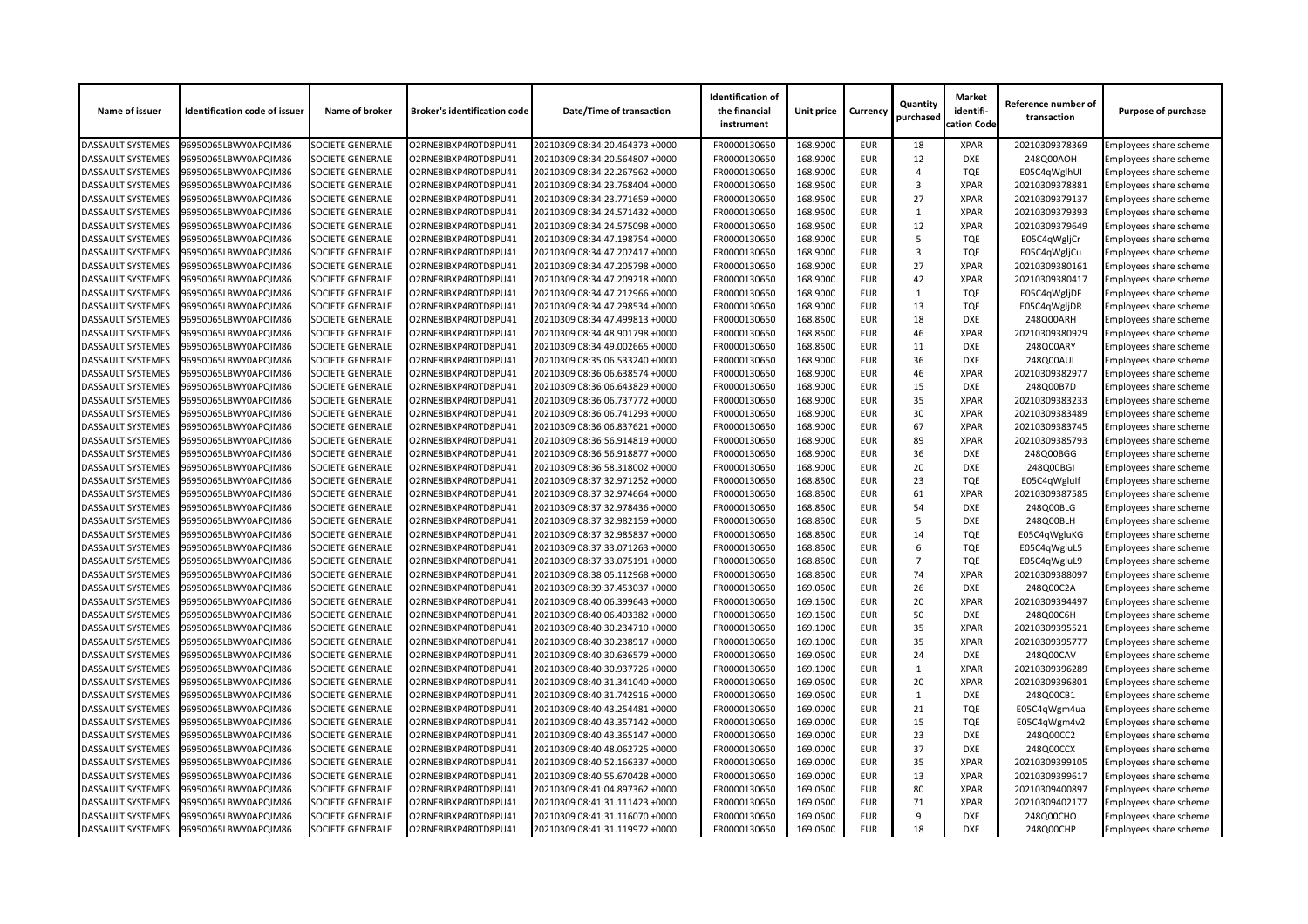| Name of issuer           | <b>Identification code of issuer</b> | Name of broker          | <b>Broker's identification code</b> | <b>Date/Time of transaction</b> | <b>Identification of</b><br>the financial<br>instrument | Unit price | <b>Currency</b> | Quantity<br>purchased | <b>Market</b><br>identifi-<br>cation Code | Reference number of<br>transaction | <b>Purpose of purchase</b>    |
|--------------------------|--------------------------------------|-------------------------|-------------------------------------|---------------------------------|---------------------------------------------------------|------------|-----------------|-----------------------|-------------------------------------------|------------------------------------|-------------------------------|
| <b>DASSAULT SYSTEMES</b> | 96950065LBWY0APQIM86                 | <b>SOCIETE GENERALE</b> | O2RNE8IBXP4R0TD8PU41                | 20210309 08:42:15.266453 +0000  | FR0000130650                                            | 169.1000   | <b>EUR</b>      | 39                    | <b>XPAR</b>                               | 20210309402689                     | Employees share scheme        |
| <b>DASSAULT SYSTEMES</b> | 96950065LBWY0APQIM86                 | <b>SOCIETE GENERALE</b> | O2RNE8IBXP4R0TD8PU41                | 20210309 08:42:18.269546 +0000  | FR0000130650                                            | 169.1000   | <b>EUR</b>      | 28                    | <b>XPAR</b>                               | 20210309402945                     | <b>Employees share scheme</b> |
| <b>DASSAULT SYSTEMES</b> | 96950065LBWY0APQIM86                 | SOCIETE GENERALE        | O2RNE8IBXP4R0TD8PU41                | 20210309 08:42:20.073499 +0000  | FR0000130650                                            | 169.0500   | <b>EUR</b>      | 20                    | <b>TQE</b>                                | E05C4qWgm9KX                       | Employees share scheme        |
| <b>DASSAULT SYSTEMES</b> | 96950065LBWY0APQIM86                 | <b>SOCIETE GENERALE</b> | O2RNE8IBXP4R0TD8PU41                | 20210309 08:42:21.076140 +0000  | FR0000130650                                            | 169.1000   | <b>EUR</b>      | 19                    | <b>XPAR</b>                               | 20210309403201                     | Employees share scheme        |
| <b>DASSAULT SYSTEMES</b> | 96950065LBWY0APQIM86                 | <b>SOCIETE GENERALE</b> | O2RNE8IBXP4R0TD8PU41                | 20210309 08:42:28.288579 +0000  | FR0000130650                                            | 169.0500   | <b>EUR</b>      | 54                    | <b>XPAR</b>                               | 20210309403969                     | Employees share scheme        |
| <b>DASSAULT SYSTEMES</b> | 96950065LBWY0APQIM86                 | <b>SOCIETE GENERALE</b> | O2RNE8IBXP4R0TD8PU41                | 20210309 08:42:28.292238 +0000  | FR0000130650                                            | 169.0500   | <b>EUR</b>      | 10                    | <b>XPAR</b>                               | 20210309404225                     | Employees share scheme        |
| <b>DASSAULT SYSTEMES</b> | 96950065LBWY0APQIM86                 | <b>SOCIETE GENERALE</b> | O2RNE8IBXP4R0TD8PU41                | 20210309 08:42:37.399061 +0000  | FR0000130650                                            | 169.0000   | <b>EUR</b>      | 33                    | <b>XPAR</b>                               | 20210309405505                     | Employees share scheme        |
| <b>DASSAULT SYSTEMES</b> | 96950065LBWY0APQIM86                 | SOCIETE GENERALE        | O2RNE8IBXP4R0TD8PU41                | 20210309 08:42:37.403924 +0000  | FR0000130650                                            | 169.0000   | <b>EUR</b>      | $\overline{2}$        | <b>DXE</b>                                | 248Q00CN3                          | Employees share scheme        |
| <b>DASSAULT SYSTEMES</b> | 96950065LBWY0APQIM86                 | <b>SOCIETE GENERALE</b> | O2RNE8IBXP4R0TD8PU41                | 20210309 08:42:37.408630 +0000  | FR0000130650                                            | 169.0000   | <b>EUR</b>      | 45                    | <b>DXE</b>                                | 248Q00CN4                          | <b>Employees share scheme</b> |
| <b>DASSAULT SYSTEMES</b> | 96950065LBWY0APQIM86                 | <b>SOCIETE GENERALE</b> | O2RNE8IBXP4R0TD8PU41                | 20210309 08:42:37.413412 +0000  | FR0000130650                                            | 169.0000   | <b>EUR</b>      | 3                     | <b>DXE</b>                                | 248Q00CN5                          | Employees share scheme        |
| <b>DASSAULT SYSTEMES</b> | 96950065LBWY0APQIM86                 | <b>SOCIETE GENERALE</b> | O2RNE8IBXP4R0TD8PU41                | 20210309 08:42:38.800574 +0000  | FR0000130650                                            | 168.9500   | <b>EUR</b>      | 37                    | <b>DXE</b>                                | 248Q00CNB                          | Employees share scheme        |
| <b>DASSAULT SYSTEMES</b> | 96950065LBWY0APQIM86                 | <b>SOCIETE GENERALE</b> | O2RNE8IBXP4R0TD8PU41                | 20210309 08:42:49.711081 +0000  | FR0000130650                                            | 168.9000   | <b>EUR</b>      | 53                    | <b>DXE</b>                                | 248Q00CP4                          | Employees share scheme        |
| <b>DASSAULT SYSTEMES</b> | 96950065LBWY0APQIM86                 | SOCIETE GENERALE        | O2RNE8IBXP4R0TD8PU41                | 20210309 08:43:15.155957 +0000  | FR0000130650                                            | 168.9000   | <b>EUR</b>      | 21                    | <b>DXE</b>                                | 248Q00CSV                          | Employees share scheme        |
| <b>DASSAULT SYSTEMES</b> | 96950065LBWY0APQIM86                 | <b>SOCIETE GENERALE</b> | O2RNE8IBXP4R0TD8PU41                | 20210309 08:43:58.308189 +0000  | FR0000130650                                            | 168.9000   | <b>EUR</b>      | 30                    | <b>DXE</b>                                | 248Q00CXS                          | Employees share scheme        |
| <b>DASSAULT SYSTEMES</b> | 96950065LBWY0APQIM86                 | <b>SOCIETE GENERALE</b> | O2RNE8IBXP4R0TD8PU41                | 20210309 08:44:24.154191 +0000  | FR0000130650                                            | 168.9500   | <b>EUR</b>      | 22                    | <b>XPAR</b>                               | 20210309410625                     | Employees share scheme        |
| <b>DASSAULT SYSTEMES</b> | 96950065LBWY0APQIM86                 | <b>SOCIETE GENERALE</b> | O2RNE8IBXP4R0TD8PU41                | 20210309 08:44:50.712271 +0000  | FR0000130650                                            | 169.1500   | <b>EUR</b>      | 47                    | <b>DXE</b>                                | 248Q00D55                          | Employees share scheme        |
| <b>DASSAULT SYSTEMES</b> | 96950065LBWY0APQIM86                 | <b>SOCIETE GENERALE</b> | O2RNE8IBXP4R0TD8PU41                | 20210309 08:44:56.312954 +0000  | FR0000130650                                            | 169.1000   | <b>EUR</b>      | 47                    | <b>XPAR</b>                               | 20210309413185                     | <b>Employees share scheme</b> |
| <b>DASSAULT SYSTEMES</b> | 96950065LBWY0APQIM86                 | SOCIETE GENERALE        | O2RNE8IBXP4R0TD8PU41                | 20210309 08:45:25.159872 +0000  | FR0000130650                                            | 169.2500   | <b>EUR</b>      | 9                     | <b>TQE</b>                                | E05C4qWgmHuA                       | Employees share scheme        |
| <b>DASSAULT SYSTEMES</b> | 96950065LBWY0APQIM86                 | <b>SOCIETE GENERALE</b> | O2RNE8IBXP4R0TD8PU41                | 20210309 08:45:25.163733 +0000  | FR0000130650                                            | 169.2500   | <b>EUR</b>      | 30                    | <b>XPAR</b>                               | 20210309414209                     | <b>Employees share scheme</b> |
| <b>DASSAULT SYSTEMES</b> | 96950065LBWY0APQIM86                 | <b>SOCIETE GENERALE</b> | O2RNE8IBXP4R0TD8PU41                | 20210309 08:45:25.168050 +0000  | FR0000130650                                            | 169.2500   | <b>EUR</b>      | 15                    | <b>TQE</b>                                |                                    |                               |
| <b>DASSAULT SYSTEMES</b> | 96950065LBWY0APQIM86                 | <b>SOCIETE GENERALE</b> | O2RNE8IBXP4R0TD8PU41                | 20210309 08:45:25.171921 +0000  | FR0000130650                                            | 169.2500   | <b>EUR</b>      | $\mathbf{1}$          | <b>TQE</b>                                | E05C4qWgmHv9                       | Employees share scheme        |
|                          |                                      |                         |                                     |                                 |                                                         |            |                 |                       |                                           | E05C4qWgmHvB                       | Employees share scheme        |
| <b>DASSAULT SYSTEMES</b> | 96950065LBWY0APQIM86                 | <b>SOCIETE GENERALE</b> | O2RNE8IBXP4R0TD8PU41                | 20210309 08:45:25.257900 +0000  | FR0000130650                                            | 169.2500   | <b>EUR</b>      | 16                    | <b>TQE</b>                                | E05C4qWgmHwE                       | <b>Employees share scheme</b> |
| <b>DASSAULT SYSTEMES</b> | 96950065LBWY0APQIM86                 | SOCIETE GENERALE        | O2RNE8IBXP4R0TD8PU41                | 20210309 08:46:14.252766 +0000  | FR0000130650                                            | 169.2500   | <b>EUR</b>      | 51                    | <b>XPAR</b>                               | 20210309415489                     | Employees share scheme        |
| <b>DASSAULT SYSTEMES</b> | 96950065LBWY0APQIM86                 | <b>SOCIETE GENERALE</b> | O2RNE8IBXP4R0TD8PU41                | 20210309 08:47:00.738290 +0000  | FR0000130650                                            | 169.2500   | <b>EUR</b>      | 68                    | <b>XPAR</b>                               | 20210309416769                     | Employees share scheme        |
| <b>DASSAULT SYSTEMES</b> | 96950065LBWY0APQIM86                 | <b>SOCIETE GENERALE</b> | O2RNE8IBXP4R0TD8PU41                | 20210309 08:47:00.742766 +0000  | FR0000130650                                            | 169.2500   | <b>EUR</b>      | 32                    | <b>DXE</b>                                | 248Q00DMF                          | <b>Employees share scheme</b> |
| <b>DASSAULT SYSTEMES</b> | 96950065LBWY0APQIM86                 | SOCIETE GENERALE        | O2RNE8IBXP4R0TD8PU41                | 20210309 08:47:06.446495 +0000  | FR0000130650                                            | 169.2000   | <b>EUR</b>      | 65                    | <b>XPAR</b>                               | 20210309418049                     | Employees share scheme        |
| <b>DASSAULT SYSTEMES</b> | 96950065LBWY0APQIM86                 | <b>SOCIETE GENERALE</b> | O2RNE8IBXP4R0TD8PU41                | 20210309 08:47:06.451749 +0000  | FR0000130650                                            | 169.2000   | <b>EUR</b>      | 36                    | <b>DXE</b>                                | 248Q00DNI                          | Employees share scheme        |
| <b>DASSAULT SYSTEMES</b> | 96950065LBWY0APQIM86                 | <b>SOCIETE GENERALE</b> | O2RNE8IBXP4R0TD8PU41                | 20210309 08:47:12.958713 +0000  | FR0000130650                                            | 169.2000   | <b>EUR</b>      | -5                    | <b>XPAR</b>                               | 20210309420097                     | Employees share scheme        |
| <b>DASSAULT SYSTEMES</b> | 96950065LBWY0APQIM86                 | <b>SOCIETE GENERALE</b> | O2RNE8IBXP4R0TD8PU41                | 20210309 08:47:12.962507 +0000  | FR0000130650                                            | 169.2000   | <b>EUR</b>      | 32                    | <b>XPAR</b>                               | 20210309420353                     | <b>Employees share scheme</b> |
| <b>DASSAULT SYSTEMES</b> | 96950065LBWY0APQIM86                 | <b>SOCIETE GENERALE</b> | O2RNE8IBXP4R0TD8PU41                | 20210309 08:48:15.064325 +0000  | FR0000130650                                            | 169.3000   | <b>EUR</b>      | 91                    | <b>XPAR</b>                               | 20210309424449                     | <b>Employees share scheme</b> |
| <b>DASSAULT SYSTEMES</b> | 96950065LBWY0APQIM86                 | <b>SOCIETE GENERALE</b> | O2RNE8IBXP4R0TD8PU41                | 20210309 08:48:15.068206 +0000  | FR0000130650                                            | 169.3000   | <b>EUR</b>      | 6                     | <b>TQE</b>                                | E05C4qWgmQSr                       | Employees share scheme        |
| <b>DASSAULT SYSTEMES</b> | 96950065LBWY0APQIM86                 | <b>SOCIETE GENERALE</b> | O2RNE8IBXP4R0TD8PU41                | 20210309 08:48:15.071971 +0000  | FR0000130650                                            | 169.3000   | <b>EUR</b>      | 24                    | <b>DXE</b>                                | 248Q00DVW                          | <b>Employees share scheme</b> |
| <b>DASSAULT SYSTEMES</b> | 96950065LBWY0APQIM86                 | <b>SOCIETE GENERALE</b> | O2RNE8IBXP4R0TD8PU41                | 20210309 08:48:15.075724 +0000  | FR0000130650                                            | 169.3000   | <b>EUR</b>      | 15                    | <b>TQE</b>                                | E05C4qWgmQTI                       | Employees share scheme        |
| <b>DASSAULT SYSTEMES</b> | 96950065LBWY0APQIM86                 | <b>SOCIETE GENERALE</b> | O2RNE8IBXP4R0TD8PU41                | 20210309 08:48:15.079130 +0000  | FR0000130650                                            | 169.2500   | <b>EUR</b>      | 17                    | <b>XPAR</b>                               | 20210309425473                     | <b>Employees share scheme</b> |
| <b>DASSAULT SYSTEMES</b> | 96950065LBWY0APQIM86                 | <b>SOCIETE GENERALE</b> | O2RNE8IBXP4R0TD8PU41                | 20210309 08:48:15.165393 +0000  | FR0000130650                                            | 169.3000   | <b>EUR</b>      | 13                    | <b>TQE</b>                                | E05C4qWgmQTl                       | Employees share scheme        |
| <b>DASSAULT SYSTEMES</b> | 96950065LBWY0APQIM86                 | <b>SOCIETE GENERALE</b> | O2RNE8IBXP4R0TD8PU41                | 20210309 08:48:16.968874 +0000  | FR0000130650                                            | 169.2000   | <b>EUR</b>      | 22                    | <b>DXE</b>                                | 248Q00DW7                          | Employees share scheme        |
| <b>DASSAULT SYSTEMES</b> | 96950065LBWY0APQIM86                 | <b>SOCIETE GENERALE</b> | O2RNE8IBXP4R0TD8PU41                | 20210309 08:48:16.972749 +0000  | FR0000130650                                            | 169.2000   | <b>EUR</b>      | 25                    | <b>DXE</b>                                | 248Q00DW8                          | <b>Employees share scheme</b> |
| <b>DASSAULT SYSTEMES</b> | 96950065LBWY0APQIM86                 | <b>SOCIETE GENERALE</b> | O2RNE8IBXP4R0TD8PU41                | 20210309 08:48:29.387641 +0000  | FR0000130650                                            | 169.2500   | <b>EUR</b>      | 6                     | <b>XPAR</b>                               | 20210309428033                     | Employees share scheme        |
| <b>DASSAULT SYSTEMES</b> | 96950065LBWY0APQIM86                 | <b>SOCIETE GENERALE</b> | O2RNE8IBXP4R0TD8PU41                | 20210309 08:49:37.080278 +0000  | FR0000130650                                            | 169.4000   | <b>EUR</b>      | 42                    | <b>XPAR</b>                               | 20210309430081                     | Employees share scheme        |
| <b>DASSAULT SYSTEMES</b> | 96950065LBWY0APQIM86                 | <b>SOCIETE GENERALE</b> | O2RNE8IBXP4R0TD8PU41                | 20210309 08:49:48.294802 +0000  | FR0000130650                                            | 169.3500   | <b>EUR</b>      | 73                    | <b>XPAR</b>                               | 20210309430593                     | Employees share scheme        |
| <b>DASSAULT SYSTEMES</b> | 96950065LBWY0APQIM86                 | <b>SOCIETE GENERALE</b> | O2RNE8IBXP4R0TD8PU41                | 20210309 08:49:48.301835 +0000  | FR0000130650                                            | 169.3500   | <b>EUR</b>      | 22                    | <b>DXE</b>                                | 248Q00E4T                          | Employees share scheme        |
| <b>DASSAULT SYSTEMES</b> | 96950065LBWY0APQIM86                 | <b>SOCIETE GENERALE</b> | O2RNE8IBXP4R0TD8PU41                | 20210309 08:50:07.830907 +0000  | FR0000130650                                            | 169.3500   | <b>EUR</b>      | 17                    | <b>XPAR</b>                               | 20210309431361                     | <b>Employees share scheme</b> |
| <b>DASSAULT SYSTEMES</b> | 96950065LBWY0APQIM86                 | <b>SOCIETE GENERALE</b> | O2RNE8IBXP4R0TD8PU41                | 20210309 08:50:14.546069 +0000  | FR0000130650                                            | 169.4000   | <b>EUR</b>      | 40                    | <b>XPAR</b>                               | 20210309432129                     | Employees share scheme        |
| <b>DASSAULT SYSTEMES</b> | 96950065LBWY0APQIM86                 | <b>SOCIETE GENERALE</b> | O2RNE8IBXP4R0TD8PU41                | 20210309 08:51:13.847394 +0000  | FR0000130650                                            | 169.4500   | <b>EUR</b>      | 35                    | <b>XPAR</b>                               | 20210309434433                     | Employees share scheme        |
| <b>DASSAULT SYSTEMES</b> | 96950065LBWY0APQIM86                 | <b>SOCIETE GENERALE</b> | O2RNE8IBXP4R0TD8PU41                | 20210309 08:51:13.850853 +0000  | FR0000130650                                            | 169.4500   | <b>EUR</b>      | 20                    | <b>XPAR</b>                               | 20210309434689                     | Employees share scheme        |
| <b>DASSAULT SYSTEMES</b> | 96950065LBWY0APQIM86                 | <b>SOCIETE GENERALE</b> | O2RNE8IBXP4R0TD8PU41                | 20210309 08:51:13.854344 +0000  | FR0000130650                                            | 169.4500   | <b>EUR</b>      | 16                    | <b>XPAR</b>                               | 20210309434945                     | Employees share scheme        |
| <b>DASSAULT SYSTEMES</b> | 96950065LBWY0APQIM86                 | <b>SOCIETE GENERALE</b> | O2RNE8IBXP4R0TD8PU41                | 20210309 08:51:17.552530 +0000  | FR0000130650                                            | 169.4500   | <b>EUR</b>      | 3                     | <b>XPAR</b>                               | 20210309435201                     | <b>Employees share scheme</b> |
| <b>DASSAULT SYSTEMES</b> | 96950065LBWY0APQIM86                 | <b>SOCIETE GENERALE</b> | O2RNE8IBXP4R0TD8PU41                | 20210309 08:51:17.556386 +0000  | FR0000130650                                            | 169.4500   | <b>EUR</b>      | 12                    | <b>XPAR</b>                               | 20210309435457                     | Employees share scheme        |
| <b>DASSAULT SYSTEMES</b> | 96950065LBWY0APQIM86                 | <b>SOCIETE GENERALE</b> | O2RNE8IBXP4R0TD8PU41                | 20210309 08:51:19.254428 +0000  | FR0000130650                                            | 169.4500   | <b>EUR</b>      | 14                    | <b>XPAR</b>                               | 20210309435713                     | Employees share scheme        |
| <b>DASSAULT SYSTEMES</b> | 96950065LBWY0APQIM86                 | <b>SOCIETE GENERALE</b> | O2RNE8IBXP4R0TD8PU41                | 20210309 08:51:23.065970 +0000  | FR0000130650                                            | 169.4000   | <b>EUR</b>      | 11                    | <b>XPAR</b>                               | 20210309436481                     | Employees share scheme        |
| <b>DASSAULT SYSTEMES</b> | 96950065LBWY0APQIM86                 | <b>SOCIETE GENERALE</b> | O2RNE8IBXP4R0TD8PU41                | 20210309 08:51:28.772759 +0000  | FR0000130650                                            | 169.3500   | <b>EUR</b>      | 21                    | <b>TQE</b>                                | E05C4qWgmbip                       | <b>Employees share scheme</b> |
| <b>DASSAULT SYSTEMES</b> | 96950065LBWY0APQIM86                 | <b>SOCIETE GENERALE</b> | O2RNE8IBXP4R0TD8PU41                | 20210309 08:51:28.776323 +0000  | FR0000130650                                            | 169.3500   | <b>EUR</b>      | 27                    | <b>XPAR</b>                               | 20210309437249                     | <b>Employees share scheme</b> |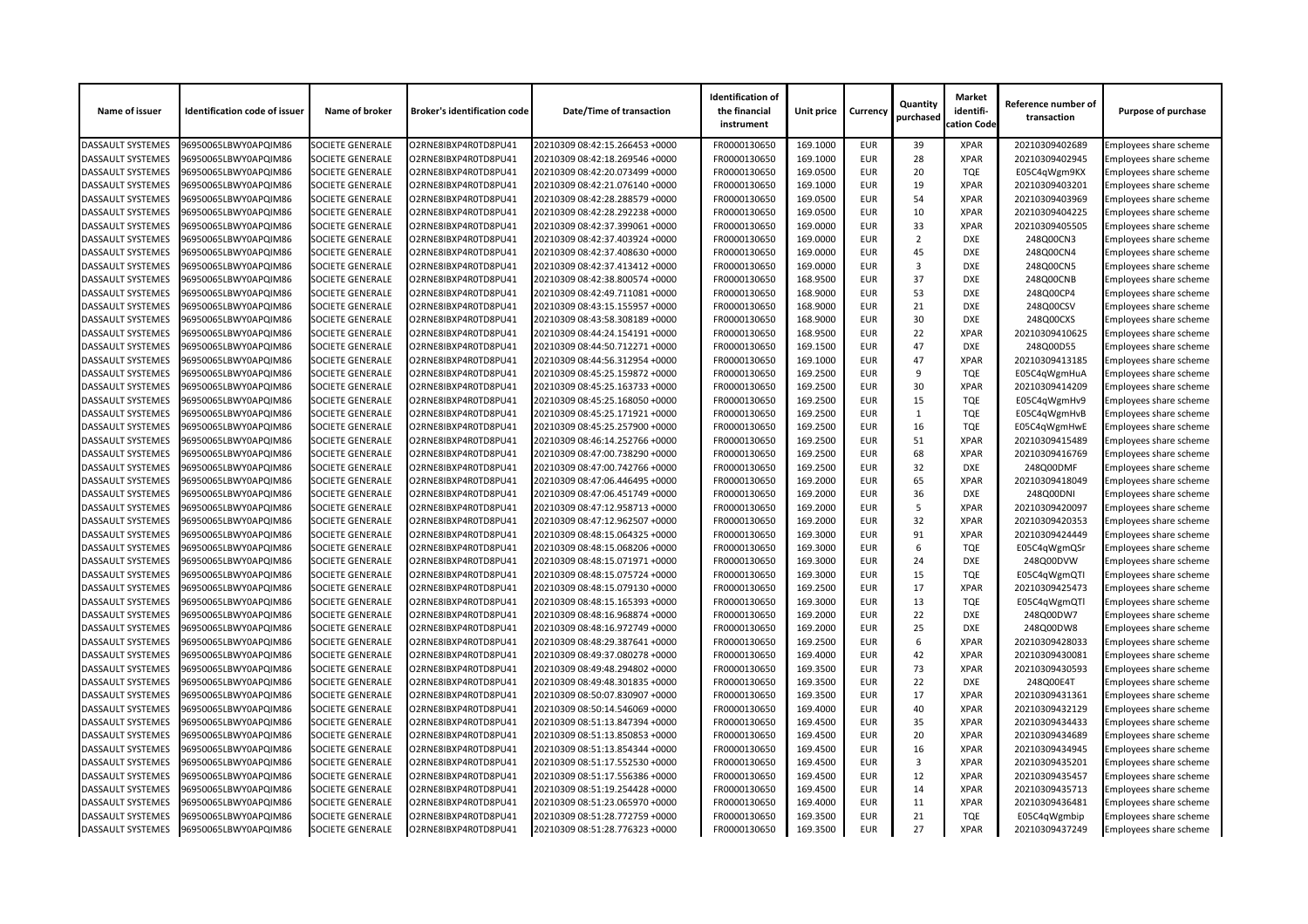| 96950065LBWY0APQIM86<br><b>SOCIETE GENERALE</b><br>O2RNE8IBXP4R0TD8PU41<br>20210309 08:51:28.780358 +0000<br>FR0000130650<br>169.3500<br><b>EUR</b><br><b>TQE</b><br>Employees share scheme<br><b>DASSAULT SYSTEMES</b><br>E05C4qWgmbjL<br>Δ<br><b>DASSAULT SYSTEMES</b><br><b>SOCIETE GENERALE</b><br>FR0000130650<br>169.3500<br><b>TQE</b><br>E05C4qWgmbjN<br>96950065LBWY0APQIM86<br>O2RNE8IBXP4R0TD8PU41<br>20210309 08:51:28.784103 +0000<br><b>EUR</b><br>-5<br><b>Employees share scheme</b><br><b>TQE</b><br>169.3500<br><b>DASSAULT SYSTEMES</b><br>96950065LBWY0APQIM86<br><b>SOCIETE GENERALE</b><br>O2RNE8IBXP4R0TD8PU41<br>20210309 08:51:28.787856 +0000<br>FR0000130650<br><b>EUR</b><br>2<br>E05C4qWgmbjQ<br><b>Employees share scheme</b><br><b>DASSAULT SYSTEMES</b><br>169.4000<br>Employees share scheme<br>96950065LBWY0APQIM86<br><b>SOCIETE GENERALE</b><br>O2RNE8IBXP4R0TD8PU41<br>20210309 08:51:55.313279 +0000<br>FR0000130650<br><b>EUR</b><br><b>DXE</b><br>248Q00EME<br><b>SOCIETE GENERALE</b><br>FR0000130650<br>169.3500<br>24<br><b>DXE</b><br><b>DASSAULT SYSTEMES</b><br>96950065LBWY0APQIM86<br>O2RNE8IBXP4R0TD8PU41<br>20210309 08:52:05.032757 +0000<br><b>EUR</b><br>248Q00ENM<br><b>Employees share scheme</b><br>16<br><b>SOCIETE GENERALE</b><br>FR0000130650<br>169.4000<br><b>EUR</b><br><b>XPAR</b><br>20210309438017<br><b>DASSAULT SYSTEMES</b><br>96950065LBWY0APQIM86<br>O2RNE8IBXP4R0TD8PU41<br>20210309 08:53:12.689416 +0000<br>Employees share scheme<br>15<br><b>SOCIETE GENERALE</b><br>O2RNE8IBXP4R0TD8PU41<br>FR0000130650<br>169.4500<br><b>EUR</b><br><b>XPAR</b><br>20210309440833<br>96950065LBWY0APQIM86<br>20210309 08:54:01.492927 +0000<br>Employees share scheme<br>30<br>169.4500<br><b>EUR</b><br><b>XPAR</b><br><b>DASSAULT SYSTEMES</b><br>96950065LBWY0APQIM86<br><b>SOCIETE GENERALE</b><br>O2RNE8IBXP4R0TD8PU41<br>20210309 08:54:01.497592 +0000<br>FR0000130650<br>20210309441089<br>Employees share scheme<br><b>DASSAULT SYSTEMES</b><br><b>SOCIETE GENERALE</b><br>169.4500<br><b>EUR</b><br>11<br>248Q00F2G<br>Employees share scheme<br>96950065LBWY0APQIM86<br>O2RNE8IBXP4R0TD8PU41<br>20210309 08:54:01.502625 +0000<br>FR0000130650<br><b>DXE</b><br>24<br><b>SOCIETE GENERALE</b><br>FR0000130650<br>169.4500<br><b>DXE</b><br>248Q00F2H<br><b>DASSAULT SYSTEMES</b><br>96950065LBWY0APQIM86<br>O2RNE8IBXP4R0TD8PU41<br>20210309 08:54:01.507728 +0000<br><b>EUR</b><br>Employees share scheme<br>22<br><b>TQE</b><br><b>SOCIETE GENERALE</b><br>FR0000130650<br>169.4000<br><b>EUR</b><br>E05C4qWgmllQ<br><b>DASSAULT SYSTEMES</b><br>96950065LBWY0APQIM86<br>O2RNE8IBXP4R0TD8PU41<br>20210309 08:54:17.438583 +0000<br>Employees share scheme<br>19<br><b>DASSAULT SYSTEMES</b><br><b>SOCIETE GENERALE</b><br>FR0000130650<br>169.4000<br><b>EUR</b><br><b>XPAR</b><br>96950065LBWY0APQIM86<br>O2RNE8IBXP4R0TD8PU41<br>20210309 08:54:17.442266 +0000<br>20210309441601<br>Employees share scheme<br>169.4000<br><b>EUR</b><br>41<br><b>DXE</b><br>248Q00F4X<br><b>DASSAULT SYSTEMES</b><br>96950065LBWY0APQIM86<br><b>SOCIETE GENERALE</b><br>O2RNE8IBXP4R0TD8PU41<br>20210309 08:54:17.445952 +0000<br>FR0000130650<br>Employees share scheme<br><b>DASSAULT SYSTEMES</b><br><b>SOCIETE GENERALE</b><br>O2RNE8IBXP4R0TD8PU41<br>FR0000130650<br>169.4000<br><b>EUR</b><br>16<br>Employees share scheme<br>96950065LBWY0APQIM86<br>20210309 08:55:00.338688 +0000<br><b>TQE</b><br>E05C4qWgmo6n<br>25<br>169.4000<br><b>XPAR</b><br>20210309443649<br><b>DASSAULT SYSTEMES</b><br>96950065LBWY0APQIM86<br><b>SOCIETE GENERALE</b><br>O2RNE8IBXP4R0TD8PU41<br>20210309 08:55:00.342393 +0000<br>FR0000130650<br><b>EUR</b><br>Employees share scheme<br>12<br><b>TQE</b><br><b>SOCIETE GENERALE</b><br>FR0000130650<br>169.4000<br><b>EUR</b><br>E05C4qWgmo83<br><b>DASSAULT SYSTEMES</b><br>96950065LBWY0APQIM86<br>O2RNE8IBXP4R0TD8PU41<br>20210309 08:55:00.439201 +0000<br>Employees share scheme<br>34<br><b>SOCIETE GENERALE</b><br>O2RNE8IBXP4R0TD8PU41<br>FR0000130650<br>169.4500<br><b>EUR</b><br><b>XPAR</b><br>20210309448001<br>96950065LBWY0APQIM86<br>20210309 08:55:19.079341 +0000<br>Employees share scheme<br>169.4500<br>20<br><b>XPAR</b><br><b>DASSAULT SYSTEMES</b><br>96950065LBWY0APQIM86<br><b>SOCIETE GENERALE</b><br>O2RNE8IBXP4R0TD8PU41<br>20210309 08:55:19.083297 +0000<br>FR0000130650<br><b>EUR</b><br>20210309448257<br>Employees share scheme<br><b>DASSAULT SYSTEMES</b><br><b>SOCIETE GENERALE</b><br>O2RNE8IBXP4R0TD8PU41<br>20210309 08:55:19.086776 +0000<br>FR0000130650<br>169.4500<br><b>EUR</b><br>20<br><b>XPAR</b><br>20210309448513<br>96950065LBWY0APQIM86<br>Employees share scheme<br><b>SOCIETE GENERALE</b><br>FR0000130650<br>169.4500<br>20<br><b>XPAR</b><br>20210309448769<br><b>DASSAULT SYSTEMES</b><br>96950065LBWY0APQIM86<br>O2RNE8IBXP4R0TD8PU41<br>20210309 08:55:19.090209 +0000<br><b>EUR</b><br>Employees share scheme<br><b>SOCIETE GENERALE</b><br>FR0000130650<br>169.4500<br><b>EUR</b><br>3<br><b>XPAR</b><br><b>DASSAULT SYSTEMES</b><br>96950065LBWY0APQIM86<br>O2RNE8IBXP4R0TD8PU41<br>20210309 08:55:19.093915 +0000<br>20210309449025<br>Employees share scheme<br><b>SOCIETE GENERALE</b><br>FR0000130650<br>169.4500<br><b>EUR</b><br>$\overline{2}$<br><b>DXE</b><br>248Q00FFV<br>96950065LBWY0APQIM86<br>O2RNE8IBXP4R0TD8PU41<br>20210309 08:55:32.418950 +0000<br>Employees share scheme<br>22<br>169.4500<br><b>EUR</b><br><b>DXE</b><br><b>DASSAULT SYSTEMES</b><br>96950065LBWY0APQIM86<br><b>SOCIETE GENERALE</b><br>O2RNE8IBXP4R0TD8PU41<br>20210309 08:55:32.423847 +0000<br>FR0000130650<br>248Q00FFW<br>Employees share scheme<br><b>DASSAULT SYSTEMES</b><br><b>SOCIETE GENERALE</b><br>O2RNE8IBXP4R0TD8PU41<br>20210309 08:55:56.968572 +0000<br>FR0000130650<br>169.4500<br><b>EUR</b><br>15<br>20210309449793<br>96950065LBWY0APQIM86<br><b>XPAR</b><br>Employees share scheme<br><b>SOCIETE GENERALE</b><br>169.5000<br>44<br><b>XPAR</b><br>20210309452353<br><b>DASSAULT SYSTEMES</b><br>96950065LBWY0APQIM86<br>O2RNE8IBXP4R0TD8PU41<br>20210309 08:57:06.415382 +0000<br>FR0000130650<br><b>EUR</b><br>Employees share scheme<br><b>SOCIETE GENERALE</b><br>169.5000<br><b>EUR</b><br>30<br><b>XPAR</b><br><b>DASSAULT SYSTEMES</b><br>96950065LBWY0APQIM86<br>O2RNE8IBXP4R0TD8PU41<br>20210309 08:57:06.419055 +0000<br>FR0000130650<br>20210309452609<br>Employees share scheme<br>FR0000130650<br>169.5000<br><b>DXE</b><br>248Q00FQY<br>96950065LBWY0APQIM86<br><b>SOCIETE GENERALE</b><br>O2RNE8IBXP4R0TD8PU41<br>20210309 08:57:06.422982 +0000<br><b>EUR</b><br>Employees share scheme<br><b>DASSAULT SYSTEMES</b><br>96950065LBWY0APQIM86<br><b>SOCIETE GENERALE</b><br>FR0000130650<br>169.5000<br><b>EUR</b><br>14<br><b>TQE</b><br>O2RNE8IBXP4R0TD8PU41<br>20210309 08:57:06.426737 +0000<br>E05C4qWgmwhD<br><b>Employees share scheme</b><br>169.5000<br>248Q00FQZ<br>96950065LBWY0APQIM86<br><b>SOCIETE GENERALE</b><br>O2RNE8IBXP4R0TD8PU41<br>20210309 08:57:06.430572 +0000<br>FR0000130650<br><b>EUR</b><br>25<br><b>DXE</b><br><b>Employees share scheme</b><br>169.6500<br>10<br><b>DASSAULT SYSTEMES</b><br>96950065LBWY0APQIM86<br><b>SOCIETE GENERALE</b><br>O2RNE8IBXP4R0TD8PU41<br>20210309 08:57:41.804769 +0000<br>FR0000130650<br><b>EUR</b><br><b>TQE</b><br>E05C4qWgmzIM<br><b>Employees share scheme</b><br>169.6500<br>248Q00FYS<br><b>DASSAULT SYSTEMES</b><br>96950065LBWY0APQIM86<br><b>SOCIETE GENERALE</b><br>O2RNE8IBXP4R0TD8PU41<br>20210309 08:57:52.120941 +0000<br>FR0000130650<br><b>EUR</b><br><b>DXE</b><br>Employees share scheme<br>3<br>FR0000130650<br>169.6000<br>96950065LBWY0APQIM86<br><b>SOCIETE GENERALE</b><br>O2RNE8IBXP4R0TD8PU41<br>20210309 08:58:09.957000 +0000<br><b>EUR</b><br>11<br><b>TQE</b><br>E05C4qWgn0nv<br><b>Employees share scheme</b><br>169.6000<br>75<br><b>DASSAULT SYSTEMES</b><br><b>SOCIETE GENERALE</b><br>O2RNE8IBXP4R0TD8PU41<br>FR0000130650<br><b>EUR</b><br><b>XPAR</b><br>20210309455169<br>Employees share scheme<br>96950065LBWY0APQIM86<br>20210309 08:58:09.960308 +0000<br><b>DASSAULT SYSTEMES</b><br>57<br>248Q00G0S<br>96950065LBWY0APQIM86<br><b>SOCIETE GENERALE</b><br>O2RNE8IBXP4R0TD8PU41<br>20210309 08:58:09.963961 +0000<br>FR0000130650<br>169.6000<br><b>EUR</b><br><b>DXE</b><br>Employees share scheme<br>169.6000<br>20<br><b>DASSAULT SYSTEMES</b><br>96950065LBWY0APQIM86<br><b>SOCIETE GENERALE</b><br>O2RNE8IBXP4R0TD8PU41<br>20210309 08:58:10.856036 +0000<br>FR0000130650<br><b>EUR</b><br><b>XPAR</b><br>20210309455681<br>Employees share scheme<br><b>DASSAULT SYSTEMES</b><br>169.6000<br><b>EUR</b><br>96950065LBWY0APQIM86<br><b>SOCIETE GENERALE</b><br>O2RNE8IBXP4R0TD8PU41<br>20210309 08:58:10.859496 +0000<br>FR0000130650<br>14<br><b>XPAR</b><br>20210309455937<br>Employees share scheme<br><b>DASSAULT SYSTEMES</b><br>FR0000130650<br>169.6000<br>20<br>248Q00G0W<br>96950065LBWY0APQIM86<br><b>SOCIETE GENERALE</b><br>O2RNE8IBXP4R0TD8PU41<br>20210309 08:58:10.873007 +0000<br><b>EUR</b><br><b>DXE</b><br>Employees share scheme<br>169.6000<br><b>DASSAULT SYSTEMES</b><br><b>SOCIETE GENERALE</b><br>O2RNE8IBXP4R0TD8PU41<br>FR0000130650<br><b>EUR</b><br>12<br><b>DXE</b><br>248Q00G0X<br>Employees share scheme<br>96950065LBWY0APQIM86<br>20210309 08:58:10.876792 +0000<br><b>DASSAULT SYSTEMES</b><br>22<br>96950065LBWY0APQIM86<br><b>SOCIETE GENERALE</b><br>O2RNE8IBXP4R0TD8PU41<br>20210309 08:58:16.170193 +0000<br>FR0000130650<br>169.6000<br><b>EUR</b><br>248Q00G1J<br><b>Employees share scheme</b><br><b>DXE</b><br>169.6000<br><b>DASSAULT SYSTEMES</b><br><b>SOCIETE GENERALE</b><br>O2RNE8IBXP4R0TD8PU41<br>20210309 08:58:16.174055 +0000<br>FR0000130650<br><b>DXE</b><br>248Q00G1K<br>Employees share scheme<br>96950065LBWY0APQIM86<br><b>EUR</b><br><b>DASSAULT SYSTEMES</b><br>169.6500<br>96950065LBWY0APQIM86<br><b>SOCIETE GENERALE</b><br>O2RNE8IBXP4R0TD8PU41<br>20210309 08:58:37.621997 +0000<br>FR0000130650<br><b>EUR</b><br><b>DXE</b><br>248Q00G5N<br>Employees share scheme<br><b>DASSAULT SYSTEMES</b><br>FR0000130650<br>169.7000<br>Employees share scheme<br>96950065LBWY0APQIM86<br><b>SOCIETE GENERALE</b><br>O2RNE8IBXP4R0TD8PU41<br>20210309 08:58:45.335253 +0000<br><b>EUR</b><br>2<br><b>XPAR</b><br>20210309461057<br>169.7000<br><b>DASSAULT SYSTEMES</b><br><b>SOCIETE GENERALE</b><br>O2RNE8IBXP4R0TD8PU41<br>FR0000130650<br><b>EUR</b><br>13<br><b>XPAR</b><br>20210309461313<br>Employees share scheme<br>96950065LBWY0APQIM86<br>20210309 08:58:45.339205 +0000<br><b>DASSAULT SYSTEMES</b><br>169.6500<br>54<br>96950065LBWY0APQIM86<br><b>SOCIETE GENERALE</b><br>O2RNE8IBXP4R0TD8PU41<br>20210309 08:58:45.536502 +0000<br>FR0000130650<br><b>EUR</b><br><b>DXE</b><br>248Q00G69<br>Employees share scheme<br>169.6500<br>31<br><b>DASSAULT SYSTEMES</b><br>96950065LBWY0APQIM86<br><b>SOCIETE GENERALE</b><br>O2RNE8IBXP4R0TD8PU41<br>20210309 08:58:45.636836 +0000<br>FR0000130650<br><b>EUR</b><br><b>DXE</b><br>248Q00G6D<br>Employees share scheme<br><b>DASSAULT SYSTEMES</b><br>169.6500<br><b>EUR</b><br>20<br>96950065LBWY0APQIM86<br><b>SOCIETE GENERALE</b><br>O2RNE8IBXP4R0TD8PU41<br>20210309 08:58:45.737428 +0000<br>FR0000130650<br><b>XPAR</b><br>20210309462593<br>Employees share scheme<br>34<br><b>DASSAULT SYSTEMES</b><br>FR0000130650<br>169.7000<br><b>XPAR</b><br>20210309463105<br>96950065LBWY0APQIM86<br><b>SOCIETE GENERALE</b><br>O2RNE8IBXP4R0TD8PU41<br>20210309 08:58:48.942586 +0000<br><b>EUR</b><br>Employees share scheme<br>169.7000<br><b>DASSAULT SYSTEMES</b><br><b>SOCIETE GENERALE</b><br>O2RNE8IBXP4R0TD8PU41<br>FR0000130650<br><b>EUR</b><br>-9<br><b>XPAR</b><br>20210309463361<br>96950065LBWY0APQIM86<br>20210309 08:58:48.946048 +0000<br>Employees share scheme<br><b>DASSAULT SYSTEMES</b><br>169.7000<br>14<br>96950065LBWY0APQIM86<br><b>SOCIETE GENERALE</b><br>O2RNE8IBXP4R0TD8PU41<br>FR0000130650<br><b>EUR</b><br>20210309463617<br>Employees share scheme<br>20210309 08:58:50.647037 +0000<br><b>XPAR</b><br>169.7000<br>21<br><b>DASSAULT SYSTEMES</b><br>96950065LBWY0APQIM86<br><b>SOCIETE GENERALE</b><br>O2RNE8IBXP4R0TD8PU41<br>20210309 08:59:10.383125 +0000<br>FR0000130650<br><b>EUR</b><br><b>XPAR</b><br>20210309464641<br>Employees share scheme<br>169.6500<br>Employees share scheme<br><b>DASSAULT SYSTEMES</b><br>96950065LBWY0APQIM86<br><b>SOCIETE GENERALE</b><br>O2RNE8IBXP4R0TD8PU41<br>20210309 08:59:22.108992 +0000<br>FR0000130650<br><b>EUR</b><br>15<br><b>TQE</b><br>E05C4qWgn5ZY<br><b>Employees share scheme</b><br>96950065LBWY0APQIM86<br><b>SOCIETE GENERALE</b><br>O2RNE8IBXP4R0TD8PU41<br>20210309 08:59:22.206824 +0000<br>FR0000130650<br>169.6500<br><b>DXE</b><br>248Q00GAV<br><b>EUR</b><br>17 | Name of issuer           | <b>Identification code of issuer</b> | Name of broker | <b>Broker's identification code</b> | <b>Date/Time of transaction</b> | <b>Identification of</b><br>the financial<br>instrument | <b>Unit price</b> | <b>Currency</b> | Quantity<br>purchased | <b>Market</b><br>identifi-<br>cation Code | Reference number of<br>transaction | <b>Purpose of purchase</b> |
|--------------------------------------------------------------------------------------------------------------------------------------------------------------------------------------------------------------------------------------------------------------------------------------------------------------------------------------------------------------------------------------------------------------------------------------------------------------------------------------------------------------------------------------------------------------------------------------------------------------------------------------------------------------------------------------------------------------------------------------------------------------------------------------------------------------------------------------------------------------------------------------------------------------------------------------------------------------------------------------------------------------------------------------------------------------------------------------------------------------------------------------------------------------------------------------------------------------------------------------------------------------------------------------------------------------------------------------------------------------------------------------------------------------------------------------------------------------------------------------------------------------------------------------------------------------------------------------------------------------------------------------------------------------------------------------------------------------------------------------------------------------------------------------------------------------------------------------------------------------------------------------------------------------------------------------------------------------------------------------------------------------------------------------------------------------------------------------------------------------------------------------------------------------------------------------------------------------------------------------------------------------------------------------------------------------------------------------------------------------------------------------------------------------------------------------------------------------------------------------------------------------------------------------------------------------------------------------------------------------------------------------------------------------------------------------------------------------------------------------------------------------------------------------------------------------------------------------------------------------------------------------------------------------------------------------------------------------------------------------------------------------------------------------------------------------------------------------------------------------------------------------------------------------------------------------------------------------------------------------------------------------------------------------------------------------------------------------------------------------------------------------------------------------------------------------------------------------------------------------------------------------------------------------------------------------------------------------------------------------------------------------------------------------------------------------------------------------------------------------------------------------------------------------------------------------------------------------------------------------------------------------------------------------------------------------------------------------------------------------------------------------------------------------------------------------------------------------------------------------------------------------------------------------------------------------------------------------------------------------------------------------------------------------------------------------------------------------------------------------------------------------------------------------------------------------------------------------------------------------------------------------------------------------------------------------------------------------------------------------------------------------------------------------------------------------------------------------------------------------------------------------------------------------------------------------------------------------------------------------------------------------------------------------------------------------------------------------------------------------------------------------------------------------------------------------------------------------------------------------------------------------------------------------------------------------------------------------------------------------------------------------------------------------------------------------------------------------------------------------------------------------------------------------------------------------------------------------------------------------------------------------------------------------------------------------------------------------------------------------------------------------------------------------------------------------------------------------------------------------------------------------------------------------------------------------------------------------------------------------------------------------------------------------------------------------------------------------------------------------------------------------------------------------------------------------------------------------------------------------------------------------------------------------------------------------------------------------------------------------------------------------------------------------------------------------------------------------------------------------------------------------------------------------------------------------------------------------------------------------------------------------------------------------------------------------------------------------------------------------------------------------------------------------------------------------------------------------------------------------------------------------------------------------------------------------------------------------------------------------------------------------------------------------------------------------------------------------------------------------------------------------------------------------------------------------------------------------------------------------------------------------------------------------------------------------------------------------------------------------------------------------------------------------------------------------------------------------------------------------------------------------------------------------------------------------------------------------------------------------------------------------------------------------------------------------------------------------------------------------------------------------------------------------------------------------------------------------------------------------------------------------------------------------------------------------------------------------------------------------------------------------------------------------------------------------------------------------------------------------------------------------------------------------------------------------------------------------------------------------------------------------------------------------------------------------------------------------------------------------------------------------------------------------------------------------------------------------------------------------------------------------------------------------------------------------------------------------------------------------------------------------------------------------------------------------------------------------------------------------------------------------------------------------------------------------------------------------------------------------------------------------------------------------------------------------------------------------------------------------------------------------------------------------------------------------------------------------------------------------------------------------------------------------------------------------------------------------------------------------------------------------------------------------------------------------------------------------------------------------------------------------------------------------------------------------------------------------------------------------------------------------------------------------------------------------------------------------------------------------------------------------------------------------------------------------------------------------------------------------------------------------------------------------------------------------------------------------------------------------------------------------------------------------------------------------------------------------------------------------------------------------------------------------------------------------------------------------------------------------------------------------------------------------------------------------------------------------------------------------------------------------------------------------------------------------------------------------------------------------------------------------------------------------------------------------------------------------------------------------------------------------------------------------------------------------------------------------------------------------------------------------------------------------------------------------------------------------------------------------------------------------------------------------------------------------------------------------------------------------------------------------------------------------------------------------------------------------------------------------------------------------------------------------------------------------------------------------------------------------------------------------------------------------------------------------------------------------------------------------------------------------------------------------------------------------------------------------------------------------------------------------------------------------------------------------------------------------------------------------------------------------------------------------------------------------------------------------------------------------------------------------------------------------------------------------------------------------------------------------------------------------------------------------------------------------------------------------------------------------------------------------------------------------------------------------------------------------------------------------------------------------------------------------------------------------------------------------------------------------------------------------------------------------------------------------------------------------------------------------------------------------------------------------------------------------------------------------------------------------------------------------------------------------------------------------------------------------------------------------------------------------------------------------------------------------------------------------------------------------------------------------------------------------------------------------------------------------------------------------------------------------------------------------------------------------------------------------------------------------------------------------------------------------------------------------------------------------------------------------------------------------------------------|--------------------------|--------------------------------------|----------------|-------------------------------------|---------------------------------|---------------------------------------------------------|-------------------|-----------------|-----------------------|-------------------------------------------|------------------------------------|----------------------------|
|                                                                                                                                                                                                                                                                                                                                                                                                                                                                                                                                                                                                                                                                                                                                                                                                                                                                                                                                                                                                                                                                                                                                                                                                                                                                                                                                                                                                                                                                                                                                                                                                                                                                                                                                                                                                                                                                                                                                                                                                                                                                                                                                                                                                                                                                                                                                                                                                                                                                                                                                                                                                                                                                                                                                                                                                                                                                                                                                                                                                                                                                                                                                                                                                                                                                                                                                                                                                                                                                                                                                                                                                                                                                                                                                                                                                                                                                                                                                                                                                                                                                                                                                                                                                                                                                                                                                                                                                                                                                                                                                                                                                                                                                                                                                                                                                                                                                                                                                                                                                                                                                                                                                                                                                                                                                                                                                                                                                                                                                                                                                                                                                                                                                                                                                                                                                                                                                                                                                                                                                                                                                                                                                                                                                                                                                                                                                                                                                                                                                                                                                                                                                                                                                                                                                                                                                                                                                                                                                                                                                                                                                                                                                                                                                                                                                                                                                                                                                                                                                                                                                                                                                                                                                                                                                                                                                                                                                                                                                                                                                                                                                                                                                                                                                                                                                                                                                                                                                                                                                                                                                                                                                                                                                                                                                                                                                                                                                                                                                                                                                                                                                                                                                                                                                                                                                                                                                                                                                                                                                                                                                                                                                                                                                                                                                                                                                                                                                                                                                                                                                                                                                                                                                                                                                                                                                                                                                                                                                                                                                                                                                                                                                                                                                                                                                                                                                                                                                                                                                                                                                                                                                                                                                                                                                                                                                                                                                                                                                                                                                                                                                                                                                                                                                                                                                                                                                                                                                                                                                                                                                                                                                                                                                                                                                                                                                                                                                                                                                                                                                                                                                                                                                                                                                                                                                                                                                                                                                                                        |                          |                                      |                |                                     |                                 |                                                         |                   |                 |                       |                                           |                                    |                            |
|                                                                                                                                                                                                                                                                                                                                                                                                                                                                                                                                                                                                                                                                                                                                                                                                                                                                                                                                                                                                                                                                                                                                                                                                                                                                                                                                                                                                                                                                                                                                                                                                                                                                                                                                                                                                                                                                                                                                                                                                                                                                                                                                                                                                                                                                                                                                                                                                                                                                                                                                                                                                                                                                                                                                                                                                                                                                                                                                                                                                                                                                                                                                                                                                                                                                                                                                                                                                                                                                                                                                                                                                                                                                                                                                                                                                                                                                                                                                                                                                                                                                                                                                                                                                                                                                                                                                                                                                                                                                                                                                                                                                                                                                                                                                                                                                                                                                                                                                                                                                                                                                                                                                                                                                                                                                                                                                                                                                                                                                                                                                                                                                                                                                                                                                                                                                                                                                                                                                                                                                                                                                                                                                                                                                                                                                                                                                                                                                                                                                                                                                                                                                                                                                                                                                                                                                                                                                                                                                                                                                                                                                                                                                                                                                                                                                                                                                                                                                                                                                                                                                                                                                                                                                                                                                                                                                                                                                                                                                                                                                                                                                                                                                                                                                                                                                                                                                                                                                                                                                                                                                                                                                                                                                                                                                                                                                                                                                                                                                                                                                                                                                                                                                                                                                                                                                                                                                                                                                                                                                                                                                                                                                                                                                                                                                                                                                                                                                                                                                                                                                                                                                                                                                                                                                                                                                                                                                                                                                                                                                                                                                                                                                                                                                                                                                                                                                                                                                                                                                                                                                                                                                                                                                                                                                                                                                                                                                                                                                                                                                                                                                                                                                                                                                                                                                                                                                                                                                                                                                                                                                                                                                                                                                                                                                                                                                                                                                                                                                                                                                                                                                                                                                                                                                                                                                                                                                                                                                                                        |                          |                                      |                |                                     |                                 |                                                         |                   |                 |                       |                                           |                                    |                            |
|                                                                                                                                                                                                                                                                                                                                                                                                                                                                                                                                                                                                                                                                                                                                                                                                                                                                                                                                                                                                                                                                                                                                                                                                                                                                                                                                                                                                                                                                                                                                                                                                                                                                                                                                                                                                                                                                                                                                                                                                                                                                                                                                                                                                                                                                                                                                                                                                                                                                                                                                                                                                                                                                                                                                                                                                                                                                                                                                                                                                                                                                                                                                                                                                                                                                                                                                                                                                                                                                                                                                                                                                                                                                                                                                                                                                                                                                                                                                                                                                                                                                                                                                                                                                                                                                                                                                                                                                                                                                                                                                                                                                                                                                                                                                                                                                                                                                                                                                                                                                                                                                                                                                                                                                                                                                                                                                                                                                                                                                                                                                                                                                                                                                                                                                                                                                                                                                                                                                                                                                                                                                                                                                                                                                                                                                                                                                                                                                                                                                                                                                                                                                                                                                                                                                                                                                                                                                                                                                                                                                                                                                                                                                                                                                                                                                                                                                                                                                                                                                                                                                                                                                                                                                                                                                                                                                                                                                                                                                                                                                                                                                                                                                                                                                                                                                                                                                                                                                                                                                                                                                                                                                                                                                                                                                                                                                                                                                                                                                                                                                                                                                                                                                                                                                                                                                                                                                                                                                                                                                                                                                                                                                                                                                                                                                                                                                                                                                                                                                                                                                                                                                                                                                                                                                                                                                                                                                                                                                                                                                                                                                                                                                                                                                                                                                                                                                                                                                                                                                                                                                                                                                                                                                                                                                                                                                                                                                                                                                                                                                                                                                                                                                                                                                                                                                                                                                                                                                                                                                                                                                                                                                                                                                                                                                                                                                                                                                                                                                                                                                                                                                                                                                                                                                                                                                                                                                                                                                                                        |                          |                                      |                |                                     |                                 |                                                         |                   |                 |                       |                                           |                                    |                            |
|                                                                                                                                                                                                                                                                                                                                                                                                                                                                                                                                                                                                                                                                                                                                                                                                                                                                                                                                                                                                                                                                                                                                                                                                                                                                                                                                                                                                                                                                                                                                                                                                                                                                                                                                                                                                                                                                                                                                                                                                                                                                                                                                                                                                                                                                                                                                                                                                                                                                                                                                                                                                                                                                                                                                                                                                                                                                                                                                                                                                                                                                                                                                                                                                                                                                                                                                                                                                                                                                                                                                                                                                                                                                                                                                                                                                                                                                                                                                                                                                                                                                                                                                                                                                                                                                                                                                                                                                                                                                                                                                                                                                                                                                                                                                                                                                                                                                                                                                                                                                                                                                                                                                                                                                                                                                                                                                                                                                                                                                                                                                                                                                                                                                                                                                                                                                                                                                                                                                                                                                                                                                                                                                                                                                                                                                                                                                                                                                                                                                                                                                                                                                                                                                                                                                                                                                                                                                                                                                                                                                                                                                                                                                                                                                                                                                                                                                                                                                                                                                                                                                                                                                                                                                                                                                                                                                                                                                                                                                                                                                                                                                                                                                                                                                                                                                                                                                                                                                                                                                                                                                                                                                                                                                                                                                                                                                                                                                                                                                                                                                                                                                                                                                                                                                                                                                                                                                                                                                                                                                                                                                                                                                                                                                                                                                                                                                                                                                                                                                                                                                                                                                                                                                                                                                                                                                                                                                                                                                                                                                                                                                                                                                                                                                                                                                                                                                                                                                                                                                                                                                                                                                                                                                                                                                                                                                                                                                                                                                                                                                                                                                                                                                                                                                                                                                                                                                                                                                                                                                                                                                                                                                                                                                                                                                                                                                                                                                                                                                                                                                                                                                                                                                                                                                                                                                                                                                                                                                                                        |                          |                                      |                |                                     |                                 |                                                         |                   |                 |                       |                                           |                                    |                            |
|                                                                                                                                                                                                                                                                                                                                                                                                                                                                                                                                                                                                                                                                                                                                                                                                                                                                                                                                                                                                                                                                                                                                                                                                                                                                                                                                                                                                                                                                                                                                                                                                                                                                                                                                                                                                                                                                                                                                                                                                                                                                                                                                                                                                                                                                                                                                                                                                                                                                                                                                                                                                                                                                                                                                                                                                                                                                                                                                                                                                                                                                                                                                                                                                                                                                                                                                                                                                                                                                                                                                                                                                                                                                                                                                                                                                                                                                                                                                                                                                                                                                                                                                                                                                                                                                                                                                                                                                                                                                                                                                                                                                                                                                                                                                                                                                                                                                                                                                                                                                                                                                                                                                                                                                                                                                                                                                                                                                                                                                                                                                                                                                                                                                                                                                                                                                                                                                                                                                                                                                                                                                                                                                                                                                                                                                                                                                                                                                                                                                                                                                                                                                                                                                                                                                                                                                                                                                                                                                                                                                                                                                                                                                                                                                                                                                                                                                                                                                                                                                                                                                                                                                                                                                                                                                                                                                                                                                                                                                                                                                                                                                                                                                                                                                                                                                                                                                                                                                                                                                                                                                                                                                                                                                                                                                                                                                                                                                                                                                                                                                                                                                                                                                                                                                                                                                                                                                                                                                                                                                                                                                                                                                                                                                                                                                                                                                                                                                                                                                                                                                                                                                                                                                                                                                                                                                                                                                                                                                                                                                                                                                                                                                                                                                                                                                                                                                                                                                                                                                                                                                                                                                                                                                                                                                                                                                                                                                                                                                                                                                                                                                                                                                                                                                                                                                                                                                                                                                                                                                                                                                                                                                                                                                                                                                                                                                                                                                                                                                                                                                                                                                                                                                                                                                                                                                                                                                                                                                                                        |                          |                                      |                |                                     |                                 |                                                         |                   |                 |                       |                                           |                                    |                            |
|                                                                                                                                                                                                                                                                                                                                                                                                                                                                                                                                                                                                                                                                                                                                                                                                                                                                                                                                                                                                                                                                                                                                                                                                                                                                                                                                                                                                                                                                                                                                                                                                                                                                                                                                                                                                                                                                                                                                                                                                                                                                                                                                                                                                                                                                                                                                                                                                                                                                                                                                                                                                                                                                                                                                                                                                                                                                                                                                                                                                                                                                                                                                                                                                                                                                                                                                                                                                                                                                                                                                                                                                                                                                                                                                                                                                                                                                                                                                                                                                                                                                                                                                                                                                                                                                                                                                                                                                                                                                                                                                                                                                                                                                                                                                                                                                                                                                                                                                                                                                                                                                                                                                                                                                                                                                                                                                                                                                                                                                                                                                                                                                                                                                                                                                                                                                                                                                                                                                                                                                                                                                                                                                                                                                                                                                                                                                                                                                                                                                                                                                                                                                                                                                                                                                                                                                                                                                                                                                                                                                                                                                                                                                                                                                                                                                                                                                                                                                                                                                                                                                                                                                                                                                                                                                                                                                                                                                                                                                                                                                                                                                                                                                                                                                                                                                                                                                                                                                                                                                                                                                                                                                                                                                                                                                                                                                                                                                                                                                                                                                                                                                                                                                                                                                                                                                                                                                                                                                                                                                                                                                                                                                                                                                                                                                                                                                                                                                                                                                                                                                                                                                                                                                                                                                                                                                                                                                                                                                                                                                                                                                                                                                                                                                                                                                                                                                                                                                                                                                                                                                                                                                                                                                                                                                                                                                                                                                                                                                                                                                                                                                                                                                                                                                                                                                                                                                                                                                                                                                                                                                                                                                                                                                                                                                                                                                                                                                                                                                                                                                                                                                                                                                                                                                                                                                                                                                                                                                                                        |                          |                                      |                |                                     |                                 |                                                         |                   |                 |                       |                                           |                                    |                            |
|                                                                                                                                                                                                                                                                                                                                                                                                                                                                                                                                                                                                                                                                                                                                                                                                                                                                                                                                                                                                                                                                                                                                                                                                                                                                                                                                                                                                                                                                                                                                                                                                                                                                                                                                                                                                                                                                                                                                                                                                                                                                                                                                                                                                                                                                                                                                                                                                                                                                                                                                                                                                                                                                                                                                                                                                                                                                                                                                                                                                                                                                                                                                                                                                                                                                                                                                                                                                                                                                                                                                                                                                                                                                                                                                                                                                                                                                                                                                                                                                                                                                                                                                                                                                                                                                                                                                                                                                                                                                                                                                                                                                                                                                                                                                                                                                                                                                                                                                                                                                                                                                                                                                                                                                                                                                                                                                                                                                                                                                                                                                                                                                                                                                                                                                                                                                                                                                                                                                                                                                                                                                                                                                                                                                                                                                                                                                                                                                                                                                                                                                                                                                                                                                                                                                                                                                                                                                                                                                                                                                                                                                                                                                                                                                                                                                                                                                                                                                                                                                                                                                                                                                                                                                                                                                                                                                                                                                                                                                                                                                                                                                                                                                                                                                                                                                                                                                                                                                                                                                                                                                                                                                                                                                                                                                                                                                                                                                                                                                                                                                                                                                                                                                                                                                                                                                                                                                                                                                                                                                                                                                                                                                                                                                                                                                                                                                                                                                                                                                                                                                                                                                                                                                                                                                                                                                                                                                                                                                                                                                                                                                                                                                                                                                                                                                                                                                                                                                                                                                                                                                                                                                                                                                                                                                                                                                                                                                                                                                                                                                                                                                                                                                                                                                                                                                                                                                                                                                                                                                                                                                                                                                                                                                                                                                                                                                                                                                                                                                                                                                                                                                                                                                                                                                                                                                                                                                                                                                                                        | DASSAULT SYSTEMES        |                                      |                |                                     |                                 |                                                         |                   |                 |                       |                                           |                                    |                            |
|                                                                                                                                                                                                                                                                                                                                                                                                                                                                                                                                                                                                                                                                                                                                                                                                                                                                                                                                                                                                                                                                                                                                                                                                                                                                                                                                                                                                                                                                                                                                                                                                                                                                                                                                                                                                                                                                                                                                                                                                                                                                                                                                                                                                                                                                                                                                                                                                                                                                                                                                                                                                                                                                                                                                                                                                                                                                                                                                                                                                                                                                                                                                                                                                                                                                                                                                                                                                                                                                                                                                                                                                                                                                                                                                                                                                                                                                                                                                                                                                                                                                                                                                                                                                                                                                                                                                                                                                                                                                                                                                                                                                                                                                                                                                                                                                                                                                                                                                                                                                                                                                                                                                                                                                                                                                                                                                                                                                                                                                                                                                                                                                                                                                                                                                                                                                                                                                                                                                                                                                                                                                                                                                                                                                                                                                                                                                                                                                                                                                                                                                                                                                                                                                                                                                                                                                                                                                                                                                                                                                                                                                                                                                                                                                                                                                                                                                                                                                                                                                                                                                                                                                                                                                                                                                                                                                                                                                                                                                                                                                                                                                                                                                                                                                                                                                                                                                                                                                                                                                                                                                                                                                                                                                                                                                                                                                                                                                                                                                                                                                                                                                                                                                                                                                                                                                                                                                                                                                                                                                                                                                                                                                                                                                                                                                                                                                                                                                                                                                                                                                                                                                                                                                                                                                                                                                                                                                                                                                                                                                                                                                                                                                                                                                                                                                                                                                                                                                                                                                                                                                                                                                                                                                                                                                                                                                                                                                                                                                                                                                                                                                                                                                                                                                                                                                                                                                                                                                                                                                                                                                                                                                                                                                                                                                                                                                                                                                                                                                                                                                                                                                                                                                                                                                                                                                                                                                                                                                                                        |                          |                                      |                |                                     |                                 |                                                         |                   |                 |                       |                                           |                                    |                            |
|                                                                                                                                                                                                                                                                                                                                                                                                                                                                                                                                                                                                                                                                                                                                                                                                                                                                                                                                                                                                                                                                                                                                                                                                                                                                                                                                                                                                                                                                                                                                                                                                                                                                                                                                                                                                                                                                                                                                                                                                                                                                                                                                                                                                                                                                                                                                                                                                                                                                                                                                                                                                                                                                                                                                                                                                                                                                                                                                                                                                                                                                                                                                                                                                                                                                                                                                                                                                                                                                                                                                                                                                                                                                                                                                                                                                                                                                                                                                                                                                                                                                                                                                                                                                                                                                                                                                                                                                                                                                                                                                                                                                                                                                                                                                                                                                                                                                                                                                                                                                                                                                                                                                                                                                                                                                                                                                                                                                                                                                                                                                                                                                                                                                                                                                                                                                                                                                                                                                                                                                                                                                                                                                                                                                                                                                                                                                                                                                                                                                                                                                                                                                                                                                                                                                                                                                                                                                                                                                                                                                                                                                                                                                                                                                                                                                                                                                                                                                                                                                                                                                                                                                                                                                                                                                                                                                                                                                                                                                                                                                                                                                                                                                                                                                                                                                                                                                                                                                                                                                                                                                                                                                                                                                                                                                                                                                                                                                                                                                                                                                                                                                                                                                                                                                                                                                                                                                                                                                                                                                                                                                                                                                                                                                                                                                                                                                                                                                                                                                                                                                                                                                                                                                                                                                                                                                                                                                                                                                                                                                                                                                                                                                                                                                                                                                                                                                                                                                                                                                                                                                                                                                                                                                                                                                                                                                                                                                                                                                                                                                                                                                                                                                                                                                                                                                                                                                                                                                                                                                                                                                                                                                                                                                                                                                                                                                                                                                                                                                                                                                                                                                                                                                                                                                                                                                                                                                                                                                                                        |                          |                                      |                |                                     |                                 |                                                         |                   |                 |                       |                                           |                                    |                            |
|                                                                                                                                                                                                                                                                                                                                                                                                                                                                                                                                                                                                                                                                                                                                                                                                                                                                                                                                                                                                                                                                                                                                                                                                                                                                                                                                                                                                                                                                                                                                                                                                                                                                                                                                                                                                                                                                                                                                                                                                                                                                                                                                                                                                                                                                                                                                                                                                                                                                                                                                                                                                                                                                                                                                                                                                                                                                                                                                                                                                                                                                                                                                                                                                                                                                                                                                                                                                                                                                                                                                                                                                                                                                                                                                                                                                                                                                                                                                                                                                                                                                                                                                                                                                                                                                                                                                                                                                                                                                                                                                                                                                                                                                                                                                                                                                                                                                                                                                                                                                                                                                                                                                                                                                                                                                                                                                                                                                                                                                                                                                                                                                                                                                                                                                                                                                                                                                                                                                                                                                                                                                                                                                                                                                                                                                                                                                                                                                                                                                                                                                                                                                                                                                                                                                                                                                                                                                                                                                                                                                                                                                                                                                                                                                                                                                                                                                                                                                                                                                                                                                                                                                                                                                                                                                                                                                                                                                                                                                                                                                                                                                                                                                                                                                                                                                                                                                                                                                                                                                                                                                                                                                                                                                                                                                                                                                                                                                                                                                                                                                                                                                                                                                                                                                                                                                                                                                                                                                                                                                                                                                                                                                                                                                                                                                                                                                                                                                                                                                                                                                                                                                                                                                                                                                                                                                                                                                                                                                                                                                                                                                                                                                                                                                                                                                                                                                                                                                                                                                                                                                                                                                                                                                                                                                                                                                                                                                                                                                                                                                                                                                                                                                                                                                                                                                                                                                                                                                                                                                                                                                                                                                                                                                                                                                                                                                                                                                                                                                                                                                                                                                                                                                                                                                                                                                                                                                                                                                                                        |                          |                                      |                |                                     |                                 |                                                         |                   |                 |                       |                                           |                                    |                            |
|                                                                                                                                                                                                                                                                                                                                                                                                                                                                                                                                                                                                                                                                                                                                                                                                                                                                                                                                                                                                                                                                                                                                                                                                                                                                                                                                                                                                                                                                                                                                                                                                                                                                                                                                                                                                                                                                                                                                                                                                                                                                                                                                                                                                                                                                                                                                                                                                                                                                                                                                                                                                                                                                                                                                                                                                                                                                                                                                                                                                                                                                                                                                                                                                                                                                                                                                                                                                                                                                                                                                                                                                                                                                                                                                                                                                                                                                                                                                                                                                                                                                                                                                                                                                                                                                                                                                                                                                                                                                                                                                                                                                                                                                                                                                                                                                                                                                                                                                                                                                                                                                                                                                                                                                                                                                                                                                                                                                                                                                                                                                                                                                                                                                                                                                                                                                                                                                                                                                                                                                                                                                                                                                                                                                                                                                                                                                                                                                                                                                                                                                                                                                                                                                                                                                                                                                                                                                                                                                                                                                                                                                                                                                                                                                                                                                                                                                                                                                                                                                                                                                                                                                                                                                                                                                                                                                                                                                                                                                                                                                                                                                                                                                                                                                                                                                                                                                                                                                                                                                                                                                                                                                                                                                                                                                                                                                                                                                                                                                                                                                                                                                                                                                                                                                                                                                                                                                                                                                                                                                                                                                                                                                                                                                                                                                                                                                                                                                                                                                                                                                                                                                                                                                                                                                                                                                                                                                                                                                                                                                                                                                                                                                                                                                                                                                                                                                                                                                                                                                                                                                                                                                                                                                                                                                                                                                                                                                                                                                                                                                                                                                                                                                                                                                                                                                                                                                                                                                                                                                                                                                                                                                                                                                                                                                                                                                                                                                                                                                                                                                                                                                                                                                                                                                                                                                                                                                                                                                                                        |                          |                                      |                |                                     |                                 |                                                         |                   |                 |                       |                                           |                                    |                            |
|                                                                                                                                                                                                                                                                                                                                                                                                                                                                                                                                                                                                                                                                                                                                                                                                                                                                                                                                                                                                                                                                                                                                                                                                                                                                                                                                                                                                                                                                                                                                                                                                                                                                                                                                                                                                                                                                                                                                                                                                                                                                                                                                                                                                                                                                                                                                                                                                                                                                                                                                                                                                                                                                                                                                                                                                                                                                                                                                                                                                                                                                                                                                                                                                                                                                                                                                                                                                                                                                                                                                                                                                                                                                                                                                                                                                                                                                                                                                                                                                                                                                                                                                                                                                                                                                                                                                                                                                                                                                                                                                                                                                                                                                                                                                                                                                                                                                                                                                                                                                                                                                                                                                                                                                                                                                                                                                                                                                                                                                                                                                                                                                                                                                                                                                                                                                                                                                                                                                                                                                                                                                                                                                                                                                                                                                                                                                                                                                                                                                                                                                                                                                                                                                                                                                                                                                                                                                                                                                                                                                                                                                                                                                                                                                                                                                                                                                                                                                                                                                                                                                                                                                                                                                                                                                                                                                                                                                                                                                                                                                                                                                                                                                                                                                                                                                                                                                                                                                                                                                                                                                                                                                                                                                                                                                                                                                                                                                                                                                                                                                                                                                                                                                                                                                                                                                                                                                                                                                                                                                                                                                                                                                                                                                                                                                                                                                                                                                                                                                                                                                                                                                                                                                                                                                                                                                                                                                                                                                                                                                                                                                                                                                                                                                                                                                                                                                                                                                                                                                                                                                                                                                                                                                                                                                                                                                                                                                                                                                                                                                                                                                                                                                                                                                                                                                                                                                                                                                                                                                                                                                                                                                                                                                                                                                                                                                                                                                                                                                                                                                                                                                                                                                                                                                                                                                                                                                                                                                                                        |                          |                                      |                |                                     |                                 |                                                         |                   |                 |                       |                                           |                                    |                            |
|                                                                                                                                                                                                                                                                                                                                                                                                                                                                                                                                                                                                                                                                                                                                                                                                                                                                                                                                                                                                                                                                                                                                                                                                                                                                                                                                                                                                                                                                                                                                                                                                                                                                                                                                                                                                                                                                                                                                                                                                                                                                                                                                                                                                                                                                                                                                                                                                                                                                                                                                                                                                                                                                                                                                                                                                                                                                                                                                                                                                                                                                                                                                                                                                                                                                                                                                                                                                                                                                                                                                                                                                                                                                                                                                                                                                                                                                                                                                                                                                                                                                                                                                                                                                                                                                                                                                                                                                                                                                                                                                                                                                                                                                                                                                                                                                                                                                                                                                                                                                                                                                                                                                                                                                                                                                                                                                                                                                                                                                                                                                                                                                                                                                                                                                                                                                                                                                                                                                                                                                                                                                                                                                                                                                                                                                                                                                                                                                                                                                                                                                                                                                                                                                                                                                                                                                                                                                                                                                                                                                                                                                                                                                                                                                                                                                                                                                                                                                                                                                                                                                                                                                                                                                                                                                                                                                                                                                                                                                                                                                                                                                                                                                                                                                                                                                                                                                                                                                                                                                                                                                                                                                                                                                                                                                                                                                                                                                                                                                                                                                                                                                                                                                                                                                                                                                                                                                                                                                                                                                                                                                                                                                                                                                                                                                                                                                                                                                                                                                                                                                                                                                                                                                                                                                                                                                                                                                                                                                                                                                                                                                                                                                                                                                                                                                                                                                                                                                                                                                                                                                                                                                                                                                                                                                                                                                                                                                                                                                                                                                                                                                                                                                                                                                                                                                                                                                                                                                                                                                                                                                                                                                                                                                                                                                                                                                                                                                                                                                                                                                                                                                                                                                                                                                                                                                                                                                                                                                                                        |                          |                                      |                |                                     |                                 |                                                         |                   |                 |                       |                                           |                                    |                            |
|                                                                                                                                                                                                                                                                                                                                                                                                                                                                                                                                                                                                                                                                                                                                                                                                                                                                                                                                                                                                                                                                                                                                                                                                                                                                                                                                                                                                                                                                                                                                                                                                                                                                                                                                                                                                                                                                                                                                                                                                                                                                                                                                                                                                                                                                                                                                                                                                                                                                                                                                                                                                                                                                                                                                                                                                                                                                                                                                                                                                                                                                                                                                                                                                                                                                                                                                                                                                                                                                                                                                                                                                                                                                                                                                                                                                                                                                                                                                                                                                                                                                                                                                                                                                                                                                                                                                                                                                                                                                                                                                                                                                                                                                                                                                                                                                                                                                                                                                                                                                                                                                                                                                                                                                                                                                                                                                                                                                                                                                                                                                                                                                                                                                                                                                                                                                                                                                                                                                                                                                                                                                                                                                                                                                                                                                                                                                                                                                                                                                                                                                                                                                                                                                                                                                                                                                                                                                                                                                                                                                                                                                                                                                                                                                                                                                                                                                                                                                                                                                                                                                                                                                                                                                                                                                                                                                                                                                                                                                                                                                                                                                                                                                                                                                                                                                                                                                                                                                                                                                                                                                                                                                                                                                                                                                                                                                                                                                                                                                                                                                                                                                                                                                                                                                                                                                                                                                                                                                                                                                                                                                                                                                                                                                                                                                                                                                                                                                                                                                                                                                                                                                                                                                                                                                                                                                                                                                                                                                                                                                                                                                                                                                                                                                                                                                                                                                                                                                                                                                                                                                                                                                                                                                                                                                                                                                                                                                                                                                                                                                                                                                                                                                                                                                                                                                                                                                                                                                                                                                                                                                                                                                                                                                                                                                                                                                                                                                                                                                                                                                                                                                                                                                                                                                                                                                                                                                                                                                                                        |                          |                                      |                |                                     |                                 |                                                         |                   |                 |                       |                                           |                                    |                            |
|                                                                                                                                                                                                                                                                                                                                                                                                                                                                                                                                                                                                                                                                                                                                                                                                                                                                                                                                                                                                                                                                                                                                                                                                                                                                                                                                                                                                                                                                                                                                                                                                                                                                                                                                                                                                                                                                                                                                                                                                                                                                                                                                                                                                                                                                                                                                                                                                                                                                                                                                                                                                                                                                                                                                                                                                                                                                                                                                                                                                                                                                                                                                                                                                                                                                                                                                                                                                                                                                                                                                                                                                                                                                                                                                                                                                                                                                                                                                                                                                                                                                                                                                                                                                                                                                                                                                                                                                                                                                                                                                                                                                                                                                                                                                                                                                                                                                                                                                                                                                                                                                                                                                                                                                                                                                                                                                                                                                                                                                                                                                                                                                                                                                                                                                                                                                                                                                                                                                                                                                                                                                                                                                                                                                                                                                                                                                                                                                                                                                                                                                                                                                                                                                                                                                                                                                                                                                                                                                                                                                                                                                                                                                                                                                                                                                                                                                                                                                                                                                                                                                                                                                                                                                                                                                                                                                                                                                                                                                                                                                                                                                                                                                                                                                                                                                                                                                                                                                                                                                                                                                                                                                                                                                                                                                                                                                                                                                                                                                                                                                                                                                                                                                                                                                                                                                                                                                                                                                                                                                                                                                                                                                                                                                                                                                                                                                                                                                                                                                                                                                                                                                                                                                                                                                                                                                                                                                                                                                                                                                                                                                                                                                                                                                                                                                                                                                                                                                                                                                                                                                                                                                                                                                                                                                                                                                                                                                                                                                                                                                                                                                                                                                                                                                                                                                                                                                                                                                                                                                                                                                                                                                                                                                                                                                                                                                                                                                                                                                                                                                                                                                                                                                                                                                                                                                                                                                                                                                                                        |                          |                                      |                |                                     |                                 |                                                         |                   |                 |                       |                                           |                                    |                            |
|                                                                                                                                                                                                                                                                                                                                                                                                                                                                                                                                                                                                                                                                                                                                                                                                                                                                                                                                                                                                                                                                                                                                                                                                                                                                                                                                                                                                                                                                                                                                                                                                                                                                                                                                                                                                                                                                                                                                                                                                                                                                                                                                                                                                                                                                                                                                                                                                                                                                                                                                                                                                                                                                                                                                                                                                                                                                                                                                                                                                                                                                                                                                                                                                                                                                                                                                                                                                                                                                                                                                                                                                                                                                                                                                                                                                                                                                                                                                                                                                                                                                                                                                                                                                                                                                                                                                                                                                                                                                                                                                                                                                                                                                                                                                                                                                                                                                                                                                                                                                                                                                                                                                                                                                                                                                                                                                                                                                                                                                                                                                                                                                                                                                                                                                                                                                                                                                                                                                                                                                                                                                                                                                                                                                                                                                                                                                                                                                                                                                                                                                                                                                                                                                                                                                                                                                                                                                                                                                                                                                                                                                                                                                                                                                                                                                                                                                                                                                                                                                                                                                                                                                                                                                                                                                                                                                                                                                                                                                                                                                                                                                                                                                                                                                                                                                                                                                                                                                                                                                                                                                                                                                                                                                                                                                                                                                                                                                                                                                                                                                                                                                                                                                                                                                                                                                                                                                                                                                                                                                                                                                                                                                                                                                                                                                                                                                                                                                                                                                                                                                                                                                                                                                                                                                                                                                                                                                                                                                                                                                                                                                                                                                                                                                                                                                                                                                                                                                                                                                                                                                                                                                                                                                                                                                                                                                                                                                                                                                                                                                                                                                                                                                                                                                                                                                                                                                                                                                                                                                                                                                                                                                                                                                                                                                                                                                                                                                                                                                                                                                                                                                                                                                                                                                                                                                                                                                                                                                                                        |                          |                                      |                |                                     |                                 |                                                         |                   |                 |                       |                                           |                                    |                            |
|                                                                                                                                                                                                                                                                                                                                                                                                                                                                                                                                                                                                                                                                                                                                                                                                                                                                                                                                                                                                                                                                                                                                                                                                                                                                                                                                                                                                                                                                                                                                                                                                                                                                                                                                                                                                                                                                                                                                                                                                                                                                                                                                                                                                                                                                                                                                                                                                                                                                                                                                                                                                                                                                                                                                                                                                                                                                                                                                                                                                                                                                                                                                                                                                                                                                                                                                                                                                                                                                                                                                                                                                                                                                                                                                                                                                                                                                                                                                                                                                                                                                                                                                                                                                                                                                                                                                                                                                                                                                                                                                                                                                                                                                                                                                                                                                                                                                                                                                                                                                                                                                                                                                                                                                                                                                                                                                                                                                                                                                                                                                                                                                                                                                                                                                                                                                                                                                                                                                                                                                                                                                                                                                                                                                                                                                                                                                                                                                                                                                                                                                                                                                                                                                                                                                                                                                                                                                                                                                                                                                                                                                                                                                                                                                                                                                                                                                                                                                                                                                                                                                                                                                                                                                                                                                                                                                                                                                                                                                                                                                                                                                                                                                                                                                                                                                                                                                                                                                                                                                                                                                                                                                                                                                                                                                                                                                                                                                                                                                                                                                                                                                                                                                                                                                                                                                                                                                                                                                                                                                                                                                                                                                                                                                                                                                                                                                                                                                                                                                                                                                                                                                                                                                                                                                                                                                                                                                                                                                                                                                                                                                                                                                                                                                                                                                                                                                                                                                                                                                                                                                                                                                                                                                                                                                                                                                                                                                                                                                                                                                                                                                                                                                                                                                                                                                                                                                                                                                                                                                                                                                                                                                                                                                                                                                                                                                                                                                                                                                                                                                                                                                                                                                                                                                                                                                                                                                                                                                                                        | DASSAULT SYSTEMES        |                                      |                |                                     |                                 |                                                         |                   |                 |                       |                                           |                                    |                            |
|                                                                                                                                                                                                                                                                                                                                                                                                                                                                                                                                                                                                                                                                                                                                                                                                                                                                                                                                                                                                                                                                                                                                                                                                                                                                                                                                                                                                                                                                                                                                                                                                                                                                                                                                                                                                                                                                                                                                                                                                                                                                                                                                                                                                                                                                                                                                                                                                                                                                                                                                                                                                                                                                                                                                                                                                                                                                                                                                                                                                                                                                                                                                                                                                                                                                                                                                                                                                                                                                                                                                                                                                                                                                                                                                                                                                                                                                                                                                                                                                                                                                                                                                                                                                                                                                                                                                                                                                                                                                                                                                                                                                                                                                                                                                                                                                                                                                                                                                                                                                                                                                                                                                                                                                                                                                                                                                                                                                                                                                                                                                                                                                                                                                                                                                                                                                                                                                                                                                                                                                                                                                                                                                                                                                                                                                                                                                                                                                                                                                                                                                                                                                                                                                                                                                                                                                                                                                                                                                                                                                                                                                                                                                                                                                                                                                                                                                                                                                                                                                                                                                                                                                                                                                                                                                                                                                                                                                                                                                                                                                                                                                                                                                                                                                                                                                                                                                                                                                                                                                                                                                                                                                                                                                                                                                                                                                                                                                                                                                                                                                                                                                                                                                                                                                                                                                                                                                                                                                                                                                                                                                                                                                                                                                                                                                                                                                                                                                                                                                                                                                                                                                                                                                                                                                                                                                                                                                                                                                                                                                                                                                                                                                                                                                                                                                                                                                                                                                                                                                                                                                                                                                                                                                                                                                                                                                                                                                                                                                                                                                                                                                                                                                                                                                                                                                                                                                                                                                                                                                                                                                                                                                                                                                                                                                                                                                                                                                                                                                                                                                                                                                                                                                                                                                                                                                                                                                                                                                                                        |                          |                                      |                |                                     |                                 |                                                         |                   |                 |                       |                                           |                                    |                            |
|                                                                                                                                                                                                                                                                                                                                                                                                                                                                                                                                                                                                                                                                                                                                                                                                                                                                                                                                                                                                                                                                                                                                                                                                                                                                                                                                                                                                                                                                                                                                                                                                                                                                                                                                                                                                                                                                                                                                                                                                                                                                                                                                                                                                                                                                                                                                                                                                                                                                                                                                                                                                                                                                                                                                                                                                                                                                                                                                                                                                                                                                                                                                                                                                                                                                                                                                                                                                                                                                                                                                                                                                                                                                                                                                                                                                                                                                                                                                                                                                                                                                                                                                                                                                                                                                                                                                                                                                                                                                                                                                                                                                                                                                                                                                                                                                                                                                                                                                                                                                                                                                                                                                                                                                                                                                                                                                                                                                                                                                                                                                                                                                                                                                                                                                                                                                                                                                                                                                                                                                                                                                                                                                                                                                                                                                                                                                                                                                                                                                                                                                                                                                                                                                                                                                                                                                                                                                                                                                                                                                                                                                                                                                                                                                                                                                                                                                                                                                                                                                                                                                                                                                                                                                                                                                                                                                                                                                                                                                                                                                                                                                                                                                                                                                                                                                                                                                                                                                                                                                                                                                                                                                                                                                                                                                                                                                                                                                                                                                                                                                                                                                                                                                                                                                                                                                                                                                                                                                                                                                                                                                                                                                                                                                                                                                                                                                                                                                                                                                                                                                                                                                                                                                                                                                                                                                                                                                                                                                                                                                                                                                                                                                                                                                                                                                                                                                                                                                                                                                                                                                                                                                                                                                                                                                                                                                                                                                                                                                                                                                                                                                                                                                                                                                                                                                                                                                                                                                                                                                                                                                                                                                                                                                                                                                                                                                                                                                                                                                                                                                                                                                                                                                                                                                                                                                                                                                                                                                                                        |                          |                                      |                |                                     |                                 |                                                         |                   |                 |                       |                                           |                                    |                            |
|                                                                                                                                                                                                                                                                                                                                                                                                                                                                                                                                                                                                                                                                                                                                                                                                                                                                                                                                                                                                                                                                                                                                                                                                                                                                                                                                                                                                                                                                                                                                                                                                                                                                                                                                                                                                                                                                                                                                                                                                                                                                                                                                                                                                                                                                                                                                                                                                                                                                                                                                                                                                                                                                                                                                                                                                                                                                                                                                                                                                                                                                                                                                                                                                                                                                                                                                                                                                                                                                                                                                                                                                                                                                                                                                                                                                                                                                                                                                                                                                                                                                                                                                                                                                                                                                                                                                                                                                                                                                                                                                                                                                                                                                                                                                                                                                                                                                                                                                                                                                                                                                                                                                                                                                                                                                                                                                                                                                                                                                                                                                                                                                                                                                                                                                                                                                                                                                                                                                                                                                                                                                                                                                                                                                                                                                                                                                                                                                                                                                                                                                                                                                                                                                                                                                                                                                                                                                                                                                                                                                                                                                                                                                                                                                                                                                                                                                                                                                                                                                                                                                                                                                                                                                                                                                                                                                                                                                                                                                                                                                                                                                                                                                                                                                                                                                                                                                                                                                                                                                                                                                                                                                                                                                                                                                                                                                                                                                                                                                                                                                                                                                                                                                                                                                                                                                                                                                                                                                                                                                                                                                                                                                                                                                                                                                                                                                                                                                                                                                                                                                                                                                                                                                                                                                                                                                                                                                                                                                                                                                                                                                                                                                                                                                                                                                                                                                                                                                                                                                                                                                                                                                                                                                                                                                                                                                                                                                                                                                                                                                                                                                                                                                                                                                                                                                                                                                                                                                                                                                                                                                                                                                                                                                                                                                                                                                                                                                                                                                                                                                                                                                                                                                                                                                                                                                                                                                                                                                                                        |                          |                                      |                |                                     |                                 |                                                         |                   |                 |                       |                                           |                                    |                            |
|                                                                                                                                                                                                                                                                                                                                                                                                                                                                                                                                                                                                                                                                                                                                                                                                                                                                                                                                                                                                                                                                                                                                                                                                                                                                                                                                                                                                                                                                                                                                                                                                                                                                                                                                                                                                                                                                                                                                                                                                                                                                                                                                                                                                                                                                                                                                                                                                                                                                                                                                                                                                                                                                                                                                                                                                                                                                                                                                                                                                                                                                                                                                                                                                                                                                                                                                                                                                                                                                                                                                                                                                                                                                                                                                                                                                                                                                                                                                                                                                                                                                                                                                                                                                                                                                                                                                                                                                                                                                                                                                                                                                                                                                                                                                                                                                                                                                                                                                                                                                                                                                                                                                                                                                                                                                                                                                                                                                                                                                                                                                                                                                                                                                                                                                                                                                                                                                                                                                                                                                                                                                                                                                                                                                                                                                                                                                                                                                                                                                                                                                                                                                                                                                                                                                                                                                                                                                                                                                                                                                                                                                                                                                                                                                                                                                                                                                                                                                                                                                                                                                                                                                                                                                                                                                                                                                                                                                                                                                                                                                                                                                                                                                                                                                                                                                                                                                                                                                                                                                                                                                                                                                                                                                                                                                                                                                                                                                                                                                                                                                                                                                                                                                                                                                                                                                                                                                                                                                                                                                                                                                                                                                                                                                                                                                                                                                                                                                                                                                                                                                                                                                                                                                                                                                                                                                                                                                                                                                                                                                                                                                                                                                                                                                                                                                                                                                                                                                                                                                                                                                                                                                                                                                                                                                                                                                                                                                                                                                                                                                                                                                                                                                                                                                                                                                                                                                                                                                                                                                                                                                                                                                                                                                                                                                                                                                                                                                                                                                                                                                                                                                                                                                                                                                                                                                                                                                                                                                                                        |                          |                                      |                |                                     |                                 |                                                         |                   |                 |                       |                                           |                                    |                            |
|                                                                                                                                                                                                                                                                                                                                                                                                                                                                                                                                                                                                                                                                                                                                                                                                                                                                                                                                                                                                                                                                                                                                                                                                                                                                                                                                                                                                                                                                                                                                                                                                                                                                                                                                                                                                                                                                                                                                                                                                                                                                                                                                                                                                                                                                                                                                                                                                                                                                                                                                                                                                                                                                                                                                                                                                                                                                                                                                                                                                                                                                                                                                                                                                                                                                                                                                                                                                                                                                                                                                                                                                                                                                                                                                                                                                                                                                                                                                                                                                                                                                                                                                                                                                                                                                                                                                                                                                                                                                                                                                                                                                                                                                                                                                                                                                                                                                                                                                                                                                                                                                                                                                                                                                                                                                                                                                                                                                                                                                                                                                                                                                                                                                                                                                                                                                                                                                                                                                                                                                                                                                                                                                                                                                                                                                                                                                                                                                                                                                                                                                                                                                                                                                                                                                                                                                                                                                                                                                                                                                                                                                                                                                                                                                                                                                                                                                                                                                                                                                                                                                                                                                                                                                                                                                                                                                                                                                                                                                                                                                                                                                                                                                                                                                                                                                                                                                                                                                                                                                                                                                                                                                                                                                                                                                                                                                                                                                                                                                                                                                                                                                                                                                                                                                                                                                                                                                                                                                                                                                                                                                                                                                                                                                                                                                                                                                                                                                                                                                                                                                                                                                                                                                                                                                                                                                                                                                                                                                                                                                                                                                                                                                                                                                                                                                                                                                                                                                                                                                                                                                                                                                                                                                                                                                                                                                                                                                                                                                                                                                                                                                                                                                                                                                                                                                                                                                                                                                                                                                                                                                                                                                                                                                                                                                                                                                                                                                                                                                                                                                                                                                                                                                                                                                                                                                                                                                                                                                                                        | DASSAULT SYSTEMES        |                                      |                |                                     |                                 |                                                         |                   |                 |                       |                                           |                                    |                            |
|                                                                                                                                                                                                                                                                                                                                                                                                                                                                                                                                                                                                                                                                                                                                                                                                                                                                                                                                                                                                                                                                                                                                                                                                                                                                                                                                                                                                                                                                                                                                                                                                                                                                                                                                                                                                                                                                                                                                                                                                                                                                                                                                                                                                                                                                                                                                                                                                                                                                                                                                                                                                                                                                                                                                                                                                                                                                                                                                                                                                                                                                                                                                                                                                                                                                                                                                                                                                                                                                                                                                                                                                                                                                                                                                                                                                                                                                                                                                                                                                                                                                                                                                                                                                                                                                                                                                                                                                                                                                                                                                                                                                                                                                                                                                                                                                                                                                                                                                                                                                                                                                                                                                                                                                                                                                                                                                                                                                                                                                                                                                                                                                                                                                                                                                                                                                                                                                                                                                                                                                                                                                                                                                                                                                                                                                                                                                                                                                                                                                                                                                                                                                                                                                                                                                                                                                                                                                                                                                                                                                                                                                                                                                                                                                                                                                                                                                                                                                                                                                                                                                                                                                                                                                                                                                                                                                                                                                                                                                                                                                                                                                                                                                                                                                                                                                                                                                                                                                                                                                                                                                                                                                                                                                                                                                                                                                                                                                                                                                                                                                                                                                                                                                                                                                                                                                                                                                                                                                                                                                                                                                                                                                                                                                                                                                                                                                                                                                                                                                                                                                                                                                                                                                                                                                                                                                                                                                                                                                                                                                                                                                                                                                                                                                                                                                                                                                                                                                                                                                                                                                                                                                                                                                                                                                                                                                                                                                                                                                                                                                                                                                                                                                                                                                                                                                                                                                                                                                                                                                                                                                                                                                                                                                                                                                                                                                                                                                                                                                                                                                                                                                                                                                                                                                                                                                                                                                                                                                                                        |                          |                                      |                |                                     |                                 |                                                         |                   |                 |                       |                                           |                                    |                            |
|                                                                                                                                                                                                                                                                                                                                                                                                                                                                                                                                                                                                                                                                                                                                                                                                                                                                                                                                                                                                                                                                                                                                                                                                                                                                                                                                                                                                                                                                                                                                                                                                                                                                                                                                                                                                                                                                                                                                                                                                                                                                                                                                                                                                                                                                                                                                                                                                                                                                                                                                                                                                                                                                                                                                                                                                                                                                                                                                                                                                                                                                                                                                                                                                                                                                                                                                                                                                                                                                                                                                                                                                                                                                                                                                                                                                                                                                                                                                                                                                                                                                                                                                                                                                                                                                                                                                                                                                                                                                                                                                                                                                                                                                                                                                                                                                                                                                                                                                                                                                                                                                                                                                                                                                                                                                                                                                                                                                                                                                                                                                                                                                                                                                                                                                                                                                                                                                                                                                                                                                                                                                                                                                                                                                                                                                                                                                                                                                                                                                                                                                                                                                                                                                                                                                                                                                                                                                                                                                                                                                                                                                                                                                                                                                                                                                                                                                                                                                                                                                                                                                                                                                                                                                                                                                                                                                                                                                                                                                                                                                                                                                                                                                                                                                                                                                                                                                                                                                                                                                                                                                                                                                                                                                                                                                                                                                                                                                                                                                                                                                                                                                                                                                                                                                                                                                                                                                                                                                                                                                                                                                                                                                                                                                                                                                                                                                                                                                                                                                                                                                                                                                                                                                                                                                                                                                                                                                                                                                                                                                                                                                                                                                                                                                                                                                                                                                                                                                                                                                                                                                                                                                                                                                                                                                                                                                                                                                                                                                                                                                                                                                                                                                                                                                                                                                                                                                                                                                                                                                                                                                                                                                                                                                                                                                                                                                                                                                                                                                                                                                                                                                                                                                                                                                                                                                                                                                                                                                                                        |                          |                                      |                |                                     |                                 |                                                         |                   |                 |                       |                                           |                                    |                            |
|                                                                                                                                                                                                                                                                                                                                                                                                                                                                                                                                                                                                                                                                                                                                                                                                                                                                                                                                                                                                                                                                                                                                                                                                                                                                                                                                                                                                                                                                                                                                                                                                                                                                                                                                                                                                                                                                                                                                                                                                                                                                                                                                                                                                                                                                                                                                                                                                                                                                                                                                                                                                                                                                                                                                                                                                                                                                                                                                                                                                                                                                                                                                                                                                                                                                                                                                                                                                                                                                                                                                                                                                                                                                                                                                                                                                                                                                                                                                                                                                                                                                                                                                                                                                                                                                                                                                                                                                                                                                                                                                                                                                                                                                                                                                                                                                                                                                                                                                                                                                                                                                                                                                                                                                                                                                                                                                                                                                                                                                                                                                                                                                                                                                                                                                                                                                                                                                                                                                                                                                                                                                                                                                                                                                                                                                                                                                                                                                                                                                                                                                                                                                                                                                                                                                                                                                                                                                                                                                                                                                                                                                                                                                                                                                                                                                                                                                                                                                                                                                                                                                                                                                                                                                                                                                                                                                                                                                                                                                                                                                                                                                                                                                                                                                                                                                                                                                                                                                                                                                                                                                                                                                                                                                                                                                                                                                                                                                                                                                                                                                                                                                                                                                                                                                                                                                                                                                                                                                                                                                                                                                                                                                                                                                                                                                                                                                                                                                                                                                                                                                                                                                                                                                                                                                                                                                                                                                                                                                                                                                                                                                                                                                                                                                                                                                                                                                                                                                                                                                                                                                                                                                                                                                                                                                                                                                                                                                                                                                                                                                                                                                                                                                                                                                                                                                                                                                                                                                                                                                                                                                                                                                                                                                                                                                                                                                                                                                                                                                                                                                                                                                                                                                                                                                                                                                                                                                                                                                                                        |                          |                                      |                |                                     |                                 |                                                         |                   |                 |                       |                                           |                                    |                            |
|                                                                                                                                                                                                                                                                                                                                                                                                                                                                                                                                                                                                                                                                                                                                                                                                                                                                                                                                                                                                                                                                                                                                                                                                                                                                                                                                                                                                                                                                                                                                                                                                                                                                                                                                                                                                                                                                                                                                                                                                                                                                                                                                                                                                                                                                                                                                                                                                                                                                                                                                                                                                                                                                                                                                                                                                                                                                                                                                                                                                                                                                                                                                                                                                                                                                                                                                                                                                                                                                                                                                                                                                                                                                                                                                                                                                                                                                                                                                                                                                                                                                                                                                                                                                                                                                                                                                                                                                                                                                                                                                                                                                                                                                                                                                                                                                                                                                                                                                                                                                                                                                                                                                                                                                                                                                                                                                                                                                                                                                                                                                                                                                                                                                                                                                                                                                                                                                                                                                                                                                                                                                                                                                                                                                                                                                                                                                                                                                                                                                                                                                                                                                                                                                                                                                                                                                                                                                                                                                                                                                                                                                                                                                                                                                                                                                                                                                                                                                                                                                                                                                                                                                                                                                                                                                                                                                                                                                                                                                                                                                                                                                                                                                                                                                                                                                                                                                                                                                                                                                                                                                                                                                                                                                                                                                                                                                                                                                                                                                                                                                                                                                                                                                                                                                                                                                                                                                                                                                                                                                                                                                                                                                                                                                                                                                                                                                                                                                                                                                                                                                                                                                                                                                                                                                                                                                                                                                                                                                                                                                                                                                                                                                                                                                                                                                                                                                                                                                                                                                                                                                                                                                                                                                                                                                                                                                                                                                                                                                                                                                                                                                                                                                                                                                                                                                                                                                                                                                                                                                                                                                                                                                                                                                                                                                                                                                                                                                                                                                                                                                                                                                                                                                                                                                                                                                                                                                                                                                                                        |                          |                                      |                |                                     |                                 |                                                         |                   |                 |                       |                                           |                                    |                            |
|                                                                                                                                                                                                                                                                                                                                                                                                                                                                                                                                                                                                                                                                                                                                                                                                                                                                                                                                                                                                                                                                                                                                                                                                                                                                                                                                                                                                                                                                                                                                                                                                                                                                                                                                                                                                                                                                                                                                                                                                                                                                                                                                                                                                                                                                                                                                                                                                                                                                                                                                                                                                                                                                                                                                                                                                                                                                                                                                                                                                                                                                                                                                                                                                                                                                                                                                                                                                                                                                                                                                                                                                                                                                                                                                                                                                                                                                                                                                                                                                                                                                                                                                                                                                                                                                                                                                                                                                                                                                                                                                                                                                                                                                                                                                                                                                                                                                                                                                                                                                                                                                                                                                                                                                                                                                                                                                                                                                                                                                                                                                                                                                                                                                                                                                                                                                                                                                                                                                                                                                                                                                                                                                                                                                                                                                                                                                                                                                                                                                                                                                                                                                                                                                                                                                                                                                                                                                                                                                                                                                                                                                                                                                                                                                                                                                                                                                                                                                                                                                                                                                                                                                                                                                                                                                                                                                                                                                                                                                                                                                                                                                                                                                                                                                                                                                                                                                                                                                                                                                                                                                                                                                                                                                                                                                                                                                                                                                                                                                                                                                                                                                                                                                                                                                                                                                                                                                                                                                                                                                                                                                                                                                                                                                                                                                                                                                                                                                                                                                                                                                                                                                                                                                                                                                                                                                                                                                                                                                                                                                                                                                                                                                                                                                                                                                                                                                                                                                                                                                                                                                                                                                                                                                                                                                                                                                                                                                                                                                                                                                                                                                                                                                                                                                                                                                                                                                                                                                                                                                                                                                                                                                                                                                                                                                                                                                                                                                                                                                                                                                                                                                                                                                                                                                                                                                                                                                                                                                                                        | DASSAULT SYSTEMES        |                                      |                |                                     |                                 |                                                         |                   |                 |                       |                                           |                                    |                            |
|                                                                                                                                                                                                                                                                                                                                                                                                                                                                                                                                                                                                                                                                                                                                                                                                                                                                                                                                                                                                                                                                                                                                                                                                                                                                                                                                                                                                                                                                                                                                                                                                                                                                                                                                                                                                                                                                                                                                                                                                                                                                                                                                                                                                                                                                                                                                                                                                                                                                                                                                                                                                                                                                                                                                                                                                                                                                                                                                                                                                                                                                                                                                                                                                                                                                                                                                                                                                                                                                                                                                                                                                                                                                                                                                                                                                                                                                                                                                                                                                                                                                                                                                                                                                                                                                                                                                                                                                                                                                                                                                                                                                                                                                                                                                                                                                                                                                                                                                                                                                                                                                                                                                                                                                                                                                                                                                                                                                                                                                                                                                                                                                                                                                                                                                                                                                                                                                                                                                                                                                                                                                                                                                                                                                                                                                                                                                                                                                                                                                                                                                                                                                                                                                                                                                                                                                                                                                                                                                                                                                                                                                                                                                                                                                                                                                                                                                                                                                                                                                                                                                                                                                                                                                                                                                                                                                                                                                                                                                                                                                                                                                                                                                                                                                                                                                                                                                                                                                                                                                                                                                                                                                                                                                                                                                                                                                                                                                                                                                                                                                                                                                                                                                                                                                                                                                                                                                                                                                                                                                                                                                                                                                                                                                                                                                                                                                                                                                                                                                                                                                                                                                                                                                                                                                                                                                                                                                                                                                                                                                                                                                                                                                                                                                                                                                                                                                                                                                                                                                                                                                                                                                                                                                                                                                                                                                                                                                                                                                                                                                                                                                                                                                                                                                                                                                                                                                                                                                                                                                                                                                                                                                                                                                                                                                                                                                                                                                                                                                                                                                                                                                                                                                                                                                                                                                                                                                                                                                                                        |                          |                                      |                |                                     |                                 |                                                         |                   |                 |                       |                                           |                                    |                            |
|                                                                                                                                                                                                                                                                                                                                                                                                                                                                                                                                                                                                                                                                                                                                                                                                                                                                                                                                                                                                                                                                                                                                                                                                                                                                                                                                                                                                                                                                                                                                                                                                                                                                                                                                                                                                                                                                                                                                                                                                                                                                                                                                                                                                                                                                                                                                                                                                                                                                                                                                                                                                                                                                                                                                                                                                                                                                                                                                                                                                                                                                                                                                                                                                                                                                                                                                                                                                                                                                                                                                                                                                                                                                                                                                                                                                                                                                                                                                                                                                                                                                                                                                                                                                                                                                                                                                                                                                                                                                                                                                                                                                                                                                                                                                                                                                                                                                                                                                                                                                                                                                                                                                                                                                                                                                                                                                                                                                                                                                                                                                                                                                                                                                                                                                                                                                                                                                                                                                                                                                                                                                                                                                                                                                                                                                                                                                                                                                                                                                                                                                                                                                                                                                                                                                                                                                                                                                                                                                                                                                                                                                                                                                                                                                                                                                                                                                                                                                                                                                                                                                                                                                                                                                                                                                                                                                                                                                                                                                                                                                                                                                                                                                                                                                                                                                                                                                                                                                                                                                                                                                                                                                                                                                                                                                                                                                                                                                                                                                                                                                                                                                                                                                                                                                                                                                                                                                                                                                                                                                                                                                                                                                                                                                                                                                                                                                                                                                                                                                                                                                                                                                                                                                                                                                                                                                                                                                                                                                                                                                                                                                                                                                                                                                                                                                                                                                                                                                                                                                                                                                                                                                                                                                                                                                                                                                                                                                                                                                                                                                                                                                                                                                                                                                                                                                                                                                                                                                                                                                                                                                                                                                                                                                                                                                                                                                                                                                                                                                                                                                                                                                                                                                                                                                                                                                                                                                                                                                                                        | DASSAULT SYSTEMES        |                                      |                |                                     |                                 |                                                         |                   |                 |                       |                                           |                                    |                            |
|                                                                                                                                                                                                                                                                                                                                                                                                                                                                                                                                                                                                                                                                                                                                                                                                                                                                                                                                                                                                                                                                                                                                                                                                                                                                                                                                                                                                                                                                                                                                                                                                                                                                                                                                                                                                                                                                                                                                                                                                                                                                                                                                                                                                                                                                                                                                                                                                                                                                                                                                                                                                                                                                                                                                                                                                                                                                                                                                                                                                                                                                                                                                                                                                                                                                                                                                                                                                                                                                                                                                                                                                                                                                                                                                                                                                                                                                                                                                                                                                                                                                                                                                                                                                                                                                                                                                                                                                                                                                                                                                                                                                                                                                                                                                                                                                                                                                                                                                                                                                                                                                                                                                                                                                                                                                                                                                                                                                                                                                                                                                                                                                                                                                                                                                                                                                                                                                                                                                                                                                                                                                                                                                                                                                                                                                                                                                                                                                                                                                                                                                                                                                                                                                                                                                                                                                                                                                                                                                                                                                                                                                                                                                                                                                                                                                                                                                                                                                                                                                                                                                                                                                                                                                                                                                                                                                                                                                                                                                                                                                                                                                                                                                                                                                                                                                                                                                                                                                                                                                                                                                                                                                                                                                                                                                                                                                                                                                                                                                                                                                                                                                                                                                                                                                                                                                                                                                                                                                                                                                                                                                                                                                                                                                                                                                                                                                                                                                                                                                                                                                                                                                                                                                                                                                                                                                                                                                                                                                                                                                                                                                                                                                                                                                                                                                                                                                                                                                                                                                                                                                                                                                                                                                                                                                                                                                                                                                                                                                                                                                                                                                                                                                                                                                                                                                                                                                                                                                                                                                                                                                                                                                                                                                                                                                                                                                                                                                                                                                                                                                                                                                                                                                                                                                                                                                                                                                                                                                                                        |                          |                                      |                |                                     |                                 |                                                         |                   |                 |                       |                                           |                                    |                            |
|                                                                                                                                                                                                                                                                                                                                                                                                                                                                                                                                                                                                                                                                                                                                                                                                                                                                                                                                                                                                                                                                                                                                                                                                                                                                                                                                                                                                                                                                                                                                                                                                                                                                                                                                                                                                                                                                                                                                                                                                                                                                                                                                                                                                                                                                                                                                                                                                                                                                                                                                                                                                                                                                                                                                                                                                                                                                                                                                                                                                                                                                                                                                                                                                                                                                                                                                                                                                                                                                                                                                                                                                                                                                                                                                                                                                                                                                                                                                                                                                                                                                                                                                                                                                                                                                                                                                                                                                                                                                                                                                                                                                                                                                                                                                                                                                                                                                                                                                                                                                                                                                                                                                                                                                                                                                                                                                                                                                                                                                                                                                                                                                                                                                                                                                                                                                                                                                                                                                                                                                                                                                                                                                                                                                                                                                                                                                                                                                                                                                                                                                                                                                                                                                                                                                                                                                                                                                                                                                                                                                                                                                                                                                                                                                                                                                                                                                                                                                                                                                                                                                                                                                                                                                                                                                                                                                                                                                                                                                                                                                                                                                                                                                                                                                                                                                                                                                                                                                                                                                                                                                                                                                                                                                                                                                                                                                                                                                                                                                                                                                                                                                                                                                                                                                                                                                                                                                                                                                                                                                                                                                                                                                                                                                                                                                                                                                                                                                                                                                                                                                                                                                                                                                                                                                                                                                                                                                                                                                                                                                                                                                                                                                                                                                                                                                                                                                                                                                                                                                                                                                                                                                                                                                                                                                                                                                                                                                                                                                                                                                                                                                                                                                                                                                                                                                                                                                                                                                                                                                                                                                                                                                                                                                                                                                                                                                                                                                                                                                                                                                                                                                                                                                                                                                                                                                                                                                                                                                                                        |                          |                                      |                |                                     |                                 |                                                         |                   |                 |                       |                                           |                                    |                            |
|                                                                                                                                                                                                                                                                                                                                                                                                                                                                                                                                                                                                                                                                                                                                                                                                                                                                                                                                                                                                                                                                                                                                                                                                                                                                                                                                                                                                                                                                                                                                                                                                                                                                                                                                                                                                                                                                                                                                                                                                                                                                                                                                                                                                                                                                                                                                                                                                                                                                                                                                                                                                                                                                                                                                                                                                                                                                                                                                                                                                                                                                                                                                                                                                                                                                                                                                                                                                                                                                                                                                                                                                                                                                                                                                                                                                                                                                                                                                                                                                                                                                                                                                                                                                                                                                                                                                                                                                                                                                                                                                                                                                                                                                                                                                                                                                                                                                                                                                                                                                                                                                                                                                                                                                                                                                                                                                                                                                                                                                                                                                                                                                                                                                                                                                                                                                                                                                                                                                                                                                                                                                                                                                                                                                                                                                                                                                                                                                                                                                                                                                                                                                                                                                                                                                                                                                                                                                                                                                                                                                                                                                                                                                                                                                                                                                                                                                                                                                                                                                                                                                                                                                                                                                                                                                                                                                                                                                                                                                                                                                                                                                                                                                                                                                                                                                                                                                                                                                                                                                                                                                                                                                                                                                                                                                                                                                                                                                                                                                                                                                                                                                                                                                                                                                                                                                                                                                                                                                                                                                                                                                                                                                                                                                                                                                                                                                                                                                                                                                                                                                                                                                                                                                                                                                                                                                                                                                                                                                                                                                                                                                                                                                                                                                                                                                                                                                                                                                                                                                                                                                                                                                                                                                                                                                                                                                                                                                                                                                                                                                                                                                                                                                                                                                                                                                                                                                                                                                                                                                                                                                                                                                                                                                                                                                                                                                                                                                                                                                                                                                                                                                                                                                                                                                                                                                                                                                                                                                                                        | <b>DASSAULT SYSTEMES</b> |                                      |                |                                     |                                 |                                                         |                   |                 |                       |                                           |                                    |                            |
|                                                                                                                                                                                                                                                                                                                                                                                                                                                                                                                                                                                                                                                                                                                                                                                                                                                                                                                                                                                                                                                                                                                                                                                                                                                                                                                                                                                                                                                                                                                                                                                                                                                                                                                                                                                                                                                                                                                                                                                                                                                                                                                                                                                                                                                                                                                                                                                                                                                                                                                                                                                                                                                                                                                                                                                                                                                                                                                                                                                                                                                                                                                                                                                                                                                                                                                                                                                                                                                                                                                                                                                                                                                                                                                                                                                                                                                                                                                                                                                                                                                                                                                                                                                                                                                                                                                                                                                                                                                                                                                                                                                                                                                                                                                                                                                                                                                                                                                                                                                                                                                                                                                                                                                                                                                                                                                                                                                                                                                                                                                                                                                                                                                                                                                                                                                                                                                                                                                                                                                                                                                                                                                                                                                                                                                                                                                                                                                                                                                                                                                                                                                                                                                                                                                                                                                                                                                                                                                                                                                                                                                                                                                                                                                                                                                                                                                                                                                                                                                                                                                                                                                                                                                                                                                                                                                                                                                                                                                                                                                                                                                                                                                                                                                                                                                                                                                                                                                                                                                                                                                                                                                                                                                                                                                                                                                                                                                                                                                                                                                                                                                                                                                                                                                                                                                                                                                                                                                                                                                                                                                                                                                                                                                                                                                                                                                                                                                                                                                                                                                                                                                                                                                                                                                                                                                                                                                                                                                                                                                                                                                                                                                                                                                                                                                                                                                                                                                                                                                                                                                                                                                                                                                                                                                                                                                                                                                                                                                                                                                                                                                                                                                                                                                                                                                                                                                                                                                                                                                                                                                                                                                                                                                                                                                                                                                                                                                                                                                                                                                                                                                                                                                                                                                                                                                                                                                                                                                                                                        |                          |                                      |                |                                     |                                 |                                                         |                   |                 |                       |                                           |                                    |                            |
|                                                                                                                                                                                                                                                                                                                                                                                                                                                                                                                                                                                                                                                                                                                                                                                                                                                                                                                                                                                                                                                                                                                                                                                                                                                                                                                                                                                                                                                                                                                                                                                                                                                                                                                                                                                                                                                                                                                                                                                                                                                                                                                                                                                                                                                                                                                                                                                                                                                                                                                                                                                                                                                                                                                                                                                                                                                                                                                                                                                                                                                                                                                                                                                                                                                                                                                                                                                                                                                                                                                                                                                                                                                                                                                                                                                                                                                                                                                                                                                                                                                                                                                                                                                                                                                                                                                                                                                                                                                                                                                                                                                                                                                                                                                                                                                                                                                                                                                                                                                                                                                                                                                                                                                                                                                                                                                                                                                                                                                                                                                                                                                                                                                                                                                                                                                                                                                                                                                                                                                                                                                                                                                                                                                                                                                                                                                                                                                                                                                                                                                                                                                                                                                                                                                                                                                                                                                                                                                                                                                                                                                                                                                                                                                                                                                                                                                                                                                                                                                                                                                                                                                                                                                                                                                                                                                                                                                                                                                                                                                                                                                                                                                                                                                                                                                                                                                                                                                                                                                                                                                                                                                                                                                                                                                                                                                                                                                                                                                                                                                                                                                                                                                                                                                                                                                                                                                                                                                                                                                                                                                                                                                                                                                                                                                                                                                                                                                                                                                                                                                                                                                                                                                                                                                                                                                                                                                                                                                                                                                                                                                                                                                                                                                                                                                                                                                                                                                                                                                                                                                                                                                                                                                                                                                                                                                                                                                                                                                                                                                                                                                                                                                                                                                                                                                                                                                                                                                                                                                                                                                                                                                                                                                                                                                                                                                                                                                                                                                                                                                                                                                                                                                                                                                                                                                                                                                                                                                                                                        |                          |                                      |                |                                     |                                 |                                                         |                   |                 |                       |                                           |                                    |                            |
|                                                                                                                                                                                                                                                                                                                                                                                                                                                                                                                                                                                                                                                                                                                                                                                                                                                                                                                                                                                                                                                                                                                                                                                                                                                                                                                                                                                                                                                                                                                                                                                                                                                                                                                                                                                                                                                                                                                                                                                                                                                                                                                                                                                                                                                                                                                                                                                                                                                                                                                                                                                                                                                                                                                                                                                                                                                                                                                                                                                                                                                                                                                                                                                                                                                                                                                                                                                                                                                                                                                                                                                                                                                                                                                                                                                                                                                                                                                                                                                                                                                                                                                                                                                                                                                                                                                                                                                                                                                                                                                                                                                                                                                                                                                                                                                                                                                                                                                                                                                                                                                                                                                                                                                                                                                                                                                                                                                                                                                                                                                                                                                                                                                                                                                                                                                                                                                                                                                                                                                                                                                                                                                                                                                                                                                                                                                                                                                                                                                                                                                                                                                                                                                                                                                                                                                                                                                                                                                                                                                                                                                                                                                                                                                                                                                                                                                                                                                                                                                                                                                                                                                                                                                                                                                                                                                                                                                                                                                                                                                                                                                                                                                                                                                                                                                                                                                                                                                                                                                                                                                                                                                                                                                                                                                                                                                                                                                                                                                                                                                                                                                                                                                                                                                                                                                                                                                                                                                                                                                                                                                                                                                                                                                                                                                                                                                                                                                                                                                                                                                                                                                                                                                                                                                                                                                                                                                                                                                                                                                                                                                                                                                                                                                                                                                                                                                                                                                                                                                                                                                                                                                                                                                                                                                                                                                                                                                                                                                                                                                                                                                                                                                                                                                                                                                                                                                                                                                                                                                                                                                                                                                                                                                                                                                                                                                                                                                                                                                                                                                                                                                                                                                                                                                                                                                                                                                                                                                                                                        |                          |                                      |                |                                     |                                 |                                                         |                   |                 |                       |                                           |                                    |                            |
|                                                                                                                                                                                                                                                                                                                                                                                                                                                                                                                                                                                                                                                                                                                                                                                                                                                                                                                                                                                                                                                                                                                                                                                                                                                                                                                                                                                                                                                                                                                                                                                                                                                                                                                                                                                                                                                                                                                                                                                                                                                                                                                                                                                                                                                                                                                                                                                                                                                                                                                                                                                                                                                                                                                                                                                                                                                                                                                                                                                                                                                                                                                                                                                                                                                                                                                                                                                                                                                                                                                                                                                                                                                                                                                                                                                                                                                                                                                                                                                                                                                                                                                                                                                                                                                                                                                                                                                                                                                                                                                                                                                                                                                                                                                                                                                                                                                                                                                                                                                                                                                                                                                                                                                                                                                                                                                                                                                                                                                                                                                                                                                                                                                                                                                                                                                                                                                                                                                                                                                                                                                                                                                                                                                                                                                                                                                                                                                                                                                                                                                                                                                                                                                                                                                                                                                                                                                                                                                                                                                                                                                                                                                                                                                                                                                                                                                                                                                                                                                                                                                                                                                                                                                                                                                                                                                                                                                                                                                                                                                                                                                                                                                                                                                                                                                                                                                                                                                                                                                                                                                                                                                                                                                                                                                                                                                                                                                                                                                                                                                                                                                                                                                                                                                                                                                                                                                                                                                                                                                                                                                                                                                                                                                                                                                                                                                                                                                                                                                                                                                                                                                                                                                                                                                                                                                                                                                                                                                                                                                                                                                                                                                                                                                                                                                                                                                                                                                                                                                                                                                                                                                                                                                                                                                                                                                                                                                                                                                                                                                                                                                                                                                                                                                                                                                                                                                                                                                                                                                                                                                                                                                                                                                                                                                                                                                                                                                                                                                                                                                                                                                                                                                                                                                                                                                                                                                                                                                                                                        |                          |                                      |                |                                     |                                 |                                                         |                   |                 |                       |                                           |                                    |                            |
|                                                                                                                                                                                                                                                                                                                                                                                                                                                                                                                                                                                                                                                                                                                                                                                                                                                                                                                                                                                                                                                                                                                                                                                                                                                                                                                                                                                                                                                                                                                                                                                                                                                                                                                                                                                                                                                                                                                                                                                                                                                                                                                                                                                                                                                                                                                                                                                                                                                                                                                                                                                                                                                                                                                                                                                                                                                                                                                                                                                                                                                                                                                                                                                                                                                                                                                                                                                                                                                                                                                                                                                                                                                                                                                                                                                                                                                                                                                                                                                                                                                                                                                                                                                                                                                                                                                                                                                                                                                                                                                                                                                                                                                                                                                                                                                                                                                                                                                                                                                                                                                                                                                                                                                                                                                                                                                                                                                                                                                                                                                                                                                                                                                                                                                                                                                                                                                                                                                                                                                                                                                                                                                                                                                                                                                                                                                                                                                                                                                                                                                                                                                                                                                                                                                                                                                                                                                                                                                                                                                                                                                                                                                                                                                                                                                                                                                                                                                                                                                                                                                                                                                                                                                                                                                                                                                                                                                                                                                                                                                                                                                                                                                                                                                                                                                                                                                                                                                                                                                                                                                                                                                                                                                                                                                                                                                                                                                                                                                                                                                                                                                                                                                                                                                                                                                                                                                                                                                                                                                                                                                                                                                                                                                                                                                                                                                                                                                                                                                                                                                                                                                                                                                                                                                                                                                                                                                                                                                                                                                                                                                                                                                                                                                                                                                                                                                                                                                                                                                                                                                                                                                                                                                                                                                                                                                                                                                                                                                                                                                                                                                                                                                                                                                                                                                                                                                                                                                                                                                                                                                                                                                                                                                                                                                                                                                                                                                                                                                                                                                                                                                                                                                                                                                                                                                                                                                                                                                                                                        |                          |                                      |                |                                     |                                 |                                                         |                   |                 |                       |                                           |                                    |                            |
|                                                                                                                                                                                                                                                                                                                                                                                                                                                                                                                                                                                                                                                                                                                                                                                                                                                                                                                                                                                                                                                                                                                                                                                                                                                                                                                                                                                                                                                                                                                                                                                                                                                                                                                                                                                                                                                                                                                                                                                                                                                                                                                                                                                                                                                                                                                                                                                                                                                                                                                                                                                                                                                                                                                                                                                                                                                                                                                                                                                                                                                                                                                                                                                                                                                                                                                                                                                                                                                                                                                                                                                                                                                                                                                                                                                                                                                                                                                                                                                                                                                                                                                                                                                                                                                                                                                                                                                                                                                                                                                                                                                                                                                                                                                                                                                                                                                                                                                                                                                                                                                                                                                                                                                                                                                                                                                                                                                                                                                                                                                                                                                                                                                                                                                                                                                                                                                                                                                                                                                                                                                                                                                                                                                                                                                                                                                                                                                                                                                                                                                                                                                                                                                                                                                                                                                                                                                                                                                                                                                                                                                                                                                                                                                                                                                                                                                                                                                                                                                                                                                                                                                                                                                                                                                                                                                                                                                                                                                                                                                                                                                                                                                                                                                                                                                                                                                                                                                                                                                                                                                                                                                                                                                                                                                                                                                                                                                                                                                                                                                                                                                                                                                                                                                                                                                                                                                                                                                                                                                                                                                                                                                                                                                                                                                                                                                                                                                                                                                                                                                                                                                                                                                                                                                                                                                                                                                                                                                                                                                                                                                                                                                                                                                                                                                                                                                                                                                                                                                                                                                                                                                                                                                                                                                                                                                                                                                                                                                                                                                                                                                                                                                                                                                                                                                                                                                                                                                                                                                                                                                                                                                                                                                                                                                                                                                                                                                                                                                                                                                                                                                                                                                                                                                                                                                                                                                                                                                                                                        |                          |                                      |                |                                     |                                 |                                                         |                   |                 |                       |                                           |                                    |                            |
|                                                                                                                                                                                                                                                                                                                                                                                                                                                                                                                                                                                                                                                                                                                                                                                                                                                                                                                                                                                                                                                                                                                                                                                                                                                                                                                                                                                                                                                                                                                                                                                                                                                                                                                                                                                                                                                                                                                                                                                                                                                                                                                                                                                                                                                                                                                                                                                                                                                                                                                                                                                                                                                                                                                                                                                                                                                                                                                                                                                                                                                                                                                                                                                                                                                                                                                                                                                                                                                                                                                                                                                                                                                                                                                                                                                                                                                                                                                                                                                                                                                                                                                                                                                                                                                                                                                                                                                                                                                                                                                                                                                                                                                                                                                                                                                                                                                                                                                                                                                                                                                                                                                                                                                                                                                                                                                                                                                                                                                                                                                                                                                                                                                                                                                                                                                                                                                                                                                                                                                                                                                                                                                                                                                                                                                                                                                                                                                                                                                                                                                                                                                                                                                                                                                                                                                                                                                                                                                                                                                                                                                                                                                                                                                                                                                                                                                                                                                                                                                                                                                                                                                                                                                                                                                                                                                                                                                                                                                                                                                                                                                                                                                                                                                                                                                                                                                                                                                                                                                                                                                                                                                                                                                                                                                                                                                                                                                                                                                                                                                                                                                                                                                                                                                                                                                                                                                                                                                                                                                                                                                                                                                                                                                                                                                                                                                                                                                                                                                                                                                                                                                                                                                                                                                                                                                                                                                                                                                                                                                                                                                                                                                                                                                                                                                                                                                                                                                                                                                                                                                                                                                                                                                                                                                                                                                                                                                                                                                                                                                                                                                                                                                                                                                                                                                                                                                                                                                                                                                                                                                                                                                                                                                                                                                                                                                                                                                                                                                                                                                                                                                                                                                                                                                                                                                                                                                                                                                                                                        |                          |                                      |                |                                     |                                 |                                                         |                   |                 |                       |                                           |                                    |                            |
|                                                                                                                                                                                                                                                                                                                                                                                                                                                                                                                                                                                                                                                                                                                                                                                                                                                                                                                                                                                                                                                                                                                                                                                                                                                                                                                                                                                                                                                                                                                                                                                                                                                                                                                                                                                                                                                                                                                                                                                                                                                                                                                                                                                                                                                                                                                                                                                                                                                                                                                                                                                                                                                                                                                                                                                                                                                                                                                                                                                                                                                                                                                                                                                                                                                                                                                                                                                                                                                                                                                                                                                                                                                                                                                                                                                                                                                                                                                                                                                                                                                                                                                                                                                                                                                                                                                                                                                                                                                                                                                                                                                                                                                                                                                                                                                                                                                                                                                                                                                                                                                                                                                                                                                                                                                                                                                                                                                                                                                                                                                                                                                                                                                                                                                                                                                                                                                                                                                                                                                                                                                                                                                                                                                                                                                                                                                                                                                                                                                                                                                                                                                                                                                                                                                                                                                                                                                                                                                                                                                                                                                                                                                                                                                                                                                                                                                                                                                                                                                                                                                                                                                                                                                                                                                                                                                                                                                                                                                                                                                                                                                                                                                                                                                                                                                                                                                                                                                                                                                                                                                                                                                                                                                                                                                                                                                                                                                                                                                                                                                                                                                                                                                                                                                                                                                                                                                                                                                                                                                                                                                                                                                                                                                                                                                                                                                                                                                                                                                                                                                                                                                                                                                                                                                                                                                                                                                                                                                                                                                                                                                                                                                                                                                                                                                                                                                                                                                                                                                                                                                                                                                                                                                                                                                                                                                                                                                                                                                                                                                                                                                                                                                                                                                                                                                                                                                                                                                                                                                                                                                                                                                                                                                                                                                                                                                                                                                                                                                                                                                                                                                                                                                                                                                                                                                                                                                                                                                                                                        |                          |                                      |                |                                     |                                 |                                                         |                   |                 |                       |                                           |                                    |                            |
|                                                                                                                                                                                                                                                                                                                                                                                                                                                                                                                                                                                                                                                                                                                                                                                                                                                                                                                                                                                                                                                                                                                                                                                                                                                                                                                                                                                                                                                                                                                                                                                                                                                                                                                                                                                                                                                                                                                                                                                                                                                                                                                                                                                                                                                                                                                                                                                                                                                                                                                                                                                                                                                                                                                                                                                                                                                                                                                                                                                                                                                                                                                                                                                                                                                                                                                                                                                                                                                                                                                                                                                                                                                                                                                                                                                                                                                                                                                                                                                                                                                                                                                                                                                                                                                                                                                                                                                                                                                                                                                                                                                                                                                                                                                                                                                                                                                                                                                                                                                                                                                                                                                                                                                                                                                                                                                                                                                                                                                                                                                                                                                                                                                                                                                                                                                                                                                                                                                                                                                                                                                                                                                                                                                                                                                                                                                                                                                                                                                                                                                                                                                                                                                                                                                                                                                                                                                                                                                                                                                                                                                                                                                                                                                                                                                                                                                                                                                                                                                                                                                                                                                                                                                                                                                                                                                                                                                                                                                                                                                                                                                                                                                                                                                                                                                                                                                                                                                                                                                                                                                                                                                                                                                                                                                                                                                                                                                                                                                                                                                                                                                                                                                                                                                                                                                                                                                                                                                                                                                                                                                                                                                                                                                                                                                                                                                                                                                                                                                                                                                                                                                                                                                                                                                                                                                                                                                                                                                                                                                                                                                                                                                                                                                                                                                                                                                                                                                                                                                                                                                                                                                                                                                                                                                                                                                                                                                                                                                                                                                                                                                                                                                                                                                                                                                                                                                                                                                                                                                                                                                                                                                                                                                                                                                                                                                                                                                                                                                                                                                                                                                                                                                                                                                                                                                                                                                                                                                                                                        |                          |                                      |                |                                     |                                 |                                                         |                   |                 |                       |                                           |                                    |                            |
|                                                                                                                                                                                                                                                                                                                                                                                                                                                                                                                                                                                                                                                                                                                                                                                                                                                                                                                                                                                                                                                                                                                                                                                                                                                                                                                                                                                                                                                                                                                                                                                                                                                                                                                                                                                                                                                                                                                                                                                                                                                                                                                                                                                                                                                                                                                                                                                                                                                                                                                                                                                                                                                                                                                                                                                                                                                                                                                                                                                                                                                                                                                                                                                                                                                                                                                                                                                                                                                                                                                                                                                                                                                                                                                                                                                                                                                                                                                                                                                                                                                                                                                                                                                                                                                                                                                                                                                                                                                                                                                                                                                                                                                                                                                                                                                                                                                                                                                                                                                                                                                                                                                                                                                                                                                                                                                                                                                                                                                                                                                                                                                                                                                                                                                                                                                                                                                                                                                                                                                                                                                                                                                                                                                                                                                                                                                                                                                                                                                                                                                                                                                                                                                                                                                                                                                                                                                                                                                                                                                                                                                                                                                                                                                                                                                                                                                                                                                                                                                                                                                                                                                                                                                                                                                                                                                                                                                                                                                                                                                                                                                                                                                                                                                                                                                                                                                                                                                                                                                                                                                                                                                                                                                                                                                                                                                                                                                                                                                                                                                                                                                                                                                                                                                                                                                                                                                                                                                                                                                                                                                                                                                                                                                                                                                                                                                                                                                                                                                                                                                                                                                                                                                                                                                                                                                                                                                                                                                                                                                                                                                                                                                                                                                                                                                                                                                                                                                                                                                                                                                                                                                                                                                                                                                                                                                                                                                                                                                                                                                                                                                                                                                                                                                                                                                                                                                                                                                                                                                                                                                                                                                                                                                                                                                                                                                                                                                                                                                                                                                                                                                                                                                                                                                                                                                                                                                                                                                                                                        |                          |                                      |                |                                     |                                 |                                                         |                   |                 |                       |                                           |                                    |                            |
|                                                                                                                                                                                                                                                                                                                                                                                                                                                                                                                                                                                                                                                                                                                                                                                                                                                                                                                                                                                                                                                                                                                                                                                                                                                                                                                                                                                                                                                                                                                                                                                                                                                                                                                                                                                                                                                                                                                                                                                                                                                                                                                                                                                                                                                                                                                                                                                                                                                                                                                                                                                                                                                                                                                                                                                                                                                                                                                                                                                                                                                                                                                                                                                                                                                                                                                                                                                                                                                                                                                                                                                                                                                                                                                                                                                                                                                                                                                                                                                                                                                                                                                                                                                                                                                                                                                                                                                                                                                                                                                                                                                                                                                                                                                                                                                                                                                                                                                                                                                                                                                                                                                                                                                                                                                                                                                                                                                                                                                                                                                                                                                                                                                                                                                                                                                                                                                                                                                                                                                                                                                                                                                                                                                                                                                                                                                                                                                                                                                                                                                                                                                                                                                                                                                                                                                                                                                                                                                                                                                                                                                                                                                                                                                                                                                                                                                                                                                                                                                                                                                                                                                                                                                                                                                                                                                                                                                                                                                                                                                                                                                                                                                                                                                                                                                                                                                                                                                                                                                                                                                                                                                                                                                                                                                                                                                                                                                                                                                                                                                                                                                                                                                                                                                                                                                                                                                                                                                                                                                                                                                                                                                                                                                                                                                                                                                                                                                                                                                                                                                                                                                                                                                                                                                                                                                                                                                                                                                                                                                                                                                                                                                                                                                                                                                                                                                                                                                                                                                                                                                                                                                                                                                                                                                                                                                                                                                                                                                                                                                                                                                                                                                                                                                                                                                                                                                                                                                                                                                                                                                                                                                                                                                                                                                                                                                                                                                                                                                                                                                                                                                                                                                                                                                                                                                                                                                                                                                                                                        |                          |                                      |                |                                     |                                 |                                                         |                   |                 |                       |                                           |                                    |                            |
|                                                                                                                                                                                                                                                                                                                                                                                                                                                                                                                                                                                                                                                                                                                                                                                                                                                                                                                                                                                                                                                                                                                                                                                                                                                                                                                                                                                                                                                                                                                                                                                                                                                                                                                                                                                                                                                                                                                                                                                                                                                                                                                                                                                                                                                                                                                                                                                                                                                                                                                                                                                                                                                                                                                                                                                                                                                                                                                                                                                                                                                                                                                                                                                                                                                                                                                                                                                                                                                                                                                                                                                                                                                                                                                                                                                                                                                                                                                                                                                                                                                                                                                                                                                                                                                                                                                                                                                                                                                                                                                                                                                                                                                                                                                                                                                                                                                                                                                                                                                                                                                                                                                                                                                                                                                                                                                                                                                                                                                                                                                                                                                                                                                                                                                                                                                                                                                                                                                                                                                                                                                                                                                                                                                                                                                                                                                                                                                                                                                                                                                                                                                                                                                                                                                                                                                                                                                                                                                                                                                                                                                                                                                                                                                                                                                                                                                                                                                                                                                                                                                                                                                                                                                                                                                                                                                                                                                                                                                                                                                                                                                                                                                                                                                                                                                                                                                                                                                                                                                                                                                                                                                                                                                                                                                                                                                                                                                                                                                                                                                                                                                                                                                                                                                                                                                                                                                                                                                                                                                                                                                                                                                                                                                                                                                                                                                                                                                                                                                                                                                                                                                                                                                                                                                                                                                                                                                                                                                                                                                                                                                                                                                                                                                                                                                                                                                                                                                                                                                                                                                                                                                                                                                                                                                                                                                                                                                                                                                                                                                                                                                                                                                                                                                                                                                                                                                                                                                                                                                                                                                                                                                                                                                                                                                                                                                                                                                                                                                                                                                                                                                                                                                                                                                                                                                                                                                                                                                                                                        |                          |                                      |                |                                     |                                 |                                                         |                   |                 |                       |                                           |                                    |                            |
|                                                                                                                                                                                                                                                                                                                                                                                                                                                                                                                                                                                                                                                                                                                                                                                                                                                                                                                                                                                                                                                                                                                                                                                                                                                                                                                                                                                                                                                                                                                                                                                                                                                                                                                                                                                                                                                                                                                                                                                                                                                                                                                                                                                                                                                                                                                                                                                                                                                                                                                                                                                                                                                                                                                                                                                                                                                                                                                                                                                                                                                                                                                                                                                                                                                                                                                                                                                                                                                                                                                                                                                                                                                                                                                                                                                                                                                                                                                                                                                                                                                                                                                                                                                                                                                                                                                                                                                                                                                                                                                                                                                                                                                                                                                                                                                                                                                                                                                                                                                                                                                                                                                                                                                                                                                                                                                                                                                                                                                                                                                                                                                                                                                                                                                                                                                                                                                                                                                                                                                                                                                                                                                                                                                                                                                                                                                                                                                                                                                                                                                                                                                                                                                                                                                                                                                                                                                                                                                                                                                                                                                                                                                                                                                                                                                                                                                                                                                                                                                                                                                                                                                                                                                                                                                                                                                                                                                                                                                                                                                                                                                                                                                                                                                                                                                                                                                                                                                                                                                                                                                                                                                                                                                                                                                                                                                                                                                                                                                                                                                                                                                                                                                                                                                                                                                                                                                                                                                                                                                                                                                                                                                                                                                                                                                                                                                                                                                                                                                                                                                                                                                                                                                                                                                                                                                                                                                                                                                                                                                                                                                                                                                                                                                                                                                                                                                                                                                                                                                                                                                                                                                                                                                                                                                                                                                                                                                                                                                                                                                                                                                                                                                                                                                                                                                                                                                                                                                                                                                                                                                                                                                                                                                                                                                                                                                                                                                                                                                                                                                                                                                                                                                                                                                                                                                                                                                                                                                                                                        |                          |                                      |                |                                     |                                 |                                                         |                   |                 |                       |                                           |                                    |                            |
|                                                                                                                                                                                                                                                                                                                                                                                                                                                                                                                                                                                                                                                                                                                                                                                                                                                                                                                                                                                                                                                                                                                                                                                                                                                                                                                                                                                                                                                                                                                                                                                                                                                                                                                                                                                                                                                                                                                                                                                                                                                                                                                                                                                                                                                                                                                                                                                                                                                                                                                                                                                                                                                                                                                                                                                                                                                                                                                                                                                                                                                                                                                                                                                                                                                                                                                                                                                                                                                                                                                                                                                                                                                                                                                                                                                                                                                                                                                                                                                                                                                                                                                                                                                                                                                                                                                                                                                                                                                                                                                                                                                                                                                                                                                                                                                                                                                                                                                                                                                                                                                                                                                                                                                                                                                                                                                                                                                                                                                                                                                                                                                                                                                                                                                                                                                                                                                                                                                                                                                                                                                                                                                                                                                                                                                                                                                                                                                                                                                                                                                                                                                                                                                                                                                                                                                                                                                                                                                                                                                                                                                                                                                                                                                                                                                                                                                                                                                                                                                                                                                                                                                                                                                                                                                                                                                                                                                                                                                                                                                                                                                                                                                                                                                                                                                                                                                                                                                                                                                                                                                                                                                                                                                                                                                                                                                                                                                                                                                                                                                                                                                                                                                                                                                                                                                                                                                                                                                                                                                                                                                                                                                                                                                                                                                                                                                                                                                                                                                                                                                                                                                                                                                                                                                                                                                                                                                                                                                                                                                                                                                                                                                                                                                                                                                                                                                                                                                                                                                                                                                                                                                                                                                                                                                                                                                                                                                                                                                                                                                                                                                                                                                                                                                                                                                                                                                                                                                                                                                                                                                                                                                                                                                                                                                                                                                                                                                                                                                                                                                                                                                                                                                                                                                                                                                                                                                                                                                                                                        |                          |                                      |                |                                     |                                 |                                                         |                   |                 |                       |                                           |                                    |                            |
|                                                                                                                                                                                                                                                                                                                                                                                                                                                                                                                                                                                                                                                                                                                                                                                                                                                                                                                                                                                                                                                                                                                                                                                                                                                                                                                                                                                                                                                                                                                                                                                                                                                                                                                                                                                                                                                                                                                                                                                                                                                                                                                                                                                                                                                                                                                                                                                                                                                                                                                                                                                                                                                                                                                                                                                                                                                                                                                                                                                                                                                                                                                                                                                                                                                                                                                                                                                                                                                                                                                                                                                                                                                                                                                                                                                                                                                                                                                                                                                                                                                                                                                                                                                                                                                                                                                                                                                                                                                                                                                                                                                                                                                                                                                                                                                                                                                                                                                                                                                                                                                                                                                                                                                                                                                                                                                                                                                                                                                                                                                                                                                                                                                                                                                                                                                                                                                                                                                                                                                                                                                                                                                                                                                                                                                                                                                                                                                                                                                                                                                                                                                                                                                                                                                                                                                                                                                                                                                                                                                                                                                                                                                                                                                                                                                                                                                                                                                                                                                                                                                                                                                                                                                                                                                                                                                                                                                                                                                                                                                                                                                                                                                                                                                                                                                                                                                                                                                                                                                                                                                                                                                                                                                                                                                                                                                                                                                                                                                                                                                                                                                                                                                                                                                                                                                                                                                                                                                                                                                                                                                                                                                                                                                                                                                                                                                                                                                                                                                                                                                                                                                                                                                                                                                                                                                                                                                                                                                                                                                                                                                                                                                                                                                                                                                                                                                                                                                                                                                                                                                                                                                                                                                                                                                                                                                                                                                                                                                                                                                                                                                                                                                                                                                                                                                                                                                                                                                                                                                                                                                                                                                                                                                                                                                                                                                                                                                                                                                                                                                                                                                                                                                                                                                                                                                                                                                                                                                                                                        |                          |                                      |                |                                     |                                 |                                                         |                   |                 |                       |                                           |                                    |                            |
|                                                                                                                                                                                                                                                                                                                                                                                                                                                                                                                                                                                                                                                                                                                                                                                                                                                                                                                                                                                                                                                                                                                                                                                                                                                                                                                                                                                                                                                                                                                                                                                                                                                                                                                                                                                                                                                                                                                                                                                                                                                                                                                                                                                                                                                                                                                                                                                                                                                                                                                                                                                                                                                                                                                                                                                                                                                                                                                                                                                                                                                                                                                                                                                                                                                                                                                                                                                                                                                                                                                                                                                                                                                                                                                                                                                                                                                                                                                                                                                                                                                                                                                                                                                                                                                                                                                                                                                                                                                                                                                                                                                                                                                                                                                                                                                                                                                                                                                                                                                                                                                                                                                                                                                                                                                                                                                                                                                                                                                                                                                                                                                                                                                                                                                                                                                                                                                                                                                                                                                                                                                                                                                                                                                                                                                                                                                                                                                                                                                                                                                                                                                                                                                                                                                                                                                                                                                                                                                                                                                                                                                                                                                                                                                                                                                                                                                                                                                                                                                                                                                                                                                                                                                                                                                                                                                                                                                                                                                                                                                                                                                                                                                                                                                                                                                                                                                                                                                                                                                                                                                                                                                                                                                                                                                                                                                                                                                                                                                                                                                                                                                                                                                                                                                                                                                                                                                                                                                                                                                                                                                                                                                                                                                                                                                                                                                                                                                                                                                                                                                                                                                                                                                                                                                                                                                                                                                                                                                                                                                                                                                                                                                                                                                                                                                                                                                                                                                                                                                                                                                                                                                                                                                                                                                                                                                                                                                                                                                                                                                                                                                                                                                                                                                                                                                                                                                                                                                                                                                                                                                                                                                                                                                                                                                                                                                                                                                                                                                                                                                                                                                                                                                                                                                                                                                                                                                                                                                                                                        |                          |                                      |                |                                     |                                 |                                                         |                   |                 |                       |                                           |                                    |                            |
|                                                                                                                                                                                                                                                                                                                                                                                                                                                                                                                                                                                                                                                                                                                                                                                                                                                                                                                                                                                                                                                                                                                                                                                                                                                                                                                                                                                                                                                                                                                                                                                                                                                                                                                                                                                                                                                                                                                                                                                                                                                                                                                                                                                                                                                                                                                                                                                                                                                                                                                                                                                                                                                                                                                                                                                                                                                                                                                                                                                                                                                                                                                                                                                                                                                                                                                                                                                                                                                                                                                                                                                                                                                                                                                                                                                                                                                                                                                                                                                                                                                                                                                                                                                                                                                                                                                                                                                                                                                                                                                                                                                                                                                                                                                                                                                                                                                                                                                                                                                                                                                                                                                                                                                                                                                                                                                                                                                                                                                                                                                                                                                                                                                                                                                                                                                                                                                                                                                                                                                                                                                                                                                                                                                                                                                                                                                                                                                                                                                                                                                                                                                                                                                                                                                                                                                                                                                                                                                                                                                                                                                                                                                                                                                                                                                                                                                                                                                                                                                                                                                                                                                                                                                                                                                                                                                                                                                                                                                                                                                                                                                                                                                                                                                                                                                                                                                                                                                                                                                                                                                                                                                                                                                                                                                                                                                                                                                                                                                                                                                                                                                                                                                                                                                                                                                                                                                                                                                                                                                                                                                                                                                                                                                                                                                                                                                                                                                                                                                                                                                                                                                                                                                                                                                                                                                                                                                                                                                                                                                                                                                                                                                                                                                                                                                                                                                                                                                                                                                                                                                                                                                                                                                                                                                                                                                                                                                                                                                                                                                                                                                                                                                                                                                                                                                                                                                                                                                                                                                                                                                                                                                                                                                                                                                                                                                                                                                                                                                                                                                                                                                                                                                                                                                                                                                                                                                                                                                                                                        |                          |                                      |                |                                     |                                 |                                                         |                   |                 |                       |                                           |                                    |                            |
|                                                                                                                                                                                                                                                                                                                                                                                                                                                                                                                                                                                                                                                                                                                                                                                                                                                                                                                                                                                                                                                                                                                                                                                                                                                                                                                                                                                                                                                                                                                                                                                                                                                                                                                                                                                                                                                                                                                                                                                                                                                                                                                                                                                                                                                                                                                                                                                                                                                                                                                                                                                                                                                                                                                                                                                                                                                                                                                                                                                                                                                                                                                                                                                                                                                                                                                                                                                                                                                                                                                                                                                                                                                                                                                                                                                                                                                                                                                                                                                                                                                                                                                                                                                                                                                                                                                                                                                                                                                                                                                                                                                                                                                                                                                                                                                                                                                                                                                                                                                                                                                                                                                                                                                                                                                                                                                                                                                                                                                                                                                                                                                                                                                                                                                                                                                                                                                                                                                                                                                                                                                                                                                                                                                                                                                                                                                                                                                                                                                                                                                                                                                                                                                                                                                                                                                                                                                                                                                                                                                                                                                                                                                                                                                                                                                                                                                                                                                                                                                                                                                                                                                                                                                                                                                                                                                                                                                                                                                                                                                                                                                                                                                                                                                                                                                                                                                                                                                                                                                                                                                                                                                                                                                                                                                                                                                                                                                                                                                                                                                                                                                                                                                                                                                                                                                                                                                                                                                                                                                                                                                                                                                                                                                                                                                                                                                                                                                                                                                                                                                                                                                                                                                                                                                                                                                                                                                                                                                                                                                                                                                                                                                                                                                                                                                                                                                                                                                                                                                                                                                                                                                                                                                                                                                                                                                                                                                                                                                                                                                                                                                                                                                                                                                                                                                                                                                                                                                                                                                                                                                                                                                                                                                                                                                                                                                                                                                                                                                                                                                                                                                                                                                                                                                                                                                                                                                                                                                                                                        |                          |                                      |                |                                     |                                 |                                                         |                   |                 |                       |                                           |                                    |                            |
|                                                                                                                                                                                                                                                                                                                                                                                                                                                                                                                                                                                                                                                                                                                                                                                                                                                                                                                                                                                                                                                                                                                                                                                                                                                                                                                                                                                                                                                                                                                                                                                                                                                                                                                                                                                                                                                                                                                                                                                                                                                                                                                                                                                                                                                                                                                                                                                                                                                                                                                                                                                                                                                                                                                                                                                                                                                                                                                                                                                                                                                                                                                                                                                                                                                                                                                                                                                                                                                                                                                                                                                                                                                                                                                                                                                                                                                                                                                                                                                                                                                                                                                                                                                                                                                                                                                                                                                                                                                                                                                                                                                                                                                                                                                                                                                                                                                                                                                                                                                                                                                                                                                                                                                                                                                                                                                                                                                                                                                                                                                                                                                                                                                                                                                                                                                                                                                                                                                                                                                                                                                                                                                                                                                                                                                                                                                                                                                                                                                                                                                                                                                                                                                                                                                                                                                                                                                                                                                                                                                                                                                                                                                                                                                                                                                                                                                                                                                                                                                                                                                                                                                                                                                                                                                                                                                                                                                                                                                                                                                                                                                                                                                                                                                                                                                                                                                                                                                                                                                                                                                                                                                                                                                                                                                                                                                                                                                                                                                                                                                                                                                                                                                                                                                                                                                                                                                                                                                                                                                                                                                                                                                                                                                                                                                                                                                                                                                                                                                                                                                                                                                                                                                                                                                                                                                                                                                                                                                                                                                                                                                                                                                                                                                                                                                                                                                                                                                                                                                                                                                                                                                                                                                                                                                                                                                                                                                                                                                                                                                                                                                                                                                                                                                                                                                                                                                                                                                                                                                                                                                                                                                                                                                                                                                                                                                                                                                                                                                                                                                                                                                                                                                                                                                                                                                                                                                                                                                                                                        |                          |                                      |                |                                     |                                 |                                                         |                   |                 |                       |                                           |                                    |                            |
|                                                                                                                                                                                                                                                                                                                                                                                                                                                                                                                                                                                                                                                                                                                                                                                                                                                                                                                                                                                                                                                                                                                                                                                                                                                                                                                                                                                                                                                                                                                                                                                                                                                                                                                                                                                                                                                                                                                                                                                                                                                                                                                                                                                                                                                                                                                                                                                                                                                                                                                                                                                                                                                                                                                                                                                                                                                                                                                                                                                                                                                                                                                                                                                                                                                                                                                                                                                                                                                                                                                                                                                                                                                                                                                                                                                                                                                                                                                                                                                                                                                                                                                                                                                                                                                                                                                                                                                                                                                                                                                                                                                                                                                                                                                                                                                                                                                                                                                                                                                                                                                                                                                                                                                                                                                                                                                                                                                                                                                                                                                                                                                                                                                                                                                                                                                                                                                                                                                                                                                                                                                                                                                                                                                                                                                                                                                                                                                                                                                                                                                                                                                                                                                                                                                                                                                                                                                                                                                                                                                                                                                                                                                                                                                                                                                                                                                                                                                                                                                                                                                                                                                                                                                                                                                                                                                                                                                                                                                                                                                                                                                                                                                                                                                                                                                                                                                                                                                                                                                                                                                                                                                                                                                                                                                                                                                                                                                                                                                                                                                                                                                                                                                                                                                                                                                                                                                                                                                                                                                                                                                                                                                                                                                                                                                                                                                                                                                                                                                                                                                                                                                                                                                                                                                                                                                                                                                                                                                                                                                                                                                                                                                                                                                                                                                                                                                                                                                                                                                                                                                                                                                                                                                                                                                                                                                                                                                                                                                                                                                                                                                                                                                                                                                                                                                                                                                                                                                                                                                                                                                                                                                                                                                                                                                                                                                                                                                                                                                                                                                                                                                                                                                                                                                                                                                                                                                                                                                                                                        | <b>DASSAULT SYSTEMES</b> |                                      |                |                                     |                                 |                                                         |                   |                 |                       |                                           |                                    |                            |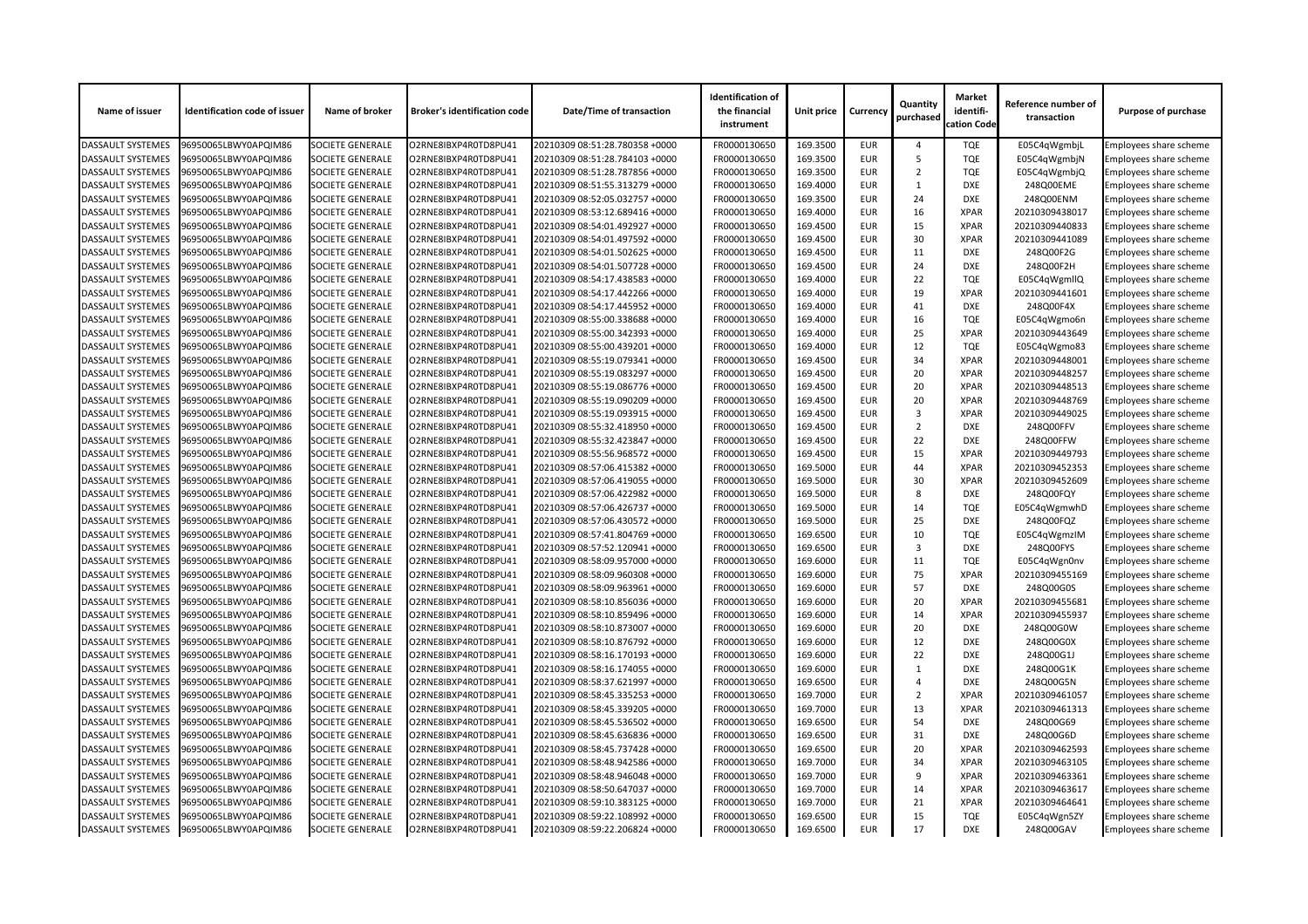| Name of issuer           | <b>Identification code of issuer</b> | Name of broker          | <b>Broker's identification code</b> | Date/Time of transaction       | <b>Identification of</b><br>the financial<br>instrument | <b>Unit price</b> | <b>Currency</b> | Quantity<br>purchased | <b>Market</b><br>identifi-<br>cation Code | Reference number of<br>transaction | <b>Purpose of purchase</b>    |
|--------------------------|--------------------------------------|-------------------------|-------------------------------------|--------------------------------|---------------------------------------------------------|-------------------|-----------------|-----------------------|-------------------------------------------|------------------------------------|-------------------------------|
| <b>DASSAULT SYSTEMES</b> | 96950065LBWY0APQIM86                 | <b>SOCIETE GENERALE</b> | O2RNE8IBXP4R0TD8PU41                | 20210309 08:59:22.211488 +0000 | FR0000130650                                            | 169.6500          | <b>EUR</b>      | 22                    | <b>DXE</b>                                | 248Q00GAW                          | Employees share scheme        |
| <b>DASSAULT SYSTEMES</b> | 96950065LBWY0APQIM86                 | <b>SOCIETE GENERALE</b> | O2RNE8IBXP4R0TD8PU41                | 20210309 09:00:20.525612 +0000 | FR0000130650                                            | 169.6500          | <b>EUR</b>      | 11                    | <b>XPAR</b>                               | 20210309465153                     | <b>Employees share scheme</b> |
| <b>DASSAULT SYSTEMES</b> | 96950065LBWY0APQIM86                 | <b>SOCIETE GENERALE</b> | O2RNE8IBXP4R0TD8PU41                | 20210309 09:00:44.680133 +0000 | FR0000130650                                            | 169.7500          | <b>EUR</b>      | 35                    | <b>XPAR</b>                               | 20210309470529                     | Employees share scheme        |
| <b>DASSAULT SYSTEMES</b> | 96950065LBWY0APQIM86                 | <b>SOCIETE GENERALE</b> | O2RNE8IBXP4R0TD8PU41                | 20210309 09:00:44.683840 +0000 | FR0000130650                                            | 169.7500          | <b>EUR</b>      | 34                    | <b>XPAR</b>                               | 20210309470785                     | Employees share scheme        |
| <b>DASSAULT SYSTEMES</b> | 96950065LBWY0APQIM86                 | <b>SOCIETE GENERALE</b> | O2RNE8IBXP4R0TD8PU41                | 20210309 09:00:45.985817 +0000 | FR0000130650                                            | 169.7500          | <b>EUR</b>      | 35                    | <b>XPAR</b>                               | 20210309471041                     | <b>Employees share scheme</b> |
| <b>DASSAULT SYSTEMES</b> | 96950065LBWY0APQIM86                 | <b>SOCIETE GENERALE</b> | O2RNE8IBXP4R0TD8PU41                | 20210309 09:00:45.990707 +0000 | FR0000130650                                            | 169.7500          | <b>EUR</b>      | 20                    | <b>XPAR</b>                               | 20210309471297                     | Employees share scheme        |
| <b>DASSAULT SYSTEMES</b> | 96950065LBWY0APQIM86                 | <b>SOCIETE GENERALE</b> | O2RNE8IBXP4R0TD8PU41                | 20210309 09:00:50.294839 +0000 | FR0000130650                                            | 169.7500          | <b>EUR</b>      | 35                    | <b>XPAR</b>                               | 20210309471553                     | Employees share scheme        |
| <b>DASSAULT SYSTEMES</b> | 96950065LBWY0APQIM86                 | <b>SOCIETE GENERALE</b> | O2RNE8IBXP4R0TD8PU41                | 20210309 09:00:50.298620 +0000 | FR0000130650                                            | 169.7500          | <b>EUR</b>      |                       | <b>XPAR</b>                               | 20210309471809                     | Employees share scheme        |
| <b>DASSAULT SYSTEMES</b> | 96950065LBWY0APQIM86                 | <b>SOCIETE GENERALE</b> | O2RNE8IBXP4R0TD8PU41                | 20210309 09:00:51.097598 +0000 | FR0000130650                                            | 169.7500          | <b>EUR</b>      | 12                    | <b>XPAR</b>                               | 20210309472065                     | Employees share scheme        |
| <b>DASSAULT SYSTEMES</b> | 96950065LBWY0APQIM86                 | <b>SOCIETE GENERALE</b> | O2RNE8IBXP4R0TD8PU41                | 20210309 09:00:52.003218 +0000 | FR0000130650                                            | 169.7500          | <b>EUR</b>      | 11                    | <b>XPAR</b>                               | 20210309472321                     | Employees share scheme        |
| <b>DASSAULT SYSTEMES</b> | 96950065LBWY0APQIM86                 | <b>SOCIETE GENERALE</b> | O2RNE8IBXP4R0TD8PU41                | 20210309 09:01:03.629566 +0000 | FR0000130650                                            | 169.7000          | <b>EUR</b>      | 101                   | <b>XPAR</b>                               | 20210309473089                     | Employees share scheme        |
| DASSAULT SYSTEMES        | 96950065LBWY0APQIM86                 | <b>SOCIETE GENERALE</b> | O2RNE8IBXP4R0TD8PU41                | 20210309 09:01:03.634008 +0000 | FR0000130650                                            | 169.7000          | <b>EUR</b>      | 40                    | <b>DXE</b>                                | 248Q00GN8                          | Employees share scheme        |
| <b>DASSAULT SYSTEMES</b> | 96950065LBWY0APQIM86                 | <b>SOCIETE GENERALE</b> | O2RNE8IBXP4R0TD8PU41                | 20210309 09:01:03.638326 +0000 | FR0000130650                                            | 169.7000          | <b>EUR</b>      | $\overline{A}$        | <b>DXE</b>                                | 248Q00GN9                          | Employees share scheme        |
| <b>DASSAULT SYSTEMES</b> | 96950065LBWY0APQIM86                 | <b>SOCIETE GENERALE</b> | O2RNE8IBXP4R0TD8PU41                | 20210309 09:01:05.235552 +0000 | FR0000130650                                            | 169.7000          | <b>EUR</b>      | 23                    | <b>DXE</b>                                | 248Q00GNP                          | Employees share scheme        |
| <b>DASSAULT SYSTEMES</b> | 96950065LBWY0APQIM86                 | <b>SOCIETE GENERALE</b> | O2RNE8IBXP4R0TD8PU41                | 20210309 09:01:09.946388 +0000 | FR0000130650                                            | 169.7000          | <b>EUR</b>      | 20                    | <b>XPAR</b>                               | 20210309475393                     | Employees share scheme        |
| <b>DASSAULT SYSTEMES</b> | 96950065LBWY0APQIM86                 | <b>SOCIETE GENERALE</b> | O2RNE8IBXP4R0TD8PU41                | 20210309 09:01:09.949855 +0000 | FR0000130650                                            | 169.7000          | <b>EUR</b>      | 20                    | <b>XPAR</b>                               | 20210309475649                     | Employees share scheme        |
| <b>DASSAULT SYSTEMES</b> | 96950065LBWY0APQIM86                 | <b>SOCIETE GENERALE</b> | O2RNE8IBXP4R0TD8PU41                | 20210309 09:01:09.953232 +0000 | FR0000130650                                            | 169.7000          | <b>EUR</b>      |                       | <b>XPAR</b>                               | 20210309475905                     | Employees share scheme        |
| <b>DASSAULT SYSTEMES</b> | 96950065LBWY0APQIM86                 | <b>SOCIETE GENERALE</b> | O2RNE8IBXP4R0TD8PU41                | 20210309 09:01:10.646851 +0000 | FR0000130650                                            | 169.7000          | <b>EUR</b>      | 65                    | <b>XPAR</b>                               | 20210309476161                     | Employees share scheme        |
| <b>DASSAULT SYSTEMES</b> | 96950065LBWY0APQIM86                 | <b>SOCIETE GENERALE</b> | O2RNE8IBXP4R0TD8PU41                | 20210309 09:01:19.076598 +0000 | FR0000130650                                            | 169.7000          | <b>EUR</b>      | 37                    | <b>XPAR</b>                               | 20210309477697                     | <b>Employees share scheme</b> |
| <b>DASSAULT SYSTEMES</b> | 96950065LBWY0APQIM86                 | <b>SOCIETE GENERALE</b> | O2RNE8IBXP4R0TD8PU41                | 20210309 09:01:23.471887 +0000 | FR0000130650                                            | 169.6500          | <b>EUR</b>      | 15                    | <b>TQE</b>                                | E05C4qWgnDPx                       | Employees share scheme        |
| <b>DASSAULT SYSTEMES</b> | 96950065LBWY0APQIM86                 | <b>SOCIETE GENERALE</b> | O2RNE8IBXP4R0TD8PU41                | 20210309 09:01:23.475576 +0000 | FR0000130650                                            | 169.6500          | <b>EUR</b>      | 12                    | <b>TQE</b>                                | E05C4qWgnDQV                       | Employees share scheme        |
| <b>DASSAULT SYSTEMES</b> | 96950065LBWY0APQIM86                 | <b>SOCIETE GENERALE</b> | O2RNE8IBXP4R0TD8PU41                | 20210309 09:01:30.481031 +0000 | FR0000130650                                            | 169.6500          | <b>EUR</b>      | 33                    | <b>XPAR</b>                               | 20210309479233                     | <b>Employees share scheme</b> |
| <b>DASSAULT SYSTEMES</b> | 96950065LBWY0APQIM86                 | <b>SOCIETE GENERALE</b> | O2RNE8IBXP4R0TD8PU41                | 20210309 09:01:32.887069 +0000 | FR0000130650                                            | 169.6500          | <b>EUR</b>      | 20                    | <b>XPAR</b>                               | 20210309480513                     | Employees share scheme        |
| <b>DASSAULT SYSTEMES</b> | 96950065LBWY0APQIM86                 | <b>SOCIETE GENERALE</b> | O2RNE8IBXP4R0TD8PU41                | 20210309 09:01:33.890873 +0000 | FR0000130650                                            | 169.6500          | <b>EUR</b>      | 12                    | <b>XPAR</b>                               | 20210309480769                     | Employees share scheme        |
| <b>DASSAULT SYSTEMES</b> | 96950065LBWY0APQIM86                 | <b>SOCIETE GENERALE</b> | O2RNE8IBXP4R0TD8PU41                | 20210309 09:01:40.404373 +0000 | FR0000130650                                            | 169.6000          | <b>EUR</b>      | 31                    | <b>DXE</b>                                | 248Q00GRD                          | <b>Employees share scheme</b> |
| <b>DASSAULT SYSTEMES</b> | 96950065LBWY0APQIM86                 | <b>SOCIETE GENERALE</b> | O2RNE8IBXP4R0TD8PU41                | 20210309 09:02:49.873784 +0000 | FR0000130650                                            | 169.8500          | <b>EUR</b>      | $\overline{7}$        | <b>TQE</b>                                | E05C4qWgnIW1                       | Employees share scheme        |
| <b>DASSAULT SYSTEMES</b> | 96950065LBWY0APQIM86                 | <b>SOCIETE GENERALE</b> | O2RNE8IBXP4R0TD8PU41                | 20210309 09:02:49.880641 +0000 | FR0000130650                                            | 169.8500          | <b>EUR</b>      | 33                    | <b>XPAR</b>                               | 20210309482305                     | Employees share scheme        |
| <b>DASSAULT SYSTEMES</b> | 96950065LBWY0APQIM86                 | <b>SOCIETE GENERALE</b> | O2RNE8IBXP4R0TD8PU41                | 20210309 09:02:58.887195 +0000 | FR0000130650                                            | 169.8500          | <b>EUR</b>      | 18                    | <b>TQE</b>                                | E05C4qWgnJ4A                       | <b>Employees share scheme</b> |
| <b>DASSAULT SYSTEMES</b> | 96950065LBWY0APQIM86                 | <b>SOCIETE GENERALE</b> | O2RNE8IBXP4R0TD8PU41                | 20210309 09:02:58.893714 +0000 | FR0000130650                                            | 169.8500          | <b>EUR</b>      | 61                    | <b>XPAR</b>                               | 20210309485633                     | Employees share scheme        |
| <b>DASSAULT SYSTEMES</b> | 96950065LBWY0APQIM86                 | <b>SOCIETE GENERALE</b> | O2RNE8IBXP4R0TD8PU41                | 20210309 09:03:00.389338 +0000 | FR0000130650                                            | 169.8000          | <b>EUR</b>      | 48                    | <b>XPAR</b>                               | 20210309485889                     | Employees share scheme        |
| <b>DASSAULT SYSTEMES</b> | 96950065LBWY0APQIM86                 | <b>SOCIETE GENERALE</b> | O2RNE8IBXP4R0TD8PU41                | 20210309 09:03:00.393430 +0000 | FR0000130650                                            | 169.8000          | <b>EUR</b>      | 18                    | <b>DXE</b>                                | 248Q00H2B                          | Employees share scheme        |
| <b>DASSAULT SYSTEMES</b> | 96950065LBWY0APQIM86                 | <b>SOCIETE GENERALE</b> | O2RNE8IBXP4R0TD8PU41                | 20210309 09:03:08.913050 +0000 | FR0000130650                                            | 169.8000          | <b>EUR</b>      | 32                    | <b>XPAR</b>                               | 20210309486657                     | <b>Employees share scheme</b> |
| <b>DASSAULT SYSTEMES</b> | 96950065LBWY0APQIM86                 | <b>SOCIETE GENERALE</b> | O2RNE8IBXP4R0TD8PU41                | 20210309 09:03:31.377100 +0000 | FR0000130650                                            | 169.8000          | <b>EUR</b>      | 21                    | <b>DXE</b>                                | 248Q00H6A                          | Employees share scheme        |
| <b>DASSAULT SYSTEMES</b> | 96950065LBWY0APQIM86                 | <b>SOCIETE GENERALE</b> | O2RNE8IBXP4R0TD8PU41                | 20210309 09:03:31.381481 +0000 | FR0000130650                                            | 169.8000          | <b>EUR</b>      | 20                    | DXE                                       | 248Q00H6B                          | Employees share scheme        |
| <b>DASSAULT SYSTEMES</b> | 96950065LBWY0APQIM86                 | <b>SOCIETE GENERALE</b> | O2RNE8IBXP4R0TD8PU41                | 20210309 09:03:48.732106 +0000 | FR0000130650                                            | 169.8500          | <b>EUR</b>      | 41                    | <b>XPAR</b>                               | 20210309488705                     | Employees share scheme        |
| <b>DASSAULT SYSTEMES</b> | 96950065LBWY0APQIM86                 | <b>SOCIETE GENERALE</b> | O2RNE8IBXP4R0TD8PU41                | 20210309 09:04:30.013616 +0000 | FR0000130650                                            | 169.8000          | <b>EUR</b>      | 13                    | <b>TQE</b>                                | E05C4qWgnNmB                       | Employees share scheme        |
| <b>DASSAULT SYSTEMES</b> | 96950065LBWY0APQIM86                 | SOCIETE GENERALE        | O2RNE8IBXP4R0TD8PU41                | 20210309 09:04:30.017460 +0000 | FR0000130650                                            | 169.8000          | <b>EUR</b>      | 58                    | <b>DXE</b>                                | 248Q00HF1                          | Employees share scheme        |
| <b>DASSAULT SYSTEMES</b> | 96950065LBWY0APQIM86                 | <b>SOCIETE GENERALE</b> | O2RNE8IBXP4R0TD8PU41                | 20210309 09:04:30.109462 +0000 | FR0000130650                                            | 169.7500          | <b>EUR</b>      | 67                    | <b>DXE</b>                                | 248Q00HF3                          | Employees share scheme        |
| <b>DASSAULT SYSTEMES</b> | 96950065LBWY0APQIM86                 | <b>SOCIETE GENERALE</b> | O2RNE8IBXP4R0TD8PU41                | 20210309 09:04:42.537777 +0000 | FR0000130650                                            | 169.8000          | <b>EUR</b>      | 26                    | <b>XPAR</b>                               | 20210309491777                     | Employees share scheme        |
| <b>DASSAULT SYSTEMES</b> | 96950065LBWY0APQIM86                 | <b>SOCIETE GENERALE</b> | O2RNE8IBXP4R0TD8PU41                | 20210309 09:05:04.400758 +0000 | FR0000130650                                            | 169.8000          | <b>EUR</b>      | 8                     | <b>DXE</b>                                | 248Q00HJC                          | Employees share scheme        |
| <b>DASSAULT SYSTEMES</b> | 96950065LBWY0APQIM86                 | <b>SOCIETE GENERALE</b> | O2RNE8IBXP4R0TD8PU41                | 20210309 09:05:04.404973 +0000 | FR0000130650                                            | 169.8000          | <b>EUR</b>      | 24                    | <b>DXE</b>                                | 248Q00HJD                          | Employees share scheme        |
| <b>DASSAULT SYSTEMES</b> | 96950065LBWY0APQIM86                 | <b>SOCIETE GENERALE</b> | O2RNE8IBXP4R0TD8PU41                | 20210309 09:06:07.064968 +0000 | FR0000130650                                            | 169.8500          | <b>EUR</b>      | 35                    | <b>XPAR</b>                               | 20210309494593                     | <b>Employees share scheme</b> |
| <b>DASSAULT SYSTEMES</b> | 96950065LBWY0APQIM86                 | <b>SOCIETE GENERALE</b> | O2RNE8IBXP4R0TD8PU41                | 20210309 09:06:07.068334 +0000 | FR0000130650                                            | 169.8500          | <b>EUR</b>      | 20                    | <b>XPAR</b>                               | 20210309494849                     | Employees share scheme        |
| <b>DASSAULT SYSTEMES</b> | 96950065LBWY0APQIM86                 | <b>SOCIETE GENERALE</b> | O2RNE8IBXP4R0TD8PU41                | 20210309 09:06:15.095688 +0000 | FR0000130650                                            | 169.8500          | <b>EUR</b>      | 35                    | <b>XPAR</b>                               | 20210309495105                     | Employees share scheme        |
| <b>DASSAULT SYSTEMES</b> | 96950065LBWY0APQIM86                 | <b>SOCIETE GENERALE</b> | O2RNE8IBXP4R0TD8PU41                | 20210309 09:06:15.099910 +0000 | FR0000130650                                            | 169.8500          | <b>EUR</b>      | 20                    | <b>XPAR</b>                               | 20210309495361                     | Employees share scheme        |
| <b>DASSAULT SYSTEMES</b> | 96950065LBWY0APQIM86                 | <b>SOCIETE GENERALE</b> | O2RNE8IBXP4R0TD8PU41                | 20210309 09:06:15.103947 +0000 | FR0000130650                                            | 169.8500          | <b>EUR</b>      | 20                    | <b>XPAR</b>                               | 20210309495617                     | Employees share scheme        |
| <b>DASSAULT SYSTEMES</b> | 96950065LBWY0APQIM86                 | <b>SOCIETE GENERALE</b> | O2RNE8IBXP4R0TD8PU41                | 20210309 09:06:15.107660 +0000 | FR0000130650                                            | 169.8500          | <b>EUR</b>      | $\overline{7}$        | <b>XPAR</b>                               | 20210309495873                     | <b>Employees share scheme</b> |
| <b>DASSAULT SYSTEMES</b> | 96950065LBWY0APQIM86                 | <b>SOCIETE GENERALE</b> | O2RNE8IBXP4R0TD8PU41                | 20210309 09:06:35.442891 +0000 | FR0000130650                                            | 169.8500          | <b>EUR</b>      | 21                    | <b>XPAR</b>                               | 20210309496897                     | Employees share scheme        |
| <b>DASSAULT SYSTEMES</b> | 96950065LBWY0APQIM86                 | <b>SOCIETE GENERALE</b> | O2RNE8IBXP4R0TD8PU41                | 20210309 09:07:04.444543 +0000 | FR0000130650                                            | 169.9000          | <b>EUR</b>      | 8                     | <b>XPAR</b>                               | 20210309500993                     | Employees share scheme        |
| <b>DASSAULT SYSTEMES</b> | 96950065LBWY0APQIM86                 | <b>SOCIETE GENERALE</b> | O2RNE8IBXP4R0TD8PU41                | 20210309 09:07:24.873791 +0000 | FR0000130650                                            | 169.9000          | <b>EUR</b>      | 6                     | TQE                                       | E05C4qWgnXlQ                       | <b>Employees share scheme</b> |
| <b>DASSAULT SYSTEMES</b> | 96950065LBWY0APQIM86                 | <b>SOCIETE GENERALE</b> | O2RNE8IBXP4R0TD8PU41                | 20210309 09:07:24.878113 +0000 | FR0000130650                                            | 169.9000          | <b>EUR</b>      | 57                    | <b>XPAR</b>                               | 20210309502017                     | Employees share scheme        |
| <b>DASSAULT SYSTEMES</b> | 96950065LBWY0APQIM86                 | SOCIETE GENERALE        | O2RNE8IBXP4R0TD8PU41                | 20210309 09:07:24.881874 +0000 | FR0000130650                                            | 169.9000          | <b>EUR</b>      | 286                   | <b>XPAR</b>                               | 20210309503041                     | <b>Employees share scheme</b> |